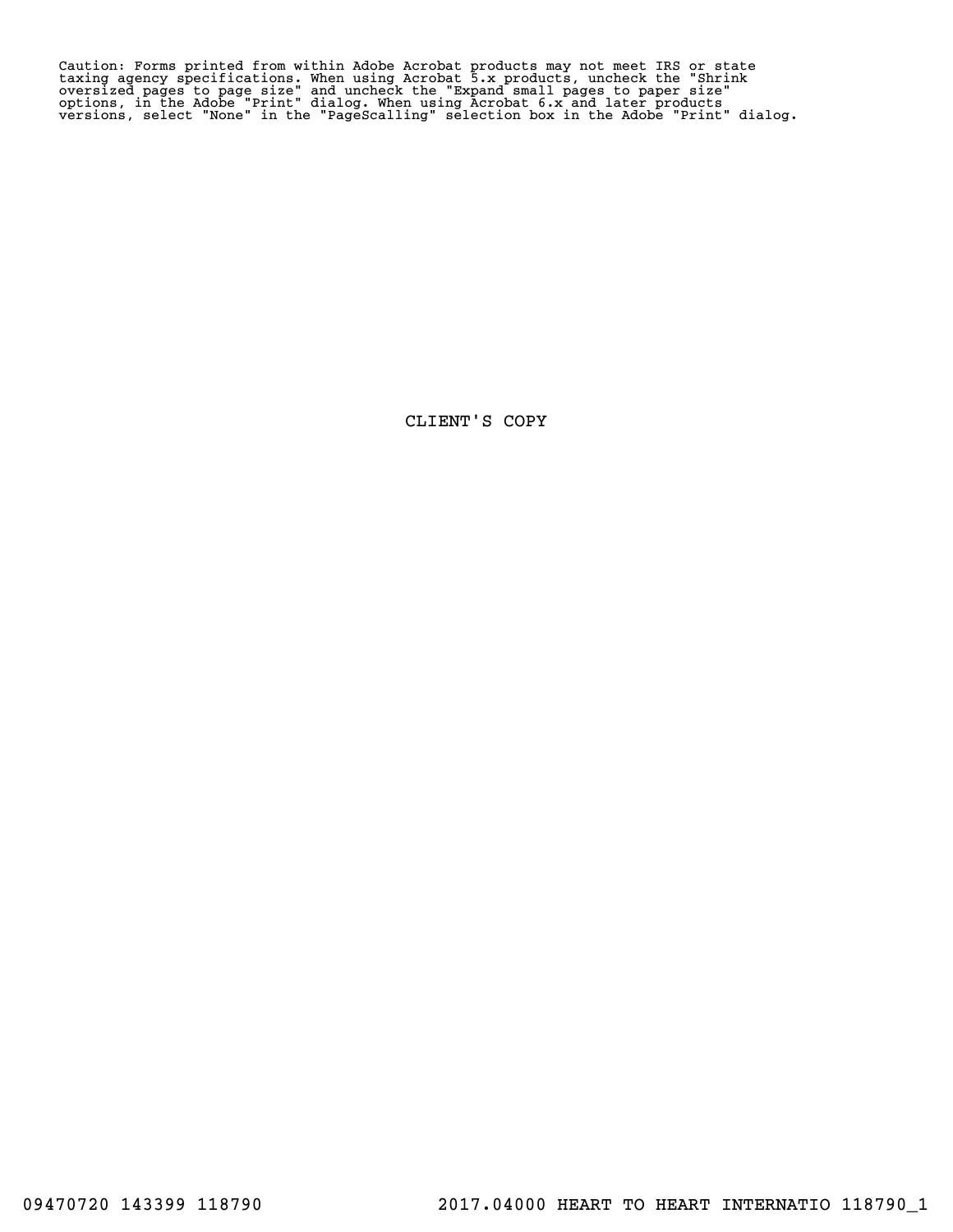

HEART TO HEART INTERNATIONAL PO BOX 15566 LENEXA, KS 66285

HEART TO HEART INTERNATIONAL:

ENCLOSED ARE THE ORIGINAL AND ONE COPY OF THE 2017 EXEMPT ORGANIZATION RETURN, AS FOLLOWS...

2017 FORM 990

EACH ORIGINAL SHOULD BE DATED, SIGNED AND FILED IN ACCORDANCE WITH THE FILING INSTRUCTIONS. THE COPY SHOULD BE RETAINED FOR YOUR FILES.

VERY TRULY YOURS,

CBIZ MHM, LLC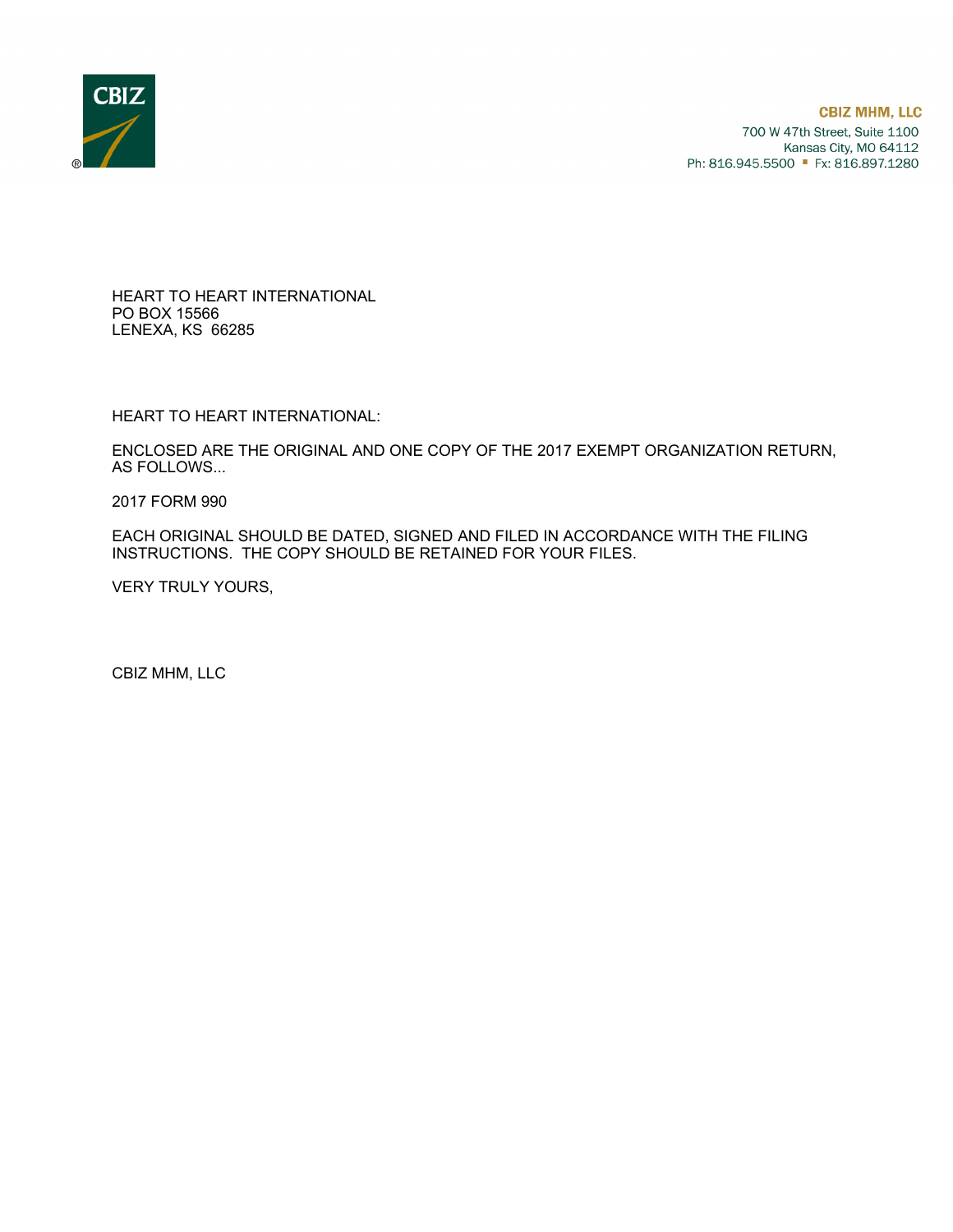# **TAX RETURN FILING INSTRUCTIONS**

FORM 990

## **FOR THE YEAR ENDING**

DECEMBER 31, 2017

### **PREPARED FOR:**

HEART TO HEART INTERNATIONAL PO BOX 15566 LENEXA, KS 66285

## **PREPARED BY:**

CBIZ MHM, LLC 700 WEST 47TH STREET, SUITE 1100 KANSAS CITY, MO 64112

## **AMOUNT DUE OR REFUND:**

NOT APPLICABLE

### **MAKE CHECK PAYABLE TO:**

NOT APPLICABLE

## **MAIL TAX RETURN AND CHECK (IF APPLICABLE) TO:**

NOT APPLICABLE

## **RETURN MUST BE MAILED ON OR BEFORE:**

NOT APPLICABLE

## **SPECIAL INSTRUCTIONS:**

THIS COPY OF THE RETURN IS PROVIDED FOR STATE FILING PURPOSES.

THIS RETURN HAS BEEN PREPARED FOR ELECTRONIC FILING. IF YOU WISH TO HAVE IT TRANSMITTED ELECTRONICALLY TO THE IRS, PLEASE SIGN, DATE, AND RETURN FORM 8879-EO TO OUR OFFICE. WE WILL THEN SUBMIT THE ELECTRONIC RETURN TO THE IRS. DO NOT MAIL A PAPER COPY OF THE RETURN TO THE IRS. RETURN FORM 8879-EO TO US BY NOVEMBER 15, 2018.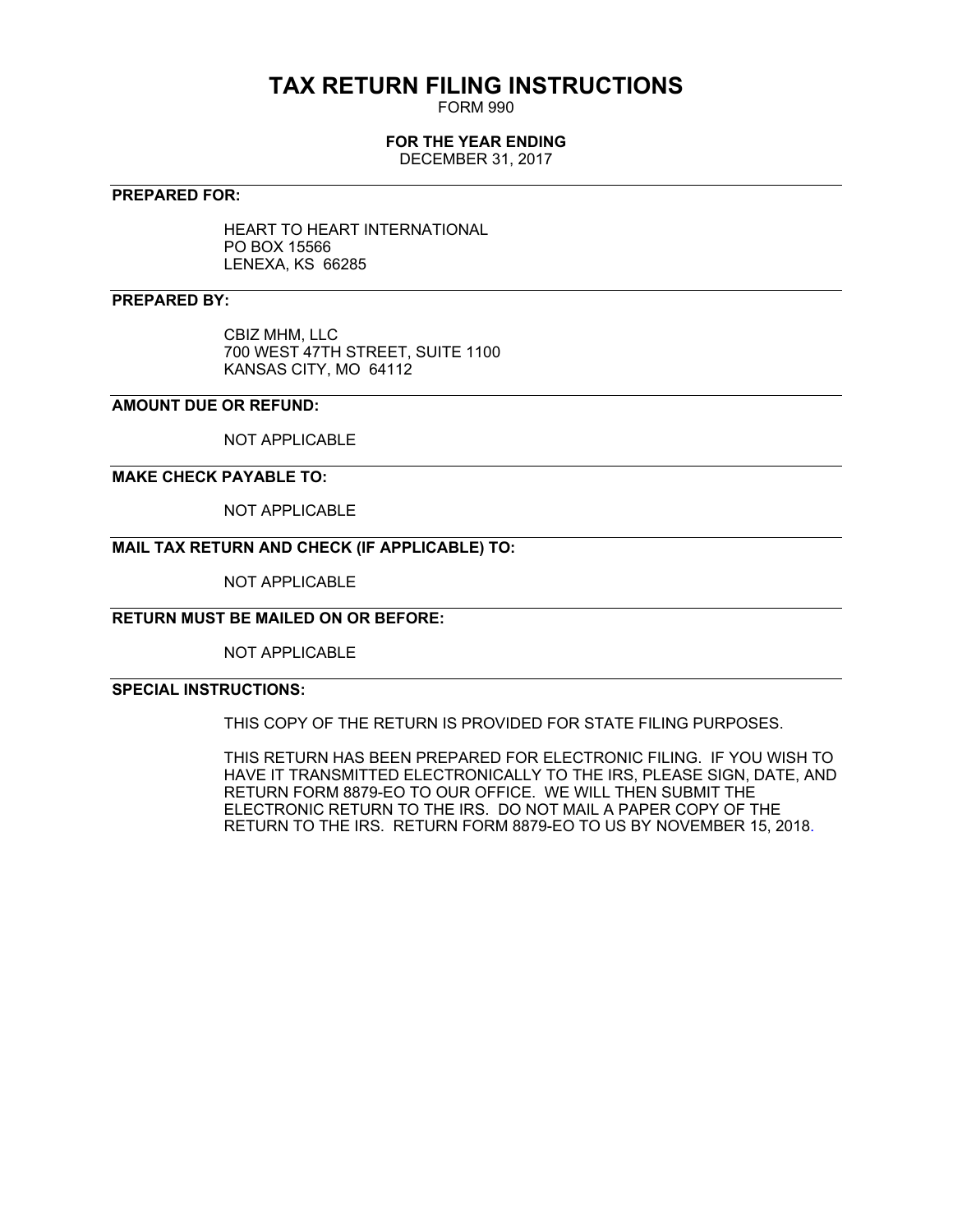| Form 8879-EO |  |
|--------------|--|
|              |  |

## **IRS e-file Signature Authorization for an Exempt Organization**

**| Do not send to the IRS. Keep for your records.**

For calendar year 2017, or fiscal year beginning and the set of the set of 2017, and ending the set of 20 year

OMB No. 1545-1878

Department of the Treasury Internal Revenue Service

**2017**

**Employer identification number | Go to www.irs.gov/Form8879EO for the latest information.**

Name of exempt organization

## HEART TO HEART INTERNATIONAL 48-1108359

Name and title of officer JIM MITCHUM

CEO

**Part I** | Type of Return and Return Information (Whole Dollars Only)

on line **1a, 2a, 3a, 4a,** or **5a,** below, and the amount on that line for the return being filed with this form was blank, then leave line **1b, 2b, 3b, 4b,** or **5b,** whichever is applicable, blank (do not enter -0-). But, if you entered -0- on the return, then enter -0- on the applicable line below. **Do not** complete more Check the box for the return for which you are using this Form 8879-EO and enter the applicable amount, if any, from the return. If you check the box than 1 line in Part I.

| <b>1a</b> Form 990 check here $\triangleright \begin{bmatrix} X \end{bmatrix}$                                               |     | $1b$ 138,486,995. |
|------------------------------------------------------------------------------------------------------------------------------|-----|-------------------|
| 2a Form 990-EZ check here $\blacktriangleright$<br><b>b</b> Total revenue, if any (Form 990-EZ, line 9)                      | 2b  |                   |
| 3a Form 1120-POL check here $\blacktriangleright$                                                                            | -3b |                   |
| 4a Form 990-PF check here $\blacktriangleright$<br><b>b</b> Tax based on investment income (Form 990-PF, Part VI, line 5) 4b |     |                   |
| 5a Form 8868 check here $\blacktriangleright$<br><b>b</b> Balance Due (Form 8868, line 3c)                                   | 5b  |                   |
|                                                                                                                              |     |                   |

### **Part II Declaration and Signature Authorization of Officer**

**(a)** an acknowledgement of receipt or reason for rejection of the transmission, (b) the reason for any delay in processing the return or refund, and (c) Under penalties of perjury, I declare that I am an officer of the above organization and that I have examined a copy of the organization's 2017 electronic return and accompanying schedules and statements and to the best of my knowledge and belief, they are true, correct, and complete. I further declare that the amount in Part I above is the amount shown on the copy of the organization's electronic return. I consent to allow my intermediate service provider, transmitter, or electronic return originator (ERO) to send the organization's return to the IRS and to receive from the IRS the date of any refund. If applicable, I authorize the U.S. Treasury and its designated Financial Agent to initiate an electronic funds withdrawal (direct debit) entry to the financial institution account indicated in the tax preparation software for payment of the organization's federal taxes owed on this return, and the financial institution to debit the entry to this account. To revoke a payment, I must contact the U.S. Treasury Financial Agent at 1-888-353-4537 no later than 2 business days prior to the payment (settlement) date. I also authorize the financial institutions involved in the processing of the electronic payment of taxes to receive confidential information necessary to answer inquiries and resolve issues related to the payment. I have selected a personal identification number (PIN) as my signature for the organization's electronic return and, if applicable, the organization's consent to electronic funds withdrawal.

#### **Officer's PIN: check one box only**

| lauthorize CBIZ MHM, LLC<br> X                                                                                                                                                                                                                                                                                                                                                   | 12345<br>to enter my PIN                          |
|----------------------------------------------------------------------------------------------------------------------------------------------------------------------------------------------------------------------------------------------------------------------------------------------------------------------------------------------------------------------------------|---------------------------------------------------|
| ERO firm name                                                                                                                                                                                                                                                                                                                                                                    | Enter five numbers, but<br>do not enter all zeros |
| as my signature on the organization's tax year 2017 electronically filed return. If I have indicated within this return that a copy of the return<br>is being filed with a state agency(ies) regulating charities as part of the IRS Fed/State program, I also authorize the aforementioned ERO to<br>enter my PIN on the return's disclosure consent screen.                    |                                                   |
| As an officer of the organization, I will enter my PIN as my signature on the organization's tax year 2017 electronically filed return. If I have<br>indicated within this return that a copy of the return is being filed with a state agency(ies) regulating charities as part of the IRS Fed/State<br>program, I will enter my PIN on the return's disclosure consent screen. |                                                   |
| Officer's signature $\blacktriangleright$<br><u> 1980 - Jan Sterling Sterling (d. 1980)</u>                                                                                                                                                                                                                                                                                      | Date $\blacksquare$                               |
| <b>Certification and Authentication</b><br>Part III                                                                                                                                                                                                                                                                                                                              |                                                   |
| <b>ERO's EFIN/PIN.</b> Enter your six-digit electronic filing identification                                                                                                                                                                                                                                                                                                     |                                                   |
| number (EFIN) followed by your five-digit self-selected PIN.                                                                                                                                                                                                                                                                                                                     | 48373534187<br>Do not enter all zeros             |
| I certify that the above numeric entry is my PIN, which is my signature on the 2017 electronically filed return for the organization indicated above. I<br>confirm that I am submitting this return in accordance with the requirements of Pub. 4163, Modernized e-File (MeF) Information for Authorized IRS<br>e-file Providers for Business Returns.                           |                                                   |
| ERO's signature $\blacktriangleright$                                                                                                                                                                                                                                                                                                                                            | Date $\blacktriangleright$                        |
| <b>ERO Must Retain This Form - See Instructions</b>                                                                                                                                                                                                                                                                                                                              |                                                   |
| Do Not Submit This Form to the IRS Unless Requested To Do So                                                                                                                                                                                                                                                                                                                     |                                                   |
| LHA For Paperwork Reduction Act Notice, see instructions.                                                                                                                                                                                                                                                                                                                        | Form 8879-EO (2017)                               |
| 723051 10-11-17                                                                                                                                                                                                                                                                                                                                                                  |                                                   |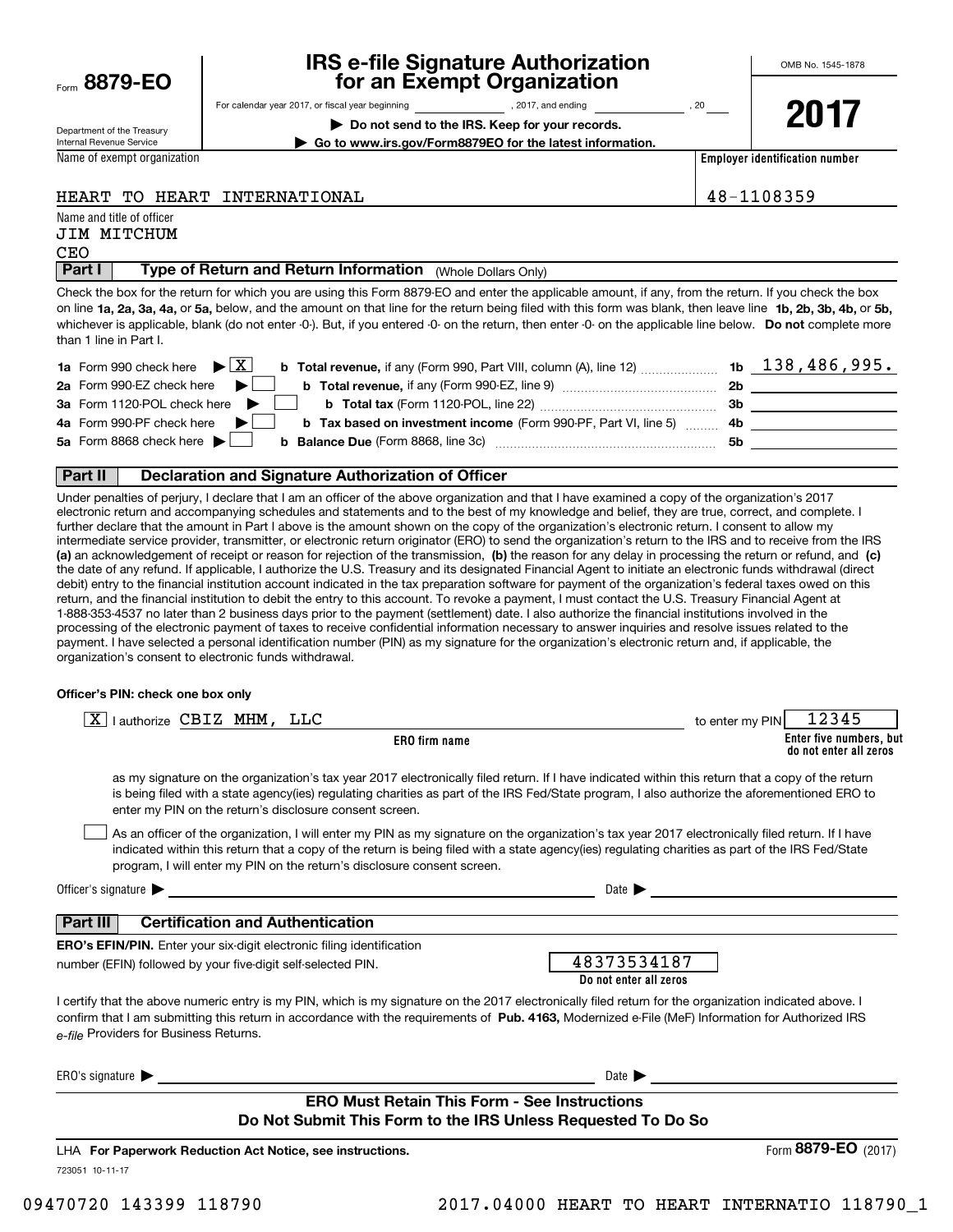| Form |  |
|------|--|

**A**

Department of the Treasury Internal Revenue Service

## **Return of Organization Exempt From Income Tax** \*\* PUBLIC DISCLOSURE COPY \*\*

**Under section 501(c), 527, or 4947(a)(1) of the Internal Revenue Code (except private foundations)**

**| Do not enter social security numbers on this form as it may be made public.**

▶ Go to www.irs.gov/Form990 for instructions and the latest information. **Inspection** 



|                         |                                  | A For the 2017 calendar year, or tax year beginning                                                                                     | and ending     |                                                           |                                                           |  |
|-------------------------|----------------------------------|-----------------------------------------------------------------------------------------------------------------------------------------|----------------|-----------------------------------------------------------|-----------------------------------------------------------|--|
| в                       | Check if<br>applicable:          | <b>C</b> Name of organization                                                                                                           |                | D Employer identification number                          |                                                           |  |
|                         | Address<br>$\overline{X}$ change | HEART TO HEART INTERNATIONAL                                                                                                            |                |                                                           |                                                           |  |
|                         | Name<br>change                   | 48-1108359<br>Doing business as                                                                                                         |                |                                                           |                                                           |  |
|                         | Initial<br>return                | Number and street (or P.O. box if mail is not delivered to street address)                                                              | Room/suite     | E Telephone number                                        |                                                           |  |
|                         | Final                            | PO BOX 15566                                                                                                                            |                |                                                           | $913 - 764 - 5200$                                        |  |
|                         | return/<br>termin-<br>ated       | City or town, state or province, country, and ZIP or foreign postal code                                                                |                | G Gross receipts \$                                       | 138,508,430.                                              |  |
|                         | Amended<br>Ireturn               | 66285<br>LENEXA, KS                                                                                                                     |                | $H(a)$ is this a group return                             |                                                           |  |
|                         | Applica-<br>tion                 | F Name and address of principal officer: JIM MITCHUM                                                                                    |                | for subordinates?                                         | $\blacksquare$ Yes $\boxed{\text{X}}$ No                  |  |
|                         | pending                          | SAME AS C ABOVE                                                                                                                         |                | $H(b)$ Are all subordinates included? $\vert$ Yes $\vert$ | No                                                        |  |
|                         |                                  | Tax-exempt status: $\boxed{\mathbf{X}}$ 501(c)(3)<br>$\sqrt{\frac{1}{1}}$ (insert no.)<br>4947(a)(1) or<br>$501(c)$ (                   | 527            |                                                           | If "No," attach a list. (see instructions)                |  |
|                         |                                  | J Website: WWW.HEARTTOHEART.ORG                                                                                                         |                | $H(c)$ Group exemption number $\blacktriangleright$       |                                                           |  |
|                         |                                  | K Form of organization: X Corporation<br>Association<br>Other $\blacktriangleright$<br>Trust                                            |                |                                                           | L Year of formation: $1992$ M State of legal domicile: KS |  |
|                         | Part I                           | Summary                                                                                                                                 |                |                                                           |                                                           |  |
|                         | 1.                               | Briefly describe the organization's mission or most significant activities: TO PROVIDE HUMANITARIAN RELIEF<br>AND DEVELOPMENT.          |                |                                                           |                                                           |  |
| Activities & Governance | $\mathbf{2}$                     | Check this box $\blacktriangleright$<br>if the organization discontinued its operations or disposed of more than 25% of its net assets. |                |                                                           |                                                           |  |
|                         | 3                                | Number of voting members of the governing body (Part VI, line 1a)                                                                       |                | 3                                                         | 10                                                        |  |
|                         | 4                                |                                                                                                                                         |                | $\overline{4}$                                            | $\overline{10}$                                           |  |
|                         | 5                                | Total number of individuals employed in calendar year 2017 (Part V, line 2a) manufacture controller to intervent                        | $\overline{5}$ | $\overline{24}$                                           |                                                           |  |
|                         |                                  |                                                                                                                                         | 6              | 10249                                                     |                                                           |  |
|                         |                                  |                                                                                                                                         |                | 7a                                                        | 0.                                                        |  |
|                         |                                  |                                                                                                                                         |                | 7b                                                        | 0.                                                        |  |
|                         |                                  |                                                                                                                                         |                | <b>Prior Year</b>                                         | <b>Current Year</b>                                       |  |
|                         | 8                                | Contributions and grants (Part VIII, line 1h)                                                                                           |                | 75,419,662.                                               | 137, 221, 659.                                            |  |
| Revenue                 | 9                                | Program service revenue (Part VIII, line 2g)                                                                                            |                | 952,958.                                                  | 1,270,466.                                                |  |
|                         | 10                               |                                                                                                                                         |                | 4,717.                                                    | 10,776.                                                   |  |
|                         | 11                               | Other revenue (Part VIII, column (A), lines 5, 6d, 8c, 9c, 10c, and 11e)                                                                |                | $-39,930.$                                                | $-15,906.$                                                |  |
|                         | 12                               | Total revenue - add lines 8 through 11 (must equal Part VIII, column (A), line 12)                                                      |                | $\overline{76}$ , 337, 407.                               | 138,486,995.                                              |  |
|                         | 13                               | Grants and similar amounts paid (Part IX, column (A), lines 1-3) <i>manual community containers</i>                                     |                | 70,730,825.                                               | 94,079,671.                                               |  |
|                         | 14                               | Benefits paid to or for members (Part IX, column (A), line 4)                                                                           |                | о.                                                        | 0.                                                        |  |
|                         | 15                               | Salaries, other compensation, employee benefits (Part IX, column (A), lines 5-10)                                                       |                | 1,108,834.                                                | 1,231,831.                                                |  |
| Expenses                |                                  | 16a Professional fundraising fees (Part IX, column (A), line 11e)                                                                       |                | 0.                                                        | 0.                                                        |  |
|                         |                                  | 238,379.<br><b>b</b> Total fundraising expenses (Part IX, column (D), line 25)                                                          |                |                                                           |                                                           |  |
|                         |                                  |                                                                                                                                         |                | 5,630,999.                                                | 6,766,112.                                                |  |
|                         | 18                               | Total expenses. Add lines 13-17 (must equal Part IX, column (A), line 25)                                                               |                | $\overline{77,470}$ , 658.                                | $\overline{102,077,614}$ .                                |  |
|                         | 19                               |                                                                                                                                         |                | $-1, 133, 251.$                                           | 36,409,381.                                               |  |
| äš                      |                                  |                                                                                                                                         |                | <b>Beginning of Current Year</b>                          | <b>End of Year</b>                                        |  |
|                         |                                  | <b>20</b> Total assets (Part X, line 16)                                                                                                |                | 10,024,102.                                               | 45,655,019.                                               |  |
| Assets<br>Paalanc       |                                  | 21 Total liabilities (Part X, line 26)                                                                                                  |                | 1,243,222.                                                | 625,637.                                                  |  |
| Net                     |                                  |                                                                                                                                         |                | $\sqrt{8}$ , 780, 880.                                    | 45,029,382.                                               |  |
|                         |                                  | + II   Cianaturo Plook                                                                                                                  |                |                                                           |                                                           |  |

**Part II Signature Block**

Under penalties of perjury, I declare that I have examined this return, including accompanying schedules and statements, and to the best of my knowledge and belief, it is true, correct, and complete. Declaration of preparer (other than officer) is based on all information of which preparer has any knowledge.

| Sign     | Signature of officer                                                                                         |                      |      | Date                       |  |  |  |
|----------|--------------------------------------------------------------------------------------------------------------|----------------------|------|----------------------------|--|--|--|
| Here     | JIM MITCHUM,<br>CEO                                                                                          |                      |      |                            |  |  |  |
|          | Type or print name and title                                                                                 |                      |      |                            |  |  |  |
|          | Print/Type preparer's name                                                                                   | Preparer's signature | Date | <b>PTIN</b><br>Check       |  |  |  |
| Paid     | LISA BURKE                                                                                                   |                      |      | P00220718<br>self-emploved |  |  |  |
| Preparer | CBIZ MHM, LLC<br>Firm's name                                                                                 |                      |      | 34-1874260<br>Firm's $EIN$ |  |  |  |
| Use Only | Firm's address > 700 WEST 47TH STREET, SUITE 1100                                                            |                      |      |                            |  |  |  |
|          | Phone no. $816 - 945 - 5500$<br>KANSAS CITY, MO 64112                                                        |                      |      |                            |  |  |  |
|          | $X \mid$<br>No<br>Yes<br>May the IRS discuss this return with the preparer shown above? (see instructions)   |                      |      |                            |  |  |  |
|          | Form 990 (2017)<br>LHA For Paperwork Reduction Act Notice, see the separate instructions.<br>732001 11-28-17 |                      |      |                            |  |  |  |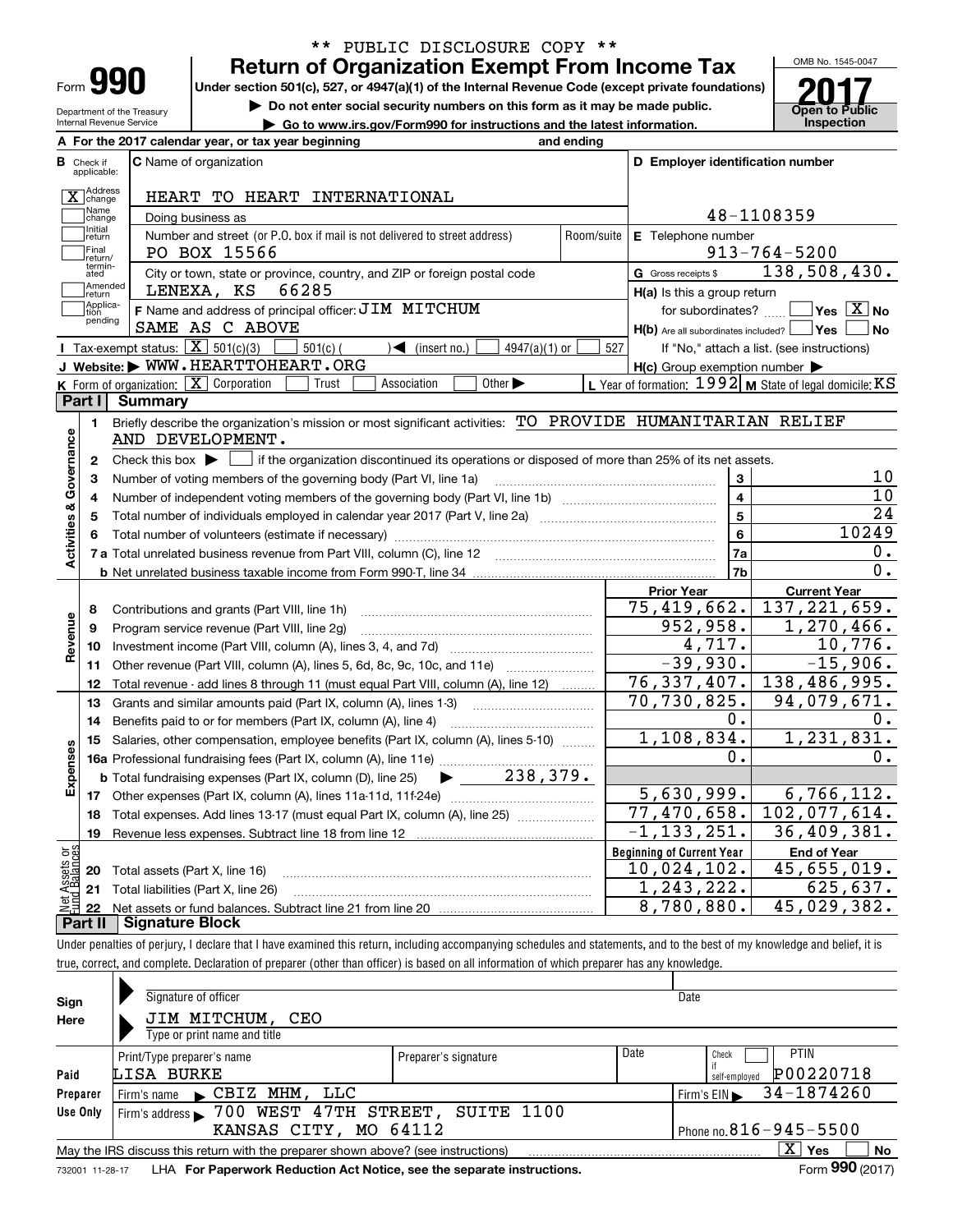|              | HEART TO HEART INTERNATIONAL<br>Form 990 (2017)                                                                                                                                                     | 48-1108359 | Page 2                                 |
|--------------|-----------------------------------------------------------------------------------------------------------------------------------------------------------------------------------------------------|------------|----------------------------------------|
|              | <b>Statement of Program Service Accomplishments</b><br>Part III                                                                                                                                     |            |                                        |
|              |                                                                                                                                                                                                     |            |                                        |
| 1            | Briefly describe the organization's mission:<br>HHI STRENGTHENS COMMUNITIES THROUGH IMPROVING HEALTH ACCESS AND                                                                                     |            |                                        |
|              | PROVIDING HUMANITARIAN DEVELOPMENT AND CRISIS RELIEF WORLDWIDE.                                                                                                                                     |            | WE<br>TО                               |
|              | COLLABORATE WITH PARTNERS, ENGAGE VOLUNTEERS AND DEPLOY RESOURCES<br>ACHIEVE THIS MISSION.                                                                                                          |            |                                        |
|              | Did the organization undertake any significant program services during the year which were not listed on the                                                                                        |            |                                        |
| $\mathbf{2}$ | prior Form 990 or 990-EZ?                                                                                                                                                                           |            | $\sqrt{}$ Yes $\sqrt{}$ X $\sqrt{}$ No |
|              | If "Yes," describe these new services on Schedule O.                                                                                                                                                |            |                                        |
| 3            | Did the organization cease conducting, or make significant changes in how it conducts, any program services?                                                                                        |            | $\sqrt{}$ Yes $\sqrt{}$ X $\sqrt{}$ No |
|              | If "Yes," describe these changes on Schedule O.                                                                                                                                                     |            |                                        |
| 4            | Describe the organization's program service accomplishments for each of its three largest program services, as measured by expenses.                                                                |            |                                        |
|              | Section 501(c)(3) and 501(c)(4) organizations are required to report the amount of grants and allocations to others, the total expenses, and<br>revenue, if any, for each program service reported. |            |                                        |
|              | 96, 698, 638. including grants of \$ 91, 299, 535. ) (Revenue \$<br>(Expenses \$<br>$4a$ (Code:                                                                                                     |            | $0 \cdot$                              |
|              | INTERNATIONAL HUMANITARIAN ASSISTANCE: HHI STRENGTHENS COMMUNITIES                                                                                                                                  |            |                                        |
|              | OUTSIDE THE UNITED STATES THROUGH IMPROVING HEALTH ACCESS, PROVIDING                                                                                                                                |            |                                        |
|              | HUMANITARIAN DEVELOPMENT, AND CRISIS RELIEF.                                                                                                                                                        |            |                                        |
|              |                                                                                                                                                                                                     |            |                                        |
|              |                                                                                                                                                                                                     |            |                                        |
|              |                                                                                                                                                                                                     |            |                                        |
|              |                                                                                                                                                                                                     |            |                                        |
|              |                                                                                                                                                                                                     |            |                                        |
|              |                                                                                                                                                                                                     |            |                                        |
|              |                                                                                                                                                                                                     |            |                                        |
|              |                                                                                                                                                                                                     |            |                                        |
|              |                                                                                                                                                                                                     |            |                                        |
| 4b           | 4,670,186. including grants of \$<br>$2$ , $780$ , $136$ . ) (Revenue \$<br>(Expenses \$<br>(Code:                                                                                                  |            | 1,325,040.                             |
|              | DOMESTIC HUMANITARIAN ASSISTANCE :<br>HHI STRENGTHENS COMMUNITIES WITHIN                                                                                                                            |            |                                        |
|              | THE UNITED STATES THROUGH IMPROVING HEALTH ACCESS, PROVIDING                                                                                                                                        |            |                                        |
|              | HUMANITARIAN DEVELOPMENT, AND CRISIS RELIEF.                                                                                                                                                        |            |                                        |
|              |                                                                                                                                                                                                     |            |                                        |
|              |                                                                                                                                                                                                     |            |                                        |
|              |                                                                                                                                                                                                     |            |                                        |
|              |                                                                                                                                                                                                     |            |                                        |
|              |                                                                                                                                                                                                     |            |                                        |
|              |                                                                                                                                                                                                     |            |                                        |
|              |                                                                                                                                                                                                     |            |                                        |
|              |                                                                                                                                                                                                     |            |                                        |
|              |                                                                                                                                                                                                     |            |                                        |
| 4с           | (Code: ) (Expenses \$                                                                                                                                                                               |            |                                        |
|              |                                                                                                                                                                                                     |            |                                        |
|              |                                                                                                                                                                                                     |            |                                        |
|              |                                                                                                                                                                                                     |            |                                        |
|              |                                                                                                                                                                                                     |            |                                        |
|              |                                                                                                                                                                                                     |            |                                        |
|              |                                                                                                                                                                                                     |            |                                        |
|              |                                                                                                                                                                                                     |            |                                        |
|              |                                                                                                                                                                                                     |            |                                        |
|              |                                                                                                                                                                                                     |            |                                        |
|              |                                                                                                                                                                                                     |            |                                        |
|              |                                                                                                                                                                                                     |            |                                        |
|              |                                                                                                                                                                                                     |            |                                        |
| 4d           | Other program services (Describe in Schedule O.)                                                                                                                                                    |            |                                        |
|              | (Expenses \$<br>(Revenue \$<br>including grants of \$                                                                                                                                               |            |                                        |
| 4е           | 101,368,824.<br>Total program service expenses                                                                                                                                                      |            |                                        |
|              |                                                                                                                                                                                                     |            | Form 990 (2017)                        |
|              | 732002 11-28-17                                                                                                                                                                                     |            |                                        |
|              |                                                                                                                                                                                                     |            |                                        |

09470720 143399 118790 2017.04000 HEART TO HEART INTERNATIO 118790\_1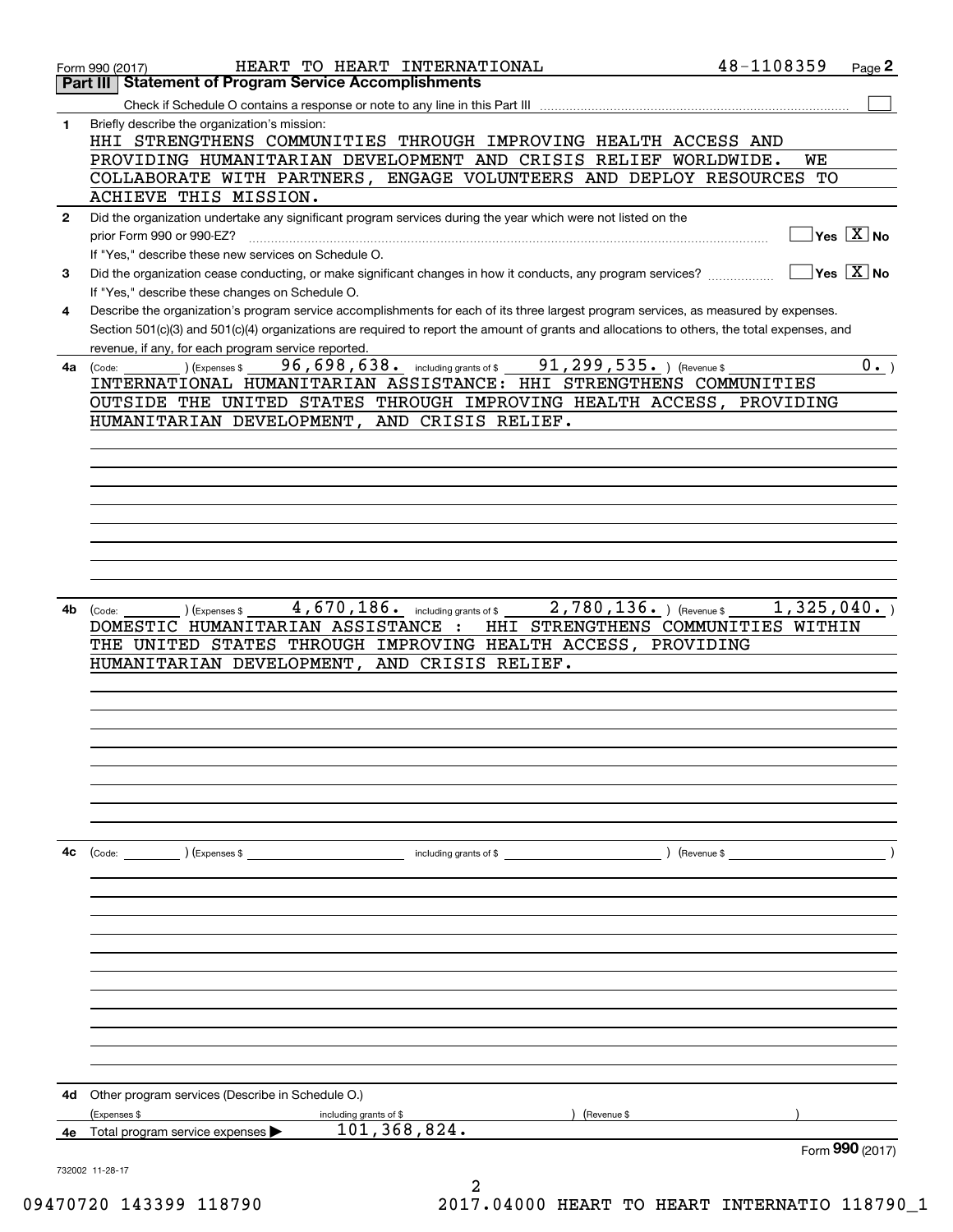| Form 990 (2017) |  |  |
|-----------------|--|--|

Form 990 (2017) Page **3Part IV Checklist of Required Schedules** HEART TO HEART INTERNATIONAL 48-1108359

|     |                                                                                                                                      |              | Yes         | No     |
|-----|--------------------------------------------------------------------------------------------------------------------------------------|--------------|-------------|--------|
| 1   | Is the organization described in section $501(c)(3)$ or $4947(a)(1)$ (other than a private foundation)?                              |              |             |        |
|     |                                                                                                                                      | 1.           | x           |        |
| 2   |                                                                                                                                      | $\mathbf{2}$ | $\mathbf X$ |        |
| 3   | Did the organization engage in direct or indirect political campaign activities on behalf of or in opposition to candidates for      |              |             |        |
|     |                                                                                                                                      | 3            |             | x      |
| 4   | Section 501(c)(3) organizations. Did the organization engage in lobbying activities, or have a section 501(h) election in effect     |              |             |        |
|     |                                                                                                                                      | 4            |             | x      |
| 5   | Is the organization a section 501(c)(4), 501(c)(5), or 501(c)(6) organization that receives membership dues, assessments, or         |              |             |        |
|     |                                                                                                                                      | 5            |             | x      |
| 6   | Did the organization maintain any donor advised funds or any similar funds or accounts for which donors have the right to            |              |             |        |
|     | provide advice on the distribution or investment of amounts in such funds or accounts? If "Yes," complete Schedule D, Part I         | 6            |             | x      |
| 7   | Did the organization receive or hold a conservation easement, including easements to preserve open space,                            |              |             |        |
|     |                                                                                                                                      | 7            |             | x      |
| 8   | Did the organization maintain collections of works of art, historical treasures, or other similar assets? If "Yes," complete         |              |             |        |
|     |                                                                                                                                      | 8            |             | x      |
| 9   | Did the organization report an amount in Part X, line 21, for escrow or custodial account liability, serve as a custodian for        |              |             |        |
|     | amounts not listed in Part X; or provide credit counseling, debt management, credit repair, or debt negotiation services?            |              |             |        |
|     | If "Yes," complete Schedule D, Part IV                                                                                               | 9            |             | x      |
| 10  | Did the organization, directly or through a related organization, hold assets in temporarily restricted endowments, permanent        |              |             |        |
|     |                                                                                                                                      | 10           | X           |        |
| 11  | If the organization's answer to any of the following questions is "Yes," then complete Schedule D, Parts VI, VIII, VIII, IX, or X    |              |             |        |
|     | as applicable.                                                                                                                       |              |             |        |
|     | a Did the organization report an amount for land, buildings, and equipment in Part X, line 10? If "Yes," complete Schedule D,        |              |             |        |
|     |                                                                                                                                      | 11a          | X           |        |
|     | <b>b</b> Did the organization report an amount for investments - other securities in Part X, line 12 that is 5% or more of its total |              |             |        |
|     |                                                                                                                                      | 11b          |             | x      |
|     | c Did the organization report an amount for investments - program related in Part X, line 13 that is 5% or more of its total         |              |             |        |
|     |                                                                                                                                      | 11c          |             | x      |
|     | d Did the organization report an amount for other assets in Part X, line 15 that is 5% or more of its total assets reported in       |              |             |        |
|     |                                                                                                                                      | 11d          |             | х<br>X |
|     | e Did the organization report an amount for other liabilities in Part X, line 25? If "Yes," complete Schedule D, Part X              | <b>11e</b>   |             |        |
|     | f Did the organization's separate or consolidated financial statements for the tax year include a footnote that addresses            |              | X           |        |
|     | the organization's liability for uncertain tax positions under FIN 48 (ASC 740)? If "Yes," complete Schedule D, Part X               | 11f          |             |        |
|     | 12a Did the organization obtain separate, independent audited financial statements for the tax year? If "Yes," complete              |              | X           |        |
|     | Schedule D, Parts XI and XII                                                                                                         | 12a          |             |        |
|     | <b>b</b> Was the organization included in consolidated, independent audited financial statements for the tax year?                   |              |             | X      |
| 13  | If "Yes," and if the organization answered "No" to line 12a, then completing Schedule D, Parts XI and XII is optional                | 12b<br>13    |             | X      |
| 14a | Did the organization maintain an office, employees, or agents outside of the United States?                                          | 14a          | X           |        |
|     | <b>b</b> Did the organization have aggregate revenues or expenses of more than \$10,000 from grantmaking, fundraising, business,     |              |             |        |
|     | investment, and program service activities outside the United States, or aggregate foreign investments valued at \$100,000           |              |             |        |
|     |                                                                                                                                      | 14b          | X           |        |
| 15  | Did the organization report on Part IX, column (A), line 3, more than \$5,000 of grants or other assistance to or for any            |              |             |        |
|     |                                                                                                                                      | 15           | X           |        |
| 16  | Did the organization report on Part IX, column (A), line 3, more than \$5,000 of aggregate grants or other assistance to             |              |             |        |
|     |                                                                                                                                      | 16           |             | x      |
| 17  | Did the organization report a total of more than \$15,000 of expenses for professional fundraising services on Part IX,              |              |             |        |
|     |                                                                                                                                      | 17           |             | X      |
| 18  | Did the organization report more than \$15,000 total of fundraising event gross income and contributions on Part VIII, lines         |              |             |        |
|     |                                                                                                                                      | 18           | х           |        |
| 19  | Did the organization report more than \$15,000 of gross income from gaming activities on Part VIII, line 9a? If "Yes."               |              |             |        |
|     |                                                                                                                                      | 19           |             | X      |

Form (2017) **990**

732003 11-28-17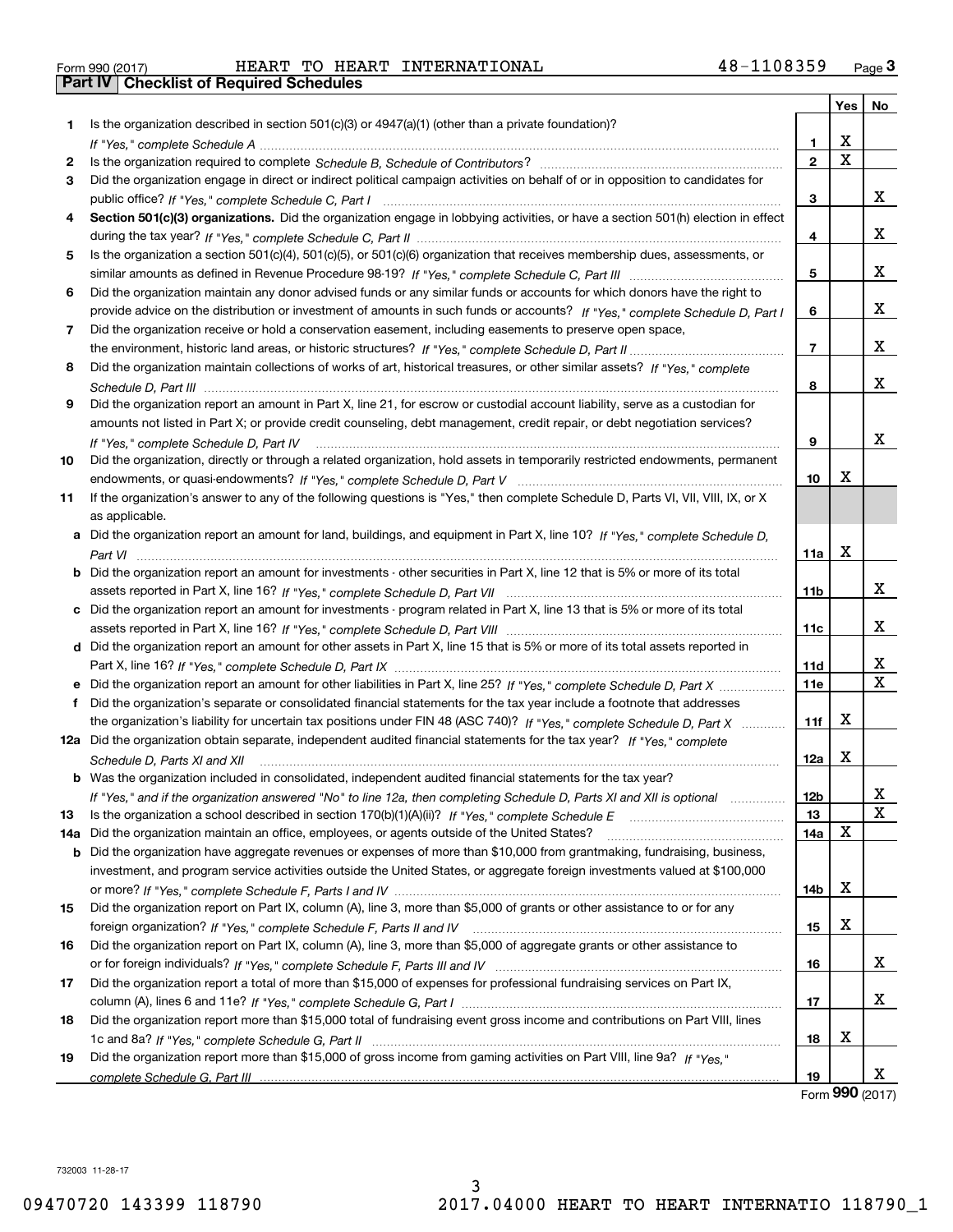|  | Form 990 (2017) |  |
|--|-----------------|--|

Form 990 (2017) HEART TO HEART INTERNATIONAL 4 8-1108359 <sub>Page</sub> 4<br>**Part IV | Checklist of Required Schedules** <sub>(continued)</sub>

*(continued)*

|    |                                                                                                                                          |     | Yes | No          |
|----|------------------------------------------------------------------------------------------------------------------------------------------|-----|-----|-------------|
|    | 20a Did the organization operate one or more hospital facilities? If "Yes," complete Schedule H                                          | 20a |     | X           |
|    | b If "Yes" to line 20a, did the organization attach a copy of its audited financial statements to this return?                           | 20b |     |             |
| 21 | Did the organization report more than \$5,000 of grants or other assistance to any domestic organization or                              |     |     |             |
|    |                                                                                                                                          | 21  | х   |             |
| 22 | Did the organization report more than \$5,000 of grants or other assistance to or for domestic individuals on                            |     |     |             |
|    |                                                                                                                                          | 22  |     | x           |
| 23 | Did the organization answer "Yes" to Part VII, Section A, line 3, 4, or 5 about compensation of the organization's current               |     |     |             |
|    | and former officers, directors, trustees, key employees, and highest compensated employees? If "Yes," complete                           |     |     |             |
|    |                                                                                                                                          | 23  |     | x           |
|    | 24a Did the organization have a tax-exempt bond issue with an outstanding principal amount of more than \$100,000 as of the              |     |     |             |
|    | last day of the year, that was issued after December 31, 2002? If "Yes," answer lines 24b through 24d and complete                       |     |     |             |
|    |                                                                                                                                          | 24a |     | x           |
|    | Schedule K. If "No", go to line 25a<br>Did the organization invest any proceeds of tax-exempt bonds beyond a temporary period exception? | 24b |     |             |
| b  |                                                                                                                                          |     |     |             |
| c  | Did the organization maintain an escrow account other than a refunding escrow at any time during the year to defease                     |     |     |             |
|    |                                                                                                                                          | 24c |     |             |
|    |                                                                                                                                          | 24d |     |             |
|    | 25a Section 501(c)(3), 501(c)(4), and 501(c)(29) organizations. Did the organization engage in an excess benefit                         |     |     |             |
|    |                                                                                                                                          | 25a |     | x           |
| b  | Is the organization aware that it engaged in an excess benefit transaction with a disqualified person in a prior year, and               |     |     |             |
|    | that the transaction has not been reported on any of the organization's prior Forms 990 or 990-EZ? If "Yes," complete                    |     |     |             |
|    | Schedule L. Part I                                                                                                                       | 25b |     | X           |
| 26 | Did the organization report any amount on Part X, line 5, 6, or 22 for receivables from or payables to any current or                    |     |     |             |
|    | former officers, directors, trustees, key employees, highest compensated employees, or disqualified persons? If "Yes."                   |     |     |             |
|    | complete Schedule L, Part II                                                                                                             | 26  |     | X           |
| 27 | Did the organization provide a grant or other assistance to an officer, director, trustee, key employee, substantial                     |     |     |             |
|    | contributor or employee thereof, a grant selection committee member, or to a 35% controlled entity or family member                      |     |     |             |
|    |                                                                                                                                          | 27  |     | X           |
| 28 | Was the organization a party to a business transaction with one of the following parties (see Schedule L, Part IV                        |     |     |             |
|    | instructions for applicable filing thresholds, conditions, and exceptions):                                                              |     |     |             |
| а  | A current or former officer, director, trustee, or key employee? If "Yes," complete Schedule L, Part IV                                  | 28a |     | х           |
| b  | A family member of a current or former officer, director, trustee, or key employee? If "Yes," complete Schedule L, Part IV               | 28b |     | $\mathbf X$ |
| c  | An entity of which a current or former officer, director, trustee, or key employee (or a family member thereof) was an officer,          |     |     |             |
|    |                                                                                                                                          | 28c |     | X           |
| 29 |                                                                                                                                          | 29  | X   |             |
| 30 | Did the organization receive contributions of art, historical treasures, or other similar assets, or qualified conservation              |     |     |             |
|    |                                                                                                                                          | 30  |     | х           |
| 31 | Did the organization liquidate, terminate, or dissolve and cease operations?                                                             |     |     |             |
|    |                                                                                                                                          | 31  |     | х           |
| 32 | Did the organization sell, exchange, dispose of, or transfer more than 25% of its net assets? If "Yes," complete                         |     |     |             |
|    | Schedule N. Part II www.communications.com/www.communications.com/www.communications.com/www.communications.com                          | 32  |     | x           |
| 33 | Did the organization own 100% of an entity disregarded as separate from the organization under Regulations                               |     |     |             |
|    |                                                                                                                                          | 33  |     | х           |
| 34 | Was the organization related to any tax-exempt or taxable entity? If "Yes," complete Schedule R, Part II, III, or IV, and                |     |     |             |
|    |                                                                                                                                          | 34  |     | х           |
|    | 35a Did the organization have a controlled entity within the meaning of section 512(b)(13)?                                              | 35a |     | $\mathbf X$ |
|    | b If "Yes" to line 35a, did the organization receive any payment from or engage in any transaction with a controlled entity              |     |     |             |
|    |                                                                                                                                          | 35b |     |             |
| 36 | Section 501(c)(3) organizations. Did the organization make any transfers to an exempt non-charitable related organization?               |     |     |             |
|    |                                                                                                                                          | 36  |     | х           |
| 37 | Did the organization conduct more than 5% of its activities through an entity that is not a related organization                         |     |     |             |
|    |                                                                                                                                          | 37  |     | х           |
| 38 | Did the organization complete Schedule O and provide explanations in Schedule O for Part VI, lines 11b and 19?                           |     |     |             |
|    |                                                                                                                                          | 38  | х   |             |
|    |                                                                                                                                          |     |     |             |

Form (2017) **990**

732004 11-28-17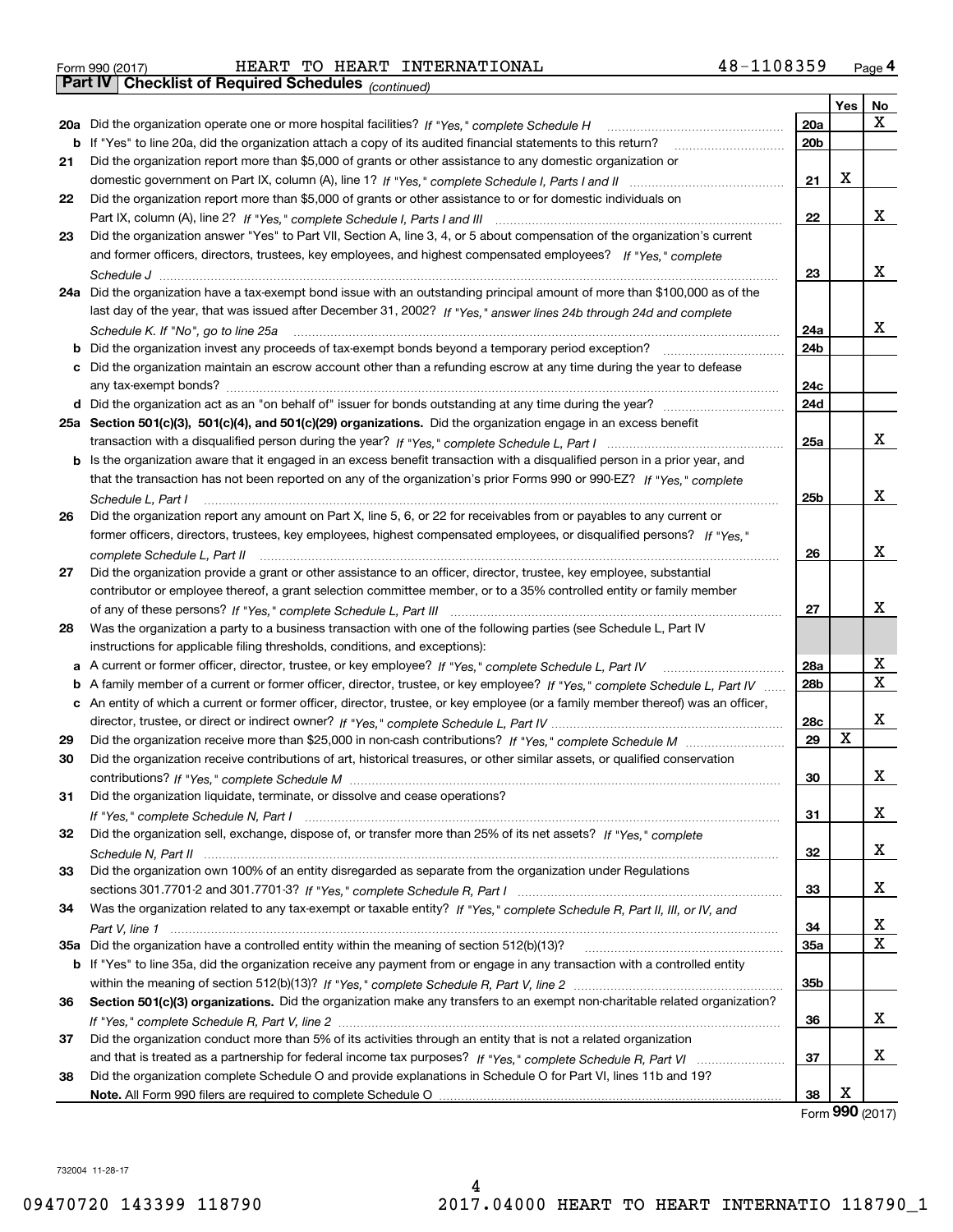|    | 48-1108359<br>HEART TO HEART INTERNATIONAL<br>Form 990 (2017)                                                                                                          |                 |                                     | Page $5$ |
|----|------------------------------------------------------------------------------------------------------------------------------------------------------------------------|-----------------|-------------------------------------|----------|
|    | <b>Part V</b><br><b>Statements Regarding Other IRS Filings and Tax Compliance</b>                                                                                      |                 |                                     |          |
|    | Check if Schedule O contains a response or note to any line in this Part V                                                                                             |                 |                                     |          |
|    |                                                                                                                                                                        |                 | Yes                                 | No       |
|    | 13<br>1a                                                                                                                                                               |                 |                                     |          |
| b  | $\Omega$<br>1 <sub>b</sub><br>Enter the number of Forms W-2G included in line 1a. Enter -0- if not applicable                                                          |                 |                                     |          |
| c  | Did the organization comply with backup withholding rules for reportable payments to vendors and reportable gaming                                                     |                 |                                     |          |
|    |                                                                                                                                                                        | 1c              | х                                   |          |
|    | 2a Enter the number of employees reported on Form W-3, Transmittal of Wage and Tax Statements,                                                                         |                 |                                     |          |
|    | 24<br>filed for the calendar year ending with or within the year covered by this return<br>2a                                                                          |                 |                                     |          |
|    |                                                                                                                                                                        | 2 <sub>b</sub>  | х                                   |          |
|    |                                                                                                                                                                        |                 |                                     |          |
|    | 3a Did the organization have unrelated business gross income of \$1,000 or more during the year?                                                                       | За              |                                     | x        |
|    |                                                                                                                                                                        | 3b              |                                     |          |
|    |                                                                                                                                                                        |                 |                                     |          |
|    | 4a At any time during the calendar year, did the organization have an interest in, or a signature or other authority over, a                                           |                 | х                                   |          |
|    | financial account in a foreign country (such as a bank account, securities account, or other financial account)?                                                       | 4a              |                                     |          |
|    | <b>b</b> If "Yes," enter the name of the foreign country: $\blacktriangleright$ HAITI                                                                                  |                 |                                     |          |
|    | See instructions for filing requirements for FinCEN Form 114, Report of Foreign Bank and Financial Accounts (FBAR).                                                    |                 |                                     |          |
|    |                                                                                                                                                                        | 5a              |                                     | х        |
| b  |                                                                                                                                                                        | 5 <sub>b</sub>  |                                     | х        |
| c  |                                                                                                                                                                        | 5c              |                                     |          |
|    | 6a Does the organization have annual gross receipts that are normally greater than \$100,000, and did the organization solicit                                         |                 |                                     |          |
|    | any contributions that were not tax deductible as charitable contributions?                                                                                            | 6a              |                                     | x        |
|    | <b>b</b> If "Yes," did the organization include with every solicitation an express statement that such contributions or gifts                                          |                 |                                     |          |
|    | were not tax deductible?                                                                                                                                               | 6b              |                                     |          |
| 7  | Organizations that may receive deductible contributions under section 170(c).                                                                                          |                 |                                     |          |
| a  | Did the organization receive a payment in excess of \$75 made partly as a contribution and partly for goods and services provided to the payor?                        | 7a              |                                     | x        |
| b  | If "Yes," did the organization notify the donor of the value of the goods or services provided?                                                                        | 7b              |                                     |          |
|    | c Did the organization sell, exchange, or otherwise dispose of tangible personal property for which it was required                                                    |                 |                                     |          |
|    |                                                                                                                                                                        | 7c              |                                     | x        |
|    | 7d                                                                                                                                                                     |                 |                                     |          |
| е  |                                                                                                                                                                        | 7e              |                                     |          |
| f  | Did the organization, during the year, pay premiums, directly or indirectly, on a personal benefit contract?                                                           | 7f              |                                     |          |
| g  | If the organization received a contribution of qualified intellectual property, did the organization file Form 8899 as required?                                       | 7g              |                                     |          |
| h. | If the organization received a contribution of cars, boats, airplanes, or other vehicles, did the organization file a Form 1098-C?                                     | 7h              |                                     |          |
| 8  | Sponsoring organizations maintaining donor advised funds. Did a donor advised fund maintained by the                                                                   |                 |                                     |          |
|    | sponsoring organization have excess business holdings at any time during the year?                                                                                     | 8               |                                     |          |
|    | Sponsoring organizations maintaining donor advised funds.                                                                                                              |                 |                                     |          |
| a  | Did the sponsoring organization make any taxable distributions under section 4966?                                                                                     | 9а              |                                     |          |
| b  | Did the sponsoring organization make a distribution to a donor, donor advisor, or related person?                                                                      | 9b              |                                     |          |
| 10 | Section 501(c)(7) organizations. Enter:                                                                                                                                |                 |                                     |          |
| а  | 10a<br>Initiation fees and capital contributions included on Part VIII, line 12 <i>manuarrouus</i> manuations and capital contributions included on Part VIII, line 12 |                 |                                     |          |
| b  | 10 <sub>b</sub><br>Gross receipts, included on Form 990, Part VIII, line 12, for public use of club facilities                                                         |                 |                                     |          |
| 11 | Section 501(c)(12) organizations. Enter:                                                                                                                               |                 |                                     |          |
| a  | 11a<br>Gross income from members or shareholders                                                                                                                       |                 |                                     |          |
|    | Gross income from other sources (Do not net amounts due or paid to other sources against                                                                               |                 |                                     |          |
| b  |                                                                                                                                                                        |                 |                                     |          |
|    | amounts due or received from them.)<br>11b                                                                                                                             |                 |                                     |          |
|    | 12a Section 4947(a)(1) non-exempt charitable trusts. Is the organization filing Form 990 in lieu of Form 1041?                                                         | 12a             |                                     |          |
| b  | If "Yes," enter the amount of tax-exempt interest received or accrued during the year <i>manuming</i><br>12b                                                           |                 |                                     |          |
| 13 | Section 501(c)(29) qualified nonprofit health insurance issuers.                                                                                                       |                 |                                     |          |
| a  | Is the organization licensed to issue qualified health plans in more than one state?                                                                                   | 13а             |                                     |          |
|    | Note. See the instructions for additional information the organization must report on Schedule O.                                                                      |                 |                                     |          |
|    | <b>b</b> Enter the amount of reserves the organization is required to maintain by the states in which the                                                              |                 |                                     |          |
|    | 13b                                                                                                                                                                    |                 |                                     |          |
|    | 13c                                                                                                                                                                    |                 |                                     |          |
|    | 14a Did the organization receive any payments for indoor tanning services during the tax year?                                                                         | 14a             |                                     | x        |
|    |                                                                                                                                                                        | 14 <sub>b</sub> |                                     |          |
|    |                                                                                                                                                                        |                 | $F_{\text{arm}}$ QQ $\Omega$ (2017) |          |

5

| Form 990 (2017) |  |
|-----------------|--|
|-----------------|--|

732005 11-28-17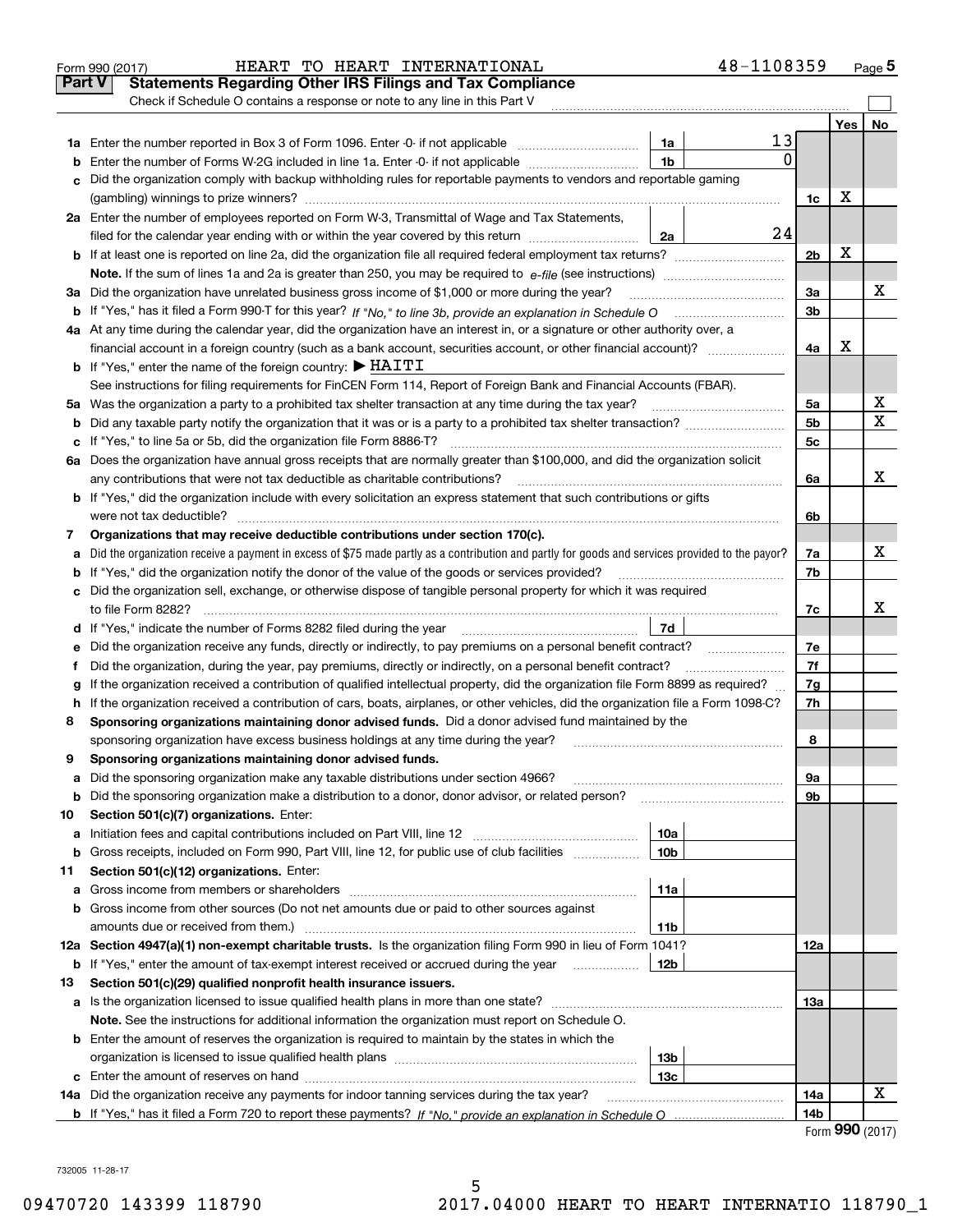|  | Form 990 (2017) |
|--|-----------------|
|  |                 |

HEART TO HEART INTERNATIONAL 48-1108359

*For each "Yes" response to lines 2 through 7b below, and for a "No" response to line 8a, 8b, or 10b below, describe the circumstances, processes, or changes in Schedule O. See instructions.* Form 990 (2017) **Form 990 (2017)** HEART TO HEART INTERNATIONAL 48-1108359 Page 6<br>**Part VI Governance, Management, and Disclosure** For each "Yes" response to lines 2 through 7b below, and for a "No" response Check if Schedule O contains a response or note to any line in this Part VI

|    |                                                                                                                                                                                                                   | 1a | 10 <sub>1</sub> |                 | Yes | No                      |
|----|-------------------------------------------------------------------------------------------------------------------------------------------------------------------------------------------------------------------|----|-----------------|-----------------|-----|-------------------------|
|    | <b>1a</b> Enter the number of voting members of the governing body at the end of the tax year<br>.<br>If there are material differences in voting rights among members of the governing body, or if the governing |    |                 |                 |     |                         |
|    |                                                                                                                                                                                                                   |    |                 |                 |     |                         |
|    | body delegated broad authority to an executive committee or similar committee, explain in Schedule O.                                                                                                             |    | 10              |                 |     |                         |
| b  | Enter the number of voting members included in line 1a, above, who are independent                                                                                                                                | 1b |                 |                 |     |                         |
| 2  | Did any officer, director, trustee, or key employee have a family relationship or a business relationship with any other                                                                                          |    |                 |                 |     |                         |
|    | officer, director, trustee, or key employee?                                                                                                                                                                      |    |                 | $\mathbf{2}$    |     | X                       |
| 3  | Did the organization delegate control over management duties customarily performed by or under the direct supervision                                                                                             |    |                 |                 |     |                         |
|    |                                                                                                                                                                                                                   |    |                 | 3               |     | X                       |
| 4  | Did the organization make any significant changes to its governing documents since the prior Form 990 was filed?                                                                                                  |    |                 | 4               |     | $\overline{\mathbf{x}}$ |
| 5  | Did the organization become aware during the year of a significant diversion of the organization's assets? <i>manageranian</i> managerance.                                                                       |    |                 | 5               |     | X                       |
| 6  | Did the organization have members or stockholders?                                                                                                                                                                |    |                 | 6               |     | X                       |
| 7a | Did the organization have members, stockholders, or other persons who had the power to elect or appoint one or                                                                                                    |    |                 |                 |     |                         |
|    |                                                                                                                                                                                                                   |    |                 | 7a              |     | x                       |
|    | <b>b</b> Are any governance decisions of the organization reserved to (or subject to approval by) members, stockholders, or                                                                                       |    |                 |                 |     |                         |
|    | persons other than the governing body?                                                                                                                                                                            |    |                 | 7b              |     | х                       |
| 8  | Did the organization contemporaneously document the meetings held or written actions undertaken during the year by the following:                                                                                 |    |                 |                 |     |                         |
| a  |                                                                                                                                                                                                                   |    |                 | 8a              | X   |                         |
| b  |                                                                                                                                                                                                                   |    |                 | 8b              | X   |                         |
| 9  | Is there any officer, director, trustee, or key employee listed in Part VII, Section A, who cannot be reached at the                                                                                              |    |                 |                 |     |                         |
|    |                                                                                                                                                                                                                   |    |                 | 9               |     | x                       |
|    | <b>Section B. Policies</b> (This Section B requests information about policies not required by the Internal Revenue Code.)                                                                                        |    |                 |                 |     |                         |
|    |                                                                                                                                                                                                                   |    |                 |                 | Yes | No                      |
|    |                                                                                                                                                                                                                   |    |                 | 10a             |     | X                       |
|    | <b>b</b> If "Yes," did the organization have written policies and procedures governing the activities of such chapters, affiliates,                                                                               |    |                 |                 |     |                         |
|    |                                                                                                                                                                                                                   |    |                 | 10 <sub>b</sub> |     |                         |
|    | 11a Has the organization provided a complete copy of this Form 990 to all members of its governing body before filing the form?                                                                                   |    |                 | 11a             | X   |                         |
|    | <b>b</b> Describe in Schedule O the process, if any, used by the organization to review this Form 990.                                                                                                            |    |                 |                 |     |                         |
|    |                                                                                                                                                                                                                   |    |                 | 12a             | Х   |                         |
| b  |                                                                                                                                                                                                                   |    |                 | 12b             | X   |                         |
|    | c Did the organization regularly and consistently monitor and enforce compliance with the policy? If "Yes." describe                                                                                              |    |                 |                 |     |                         |
|    | in Schedule O how this was done manufactured and continuum control of the state of the state of the state of t                                                                                                    |    |                 | 12c             | Х   |                         |
| 13 |                                                                                                                                                                                                                   |    |                 | 13              | X   |                         |
| 14 | Did the organization have a written document retention and destruction policy? manufactured and the organization have a written document retention and destruction policy?                                        |    |                 | 14              | X   |                         |
| 15 | Did the process for determining compensation of the following persons include a review and approval by independent                                                                                                |    |                 |                 |     |                         |
|    | persons, comparability data, and contemporaneous substantiation of the deliberation and decision?                                                                                                                 |    |                 |                 |     |                         |
|    |                                                                                                                                                                                                                   |    |                 | <b>15a</b>      | X   |                         |
|    |                                                                                                                                                                                                                   |    |                 | 15 <sub>b</sub> |     | X                       |
|    | If "Yes" to line 15a or 15b, describe the process in Schedule O (see instructions).                                                                                                                               |    |                 |                 |     |                         |
|    | 16a Did the organization invest in, contribute assets to, or participate in a joint venture or similar arrangement with a                                                                                         |    |                 |                 |     |                         |
|    | taxable entity during the year?                                                                                                                                                                                   |    |                 | 16a             |     | X                       |
|    | b If "Yes," did the organization follow a written policy or procedure requiring the organization to evaluate its participation                                                                                    |    |                 |                 |     |                         |
|    |                                                                                                                                                                                                                   |    |                 |                 |     |                         |
|    | in joint venture arrangements under applicable federal tax law, and take steps to safeguard the organization's                                                                                                    |    |                 |                 |     |                         |
|    | exempt status with respect to such arrangements?<br><b>Section C. Disclosure</b>                                                                                                                                  |    |                 | 16b             |     |                         |
| 17 | List the states with which a copy of this Form 990 is required to be filed SEE SCHEDULE O                                                                                                                         |    |                 |                 |     |                         |
| 18 | Section 6104 requires an organization to make its Forms 1023 (or 1024 if applicable), 990, and 990-T (Section 501(c)(3)s only) available                                                                          |    |                 |                 |     |                         |
|    | for public inspection. Indicate how you made these available. Check all that apply.                                                                                                                               |    |                 |                 |     |                         |
|    |                                                                                                                                                                                                                   |    |                 |                 |     |                         |
|    | $X$ Upon request<br>$\mid$ $\rm X\mid$ Own website<br>$X$ Another's website<br>Other (explain in Schedule O)                                                                                                      |    |                 |                 |     |                         |
| 19 | Describe in Schedule O whether (and if so, how) the organization made its governing documents, conflict of interest policy, and financial                                                                         |    |                 |                 |     |                         |
|    | statements available to the public during the tax year.                                                                                                                                                           |    |                 |                 |     |                         |
| 20 | State the name, address, and telephone number of the person who possesses the organization's books and records:                                                                                                   |    |                 |                 |     |                         |
|    | THERESA BENUS - 913-764-5200                                                                                                                                                                                      |    |                 |                 |     |                         |
|    | PO BOX 15566, LENEXA, KS<br>66285                                                                                                                                                                                 |    |                 |                 |     | Form 990 (2017)         |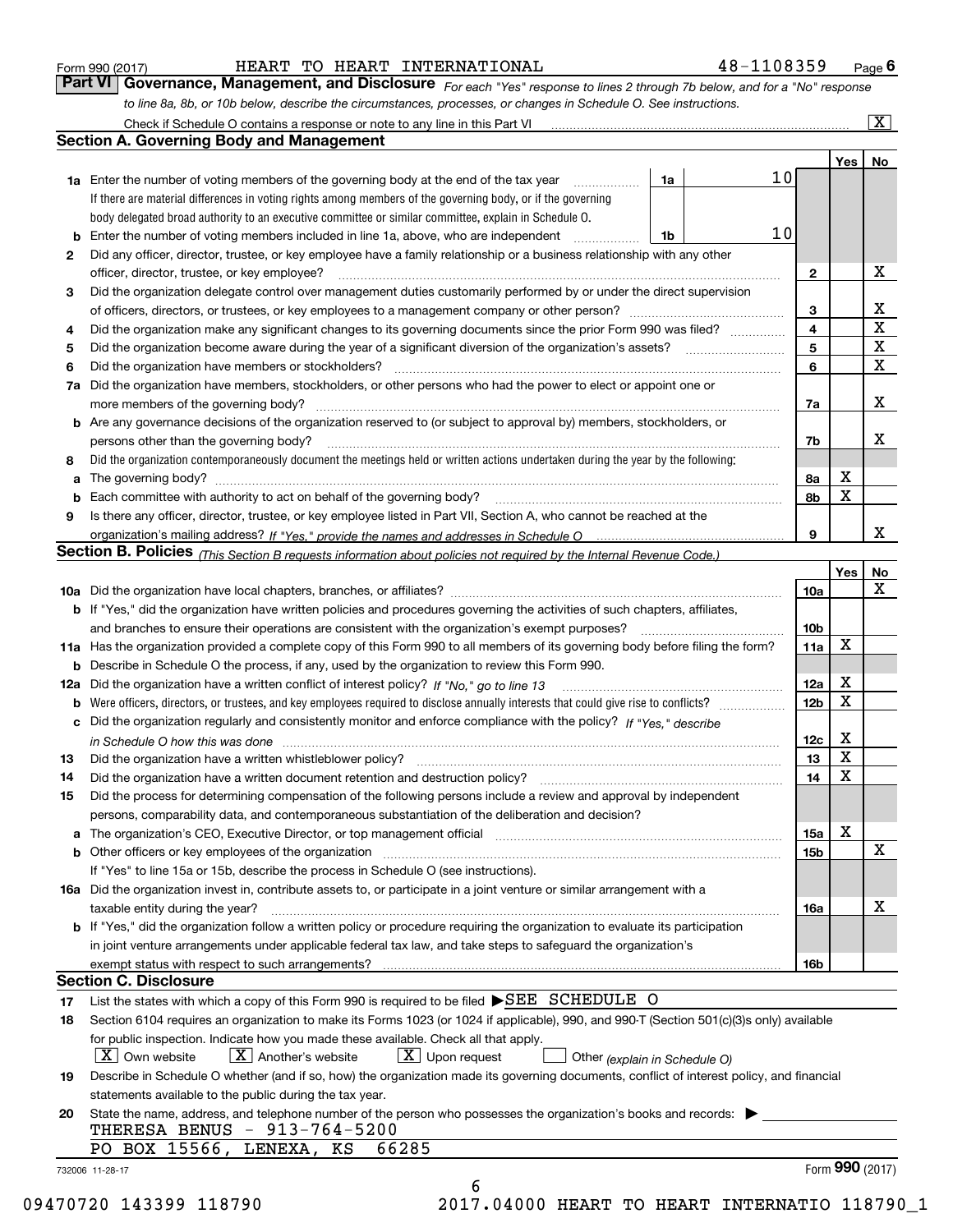**(A)**

Form 990 (2017) HEART TO HEART INTERNATIONAL 48-1108359 Page

 $\mathcal{L}^{\text{max}}$ 

# **7Part VII Compensation of Officers, Directors, Trustees, Key Employees, Highest Compensated Employees, and Independent Contractors**

Check if Schedule O contains a response or note to any line in this Part VII

**Section A. Officers, Directors, Trustees, Key Employees, and Highest Compensated Employees**

**1a**  Complete this table for all persons required to be listed. Report compensation for the calendar year ending with or within the organization's tax year.

**•** List all of the organization's current officers, directors, trustees (whether individuals or organizations), regardless of amount of compensation.

● List all of the organization's **current** key employees, if any. See instructions for definition of "key employee." Enter -0- in columns  $(D)$ ,  $(E)$ , and  $(F)$  if no compensation was paid.

**•** List the organization's five current highest compensated employees (other than an officer, director, trustee, or key employee) who received reportable compensation (Box 5 of Form W-2 and/or Box 7 of Form 1099-MISC) of more than \$100,000 from the organization and any related organizations.

 $\bullet$  List all of the organization's **former** officers, key employees, and highest compensated employees who received more than \$100,000 of reportable compensation from the organization and any related organizations.

**•** List all of the organization's former directors or trustees that received, in the capacity as a former director or trustee of the organization, more than \$10,000 of reportable compensation from the organization and any related organizations.

List persons in the following order: individual trustees or directors; institutional trustees; officers; key employees; highest compensated employees; and former such persons.

Check this box if neither the organization nor any related organization compensated any current officer, director, or trustee.  $\mathcal{L}^{\text{max}}$ 

| (A)                         | (B)                    |                                |                       | (C)                     |              |                                                                  |        | (D)                             | (E)             | (F)                      |
|-----------------------------|------------------------|--------------------------------|-----------------------|-------------------------|--------------|------------------------------------------------------------------|--------|---------------------------------|-----------------|--------------------------|
| Name and Title              | Average                |                                |                       | Position                |              | (do not check more than one                                      |        | Reportable                      | Reportable      | Estimated                |
|                             | hours per              |                                |                       |                         |              | box, unless person is both an<br>officer and a director/trustee) |        | compensation                    | compensation    | amount of                |
|                             | week                   |                                |                       |                         |              |                                                                  |        | from                            | from related    | other                    |
|                             | (list any<br>hours for |                                |                       |                         |              |                                                                  |        | the                             | organizations   | compensation<br>from the |
|                             | related                |                                |                       |                         |              |                                                                  |        | organization<br>(W-2/1099-MISC) | (W-2/1099-MISC) | organization             |
|                             | organizations          |                                |                       |                         |              |                                                                  |        |                                 |                 | and related              |
|                             | below                  |                                |                       |                         |              |                                                                  |        |                                 |                 | organizations            |
|                             | line)                  | Individual trustee or director | Institutional trustee | Officer                 | Key employee | Highest compensated<br>  employee                                | Former |                                 |                 |                          |
| ROBERT LAMBRECHTS<br>(1)    | 1.00                   |                                |                       |                         |              |                                                                  |        |                                 |                 |                          |
| CHAIRMAN                    |                        | $\mathbf x$                    |                       | X                       |              |                                                                  |        | 0.                              | 0.              | 0.                       |
| GARY MORSCH<br>(2)          | 1.00                   |                                |                       |                         |              |                                                                  |        |                                 |                 |                          |
| VICE CHAIR                  |                        | $\mathbf x$                    |                       | $\overline{\textbf{X}}$ |              |                                                                  |        | 0.                              | 0.              | $0_{.}$                  |
| CARLA DURYEE<br>(3)         | 1.00                   |                                |                       |                         |              |                                                                  |        |                                 |                 |                          |
| <b>SECRETARY</b>            |                        | $\mathbf x$                    |                       | $\mathbf X$             |              |                                                                  |        | 0.                              | 0.              | $\mathbf 0$ .            |
| ART CHAUDRY<br>(4)          | 1.00                   |                                |                       |                         |              |                                                                  |        |                                 |                 |                          |
| <b>TREASURER</b>            |                        | $\mathbf X$                    |                       | $\overline{\mathbf{X}}$ |              |                                                                  |        | 0.                              | 0.              | $0_{.}$                  |
| JAN MARK CREIDENBERG<br>(5) | 1.00                   |                                |                       |                         |              |                                                                  |        |                                 |                 |                          |
| <b>DIRECTOR</b>             |                        | $\mathbf X$                    |                       |                         |              |                                                                  |        | 0.                              | 0.              | $\mathbf 0$ .            |
| DAVID ALLYN<br>(6)          | 1.00                   |                                |                       |                         |              |                                                                  |        |                                 |                 |                          |
| <b>DIRECTOR</b>             |                        | $\mathbf x$                    |                       |                         |              |                                                                  |        | 0.                              | 0.              | $\mathbf 0$ .            |
| LEE NORMAN<br>(7)           | 1.00                   |                                |                       |                         |              |                                                                  |        |                                 |                 |                          |
| <b>DIRECTOR</b>             |                        | $\mathbf X$                    |                       |                         |              |                                                                  |        | $0$ .                           | $0$ .           | $\mathbf 0$ .            |
| GREG CLUM<br>(8)            | 1.00                   |                                |                       |                         |              |                                                                  |        |                                 |                 |                          |
| <b>DIRECTOR</b>             |                        | $\mathbf x$                    |                       |                         |              |                                                                  |        | 0.                              | 0.              | $0_{.}$                  |
| JON NORTH<br>(9)            | 1.00                   |                                |                       |                         |              |                                                                  |        |                                 |                 |                          |
| <b>DIRECTOR</b>             |                        | $\mathbf X$                    |                       |                         |              |                                                                  |        | 0.                              | 0.              | $0_{.}$                  |
| (10) JOHN VANDERWALLE       | 1.00                   |                                |                       |                         |              |                                                                  |        |                                 |                 |                          |
| <b>DIRECTOR</b>             |                        | $\mathbf x$                    |                       |                         |              |                                                                  |        | $\mathbf 0$ .                   | 0.              | $0_{.}$                  |
| (11) RICK RANDOLPH, MD      | 1.00                   |                                |                       |                         |              |                                                                  |        |                                 |                 |                          |
| <b>DIRECTOR</b>             |                        | $\mathbf X$                    |                       |                         |              |                                                                  |        | 24,000.                         | 0.              | 0.                       |
| (12) JIM MITCHUM            | 40.00                  |                                |                       |                         |              |                                                                  |        |                                 |                 |                          |
| CEO                         |                        | $\mathbf X$                    |                       | X                       |              |                                                                  |        | 137,758.                        | 0.              | 5,400.                   |
| (13) KIM CARROLL            | 40.00                  |                                |                       |                         |              |                                                                  |        |                                 |                 |                          |
| COO                         |                        | $\mathbf X$                    |                       | X                       |              |                                                                  |        | 79,804.                         | 0.              | 4,400.                   |
|                             |                        |                                |                       |                         |              |                                                                  |        |                                 |                 |                          |
|                             |                        |                                |                       |                         |              |                                                                  |        |                                 |                 |                          |
|                             |                        |                                |                       |                         |              |                                                                  |        |                                 |                 |                          |
|                             |                        |                                |                       |                         |              |                                                                  |        |                                 |                 |                          |
|                             |                        |                                |                       |                         |              |                                                                  |        |                                 |                 |                          |
|                             |                        |                                |                       |                         |              |                                                                  |        |                                 |                 |                          |
|                             |                        |                                |                       |                         |              |                                                                  |        |                                 |                 |                          |
|                             |                        |                                |                       |                         |              |                                                                  |        |                                 |                 | $\overline{2}$           |

732007 11-28-17

Form (2017) **990**

09470720 143399 118790 2017.04000 HEART TO HEART INTERNATIO 118790\_1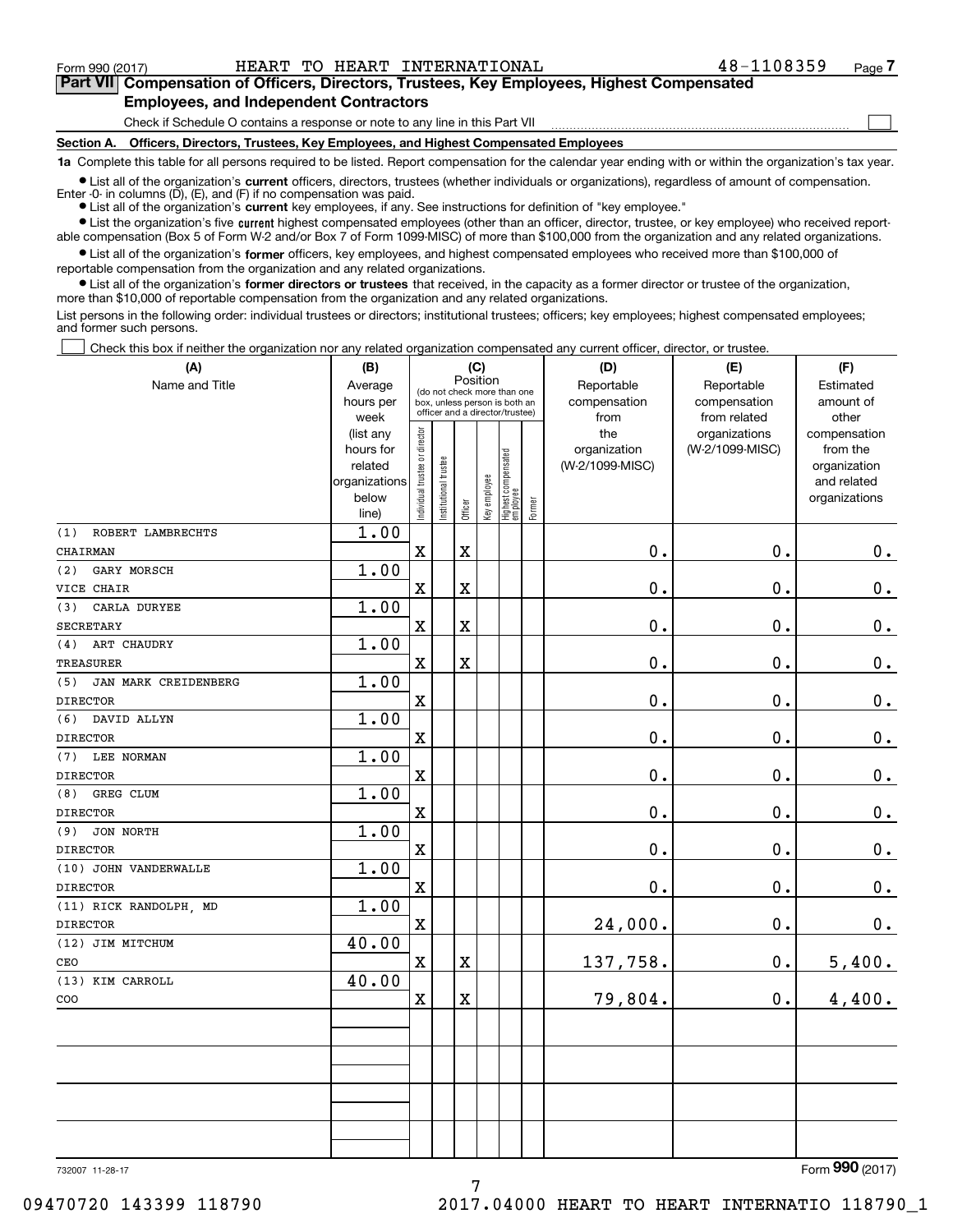|   | HEART TO HEART INTERNATIONAL<br>Form 990 (2017)                                                                                                                                                                                            |                                                                      |                                |                        |                 |              |                                                                                                 |        |                                           | 48-1108359                                        |                           |     |                                                                          | Page 8 |
|---|--------------------------------------------------------------------------------------------------------------------------------------------------------------------------------------------------------------------------------------------|----------------------------------------------------------------------|--------------------------------|------------------------|-----------------|--------------|-------------------------------------------------------------------------------------------------|--------|-------------------------------------------|---------------------------------------------------|---------------------------|-----|--------------------------------------------------------------------------|--------|
|   | Part VII <br>Section A. Officers, Directors, Trustees, Key Employees, and Highest Compensated Employees (continued)                                                                                                                        |                                                                      |                                |                        |                 |              |                                                                                                 |        |                                           |                                                   |                           |     |                                                                          |        |
|   | (A)<br>Name and title                                                                                                                                                                                                                      | (B)<br>Average<br>hours per<br>week                                  |                                |                        | (C)<br>Position |              | (do not check more than one<br>box, unless person is both an<br>officer and a director/trustee) |        | (D)<br>Reportable<br>compensation<br>from | (E)<br>Reportable<br>compensation<br>from related |                           |     | (F)<br>Estimated<br>amount of<br>other                                   |        |
|   |                                                                                                                                                                                                                                            | (list any<br>hours for<br>related<br>organizations<br>below<br>line) | Individual trustee or director | In stitutional trustee | Officer         | key employee | Highest compensated<br> employee                                                                | Former | the<br>organization<br>(W-2/1099-MISC)    | organizations<br>(W-2/1099-MISC)                  |                           |     | compensation<br>from the<br>organization<br>and related<br>organizations |        |
|   |                                                                                                                                                                                                                                            |                                                                      |                                |                        |                 |              |                                                                                                 |        |                                           |                                                   |                           |     |                                                                          |        |
|   |                                                                                                                                                                                                                                            |                                                                      |                                |                        |                 |              |                                                                                                 |        |                                           |                                                   |                           |     |                                                                          |        |
|   |                                                                                                                                                                                                                                            |                                                                      |                                |                        |                 |              |                                                                                                 |        |                                           |                                                   |                           |     |                                                                          |        |
|   |                                                                                                                                                                                                                                            |                                                                      |                                |                        |                 |              |                                                                                                 |        |                                           |                                                   |                           |     |                                                                          |        |
|   |                                                                                                                                                                                                                                            |                                                                      |                                |                        |                 |              |                                                                                                 |        |                                           |                                                   |                           |     |                                                                          |        |
|   |                                                                                                                                                                                                                                            |                                                                      |                                |                        |                 |              |                                                                                                 |        |                                           |                                                   |                           |     |                                                                          |        |
|   |                                                                                                                                                                                                                                            |                                                                      |                                |                        |                 |              |                                                                                                 |        |                                           |                                                   |                           |     |                                                                          |        |
|   |                                                                                                                                                                                                                                            |                                                                      |                                |                        |                 |              |                                                                                                 |        | 241,562.<br>0.                            |                                                   | 0.<br>$\overline{0}$ .    |     | 9,800.                                                                   | $0$ .  |
|   |                                                                                                                                                                                                                                            |                                                                      |                                |                        |                 |              |                                                                                                 |        | 241,562.                                  |                                                   | $\overline{\mathbf{0}}$ . |     | 9,800.                                                                   |        |
| 2 | Total number of individuals (including but not limited to those listed above) who received more than \$100,000 of reportable<br>compensation from the organization                                                                         |                                                                      |                                |                        |                 |              |                                                                                                 |        |                                           |                                                   |                           |     |                                                                          | 1      |
| 3 | Did the organization list any former officer, director, or trustee, key employee, or highest compensated employee on                                                                                                                       |                                                                      |                                |                        |                 |              |                                                                                                 |        |                                           |                                                   |                           |     | Yes                                                                      | No     |
| 4 | line 1a? If "Yes," complete Schedule J for such individual material content content to the complete Schedule J<br>For any individual listed on line 1a, is the sum of reportable compensation and other compensation from the organization |                                                                      |                                |                        |                 |              |                                                                                                 |        |                                           |                                                   |                           | 3   |                                                                          | х      |
|   |                                                                                                                                                                                                                                            |                                                                      |                                |                        |                 |              |                                                                                                 |        |                                           |                                                   |                           | 4   |                                                                          | х      |
| 5 | Did any person listed on line 1a receive or accrue compensation from any unrelated organization or individual for services                                                                                                                 |                                                                      |                                |                        |                 |              |                                                                                                 |        |                                           |                                                   |                           | 5   |                                                                          | х      |
| 1 | <b>Section B. Independent Contractors</b><br>Complete this table for your five highest compensated independent contractors that received more than \$100,000 of compensation from                                                          |                                                                      |                                |                        |                 |              |                                                                                                 |        |                                           |                                                   |                           |     |                                                                          |        |
|   | the organization. Report compensation for the calendar year ending with or within the organization's tax year.                                                                                                                             |                                                                      |                                |                        |                 |              |                                                                                                 |        |                                           |                                                   |                           |     |                                                                          |        |
|   | (A)<br>Name and business address                                                                                                                                                                                                           |                                                                      |                                | <b>NONE</b>            |                 |              |                                                                                                 |        | (B)<br>Description of services            |                                                   |                           | (C) | Compensation                                                             |        |
|   |                                                                                                                                                                                                                                            |                                                                      |                                |                        |                 |              |                                                                                                 |        |                                           |                                                   |                           |     |                                                                          |        |
|   |                                                                                                                                                                                                                                            |                                                                      |                                |                        |                 |              |                                                                                                 |        |                                           |                                                   |                           |     |                                                                          |        |
|   |                                                                                                                                                                                                                                            |                                                                      |                                |                        |                 |              |                                                                                                 |        |                                           |                                                   |                           |     |                                                                          |        |
|   |                                                                                                                                                                                                                                            |                                                                      |                                |                        |                 |              |                                                                                                 |        |                                           |                                                   |                           |     |                                                                          |        |
| 2 | Total number of independent contractors (including but not limited to those listed above) who received more than<br>\$100,000 of compensation from the organization                                                                        |                                                                      |                                |                        |                 | 0            |                                                                                                 |        |                                           |                                                   |                           |     | Form 990 (2017)                                                          |        |
|   |                                                                                                                                                                                                                                            |                                                                      |                                |                        |                 |              |                                                                                                 |        |                                           |                                                   |                           |     |                                                                          |        |

732008 11-28-17

8 09470720 143399 118790 2017.04000 HEART TO HEART INTERNATIO 118790\_1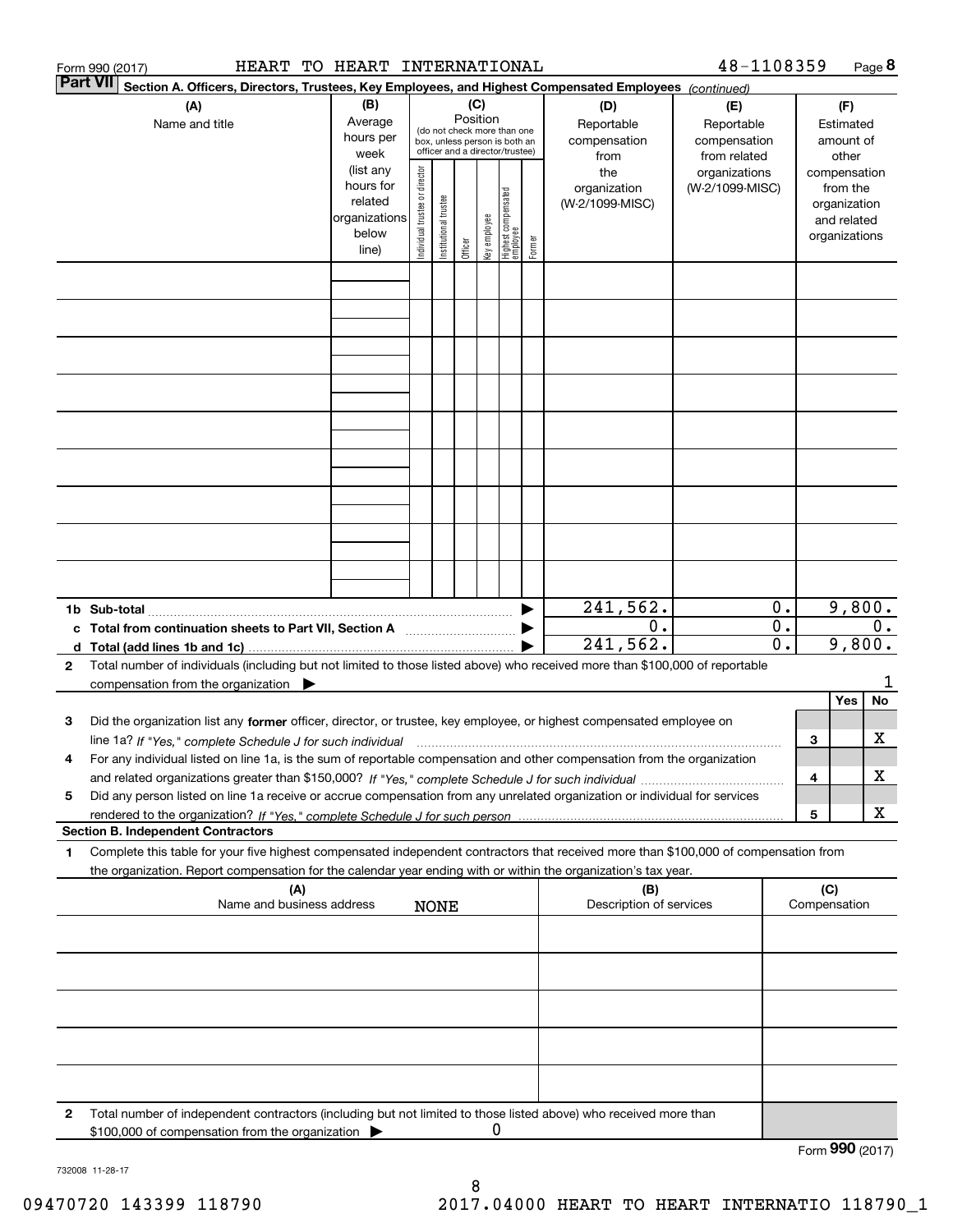|                                                           |    | <b>Part VIII</b><br><b>Statement of Revenue</b>                                           |                |      |                       |                      |                                                              |                                                    |                                                                    |
|-----------------------------------------------------------|----|-------------------------------------------------------------------------------------------|----------------|------|-----------------------|----------------------|--------------------------------------------------------------|----------------------------------------------------|--------------------------------------------------------------------|
|                                                           |    | Check if Schedule O contains a response or note to any line in this Part VIII             |                |      |                       | (A)<br>Total revenue | $\overline{(B)}$<br>Related or<br>exempt function<br>revenue | $\overline{C}$<br>Unrelated<br>business<br>revenue | (D)<br>Revenuè excluded<br>from tax under<br>sections<br>512 - 514 |
|                                                           |    | 1 a Federated campaigns                                                                   | 1a             |      | 12,480.               |                      |                                                              |                                                    |                                                                    |
| Contributions, Gifts, Grants<br>and Other Similar Amounts |    | <b>b</b> Membership dues                                                                  | 1b             |      |                       |                      |                                                              |                                                    |                                                                    |
|                                                           |    |                                                                                           | 1 <sub>c</sub> |      | 70,350.               |                      |                                                              |                                                    |                                                                    |
|                                                           |    | c Fundraising events                                                                      |                |      |                       |                      |                                                              |                                                    |                                                                    |
|                                                           |    | d Related organizations                                                                   | 1 <sub>d</sub> |      |                       |                      |                                                              |                                                    |                                                                    |
|                                                           |    | e Government grants (contributions)                                                       | 1e             |      | 1,359,559.            |                      |                                                              |                                                    |                                                                    |
|                                                           |    | f All other contributions, gifts, grants, and                                             |                |      |                       |                      |                                                              |                                                    |                                                                    |
|                                                           |    | similar amounts not included above                                                        | 1f             |      | 135, 779, 270.        |                      |                                                              |                                                    |                                                                    |
|                                                           | a  | Noncash contributions included in lines 1a-1f: \$                                         |                |      | 126,306,026.          |                      |                                                              |                                                    |                                                                    |
|                                                           | h  |                                                                                           |                |      |                       | 137, 221, 659.       |                                                              |                                                    |                                                                    |
|                                                           |    |                                                                                           |                |      | <b>Business Code</b>  |                      |                                                              |                                                    |                                                                    |
|                                                           | 2а | ADMINISTRATION FEE                                                                        |                |      | 493000                | 1,270,466.           | 1,270,466.                                                   |                                                    |                                                                    |
|                                                           | b  |                                                                                           |                |      |                       |                      |                                                              |                                                    |                                                                    |
|                                                           | c  | the control of the control of the control of the control of the control of                |                |      |                       |                      |                                                              |                                                    |                                                                    |
| Program Service<br>Revenue                                | d  | the control of the control of the control of the control of the control of the control of |                |      |                       |                      |                                                              |                                                    |                                                                    |
|                                                           | е  |                                                                                           |                |      |                       |                      |                                                              |                                                    |                                                                    |
|                                                           |    | f All other program service revenue                                                       |                |      |                       |                      |                                                              |                                                    |                                                                    |
|                                                           | a  |                                                                                           |                |      |                       | 1,270,466.           |                                                              |                                                    |                                                                    |
|                                                           | 3  | Investment income (including dividends, interest, and                                     |                |      |                       |                      |                                                              |                                                    |                                                                    |
|                                                           |    |                                                                                           |                |      |                       | 2,870.               |                                                              |                                                    | 2,870.                                                             |
|                                                           | 4  | Income from investment of tax-exempt bond proceeds                                        |                |      |                       |                      |                                                              |                                                    |                                                                    |
|                                                           | 5  |                                                                                           |                |      |                       |                      |                                                              |                                                    |                                                                    |
|                                                           |    |                                                                                           | (i) Real       |      | (ii) Personal         |                      |                                                              |                                                    |                                                                    |
|                                                           |    | 6 a Gross rents                                                                           |                |      |                       |                      |                                                              |                                                    |                                                                    |
|                                                           | b  | Less: rental expenses                                                                     |                |      |                       |                      |                                                              |                                                    |                                                                    |
|                                                           | c  | Rental income or (loss)                                                                   |                |      |                       |                      |                                                              |                                                    |                                                                    |
|                                                           | d  |                                                                                           |                |      |                       |                      |                                                              |                                                    |                                                                    |
|                                                           |    | 7 a Gross amount from sales of                                                            | (i) Securities |      | (ii) Other            |                      |                                                              |                                                    |                                                                    |
|                                                           |    | assets other than inventory                                                               |                | 246. | 12,000.               |                      |                                                              |                                                    |                                                                    |
|                                                           |    | <b>b</b> Less: cost or other basis                                                        |                |      |                       |                      |                                                              |                                                    |                                                                    |
|                                                           |    | and sales expenses                                                                        |                | 0.   | 4,340.                |                      |                                                              |                                                    |                                                                    |
|                                                           |    |                                                                                           |                | 246. | 7,660.                |                      |                                                              |                                                    |                                                                    |
|                                                           |    |                                                                                           |                |      | $\blacktriangleright$ | 7,906.               |                                                              |                                                    | 7,906.                                                             |
|                                                           |    | 8 a Gross income from fundraising events (not                                             |                |      |                       |                      |                                                              |                                                    |                                                                    |
|                                                           |    | $\frac{70,350}{ }$ , 0f<br>including \$                                                   |                |      |                       |                      |                                                              |                                                    |                                                                    |
|                                                           |    | contributions reported on line 1c). See                                                   |                |      |                       |                      |                                                              |                                                    |                                                                    |
| <b>Other Revenue</b>                                      |    |                                                                                           |                |      | 0.                    |                      |                                                              |                                                    |                                                                    |
|                                                           |    |                                                                                           |                | b    | 17,095.               |                      |                                                              |                                                    |                                                                    |
|                                                           |    | c Net income or (loss) from fundraising events                                            |                |      |                       | $-17,095.$           |                                                              |                                                    | $-17,095.$                                                         |
|                                                           |    |                                                                                           |                |      |                       |                      |                                                              |                                                    |                                                                    |
|                                                           |    | 9 a Gross income from gaming activities. See                                              |                |      |                       |                      |                                                              |                                                    |                                                                    |
|                                                           |    |                                                                                           |                |      |                       |                      |                                                              |                                                    |                                                                    |
|                                                           |    |                                                                                           |                | b    |                       |                      |                                                              |                                                    |                                                                    |
|                                                           |    | c Net income or (loss) from gaming activities                                             |                |      | .                     |                      |                                                              |                                                    |                                                                    |
|                                                           |    | 10 a Gross sales of inventory, less returns                                               |                |      |                       |                      |                                                              |                                                    |                                                                    |
|                                                           |    |                                                                                           |                |      |                       |                      |                                                              |                                                    |                                                                    |
|                                                           |    |                                                                                           |                | b    |                       |                      |                                                              |                                                    |                                                                    |
|                                                           |    | c Net income or (loss) from sales of inventory                                            |                |      |                       |                      |                                                              |                                                    |                                                                    |
|                                                           |    | Miscellaneous Revenue                                                                     |                |      | <b>Business Code</b>  |                      |                                                              |                                                    |                                                                    |
|                                                           |    | 11 a MISCELLANEOUS                                                                        |                |      | 900099                | 2,197.               | 2,197.                                                       |                                                    |                                                                    |
|                                                           |    | <b>b</b> LOSS ON CURRENCY CONVERSION                                                      |                |      | 900099                | $-1,008$ .           |                                                              |                                                    | $-1,008.$                                                          |
|                                                           | с  |                                                                                           |                |      |                       |                      |                                                              |                                                    |                                                                    |
|                                                           | d  |                                                                                           |                |      |                       |                      |                                                              |                                                    |                                                                    |
|                                                           | е  |                                                                                           |                |      |                       | 1,189.               |                                                              |                                                    |                                                                    |
|                                                           |    |                                                                                           |                |      |                       | 138,486,995.         | 1,272,663.                                                   | 0.                                                 | $-7,327.$                                                          |

Form 990 (2017) HEART TO HEART INTERNATIONAL 4 8-1108359 Page

**9**

48-1108359

09470720 143399 118790 2017.04000 HEART TO HEART INTERNATIO 118790\_1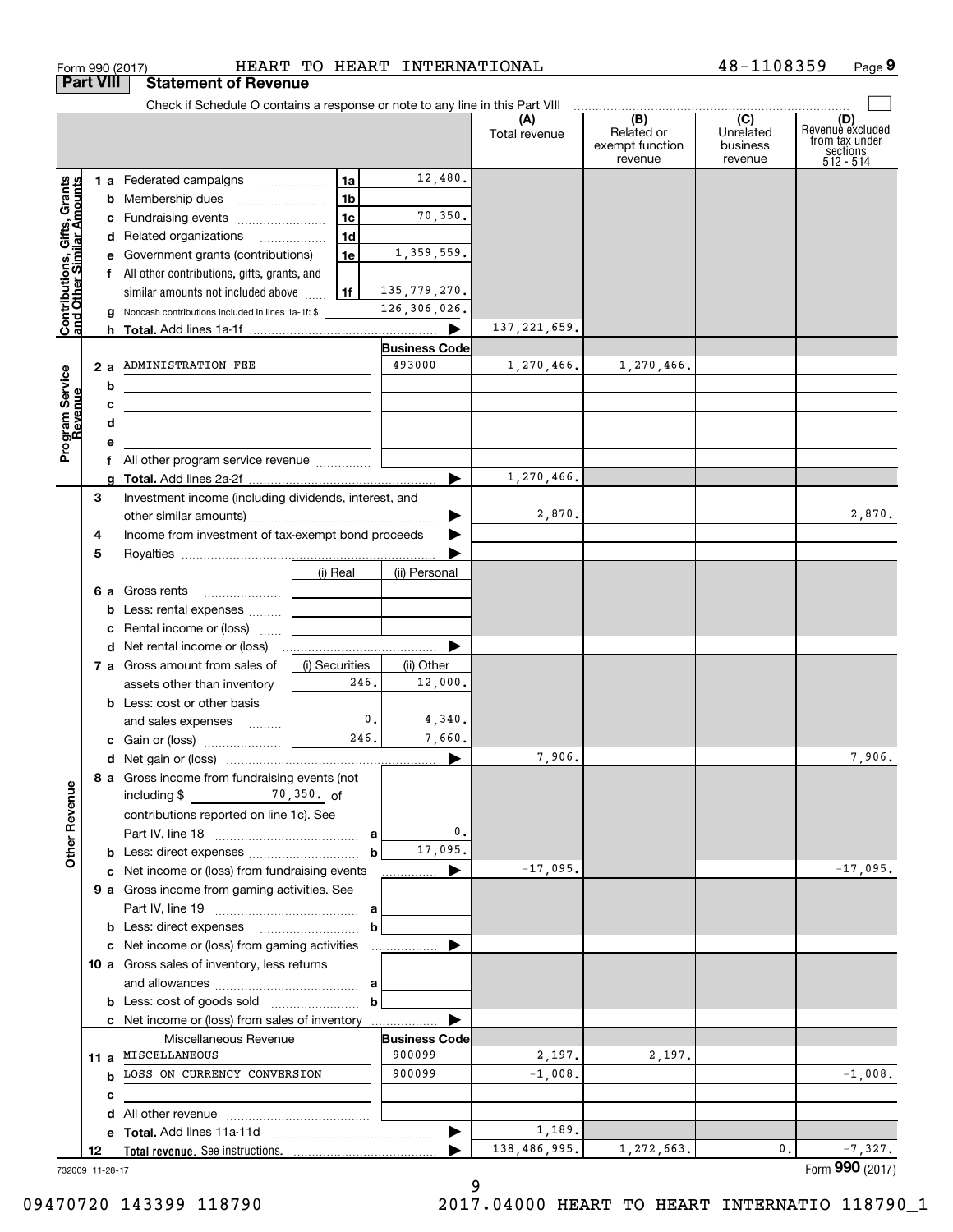Form 990 (2017) HEART TO HEART INTERNATIONAL 4 8-1108359 <sub>Page</sub> **Part IX Statement of Functional Expenses**

*Section 501(c)(3) and 501(c)(4) organizations must complete all columns. All other organizations must complete column (A).*

|              | Do not include amounts reported on lines 6b,<br>7b, 8b, 9b, and 10b of Part VIII.                                                                         | (A)<br>Total expenses    | (B)<br>Program service<br>expenses | (C)<br>Management and<br>general expenses | (D)<br>Fundraising<br>expenses |
|--------------|-----------------------------------------------------------------------------------------------------------------------------------------------------------|--------------------------|------------------------------------|-------------------------------------------|--------------------------------|
| 1.           | Grants and other assistance to domestic organizations                                                                                                     |                          |                                    |                                           |                                |
|              | and domestic governments. See Part IV, line 21                                                                                                            | 2,780,136.               | 2,780,136.                         |                                           |                                |
| $\mathbf{2}$ | Grants and other assistance to domestic                                                                                                                   |                          |                                    |                                           |                                |
|              | individuals. See Part IV, line 22                                                                                                                         |                          |                                    |                                           |                                |
| 3            | Grants and other assistance to foreign                                                                                                                    |                          |                                    |                                           |                                |
|              | organizations, foreign governments, and foreign                                                                                                           |                          |                                    |                                           |                                |
|              | individuals. See Part IV, lines 15 and 16                                                                                                                 |                          | $91, 299, 535.$ $91, 299, 535.$    |                                           |                                |
| 4            | Benefits paid to or for members                                                                                                                           |                          |                                    |                                           |                                |
| 5            | Compensation of current officers, directors,                                                                                                              |                          |                                    |                                           |                                |
|              | trustees, and key employees                                                                                                                               | 227,361.                 | 153,461.                           | 56,808.                                   | 17,092.                        |
| 6            | Compensation not included above, to disqualified                                                                                                          |                          |                                    |                                           |                                |
|              | persons (as defined under section 4958(f)(1)) and                                                                                                         |                          |                                    |                                           |                                |
|              | persons described in section 4958(c)(3)(B)                                                                                                                |                          |                                    |                                           |                                |
| 7            | Other salaries and wages                                                                                                                                  | 910, 236.                | 614, 377.                          | 227,431.                                  | 68,428.                        |
| 8            | Pension plan accruals and contributions (include                                                                                                          |                          |                                    |                                           |                                |
|              | section 401(k) and 403(b) employer contributions)                                                                                                         |                          |                                    |                                           |                                |
| 9            |                                                                                                                                                           |                          |                                    |                                           |                                |
| 10           |                                                                                                                                                           | 94, 234.                 | 63,605.                            | 23,545.                                   | 7,084.                         |
| 11           | Fees for services (non-employees):                                                                                                                        |                          |                                    |                                           |                                |
|              |                                                                                                                                                           |                          |                                    |                                           |                                |
| b            |                                                                                                                                                           |                          |                                    |                                           |                                |
|              |                                                                                                                                                           | 32,453.                  | 14,798.                            | 17,246.                                   | 409.                           |
| d            |                                                                                                                                                           |                          |                                    |                                           |                                |
| е            | Professional fundraising services. See Part IV, line 17                                                                                                   |                          |                                    |                                           |                                |
| f            | Investment management fees                                                                                                                                | 250.                     | 250.                               |                                           |                                |
| $\mathbf{q}$ | Other. (If line 11g amount exceeds 10% of line 25,                                                                                                        |                          |                                    |                                           |                                |
|              | column (A) amount, list line 11g expenses on Sch O.)                                                                                                      | 2,155,336.               | 2,130,183.                         | 3,226.                                    | $\frac{21,927.}{924.}$         |
| 12           |                                                                                                                                                           | 3,528.                   | 2,604.                             |                                           |                                |
| 13           |                                                                                                                                                           | $\overline{526,132}$ .   | 443,443.                           | 15,705.                                   | 66,984.                        |
| 14           |                                                                                                                                                           |                          |                                    |                                           |                                |
| 15           |                                                                                                                                                           |                          |                                    |                                           |                                |
| 16           |                                                                                                                                                           | 495,974.                 | 462,657.                           | 21,471.                                   | 11,846.                        |
| 17           | Travel                                                                                                                                                    | 1, 249, 714.             | 1, 224, 977.                       | 10,701.                                   | 14,036.                        |
| 18           | Payments of travel or entertainment expenses                                                                                                              |                          |                                    |                                           |                                |
|              | for any federal, state, or local public officials                                                                                                         |                          |                                    |                                           |                                |
| 19           | Conferences, conventions, and meetings                                                                                                                    | 6, 275.                  | 4,874.                             | 1,401.                                    | 28,774.                        |
| 20           | Interest                                                                                                                                                  | 95,870.                  | 52, 132.                           | 14,964.                                   |                                |
| 21           |                                                                                                                                                           | 106,628.                 | 35, 236.                           | 71,392.                                   |                                |
| 22           | Depreciation, depletion, and amortization                                                                                                                 | 59,990.                  | $\overline{52,750}$ .              | 6,385.                                    | 855.                           |
| 23           | Insurance                                                                                                                                                 |                          |                                    |                                           |                                |
| 24           | Other expenses. Itemize expenses not covered<br>above. (List miscellaneous expenses in line 24e. If line<br>24e amount exceeds 10% of line 25, column (A) |                          |                                    |                                           |                                |
| a            | amount, list line 24e expenses on Schedule 0.)<br>OBSOLETE INVENTORY                                                                                      | 1,999,300.               | 1,999,300.                         | 0.                                        | 0.                             |
| b            | BAD DEBT EXPENSE                                                                                                                                          | 34,506.                  | 34,506.                            | 0.                                        | 0.                             |
| c            | STAFF DEVELOPMENT                                                                                                                                         | 156.                     | 0.                                 | 136.                                      | 20.                            |
| d            |                                                                                                                                                           |                          |                                    |                                           |                                |
|              | e All other expenses                                                                                                                                      |                          |                                    |                                           |                                |
| 25           | Total functional expenses. Add lines 1 through 24e                                                                                                        | 102,077,614.101,368,824. |                                    | 470, 411.                                 | 238,379.                       |
| 26           | Joint costs. Complete this line only if the organization                                                                                                  |                          |                                    |                                           |                                |
|              | reported in column (B) joint costs from a combined                                                                                                        |                          |                                    |                                           |                                |
|              | educational campaign and fundraising solicitation.                                                                                                        |                          |                                    |                                           |                                |
|              | Check here $\blacktriangleright$<br>if following SOP 98-2 (ASC 958-720)                                                                                   |                          |                                    |                                           |                                |

10

732010 11-28-17

Form (2017) **990**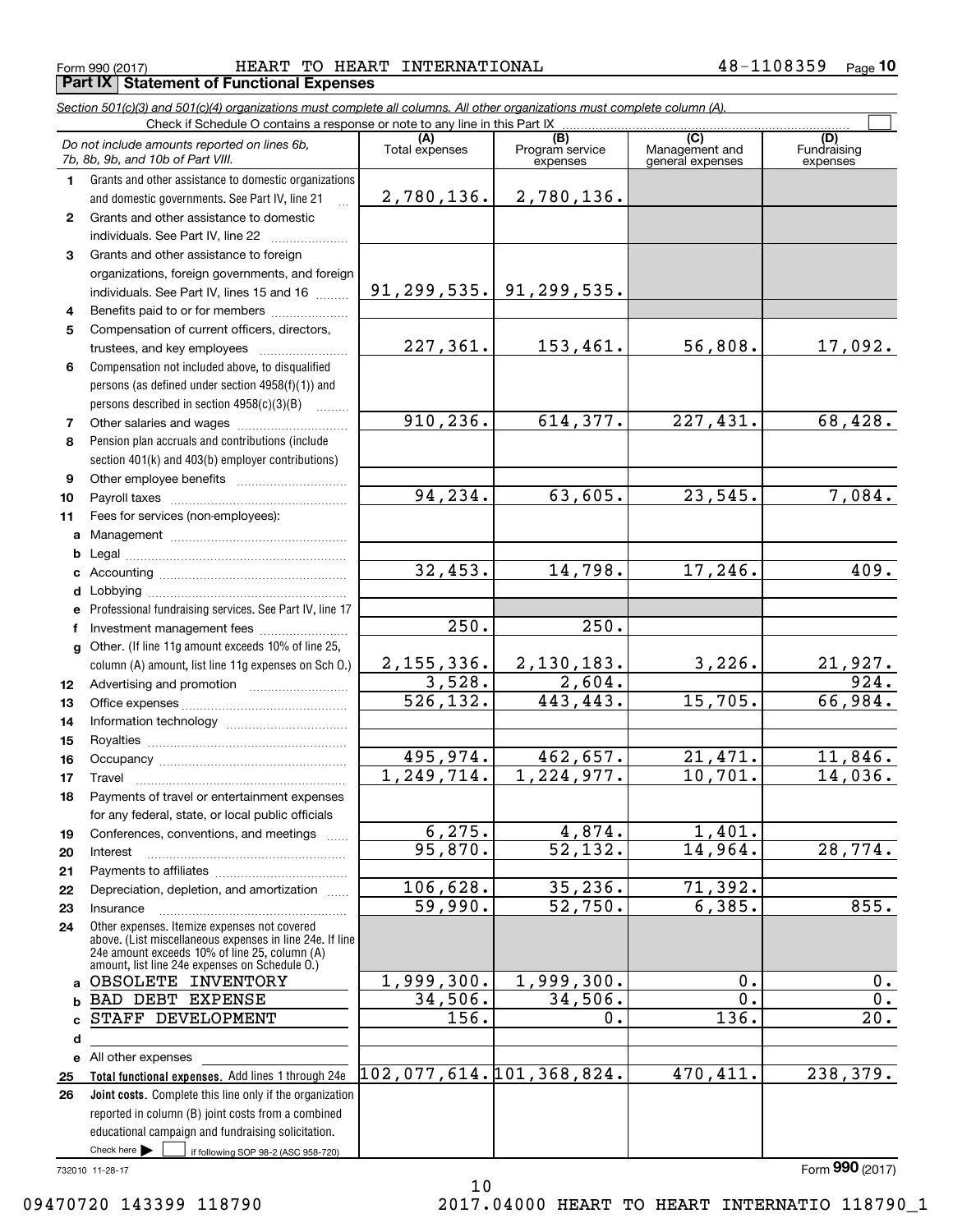| 990<br>-0 (20 <sup>17</sup> ) ل<br>Form | mΛ<br>HEAR'<br>nп<br>u | UPADM<br>88.AR J | INTERNATIONAL | Page |
|-----------------------------------------|------------------------|------------------|---------------|------|
|                                         |                        |                  |               |      |

|                             |          |                                                                                                                                     |                     | (A)<br>Beginning of year  |                         | (B)<br>End of year    |
|-----------------------------|----------|-------------------------------------------------------------------------------------------------------------------------------------|---------------------|---------------------------|-------------------------|-----------------------|
|                             | 1        |                                                                                                                                     |                     | 1,360,788.                | $\blacksquare$          | 6, 270, 362.          |
|                             | 2        |                                                                                                                                     |                     | 47,007.                   | $\mathbf{2}$            | 38,497.               |
|                             | 3        |                                                                                                                                     |                     | 565, 679.                 | $\mathbf{3}$            | 423,376.              |
|                             | 4        |                                                                                                                                     |                     | 5,274.                    | $\overline{\mathbf{4}}$ | 9,018.                |
|                             | 5        | Loans and other receivables from current and former officers, directors,                                                            |                     |                           |                         |                       |
|                             |          | trustees, key employees, and highest compensated employees. Complete                                                                |                     |                           |                         |                       |
|                             |          |                                                                                                                                     |                     |                           | 5                       |                       |
|                             | 6        | Loans and other receivables from other disqualified persons (as defined under                                                       |                     |                           |                         |                       |
|                             |          | section 4958(f)(1)), persons described in section 4958(c)(3)(B), and contributing                                                   |                     |                           |                         |                       |
|                             |          | employers and sponsoring organizations of section 501(c)(9) voluntary                                                               |                     |                           |                         |                       |
|                             |          | employees' beneficiary organizations (see instr). Complete Part II of Sch L                                                         |                     |                           | 6                       |                       |
| Assets                      | 7        |                                                                                                                                     |                     |                           | $\overline{7}$          |                       |
|                             | 8        |                                                                                                                                     |                     | 7,201,291.                | 8                       | 37,792,141.           |
|                             | 9        | Prepaid expenses and deferred charges                                                                                               |                     | 27,032.                   | $\boldsymbol{9}$        | 65,095.               |
|                             |          | <b>10a</b> Land, buildings, and equipment: cost or other                                                                            |                     |                           |                         |                       |
|                             |          | basis. Complete Part VI of Schedule D  10a                                                                                          | <u>2,313,951.</u>   |                           |                         |                       |
|                             |          | │ <sub>10b</sub>  <br><b>b</b> Less: accumulated depreciation                                                                       | 1, 299, 135.        | 749,069.                  | 10 <sub>c</sub>         | <u>1,014,816.</u>     |
|                             | 11       |                                                                                                                                     |                     | 67,962.                   | 11                      | 41,714.               |
|                             | 12       |                                                                                                                                     |                     |                           | 12                      |                       |
|                             | 13       |                                                                                                                                     |                     |                           | 13                      |                       |
|                             | 14       |                                                                                                                                     |                     |                           | 14                      |                       |
|                             | 15       |                                                                                                                                     |                     |                           | 15                      |                       |
|                             | 16       |                                                                                                                                     |                     | 10,024,102.<br>174,683.   | 16                      | 45,655,019.           |
|                             | 17       |                                                                                                                                     |                     |                           | 17                      | 222,131.              |
|                             | 18<br>19 |                                                                                                                                     |                     | 304,670.                  | 18<br>19                | 66,837.               |
|                             | 20       |                                                                                                                                     |                     |                           | 20                      |                       |
|                             | 21       | Escrow or custodial account liability. Complete Part IV of Schedule D                                                               |                     |                           | 21                      |                       |
|                             | 22       | Loans and other payables to current and former officers, directors, trustees,                                                       | 1.1.1.1.1.1.1.1.1.1 |                           |                         |                       |
| Liabilities                 |          | key employees, highest compensated employees, and disqualified persons.                                                             |                     |                           |                         |                       |
|                             |          |                                                                                                                                     |                     |                           | 22                      |                       |
|                             | 23       |                                                                                                                                     |                     | 763,869.                  | 23                      | 336,669.              |
|                             | 24       |                                                                                                                                     |                     |                           | 24                      |                       |
|                             | 25       | Other liabilities (including federal income tax, payables to related third                                                          |                     |                           |                         |                       |
|                             |          | parties, and other liabilities not included on lines 17-24). Complete Part X of                                                     |                     |                           |                         |                       |
|                             |          | Schedule D                                                                                                                          |                     |                           | 25                      |                       |
|                             | 26       |                                                                                                                                     |                     | 1, 243, 222.              | 26                      | 625,637.              |
|                             |          | Organizations that follow SFAS 117 (ASC 958), check here $\blacktriangleright \begin{array}{ c } \hline X & \text{and} \end{array}$ |                     |                           |                         |                       |
|                             |          | complete lines 27 through 29, and lines 33 and 34.                                                                                  |                     |                           |                         |                       |
|                             | 27       |                                                                                                                                     |                     | 7,659,631.                | 27                      | 41,106,535.           |
|                             | 28       |                                                                                                                                     |                     | 1,053,287.<br>67,962.     | 28                      | 3,851,238.<br>71,609. |
|                             | 29       | Permanently restricted net assets                                                                                                   |                     |                           | 29                      |                       |
| Net Assets or Fund Balances |          | Organizations that do not follow SFAS 117 (ASC 958), check here ▶ □<br>and complete lines 30 through 34.                            |                     |                           |                         |                       |
|                             | 30       |                                                                                                                                     |                     |                           | 30                      |                       |
|                             | 31       | Paid-in or capital surplus, or land, building, or equipment fund                                                                    |                     |                           | 31                      |                       |
|                             | 32       | Retained earnings, endowment, accumulated income, or other funds                                                                    |                     |                           | 32                      |                       |
|                             | 33       |                                                                                                                                     |                     | 8,780,880.                | 33                      | 45,029,382.           |
|                             | 34       | Total liabilities and net assets/fund balances                                                                                      |                     | $\overline{10,024,102}$ . | 34                      | 45,655,019.           |
|                             |          |                                                                                                                                     |                     |                           |                         | Form 990 (2017)       |

**Part X Balance Sheet**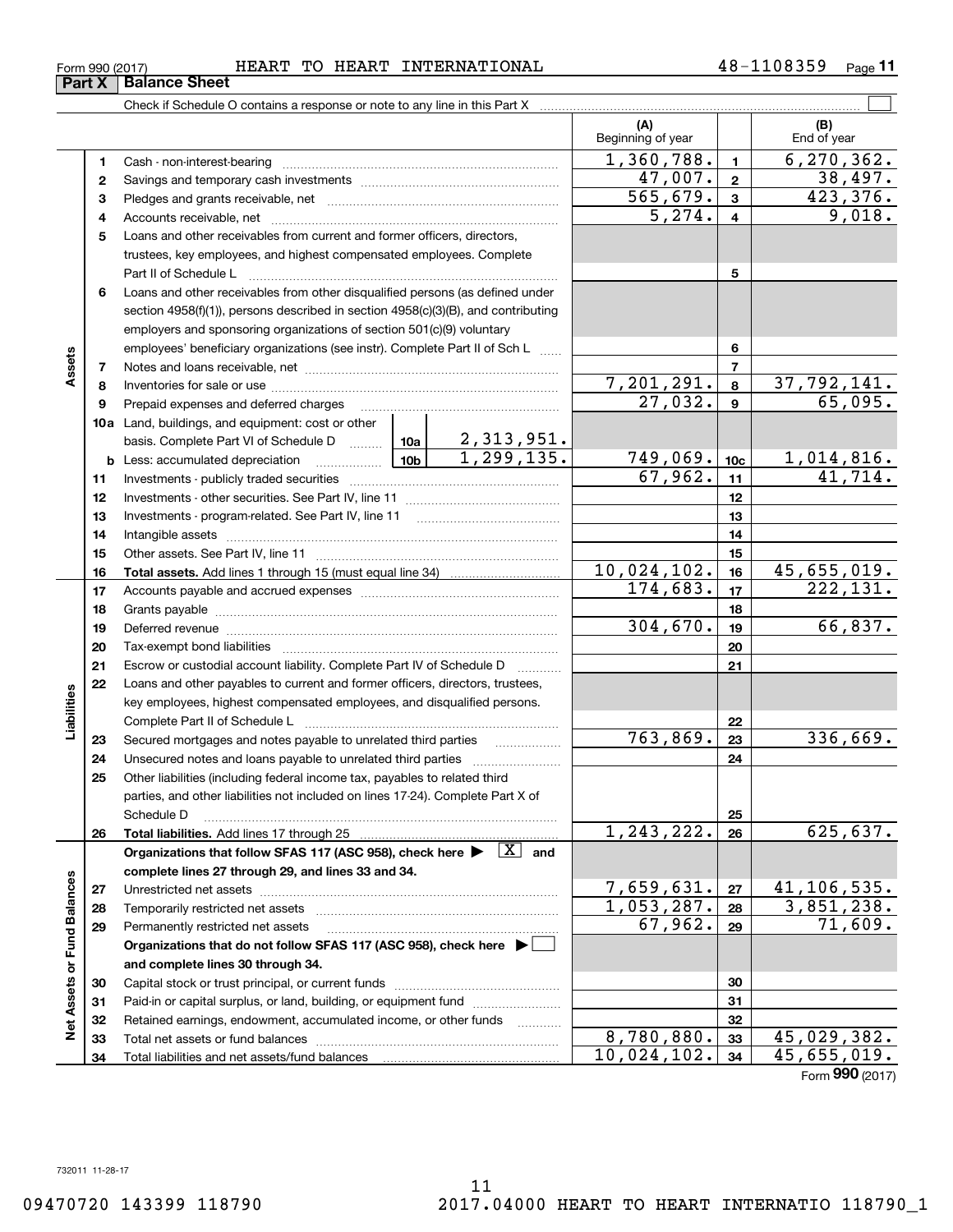|    | HEART TO HEART INTERNATIONAL<br>Form 990 (2017)                                                                                 |                         | 48-1108359     |          | Page $12$               |
|----|---------------------------------------------------------------------------------------------------------------------------------|-------------------------|----------------|----------|-------------------------|
|    | <b>Reconciliation of Net Assets</b><br><b>Part XI</b>                                                                           |                         |                |          |                         |
|    | Check if Schedule O contains a response or note to any line in this Part XI                                                     |                         |                |          | $\overline{\mathbf{X}}$ |
|    |                                                                                                                                 |                         |                |          |                         |
| 1  | Total revenue (must equal Part VIII, column (A), line 12)                                                                       | $\mathbf{1}$            | 138,486,995.   |          |                         |
| 2  | Total expenses (must equal Part IX, column (A), line 25)                                                                        | $\overline{2}$          | 102,077,614.   |          |                         |
| 3  | Revenue less expenses. Subtract line 2 from line 1                                                                              | 3                       | 36,409,381.    |          |                         |
| 4  |                                                                                                                                 | $\overline{\mathbf{4}}$ | 8,780,880.     |          |                         |
| 5  | Net unrealized gains (losses) on investments                                                                                    | 5                       |                |          | 3,696.                  |
| 6  | Donated services and use of facilities                                                                                          | 6                       |                |          |                         |
| 7  | Investment expenses                                                                                                             | $\overline{7}$          |                |          |                         |
| 8  | Prior period adjustments                                                                                                        | 8                       |                |          |                         |
| 9  | Other changes in net assets or fund balances (explain in Schedule O) [11] [2000] [2000] [2000] [2000] [2000] [                  | 9                       | $-164, 575.$   |          |                         |
| 10 | Net assets or fund balances at end of year. Combine lines 3 through 9 (must equal Part X, line 33,                              |                         |                |          |                         |
|    | column (B))                                                                                                                     | 10                      | 45,029,382.    |          |                         |
|    | Part XII Financial Statements and Reporting                                                                                     |                         |                |          |                         |
|    |                                                                                                                                 |                         |                |          |                         |
|    |                                                                                                                                 |                         |                | Yes      | No                      |
| 1  | $\boxed{\mathbf{X}}$ Accrual<br>Accounting method used to prepare the Form 990: <u>June</u> Cash<br>Other                       |                         |                |          |                         |
|    | If the organization changed its method of accounting from a prior year or checked "Other," explain in Schedule O.               |                         |                |          |                         |
|    | 2a Were the organization's financial statements compiled or reviewed by an independent accountant?                              |                         | 2a             |          | x                       |
|    | If "Yes," check a box below to indicate whether the financial statements for the year were compiled or reviewed on a            |                         |                |          |                         |
|    | separate basis, consolidated basis, or both:                                                                                    |                         |                |          |                         |
|    | Separate basis<br>Consolidated basis<br>Both consolidated and separate basis                                                    |                         |                |          |                         |
|    | <b>b</b> Were the organization's financial statements audited by an independent accountant?                                     |                         | 2 <sub>b</sub> | х        |                         |
|    | If "Yes," check a box below to indicate whether the financial statements for the year were audited on a separate basis,         |                         |                |          |                         |
|    | consolidated basis, or both:                                                                                                    |                         |                |          |                         |
|    | $ \mathbf{X} $ Separate basis<br>Consolidated basis<br>Both consolidated and separate basis                                     |                         |                |          |                         |
|    | c If "Yes" to line 2a or 2b, does the organization have a committee that assumes responsibility for oversight of the audit,     |                         |                |          |                         |
|    |                                                                                                                                 |                         | 2c             | х        |                         |
|    | If the organization changed either its oversight process or selection process during the tax year, explain in Schedule O.       |                         |                |          |                         |
|    | 3a As a result of a federal award, was the organization required to undergo an audit or audits as set forth in the Single Audit |                         |                |          |                         |
|    |                                                                                                                                 |                         | 3a             |          | x                       |
|    | b If "Yes," did the organization undergo the required audit or audits? If the organization did not undergo the required audit   |                         |                |          |                         |
|    | or audits, explain why in Schedule O and describe any steps taken to undergo such audits                                        |                         | 3b             | $\Omega$ |                         |

Form (2017) **990**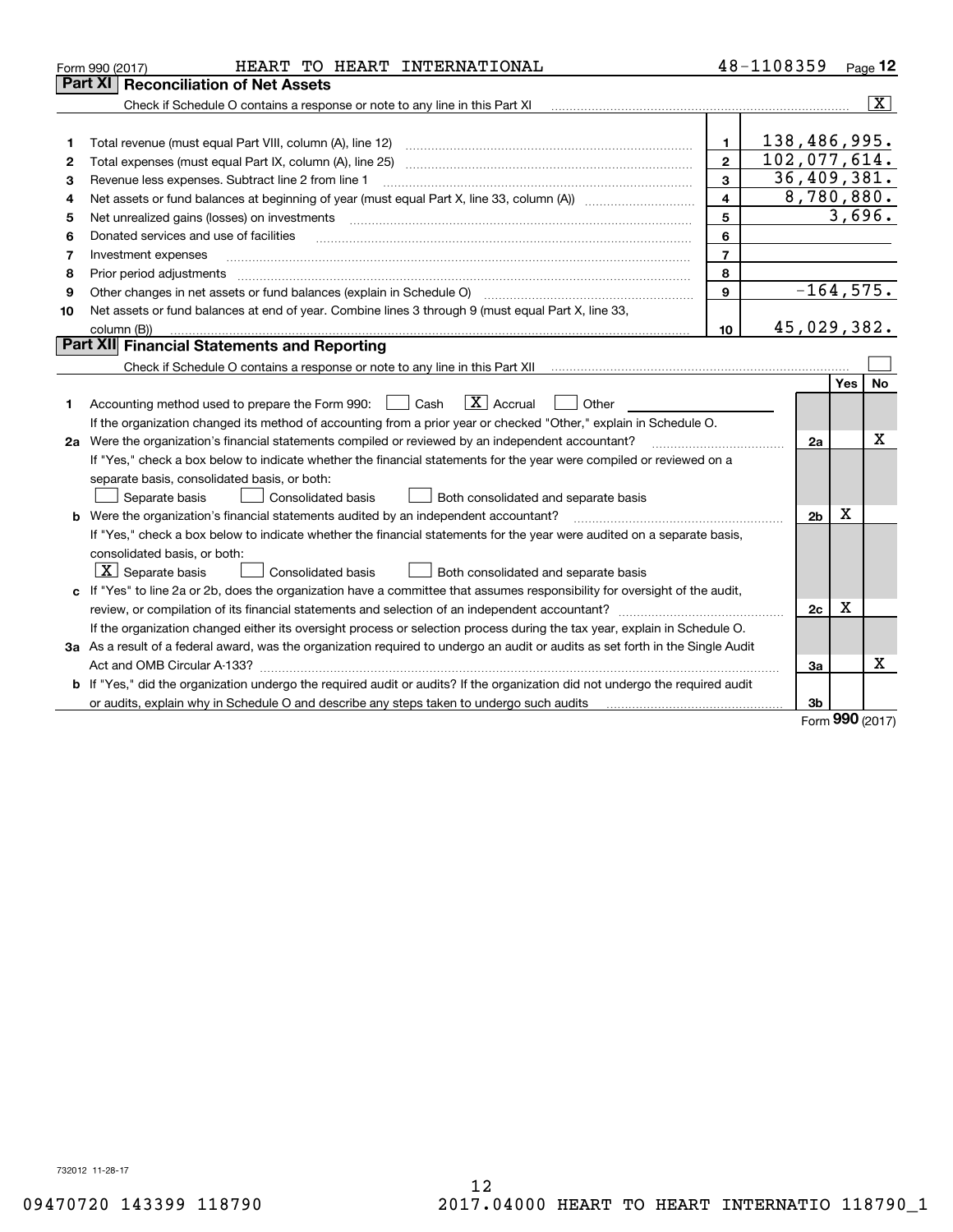| <b>SCHEDULE A</b> |
|-------------------|
|-------------------|

Department of the Treasury Internal Revenue Service

**(Form 990 or 990-EZ)**

# **Public Charity Status and Public Support**

**Complete if the organization is a section 501(c)(3) organization or a section 4947(a)(1) nonexempt charitable trust.**

**| Attach to Form 990 or Form 990-EZ.** 

**| Go to www.irs.gov/Form990 for instructions and the latest information.**

| OMB No. 1545-0047                   |
|-------------------------------------|
|                                     |
| <b>Open to Public</b><br>Inspection |

 $\blacksquare$ 

| Name of the organization |  |
|--------------------------|--|
|--------------------------|--|

|              |                     | Name of the organization                                                                                                                                                                                                                           |          |                              |                                 |    |                            | <b>Employer identification number</b> |
|--------------|---------------------|----------------------------------------------------------------------------------------------------------------------------------------------------------------------------------------------------------------------------------------------------|----------|------------------------------|---------------------------------|----|----------------------------|---------------------------------------|
|              |                     |                                                                                                                                                                                                                                                    |          | HEART TO HEART INTERNATIONAL |                                 |    |                            | 48-1108359                            |
|              | Part I              | Reason for Public Charity Status (All organizations must complete this part.) See instructions.                                                                                                                                                    |          |                              |                                 |    |                            |                                       |
|              |                     | The organization is not a private foundation because it is: (For lines 1 through 12, check only one box.)                                                                                                                                          |          |                              |                                 |    |                            |                                       |
| 1            |                     | A church, convention of churches, or association of churches described in section 170(b)(1)(A)(i).                                                                                                                                                 |          |                              |                                 |    |                            |                                       |
| 2            |                     | A school described in section 170(b)(1)(A)(ii). (Attach Schedule E (Form 990 or 990-EZ).)                                                                                                                                                          |          |                              |                                 |    |                            |                                       |
| з            |                     | A hospital or a cooperative hospital service organization described in section $170(b)(1)(A)(iii)$ .                                                                                                                                               |          |                              |                                 |    |                            |                                       |
|              |                     | A medical research organization operated in conjunction with a hospital described in section 170(b)(1)(A)(iii). Enter the hospital's name,                                                                                                         |          |                              |                                 |    |                            |                                       |
|              |                     | city, and state:                                                                                                                                                                                                                                   |          |                              |                                 |    |                            |                                       |
| 5            |                     | An organization operated for the benefit of a college or university owned or operated by a governmental unit described in                                                                                                                          |          |                              |                                 |    |                            |                                       |
|              |                     | section 170(b)(1)(A)(iv). (Complete Part II.)                                                                                                                                                                                                      |          |                              |                                 |    |                            |                                       |
| 6            |                     | A federal, state, or local government or governmental unit described in section 170(b)(1)(A)(v).                                                                                                                                                   |          |                              |                                 |    |                            |                                       |
| 7            | $\lfloor x \rfloor$ | An organization that normally receives a substantial part of its support from a governmental unit or from the general public described in                                                                                                          |          |                              |                                 |    |                            |                                       |
|              |                     | section 170(b)(1)(A)(vi). (Complete Part II.)                                                                                                                                                                                                      |          |                              |                                 |    |                            |                                       |
| 8            |                     | A community trust described in section 170(b)(1)(A)(vi). (Complete Part II.)                                                                                                                                                                       |          |                              |                                 |    |                            |                                       |
| 9            |                     | An agricultural research organization described in section 170(b)(1)(A)(ix) operated in conjunction with a land-grant college                                                                                                                      |          |                              |                                 |    |                            |                                       |
|              |                     | or university or a non-land-grant college of agriculture (see instructions). Enter the name, city, and state of the college or                                                                                                                     |          |                              |                                 |    |                            |                                       |
|              |                     | university:                                                                                                                                                                                                                                        |          |                              |                                 |    |                            |                                       |
| 10           |                     | An organization that normally receives: (1) more than 33 1/3% of its support from contributions, membership fees, and gross receipts from                                                                                                          |          |                              |                                 |    |                            |                                       |
|              |                     | activities related to its exempt functions - subject to certain exceptions, and (2) no more than 33 1/3% of its support from gross investment                                                                                                      |          |                              |                                 |    |                            |                                       |
|              |                     | income and unrelated business taxable income (less section 511 tax) from businesses acquired by the organization after June 30, 1975.                                                                                                              |          |                              |                                 |    |                            |                                       |
| 11           |                     | See section 509(a)(2). (Complete Part III.)                                                                                                                                                                                                        |          |                              |                                 |    |                            |                                       |
| 12           |                     | An organization organized and operated exclusively to test for public safety. See section 509(a)(4).<br>An organization organized and operated exclusively for the benefit of, to perform the functions of, or to carry out the purposes of one or |          |                              |                                 |    |                            |                                       |
|              |                     | more publicly supported organizations described in section 509(a)(1) or section 509(a)(2). See section 509(a)(3). Check the box in                                                                                                                 |          |                              |                                 |    |                            |                                       |
|              |                     | lines 12a through 12d that describes the type of supporting organization and complete lines 12e, 12f, and 12g.                                                                                                                                     |          |                              |                                 |    |                            |                                       |
| a            |                     | Type I. A supporting organization operated, supervised, or controlled by its supported organization(s), typically by giving                                                                                                                        |          |                              |                                 |    |                            |                                       |
|              |                     | the supported organization(s) the power to regularly appoint or elect a majority of the directors or trustees of the supporting                                                                                                                    |          |                              |                                 |    |                            |                                       |
|              |                     | organization. You must complete Part IV, Sections A and B.                                                                                                                                                                                         |          |                              |                                 |    |                            |                                       |
| b            |                     | Type II. A supporting organization supervised or controlled in connection with its supported organization(s), by having                                                                                                                            |          |                              |                                 |    |                            |                                       |
|              |                     | control or management of the supporting organization vested in the same persons that control or manage the supported                                                                                                                               |          |                              |                                 |    |                            |                                       |
|              |                     | organization(s). You must complete Part IV, Sections A and C.                                                                                                                                                                                      |          |                              |                                 |    |                            |                                       |
| c            |                     | Type III functionally integrated. A supporting organization operated in connection with, and functionally integrated with,                                                                                                                         |          |                              |                                 |    |                            |                                       |
|              |                     | its supported organization(s) (see instructions). You must complete Part IV, Sections A, D, and E.                                                                                                                                                 |          |                              |                                 |    |                            |                                       |
| d            |                     | Type III non-functionally integrated. A supporting organization operated in connection with its supported organization(s)                                                                                                                          |          |                              |                                 |    |                            |                                       |
|              |                     | that is not functionally integrated. The organization generally must satisfy a distribution requirement and an attentiveness                                                                                                                       |          |                              |                                 |    |                            |                                       |
|              |                     | requirement (see instructions). You must complete Part IV, Sections A and D, and Part V.                                                                                                                                                           |          |                              |                                 |    |                            |                                       |
|              |                     | Check this box if the organization received a written determination from the IRS that it is a Type I, Type II, Type III                                                                                                                            |          |                              |                                 |    |                            |                                       |
|              |                     | functionally integrated, or Type III non-functionally integrated supporting organization.                                                                                                                                                          |          |                              |                                 |    |                            |                                       |
|              |                     | f Enter the number of supported organizations                                                                                                                                                                                                      |          |                              |                                 |    |                            |                                       |
|              |                     | g Provide the following information about the supported organization(s).<br>(i) Name of supported                                                                                                                                                  | (ii) EIN | (iii) Type of organization   | (iv) Is the organization listed |    | (v) Amount of monetary     | (vi) Amount of other                  |
|              |                     | organization                                                                                                                                                                                                                                       |          | (described on lines 1-10     | in your governing document?     |    | support (see instructions) | support (see instructions)            |
|              |                     |                                                                                                                                                                                                                                                    |          | above (see instructions))    | Yes                             | No |                            |                                       |
|              |                     |                                                                                                                                                                                                                                                    |          |                              |                                 |    |                            |                                       |
|              |                     |                                                                                                                                                                                                                                                    |          |                              |                                 |    |                            |                                       |
|              |                     |                                                                                                                                                                                                                                                    |          |                              |                                 |    |                            |                                       |
|              |                     |                                                                                                                                                                                                                                                    |          |                              |                                 |    |                            |                                       |
|              |                     |                                                                                                                                                                                                                                                    |          |                              |                                 |    |                            |                                       |
|              |                     |                                                                                                                                                                                                                                                    |          |                              |                                 |    |                            |                                       |
|              |                     |                                                                                                                                                                                                                                                    |          |                              |                                 |    |                            |                                       |
|              |                     |                                                                                                                                                                                                                                                    |          |                              |                                 |    |                            |                                       |
| <b>Total</b> |                     |                                                                                                                                                                                                                                                    |          |                              |                                 |    |                            |                                       |

LHA For Paperwork Reduction Act Notice, see the Instructions for Form 990 or 990-EZ. 732021 10-06-17 Schedule A (Form 990 or 990-EZ) 2017 13

09470720 143399 118790 2017.04000 HEART TO HEART INTERNATIO 118790\_1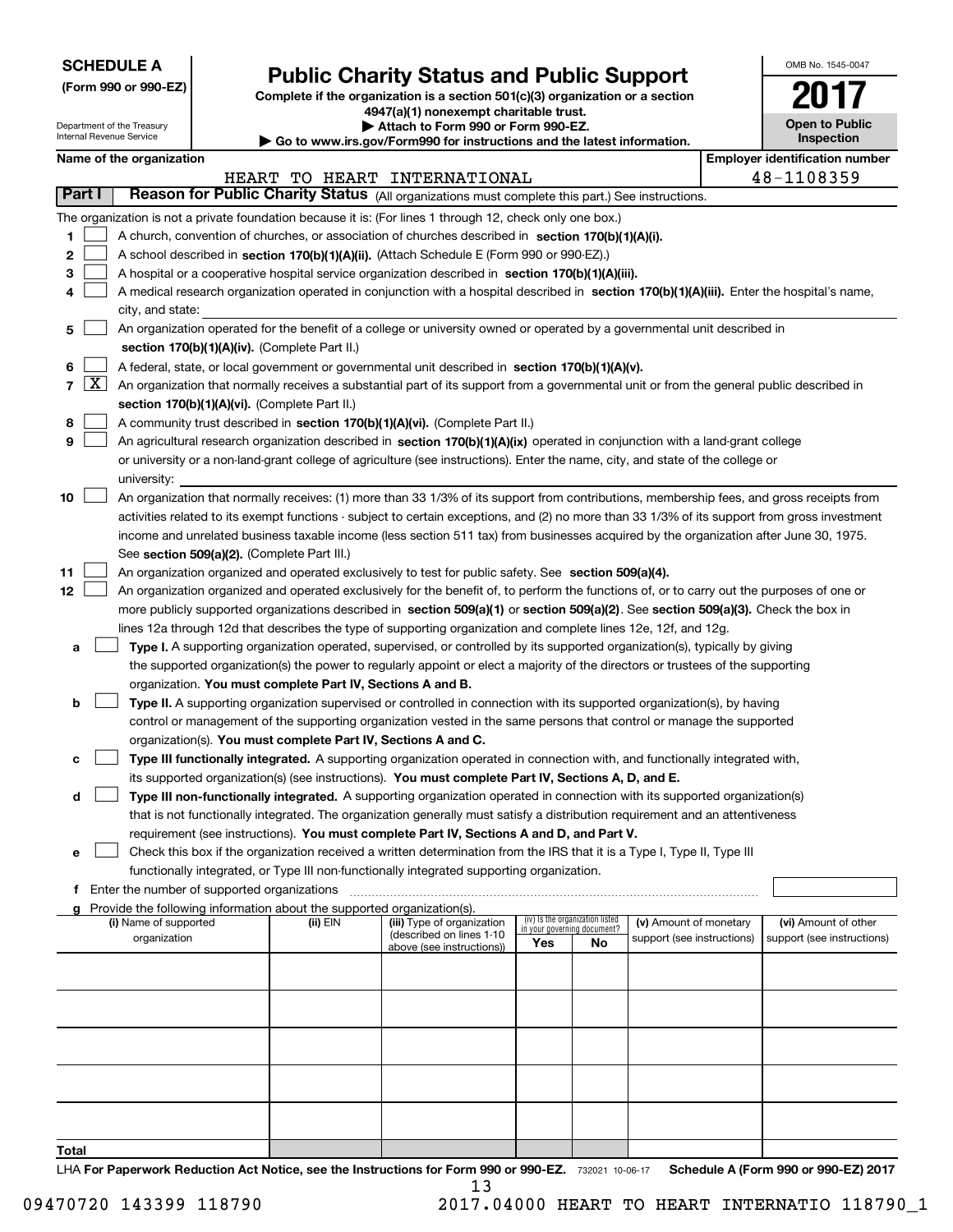#### Schedule A (Form 990 or 990-EZ) 2017  $\rm{HEART}$   $\rm{TO}$   $\rm{HEART}$   $\rm{INTERNATIONAL}$   $\rm{108359}$   $\rm{Page}$

**2**

(Complete only if you checked the box on line 5, 7, or 8 of Part I or if the organization failed to qualify under Part III. If the organization fails to qualify under the tests listed below, please complete Part III.) **Part II** | Support Schedule for Organizations Described in Sections 170(b)(1)(A)(iv) and 170(b)(1)(A)(vi)

| <b>Section A. Public Support</b>                                                                                                               |                                                                    |            |            |            |                                      |                                          |
|------------------------------------------------------------------------------------------------------------------------------------------------|--------------------------------------------------------------------|------------|------------|------------|--------------------------------------|------------------------------------------|
| Calendar year (or fiscal year beginning in)                                                                                                    | (a) 2013                                                           | $(b)$ 2014 | $(c)$ 2015 | $(d)$ 2016 | (e) 2017                             | (f) Total                                |
| 1 Gifts, grants, contributions, and                                                                                                            |                                                                    |            |            |            |                                      |                                          |
| membership fees received. (Do not                                                                                                              |                                                                    |            |            |            |                                      |                                          |
| include any "unusual grants.")                                                                                                                 | 91553943.98756704.12633483075419662.137221659529286798             |            |            |            |                                      |                                          |
| 2 Tax revenues levied for the organ-                                                                                                           |                                                                    |            |            |            |                                      |                                          |
| ization's benefit and either paid to                                                                                                           |                                                                    |            |            |            |                                      |                                          |
| or expended on its behalf                                                                                                                      |                                                                    |            |            |            |                                      |                                          |
| 3 The value of services or facilities                                                                                                          |                                                                    |            |            |            |                                      |                                          |
| furnished by a governmental unit to                                                                                                            |                                                                    |            |            |            |                                      |                                          |
| the organization without charge                                                                                                                |                                                                    |            |            |            |                                      |                                          |
| 4 Total. Add lines 1 through 3                                                                                                                 | 91553943.98756704.12633483075419662.137221659529286798             |            |            |            |                                      |                                          |
| 5 The portion of total contributions                                                                                                           |                                                                    |            |            |            |                                      |                                          |
| by each person (other than a                                                                                                                   |                                                                    |            |            |            |                                      |                                          |
| governmental unit or publicly                                                                                                                  |                                                                    |            |            |            |                                      |                                          |
| supported organization) included                                                                                                               |                                                                    |            |            |            |                                      |                                          |
| on line 1 that exceeds 2% of the                                                                                                               |                                                                    |            |            |            |                                      |                                          |
| amount shown on line 11,                                                                                                                       |                                                                    |            |            |            |                                      |                                          |
| column (f)                                                                                                                                     |                                                                    |            |            |            |                                      | 415846011                                |
| 6 Public support. Subtract line 5 from line 4.                                                                                                 |                                                                    |            |            |            |                                      | 113440787                                |
| <b>Section B. Total Support</b>                                                                                                                |                                                                    |            |            |            |                                      |                                          |
| Calendar year (or fiscal year beginning in)                                                                                                    | (a) 2013<br>91553943.98756704.12633483075419662.137221659529286798 | $(b)$ 2014 | $(c)$ 2015 | $(d)$ 2016 | (e) 2017                             | (f) Total                                |
| <b>7</b> Amounts from line 4                                                                                                                   |                                                                    |            |            |            |                                      |                                          |
| 8 Gross income from interest,                                                                                                                  |                                                                    |            |            |            |                                      |                                          |
| dividends, payments received on                                                                                                                |                                                                    |            |            |            |                                      |                                          |
| securities loans, rents, royalties,                                                                                                            |                                                                    |            |            |            |                                      |                                          |
| and income from similar sources                                                                                                                | 834.                                                               | 815.       | 4,445.     | 4,545.     | 2,870.                               | 13,509.                                  |
| <b>9</b> Net income from unrelated business                                                                                                    |                                                                    |            |            |            |                                      |                                          |
| activities, whether or not the                                                                                                                 |                                                                    |            |            |            |                                      |                                          |
| business is regularly carried on                                                                                                               |                                                                    |            |            |            |                                      |                                          |
| 10 Other income. Do not include gain                                                                                                           |                                                                    |            |            |            |                                      |                                          |
| or loss from the sale of capital                                                                                                               |                                                                    |            |            |            |                                      |                                          |
| assets (Explain in Part VI.)                                                                                                                   | 103.                                                               | 20,862.    | 580,789.   | 5,795.     |                                      | $2,197.$ 609, 746.                       |
| 11 Total support. Add lines 7 through 10                                                                                                       |                                                                    |            |            |            |                                      | 529910053                                |
| 12 Gross receipts from related activities, etc. (see instructions)                                                                             |                                                                    |            |            |            | 12                                   |                                          |
| 13 First five years. If the Form 990 is for the organization's first, second, third, fourth, or fifth tax year as a section 501(c)(3)          |                                                                    |            |            |            |                                      |                                          |
| organization, check this box and stop here<br>Section C. Computation of Public Support Percentage                                              |                                                                    |            |            |            |                                      |                                          |
|                                                                                                                                                |                                                                    |            |            |            | 14                                   | 21.41                                    |
| 14 Public support percentage for 2017 (line 6, column (f) divided by line 11, column (f) <i>manumanomeron</i> enter-                           |                                                                    |            |            |            | 15                                   | $\frac{9}{6}$<br>20.85<br>$\frac{9}{6}$  |
| 16a 33 1/3% support test - 2017. If the organization did not check the box on line 13, and line 14 is 33 1/3% or more, check this box and      |                                                                    |            |            |            |                                      |                                          |
| stop here. The organization qualifies as a publicly supported organization                                                                     |                                                                    |            |            |            |                                      |                                          |
| b 33 1/3% support test - 2016. If the organization did not check a box on line 13 or 16a, and line 15 is 33 1/3% or more, check this box       |                                                                    |            |            |            |                                      |                                          |
| and stop here. The organization qualifies as a publicly supported organization                                                                 |                                                                    |            |            |            |                                      |                                          |
| 17a 10% -facts-and-circumstances test - 2017. If the organization did not check a box on line 13, 16a, or 16b, and line 14 is 10% or more,     |                                                                    |            |            |            |                                      |                                          |
| and if the organization meets the "facts-and-circumstances" test, check this box and stop here. Explain in Part VI how the organization        |                                                                    |            |            |            |                                      |                                          |
|                                                                                                                                                |                                                                    |            |            |            |                                      | $\blacktriangleright$ $\boxed{\text{X}}$ |
| <b>b 10% -facts-and-circumstances test - 2016.</b> If the organization did not check a box on line 13, 16a, 16b, or 17a, and line 15 is 10% or |                                                                    |            |            |            |                                      |                                          |
| more, and if the organization meets the "facts-and-circumstances" test, check this box and stop here. Explain in Part VI how the               |                                                                    |            |            |            |                                      |                                          |
| organization meets the "facts-and-circumstances" test. The organization qualifies as a publicly supported organization                         |                                                                    |            |            |            |                                      |                                          |
| 18 Private foundation. If the organization did not check a box on line 13, 16a, 16b, 17a, or 17b, check this box and see instructions          |                                                                    |            |            |            |                                      |                                          |
|                                                                                                                                                |                                                                    |            |            |            | Schedule A (Form 990 or 990-EZ) 2017 |                                          |

**Schedule A (Form 990 or 990-EZ) 2017**

732022 10-06-17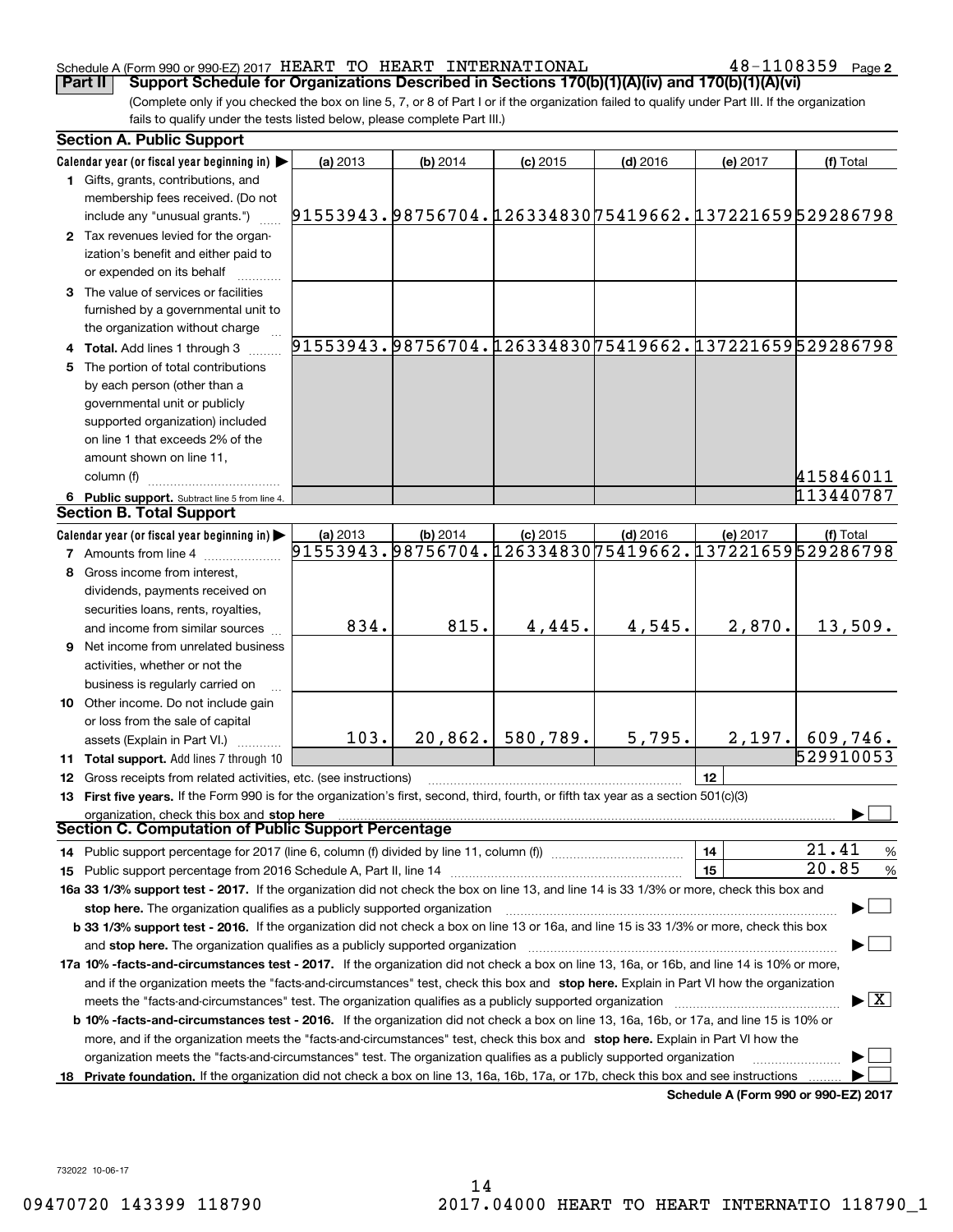#### Schedule A (Form 990 or 990-EZ) 2017  $\rm{HEART}$   $\rm{TO}$   $\rm{HEART}$   $\rm{INTERNATIONAL}$   $\rm{108359}$   $\rm{Page}$ **Part III Support Schedule for Organizations Described in Section 509(a)(2)**

(Complete only if you checked the box on line 10 of Part I or if the organization failed to qualify under Part II. If the organization fails to qualify under the tests listed below, please complete Part II.)

|    | <b>Section A. Public Support</b>                                                                                                                                                                |          |          |            |            |          |                                      |
|----|-------------------------------------------------------------------------------------------------------------------------------------------------------------------------------------------------|----------|----------|------------|------------|----------|--------------------------------------|
|    | Calendar year (or fiscal year beginning in) $\blacktriangleright$                                                                                                                               | (a) 2013 | (b) 2014 | $(c)$ 2015 | $(d)$ 2016 | (e) 2017 | (f) Total                            |
|    | 1 Gifts, grants, contributions, and                                                                                                                                                             |          |          |            |            |          |                                      |
|    | membership fees received. (Do not                                                                                                                                                               |          |          |            |            |          |                                      |
|    | include any "unusual grants.")                                                                                                                                                                  |          |          |            |            |          |                                      |
|    | <b>2</b> Gross receipts from admissions,<br>merchandise sold or services per-<br>formed, or facilities furnished in<br>any activity that is related to the<br>organization's tax-exempt purpose |          |          |            |            |          |                                      |
|    | 3 Gross receipts from activities that                                                                                                                                                           |          |          |            |            |          |                                      |
|    | are not an unrelated trade or bus-<br>iness under section 513                                                                                                                                   |          |          |            |            |          |                                      |
|    | 4 Tax revenues levied for the organ-                                                                                                                                                            |          |          |            |            |          |                                      |
|    | ization's benefit and either paid to<br>or expended on its behalf                                                                                                                               |          |          |            |            |          |                                      |
|    | 5 The value of services or facilities                                                                                                                                                           |          |          |            |            |          |                                      |
|    | furnished by a governmental unit to                                                                                                                                                             |          |          |            |            |          |                                      |
|    | the organization without charge                                                                                                                                                                 |          |          |            |            |          |                                      |
|    | <b>6 Total.</b> Add lines 1 through 5                                                                                                                                                           |          |          |            |            |          |                                      |
|    | 7a Amounts included on lines 1, 2, and<br>3 received from disqualified persons                                                                                                                  |          |          |            |            |          |                                      |
|    | <b>b</b> Amounts included on lines 2 and 3 received<br>from other than disqualified persons that<br>exceed the greater of \$5,000 or 1% of the<br>amount on line 13 for the year                |          |          |            |            |          |                                      |
|    | c Add lines 7a and 7b                                                                                                                                                                           |          |          |            |            |          |                                      |
|    | 8 Public support. (Subtract line 7c from line 6.)<br><b>Section B. Total Support</b>                                                                                                            |          |          |            |            |          |                                      |
|    | Calendar year (or fiscal year beginning in)                                                                                                                                                     | (a) 2013 | (b) 2014 | $(c)$ 2015 | $(d)$ 2016 | (e) 2017 | (f) Total                            |
|    | 9 Amounts from line 6                                                                                                                                                                           |          |          |            |            |          |                                      |
|    | <b>10a</b> Gross income from interest,<br>dividends, payments received on<br>securities loans, rents, royalties,<br>and income from similar sources                                             |          |          |            |            |          |                                      |
|    | <b>b</b> Unrelated business taxable income                                                                                                                                                      |          |          |            |            |          |                                      |
|    | (less section 511 taxes) from businesses<br>acquired after June 30, 1975                                                                                                                        |          |          |            |            |          |                                      |
|    | c Add lines 10a and 10b                                                                                                                                                                         |          |          |            |            |          |                                      |
|    | 11 Net income from unrelated business<br>activities not included in line 10b,<br>whether or not the business is<br>regularly carried on                                                         |          |          |            |            |          |                                      |
|    | 12 Other income. Do not include gain<br>or loss from the sale of capital<br>assets (Explain in Part VI.)                                                                                        |          |          |            |            |          |                                      |
|    | 13 Total support. (Add lines 9, 10c, 11, and 12.)                                                                                                                                               |          |          |            |            |          |                                      |
|    | 14 First five years. If the Form 990 is for the organization's first, second, third, fourth, or fifth tax year as a section 501(c)(3) organization,                                             |          |          |            |            |          |                                      |
|    | check this box and stop here measurements and stop here are constructed and the measurement of the state of the                                                                                 |          |          |            |            |          |                                      |
|    | <b>Section C. Computation of Public Support Percentage</b>                                                                                                                                      |          |          |            |            |          |                                      |
|    |                                                                                                                                                                                                 |          |          |            |            | 15       | %                                    |
| 16 | Public support percentage from 2016 Schedule A, Part III, line 15                                                                                                                               |          |          |            |            | 16       | %                                    |
|    | Section D. Computation of Investment Income Percentage                                                                                                                                          |          |          |            |            |          |                                      |
|    | 17 Investment income percentage for 2017 (line 10c, column (f) divided by line 13, column (f))<br>18 Investment income percentage from 2016 Schedule A, Part III, line 17                       |          |          |            |            | 17<br>18 | %<br>%                               |
|    | 19a 33 1/3% support tests - 2017. If the organization did not check the box on line 14, and line 15 is more than 33 1/3%, and line 17 is not                                                    |          |          |            |            |          |                                      |
|    | more than 33 1/3%, check this box and stop here. The organization qualifies as a publicly supported organization                                                                                |          |          |            |            |          | ▶                                    |
|    | b 33 1/3% support tests - 2016. If the organization did not check a box on line 14 or line 19a, and line 16 is more than 33 1/3%, and                                                           |          |          |            |            |          |                                      |
|    | line 18 is not more than 33 1/3%, check this box and stop here. The organization qualifies as a publicly supported organization                                                                 |          |          |            |            |          |                                      |
| 20 | Private foundation. If the organization did not check a box on line 14, 19a, or 19b, check this box and see instructions                                                                        |          |          |            |            |          | .                                    |
|    | 732023 10-06-17                                                                                                                                                                                 |          |          |            |            |          | Schedule A (Form 990 or 990-EZ) 2017 |
|    |                                                                                                                                                                                                 |          | 15       |            |            |          |                                      |

09470720 143399 118790 2017.04000 HEART TO HEART INTERNATIO 118790\_1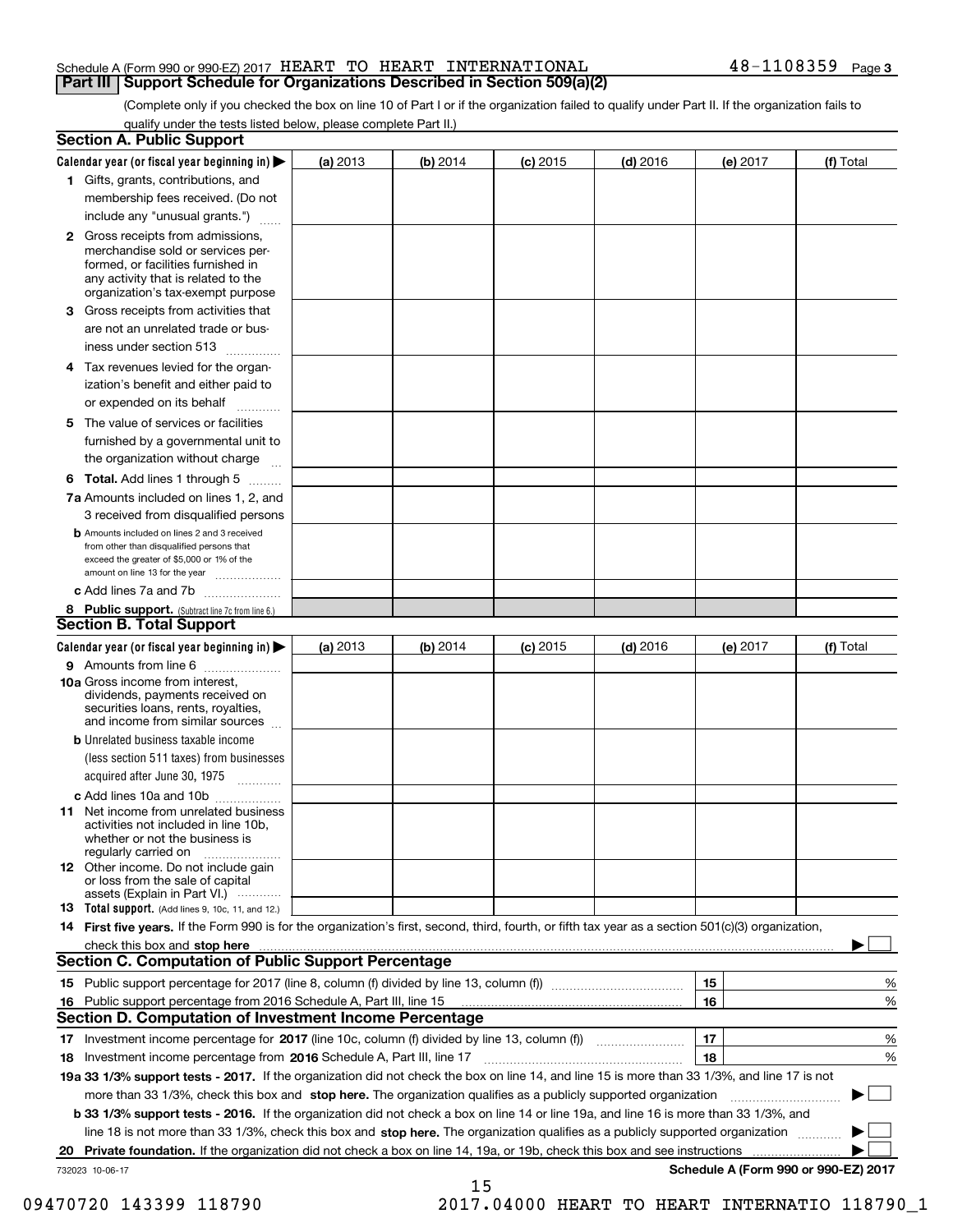### Schedule A (Form 990 or 990-EZ) 2017  $\rm{HEART}$   $\rm{TO}$   $\rm{HEART}$   $\rm{INTERNATIONAL}$   $\rm{108359}$   $\rm{Page}$

## **Part IV Supporting Organizations**

(Complete only if you checked a box in line 12 on Part I. If you checked 12a of Part I, complete Sections A and B. If you checked 12b of Part I, complete Sections A and C. If you checked 12c of Part I, complete Sections A, D, and E. If you checked 12d of Part I, complete Sections A and D, and complete Part V.)

#### **Section A. All Supporting Organizations**

- **1** Are all of the organization's supported organizations listed by name in the organization's governing documents? If "No," describe in **Part VI** how the supported organizations are designated. If designated by *class or purpose, describe the designation. If historic and continuing relationship, explain.*
- **2** Did the organization have any supported organization that does not have an IRS determination of status under section 509(a)(1) or (2)? If "Yes," explain in Part VI how the organization determined that the supported *organization was described in section 509(a)(1) or (2).*
- **3a** Did the organization have a supported organization described in section 501(c)(4), (5), or (6)? If "Yes," answer *(b) and (c) below.*
- **b** Did the organization confirm that each supported organization qualified under section 501(c)(4), (5), or (6) and satisfied the public support tests under section 509(a)(2)? If "Yes," describe in **Part VI** when and how the *organization made the determination.*
- **c**Did the organization ensure that all support to such organizations was used exclusively for section 170(c)(2)(B) purposes? If "Yes," explain in **Part VI** what controls the organization put in place to ensure such use.
- **4a***If* Was any supported organization not organized in the United States ("foreign supported organization")? *"Yes," and if you checked 12a or 12b in Part I, answer (b) and (c) below.*
- **b** Did the organization have ultimate control and discretion in deciding whether to make grants to the foreign supported organization? If "Yes," describe in **Part VI** how the organization had such control and discretion *despite being controlled or supervised by or in connection with its supported organizations.*
- **c** Did the organization support any foreign supported organization that does not have an IRS determination under sections 501(c)(3) and 509(a)(1) or (2)? If "Yes," explain in **Part VI** what controls the organization used *to ensure that all support to the foreign supported organization was used exclusively for section 170(c)(2)(B) purposes.*
- **5a** Did the organization add, substitute, or remove any supported organizations during the tax year? If "Yes," answer (b) and (c) below (if applicable). Also, provide detail in **Part VI,** including (i) the names and EIN *numbers of the supported organizations added, substituted, or removed; (ii) the reasons for each such action; (iii) the authority under the organization's organizing document authorizing such action; and (iv) how the action was accomplished (such as by amendment to the organizing document).*
- **b** Type I or Type II only. Was any added or substituted supported organization part of a class already designated in the organization's organizing document?
- **cSubstitutions only.**  Was the substitution the result of an event beyond the organization's control?
- **6** Did the organization provide support (whether in the form of grants or the provision of services or facilities) to **Part VI.** *If "Yes," provide detail in* support or benefit one or more of the filing organization's supported organizations? anyone other than (i) its supported organizations, (ii) individuals that are part of the charitable class benefited by one or more of its supported organizations, or (iii) other supporting organizations that also
- **7**Did the organization provide a grant, loan, compensation, or other similar payment to a substantial contributor *If "Yes," complete Part I of Schedule L (Form 990 or 990-EZ).* regard to a substantial contributor? (defined in section 4958(c)(3)(C)), a family member of a substantial contributor, or a 35% controlled entity with
- **8** Did the organization make a loan to a disqualified person (as defined in section 4958) not described in line 7? *If "Yes," complete Part I of Schedule L (Form 990 or 990-EZ).*
- **9a** Was the organization controlled directly or indirectly at any time during the tax year by one or more in section 509(a)(1) or (2))? If "Yes," *provide detail in* <code>Part VI.</code> disqualified persons as defined in section 4946 (other than foundation managers and organizations described
- **b** Did one or more disqualified persons (as defined in line 9a) hold a controlling interest in any entity in which the supporting organization had an interest? If "Yes," provide detail in P**art VI**.
- **c**Did a disqualified person (as defined in line 9a) have an ownership interest in, or derive any personal benefit from, assets in which the supporting organization also had an interest? If "Yes," provide detail in P**art VI.**
- **10a** Was the organization subject to the excess business holdings rules of section 4943 because of section supporting organizations)? If "Yes," answer 10b below. 4943(f) (regarding certain Type II supporting organizations, and all Type III non-functionally integrated
- **b** Did the organization have any excess business holdings in the tax year? (Use Schedule C, Form 4720, to *determine whether the organization had excess business holdings.)*

16

732024 10-06-17

**5a 5b5c6789a 9b9c10a10bSchedule A (Form 990 or 990-EZ) 2017**

**1**

**2**

**3a**

**3b**

**3c**

**4a**

**4b**

**4c**

**YesNo**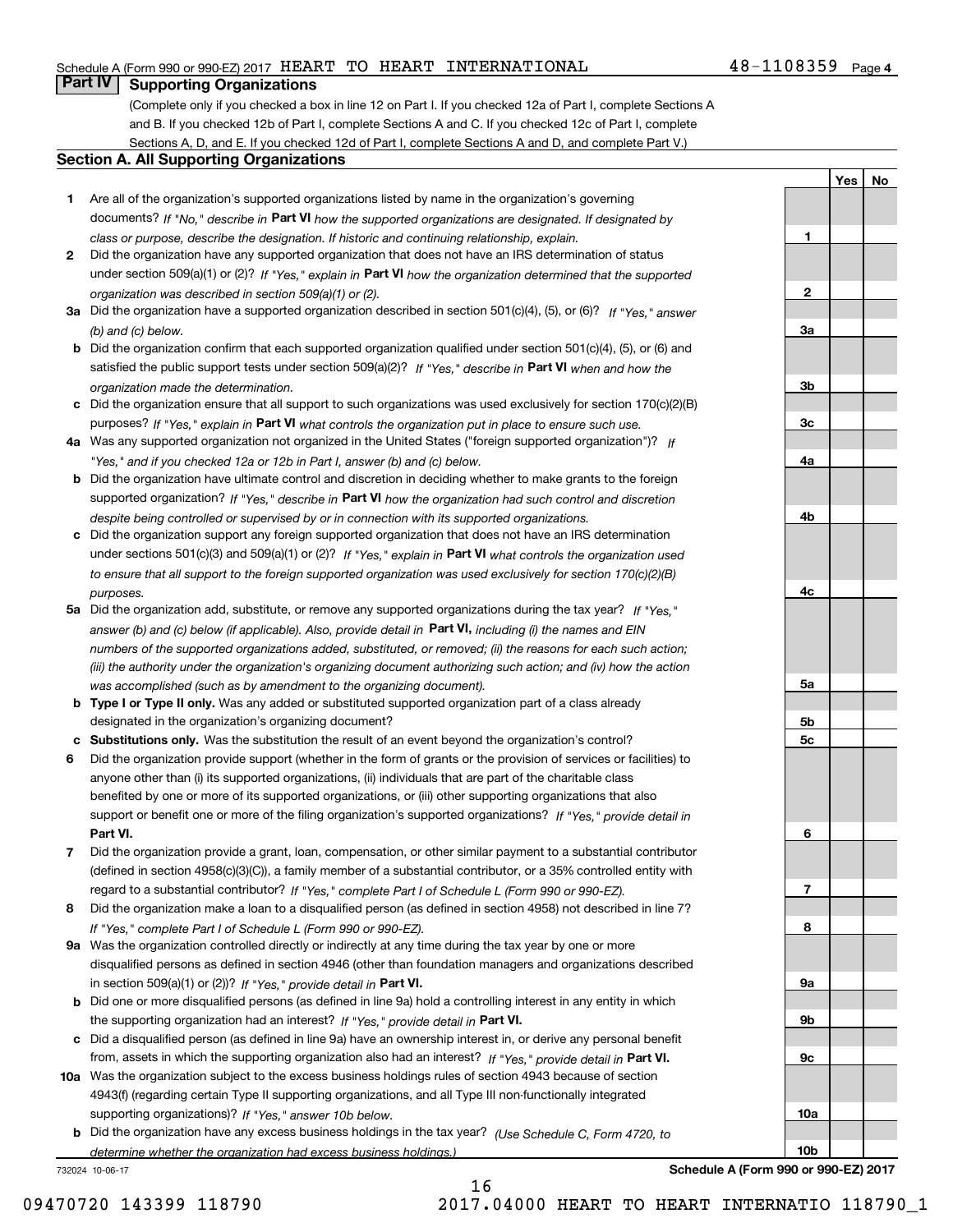## Schedule A (Form 990 or 990-EZ) 2017  $\rm{HEART}$   $\rm{TO}$   $\rm{HEART}$   $\rm{INTERNATIONAL}$   $\rm{108359}$   $\rm{Page}$ **Part IV** Supporting Organizations *(continued)*

|    |                                                                                                                                   |              | Yes | No |
|----|-----------------------------------------------------------------------------------------------------------------------------------|--------------|-----|----|
| 11 | Has the organization accepted a gift or contribution from any of the following persons?                                           |              |     |    |
|    | a A person who directly or indirectly controls, either alone or together with persons described in (b) and (c)                    |              |     |    |
|    | below, the governing body of a supported organization?                                                                            | 11a          |     |    |
|    | <b>b</b> A family member of a person described in (a) above?                                                                      | 11b          |     |    |
|    | c A 35% controlled entity of a person described in (a) or (b) above? If "Yes" to a, b, or c, provide detail in Part VI.           | 11c          |     |    |
|    | <b>Section B. Type I Supporting Organizations</b>                                                                                 |              |     |    |
|    |                                                                                                                                   |              | Yes | No |
| 1  | Did the directors, trustees, or membership of one or more supported organizations have the power to                               |              |     |    |
|    | regularly appoint or elect at least a majority of the organization's directors or trustees at all times during the                |              |     |    |
|    |                                                                                                                                   |              |     |    |
|    | tax year? If "No," describe in Part VI how the supported organization(s) effectively operated, supervised, or                     |              |     |    |
|    | controlled the organization's activities. If the organization had more than one supported organization,                           |              |     |    |
|    | describe how the powers to appoint and/or remove directors or trustees were allocated among the supported                         |              |     |    |
|    | organizations and what conditions or restrictions, if any, applied to such powers during the tax year.                            | 1            |     |    |
| 2  | Did the organization operate for the benefit of any supported organization other than the supported                               |              |     |    |
|    | organization(s) that operated, supervised, or controlled the supporting organization? If "Yes," explain in                        |              |     |    |
|    | Part VI how providing such benefit carried out the purposes of the supported organization(s) that operated,                       |              |     |    |
|    | supervised, or controlled the supporting organization.                                                                            | $\mathbf{2}$ |     |    |
|    | <b>Section C. Type II Supporting Organizations</b>                                                                                |              |     |    |
|    |                                                                                                                                   |              | Yes | No |
| 1  | Were a majority of the organization's directors or trustees during the tax year also a majority of the directors                  |              |     |    |
|    | or trustees of each of the organization's supported organization(s)? If "No," describe in Part VI how control                     |              |     |    |
|    | or management of the supporting organization was vested in the same persons that controlled or managed                            |              |     |    |
|    | the supported organization(s).                                                                                                    | 1            |     |    |
|    | Section D. All Type III Supporting Organizations                                                                                  |              |     |    |
|    |                                                                                                                                   |              | Yes | No |
| 1  | Did the organization provide to each of its supported organizations, by the last day of the fifth month of the                    |              |     |    |
|    | organization's tax year, (i) a written notice describing the type and amount of support provided during the prior tax             |              |     |    |
|    | year, (ii) a copy of the Form 990 that was most recently filed as of the date of notification, and (iii) copies of the            |              |     |    |
|    | organization's governing documents in effect on the date of notification, to the extent not previously provided?                  | 1            |     |    |
| 2  | Were any of the organization's officers, directors, or trustees either (i) appointed or elected by the supported                  |              |     |    |
|    | organization(s) or (ii) serving on the governing body of a supported organization? If "No," explain in Part VI how                |              |     |    |
|    | the organization maintained a close and continuous working relationship with the supported organization(s).                       | 2            |     |    |
| 3  | By reason of the relationship described in (2), did the organization's supported organizations have a                             |              |     |    |
|    | significant voice in the organization's investment policies and in directing the use of the organization's                        |              |     |    |
|    | income or assets at all times during the tax year? If "Yes," describe in Part VI the role the organization's                      |              |     |    |
|    | supported organizations played in this regard.                                                                                    | З            |     |    |
|    | Section E. Type III Functionally Integrated Supporting Organizations                                                              |              |     |    |
| 1  | Check the box next to the method that the organization used to satisfy the Integral Part Test during the year (see instructions). |              |     |    |
| a  | The organization satisfied the Activities Test. Complete line 2 below.                                                            |              |     |    |
| b  | The organization is the parent of each of its supported organizations. Complete line 3 below.                                     |              |     |    |
| c  | The organization supported a governmental entity. Describe in Part VI how you supported a government entity (see instructions),   |              |     |    |
| 2  | Activities Test. Answer (a) and (b) below.                                                                                        |              | Yes | No |
| a  | Did substantially all of the organization's activities during the tax year directly further the exempt purposes of                |              |     |    |
|    | the supported organization(s) to which the organization was responsive? If "Yes," then in Part VI identify                        |              |     |    |
|    | those supported organizations and explain how these activities directly furthered their exempt purposes,                          |              |     |    |
|    | how the organization was responsive to those supported organizations, and how the organization determined                         |              |     |    |
|    | that these activities constituted substantially all of its activities.                                                            | 2a           |     |    |
|    | <b>b</b> Did the activities described in (a) constitute activities that, but for the organization's involvement, one or more      |              |     |    |
|    | of the organization's supported organization(s) would have been engaged in? If "Yes," explain in Part VI the                      |              |     |    |
|    | reasons for the organization's position that its supported organization(s) would have engaged in these                            |              |     |    |
|    | activities but for the organization's involvement.                                                                                | 2b           |     |    |
| 3  | Parent of Supported Organizations. Answer (a) and (b) below.                                                                      |              |     |    |
| a  | Did the organization have the power to regularly appoint or elect a majority of the officers, directors, or                       |              |     |    |
|    | trustees of each of the supported organizations? Provide details in Part VI.                                                      | За           |     |    |
|    | <b>b</b> Did the organization exercise a substantial degree of direction over the policies, programs, and activities of each      |              |     |    |
|    | of its supported organizations? If "Yes," describe in Part VI the role played by the organization in this regard                  | 3b           |     |    |
|    | Schedule A (Form 990 or 990-EZ) 2017<br>732025 10-06-17                                                                           |              |     |    |

17 09470720 143399 118790 2017.04000 HEART TO HEART INTERNATIO 118790\_1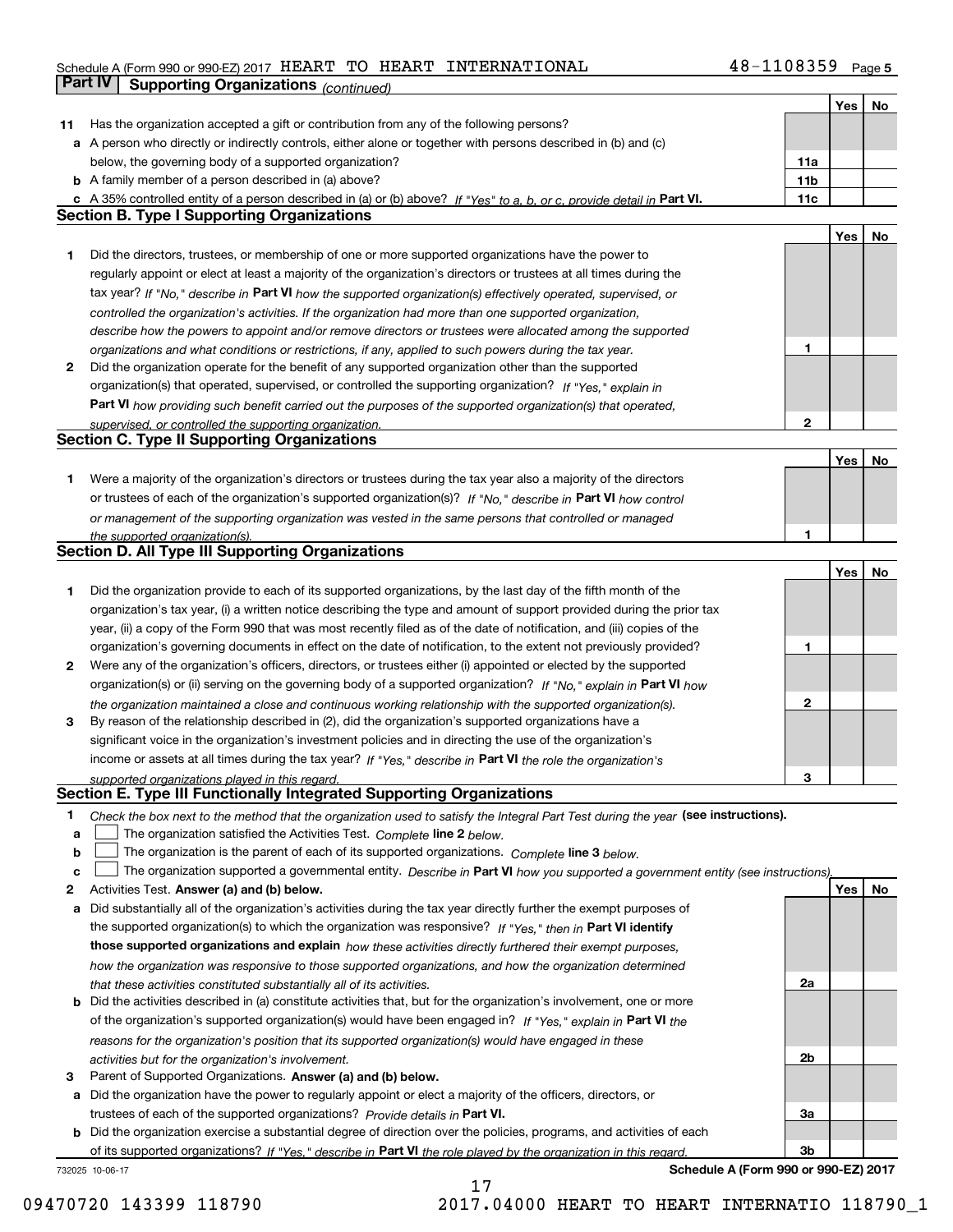|  |  | Part V   Type III Non-Functionally Integrated 509(a)(3) Supporting Organizations |                       |  |
|--|--|----------------------------------------------------------------------------------|-----------------------|--|
|  |  | Schedule A (Form 990 or 990-EZ) 2017 HEART TO HEART INTERNATIONAL                | $48 - 1108359$ Page 6 |  |

## 1 Check here if the organization satisfied the Integral Part Test as a qualifying trust on Nov. 20, 1970 (explain in Part VI.) See instructions. All other Type III non-functionally integrated supporting organizations must complete Sections A through E.

|              | Section A - Adjusted Net Income                                                                                                   | (A) Prior Year | (B) Current Year<br>(optional) |                                |
|--------------|-----------------------------------------------------------------------------------------------------------------------------------|----------------|--------------------------------|--------------------------------|
| 1            | Net short-term capital gain                                                                                                       | 1.             |                                |                                |
| $\mathbf{2}$ | Recoveries of prior-year distributions                                                                                            | $\mathbf{2}$   |                                |                                |
| 3            | Other gross income (see instructions)                                                                                             | 3              |                                |                                |
| 4            | Add lines 1 through 3                                                                                                             | 4              |                                |                                |
| 5            | Depreciation and depletion                                                                                                        | 5              |                                |                                |
| 6            | Portion of operating expenses paid or incurred for production or                                                                  |                |                                |                                |
|              | collection of gross income or for management, conservation, or                                                                    |                |                                |                                |
|              | maintenance of property held for production of income (see instructions)                                                          | 6              |                                |                                |
| 7            | Other expenses (see instructions)                                                                                                 | $\overline{7}$ |                                |                                |
| 8            | Adjusted Net Income (subtract lines 5, 6, and 7 from line 4)                                                                      | 8              |                                |                                |
|              | <b>Section B - Minimum Asset Amount</b>                                                                                           |                | (A) Prior Year                 | (B) Current Year<br>(optional) |
| 1            | Aggregate fair market value of all non-exempt-use assets (see                                                                     |                |                                |                                |
|              | instructions for short tax year or assets held for part of year):                                                                 |                |                                |                                |
|              | a Average monthly value of securities                                                                                             | 1a             |                                |                                |
|              | <b>b</b> Average monthly cash balances                                                                                            | 1b             |                                |                                |
|              | <b>c</b> Fair market value of other non-exempt-use assets                                                                         | 1c             |                                |                                |
|              | d Total (add lines 1a, 1b, and 1c)                                                                                                | 1d             |                                |                                |
|              | <b>e</b> Discount claimed for blockage or other                                                                                   |                |                                |                                |
|              | factors (explain in detail in Part VI):                                                                                           |                |                                |                                |
| 2            | Acquisition indebtedness applicable to non-exempt-use assets                                                                      | $\mathbf{2}$   |                                |                                |
| 3            | Subtract line 2 from line 1d                                                                                                      | 3              |                                |                                |
| 4            | Cash deemed held for exempt use. Enter 1-1/2% of line 3 (for greater amount,                                                      |                |                                |                                |
|              | see instructions)                                                                                                                 | 4              |                                |                                |
| 5            | Net value of non-exempt-use assets (subtract line 4 from line 3)                                                                  | 5              |                                |                                |
| 6            | Multiply line 5 by .035                                                                                                           | 6              |                                |                                |
| 7            | Recoveries of prior-year distributions                                                                                            | $\overline{7}$ |                                |                                |
| 8            | Minimum Asset Amount (add line 7 to line 6)                                                                                       | 8              |                                |                                |
|              | <b>Section C - Distributable Amount</b>                                                                                           |                |                                | <b>Current Year</b>            |
| 1            | Adjusted net income for prior year (from Section A, line 8, Column A)                                                             | 1              |                                |                                |
| 2            | Enter 85% of line 1                                                                                                               | $\overline{2}$ |                                |                                |
| 3            | Minimum asset amount for prior year (from Section B, line 8, Column A)                                                            | 3              |                                |                                |
| 4            | Enter greater of line 2 or line 3                                                                                                 | 4              |                                |                                |
| 5            | Income tax imposed in prior year                                                                                                  | 5              |                                |                                |
| 6            | <b>Distributable Amount.</b> Subtract line 5 from line 4, unless subject to                                                       |                |                                |                                |
|              | emergency temporary reduction (see instructions)                                                                                  | 6              |                                |                                |
| 7            | Check here if the current year is the organization's first as a non-functionally integrated Type III supporting organization (see |                |                                |                                |

instructions).

**Schedule A (Form 990 or 990-EZ) 2017**

732026 10-06-17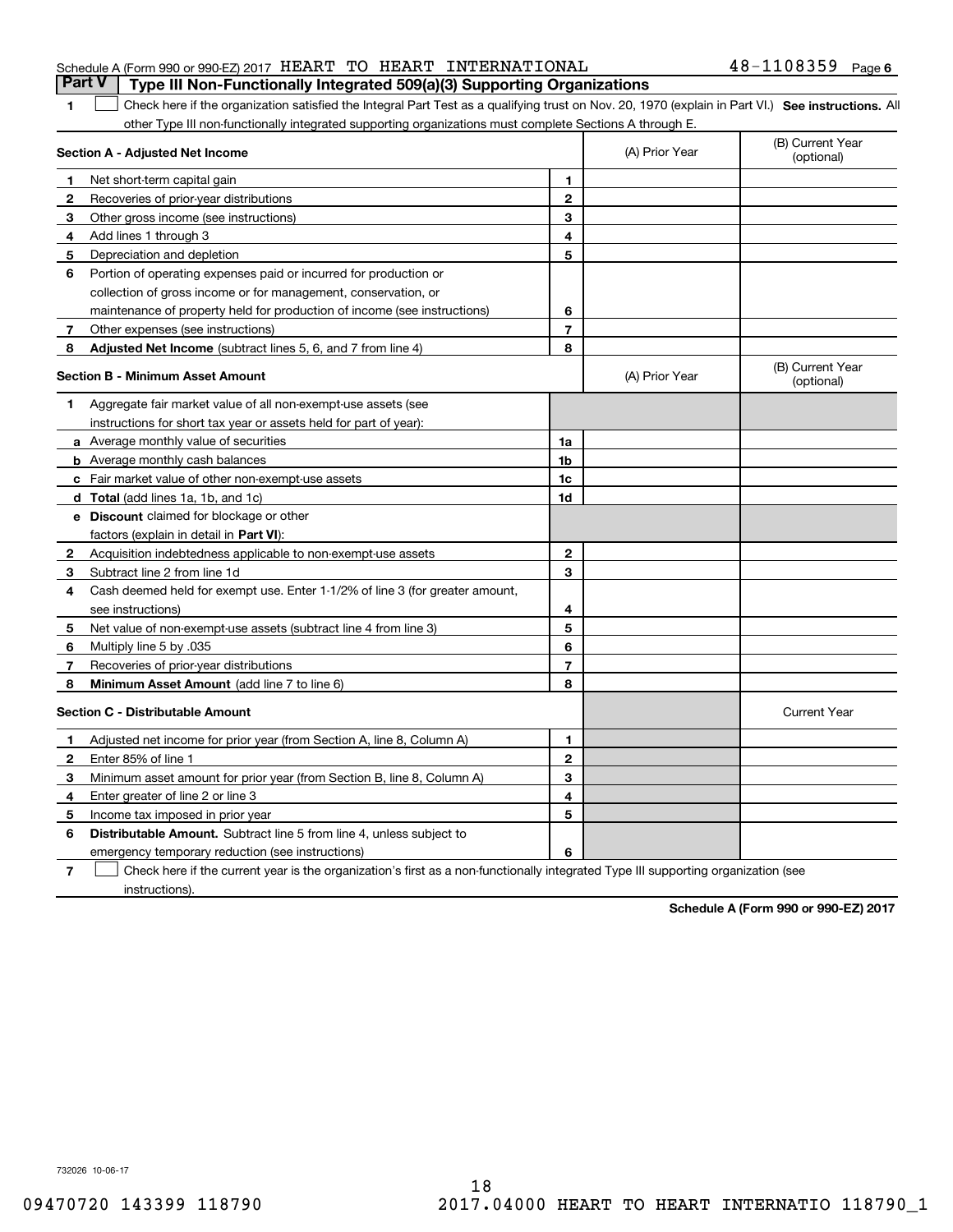#### Schedule A (Form 990 or 990-EZ) 2017  $\rm{HEART}$   $\rm{TO}$   $\rm{HEART}$   $\rm{INTERNATIONAL}$   $\rm{108359}$   $\rm{Page}$

| <b>Part V</b> | Type III Non-Functionally Integrated 509(a)(3) Supporting Organizations                    |                             | (continued)                           |                                                |  |  |  |  |  |
|---------------|--------------------------------------------------------------------------------------------|-----------------------------|---------------------------------------|------------------------------------------------|--|--|--|--|--|
|               | <b>Section D - Distributions</b>                                                           |                             |                                       | <b>Current Year</b>                            |  |  |  |  |  |
| 1             | Amounts paid to supported organizations to accomplish exempt purposes                      |                             |                                       |                                                |  |  |  |  |  |
| 2             | Amounts paid to perform activity that directly furthers exempt purposes of supported       |                             |                                       |                                                |  |  |  |  |  |
|               | organizations, in excess of income from activity                                           |                             |                                       |                                                |  |  |  |  |  |
| з             | Administrative expenses paid to accomplish exempt purposes of supported organizations      |                             |                                       |                                                |  |  |  |  |  |
| 4             | Amounts paid to acquire exempt-use assets                                                  |                             |                                       |                                                |  |  |  |  |  |
| 5             | Qualified set-aside amounts (prior IRS approval required)                                  |                             |                                       |                                                |  |  |  |  |  |
| 6             | Other distributions (describe in Part VI). See instructions.                               |                             |                                       |                                                |  |  |  |  |  |
| 7             | Total annual distributions. Add lines 1 through 6.                                         |                             |                                       |                                                |  |  |  |  |  |
| 8             | Distributions to attentive supported organizations to which the organization is responsive |                             |                                       |                                                |  |  |  |  |  |
|               | (provide details in Part VI). See instructions.                                            |                             |                                       |                                                |  |  |  |  |  |
| 9             | Distributable amount for 2017 from Section C, line 6                                       |                             |                                       |                                                |  |  |  |  |  |
| 10            | Line 8 amount divided by line 9 amount                                                     |                             |                                       |                                                |  |  |  |  |  |
|               |                                                                                            | (i)                         | (ii)                                  | (iii)                                          |  |  |  |  |  |
|               | <b>Section E - Distribution Allocations (see instructions)</b>                             | <b>Excess Distributions</b> | <b>Underdistributions</b><br>Pre-2017 | <b>Distributable</b><br><b>Amount for 2017</b> |  |  |  |  |  |
| 1             | Distributable amount for 2017 from Section C, line 6                                       |                             |                                       |                                                |  |  |  |  |  |
| 2             | Underdistributions, if any, for years prior to 2017 (reason-                               |                             |                                       |                                                |  |  |  |  |  |
|               | able cause required- explain in Part VI). See instructions.                                |                             |                                       |                                                |  |  |  |  |  |
| 3             | Excess distributions carryover, if any, to 2017                                            |                             |                                       |                                                |  |  |  |  |  |
| а             |                                                                                            |                             |                                       |                                                |  |  |  |  |  |
|               | <b>b</b> From 2013                                                                         |                             |                                       |                                                |  |  |  |  |  |
|               | $c$ From 2014                                                                              |                             |                                       |                                                |  |  |  |  |  |
|               | d From 2015                                                                                |                             |                                       |                                                |  |  |  |  |  |
|               | e From 2016                                                                                |                             |                                       |                                                |  |  |  |  |  |
|               | Total of lines 3a through e                                                                |                             |                                       |                                                |  |  |  |  |  |
|               | <b>g</b> Applied to underdistributions of prior years                                      |                             |                                       |                                                |  |  |  |  |  |
|               | <b>h</b> Applied to 2017 distributable amount                                              |                             |                                       |                                                |  |  |  |  |  |
|               | Carryover from 2012 not applied (see instructions)                                         |                             |                                       |                                                |  |  |  |  |  |
|               | Remainder. Subtract lines 3g, 3h, and 3i from 3f.                                          |                             |                                       |                                                |  |  |  |  |  |
| 4             | Distributions for 2017 from Section D,                                                     |                             |                                       |                                                |  |  |  |  |  |
|               | line $7:$                                                                                  |                             |                                       |                                                |  |  |  |  |  |
|               | <b>a</b> Applied to underdistributions of prior years                                      |                             |                                       |                                                |  |  |  |  |  |
|               | <b>b</b> Applied to 2017 distributable amount                                              |                             |                                       |                                                |  |  |  |  |  |
| с             | Remainder. Subtract lines 4a and 4b from 4.                                                |                             |                                       |                                                |  |  |  |  |  |
| 5             | Remaining underdistributions for years prior to 2017, if                                   |                             |                                       |                                                |  |  |  |  |  |
|               | any. Subtract lines 3g and 4a from line 2. For result greater                              |                             |                                       |                                                |  |  |  |  |  |
|               | than zero, explain in Part VI. See instructions.                                           |                             |                                       |                                                |  |  |  |  |  |
| 6             | Remaining underdistributions for 2017. Subtract lines 3h                                   |                             |                                       |                                                |  |  |  |  |  |
|               | and 4b from line 1. For result greater than zero, explain in                               |                             |                                       |                                                |  |  |  |  |  |
|               | Part VI. See instructions.                                                                 |                             |                                       |                                                |  |  |  |  |  |
| 7             | Excess distributions carryover to 2018. Add lines 3j                                       |                             |                                       |                                                |  |  |  |  |  |
|               | and 4c.                                                                                    |                             |                                       |                                                |  |  |  |  |  |
| 8             | Breakdown of line 7:                                                                       |                             |                                       |                                                |  |  |  |  |  |
|               | a Excess from 2013                                                                         |                             |                                       |                                                |  |  |  |  |  |
|               | <b>b</b> Excess from 2014                                                                  |                             |                                       |                                                |  |  |  |  |  |
|               | c Excess from 2015                                                                         |                             |                                       |                                                |  |  |  |  |  |
|               | d Excess from 2016                                                                         |                             |                                       |                                                |  |  |  |  |  |
|               |                                                                                            |                             |                                       |                                                |  |  |  |  |  |
|               | e Excess from 2017                                                                         |                             |                                       |                                                |  |  |  |  |  |

**Schedule A (Form 990 or 990-EZ) 2017**

732027 10-06-17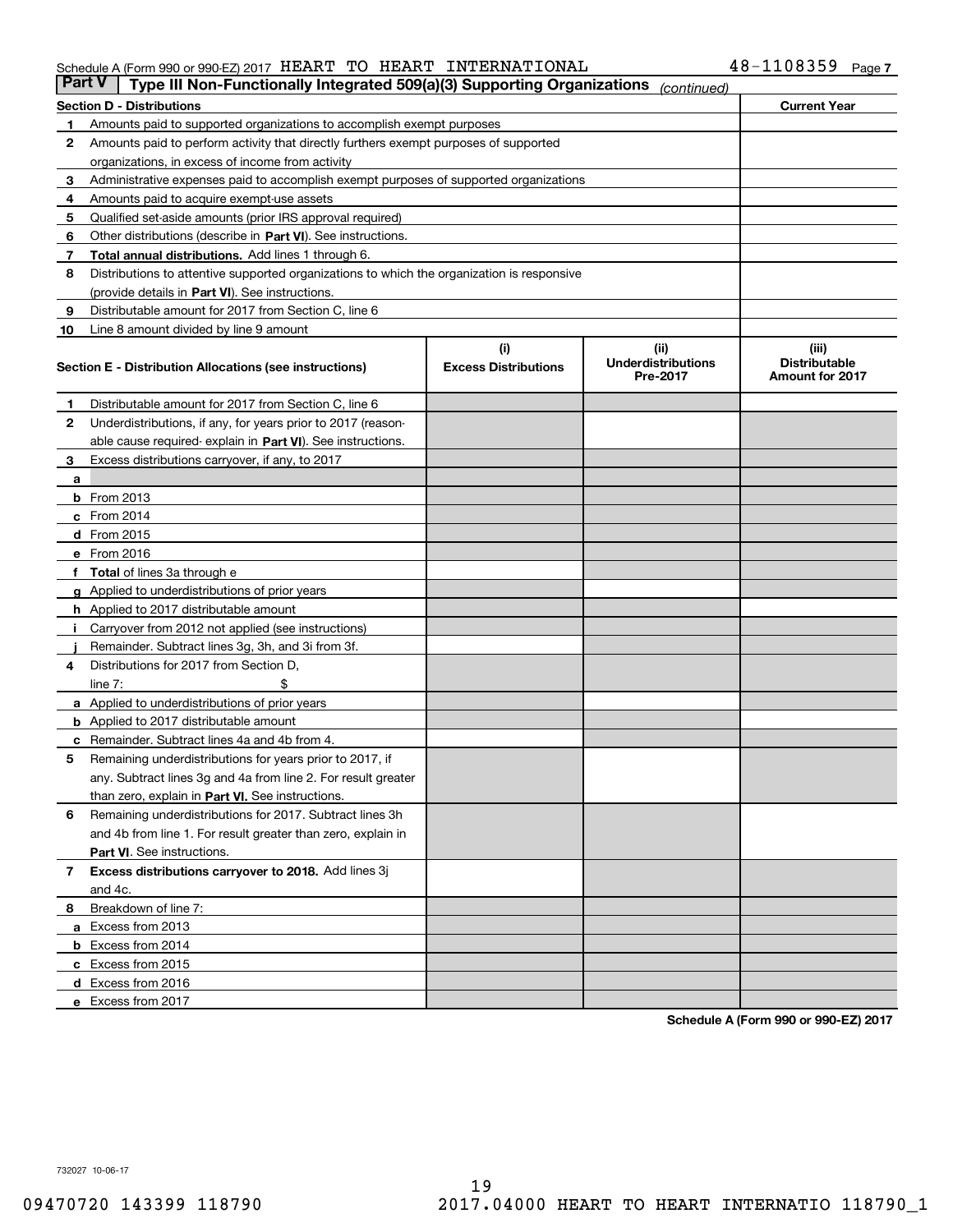|  |  |  |  |  | Schedule A (Form 990 or 990-EZ) 2017 $\,$ HEART $\,$ TO $\,$ HEART $\,$ INTERNATIONAL | $48 - 1108359$ Page 8 |  |
|--|--|--|--|--|---------------------------------------------------------------------------------------|-----------------------|--|
|--|--|--|--|--|---------------------------------------------------------------------------------------|-----------------------|--|

Part VI | Supplemental Information. Provide the explanations required by Part II, line 10; Part II, line 17a or 17b; Part III, line 12; Part IV, Section A, lines 1, 2, 3b, 3c, 4b, 4c, 5a, 6, 9a, 9b, 9c, 11a, 11b, and 11c; Part IV, Section B, lines 1 and 2; Part IV, Section C, line 1; Part IV, Section D, lines 2 and 3; Part IV, Section E, lines 1c, 2a, 2b, 3a, and 3b; Part V, line 1; Part V, Section B, line 1e; Part V, Section D, lines 5, 6, and 8; and Part V, Section E, lines 2, 5, and 6. Also complete this part for any additional information. (See instructions.)

PART II, SECTION C, LINE 17A, FACTS AND CIRCUMSTANCES TEST:

THE ORGANIZATION IS BROADLY SUPPORTED AND HAS A DIVERSE BOARD OF

DIRECTORS. THE ORGANIZATION'S PUBLIC SUPPORT PERCENTAGE IS JUST BELOW THE

33 1/3% THRESHOLD DUE TO THE LARGE NONCASH CONTRIBUTIONS IT HAS RECEIVED

FOR PHARMACEUTICAL AND MEDICAL SUPPLIES. THE ORGANIZATION IS PURSUING

FUNDRAISING EFFORTS TO BROADEN ITS SUPPORT AND INCREASE ITS PUBLIC SUPPORT

PERCENTAGE.

**Schedule A (Form 990 or 990-EZ) 2017**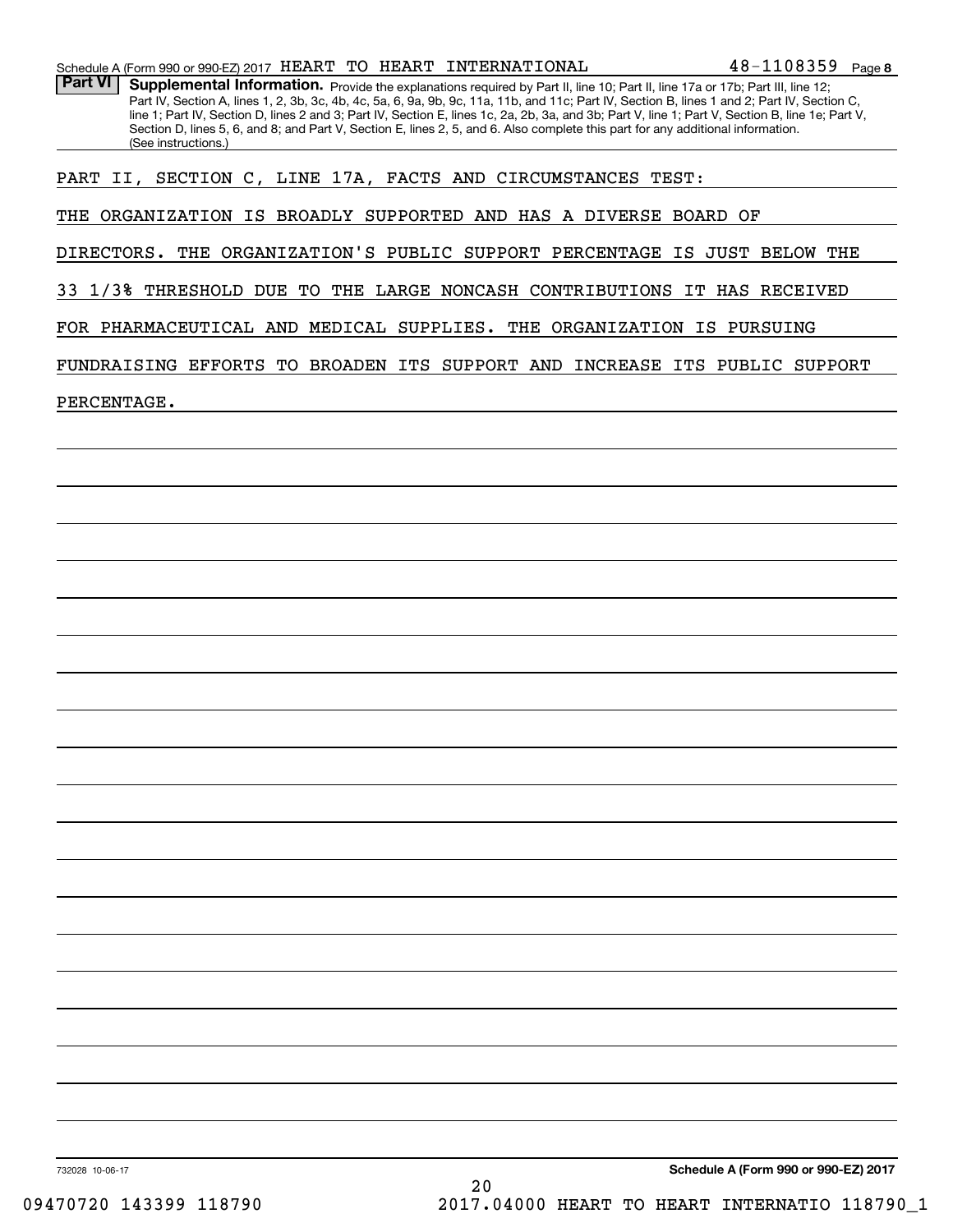Department of the Treasury Internal Revenue Service **(Form 990, 990-EZ, or 990-PF)**

## \*\* PUBLIC DISCLOSURE COPY \*\*

# **Schedule B Schedule of Contributors**

**| Attach to Form 990, Form 990-EZ, or Form 990-PF. | Go to www.irs.gov/Form990 for the latest information.** OMB No. 1545-0047

**2017**

**Name of the organization Employer identification number**

|                                       |  | HEART TO HEART INTERNATIONAL |  |
|---------------------------------------|--|------------------------------|--|
| <b>Organization type (check one):</b> |  |                              |  |

48-1108359

| Filers of:         | Section:                                                                  |  |  |  |  |  |  |
|--------------------|---------------------------------------------------------------------------|--|--|--|--|--|--|
| Form 990 or 990-EZ | $\lfloor x \rfloor$ 501(c)( 3) (enter number) organization                |  |  |  |  |  |  |
|                    | 4947(a)(1) nonexempt charitable trust not treated as a private foundation |  |  |  |  |  |  |
|                    | 527 political organization                                                |  |  |  |  |  |  |
| Form 990-PF        | 501(c)(3) exempt private foundation                                       |  |  |  |  |  |  |
|                    | 4947(a)(1) nonexempt charitable trust treated as a private foundation     |  |  |  |  |  |  |
|                    | 501(c)(3) taxable private foundation                                      |  |  |  |  |  |  |

Check if your organization is covered by the **General Rule** or a **Special Rule. Note:**  Only a section 501(c)(7), (8), or (10) organization can check boxes for both the General Rule and a Special Rule. See instructions.

#### **General Rule**

 $\boxed{\textbf{X}}$  For an organization filing Form 990, 990-EZ, or 990-PF that received, during the year, contributions totaling \$5,000 or more (in money or property) from any one contributor. Complete Parts I and II. See instructions for determining a contributor's total contributions.

#### **Special Rules**

 $\mathcal{L}^{\text{max}}$ 

any one contributor, during the year, total contributions of the greater of  $\,$  (1) \$5,000; or **(2)** 2% of the amount on (i) Form 990, Part VIII, line 1h; For an organization described in section 501(c)(3) filing Form 990 or 990-EZ that met the 33 1/3% support test of the regulations under sections 509(a)(1) and 170(b)(1)(A)(vi), that checked Schedule A (Form 990 or 990-EZ), Part II, line 13, 16a, or 16b, and that received from or (ii) Form 990-EZ, line 1. Complete Parts I and II.  $\mathcal{L}^{\text{max}}$ 

year, total contributions of more than \$1,000 *exclusively* for religious, charitable, scientific, literary, or educational purposes, or for For an organization described in section 501(c)(7), (8), or (10) filing Form 990 or 990-EZ that received from any one contributor, during the the prevention of cruelty to children or animals. Complete Parts I, II, and III.  $\mathcal{L}^{\text{max}}$ 

purpose. Don't complete any of the parts unless the **General Rule** applies to this organization because it received *nonexclusively* year, contributions <sub>exclusively</sub> for religious, charitable, etc., purposes, but no such contributions totaled more than \$1,000. If this box is checked, enter here the total contributions that were received during the year for an  $\;$ exclusively religious, charitable, etc., For an organization described in section 501(c)(7), (8), or (10) filing Form 990 or 990-EZ that received from any one contributor, during the religious, charitable, etc., contributions totaling \$5,000 or more during the year  $\Box$ — $\Box$   $\Box$ 

**Caution:**  An organization that isn't covered by the General Rule and/or the Special Rules doesn't file Schedule B (Form 990, 990-EZ, or 990-PF),  **must** but it answer "No" on Part IV, line 2, of its Form 990; or check the box on line H of its Form 990-EZ or on its Form 990-PF, Part I, line 2, to certify that it doesn't meet the filing requirements of Schedule B (Form 990, 990-EZ, or 990-PF).

**Schedule B (Form 990, 990-EZ, or 990-PF) (2017) For Paperwork Reduction Act Notice, see the instructions for Form 990, 990-EZ, or 990-PF.** LHA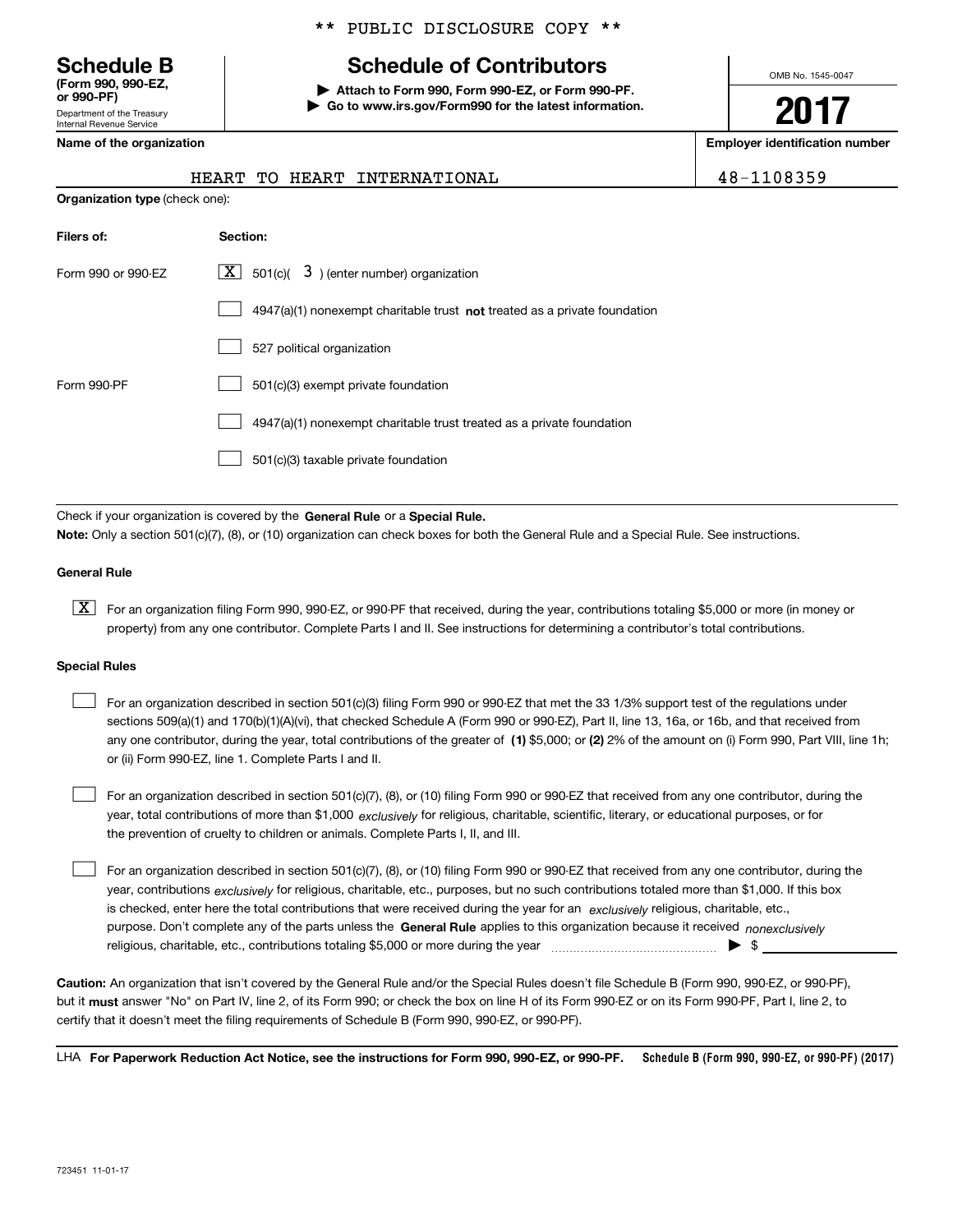## Schedule B (Form 990, 990-EZ, or 990-PF) (2017) **Page 2**

|  |  |  | Name of organization |
|--|--|--|----------------------|
|--|--|--|----------------------|

**Employer identification number** 

## HEART TO HEART INTERNATIONAL 48-1108359

Contributors (see instructions). Use duplicate copies of Part I if additional space is needed. Employer identification Page 2<br> **2** ame of organization<br>
IEART TO HEART INTERNATIONAL<br> **Part I** Contributors (see instructions). Use duplicate copies of Part I if additional space is needed.

| (a)              | (b)                        | (c)                        | (d)                                                                                                         |
|------------------|----------------------------|----------------------------|-------------------------------------------------------------------------------------------------------------|
| No.              | Name, address, and ZIP + 4 | <b>Total contributions</b> | Type of contribution                                                                                        |
| 1                |                            | 25,000.<br>\$              | $\overline{\mathbf{X}}$<br>Person<br>Payroll<br>Noncash<br>(Complete Part II for<br>noncash contributions.) |
| (a)              | (b)                        | (c)                        | (d)                                                                                                         |
| No.              | Name, address, and ZIP + 4 | <b>Total contributions</b> | Type of contribution                                                                                        |
| $\boldsymbol{2}$ |                            | 131,806.<br>\$             | Person<br>Payroll<br>Noncash<br>$\overline{\texttt{X}}$<br>(Complete Part II for<br>noncash contributions.) |
| (a)              | (b)                        | (c)                        | (d)                                                                                                         |
| No.              | Name, address, and ZIP + 4 | <b>Total contributions</b> | Type of contribution                                                                                        |
| 3                |                            | 545,000.<br>\$             | $\overline{\mathbf{X}}$<br>Person<br>Payroll<br>Noncash<br>(Complete Part II for<br>noncash contributions.) |
| (a)              | (b)                        | (c)                        | (d)                                                                                                         |
| No.              | Name, address, and ZIP + 4 | <b>Total contributions</b> | Type of contribution                                                                                        |
| 4                |                            | 3,949,493.<br>\$           | Person<br>Payroll<br>Noncash<br>$\overline{\text{X}}$<br>(Complete Part II for<br>noncash contributions.)   |
| (a)              | (b)                        | (c)                        | (d)                                                                                                         |
| No.              | Name, address, and ZIP + 4 | <b>Total contributions</b> | Type of contribution                                                                                        |
| 5                |                            | 6, 250.<br>\$              | $\overline{\mathbf{X}}$<br>Person<br>Payroll<br>Noncash<br>(Complete Part II for<br>noncash contributions.) |
| (a)              | (b)                        | (c)                        | (d)                                                                                                         |
| No.              | Name, address, and ZIP + 4 | <b>Total contributions</b> | Type of contribution                                                                                        |
| 6                |                            |                            |                                                                                                             |

**Schedule B (Form 990, 990-EZ, or 990-PF) (2017)**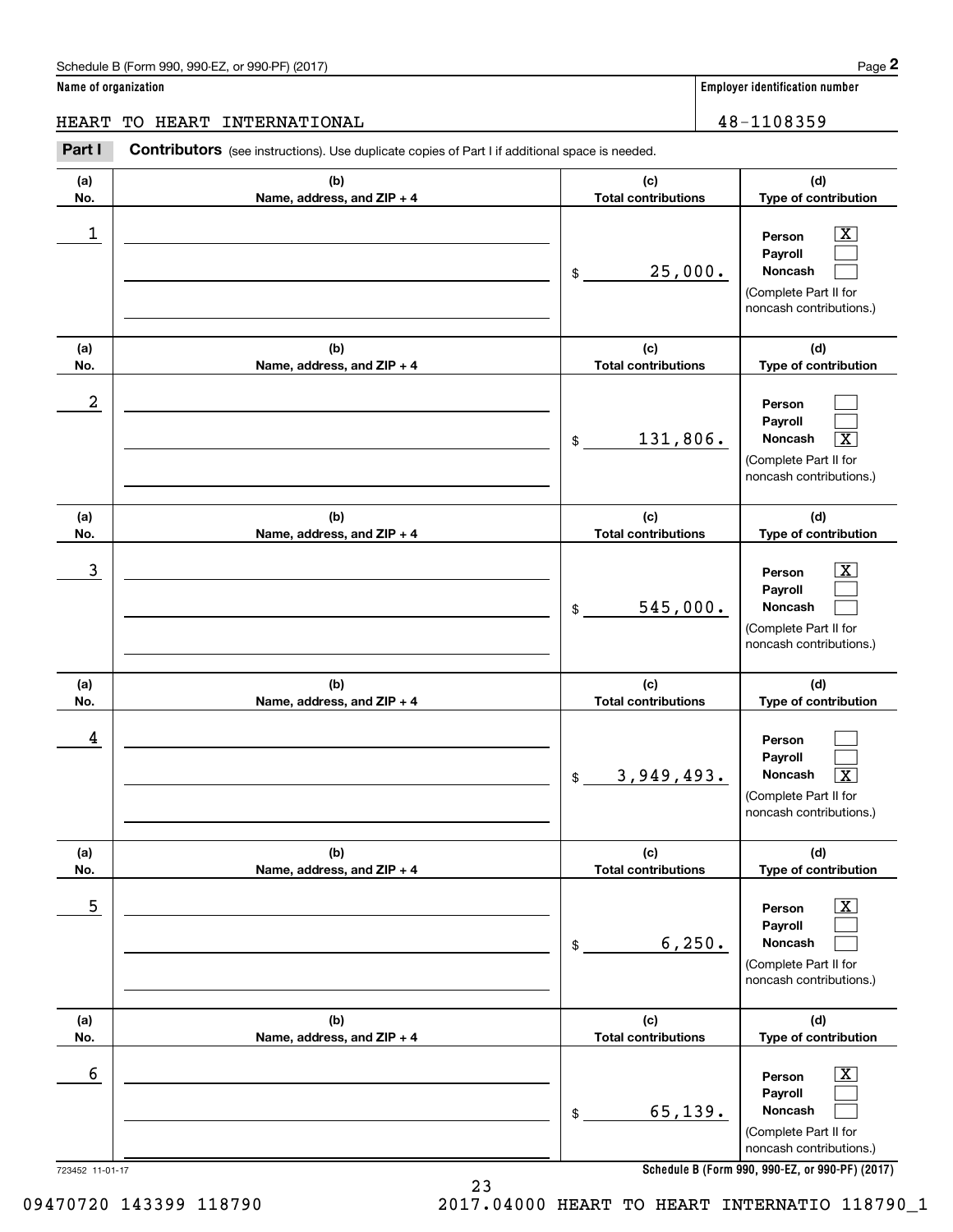## Schedule B (Form 990, 990-EZ, or 990-PF) (2017) **Page 2**

|  |  | Name of organization |  |
|--|--|----------------------|--|
|--|--|----------------------|--|

**Employer identification number** 

## HEART TO HEART INTERNATIONAL 28-1108359

Contributors (see instructions). Use duplicate copies of Part I if additional space is needed. Employer identification Page 2<br> **2** ame of organization<br>
IEART TO HEART INTERNATIONAL<br> **Part I** Contributors (see instructions). Use duplicate copies of Part I if additional space is needed.

| (a) | (b)                        | (c)                        | (d)                                                                                                                                                          |
|-----|----------------------------|----------------------------|--------------------------------------------------------------------------------------------------------------------------------------------------------------|
| No. | Name, address, and ZIP + 4 | <b>Total contributions</b> | Type of contribution                                                                                                                                         |
| 7   |                            | 9,000.<br>$\frac{1}{2}$    | $\overline{\text{X}}$<br>Person<br>Payroll<br><b>Noncash</b><br>(Complete Part II for<br>noncash contributions.)                                             |
| (a) | (b)                        | (c)                        | (d)                                                                                                                                                          |
| No. | Name, address, and ZIP + 4 | <b>Total contributions</b> | Type of contribution                                                                                                                                         |
| 8   |                            | 55, 214.<br>$\mathsf{\$}$  | Person<br>Payroll<br>Noncash<br>$\overline{\text{X}}$<br>(Complete Part II for<br>noncash contributions.)                                                    |
| (a) | (b)                        | (c)                        | (d)                                                                                                                                                          |
| No. | Name, address, and ZIP + 4 | <b>Total contributions</b> | Type of contribution                                                                                                                                         |
| 9   |                            | 5,000.<br>$\mathsf{\$}$    | $\overline{\mathbf{X}}$<br>Person<br>Payroll<br>Noncash<br>(Complete Part II for<br>noncash contributions.)                                                  |
| (a) | (b)                        | (c)                        | (d)                                                                                                                                                          |
| No. | Name, address, and ZIP + 4 | <b>Total contributions</b> | Type of contribution                                                                                                                                         |
| 10  |                            | 150,000.<br>\$             | $\overline{\mathbf{X}}$<br>Person<br>Payroll<br>Noncash<br>(Complete Part II for<br>noncash contributions.)                                                  |
| (a) | (b)                        | (c)                        | (d)                                                                                                                                                          |
| No. | Name, address, and ZIP + 4 | <b>Total contributions</b> | Type of contribution                                                                                                                                         |
| 11  |                            | 150,000.<br>\$             | Х,<br>Person<br>Payroll<br>Noncash<br>(Complete Part II for<br>noncash contributions.)                                                                       |
| (a) | (b)                        | (c)                        | (d)                                                                                                                                                          |
| No. | Name, address, and ZIP + 4 | <b>Total contributions</b> | Type of contribution                                                                                                                                         |
| 12  |                            | 100,000.<br>\$             | $\overline{\text{X}}$<br>Person<br>Payroll<br>Noncash<br>(Complete Part II for<br>noncash contributions.)<br>Cabadule B (Ferm 000, 000 E7, er 000 BE) (9017) |

**Schedule B (Form 990, 990-EZ, or 990-PF) (2017)**

24

723452 11-01-17

09470720 143399 118790 2017.04000 HEART TO HEART INTERNATIO 118790\_1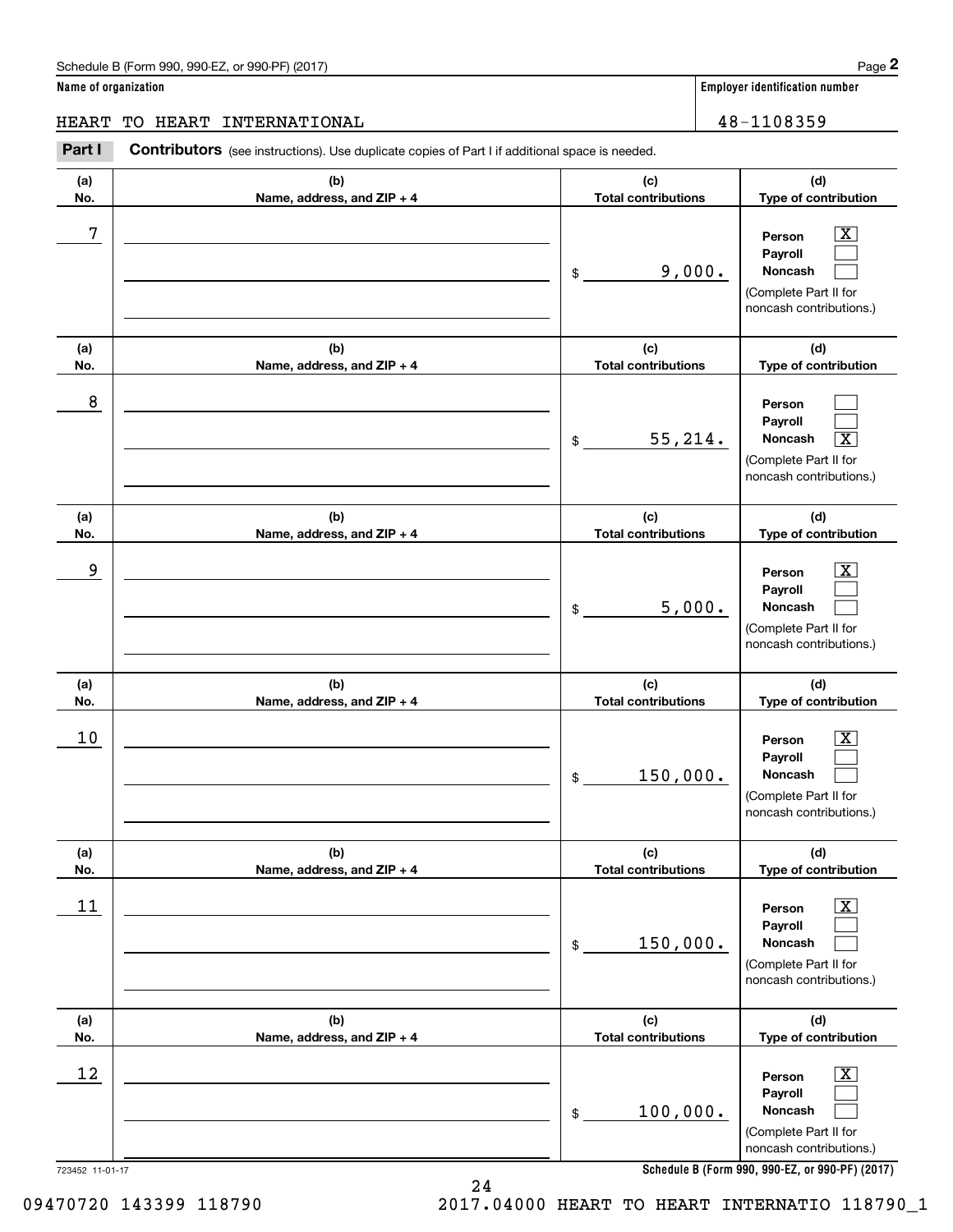**Name of organization Employer identification number**

**(d)**

 $|X|$  $\mathcal{L}^{\text{max}}$  $\mathcal{L}^{\text{max}}$ 

 $\boxed{\text{X}}$  $\mathcal{L}^{\text{max}}$  $\mathcal{L}^{\text{max}}$ 

 $|X|$  $\mathcal{L}^{\text{max}}$  $\mathcal{L}^{\text{max}}$ 

 $\boxed{\text{X}}$  $\mathcal{L}^{\text{max}}$  $\mathcal{L}^{\text{max}}$ 

 $\boxed{\text{X}}$  $\mathcal{L}^{\text{max}}$  $\mathcal{L}^{\text{max}}$ 

 $\boxed{\text{X}}$  $\mathcal{L}^{\text{max}}$  $\mathcal{L}^{\text{max}}$ 

**(d)**

**(d)**

**(d)**

**(d)**

**(d)**

HEART TO HEART INTERNATIONAL 48-1108359

#### 723452 11-01-17 **(a)No.(b)Name, address, and ZIP + 4 (c)Total contributions Type of contribution PersonPayrollNoncash (a)No.(b)Name, address, and ZIP + 4 (c)Total contributions Type of contribution PersonPayrollNoncash (a)No.(b)Name, address, and ZIP + 4 (c)Total contributions Type of contribution PersonPayrollNoncash (a) No.(b) Name, address, and ZIP + 4 (c) Total contributions Type of contribution PersonPayrollNoncash (a) No.(b) Name, address, and ZIP + 4 (c) Total contributions Type of contribution PersonPayrollNoncash (a) No.(b)Name, address, and ZIP + 4 (c) Total contributions Type of contribution PersonPayrollNoncash Contributors** (see instructions). Use duplicate copies of Part I if additional space is needed. \$(Complete Part II for noncash contributions.) \$(Complete Part II for noncash contributions.) \$(Complete Part II for noncash contributions.) \$(Complete Part II for noncash contributions.) \$(Complete Part II for noncash contributions.) \$(Complete Part II for noncash contributions.) Employer identification Page 2<br> **2** ame of organization<br>
IEART TO HEART INTERNATIONAL<br> **Part I** Contributors (see instructions). Use duplicate copies of Part I if additional space is needed.  $13$  Person X 100,000.  $14$  Person X 48,000.  $15$  Person X 42,500.  $16$  Person X 25,000.  $17$  | Person  $\overline{\text{X}}$ 21,631.  $18$  Person  $\overline{\text{X}}$ 20,000.

25

**Schedule B (Form 990, 990-EZ, or 990-PF) (2017)**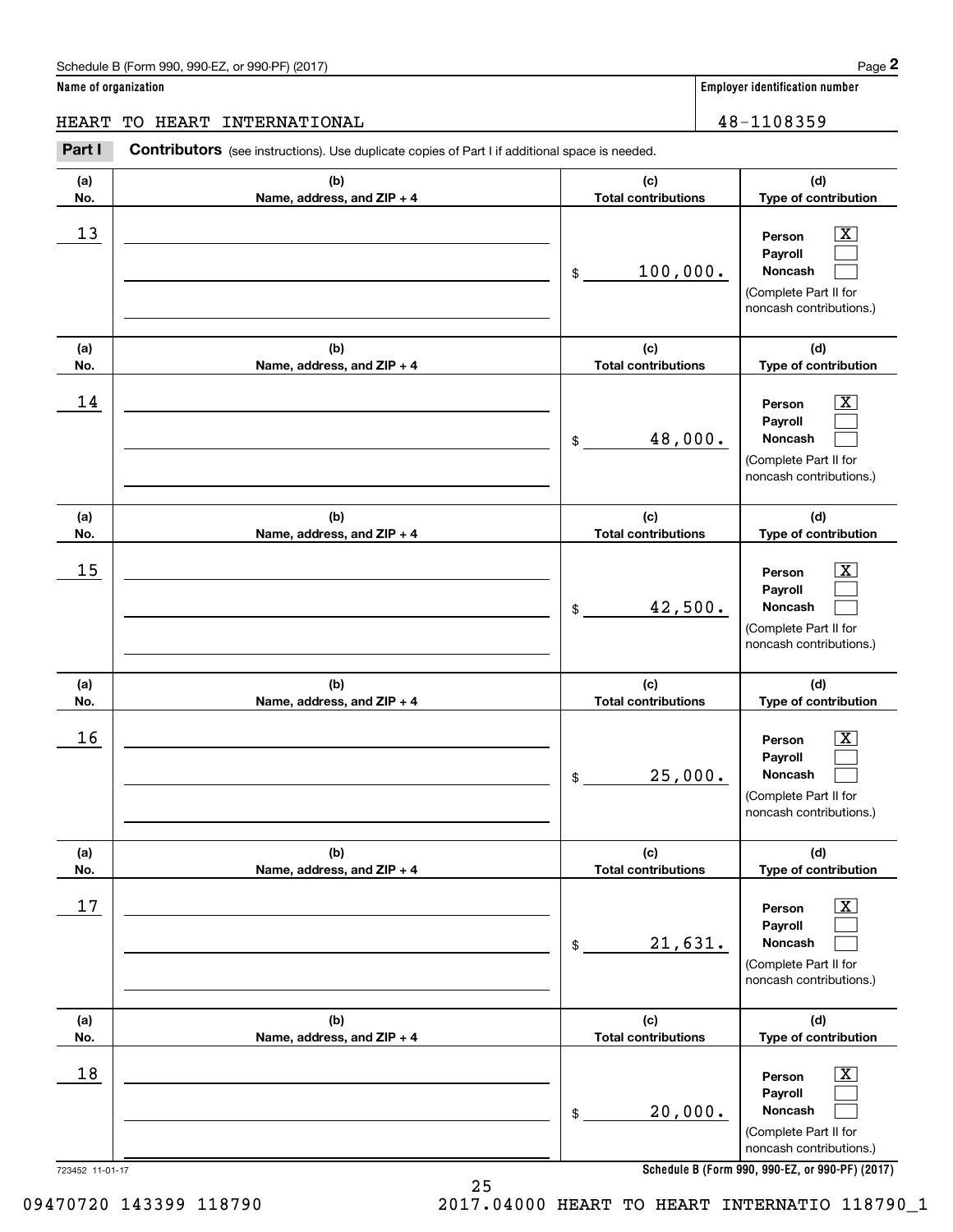**Name of organization Employer identification number**

723452 11-01-17 **(a)No.(b)Name, address, and ZIP + 4 (c)Total contributions (d)Type of contribution PersonPayrollNoncash (a)No.(b)Name, address, and ZIP + 4 (c)Total contributions (d)Type of contribution PersonPayrollNoncash (a)No.(b)Name, address, and ZIP + 4 (c)Total contributions (d)Type of contribution PersonPayrollNoncash (a) No.(b) Name, address, and ZIP + 4 (c) Total contributions (d) Type of contribution PersonPayrollNoncash (a) No.(b) Name, address, and ZIP + 4 (c) Total contributions (d) Type of contribution PersonPayrollNoncash (a) No.(b)Name, address, and ZIP + 4 (c) Total contributions (d)Type of contribution PersonPayrollNoncash Contributors** (see instructions). Use duplicate copies of Part I if additional space is needed. \$(Complete Part II for noncash contributions.) \$(Complete Part II for noncash contributions.) \$(Complete Part II for noncash contributions.) \$(Complete Part II for noncash contributions.) \$(Complete Part II for noncash contributions.) \$(Complete Part II for noncash contributions.) Employer identification Page 2<br> **2** ame of organization<br>
IEART TO HEART INTERNATIONAL<br> **Part I** Contributors (see instructions). Use duplicate copies of Part I if additional space is needed.  $|X|$  $\mathcal{L}^{\text{max}}$  $\mathcal{L}^{\text{max}}$  $\boxed{\text{X}}$  $\mathcal{L}^{\text{max}}$  $\mathcal{L}^{\text{max}}$  $|X|$  $\mathcal{L}^{\text{max}}$  $\mathcal{L}^{\text{max}}$  $\boxed{\text{X}}$  $\mathcal{L}^{\text{max}}$  $\mathcal{L}^{\text{max}}$  $\boxed{\text{X}}$  $\mathcal{L}^{\text{max}}$  $\mathcal{L}^{\text{max}}$  $\boxed{\text{X}}$  $\mathcal{L}^{\text{max}}$  $\mathcal{L}^{\text{max}}$ 19 X 15,000.  $20$  | Person  $\overline{\text{X}}$ 15,000.  $21$  Person X 12,817.  $22$  | Person  $\overline{\text{X}}$ 10,000.  $23$  | Person  $\overline{\text{X}}$ 6,200.  $24$  | Person  $\overline{\text{X}}$ 6,000. HEART TO HEART INTERNATIONAL 48-1108359

**Schedule B (Form 990, 990-EZ, or 990-PF) (2017)**

09470720 143399 118790 2017.04000 HEART TO HEART INTERNATIO 118790\_1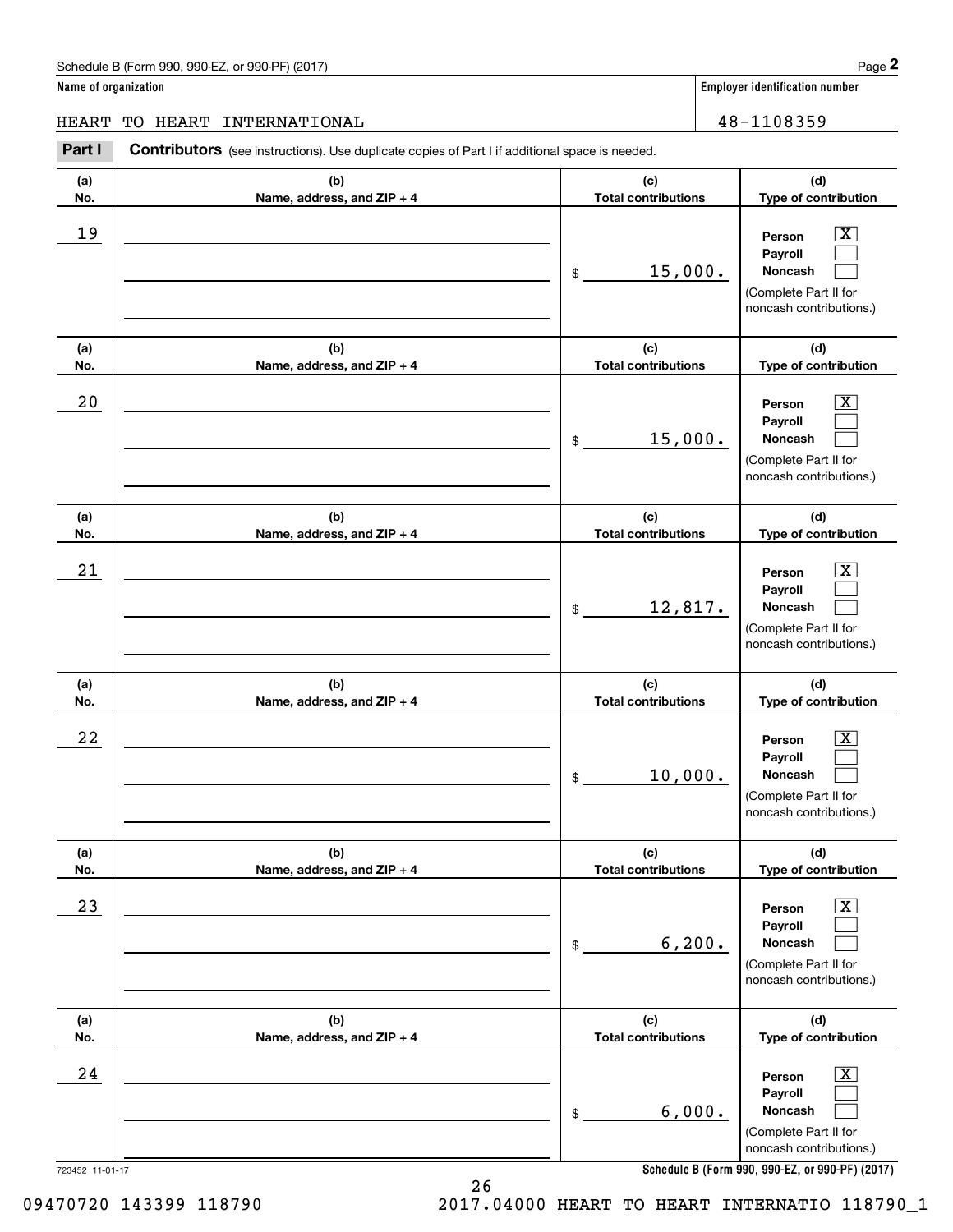## Schedule B (Form 990, 990-EZ, or 990-PF) (2017) **Page 2**

**Name of organization Employer identification number**

**Person**

**(d) Type of contribution**

 $\boxed{\text{X}}$ 

## HEART TO HEART INTERNATIONAL | 48-1108359

**(a) No.(b) Name, address, and ZIP + 4 (c) Total contributions** (schedule B (Form 990, 990-EZ, or 990-PF) (2017)<br> **2 ame of organization**<br> **2 BART TO HEART INTERNATIONAL**<br> **Part I Contributors** (see instructions). Use duplicate copies of Part I if additional space is needed. \$ $25$  | Person  $\overline{\text{X}}$ 

|            |                                   | 6,000.<br>\$                      | Payroll<br><b>Noncash</b><br>(Complete Part II for<br>noncash contributions.)                                    |
|------------|-----------------------------------|-----------------------------------|------------------------------------------------------------------------------------------------------------------|
| (a)<br>No. | (b)<br>Name, address, and ZIP + 4 | (c)<br><b>Total contributions</b> | (d)<br>Type of contribution                                                                                      |
| 26         |                                   | 6,000.<br>\$                      | $\overline{\mathbf{X}}$<br>Person<br>Payroll<br>Noncash<br>(Complete Part II for<br>noncash contributions.)      |
| (a)<br>No. | (b)<br>Name, address, and ZIP + 4 | (c)<br><b>Total contributions</b> | (d)<br>Type of contribution                                                                                      |
| 27         |                                   | 5,000.<br>\$                      | $\overline{\text{X}}$<br>Person<br>Payroll<br><b>Noncash</b><br>(Complete Part II for<br>noncash contributions.) |
| (a)<br>No. | (b)<br>Name, address, and ZIP + 4 | (c)<br><b>Total contributions</b> | (d)<br>Type of contribution                                                                                      |
| 28         |                                   | 18,299.<br>\$                     | $\overline{\text{X}}$<br>Person<br>Payroll<br>Noncash<br>(Complete Part II for<br>noncash contributions.)        |
| (a)<br>No. | (b)<br>Name, address, and ZIP + 4 | (c)<br><b>Total contributions</b> | (d)<br>Type of contribution                                                                                      |
| 29         |                                   | 10,000.<br>\$                     | $\overline{\text{X}}$<br>Person<br>Payroll<br>Noncash<br>(Complete Part II for<br>noncash contributions.)        |
| (a)<br>No. | (b)<br>Name, address, and ZIP + 4 | (c)<br><b>Total contributions</b> | (d)<br>Type of contribution                                                                                      |
| 30         |                                   | 25,000.<br>\$                     | $\boxed{\text{X}}$<br>Person<br>Payroll<br><b>Noncash</b><br>(Complete Part II for<br>noncash contributions.)    |

**Schedule B (Form 990, 990-EZ, or 990-PF) (2017)**

27 09470720 143399 118790 2017.04000 HEART TO HEART INTERNATIO 118790\_1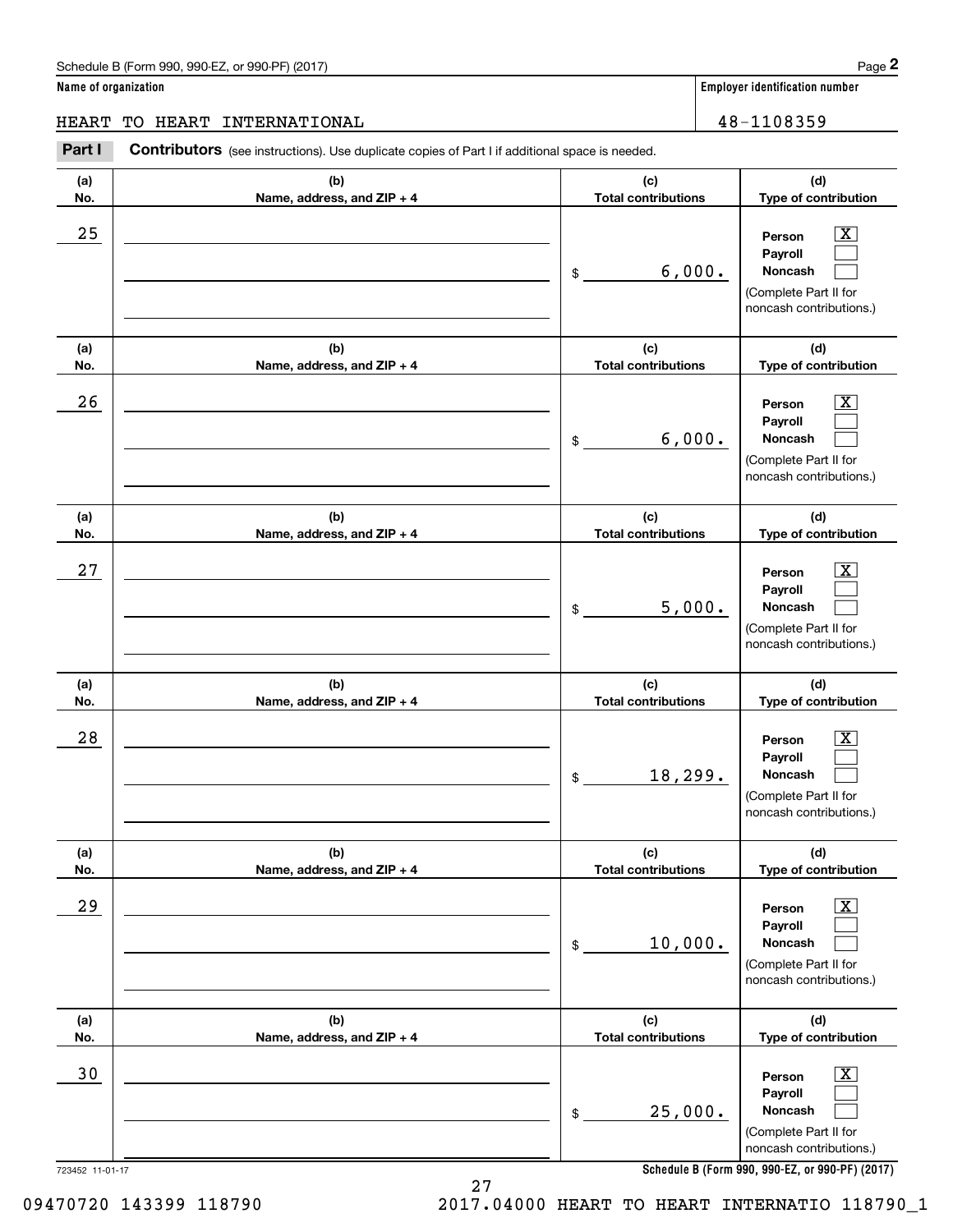**Name of organization Employer identification number**

#### **(a)No.(b)Name, address, and ZIP + 4 (c)Total contributions (d)Type of contribution PersonPayrollNoncash (a)No.(b)Name, address, and ZIP + 4 (c)Total contributions (d)Type of contribution PersonPayrollNoncash (a)No.(b)Name, address, and ZIP + 4 (c)Total contributions (d)Type of contribution PersonPayrollNoncash (a) No.(b) Name, address, and ZIP + 4 (c) Total contributions (d) Type of contribution PersonPayrollNoncash (a) No.(b) Name, address, and ZIP + 4 (c) Total contributions (d) Type of contribution PersonPayrollNoncash (a) No.(b)Name, address, and ZIP + 4 (c) Total contributions (d)Type of contribution PersonPayrollNoncash Contributors** (see instructions). Use duplicate copies of Part I if additional space is needed. \$(Complete Part II for noncash contributions.) \$(Complete Part II for noncash contributions.) \$(Complete Part II for noncash contributions.) \$(Complete Part II for noncash contributions.) \$(Complete Part II for noncash contributions.) \$(Complete Part II for noncash contributions.) Employer identification Page 2<br> **2** ame of organization<br>
IEART TO HEART INTERNATIONAL<br> **Part I** Contributors (see instructions). Use duplicate copies of Part I if additional space is needed.  $|X|$  $\mathcal{L}^{\text{max}}$  $\mathcal{L}^{\text{max}}$  $\boxed{\text{X}}$  $\mathcal{L}^{\text{max}}$  $\mathcal{L}^{\text{max}}$  $|X|$  $\mathcal{L}^{\text{max}}$  $\mathcal{L}^{\text{max}}$  $\boxed{\text{X}}$  $\mathcal{L}^{\text{max}}$  $\mathcal{L}^{\text{max}}$  $\mathcal{L}^{\text{max}}$  $\mathcal{L}^{\text{max}}$  $\sqrt{X}$  $\boxed{\text{X}}$  $\mathcal{L}^{\text{max}}$  $\mathcal{L}^{\text{max}}$ 31 Person X 25,000.  $32$  | Person  $\overline{\text{X}}$ 10,000. 33 Person X 10,000.  $34$  | Person  $\overline{\text{X}}$ 725,000. 35  $1,363,310.$  $36$  Person X 20,000. HEART TO HEART INTERNATIONAL 48-1108359

**Schedule B (Form 990, 990-EZ, or 990-PF) (2017)**

723452 11-01-17

09470720 143399 118790 2017.04000 HEART TO HEART INTERNATIO 118790\_1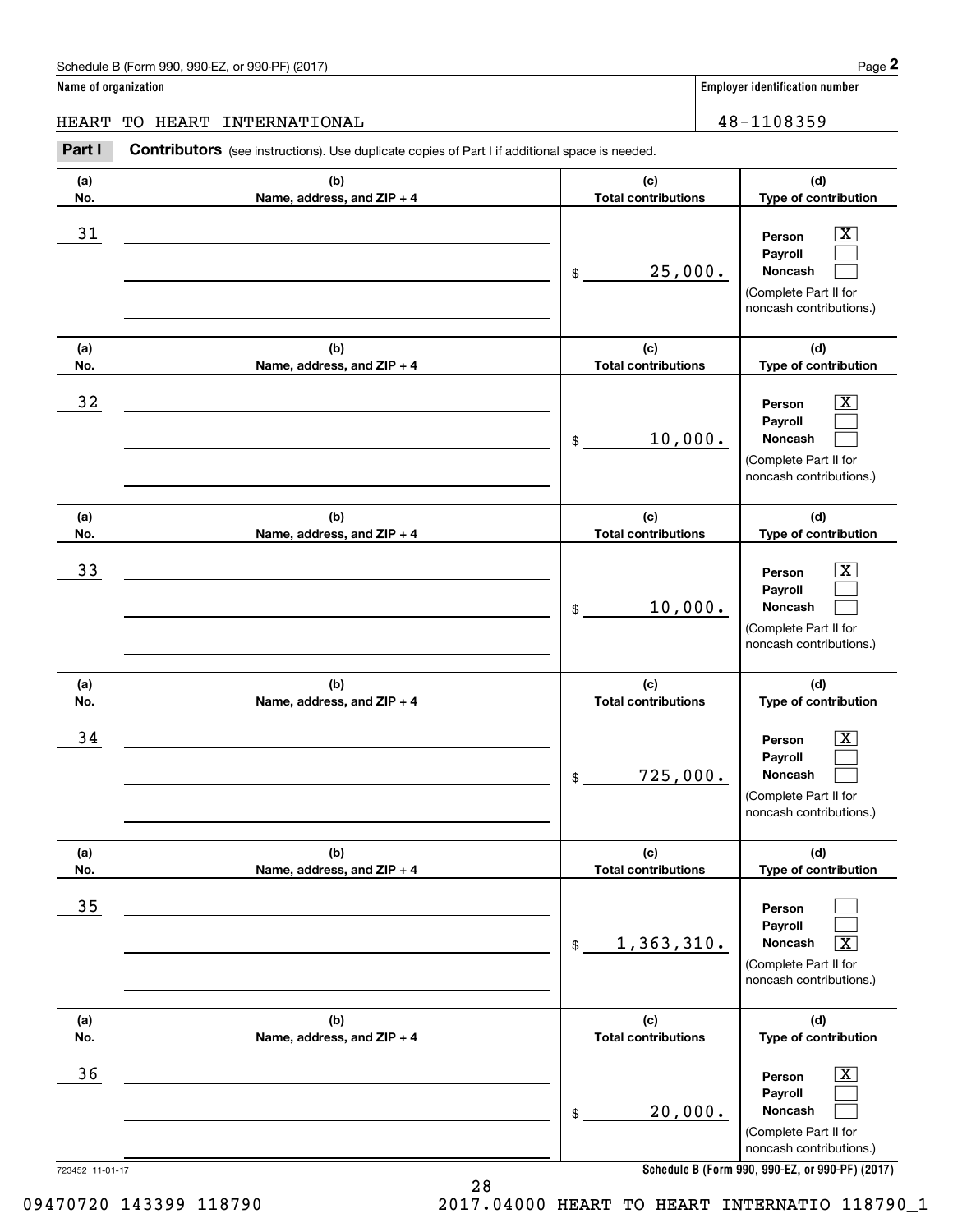## Schedule B (Form 990, 990-EZ, or 990-PF) (2017) **Page 2**

**Name of organization Employer identification number**

## HEART TO HEART INTERNATIONAL 48-1108359

Contributors (see instructions). Use duplicate copies of Part I if additional space is needed. Employer identification Page 2<br> **2** ame of organization<br>
IEART TO HEART INTERNATIONAL<br> **Part I** Contributors (see instructions). Use duplicate copies of Part I if additional space is needed.

| (a) | (b)                        | (c)                        | (d)                                                                                                       |
|-----|----------------------------|----------------------------|-----------------------------------------------------------------------------------------------------------|
| No. | Name, address, and ZIP + 4 | <b>Total contributions</b> | Type of contribution                                                                                      |
| 37  |                            | 5,000.<br>\$               | $\mathbf{X}$<br>Person<br>Payroll<br>Noncash<br>(Complete Part II for<br>noncash contributions.)          |
| (a) | (b)                        | (c)                        | (d)                                                                                                       |
| No. | Name, address, and ZIP + 4 | <b>Total contributions</b> | Type of contribution                                                                                      |
| 38  |                            | 22,287.<br>\$              | Person<br>Payroll<br>Noncash<br>$\overline{\text{X}}$<br>(Complete Part II for<br>noncash contributions.) |
| (a) | (b)                        | (c)                        | (d)                                                                                                       |
| No. | Name, address, and ZIP + 4 | <b>Total contributions</b> | Type of contribution                                                                                      |
| 39  |                            | 5,000.<br>\$               | $\mathbf{X}$<br>Person<br>Payroll<br>Noncash<br>(Complete Part II for<br>noncash contributions.)          |
| (a) | (b)                        | (c)                        | (d)                                                                                                       |
| No. | Name, address, and ZIP + 4 | <b>Total contributions</b> | Type of contribution                                                                                      |
| 40  |                            |                            | $\overline{\mathbf{X}}$<br>Person                                                                         |
|     |                            | 5,000.<br>\$               | Payroll<br>Noncash<br>(Complete Part II for<br>noncash contributions.)                                    |
| (a) | (b)                        | (c)                        | (d)                                                                                                       |
| No. | Name, address, and ZIP + 4 | <b>Total contributions</b> | Type of contribution                                                                                      |
| 41  |                            | 10,000.<br>\$              | $\boxed{\text{X}}$<br>Person<br>Payroll<br>Noncash<br>(Complete Part II for<br>noncash contributions.)    |
| (a) | (b)                        | (c)                        | (d)                                                                                                       |
| No. | Name, address, and ZIP + 4 | <b>Total contributions</b> | Type of contribution                                                                                      |

**Schedule B (Form 990, 990-EZ, or 990-PF) (2017)**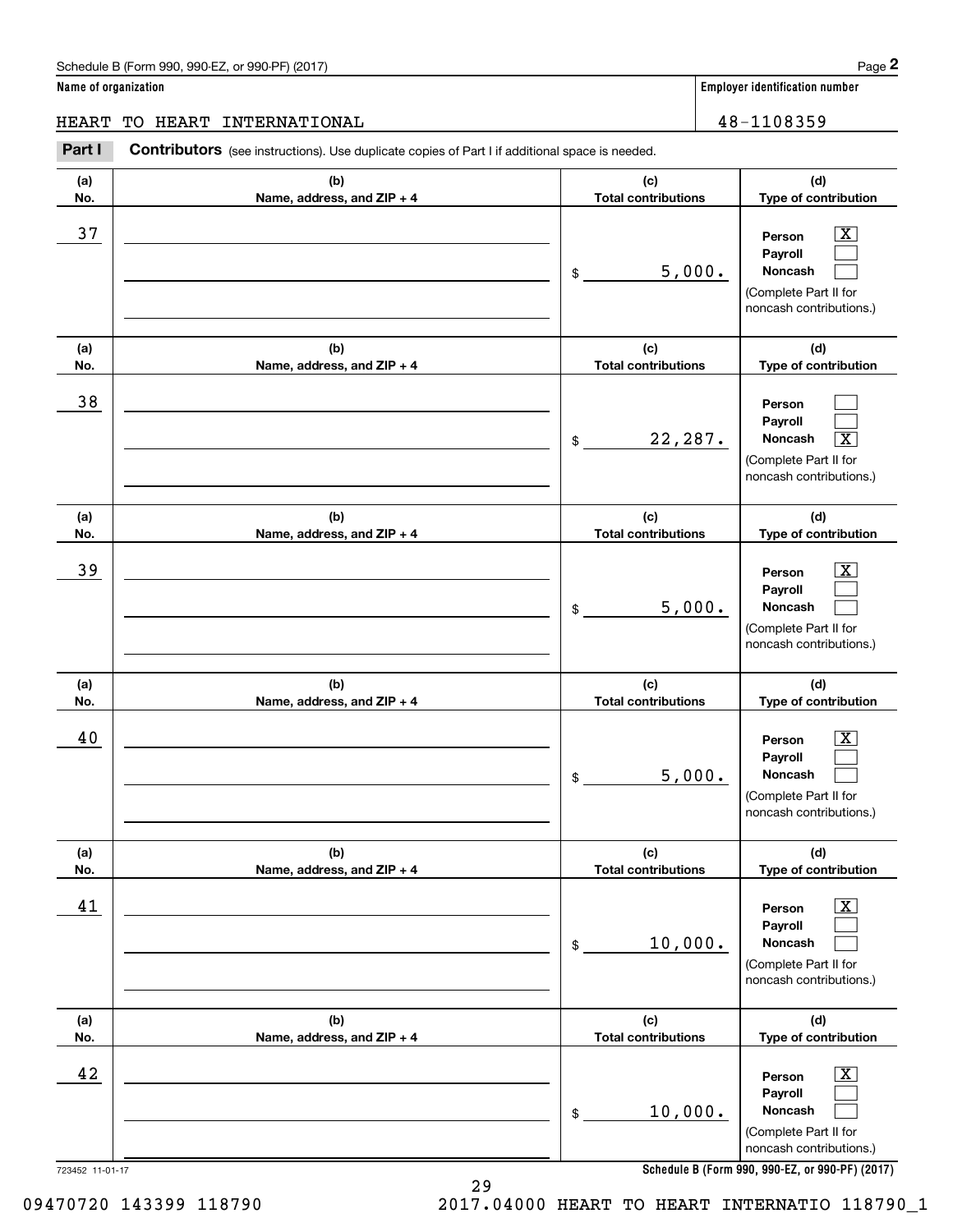**Name of organization Employer identification number**

HEART TO HEART INTERNATIONAL 48-1108359

#### **(a)No.(b)Name, address, and ZIP + 4 (c)Total contributions (d)Type of contribution PersonPayrollNoncash (a)No.(b)Name, address, and ZIP + 4 (c)Total contributions (d)Type of contribution PersonPayrollNoncash (a)No.(b)Name, address, and ZIP + 4 (c)Total contributions (d)Type of contribution PersonPayrollNoncash (a) No.(b) Name, address, and ZIP + 4 (c) Total contributions (d) Type of contribution PersonPayrollNoncash (a) No.(b) Name, address, and ZIP + 4 (c) Total contributions (d) Type of contribution PersonPayrollNoncash (a) No.(b)Name, address, and ZIP + 4 (c) Total contributions (d)Type of contribution PersonPayrollNoncash Contributors** (see instructions). Use duplicate copies of Part I if additional space is needed. \$(Complete Part II for noncash contributions.) \$(Complete Part II for noncash contributions.) \$(Complete Part II for noncash contributions.) \$(Complete Part II for noncash contributions.) \$(Complete Part II for noncash contributions.) \$(Complete Part II for noncash contributions.) Employer identification Page 2<br> **2** ame of organization<br>
IEART TO HEART INTERNATIONAL<br> **Part I** Contributors (see instructions). Use duplicate copies of Part I if additional space is needed.  $|X|$  $\mathcal{L}^{\text{max}}$  $\mathcal{L}^{\text{max}}$  $\boxed{\text{X}}$  $\mathcal{L}^{\text{max}}$  $\mathcal{L}^{\text{max}}$  $|X|$  $\mathcal{L}^{\text{max}}$  $\mathcal{L}^{\text{max}}$  $\boxed{\text{X}}$  $\mathcal{L}^{\text{max}}$  $\mathcal{L}^{\text{max}}$  $\mathcal{L}^{\text{max}}$  $\mathcal{L}^{\text{max}}$  $\sqrt{X}$  $\mathcal{L}^{\text{max}}$  $\mathcal{L}^{\text{max}}$  $\mathbf{X}$ 43 Person X 93,448. 44 X 10,000. 45 X 8,000. 46 X 10,500. 47  $26,020$ . 48 14,599.

**Schedule B (Form 990, 990-EZ, or 990-PF) (2017)**

30

09470720 143399 118790 2017.04000 HEART TO HEART INTERNATIO 118790\_1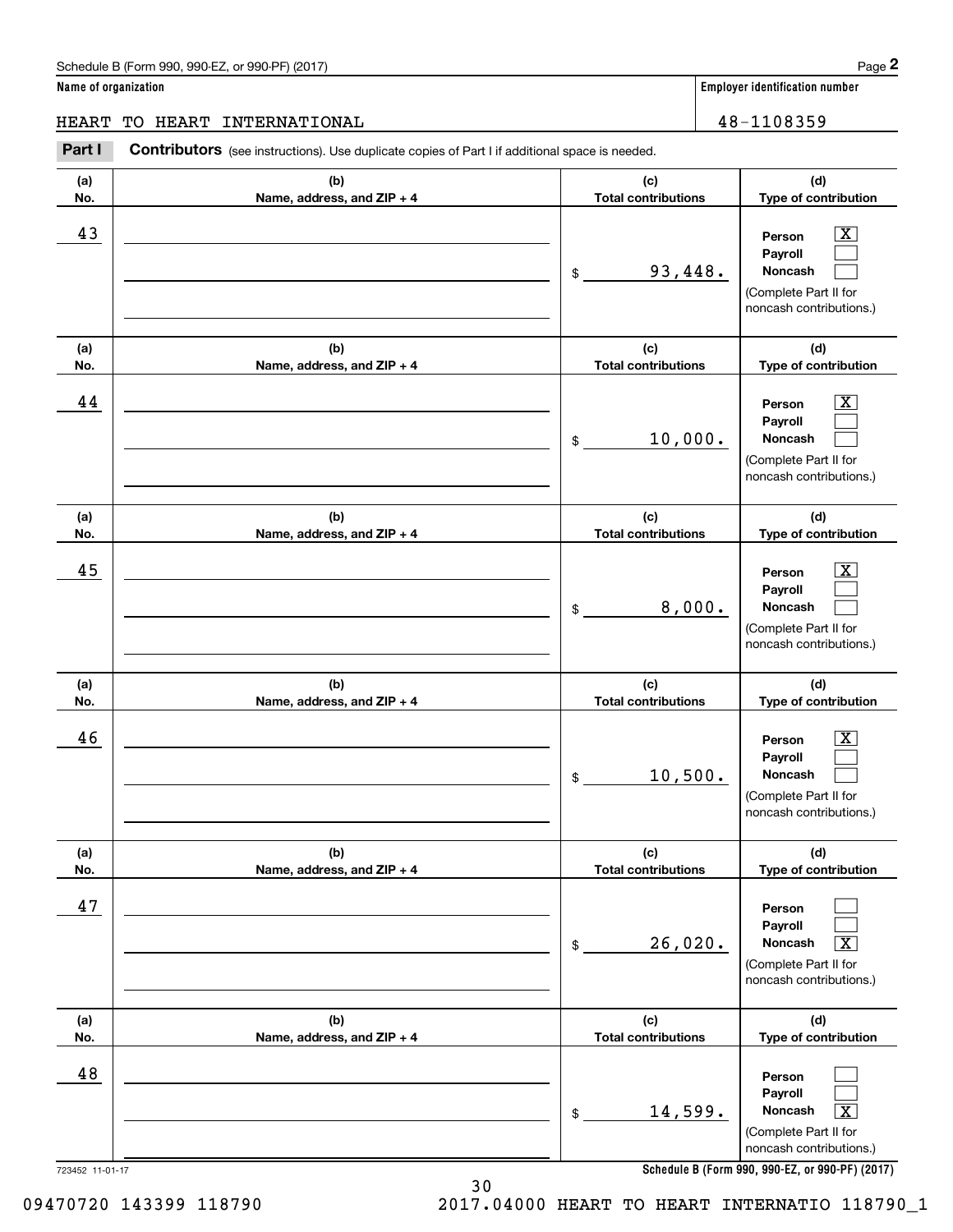**Name of organization Employer identification number**

**(a)No.(b)Name, address, and ZIP + 4 (c)Total contributions (d)Type of contribution PersonPayrollNoncash (a)No.(b)Name, address, and ZIP + 4 (c)Total contributions (d)Type of contribution PersonPayrollNoncash (a)No.(b)Name, address, and ZIP + 4 (c)Total contributions (d)Type of contribution PersonPayrollNoncash (a) No.(b) Name, address, and ZIP + 4 (c) Total contributions (d) Type of contribution PersonPayrollNoncash (a) No.(b) Name, address, and ZIP + 4 (c) Total contributions (d) Type of contribution PersonPayrollNoncash (a) No.(b)Name, address, and ZIP + 4 (c) Total contributions (d)Type of contribution PersonPayrollNoncash Contributors** (see instructions). Use duplicate copies of Part I if additional space is needed. \$(Complete Part II for noncash contributions.) \$(Complete Part II for noncash contributions.) \$(Complete Part II for noncash contributions.) \$(Complete Part II for noncash contributions.) \$(Complete Part II for noncash contributions.) \$(Complete Part II for noncash contributions.) Employer identification Page 2<br> **2** ame of organization<br>
IEART TO HEART INTERNATIONAL<br> **Part I** Contributors (see instructions). Use duplicate copies of Part I if additional space is needed.  $|X|$  $\mathcal{L}^{\text{max}}$  $\mathcal{L}^{\text{max}}$  $\boxed{\text{X}}$  $\mathcal{L}^{\text{max}}$  $\mathcal{L}^{\text{max}}$  $|X|$  $\mathcal{L}^{\text{max}}$  $\mathcal{L}^{\text{max}}$  $\boxed{\text{X}}$  $\mathcal{L}^{\text{max}}$  $\mathcal{L}^{\text{max}}$  $\mathcal{L}^{\text{max}}$  $\mathcal{L}^{\text{max}}$  $\sqrt{X}$  $\boxed{\text{X}}$  $\mathcal{L}^{\text{max}}$  $\mathcal{L}^{\text{max}}$ 49 X 11,400. 50 Person X 6,000. 51 X 5,000. 52 | Person X 599,619. 53  $10,300.$ 54 X 20,000. HEART TO HEART INTERNATIONAL 48-1108359

**Schedule B (Form 990, 990-EZ, or 990-PF) (2017)**

723452 11-01-17

09470720 143399 118790 2017.04000 HEART TO HEART INTERNATIO 118790\_1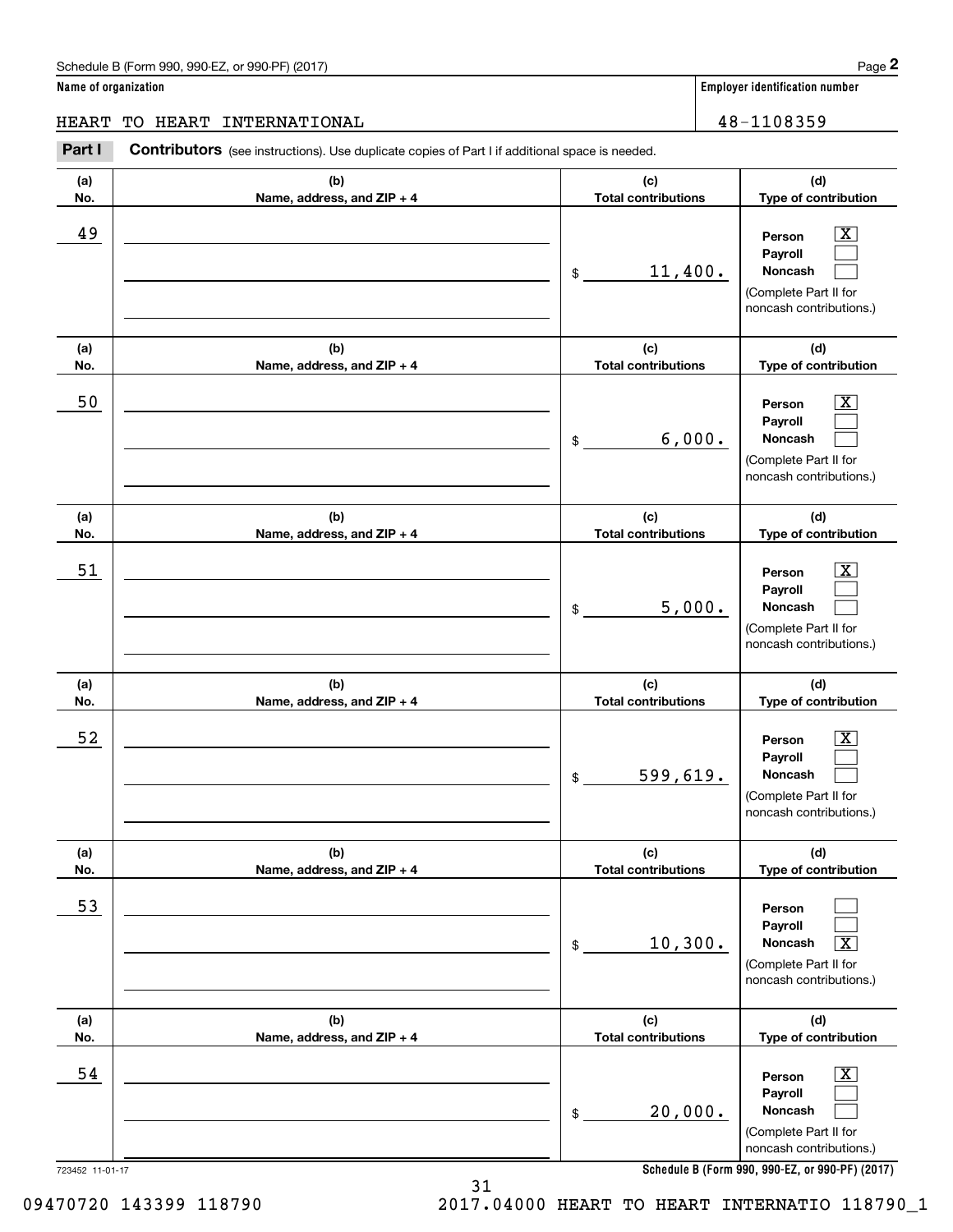**Name of organization Employer identification number**

**(d)**

 $|X|$  $\mathcal{L}^{\text{max}}$  $\mathcal{L}^{\text{max}}$ 

 $\mathcal{L}^{\text{max}}$  $\mathcal{L}^{\text{max}}$  $\overline{\mathbf{X}}$ 

 $\mathcal{L}^{\text{max}}$  $\mathcal{L}^{\text{max}}$  $\boxed{\text{X}}$ 

 $\boxed{\text{X}}$  $\mathcal{L}^{\text{max}}$  $\mathcal{L}^{\text{max}}$ 

 $\boxed{\text{X}}$  $\mathcal{L}^{\text{max}}$  $\mathcal{L}^{\text{max}}$ 

 $\mathcal{L}^{\text{max}}$  $\mathcal{L}^{\text{max}}$  $\mathbf{X}$ 

**(d)**

**(d)**

**(d)**

**(d)**

**(d)**

HEART TO HEART INTERNATIONAL 48-1108359

#### **(a)No.(b)Name, address, and ZIP + 4 (c)Total contributions Type of contribution PersonPayrollNoncash (a)No.(b)Name, address, and ZIP + 4 (c)Total contributions Type of contribution PersonPayrollNoncash (a)No.(b)Name, address, and ZIP + 4 (c)Total contributions Type of contribution PersonPayrollNoncash (a) No.(b) Name, address, and ZIP + 4 (c) Total contributions Type of contribution PersonPayrollNoncash (a) No.(b) Name, address, and ZIP + 4 (c) Total contributions Type of contribution PersonPayrollNoncash (a) No.(b)Name, address, and ZIP + 4 (c) Total contributions Type of contribution PersonPayrollNoncash Contributors** (see instructions). Use duplicate copies of Part I if additional space is needed. \$(Complete Part II for noncash contributions.) \$(Complete Part II for noncash contributions.) \$(Complete Part II for noncash contributions.) \$(Complete Part II for noncash contributions.) \$(Complete Part II for noncash contributions.) \$(Complete Part II for noncash contributions.) Employer identification Page 2<br> **2** ame of organization<br>
IEART TO HEART INTERNATIONAL<br> **Part I** Contributors (see instructions). Use duplicate copies of Part I if additional space is needed. 55 | Person X 5,000. 56 7,477. X 57  $20,110.$ 58 X 5,000. 59 X 6,000. 60  $28,227.$

**Schedule B (Form 990, 990-EZ, or 990-PF) (2017)**

723452 11-01-17

09470720 143399 118790 2017.04000 HEART TO HEART INTERNATIO 118790\_1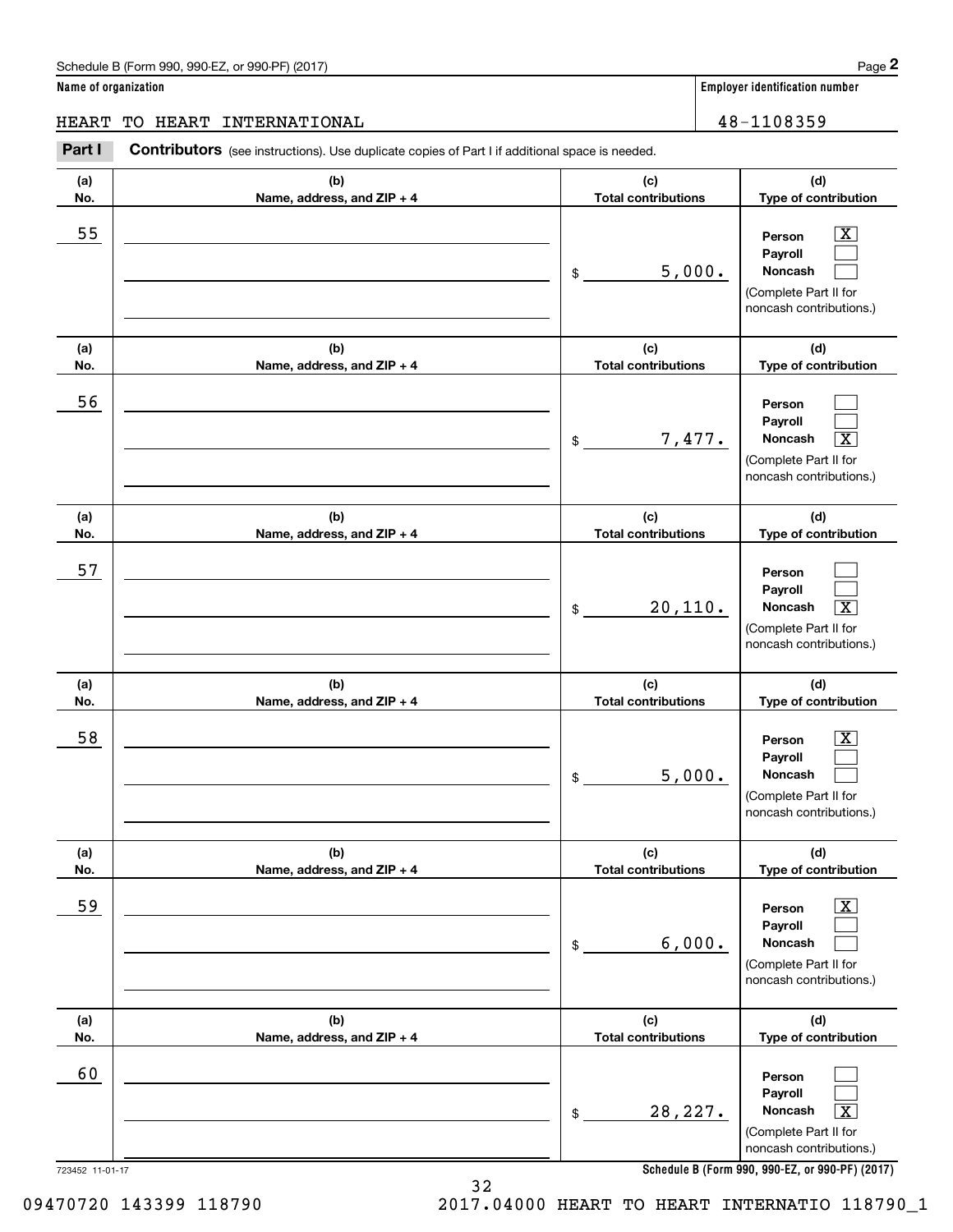## Schedule B (Form 990, 990-EZ, or 990-PF) (2017) **Page 2**

**Name of organization Employer identification number**

Τ

## HEART TO HEART INTERNATIONAL 28-1108359

**(a)(b)(c)Contributors** (see instructions). Use duplicate copies of Part I if additional space is needed. Employer identification Page 2<br> **2** ame of organization<br>
IEART TO HEART INTERNATIONAL<br> **Part I** Contributors (see instructions). Use duplicate copies of Part I if additional space is needed.

| (a) | (b)                        | (c)                        | (d)                                                                                                                                                            |
|-----|----------------------------|----------------------------|----------------------------------------------------------------------------------------------------------------------------------------------------------------|
| No. |                            | <b>Total contributions</b> | Type of contribution                                                                                                                                           |
| 61  | Name, address, and ZIP + 4 | 10,000.<br>\$              | $\overline{\mathbf{x}}$<br>Person<br>Payroll<br>Noncash<br>(Complete Part II for<br>noncash contributions.)                                                    |
| (a) | (b)                        | (c)                        | (d)                                                                                                                                                            |
| No. | Name, address, and ZIP + 4 | <b>Total contributions</b> | Type of contribution                                                                                                                                           |
| 62  |                            | 157,270.<br>\$             | $\overline{\mathbf{x}}$<br>Person<br>Payroll<br>Noncash<br>(Complete Part II for<br>noncash contributions.)                                                    |
| (a) | (b)                        | (c)                        | (d)                                                                                                                                                            |
| No. | Name, address, and ZIP + 4 | <b>Total contributions</b> | Type of contribution                                                                                                                                           |
| 63  |                            | 5,000.<br>\$               | $\overline{\text{X}}$<br>Person<br>Payroll<br>Noncash<br>(Complete Part II for<br>noncash contributions.)                                                      |
| (a) | (b)                        | (c)                        | (d)                                                                                                                                                            |
| No. | Name, address, and ZIP + 4 | <b>Total contributions</b> | Type of contribution                                                                                                                                           |
| 64  |                            | 59,875.<br>\$              | Person<br>Payroll<br>$\overline{\text{X}}$<br>Noncash<br>(Complete Part II for<br>noncash contributions.)                                                      |
| (a) | (b)                        | (c)                        | (d)                                                                                                                                                            |
| No. | Name, address, and ZIP + 4 | <b>Total contributions</b> | Type of contribution                                                                                                                                           |
| 65  |                            | 17,582.<br>\$              | $\overline{\mathbf{X}}$<br>Person<br>Payroll<br>Noncash<br>(Complete Part II for<br>noncash contributions.)                                                    |
| (a) | (b)                        | (c)                        | (d)                                                                                                                                                            |
| No. | Name, address, and ZIP + 4 | <b>Total contributions</b> | Type of contribution                                                                                                                                           |
| 66  |                            | 5,000.<br>\$               | $\overline{\mathbf{X}}$<br>Person<br>Payroll<br>Noncash<br>(Complete Part II for<br>noncash contributions.)<br>Schodule R (Form 000, 000-F7, or 000-PE) (2017) |

723452 11-01-17

09470720 143399 118790 2017.04000 HEART TO HEART INTERNATIO 118790\_1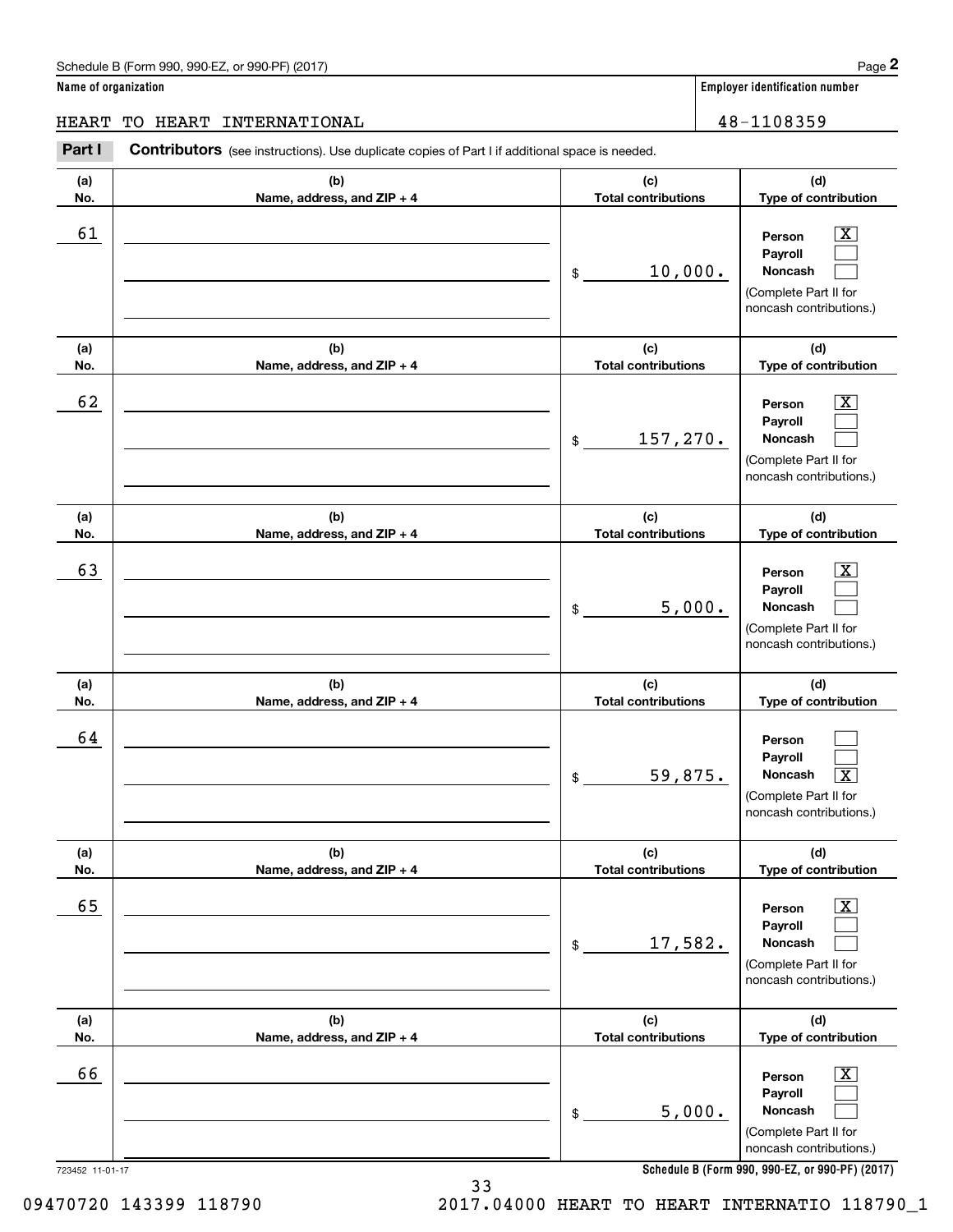# Schedule B (Form 990, 990-EZ, or 990-PF) (2017) **Page 2**

|  |  | Name of organization |
|--|--|----------------------|
|--|--|----------------------|

**Employer identification number** 

**(d) Type of contribution**

# HEART TO HEART INTERNATIONAL 16 and 18-1108359

**(a) No.(b) Name, address, and ZIP + 4 (c) Total contributions** (schedule B (Form 990, 990-EZ, or 990-PF) (2017)<br> **2 ame of organization**<br> **2 BART TO HEART INTERNATIONAL**<br> **Part I Contributors** (see instructions). Use duplicate copies of Part I if additional space is needed. 67 X

| 67                    |                                   | 5,000.<br>\$                      | x<br>Person<br>Payroll<br>Noncash<br>(Complete Part II for<br>noncash contributions.)                                                                          |
|-----------------------|-----------------------------------|-----------------------------------|----------------------------------------------------------------------------------------------------------------------------------------------------------------|
| (a)<br>No.            | (b)<br>Name, address, and ZIP + 4 | (c)<br><b>Total contributions</b> | (d)<br>Type of contribution                                                                                                                                    |
| 68                    |                                   | 5,000.<br>\$                      | X<br>Person<br>Payroll<br>Noncash<br>(Complete Part II for<br>noncash contributions.)                                                                          |
| (a)<br>No.            | (b)<br>Name, address, and ZIP + 4 | (c)<br><b>Total contributions</b> | (d)<br>Type of contribution                                                                                                                                    |
| 69                    |                                   | 5,000.<br>\$                      | x<br>Person<br>Payroll<br>Noncash<br>(Complete Part II for<br>noncash contributions.)                                                                          |
| (a)<br>No.            | (b)<br>Name, address, and ZIP + 4 | (c)<br><b>Total contributions</b> | (d)<br>Type of contribution                                                                                                                                    |
| 70                    |                                   | 5,000.<br>\$                      | x<br>Person<br>Payroll<br>Noncash<br>(Complete Part II for<br>noncash contributions.)                                                                          |
| (a)<br>No.            | (b)<br>Name, address, and ZIP + 4 | (c)<br><b>Total contributions</b> | (d)<br>Type of contribution                                                                                                                                    |
| 71                    |                                   | 10,000.<br>\$                     | $\overline{\text{X}}$<br>Person<br>Payroll<br>Noncash<br>(Complete Part II for<br>noncash contributions.)                                                      |
| (a)<br>No.            | (b)<br>Name, address, and ZIP + 4 | (c)<br><b>Total contributions</b> | (d)<br>Type of contribution                                                                                                                                    |
| 72<br>723452 11-01-17 |                                   | 5,000.<br>\$                      | $\overline{\mathbf{X}}$<br>Person<br>Payroll<br>Noncash<br>(Complete Part II for<br>noncash contributions.)<br>Schedule B (Form 990, 990-EZ, or 990-PF) (2017) |

**Schedule B (Form 990, 990-EZ, or 990-PF) (2017)**

09470720 143399 118790 2017.04000 HEART TO HEART INTERNATIO 118790\_1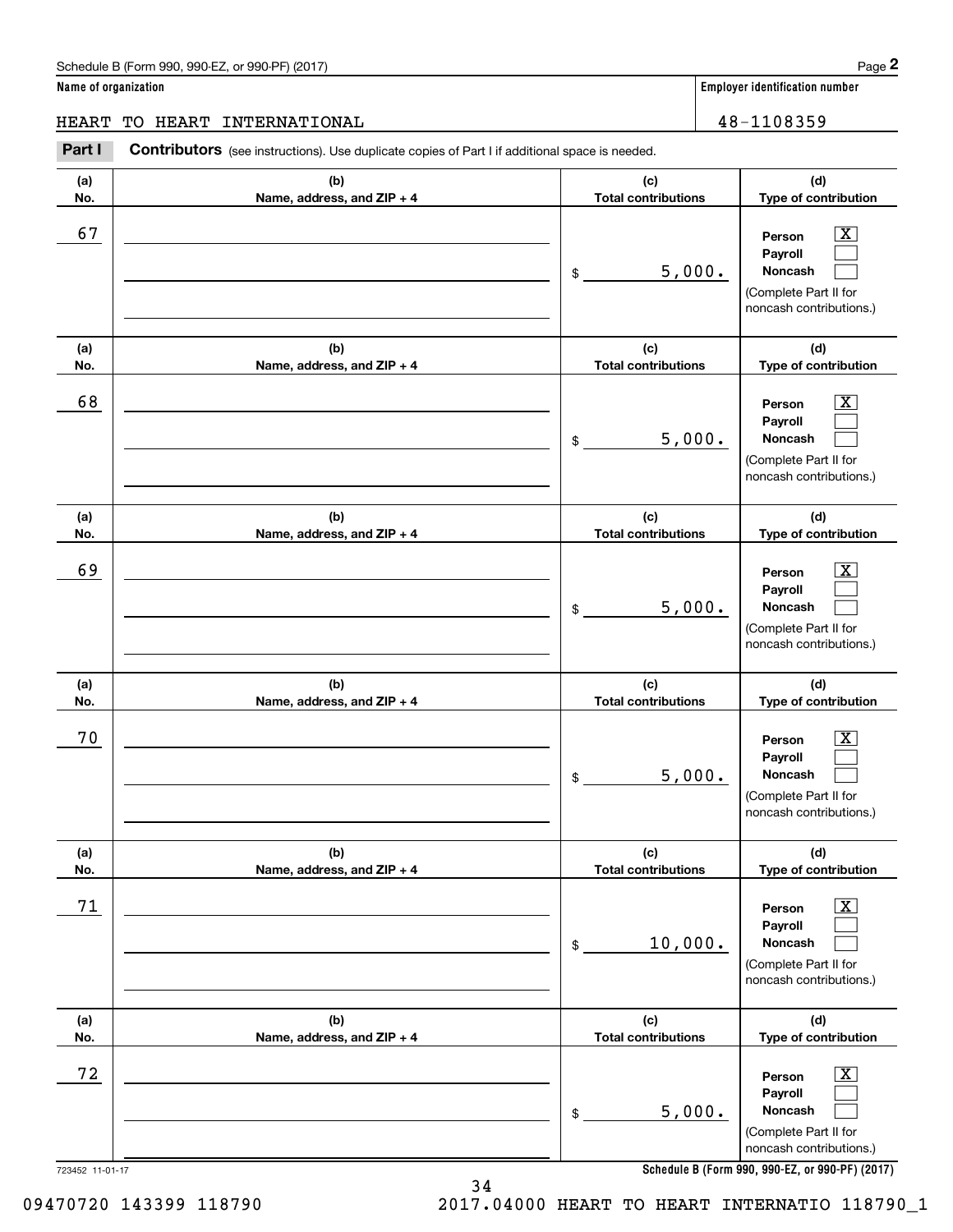# Schedule B (Form 990, 990-EZ, or 990-PF) (2017) **Page 2**

**Name of organization Employer identification number**

**(d) Type of contribution**

HEART TO HEART INTERNATIONAL | 48-1108359

**(c) Total contributions**

# **(a) No.(b) Name, address, and ZIP + 4** (schedule B (Form 990, 990-EZ, or 990-PF) (2017)<br> **2 ame of organization**<br> **2 BART TO HEART INTERNATIONAL**<br> **Part I Contributors** (see instructions). Use duplicate copies of Part I if additional space is needed. 73 X

| 73                    |                                   | 20,000.<br>\$                     | $\overline{\text{X}}$<br>Person<br>Payroll<br>Noncash<br>(Complete Part II for<br>noncash contributions.)                                                    |
|-----------------------|-----------------------------------|-----------------------------------|--------------------------------------------------------------------------------------------------------------------------------------------------------------|
| (a)<br>No.            | (b)<br>Name, address, and ZIP + 4 | (c)<br><b>Total contributions</b> | (d)<br>Type of contribution                                                                                                                                  |
| 74                    |                                   | 10,000.<br>\$                     | X<br>Person<br>Payroll<br>Noncash<br>(Complete Part II for<br>noncash contributions.)                                                                        |
| (a)<br>No.            | (b)<br>Name, address, and ZIP + 4 | (c)<br><b>Total contributions</b> | (d)<br>Type of contribution                                                                                                                                  |
| 75                    |                                   | 523, 183.<br>\$                   | Person<br>Payroll<br>Noncash<br>$\overline{\mathbf{x}}$<br>(Complete Part II for<br>noncash contributions.)                                                  |
| (a)<br>No.            | (b)<br>Name, address, and ZIP + 4 | (c)<br><b>Total contributions</b> | (d)<br>Type of contribution                                                                                                                                  |
| 76                    |                                   | 7,500.<br>\$                      | Person<br>X.<br>Payroll<br>Noncash<br>(Complete Part II for<br>noncash contributions.)                                                                       |
| (a)<br>No.            | (b)<br>Name, address, and ZIP + 4 | (c)<br><b>Total contributions</b> | (d)<br>Type of contribution                                                                                                                                  |
| 77                    |                                   | 7,000.<br>\$                      | $\overline{\text{X}}$<br>Person<br>Payroll<br>Noncash<br>(Complete Part II for<br>noncash contributions.)                                                    |
| (a)<br>No.            | (b)<br>Name, address, and ZIP + 4 | (c)<br><b>Total contributions</b> | (d)<br>Type of contribution                                                                                                                                  |
| 78<br>723452 11-01-17 |                                   | 5,113.<br>\$                      | $\overline{\text{X}}$<br>Person<br>Payroll<br>Noncash<br>(Complete Part II for<br>noncash contributions.)<br>Schedule B (Form 990, 990-EZ, or 990-PF) (2017) |

**Schedule B (Form 990, 990-EZ, or 990-PF) (2017)**

09470720 143399 118790 2017.04000 HEART TO HEART INTERNATIO 118790\_1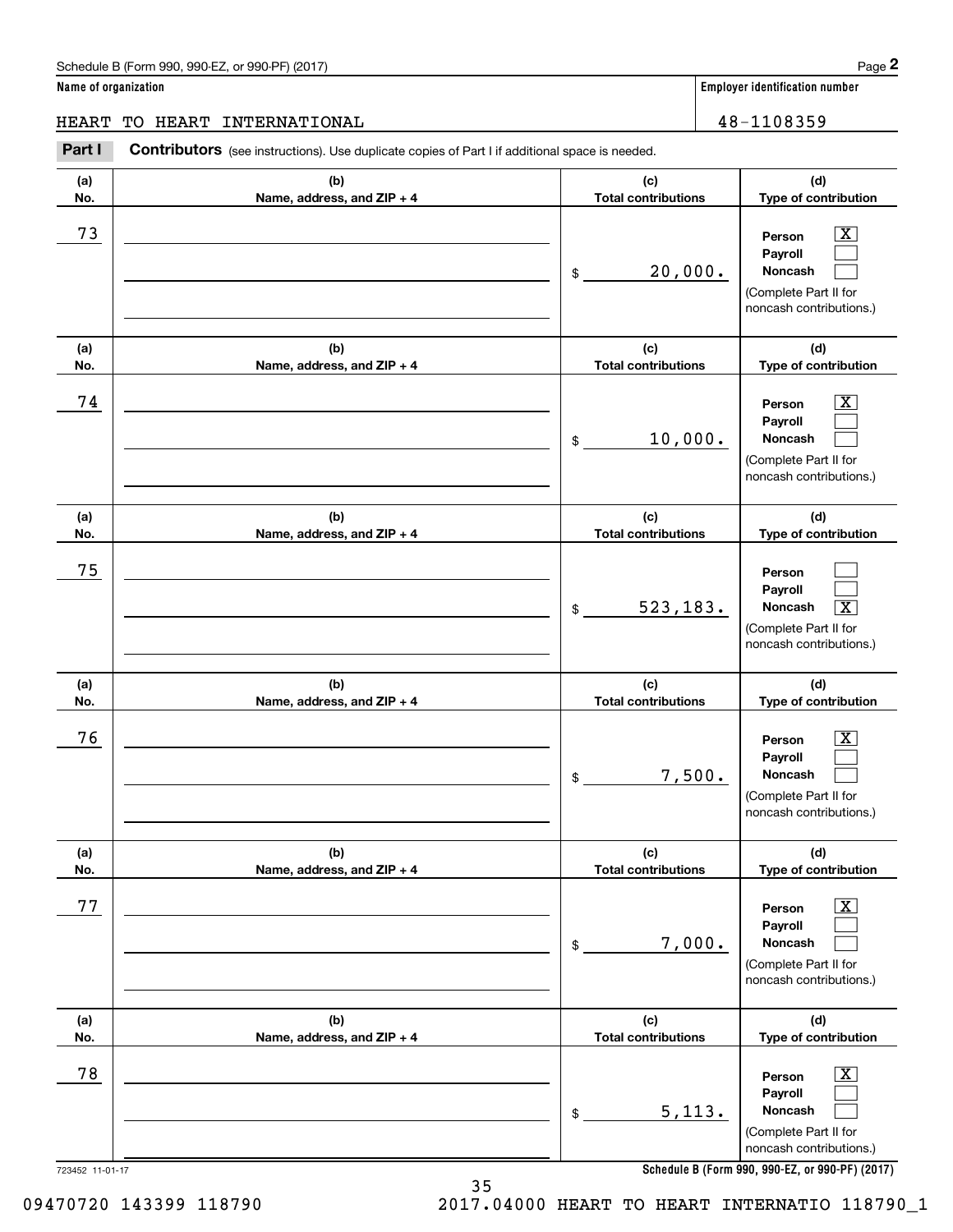**Name of organization Employer identification number**

HEART TO HEART INTERNATIONAL 48-1108359

### **(a)No.(b)Name, address, and ZIP + 4 (c)Total contributions (d)Type of contribution PersonPayrollNoncash (a)No.(b)Name, address, and ZIP + 4 (c)Total contributions (d)Type of contribution PersonPayrollNoncash (a)No.(b)Name, address, and ZIP + 4 (c)Total contributions (d)Type of contribution PersonPayrollNoncash (a) No.(b) Name, address, and ZIP + 4 (c) Total contributions (d) Type of contribution PersonPayrollNoncash (a) No.(b) Name, address, and ZIP + 4 (c) Total contributions (d) Type of contribution PersonPayrollNoncash (a) No.(b)Name, address, and ZIP + 4 (c) Total contributions (d)Type of contribution PersonPayrollNoncash Contributors** (see instructions). Use duplicate copies of Part I if additional space is needed. \$(Complete Part II for noncash contributions.) \$(Complete Part II for noncash contributions.) \$(Complete Part II for noncash contributions.) \$(Complete Part II for noncash contributions.) \$(Complete Part II for noncash contributions.) \$(Complete Part II for noncash contributions.) Employer identification Page 2<br> **2** ame of organization<br>
IEART TO HEART INTERNATIONAL<br> **Part I** Contributors (see instructions). Use duplicate copies of Part I if additional space is needed.  $|X|$  $\mathcal{L}^{\text{max}}$  $\mathcal{L}^{\text{max}}$  $\boxed{\text{X}}$  $\mathcal{L}^{\text{max}}$  $\mathcal{L}^{\text{max}}$  $|X|$  $\mathcal{L}^{\text{max}}$  $\mathcal{L}^{\text{max}}$  $\mathcal{L}^{\text{max}}$  $\mathcal{L}^{\text{max}}$  $\lceil \text{X} \rceil$  $\boxed{\text{X}}$  $\mathcal{L}^{\text{max}}$  $\mathcal{L}^{\text{max}}$  $\boxed{\text{X}}$  $\mathcal{L}^{\text{max}}$  $\mathcal{L}^{\text{max}}$ 79 X 10,000. 80 X 5,000. 81 X 150,000. 82  $160,292.$ 83 X 560,000. 84 X 7,500.

**Schedule B (Form 990, 990-EZ, or 990-PF) (2017)**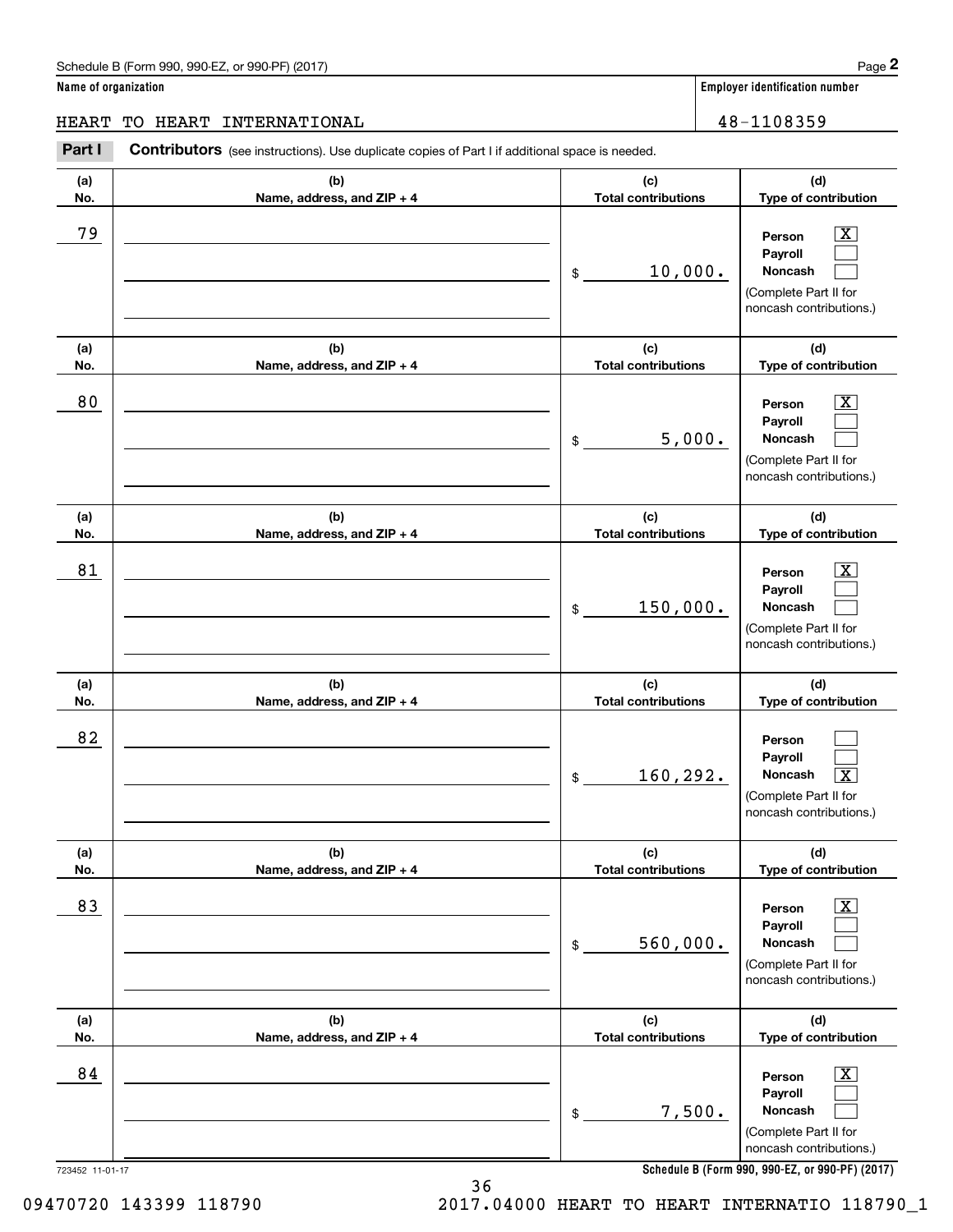**(d)**

 $|X|$  $\mathcal{L}^{\text{max}}$  $\mathcal{L}^{\text{max}}$ 

 $\boxed{\text{X}}$  $\mathcal{L}^{\text{max}}$  $\mathcal{L}^{\text{max}}$ 

 $|X|$  $\mathcal{L}^{\text{max}}$  $\mathcal{L}^{\text{max}}$ 

 $\boxed{\text{X}}$  $\mathcal{L}^{\text{max}}$  $\mathcal{L}^{\text{max}}$ 

 $\boxed{\text{X}}$  $\mathcal{L}^{\text{max}}$  $\mathcal{L}^{\text{max}}$ 

**(d)**

**(d)**

**(d)**

**(d)**

**(d)Type of contribution**

(Complete Part II for noncash contributions.)

**PersonPayrollNoncash**

**Name of organization Employer identification number (a)No.(b)Name, address, and ZIP + 4 (c)Total contributions Type of contribution PersonPayrollNoncash (a)No.(b)Name, address, and ZIP + 4 (c)Total contributions Type of contribution PersonPayrollNoncash (a)No.(b)Name, address, and ZIP + 4 (c)Total contributions Type of contribution PersonPayrollNoncash (a) No.(b) Name, address, and ZIP + 4 (c) Total contributions Type of contribution PersonPayrollNoncash (a) No.(b) Name, address, and ZIP + 4 (c) Total contributions Type of contribution** Schedule B (Form 990, 990-EZ, or 990-PF) (2017) **Page 2** and the state of the state of the state of the state of the state of the state of the state of the state of the state of the state of the state of the state of the s **Contributors** (see instructions). Use duplicate copies of Part I if additional space is needed. \$(Complete Part II for noncash contributions.) \$(Complete Part II for noncash contributions.) \$(Complete Part II for noncash contributions.) \$(Complete Part II for noncash contributions.) Employer identification Page 2<br> **2** ame of organization<br>
IEART TO HEART INTERNATIONAL<br> **Part I** Contributors (see instructions). Use duplicate copies of Part I if additional space is needed. 85 X 5,000. 86 X 11,513. 87 X 6,081. 88 X 5,000. HEART TO HEART INTERNATIONAL 48-1108359

**PersonPayrollNoncash** \$(Complete Part II for noncash contributions.)  $\boxed{\text{X}}$  $\mathcal{L}^{\text{max}}$  $\mathcal{L}^{\text{max}}$ 90 X 10,000.

\$

**Schedule B (Form 990, 990-EZ, or 990-PF) (2017)**

723452 11-01-17

**(a) No.**

09470720 143399 118790 2017.04000 HEART TO HEART INTERNATIO 118790\_1

**(c) Total contributions**

10,000.

37

89 X

**(b)Name, address, and ZIP + 4**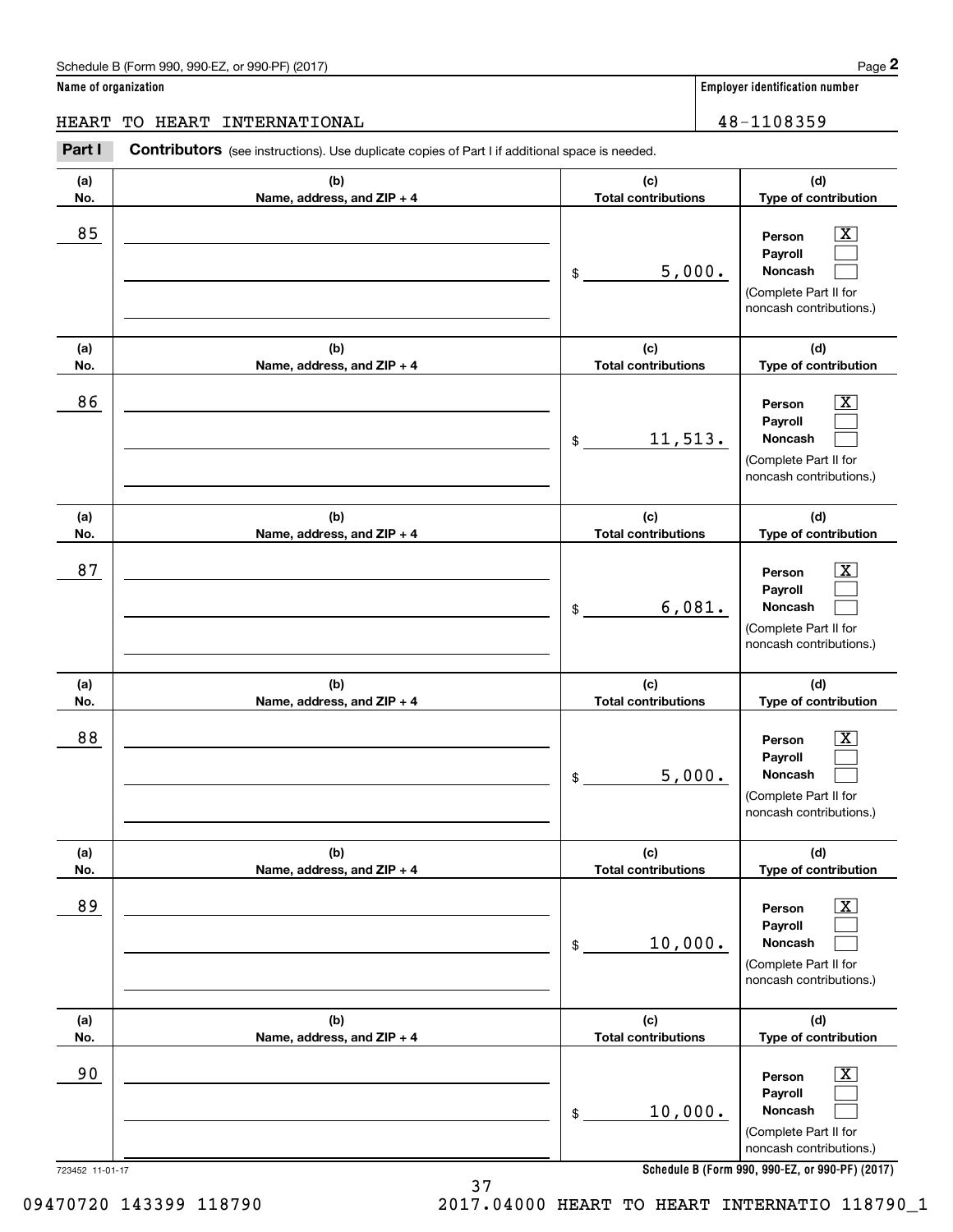# Schedule B (Form 990, 990-EZ, or 990-PF) (2017) **Page 2**

**Name of organization Employer identification number**

# HEART TO HEART INTERNATIONAL 48-1108359

Contributors (see instructions). Use duplicate copies of Part I if additional space is needed. Employer identification Page 2<br> **2** ame of organization<br>
IEART TO HEART INTERNATIONAL<br> **Part I** Contributors (see instructions). Use duplicate copies of Part I if additional space is needed.

| (a) | (b)                        | (c)                        | (d)                                                                                                       |
|-----|----------------------------|----------------------------|-----------------------------------------------------------------------------------------------------------|
| No. | Name, address, and ZIP + 4 | <b>Total contributions</b> | Type of contribution                                                                                      |
| 91  |                            | 5,000.<br>\$               | $\mathbf{X}$<br>Person<br>Payroll<br>Noncash<br>(Complete Part II for<br>noncash contributions.)          |
| (a) | (b)                        | (c)                        | (d)                                                                                                       |
| No. | Name, address, and ZIP + 4 | <b>Total contributions</b> | Type of contribution                                                                                      |
| 92  |                            | 21, 245.<br>\$             | Person<br>Payroll<br>$\overline{\text{X}}$<br>Noncash<br>(Complete Part II for<br>noncash contributions.) |
| (a) | (b)                        | (c)                        | (d)                                                                                                       |
| No. | Name, address, and ZIP + 4 | <b>Total contributions</b> | Type of contribution                                                                                      |
| 93  |                            | 45,000.<br>\$              | X<br>Person<br>Payroll<br>Noncash<br>(Complete Part II for<br>noncash contributions.)                     |
|     |                            |                            |                                                                                                           |
| (a) | (b)                        | (c)                        | (d)                                                                                                       |
| No. | Name, address, and ZIP + 4 | <b>Total contributions</b> | Type of contribution                                                                                      |
| 94  |                            | 5,000.<br>\$               | х<br>Person<br>Payroll<br>Noncash<br>(Complete Part II for<br>noncash contributions.)                     |
| (a) | (b)                        | (c)                        | (d)                                                                                                       |
| No. | Name, address, and ZIP + 4 | <b>Total contributions</b> | Type of contribution                                                                                      |
| 95  |                            | 29,732.<br>\$              | $\boxed{\text{X}}$<br>Person<br>Payroll<br>Noncash<br>(Complete Part II for<br>noncash contributions.)    |
| (a) | (b)                        | (c)                        | (d)                                                                                                       |
| No. | Name, address, and ZIP + 4 | <b>Total contributions</b> | Type of contribution                                                                                      |

**Schedule B (Form 990, 990-EZ, or 990-PF) (2017)**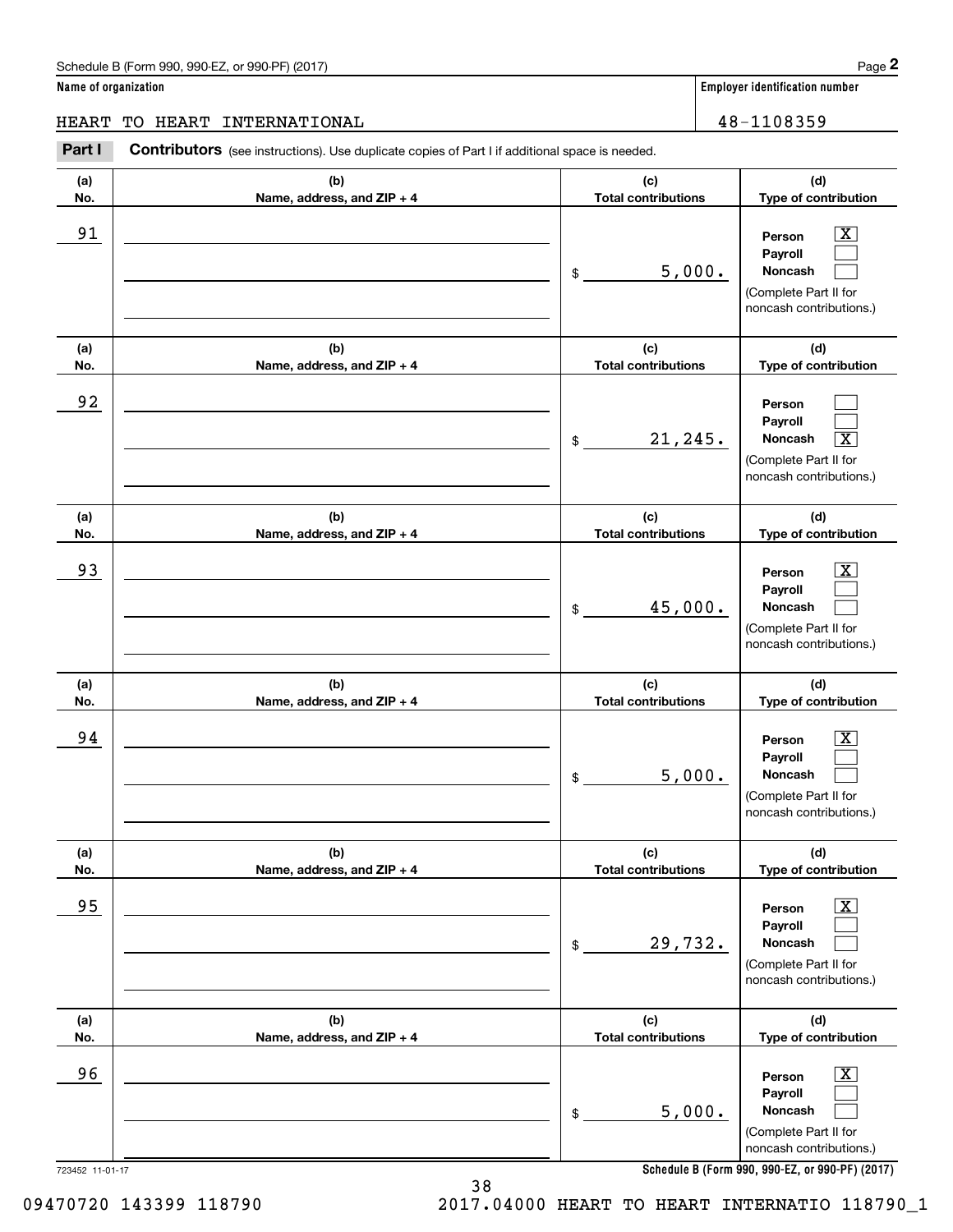**Name of organization Employer identification number**

HEART TO HEART INTERNATIONAL 48-1108359

### **(a)No.(b)Name, address, and ZIP + 4 (c)Total contributions (d)Type of contribution PersonPayrollNoncash (a)No.(b)Name, address, and ZIP + 4 (c)Total contributions (d)Type of contribution PersonPayrollNoncash (a)No.(b)Name, address, and ZIP + 4 (c)Total contributions (d)Type of contribution PersonPayrollNoncash (a) No.(b) Name, address, and ZIP + 4 (c) Total contributions (d) Type of contribution PersonPayrollNoncash (a) No.(b) Name, address, and ZIP + 4 (c) Total contributions (d) Type of contribution PersonPayrollNoncash (a) No.(b)Name, address, and ZIP + 4 (c) Total contributions (d)Type of contribution PersonPayrollNoncash Contributors** (see instructions). Use duplicate copies of Part I if additional space is needed. \$(Complete Part II for noncash contributions.) \$(Complete Part II for noncash contributions.) \$(Complete Part II for noncash contributions.) \$(Complete Part II for noncash contributions.) \$(Complete Part II for noncash contributions.) \$(Complete Part II for noncash contributions.) Employer identification Page 2<br> **2** ame of organization<br>
IEART TO HEART INTERNATIONAL<br> **Part I** Contributors (see instructions). Use duplicate copies of Part I if additional space is needed.  $|X|$  $\mathcal{L}^{\text{max}}$  $\mathcal{L}^{\text{max}}$  $\mathcal{L}^{\text{max}}$  $\mathcal{L}^{\text{max}}$  $\overline{\mathbf{X}}$  $|X|$  $\mathcal{L}^{\text{max}}$  $\mathcal{L}^{\text{max}}$  $\boxed{\text{X}}$  $\mathcal{L}^{\text{max}}$  $\mathcal{L}^{\text{max}}$  $\mathcal{L}^{\text{max}}$  $\mathcal{L}^{\text{max}}$  $\sqrt{X}$  $\boxed{\text{X}}$  $\mathcal{L}^{\text{max}}$  $\mathcal{L}^{\text{max}}$ 97 X 20,000. 98 59,184. X 99 X 25,000. 100 X 40,000. 101 7,342. X  $102$  Person  $\overline{\text{X}}$ 26,000.

**Schedule B (Form 990, 990-EZ, or 990-PF) (2017)**

39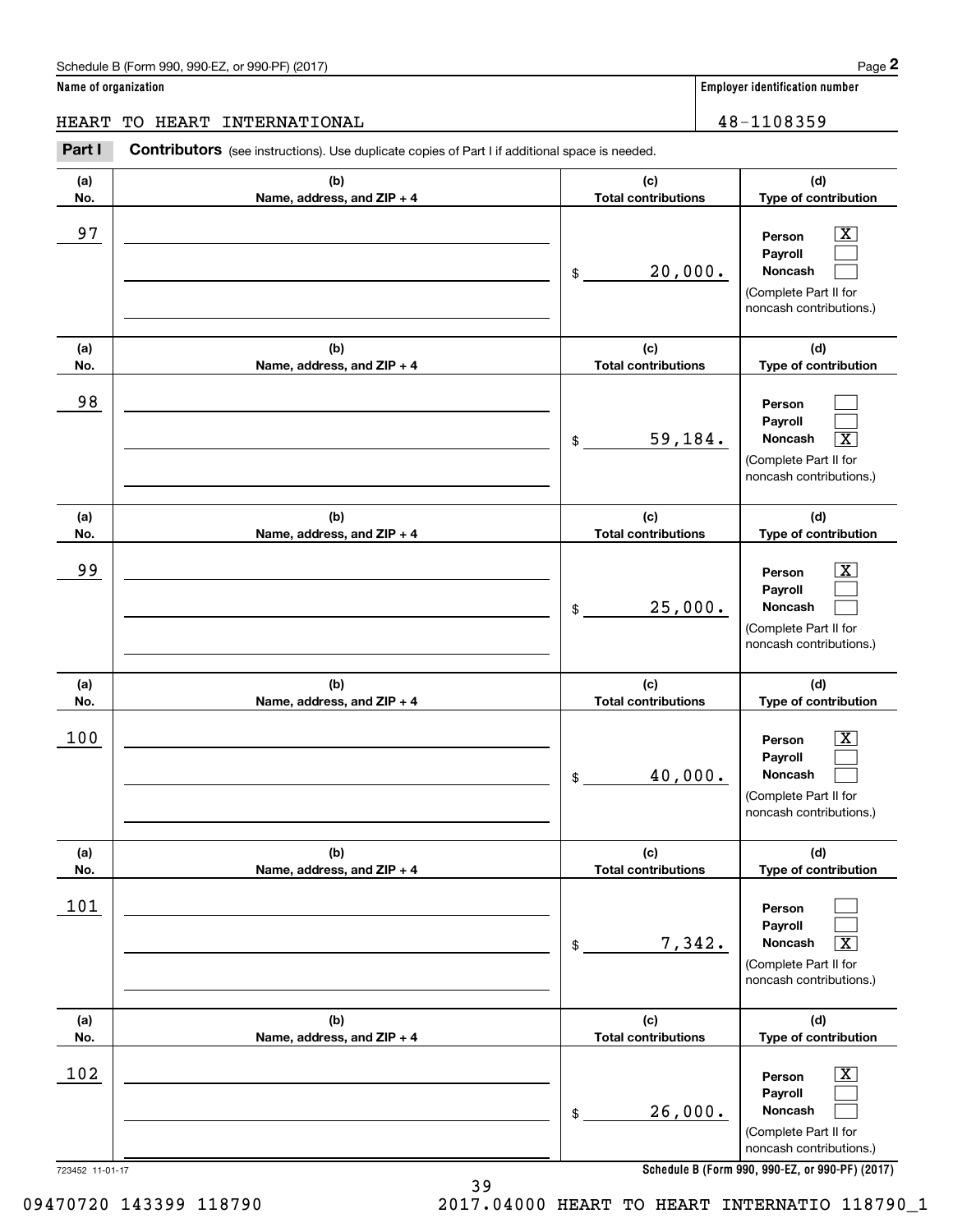**Name of organization Employer identification number**

**(d)**

 $|X|$  $\mathcal{L}^{\text{max}}$  $\mathcal{L}^{\text{max}}$ 

 $\boxed{\text{X}}$  $\mathcal{L}^{\text{max}}$  $\mathcal{L}^{\text{max}}$ 

 $|X|$  $\mathcal{L}^{\text{max}}$  $\mathcal{L}^{\text{max}}$ 

 $\boxed{\text{X}}$  $\mathcal{L}^{\text{max}}$  $\mathcal{L}^{\text{max}}$ 

 $\mathcal{L}^{\text{max}}$  $\mathcal{L}^{\text{max}}$  $\sqrt{X}$ 

> $\boxed{\text{X}}$  $\mathcal{L}^{\text{max}}$  $\mathcal{L}^{\text{max}}$

**(d)**

**(d)**

**(d)**

**(d)**

**(d)**

HEART TO HEART INTERNATIONAL 48-1108359

### 723452 11-01-17 **(a)No.(b)Name, address, and ZIP + 4 (c)Total contributions Type of contribution PersonPayrollNoncash (a)No.(b)Name, address, and ZIP + 4 (c)Total contributions Type of contribution PersonPayrollNoncash (a)No.(b)Name, address, and ZIP + 4 (c)Total contributions Type of contribution PersonPayrollNoncash (a) No.(b) Name, address, and ZIP + 4 (c) Total contributions Type of contribution PersonPayrollNoncash(a) No.(b)Name, address, and ZIP + 4 (c) Total contributions Type of contribution PersonPayrollNoncash (a) No.(b)Name, address, and ZIP + 4 (c) Total contributions Type of contribution PersonPayrollNoncash Contributors** (see instructions). Use duplicate copies of Part I if additional space is needed. \$(Complete Part II for noncash contributions.) \$(Complete Part II for noncash contributions.) \$(Complete Part II for noncash contributions.) \$(Complete Part II for noncash contributions.) \$(Complete Part II for noncash contributions.) \$(Complete Part II for noncash contributions.) Employer identification Page 2<br> **2** ame of organization<br>
IEART TO HEART INTERNATIONAL<br> **Part I** Contributors (see instructions). Use duplicate copies of Part I if additional space is needed.  $103$  Person  $\overline{\text{X}}$ 55,500.  $104$  Person  $\overline{\text{X}}$ 5,000.  $105$  Person  $\overline{\text{X}}$ 5,000.  $106$  Person  $\overline{\text{X}}$ 10,920. 107 1,644,586. X  $108$  Person  $\overline{\text{X}}$ 5,000.

**Schedule B (Form 990, 990-EZ, or 990-PF) (2017)**

09470720 143399 118790 2017.04000 HEART TO HEART INTERNATIO 118790\_1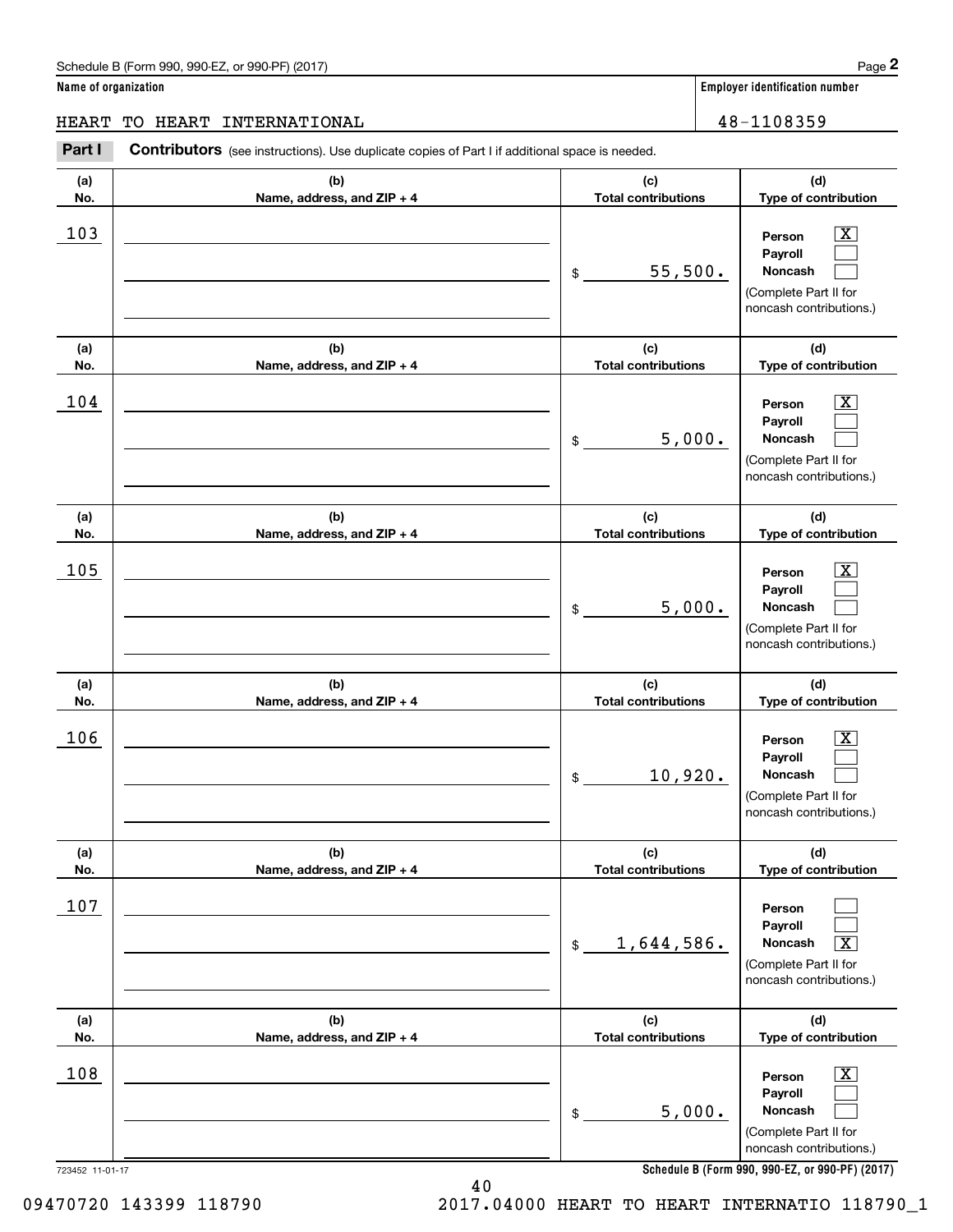**Name of organization Employer identification number**

HEART TO HEART INTERNATIONAL 48-1108359

### **(a)No.(b)Name, address, and ZIP + 4 (c)Total contributions (d)Type of contribution PersonPayrollNoncash (a)No.(b)Name, address, and ZIP + 4 (c)Total contributions (d)Type of contribution PersonPayrollNoncash (a)No.(b)Name, address, and ZIP + 4 (c)Total contributions (d)Type of contribution PersonPayrollNoncash (a) No.(b) Name, address, and ZIP + 4 (c) Total contributions (d) Type of contribution PersonPayrollNoncash(a) No.(b) Name, address, and ZIP + 4 (c) Total contributions (d) Type of contribution PersonPayrollNoncash (a) No.(b)Name, address, and ZIP + 4 (c) Total contributions (d)Type of contribution PersonPayrollNoncash Contributors** (see instructions). Use duplicate copies of Part I if additional space is needed. \$(Complete Part II for noncash contributions.) \$(Complete Part II for noncash contributions.) \$(Complete Part II for noncash contributions.) \$(Complete Part II for noncash contributions.) \$(Complete Part II for noncash contributions.) \$(Complete Part II for noncash contributions.) Employer identification Page 2<br> **2** ame of organization<br>
IEART TO HEART INTERNATIONAL<br> **Part I** Contributors (see instructions). Use duplicate copies of Part I if additional space is needed.  $|X|$  $\mathcal{L}^{\text{max}}$  $\mathcal{L}^{\text{max}}$  $\mathcal{L}^{\text{max}}$  $\mathcal{L}^{\text{max}}$  $\overline{\mathbf{X}}$  $|X|$  $\mathcal{L}^{\text{max}}$  $\mathcal{L}^{\text{max}}$  $\boxed{\text{X}}$  $\mathcal{L}^{\text{max}}$  $\mathcal{L}^{\text{max}}$  $\boxed{\text{X}}$  $\mathcal{L}^{\text{max}}$  $\mathcal{L}^{\text{max}}$  $\boxed{\text{X}}$  $\mathcal{L}^{\text{max}}$  $\mathcal{L}^{\text{max}}$ 109 X 685,315. 110 4,012,438. X  $111$  Person  $\overline{\text{X}}$ 15,000.  $112$  Person  $\overline{\text{X}}$ 10,000. 113 X 11,784.  $114$  Person  $\overline{\text{X}}$ 6,050.

**Schedule B (Form 990, 990-EZ, or 990-PF) (2017)**

723452 11-01-17

09470720 143399 118790 2017.04000 HEART TO HEART INTERNATIO 118790\_1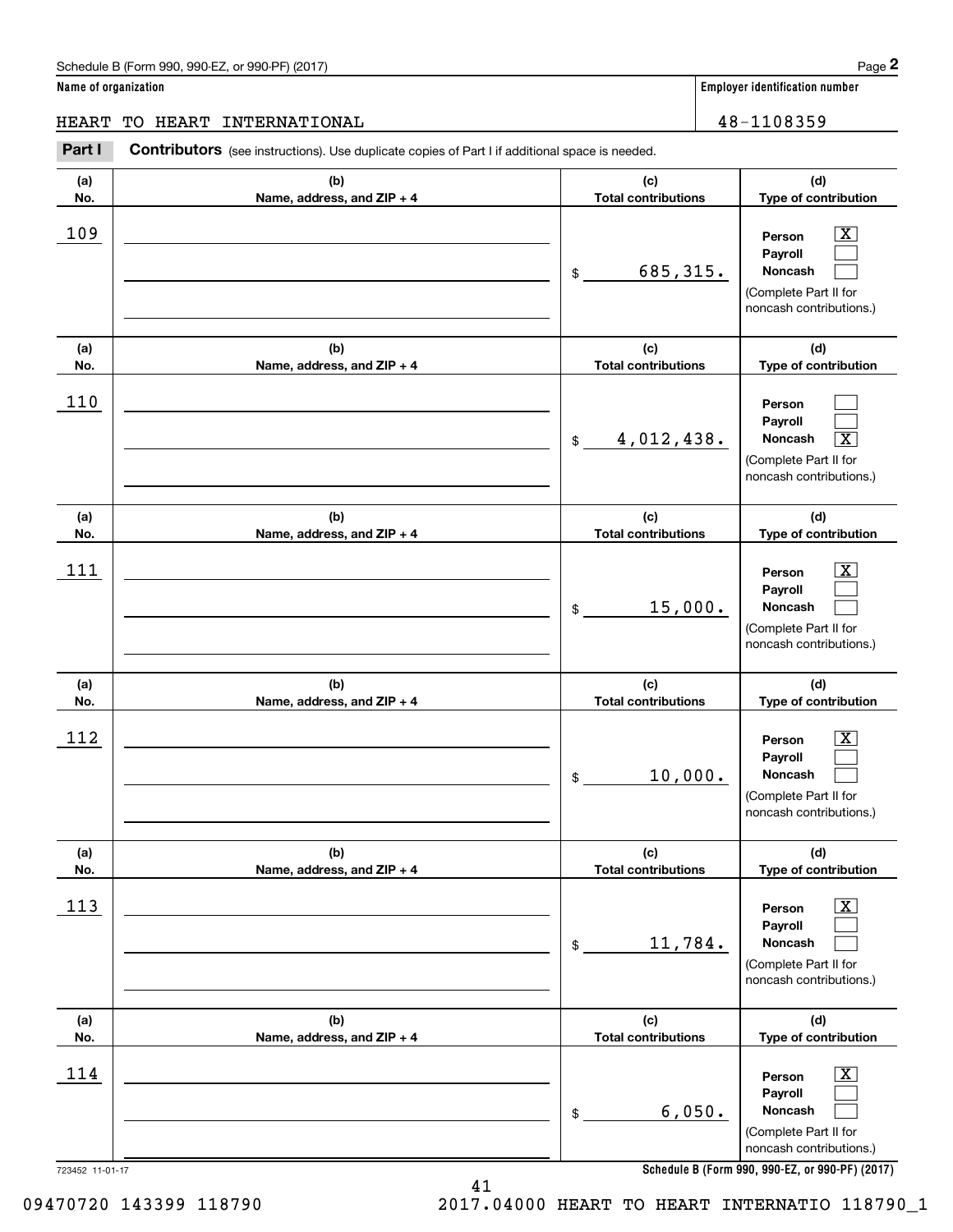**Name of organization Employer identification number**

**PersonPayrollNoncash**

**PersonPayrollNoncash**

**PersonPayrollNoncash**

(Complete Part II for noncash contributions.)

> **PersonPayrollNoncash**

(Complete Part II for noncash contributions.)

> **PersonPayrollNoncash**

> **PersonPayrollNoncash**

(Complete Part II for noncash contributions.)

**(d)Type of contribution**

> $|X|$  $\mathcal{L}^{\text{max}}$  $\mathcal{L}^{\text{max}}$

> $\boxed{\text{X}}$  $\mathcal{L}^{\text{max}}$  $\mathcal{L}^{\text{max}}$

> $|X|$  $\mathcal{L}^{\text{max}}$  $\mathcal{L}^{\text{max}}$

> $\boxed{\text{X}}$  $\mathcal{L}^{\text{max}}$  $\mathcal{L}^{\text{max}}$

> $\boxed{\text{X}}$  $\mathcal{L}^{\text{max}}$  $\mathcal{L}^{\text{max}}$

> $\boxed{\text{X}}$  $\mathcal{L}^{\text{max}}$  $\mathcal{L}^{\text{max}}$

**(d)Type of contribution**

(Complete Part II for noncash contributions.)

> **(d)Type of contribution**

(Complete Part II for noncash contributions.)

> **(d) Type of contribution**

> **(d) Type of contribution**

> **(d)Type of contribution**

(Complete Part II for noncash contributions.)

# **(a)No.(b)Name, address, and ZIP + 4 (c)Total contributions (a)No.(b)Name, address, and ZIP + 4 (c)Total contributions (a)No.(b)Name, address, and ZIP + 4 (c)Total contributions (a) No.(b) Name, address, and ZIP + 4 (c) Total contributions (a) No.(b) Name, address, and ZIP + 4 (c) Total contributions (a) No.(b)Name, address, and ZIP + 4 (c) Total contributions Contributors** (see instructions). Use duplicate copies of Part I if additional space is needed. \$\$\$\$\$Employer identification Page 2<br> **2** ame of organization<br>
IEART TO HEART INTERNATIONAL<br> **Part I** Contributors (see instructions). Use duplicate copies of Part I if additional space is needed.  $115$  Person X 5,000.  $116$  Person X 5,000.  $117$  | Person  $\overline{\text{X}}$ 5,000. 118 X 40,000. 119 X 15,000. HEART TO HEART INTERNATIONAL 48-1108359

**Schedule B (Form 990, 990-EZ, or 990-PF) (2017)**

723452 11-01-17

09470720 143399 118790 2017.04000 HEART TO HEART INTERNATIO 118790\_1

10,800.

\$

42

120 X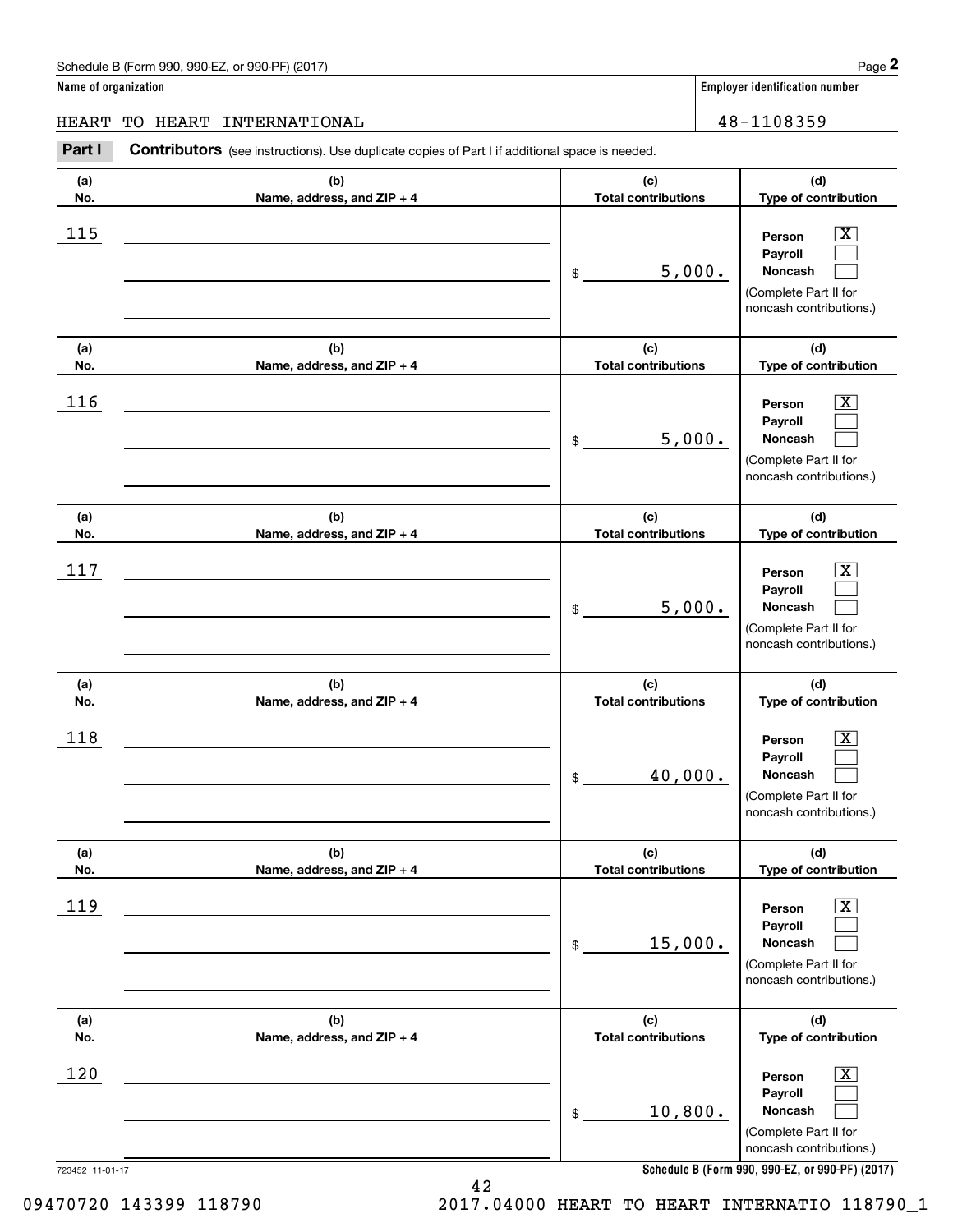**Name of organization Employer identification number**

**PersonPayrollNoncash**

**PersonPayrollNoncash**

**PersonPayrollNoncash**

(Complete Part II for noncash contributions.)

> **PersonPayrollNoncash**

(Complete Part II for noncash contributions.)

> **PersonPayrollNoncash**

(Complete Part II for

**(d)Type of contribution**

> $|X|$  $\mathcal{L}^{\text{max}}$  $\mathcal{L}^{\text{max}}$

> $\boxed{\text{X}}$  $\mathcal{L}^{\text{max}}$  $\mathcal{L}^{\text{max}}$

 $\mathcal{L}^{\text{max}}$  $\mathcal{L}^{\text{max}}$  $\boxed{\text{X}}$ 

 $\boxed{\text{X}}$  $\mathcal{L}^{\text{max}}$  $\mathcal{L}^{\text{max}}$ 

 $\boxed{\text{X}}$  $\mathcal{L}^{\text{max}}$  $\mathcal{L}^{\text{max}}$ 

**(d)Type of contribution**

(Complete Part II for noncash contributions.)

> **(d)Type of contribution**

(Complete Part II for noncash contributions.)

**(d) Type of contribution**

**(d) Type of contribution**

# **(a)No.(b)Name, address, and ZIP + 4 (c)Total contributions (a)No.(b)Name, address, and ZIP + 4 (c)Total contributions (a)No.(b)Name, address, and ZIP + 4 (c)Total contributions (a) No.(b) Name, address, and ZIP + 4 (c) Total contributions (a) No.(b) Name, address, and ZIP + 4 (c) Total contributions** Contributors (see instructions). Use duplicate copies of Part I if additional space is needed. \$\$\$\$\$Employer identification Page 2<br> **2** ame of organization<br>
IEART TO HEART INTERNATIONAL<br> **Part I** Contributors (see instructions). Use duplicate copies of Part I if additional space is needed.  $121$  | Person  $\overline{\text{X}}$ 5,000.  $122$  | Person  $\overline{\text{X}}$ 5,000. 123 10,698.  $124$  | Person  $\overline{\text{X}}$ 5,000.  $125$  Person  $\overline{\text{X}}$ 5,000. HEART TO HEART INTERNATIONAL 48-1108359

|             |                                     |                                   | noncash contributions.)                                                                                       |
|-------------|-------------------------------------|-----------------------------------|---------------------------------------------------------------------------------------------------------------|
| (a)<br>No.  | (b)<br>Name, address, and $ZIP + 4$ | (c)<br><b>Total contributions</b> | (d)<br>Type of contribution                                                                                   |
| <u> 126</u> |                                     | 30,000.<br>\$                     | $\boxed{\text{X}}$<br>Person<br>Payroll<br><b>Noncash</b><br>(Complete Part II for<br>noncash contributions.) |

**Schedule B (Form 990, 990-EZ, or 990-PF) (2017)**

723452 11-01-17

09470720 143399 118790 2017.04000 HEART TO HEART INTERNATIO 118790\_1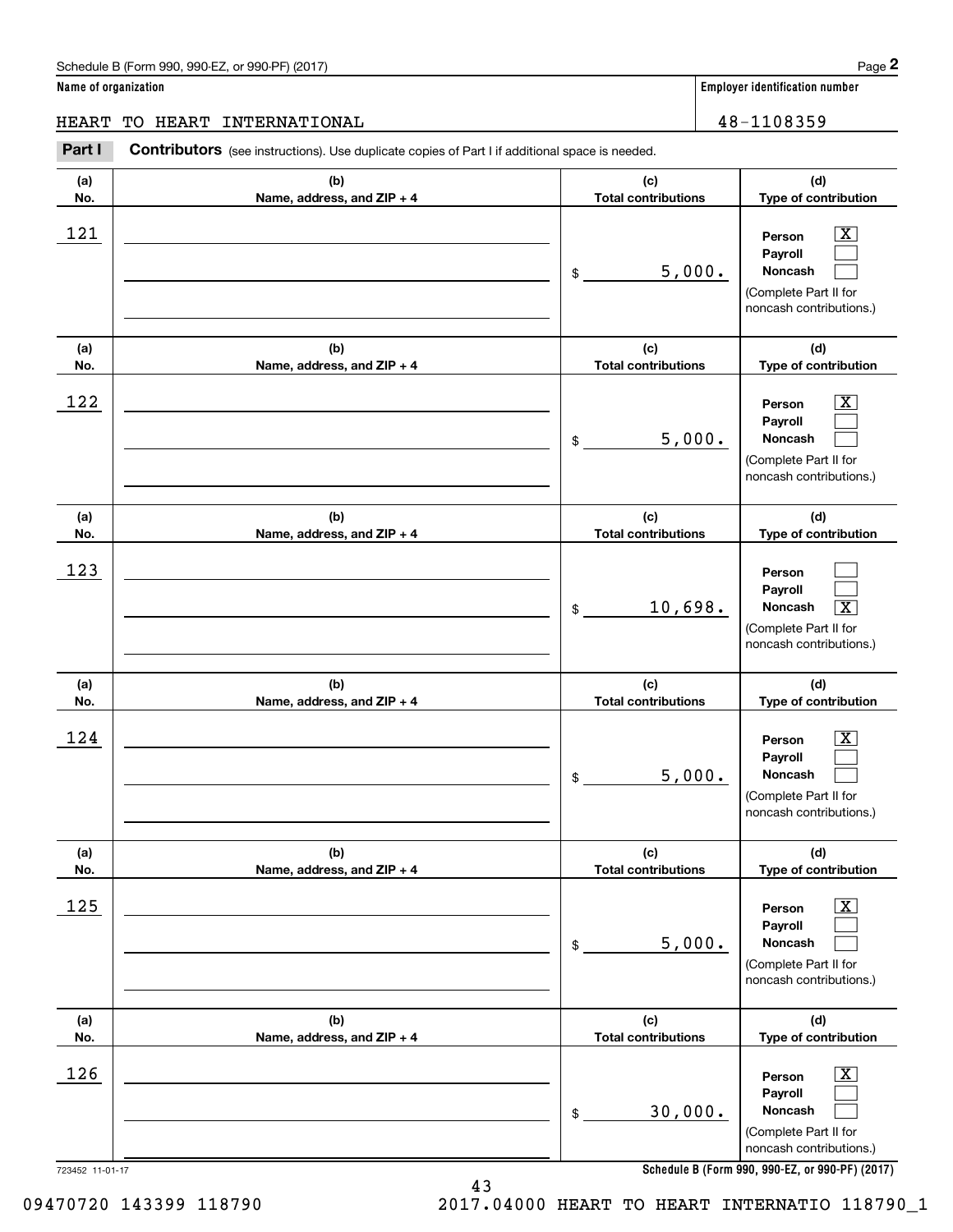**Name of organization Employer identification number**

**(d)**

 $|X|$  $\mathcal{L}^{\text{max}}$  $\mathcal{L}^{\text{max}}$ 

 $\boxed{\text{X}}$  $\mathcal{L}^{\text{max}}$  $\mathcal{L}^{\text{max}}$ 

 $|X|$  $\mathcal{L}^{\text{max}}$  $\mathcal{L}^{\text{max}}$ 

 $\boxed{\text{X}}$  $\mathcal{L}^{\text{max}}$  $\mathcal{L}^{\text{max}}$ 

 $\boxed{\text{X}}$  $\mathcal{L}^{\text{max}}$  $\mathcal{L}^{\text{max}}$ 

 $\boxed{\text{X}}$  $\mathcal{L}^{\text{max}}$  $\mathcal{L}^{\text{max}}$ 

**(d)**

**(d)**

**(d)**

**(d)**

**(d)**

HEART TO HEART INTERNATIONAL 48-1108359

### 723452 11-01-17 **(a)No.(b)Name, address, and ZIP + 4 (c)Total contributions Type of contribution PersonPayrollNoncash (a)No.(b)Name, address, and ZIP + 4 (c)Total contributions Type of contribution PersonPayrollNoncash (a)No.(b)Name, address, and ZIP + 4 (c)Total contributions Type of contribution PersonPayrollNoncash (a) No.(b) Name, address, and ZIP + 4 (c) Total contributions Type of contribution PersonPayrollNoncash (a) No.(b)Name, address, and ZIP + 4 (c) Total contributions Type of contribution PersonPayrollNoncash (a) No.(b)Name, address, and ZIP + 4 (c) Total contributions Type of contribution PersonPayrollNoncash Contributors** (see instructions). Use duplicate copies of Part I if additional space is needed. \$(Complete Part II for noncash contributions.) \$(Complete Part II for noncash contributions.) \$(Complete Part II for noncash contributions.) \$(Complete Part II for noncash contributions.) \$(Complete Part II for noncash contributions.) \$(Complete Part II for noncash contributions.) Employer identification Page 2<br> **2** ame of organization<br>
IEART TO HEART INTERNATIONAL<br> **Part I** Contributors (see instructions). Use duplicate copies of Part I if additional space is needed.  $127$  | Person  $\overline{\text{X}}$ 16,380.  $128$  | Person  $\overline{\text{X}}$ 6,000. 129 X 15,000. 130 X 5,434. 131 X 5,000.  $132$  Person  $\overline{\text{X}}$ 5,000.

**Schedule B (Form 990, 990-EZ, or 990-PF) (2017)**

09470720 143399 118790 2017.04000 HEART TO HEART INTERNATIO 118790\_1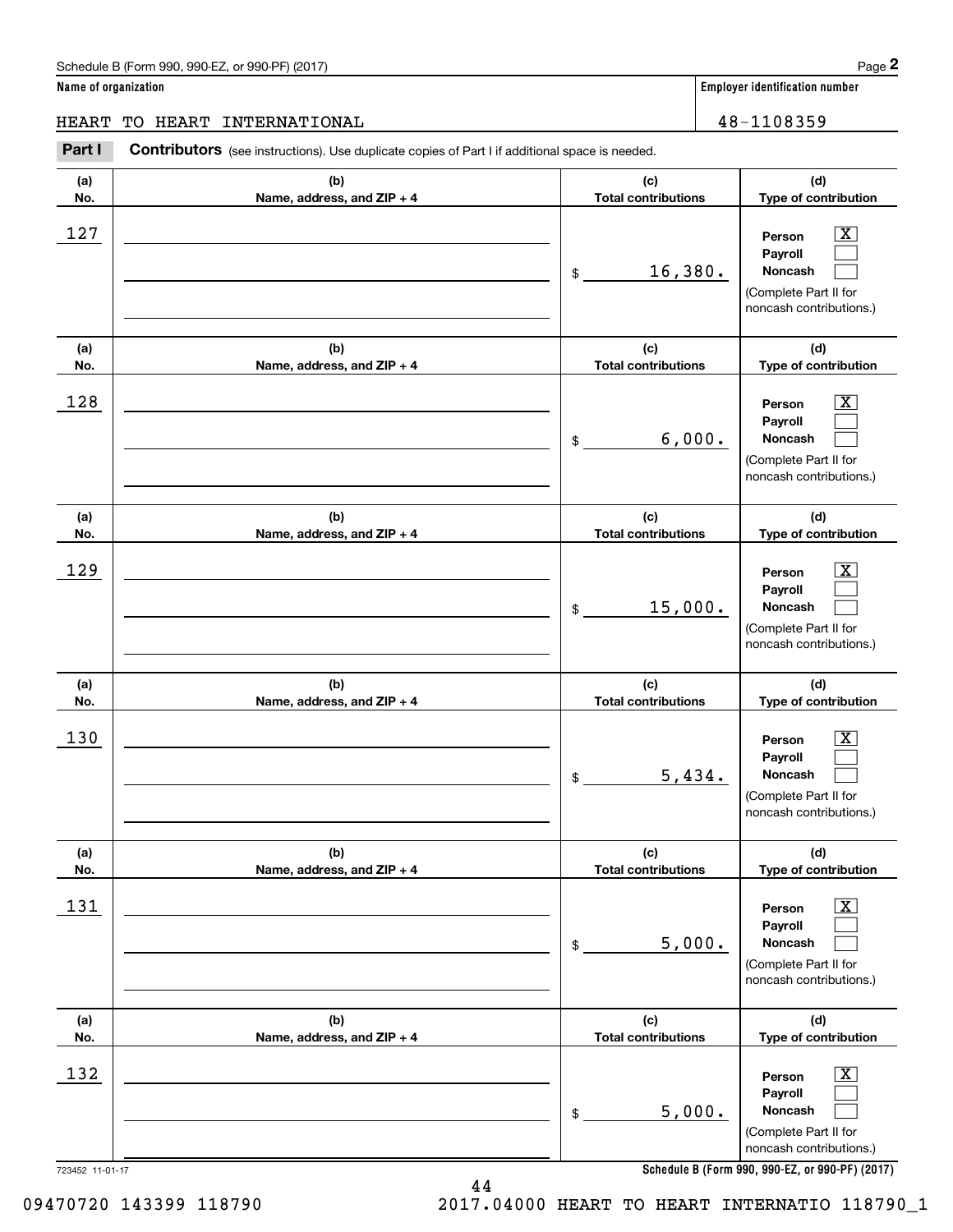**Name of organization Employer identification number**

**(a)No.(b)Name, address, and ZIP + 4 (c)Total contributions (d)Type of contribution PersonPayrollNoncash (a)No.(b)Name, address, and ZIP + 4 (c)Total contributions (d)Type of contribution PersonPayrollNoncash (a)No.(b)Name, address, and ZIP + 4 (c)Total contributions (d)Type of contribution PersonPayrollNoncash (a) No.(b)Name, address, and ZIP + 4 (c) Total contributions (d) Type of contribution PersonPayrollNoncash (a) No.(b)Name, address, and ZIP + 4 (c) Total contributions (d) Type of contribution PersonPayrollNoncash (a) No.(b)Name, address, and ZIP + 4 (c) Total contributions (d)Type of contribution PersonPayrollNoncash Contributors** (see instructions). Use duplicate copies of Part I if additional space is needed. \$(Complete Part II for noncash contributions.) \$(Complete Part II for noncash contributions.) \$(Complete Part II for noncash contributions.) \$(Complete Part II for noncash contributions.) \$(Complete Part II for noncash contributions.) \$(Complete Part II for noncash contributions.) Employer identification Page 2<br> **2** ame of organization<br>
IEART TO HEART INTERNATIONAL<br> **Part I** Contributors (see instructions). Use duplicate copies of Part I if additional space is needed.  $|X|$  $\mathcal{L}^{\text{max}}$  $\mathcal{L}^{\text{max}}$  $\boxed{\text{X}}$  $\mathcal{L}^{\text{max}}$  $\mathcal{L}^{\text{max}}$  $|X|$  $\mathcal{L}^{\text{max}}$  $\mathcal{L}^{\text{max}}$  $\boxed{\text{X}}$  $\mathcal{L}^{\text{max}}$  $\mathcal{L}^{\text{max}}$  $\boxed{\text{X}}$  $\mathcal{L}^{\text{max}}$  $\mathcal{L}^{\text{max}}$  $\boxed{\text{X}}$  $\mathcal{L}^{\text{max}}$  $\mathcal{L}^{\text{max}}$ 133 X 13,027.  $134$  | Person  $\overline{\text{X}}$ 5,000.  $135$  Person  $\overline{\text{X}}$ 15,000.  $136$  Person  $\overline{\text{X}}$ 5,000.  $137$  | Person  $\overline{\text{X}}$ 5,000.  $138$  Person  $\overline{\text{X}}$ 6,018. HEART TO HEART INTERNATIONAL 48-1108359

45

**Schedule B (Form 990, 990-EZ, or 990-PF) (2017)**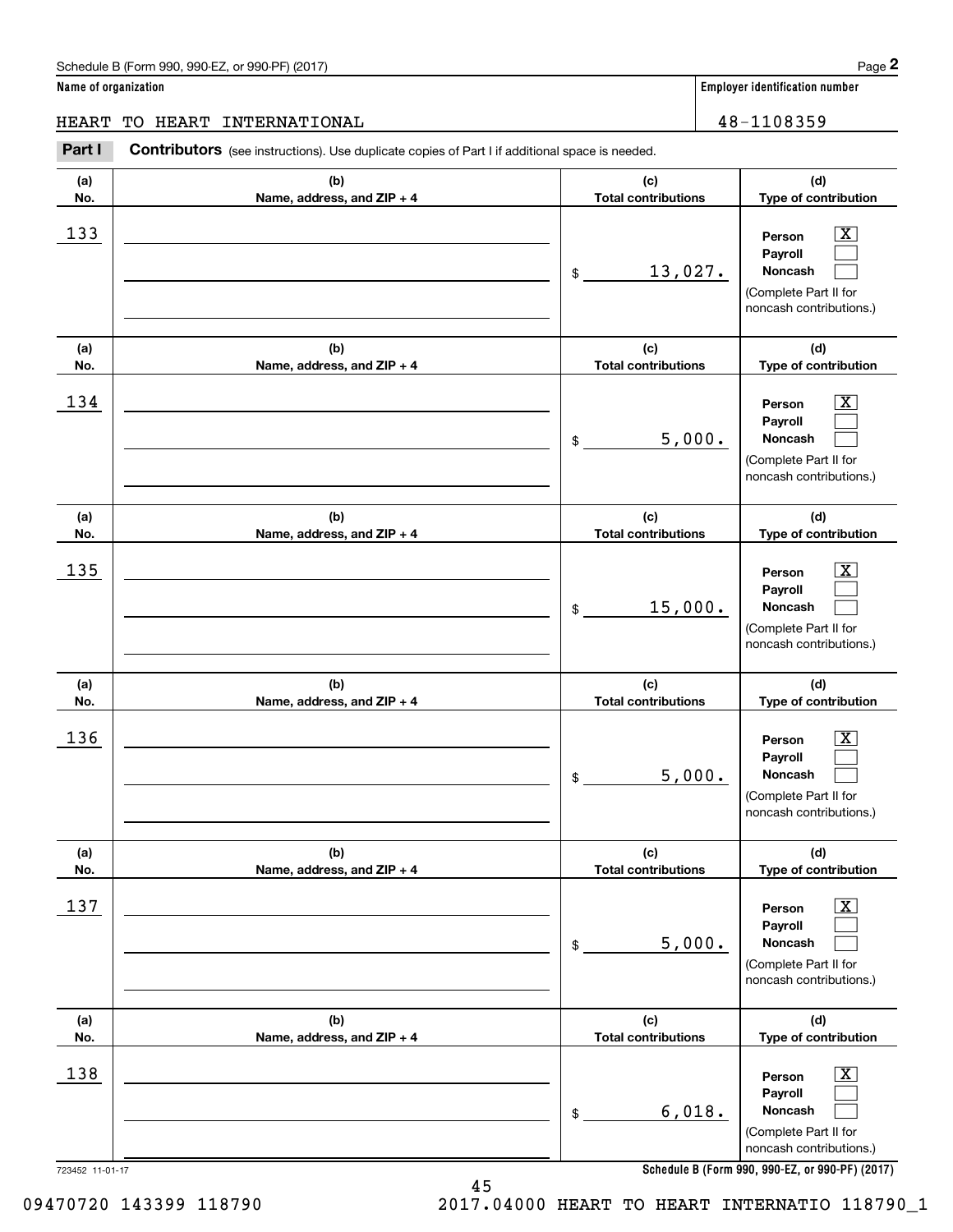**Name of organization Employer identification number (a)No.(b)Name, address, and ZIP + 4 (c)Total contributions (d)Type of contribution PersonPayrollNoncash (a)No.(b)Name, address, and ZIP + 4 (c)Total contributions (d)Type of contribution PersonPayrollNoncash (a)No.(b)Name, address, and ZIP + 4 (c)Total contributions (d)Type of contribution PersonPayrollNoncash (a) No.(b) Name, address, and ZIP + 4 (c) Total contributions (d) Type of contribution PersonPayrollNoncash (a) No.(b) Name, address, and ZIP + 4 (c) Total contributions (d) Type of contribution PersonPayrollNoncash (a) No.(b)Name, address, and ZIP + 4 (c) Total contributions (d)Type of contribution PersonPayroll**Schedule B (Form 990, 990-EZ, or 990-PF) (2017) **Page 2** and the state of the state of the state of the state of the state of the state of the state of the state of the state of the state of the state of the state of the s **Contributors** (see instructions). Use duplicate copies of Part I if additional space is needed. \$(Complete Part II for noncash contributions.) \$(Complete Part II for noncash contributions.) \$(Complete Part II for noncash contributions.) \$(Complete Part II for noncash contributions.) \$(Complete Part II for noncash contributions.) Employer identification Page 2<br> **2** ame of organization<br>
IEART TO HEART INTERNATIONAL<br> **Part I** Contributors (see instructions). Use duplicate copies of Part I if additional space is needed.  $\boxed{\text{X}}$  $\boxed{\text{X}}$  $\boxed{\text{X}}$  $\boxed{\text{X}}$  $\sqrt{X}$  $\boxed{\text{X}}$ 139  $15,624.$  $140$  Person  $\overline{\text{X}}$ 5,000. 141 483,710. X  $142$  Person  $\overline{\text{X}}$ 15,000. 143 18,132. X  $144$  | Person  $\overline{\text{X}}$ HEART TO HEART INTERNATIONAL 48-1108359

**Noncash**

(Complete Part II for

**Schedule B (Form 990, 990-EZ, or 990-PF) (2017)**

46

09470720 143399 118790 2017.04000 HEART TO HEART INTERNATIO 118790\_1

15,000.

\$

 $\mathcal{L}^{\text{max}}$  $\mathcal{L}^{\text{max}}$ 

 $\mathcal{L}^{\text{max}}$  $\mathcal{L}^{\text{max}}$ 

 $\mathcal{L}^{\text{max}}$  $\mathcal{L}^{\text{max}}$ 

 $\mathcal{L}^{\text{max}}$  $\mathcal{L}^{\text{max}}$ 

 $\mathcal{L}^{\text{max}}$  $\mathcal{L}^{\text{max}}$ 

 $\mathcal{L}^{\text{max}}$  $\mathcal{L}^{\text{max}}$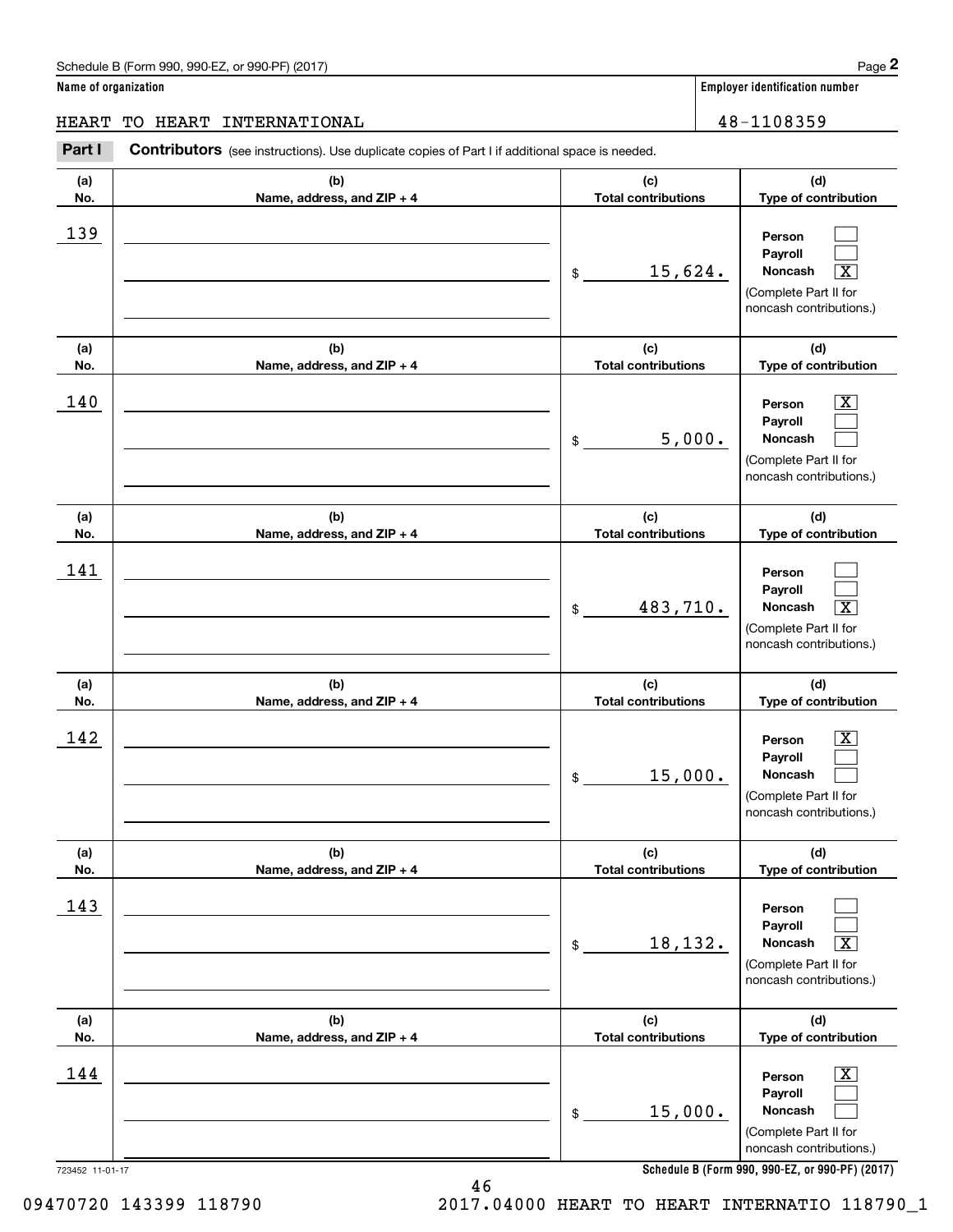**Name of organization Employer identification number**

HEART TO HEART INTERNATIONAL 48-1108359

### **(a)No.(b)Name, address, and ZIP + 4 (c)Total contributions (d)Type of contribution PersonPayrollNoncash (a)No.(b)Name, address, and ZIP + 4 (c)Total contributions (d)Type of contribution PersonPayrollNoncash (a)No.(b)Name, address, and ZIP + 4 (c)Total contributions (d)Type of contribution PersonPayrollNoncash (a) No.(b) Name, address, and ZIP + 4 (c) Total contributions (d) Type of contribution PersonPayrollNoncash(a) No.(b) Name, address, and ZIP + 4 (c) Total contributions (d) Type of contribution PersonPayrollNoncash (a) No.(b)Name, address, and ZIP + 4 (c) Total contributions (d)Type of contribution PersonPayrollNoncash Contributors** (see instructions). Use duplicate copies of Part I if additional space is needed. \$(Complete Part II for noncash contributions.) \$(Complete Part II for noncash contributions.) \$(Complete Part II for noncash contributions.) \$(Complete Part II for noncash contributions.) \$(Complete Part II for noncash contributions.) \$(Complete Part II for noncash contributions.) Employer identification Page 2<br> **2** ame of organization<br>
IEART TO HEART INTERNATIONAL<br> **Part I** Contributors (see instructions). Use duplicate copies of Part I if additional space is needed.  $145$  Person  $\overline{\text{X}}$ 10,000.  $146$  Person  $\overline{\text{X}}$ 5,000.  $147$  | Person  $\overline{\text{X}}$ 10,000.  $148$  Person  $\overline{\text{X}}$ 11,000. 149 X 8,200. 150 X 5,000.

**Schedule B (Form 990, 990-EZ, or 990-PF) (2017)**

47

723452 11-01-17

09470720 143399 118790 2017.04000 HEART TO HEART INTERNATIO 118790\_1

 $|X|$  $\mathcal{L}^{\text{max}}$  $\mathcal{L}^{\text{max}}$ 

 $\boxed{\text{X}}$  $\mathcal{L}^{\text{max}}$  $\mathcal{L}^{\text{max}}$ 

 $|X|$  $\mathcal{L}^{\text{max}}$  $\mathcal{L}^{\text{max}}$ 

 $\boxed{\text{X}}$  $\mathcal{L}^{\text{max}}$  $\mathcal{L}^{\text{max}}$ 

 $\boxed{\text{X}}$  $\mathcal{L}^{\text{max}}$  $\mathcal{L}^{\text{max}}$ 

 $\boxed{\text{X}}$  $\mathcal{L}^{\text{max}}$  $\mathcal{L}^{\text{max}}$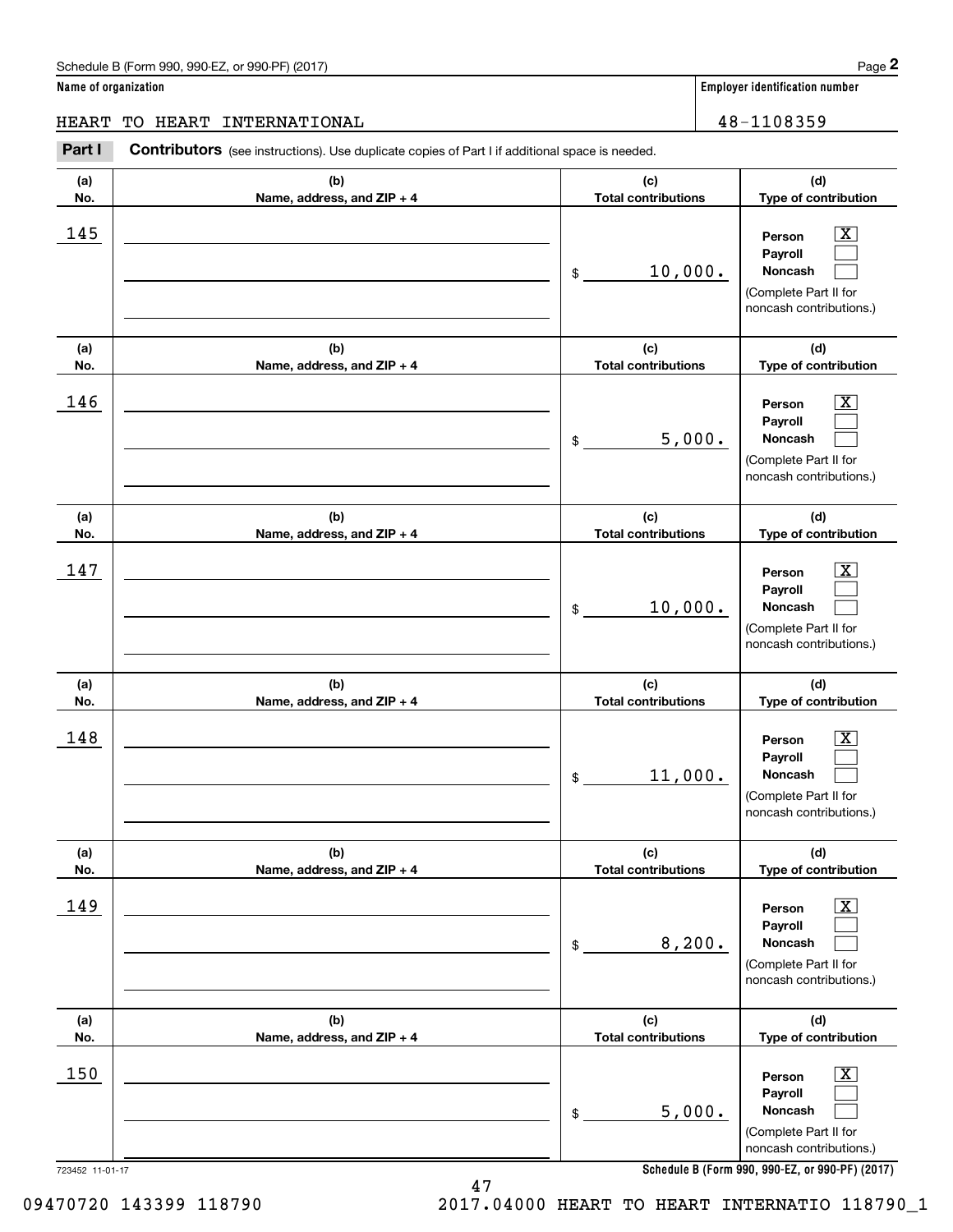# Schedule B (Form 990, 990-EZ, or 990-PF) (2017) **Page 2**

**Name of organization Employer identification number**

**PersonPayrollNoncash**

**PersonPayrollNoncash**

**PersonPayrollNoncash**

(Complete Part II for noncash contributions.)

**(d)Type of contribution**

> $\boxed{\text{X}}$  $\mathcal{L}^{\text{max}}$  $\mathcal{L}^{\text{max}}$

> $\boxed{\text{X}}$  $\mathcal{L}^{\text{max}}$  $\mathcal{L}^{\text{max}}$

 $\mathcal{L}^{\text{max}}$  $\mathcal{L}^{\text{max}}$  $\boxed{\text{X}}$ 

 $\Box$ 

**(d)Type of contribution**

(Complete Part II for noncash contributions.)

> **(d)Type of contribution**

(Complete Part II for noncash contributions.)

**(d) Type of contribution**

# **(a) No.(b)Name, address, and ZIP + 4 (c)Total contributions (a)No.(b)Name, address, and ZIP + 4 (c)Total contributions (a)No.(b)Name, address, and ZIP + 4 (c)Total contributions (a) No.(b) Name, address, and ZIP + 4 (c) Total contributions (a)No.(b)Name, address, and ZIP + 4 (c)**Contributors (see instructions). Use duplicate copies of Part I if additional space is needed. \$\$ $_{\rm $}$   $\,$   $\,107$  ,  $\,873$  ,  $\,895$  .  $\,$   $\,$  Noncash  $\,$   $\,$   $\,\overline{X}$ \$\$Employer identification Page 2<br> **2** ame of organization<br>
IEART TO HEART INTERNATIONAL<br> **Part I** Contributors (see instructions). Use duplicate copies of Part I if additional space is needed. 151 X 5,000.  $152$  Person  $\overline{\text{X}}$ 10,000. <u>153</u> 154 HEART TO HEART INTERNATIONAL 48-1108359

| <u> 154</u> |                            | 258,059.<br>\$             | Person<br>Payroll<br>$\overline{\mathbf{X}}$<br>Noncash<br>(Complete Part II for<br>noncash contributions.) |
|-------------|----------------------------|----------------------------|-------------------------------------------------------------------------------------------------------------|
| (a)         | (b)                        | (c)                        | (d)                                                                                                         |
| No.         | Name, address, and ZIP + 4 | <b>Total contributions</b> | Type of contribution                                                                                        |
| 155         |                            | 5,000.<br>\$               | $\overline{\text{X}}$<br>Person<br>Payroll<br>Noncash<br>(Complete Part II for<br>noncash contributions.)   |
| (a)         | (b)                        | (c)                        | (d)                                                                                                         |
| No.         | Name, address, and ZIP + 4 | <b>Total contributions</b> | Type of contribution                                                                                        |
| 156         |                            | 11,714.<br>\$              | $\overline{\text{X}}$<br>Person<br>Payroll<br>Noncash<br>(Complete Part II for<br>noncash contributions.)   |

**Schedule B (Form 990, 990-EZ, or 990-PF) (2017)**

723452 11-01-17

09470720 143399 118790 2017.04000 HEART TO HEART INTERNATIO 118790\_1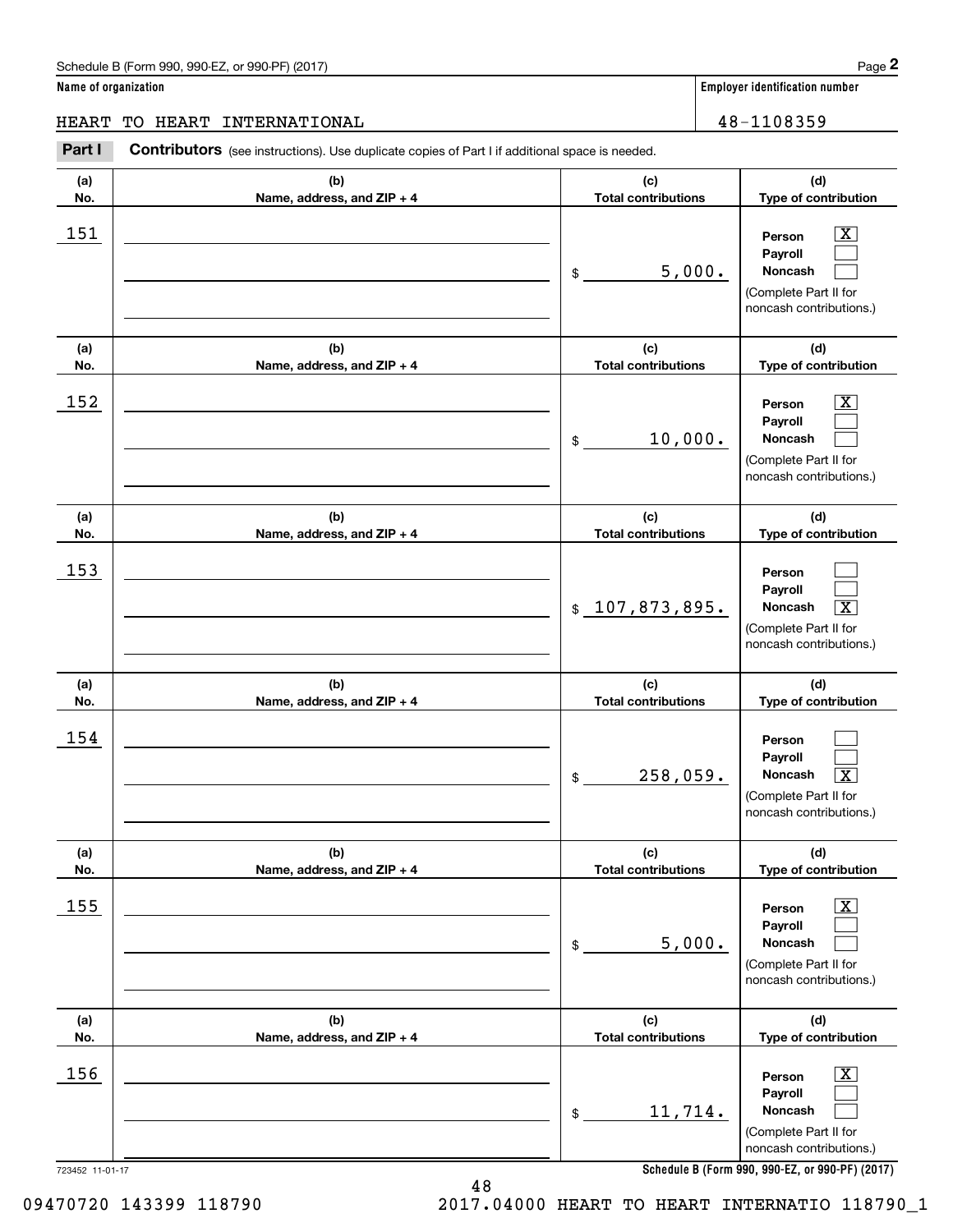**Name of organization Employer identification number**

HEART TO HEART INTERNATIONAL 48-1108359

### **(a)No.(b)Name, address, and ZIP + 4 (c)Total contributions (d)Type of contribution PersonPayrollNoncash (a)No.(b)Name, address, and ZIP + 4 (c)Total contributions (d)Type of contribution PersonPayrollNoncash (a)No.(b)Name, address, and ZIP + 4 (c)Total contributions (d)Type of contribution PersonPayrollNoncash (a) No.(b) Name, address, and ZIP + 4 (c) Total contributions (d) Type of contribution PersonPayrollNoncash (a) No.(b) Name, address, and ZIP + 4 (c) Total contributions (d) Type of contribution PersonPayrollNoncash (a) No.(b)Name, address, and ZIP + 4 (c) Total contributions (d)Type of contribution PersonPayrollNoncash Contributors** (see instructions). Use duplicate copies of Part I if additional space is needed. \$(Complete Part II for noncash contributions.) \$(Complete Part II for noncash contributions.) \$(Complete Part II for noncash contributions.) \$(Complete Part II for noncash contributions.) \$(Complete Part II for noncash contributions.) \$(Complete Part II for noncash contributions.) Employer identification Page 2<br> **2** ame of organization<br>
IEART TO HEART INTERNATIONAL<br> **Part I** Contributors (see instructions). Use duplicate copies of Part I if additional space is needed.  $|X|$  $\mathcal{L}^{\text{max}}$  $\mathcal{L}^{\text{max}}$  $\mathcal{L}^{\text{max}}$  $\mathcal{L}^{\text{max}}$  $\overline{\mathbf{X}}$  $|X|$  $\mathcal{L}^{\text{max}}$  $\mathcal{L}^{\text{max}}$  $\mathcal{L}^{\text{max}}$  $\mathcal{L}^{\text{max}}$  $\lceil \text{X} \rceil$  $\boxed{\text{X}}$  $\mathcal{L}^{\text{max}}$  $\mathcal{L}^{\text{max}}$  $\boxed{\text{X}}$  $\mathcal{L}^{\text{max}}$  $\mathcal{L}^{\text{max}}$  $157$  | Person  $\overline{\text{X}}$ 220,500. 158 843,108. X 159 X 5,000. 160 131,712. X  $161$  Person X 10,000.  $162$  Person  $\overline{\text{X}}$ 25,000.

**Schedule B (Form 990, 990-EZ, or 990-PF) (2017)**

723452 11-01-17

09470720 143399 118790 2017.04000 HEART TO HEART INTERNATIO 118790\_1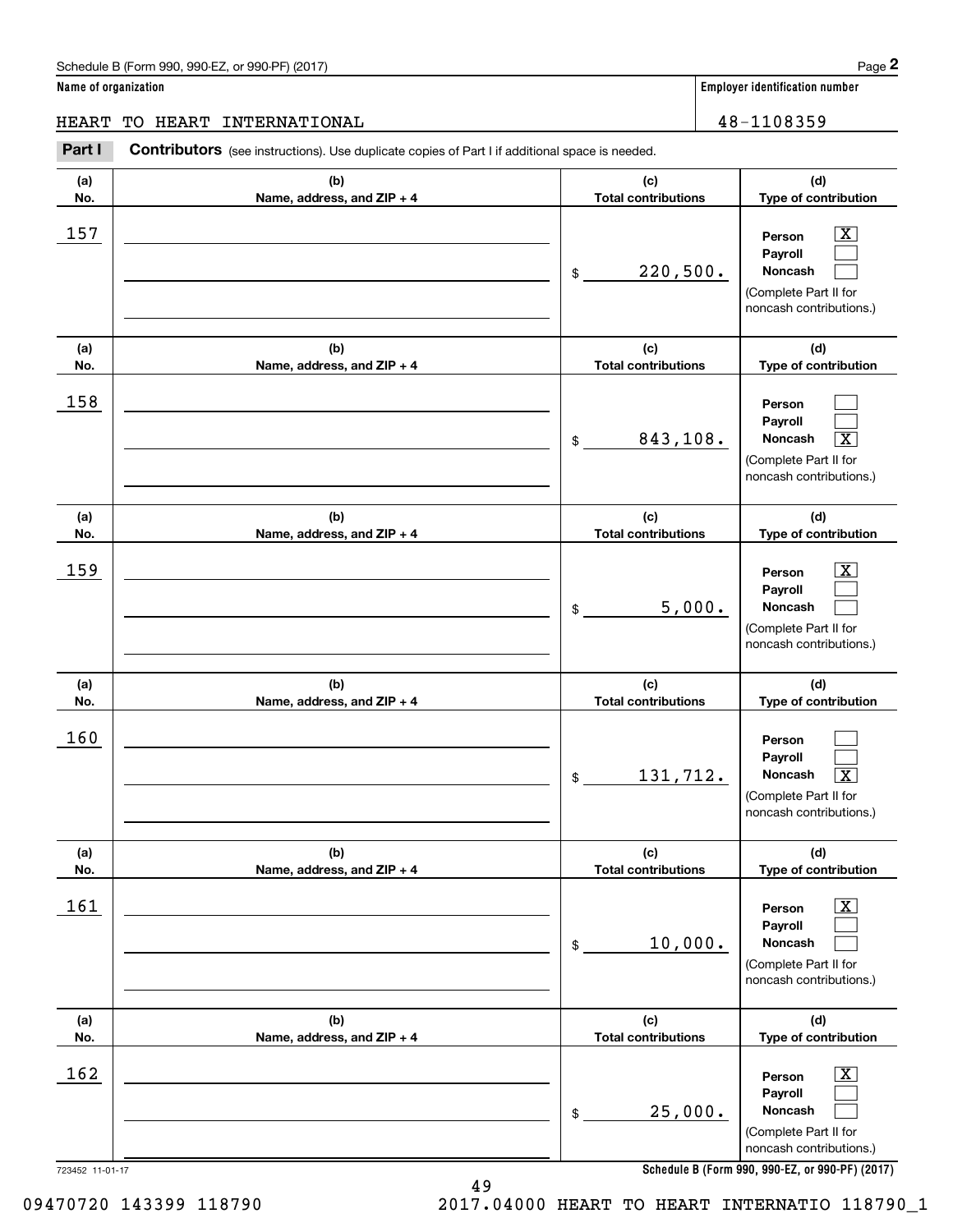|  |  |  | Name of organization |
|--|--|--|----------------------|
|--|--|--|----------------------|

**Employer identification number** 

723452 11-01-17 **(a)No.(b)Name, address, and ZIP + 4 (c)Total contributions (d)Type of contribution PersonPayrollNoncash (a)No.(b)Name, address, and ZIP + 4 (c)Total contributions (d)Type of contribution PersonPayrollNoncash (a)No.(b)Name, address, and ZIP + 4 (c)Total contributions (d)Type of contribution PersonPayrollNoncash (a) No.(b) Name, address, and ZIP + 4 (c) Total contributions (d) Type of contribution PersonPayrollNoncash (a) No.(b) Name, address, and ZIP + 4 (c) Total contributions (d) Type of contribution PersonPayrollNoncash(a) No.(b)Name, address, and ZIP + 4 (c) Total contributions (d)Type of contribution PersonPayrollNoncash Contributors** (see instructions). Use duplicate copies of Part I if additional space is needed. \$(Complete Part II for noncash contributions.) \$(Complete Part II for noncash contributions.) \$(Complete Part II for noncash contributions.) \$(Complete Part II for noncash contributions.) \$(Complete Part II for noncash contributions.) \$(Complete Part II for noncash contributions.) Employer identification Page 2<br> **2** ame of organization<br>
IEART TO HEART INTERNATIONAL<br> **Part I** Contributors (see instructions). Use duplicate copies of Part I if additional space is needed.  $163$  Person  $\overline{\text{X}}$ 5,000.  $164$  Person  $\overline{\text{X}}$ 15,000.  $165$  Person  $\overline{\text{X}}$ 5,000.  $166$  Person  $\overline{\text{X}}$ 5,000.  $167$  | Person  $\overline{\text{X}}$ 13,253.  $168$  | Person  $\overline{\text{X}}$ 11,725. HEART TO HEART INTERNATIONAL 48-1108359

 $|X|$  $\mathcal{L}^{\text{max}}$  $\mathcal{L}^{\text{max}}$ 

 $\boxed{\text{X}}$  $\mathcal{L}^{\text{max}}$  $\mathcal{L}^{\text{max}}$ 

 $|X|$  $\mathcal{L}^{\text{max}}$  $\mathcal{L}^{\text{max}}$ 

 $\boxed{\text{X}}$  $\mathcal{L}^{\text{max}}$  $\mathcal{L}^{\text{max}}$ 

 $\boxed{\text{X}}$  $\mathcal{L}^{\text{max}}$  $\mathcal{L}^{\text{max}}$ 

 $\boxed{\text{X}}$  $\mathcal{L}^{\text{max}}$  $\mathcal{L}^{\text{max}}$ 

**Schedule B (Form 990, 990-EZ, or 990-PF) (2017)**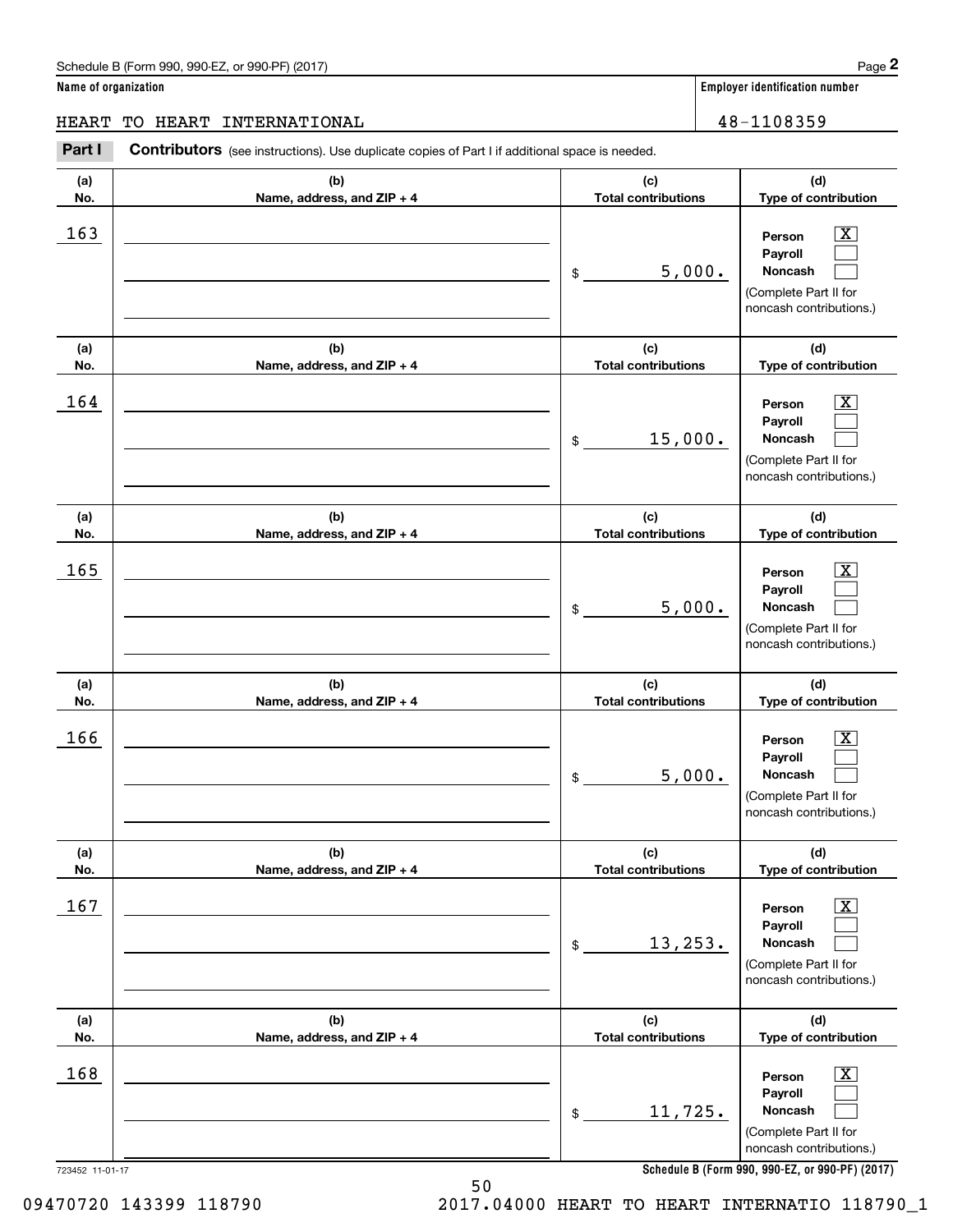**(d)**

 $|X|$  $\mathcal{L}^{\text{max}}$  $\mathcal{L}^{\text{max}}$ 

 $\boxed{\text{X}}$  $\mathcal{L}^{\text{max}}$  $\mathcal{L}^{\text{max}}$ 

 $\mathcal{L}^{\text{max}}$  $\mathcal{L}^{\text{max}}$  $\boxed{\text{X}}$ 

 $\mathcal{L}^{\text{max}}$  $\mathcal{L}^{\text{max}}$  $\sqrt{X}$ 

**(d)**

**(d)**

**(d)**

**(d)**

**Name of organization Employer identification number (a)No.(b)Name, address, and ZIP + 4 (c)Total contributions Type of contribution PersonPayrollNoncash (a)No.(b)Name, address, and ZIP + 4 (c)Total contributions Type of contribution PersonPayrollNoncash (a)No.(b)Name, address, and ZIP + 4 (c)Total contributions Type of contribution PersonPayrollNoncash (a) No.(b) Name, address, and ZIP + 4 (c) Total contributions Type of contribution PersonPayrollNoncash(a) No.(b) (c)** Schedule B (Form 990, 990-EZ, or 990-PF) (2017) **Page 2** Contributors (see instructions). Use duplicate copies of Part I if additional space is needed. \$(Complete Part II for noncash contributions.) \$(Complete Part II for noncash contributions.) \$(Complete Part II for noncash contributions.) \$(Complete Part II for noncash contributions.) Employer identification Page 2<br> **2** ame of organization<br>
IEART TO HEART INTERNATIONAL<br> **Part I** Contributors (see instructions). Use duplicate copies of Part I if additional space is needed. 169 X 35,000. 170 X 15,000. 171 7,264. X 172  $2,058,420.$ HEART TO HEART INTERNATIONAL 48-1108359

| No. | Name, address, and $ZIP + 4$ | <b>Total contributions</b> | Type of contribution                                                                                               |
|-----|------------------------------|----------------------------|--------------------------------------------------------------------------------------------------------------------|
| 173 |                              | 5,000.<br>\$               | $\overline{\texttt{x}}$<br>Person<br>Payroll<br><b>Noncash</b><br>(Complete Part II for<br>noncash contributions.) |
| (a) | (b)                          | (c)                        | (d)                                                                                                                |
| No. | Name, address, and $ZIP + 4$ | <b>Total contributions</b> | Type of contribution                                                                                               |
| 174 |                              |                            | $\overline{\text{X}}$<br>Person<br>Payroll                                                                         |

**Schedule B (Form 990, 990-EZ, or 990-PF) (2017)**

723452 11-01-17

09470720 143399 118790 2017.04000 HEART TO HEART INTERNATIO 118790\_1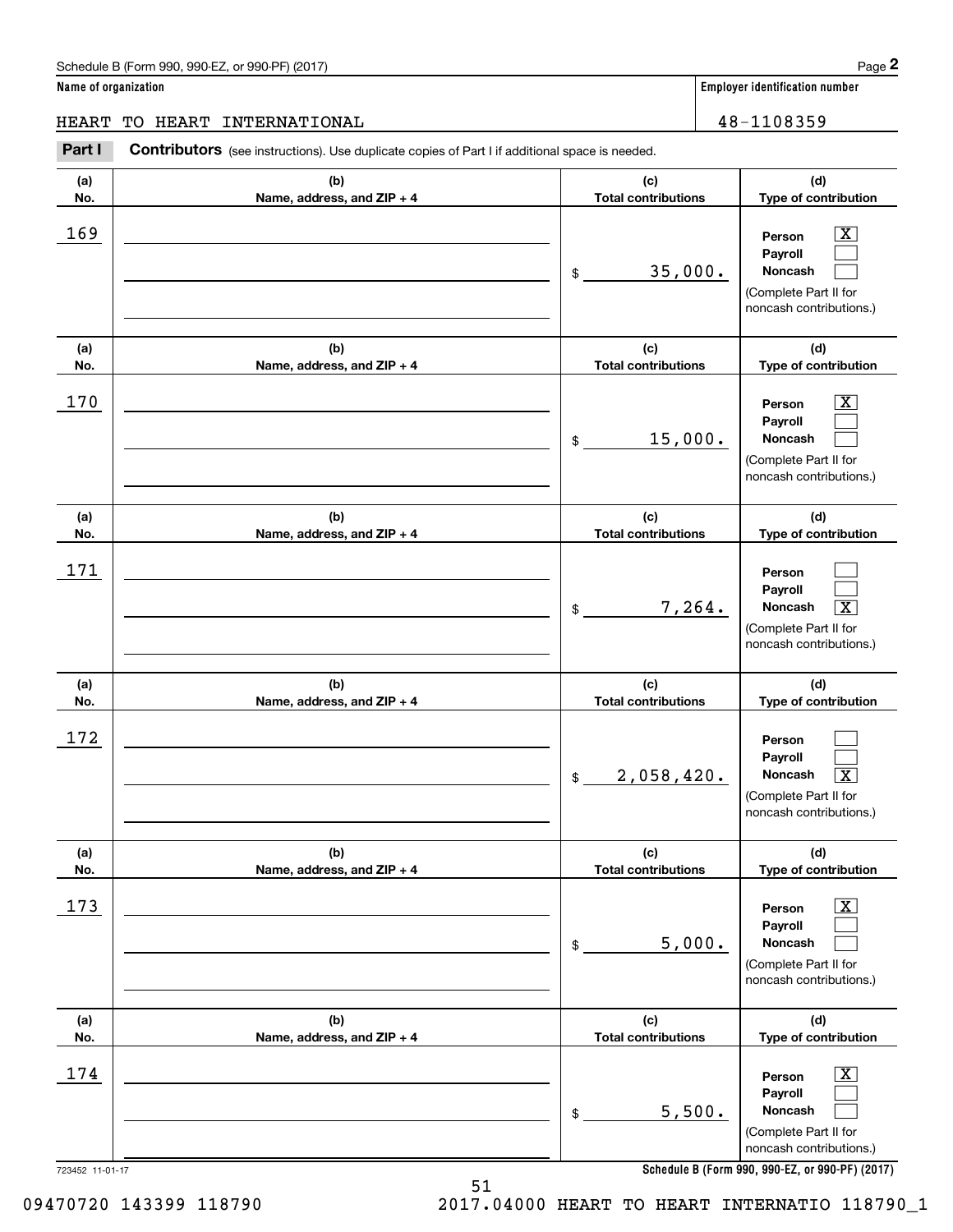**Name of organization Employer identification number**

**(d)**

 $|X|$  $\mathcal{L}^{\text{max}}$  $\mathcal{L}^{\text{max}}$ 

 $\boxed{\text{X}}$  $\mathcal{L}^{\text{max}}$  $\mathcal{L}^{\text{max}}$ 

 $|X|$  $\mathcal{L}^{\text{max}}$  $\mathcal{L}^{\text{max}}$ 

 $\boxed{\text{X}}$  $\mathcal{L}^{\text{max}}$  $\mathcal{L}^{\text{max}}$ 

 $\boxed{\text{X}}$  $\mathcal{L}^{\text{max}}$  $\mathcal{L}^{\text{max}}$ 

 $\boxed{\text{X}}$  $\mathcal{L}^{\text{max}}$  $\mathcal{L}^{\text{max}}$ 

**(d)**

**(d)**

**(d)**

**(d)**

**(d)**

HEART TO HEART INTERNATIONAL 48-1108359

### **(a)No.(b)Name, address, and ZIP + 4 (c)Total contributions Type of contribution PersonPayrollNoncash (a)No.(b)Name, address, and ZIP + 4 (c)Total contributions Type of contribution PersonPayrollNoncash (a)No.(b)Name, address, and ZIP + 4 (c)Total contributions Type of contribution PersonPayrollNoncash (a) No.(b) Name, address, and ZIP + 4 (c) Total contributions Type of contribution PersonPayrollNoncash (a) No.(b) Name, address, and ZIP + 4 (c) Total contributions Type of contribution PersonPayrollNoncash (a) No.(b)Name, address, and ZIP + 4 (c) Total contributions Type of contribution PersonPayrollNoncash Contributors** (see instructions). Use duplicate copies of Part I if additional space is needed. \$(Complete Part II for noncash contributions.) \$(Complete Part II for noncash contributions.) \$(Complete Part II for noncash contributions.) \$(Complete Part II for noncash contributions.) \$(Complete Part II for noncash contributions.) \$(Complete Part II for noncash contributions.) Employer identification Page 2<br> **2** ame of organization<br>
IEART TO HEART INTERNATIONAL<br> **Part I** Contributors (see instructions). Use duplicate copies of Part I if additional space is needed.  $175$  | Person  $\overline{\text{X}}$ 5,000.  $176$  | Person  $\overline{\text{X}}$ 10,000.  $177$  | Person  $\overline{\text{X}}$ 5,000.  $178$  | Person  $\overline{\text{X}}$ 5,000. 179 X 10,000. 180 X 20,000.

**Schedule B (Form 990, 990-EZ, or 990-PF) (2017)**

723452 11-01-17

09470720 143399 118790 2017.04000 HEART TO HEART INTERNATIO 118790\_1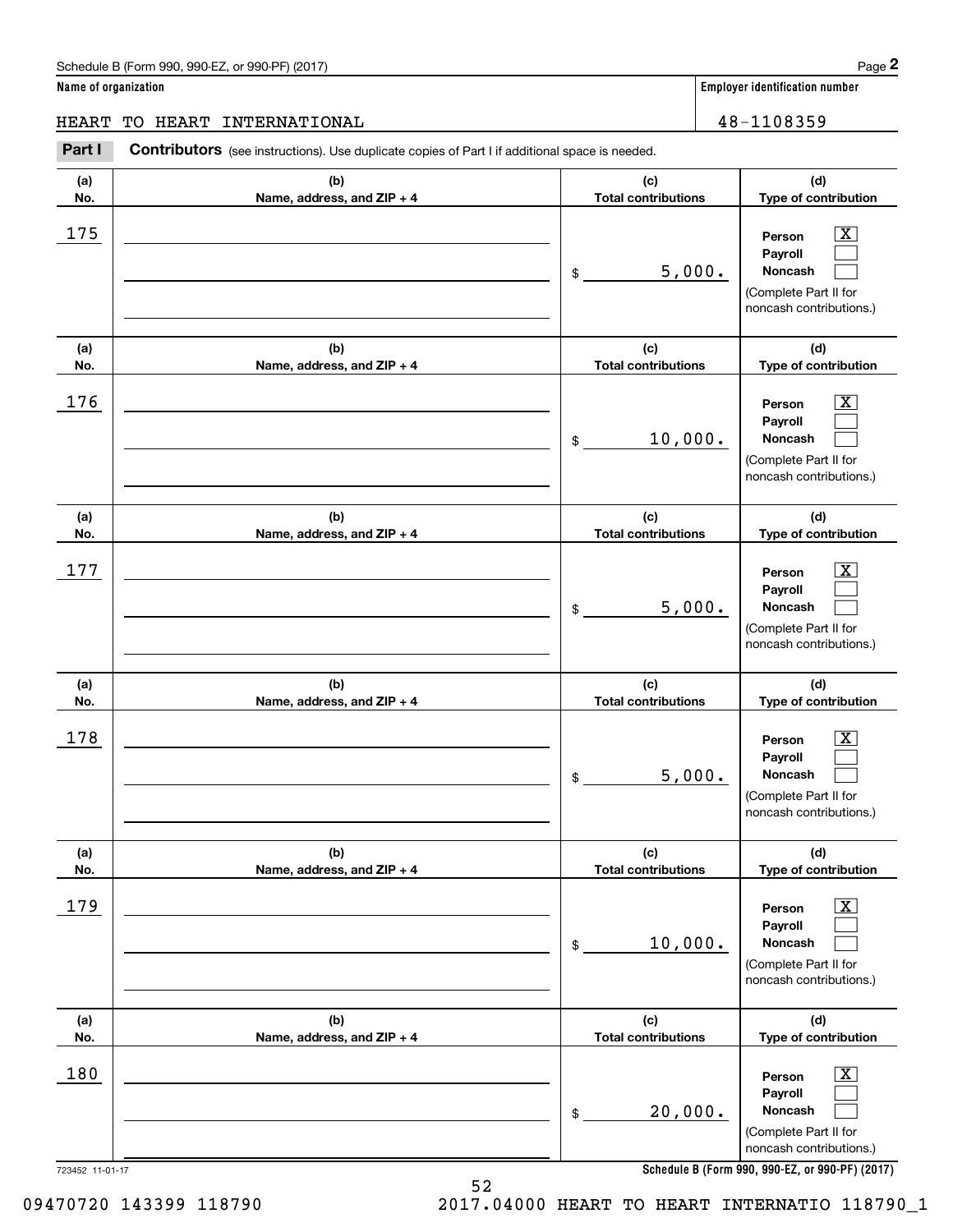**Person PayrollNoncash**

**PersonPayrollNoncash**

**(d) Type of contribution**

> $\boxed{\text{X}}$  $\mathcal{L}^{\text{max}}$  $\mathcal{L}^{\text{max}}$

> $\boxed{\text{X}}$  $\mathcal{L}^{\text{max}}$  $\mathcal{L}^{\text{max}}$

**(d)Type of contribution**

**(d)Type of contribution**

**Name of organization Employer identification number (a) No.(b)Name, address, and ZIP + 4 (c) Total contributions (a) No.(b)Name, address, and ZIP + 4 (c)Total contributions (a)No.(b)Name, address, and ZIP + 4 (c)Total contributions** Schedule B (Form 990, 990-EZ, or 990-PF) (2017) **Page 2** Contributors (see instructions). Use duplicate copies of Part I if additional space is needed. \$(Complete Part II for noncash contributions.) \$(Complete Part II for noncash contributions.) \$Employer identification Page 2<br> **2** ame of organization<br>
IEART TO HEART INTERNATIONAL<br> **Part I** Contributors (see instructions). Use duplicate copies of Part I if additional space is needed. 181 X 5,000.  $182$  Person  $\overline{\text{X}}$ 5,000. 10,000. HEART TO HEART INTERNATIONAL 48-1108359

| 183             |                                   | 10,000.<br>\$                     | $\overline{\mathbf{X}}$<br>Person<br>Payroll<br>Noncash<br>(Complete Part II for<br>noncash contributions.)     |
|-----------------|-----------------------------------|-----------------------------------|-----------------------------------------------------------------------------------------------------------------|
| (a)<br>No.      | (b)<br>Name, address, and ZIP + 4 | (c)<br><b>Total contributions</b> | (d)<br>Type of contribution                                                                                     |
| 184             |                                   | 10,000.<br>$\frac{1}{2}$          | $\boxed{\mathrm{X}}$<br>Person<br>Payroll<br><b>Noncash</b><br>(Complete Part II for<br>noncash contributions.) |
| (a)<br>No.      | (b)<br>Name, address, and ZIP + 4 | (c)<br><b>Total contributions</b> | (d)<br>Type of contribution                                                                                     |
| 185             |                                   | 250,000.<br>\$                    | $\overline{\mathbf{X}}$<br>Person<br>Payroll<br>Noncash<br>(Complete Part II for<br>noncash contributions.)     |
| (a)<br>No.      | (b)<br>Name, address, and ZIP + 4 | (c)<br><b>Total contributions</b> | (d)<br>Type of contribution                                                                                     |
| 186             |                                   | 25,000.<br>\$                     | $\overline{\mathbf{x}}$<br>Person<br>Payroll<br>Noncash<br>(Complete Part II for<br>noncash contributions.)     |
| 723452 11-01-17 | 53                                |                                   | Schedule B (Form 990, 990-EZ, or 990-PF) (2017)                                                                 |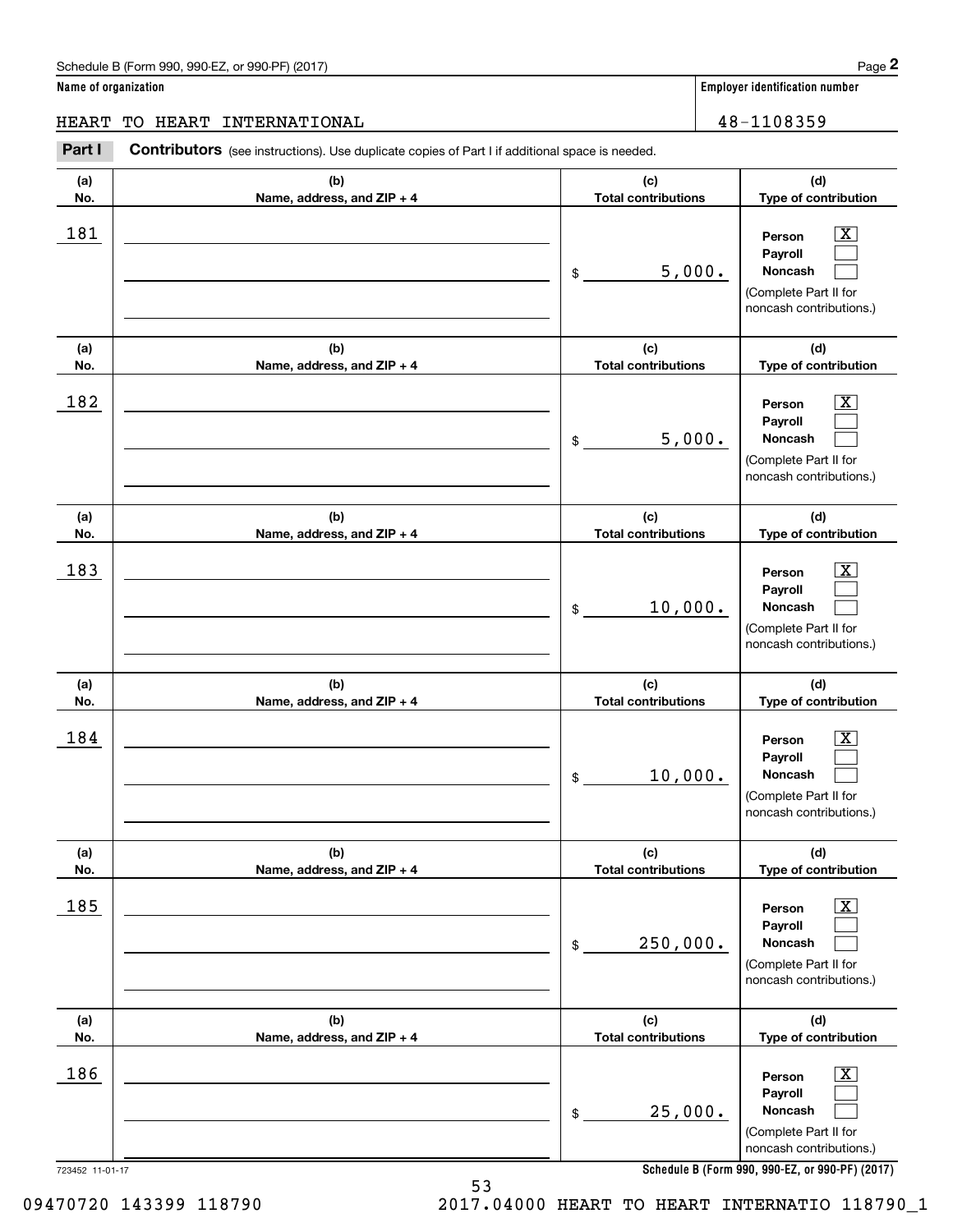**(d)**

 $|X|$  $\mathcal{L}^{\text{max}}$  $\mathcal{L}^{\text{max}}$ 

 $\boxed{\text{X}}$  $\mathcal{L}^{\text{max}}$  $\mathcal{L}^{\text{max}}$ 

 $\boxed{\text{X}}$  $\mathcal{L}^{\text{max}}$  $\mathcal{L}^{\text{max}}$ 

 $\boxed{\text{X}}$  $\mathcal{L}^{\text{max}}$  $\mathcal{L}^{\text{max}}$ 

 $\boxed{\text{X}}$  $\mathcal{L}^{\text{max}}$ 

**(d)**

**(d)**

**(d)**

**(d)**

**Noncash**

**Name of organization Employer identification number (a)No.(b)Name, address, and ZIP + 4 (c)Total contributions Type of contribution PersonPayrollNoncash (a)No.(b)Name, address, and ZIP + 4 (c)Total contributions Type of contribution PersonPayrollNoncash (a)No.(b)Name, address, and ZIP + 4 (c)Total contributions Type of contribution PersonPayrollNoncash (a) No.(b) Name, address, and ZIP + 4 (c) Total contributions Type of contribution PersonPayrollNoncash(a) No.(b) Name, address, and ZIP + 4 (c) Total contributions Type of contribution PersonPayroll**Schedule B (Form 990, 990-EZ, or 990-PF) (2017) **Page 2** Contributors (see instructions). Use duplicate copies of Part I if additional space is needed. \$(Complete Part II for noncash contributions.) \$(Complete Part II for noncash contributions.) \$(Complete Part II for noncash contributions.) \$(Complete Part II for noncash contributions.) Employer identification Page 2<br> **2** ame of organization<br>
IEART TO HEART INTERNATIONAL<br> **Part I** Contributors (see instructions). Use duplicate copies of Part I if additional space is needed. 187 X 5,000. 188 X 7,500. 189 X 5,000. 190 X 10,000. 191 X HEART TO HEART INTERNATIONAL 48-1108359

|            |                                     | 25,000.<br>\$                     | <b>Noncash</b><br>(Complete Part II for<br>noncash contributions.)                                                 |
|------------|-------------------------------------|-----------------------------------|--------------------------------------------------------------------------------------------------------------------|
| (a)<br>No. | (b)<br>Name, address, and $ZIP + 4$ | (c)<br><b>Total contributions</b> | (d)<br>Type of contribution                                                                                        |
| 192        |                                     | 5,000.<br>\$                      | $\overline{\mathbf{X}}$<br>Person<br>Payroll<br><b>Noncash</b><br>(Complete Part II for<br>noncash contributions.) |

**Schedule B (Form 990, 990-EZ, or 990-PF) (2017)**

723452 11-01-17

09470720 143399 118790 2017.04000 HEART TO HEART INTERNATIO 118790\_1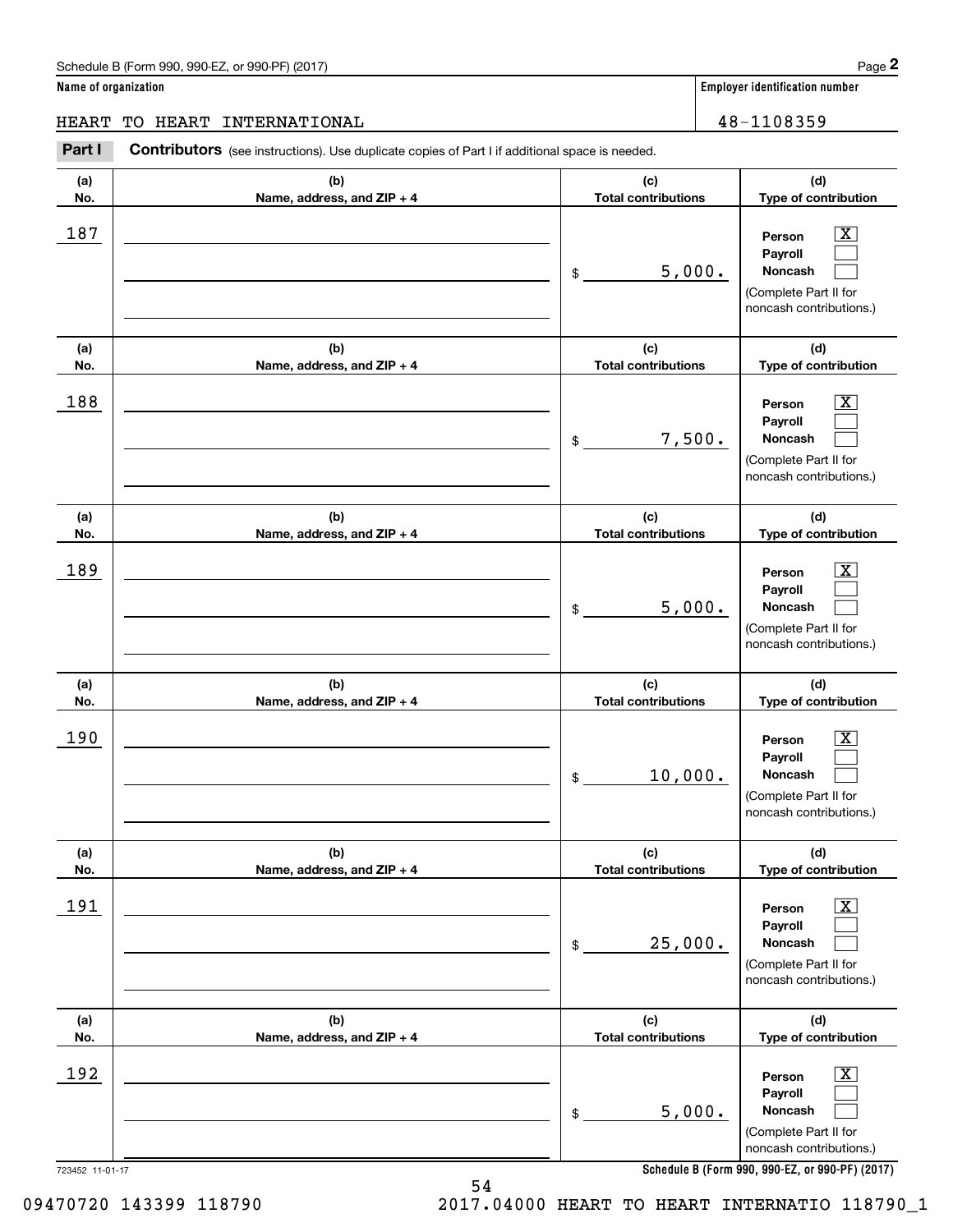**Name of organization Employer identification number**

**(d)**

 $|X|$  $\mathcal{L}^{\text{max}}$  $\mathcal{L}^{\text{max}}$ 

 $\boxed{\text{X}}$  $\mathcal{L}^{\text{max}}$  $\mathcal{L}^{\text{max}}$ 

 $|X|$  $\mathcal{L}^{\text{max}}$  $\mathcal{L}^{\text{max}}$ 

 $\boxed{\text{X}}$  $\mathcal{L}^{\text{max}}$  $\mathcal{L}^{\text{max}}$ 

 $\boxed{\text{X}}$  $\mathcal{L}^{\text{max}}$  $\mathcal{L}^{\text{max}}$ 

 $\boxed{\text{X}}$  $\mathcal{L}^{\text{max}}$  $\mathcal{L}^{\text{max}}$ 

**(d)**

**(d)**

**(d)**

**(d)**

**(d)**

HEART TO HEART INTERNATIONAL 48-1108359

### **(a)No.(b)Name, address, and ZIP + 4 (c)Total contributions Type of contribution PersonPayrollNoncash (a)No.(b)Name, address, and ZIP + 4 (c)Total contributions Type of contribution PersonPayrollNoncash (a)No.(b)Name, address, and ZIP + 4 (c)Total contributions Type of contribution PersonPayrollNoncash (a) No.(b) Name, address, and ZIP + 4 (c) Total contributions Type of contribution PersonPayrollNoncash (a) No.(b) Name, address, and ZIP + 4 (c) Total contributions Type of contribution PersonPayrollNoncash (a) No.(b)Name, address, and ZIP + 4 (c) Total contributions Type of contribution PersonPayrollNoncash Contributors** (see instructions). Use duplicate copies of Part I if additional space is needed. \$(Complete Part II for noncash contributions.) \$(Complete Part II for noncash contributions.) \$(Complete Part II for noncash contributions.) \$(Complete Part II for noncash contributions.) \$(Complete Part II for noncash contributions.) \$(Complete Part II for noncash contributions.) Employer identification Page 2<br> **2** ame of organization<br>
IEART TO HEART INTERNATIONAL<br> **Part I** Contributors (see instructions). Use duplicate copies of Part I if additional space is needed. 193 X 5,000.  $194$  Person  $\overline{\text{X}}$ 10,000. 195 X 10,000. 196 X 12,500. 197 X 50,000. 198 X 40,000.

**Schedule B (Form 990, 990-EZ, or 990-PF) (2017)**

723452 11-01-17

09470720 143399 118790 2017.04000 HEART TO HEART INTERNATIO 118790\_1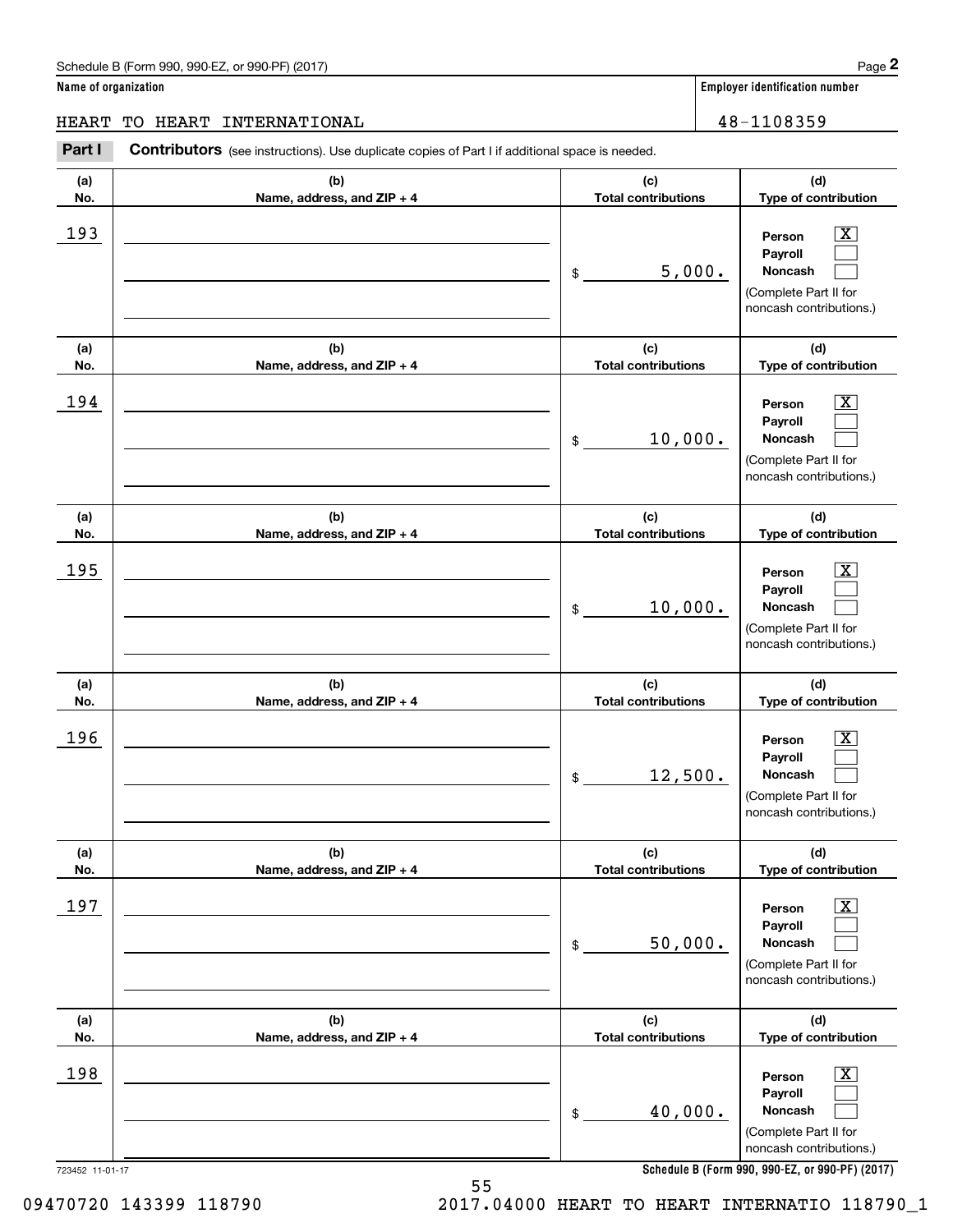|  |  |  | Name of organization |
|--|--|--|----------------------|
|--|--|--|----------------------|

**Employer identification number** 

723452 11-01-17 **(a)No.(b)Name, address, and ZIP + 4 (c)Total contributions (d)Type of contribution PersonPayrollNoncash (a)No.(b)Name, address, and ZIP + 4 (c)Total contributions (d)Type of contribution PersonPayrollNoncash (a)No.(b)Name, address, and ZIP + 4 (c)Total contributions (d)Type of contribution PersonPayrollNoncash (a) No.(b) Name, address, and ZIP + 4 (c) Total contributions (d) Type of contribution PersonPayrollNoncash (a) No.(b) Name, address, and ZIP + 4 (c) Total contributions (d) Type of contribution PersonPayrollNoncash(a) No.(b)Name, address, and ZIP + 4 (c) Total contributions (d)Type of contribution PersonPayrollNoncash Contributors** (see instructions). Use duplicate copies of Part I if additional space is needed. \$(Complete Part II for noncash contributions.) \$(Complete Part II for noncash contributions.) \$(Complete Part II for noncash contributions.) \$(Complete Part II for noncash contributions.) \$(Complete Part II for noncash contributions.) \$(Complete Part II for noncash contributions.) Employer identification Page 2<br> **2** ame of organization<br>
IEART TO HEART INTERNATIONAL<br> **Part I** Contributors (see instructions). Use duplicate copies of Part I if additional space is needed. 199 X 5,000. 200 X 200,000.  $201$  | Person  $\overline{\text{X}}$ 5,000.  $202$  | Person  $\overline{\text{X}}$ 5,000.  $203$  | Person  $\overline{\text{X}}$ 5,000.  $204$  | Person  $\overline{\text{X}}$ 60,000. HEART TO HEART INTERNATIONAL 48-1108359

**Schedule B (Form 990, 990-EZ, or 990-PF) (2017)**

 $|X|$  $\mathcal{L}^{\text{max}}$  $\mathcal{L}^{\text{max}}$ 

 $\boxed{\text{X}}$  $\mathcal{L}^{\text{max}}$  $\mathcal{L}^{\text{max}}$ 

 $|X|$  $\mathcal{L}^{\text{max}}$  $\mathcal{L}^{\text{max}}$ 

 $\boxed{\text{X}}$  $\mathcal{L}^{\text{max}}$  $\mathcal{L}^{\text{max}}$ 

 $\boxed{\text{X}}$  $\mathcal{L}^{\text{max}}$  $\mathcal{L}^{\text{max}}$ 

 $\boxed{\text{X}}$  $\mathcal{L}^{\text{max}}$  $\mathcal{L}^{\text{max}}$ 

09470720 143399 118790 2017.04000 HEART TO HEART INTERNATIO 118790\_1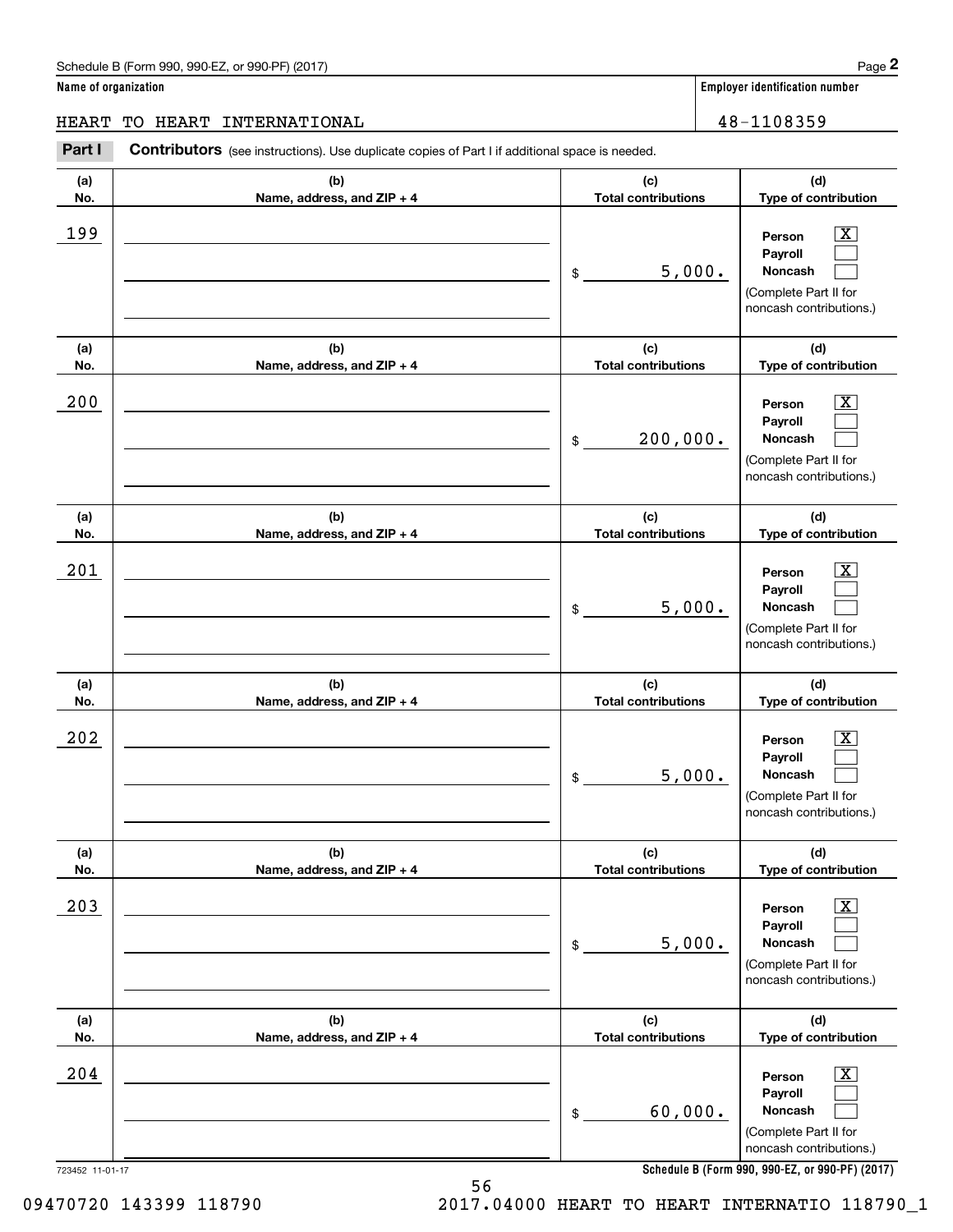**Name of organization Employer identification number (a)No.(b)Name, address, and ZIP + 4 (c)Total contributions (d)Type of contribution PersonPayrollNoncash (a)No.(b)Name, address, and ZIP + 4 (c)Total contributions (d)Type of contribution PersonPayrollNoncash (a)No.(b)Name, address, and ZIP + 4 (c)Total contributions (d)Type of contribution PersonPayrollNoncash (a) No.(b) Name, address, and ZIP + 4 (c) Total contributions (d) Type of contribution PersonPayrollNoncash (a) No.(b) Name, address, and ZIP + 4 (c) Total contributions (d) Type of contribution PersonPayrollNoncash (a) No.(b)Name, address, and ZIP + 4 (c) Total contributions (d)Type of contribution PersonPayrollNoncash** Schedule B (Form 990, 990-EZ, or 990-PF) (2017) **Page 2** and the state of the state of the state of the state of the state of the state of the state of the state of the state of the state of the state of the state of the s **Contributors** (see instructions). Use duplicate copies of Part I if additional space is needed. \$(Complete Part II for noncash contributions.) \$(Complete Part II for noncash contributions.) \$(Complete Part II for noncash contributions.) \$(Complete Part II for noncash contributions.) \$(Complete Part II for noncash contributions.) \$Employer identification Page 2<br> **2** ame of organization<br>
IEART TO HEART INTERNATIONAL<br> **Part I** Contributors (see instructions). Use duplicate copies of Part I if additional space is needed.  $205$  | Person  $\overline{\text{X}}$ 10,000.  $206$  | Person  $\overline{\text{X}}$ 15,000.  $207$  | Person  $\overline{\text{X}}$ 25,000.  $208$  | Person  $\overline{\text{X}}$ 5,000. 209 X 8,500.  $210$  Person  $\overline{\text{X}}$ 5,000. HEART TO HEART INTERNATIONAL 48-1108359

**Schedule B (Form 990, 990-EZ, or 990-PF) (2017)**

(Complete Part II for noncash contributions.)

 $|X|$  $\mathcal{L}^{\text{max}}$  $\mathcal{L}^{\text{max}}$ 

 $\boxed{\text{X}}$  $\mathcal{L}^{\text{max}}$  $\mathcal{L}^{\text{max}}$ 

 $|X|$  $\mathcal{L}^{\text{max}}$  $\mathcal{L}^{\text{max}}$ 

 $\boxed{\text{X}}$  $\mathcal{L}^{\text{max}}$  $\mathcal{L}^{\text{max}}$ 

 $\boxed{\text{X}}$  $\mathcal{L}^{\text{max}}$  $\mathcal{L}^{\text{max}}$ 

 $\boxed{\text{X}}$  $\mathcal{L}^{\text{max}}$  $\mathcal{L}^{\text{max}}$ 

723452 11-01-17

09470720 143399 118790 2017.04000 HEART TO HEART INTERNATIO 118790\_1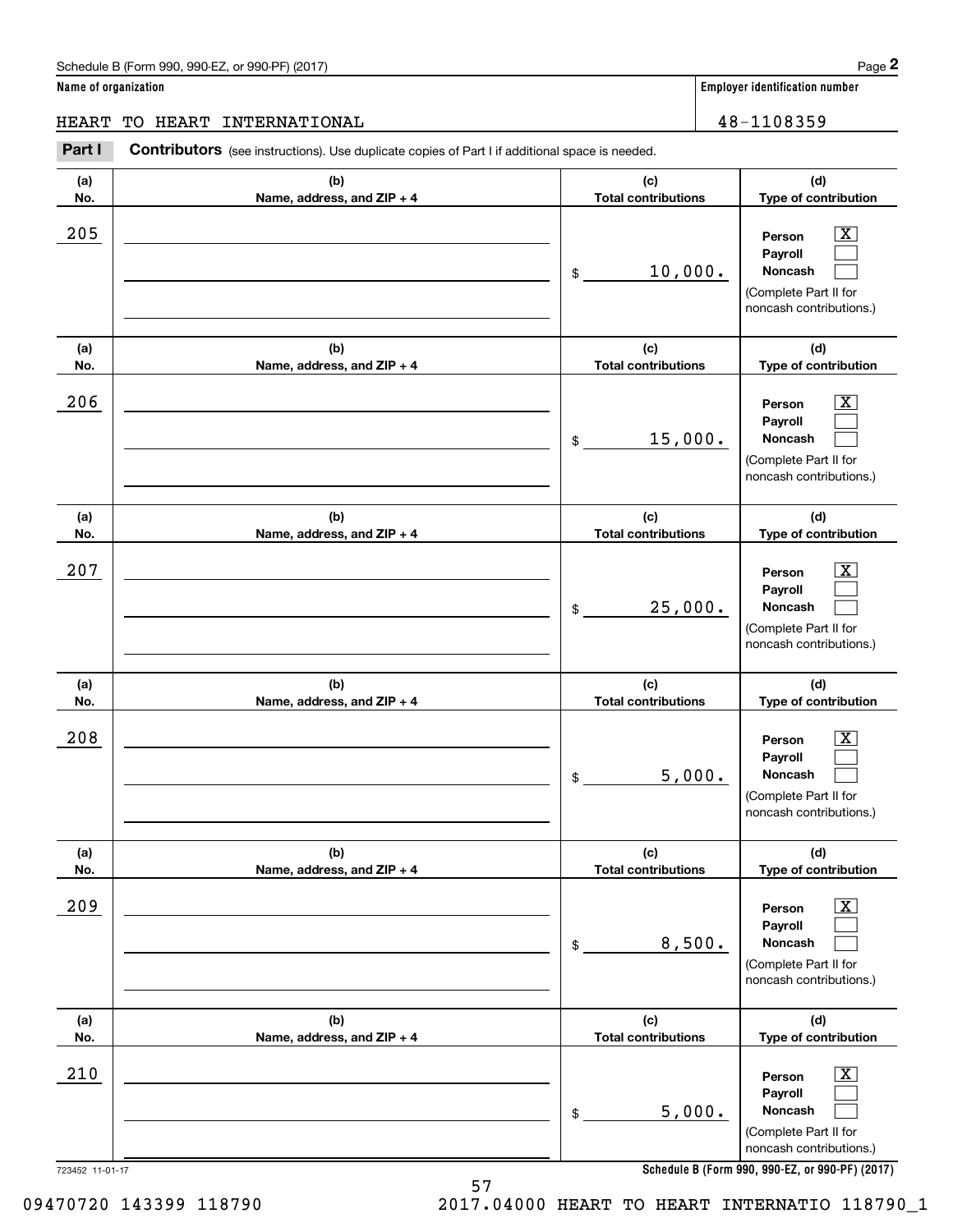# Schedule B (Form 990, 990-EZ, or 990-PF) (2017) **Page 2**

**Name of organization Employer identification number**

Τ

# HEART TO HEART INTERNATIONAL 28-1108359

**(a)No.(b)(c)Contributors** (see instructions). Use duplicate copies of Part I if additional space is needed. Employer identification Page 2<br> **2** ame of organization<br>
IEART TO HEART INTERNATIONAL<br> **Part I** Contributors (see instructions). Use duplicate copies of Part I if additional space is needed.

| (a) | (b)                        | (c)                          | (d)                                                                                                         |
|-----|----------------------------|------------------------------|-------------------------------------------------------------------------------------------------------------|
| No. | Name, address, and ZIP + 4 | <b>Total contributions</b>   | Type of contribution                                                                                        |
| 211 |                            | 75,748.<br>\$                | Person<br>Payroll<br>$\overline{\mathbf{X}}$<br>Noncash<br>(Complete Part II for<br>noncash contributions.) |
| (a) | (b)                        | (c)                          | (d)                                                                                                         |
| No. | Name, address, and ZIP + 4 | <b>Total contributions</b>   | Type of contribution                                                                                        |
| 212 |                            | 261,718.<br>\$               | $\mathbf{X}$<br>Person<br>Payroll<br>Noncash<br>(Complete Part II for<br>noncash contributions.)            |
| (a) | (b)                        | (c)                          | (d)                                                                                                         |
| No. | Name, address, and ZIP + 4 | <b>Total contributions</b>   | Type of contribution                                                                                        |
| 213 |                            | 1,693,243.<br>$$\mathbb{S}$$ | Person<br>Payroll<br>$\boxed{\text{X}}$<br>Noncash<br>(Complete Part II for<br>noncash contributions.)      |
| (a) | (b)                        | (c)                          | (d)                                                                                                         |
| No. | Name, address, and ZIP + 4 | <b>Total contributions</b>   | Type of contribution                                                                                        |
| 214 |                            | 553,524.<br>\$               | X<br>Person<br>Payroll<br>Noncash<br>(Complete Part II for<br>noncash contributions.)                       |
| (a) | (b)                        | (c)                          | (d)                                                                                                         |
| No. | Name, address, and ZIP + 4 | <b>Total contributions</b>   | Type of contribution                                                                                        |
| 215 |                            | 25,000.<br>\$                | $\boxed{\text{X}}$<br>Person<br>Payroll<br>Noncash<br>(Complete Part II for<br>noncash contributions.)      |
| (a) | (b)                        | (c)                          | (d)                                                                                                         |
| No. | Name, address, and ZIP + 4 | <b>Total contributions</b>   | Type of contribution                                                                                        |
| 216 |                            | 5,000.<br>\$                 | $\boxed{\text{X}}$<br>Person<br>Payroll<br>Noncash<br>(Complete Part II for<br>noncash contributions.)      |

**Schedule B (Form 990, 990-EZ, or 990-PF) (2017)**

09470720 143399 118790 2017.04000 HEART TO HEART INTERNATIO 118790\_1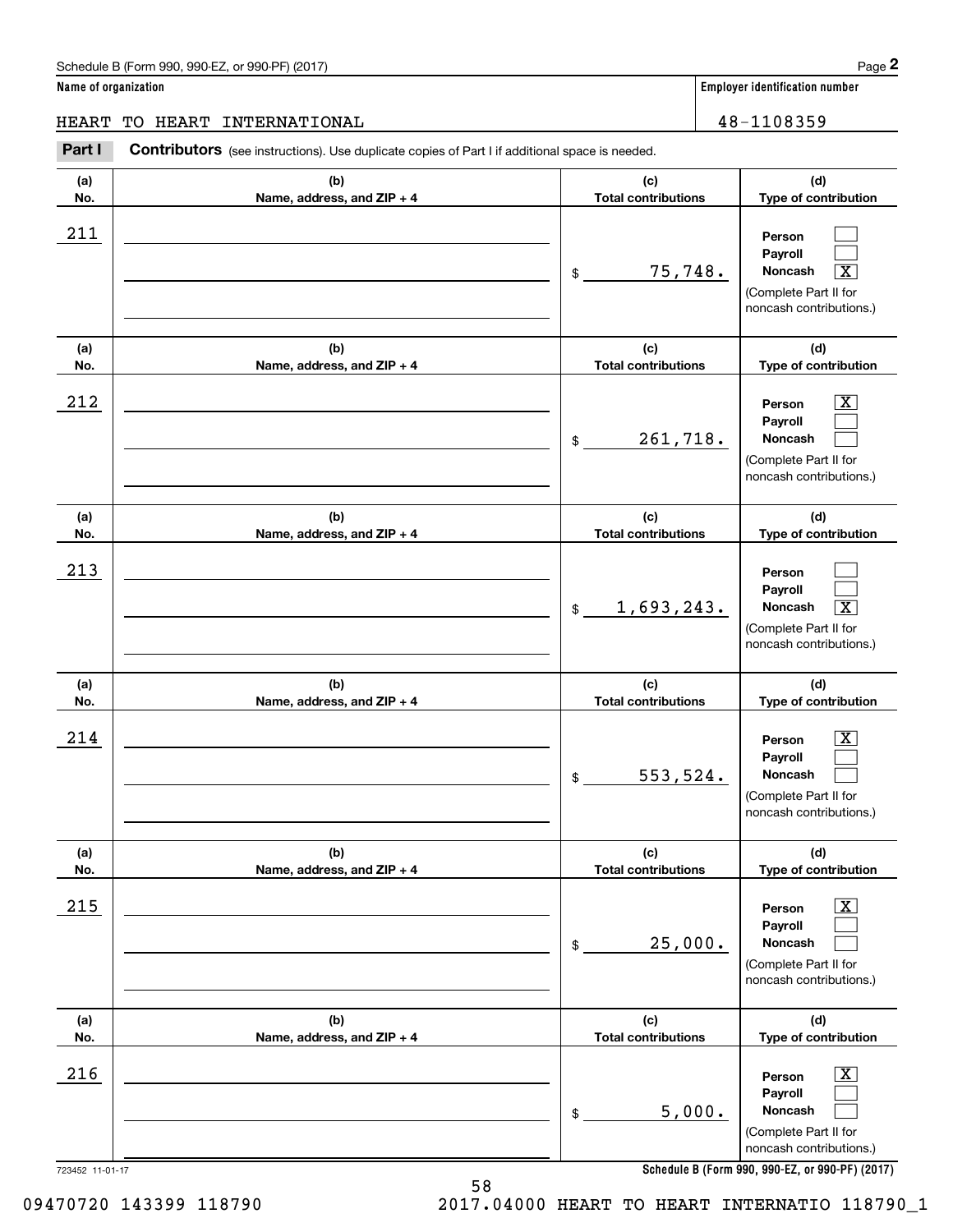# Schedule B (Form 990, 990-EZ, or 990-PF) (2017) **Page 2**

**Name of organization Employer identification number**

**(d) Type of contribution**

# HEART TO HEART INTERNATIONAL 2000 2000 2000 2000 2000 2000 48-1108359

**(a) No.(b) Name, address, and ZIP + 4 (c) Total contributions Contributors** (see instructions). Use duplicate copies of Part I if additional space is needed. Employer identification Page 2<br> **2** ame of organization<br>
IEART TO HEART INTERNATIONAL<br> **Part I** Contributors (see instructions). Use duplicate copies of Part I if additional space is needed.  $217$  | Person  $\overline{\text{X}}$ 

| 217             |                                   | 5,000.<br>\$                      | $\overline{\texttt{X}}$<br>Person<br>Payroll<br>Noncash<br>(Complete Part II for<br>noncash contributions.) |
|-----------------|-----------------------------------|-----------------------------------|-------------------------------------------------------------------------------------------------------------|
| (a)<br>No.      | (b)<br>Name, address, and ZIP + 4 | (c)<br><b>Total contributions</b> | (d)<br>Type of contribution                                                                                 |
| 218             |                                   | 200,000.<br>\$                    | $\overline{\text{X}}$<br>Person<br>Payroll<br>Noncash<br>(Complete Part II for<br>noncash contributions.)   |
| (a)<br>No.      | (b)<br>Name, address, and ZIP + 4 | (c)<br><b>Total contributions</b> | (d)<br>Type of contribution                                                                                 |
| 219             |                                   | 629,561.<br>\$                    | Person<br>Payroll<br>$\overline{\texttt{x}}$<br>Noncash<br>(Complete Part II for<br>noncash contributions.) |
| (a)<br>No.      | (b)<br>Name, address, and ZIP + 4 | (c)<br><b>Total contributions</b> | (d)<br>Type of contribution                                                                                 |
| 220             |                                   | 6,138.<br>\$                      | x<br>Person<br>Payroll<br>Noncash<br>(Complete Part II for<br>noncash contributions.)                       |
| (a)<br>No.      | (b)<br>Name, address, and ZIP + 4 | (c)<br><b>Total contributions</b> | (d)<br>Type of contribution                                                                                 |
| 221             |                                   | 5,000.<br>\$                      | $\overline{\mathbf{X}}$<br>Person<br>Payroll<br>Noncash<br>(Complete Part II for<br>noncash contributions.) |
| (a)<br>No.      | (b)<br>Name, address, and ZIP + 4 | (c)<br><b>Total contributions</b> | (d)<br>Type of contribution                                                                                 |
| 222             |                                   | 5,000.<br>\$                      | $\overline{\mathbf{X}}$<br>Person<br>Payroll<br>Noncash<br>(Complete Part II for<br>noncash contributions.) |
| 723452 11-01-17 |                                   |                                   | Schedule B (Form 990, 990-EZ, or 990-PF) (2017)                                                             |

**Schedule B (Form 990, 990-EZ, or 990-PF) (2017)**

09470720 143399 118790 2017.04000 HEART TO HEART INTERNATIO 118790\_1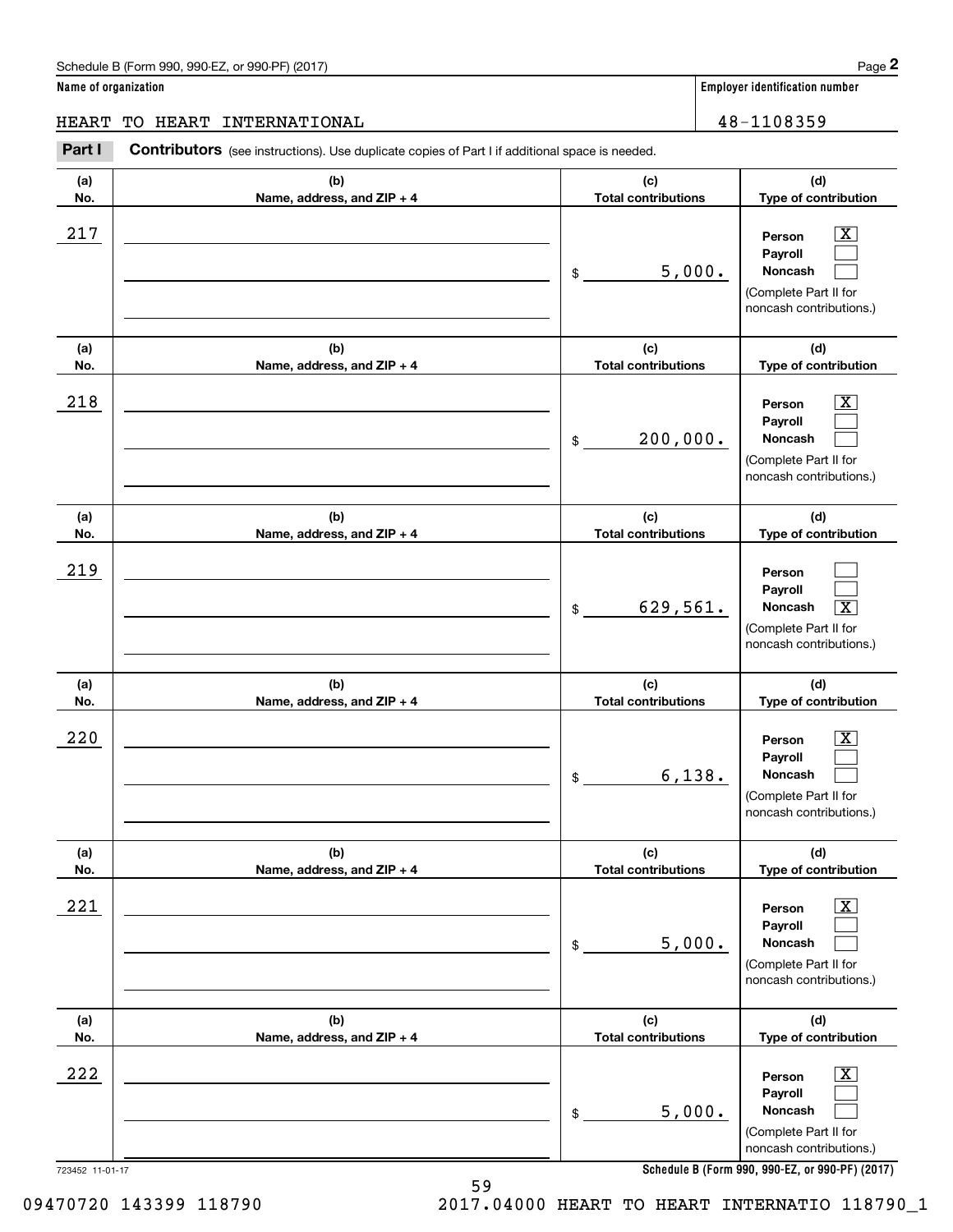**Name of organization Employer identification number**

# HEART TO HEART INTERNATIONAL 48-1108359

**(a)No.(b)Name, address, and ZIP + 4 (c)Total contributions (d)Type of contribution PersonPayrollNoncash (a)No.(b)Name, address, and ZIP + 4 (c)Total contributions (d)Type of contribution PersonPayrollNoncash (a)No.(b)Name, address, and ZIP + 4 (c)Total contributions (d)Type of contribution PersonPayrollNoncash (a) No.(b) Name, address, and ZIP + 4 (c) Total contributions (d) Type of contribution PersonPayrollNoncash(a) No.(b) Name, address, and ZIP + 4 (c) Total contributions (d) Type of contribution PersonPayrollNoncash(a) No.(b)Name, address, and ZIP + 4 (c) Total contributions (d)Type of contribution PersonPayrollNoncash** Contributors (see instructions). Use duplicate copies of Part I if additional space is needed. \$(Complete Part II for noncash contributions.) \$(Complete Part II for noncash contributions.) \$(Complete Part II for noncash contributions.) \$(Complete Part II for noncash contributions.) \$(Complete Part II for noncash contributions.) \$(Complete Part II for noncash contributions.) Employer identification Page 2<br> **2** ame of organization<br>
IEART TO HEART INTERNATIONAL<br> **Part I** Contributors (see instructions). Use duplicate copies of Part I if additional space is needed.  $|X|$  $\mathcal{L}^{\text{max}}$  $\mathcal{L}^{\text{max}}$  $\boxed{\text{X}}$  $\mathcal{L}^{\text{max}}$  $\mathcal{L}^{\text{max}}$  $\mathcal{L}^{\text{max}}$  $\mathcal{L}^{\text{max}}$  $\boxed{\text{X}}$  $\mathcal{L}^{\text{max}}$  $\mathcal{L}^{\text{max}}$  $\mathcal{L}^{\text{max}}$  $\mathcal{L}^{\text{max}}$  $\mathcal{L}^{\text{max}}$  $\mathcal{L}^{\text{max}}$  $\mathcal{L}^{\text{max}}$  $\mathcal{L}^{\text{max}}$  $\mathcal{L}^{\text{max}}$  $223$  | Person  $\overline{\text{X}}$ 5,000.  $224$  | Person  $\overline{\text{X}}$ 23,887. 225 13,464. X

**Schedule B (Form 990, 990-EZ, or 990-PF) (2017)**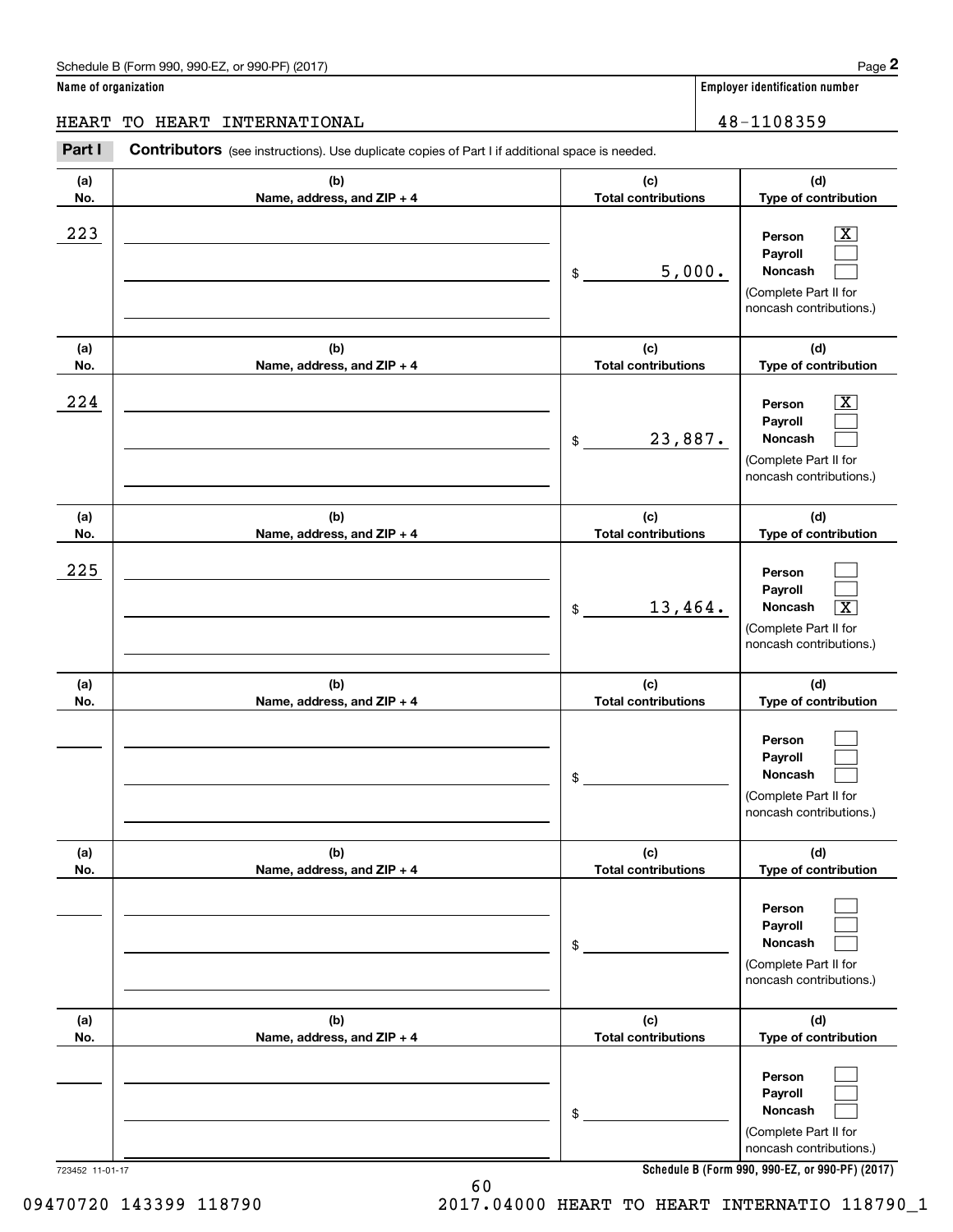| Schedule<br>2017) ،<br>or 990-PF<br>.990-E7<br>n 990.<br>∵ Horm) ن |  |  | $\overline{\phantom{a}}$<br>auc |
|--------------------------------------------------------------------|--|--|---------------------------------|
| . .                                                                |  |  |                                 |

**Name of organization Employer identification number**

HEART TO HEART INTERNATIONAL 48-1108359

(see instructions). The control of the US (Form 990, 990-EZ, or 990-PF) (2017)<br> **3Part II if additional space is needed.**<br> **Part II Noncash Property** (see instructions). Use duplicate copies of Part II if additional space

| (a)<br>No.<br>from<br>Part I | (b)<br>Description of noncash property given | (c)<br>FMV (or estimate)<br>(See instructions.) | (d)<br>Date received                            |
|------------------------------|----------------------------------------------|-------------------------------------------------|-------------------------------------------------|
|                              | PHARMACEUTICAL AND MEDICAL SUPPLIES          |                                                 |                                                 |
| 2                            |                                              |                                                 |                                                 |
|                              |                                              |                                                 |                                                 |
|                              |                                              | 131,806.<br>\$                                  | 12/31/17                                        |
|                              |                                              |                                                 |                                                 |
| (a)                          |                                              | (c)                                             |                                                 |
| No.                          | (b)                                          | FMV (or estimate)                               | (d)                                             |
| from                         | Description of noncash property given        | (See instructions.)                             | Date received                                   |
| Part I                       |                                              |                                                 |                                                 |
|                              | PHARMACEUTICAL AND MEDICAL SUPPLIES          |                                                 |                                                 |
| 4                            |                                              |                                                 |                                                 |
|                              |                                              |                                                 |                                                 |
|                              |                                              | 3,949,493.<br>$\mathsf{\$}$                     | 12/31/17                                        |
|                              |                                              |                                                 |                                                 |
| (a)<br>No.                   |                                              | (c)                                             |                                                 |
| from                         | (b)<br>Description of noncash property given | FMV (or estimate)                               | (d)<br>Date received                            |
| Part I                       |                                              | (See instructions.)                             |                                                 |
|                              | PHARMACEUTICAL AND MEDICAL SUPPLIES          |                                                 |                                                 |
| 8                            |                                              |                                                 |                                                 |
|                              |                                              |                                                 |                                                 |
|                              |                                              | 55, 214.<br>$\frac{1}{2}$                       | 12/31/17                                        |
|                              |                                              |                                                 |                                                 |
| (a)                          |                                              |                                                 |                                                 |
| No.                          | (b)                                          | (c)                                             | (d)                                             |
| from                         | Description of noncash property given        | FMV (or estimate)                               | Date received                                   |
| Part I                       |                                              | (See instructions.)                             |                                                 |
|                              | PHARMACEUTICAL AND MEDICAL SUPPLIES          |                                                 |                                                 |
| 35                           |                                              |                                                 |                                                 |
|                              |                                              |                                                 |                                                 |
|                              |                                              | 1,363,310.<br>$\mathfrak{S}$                    | 12/31/17                                        |
|                              |                                              |                                                 |                                                 |
| (a)                          |                                              |                                                 |                                                 |
| No.                          | (b)                                          | (c)<br>FMV (or estimate)                        | (d)                                             |
| from                         | Description of noncash property given        | (See instructions.)                             | Date received                                   |
| Part I                       |                                              |                                                 |                                                 |
|                              | PHARMACEUTICAL AND MEDICAL SUPPLIES          |                                                 |                                                 |
| 38                           |                                              |                                                 |                                                 |
|                              |                                              |                                                 |                                                 |
|                              |                                              | 22, 287.<br>\$                                  | 12/31/17                                        |
|                              |                                              |                                                 |                                                 |
| (a)                          |                                              | (c)                                             |                                                 |
| No.<br>from                  | (b)                                          | FMV (or estimate)                               | (d)                                             |
| Part I                       | Description of noncash property given        | (See instructions.)                             | Date received                                   |
|                              | PHARMACEUTICAL AND MEDICAL SUPPLIES          |                                                 |                                                 |
| 47                           |                                              |                                                 |                                                 |
|                              |                                              |                                                 |                                                 |
|                              |                                              | 26,020.<br>\$                                   | 12/31/17                                        |
|                              |                                              |                                                 |                                                 |
| 723453 11-01-17              |                                              |                                                 | Schedule B (Form 990, 990-EZ, or 990-PF) (2017) |

61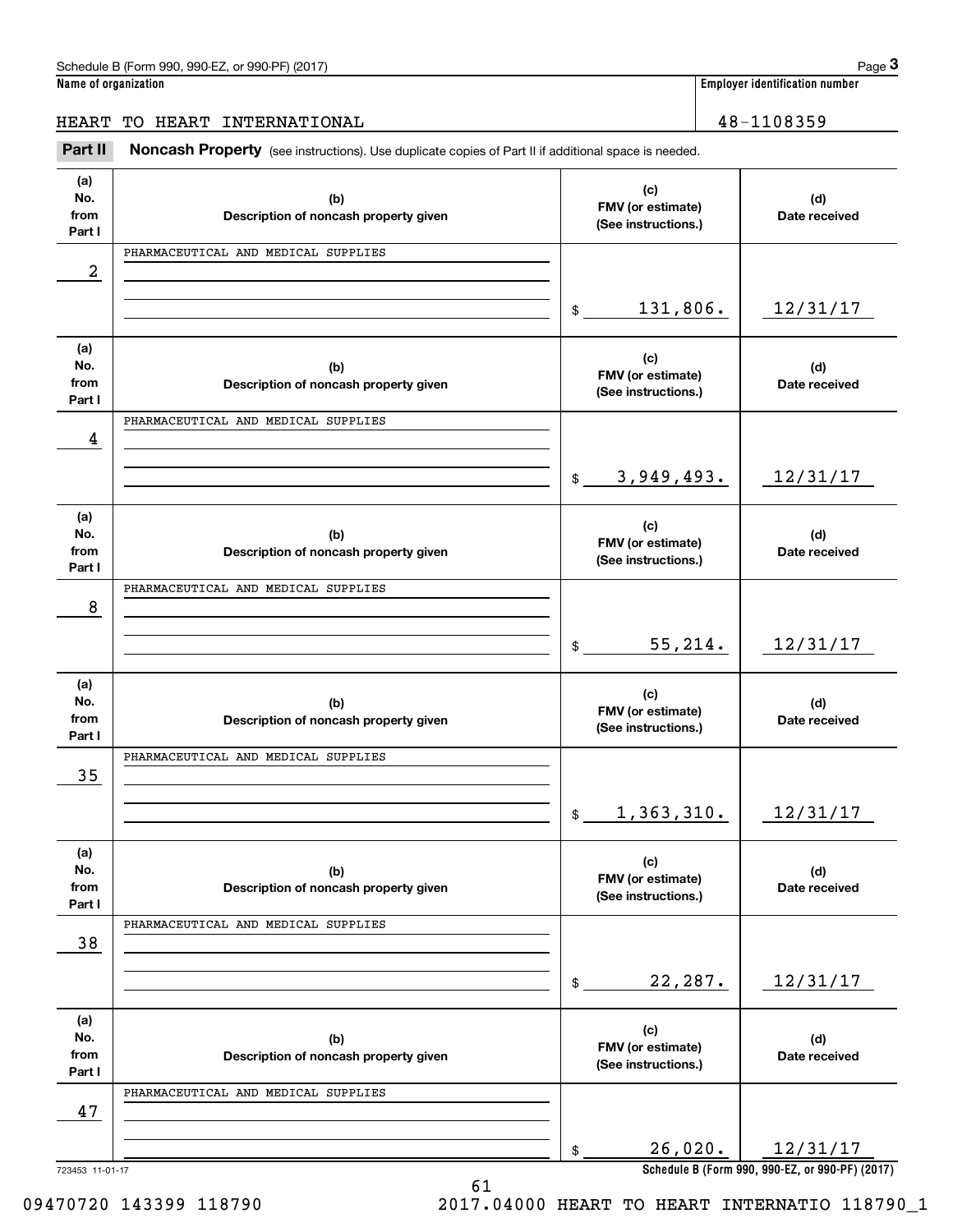| Schedule<br>2017) ،<br>or 990-PF<br>.990-E7<br>n 990.<br>∵ Horm) ن |  |  | $\overline{\phantom{a}}$<br>auc |
|--------------------------------------------------------------------|--|--|---------------------------------|
| . .                                                                |  |  |                                 |

**Name of organization Employer identification number**

# HEART TO HEART INTERNATIONAL 28-1108359

(see instructions). The control of the US (Form 990, 990-EZ, or 990-PF) (2017)<br> **3Part II if additional space is needed.**<br> **Part II Noncash Property** (see instructions). Use duplicate copies of Part II if additional space

| (a)<br>(c)<br>No.<br>(b)<br>FMV (or estimate)<br>from<br>Description of noncash property given<br>(See instructions.)<br>Part I | (d)<br>Date received                            |
|---------------------------------------------------------------------------------------------------------------------------------|-------------------------------------------------|
| PHARMACEUTICAL AND MEDICAL SUPPLIES                                                                                             |                                                 |
| 48                                                                                                                              |                                                 |
|                                                                                                                                 |                                                 |
| 14,599.<br>$\frac{1}{2}$                                                                                                        | 12/31/17                                        |
|                                                                                                                                 |                                                 |
| (a)                                                                                                                             |                                                 |
| (c)<br>No.<br>(b)                                                                                                               | (d)                                             |
| FMV (or estimate)<br>from<br>Description of noncash property given<br>(See instructions.)                                       | Date received                                   |
| Part I                                                                                                                          |                                                 |
| PHARMACEUTICAL AND MEDICAL SUPPLIES                                                                                             |                                                 |
| 53                                                                                                                              |                                                 |
|                                                                                                                                 |                                                 |
| 10,300.<br>$\frac{1}{2}$                                                                                                        | 12/31/17                                        |
|                                                                                                                                 |                                                 |
| (a)                                                                                                                             |                                                 |
| (c)<br>No.<br>(b)<br>FMV (or estimate)                                                                                          | (d)                                             |
| from<br>Description of noncash property given<br>(See instructions.)                                                            | Date received                                   |
| Part I                                                                                                                          |                                                 |
| PHARMACEUTICAL AND MEDICAL SUPPLIES                                                                                             |                                                 |
| 56                                                                                                                              |                                                 |
|                                                                                                                                 |                                                 |
| 7,477.<br>$\frac{1}{2}$                                                                                                         | 12/31/17                                        |
|                                                                                                                                 |                                                 |
| (a)<br>(c)                                                                                                                      |                                                 |
| No.<br>(b)<br>FMV (or estimate)                                                                                                 | (d)                                             |
| from<br>Description of noncash property given<br>(See instructions.)                                                            | Date received                                   |
| Part I                                                                                                                          |                                                 |
| PHARMACEUTICAL AND MEDICAL SUPPLIES                                                                                             |                                                 |
| 57                                                                                                                              |                                                 |
|                                                                                                                                 |                                                 |
| 20,110.<br>$\frac{1}{2}$                                                                                                        | 12/31/17                                        |
|                                                                                                                                 |                                                 |
| (a)<br>(c)                                                                                                                      |                                                 |
| No.<br>(b)<br>FMV (or estimate)<br>from                                                                                         | (d)                                             |
| Description of noncash property given<br>(See instructions.)<br>Part I                                                          | Date received                                   |
| PHARMACEUTICAL AND MEDICAL SUPPLIES                                                                                             |                                                 |
| 60                                                                                                                              |                                                 |
|                                                                                                                                 |                                                 |
| 28, 227.                                                                                                                        | 12/31/17                                        |
| \$                                                                                                                              |                                                 |
|                                                                                                                                 |                                                 |
| (a)<br>(c)<br>No.                                                                                                               |                                                 |
| (b)<br>FMV (or estimate)<br>from<br>Description of noncash property given                                                       | (d)<br>Date received                            |
| (See instructions.)<br>Part I                                                                                                   |                                                 |
| PHARMACEUTICAL AND MEDICAL SUPPLIES                                                                                             |                                                 |
| 64                                                                                                                              |                                                 |
|                                                                                                                                 |                                                 |
| 59,875.<br>\$                                                                                                                   | 12/31/17                                        |
| 723453 11-01-17                                                                                                                 | Schedule B (Form 990, 990-EZ, or 990-PF) (2017) |

62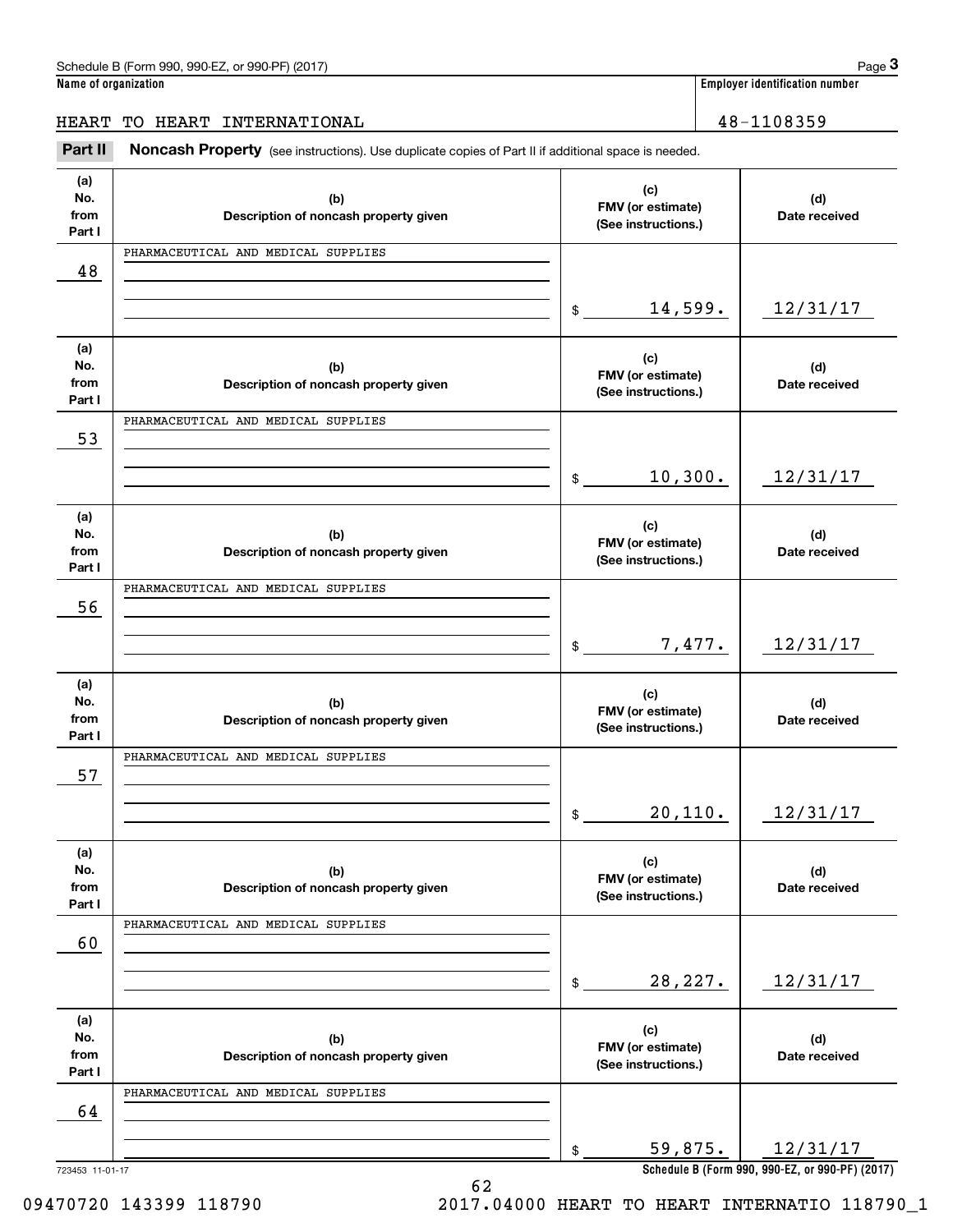| Schedule<br>2017) ،<br>or 990-PF<br>.990-E7<br>n 990.<br>∵ Horm) ن |  |  | $\overline{\phantom{a}}$<br>auc |
|--------------------------------------------------------------------|--|--|---------------------------------|
| . .                                                                |  |  |                                 |

**Name of organization Employer identification number**

# HEART TO HEART INTERNATIONAL 28-1108359

(see instructions). The control of the US (Form 990, 990-EZ, or 990-PF) (2017)<br> **3Part II if additional space is needed.**<br> **Part II Noncash Property** (see instructions). Use duplicate copies of Part II if additional space

| (a)<br>No.<br>from<br>Part I | (b)<br>Description of noncash property given | (c)<br>FMV (or estimate)<br>(See instructions.) | (d)<br>Date received                            |
|------------------------------|----------------------------------------------|-------------------------------------------------|-------------------------------------------------|
|                              | PHARMACEUTICAL AND MEDICAL SUPPLIES          |                                                 |                                                 |
| 75                           |                                              |                                                 |                                                 |
|                              |                                              |                                                 |                                                 |
|                              |                                              | 523, 183.<br>\$                                 | 12/31/17                                        |
| (a)                          |                                              |                                                 |                                                 |
| No.                          | (b)                                          | (c)                                             | (d)                                             |
| from                         | Description of noncash property given        | FMV (or estimate)<br>(See instructions.)        | Date received                                   |
| Part I                       |                                              |                                                 |                                                 |
|                              | PHARMACEUTICAL AND MEDICAL SUPPLIES          |                                                 |                                                 |
| 82                           |                                              |                                                 |                                                 |
|                              |                                              | 160,292.<br>\$                                  | 12/31/17                                        |
|                              |                                              |                                                 |                                                 |
| (a)                          |                                              | (c)                                             |                                                 |
| No.                          | (b)                                          | FMV (or estimate)                               | (d)                                             |
| from<br>Part I               | Description of noncash property given        | (See instructions.)                             | Date received                                   |
|                              | PHARMACEUTICAL AND MEDICAL SUPPLIES          |                                                 |                                                 |
| 92                           |                                              |                                                 |                                                 |
|                              |                                              |                                                 |                                                 |
|                              |                                              | 21, 245.<br>$\frac{1}{2}$                       | 12/31/17                                        |
|                              |                                              |                                                 |                                                 |
| (a)<br>No.                   |                                              | (c)                                             |                                                 |
| from                         | (b)<br>Description of noncash property given | FMV (or estimate)                               | (d)<br>Date received                            |
| Part I                       |                                              | (See instructions.)                             |                                                 |
|                              | PHARMACEUTICAL AND MEDICAL SUPPLIES          |                                                 |                                                 |
| 98                           |                                              |                                                 |                                                 |
|                              |                                              | 59,184.                                         | 12/31/17                                        |
|                              |                                              | $\frac{1}{2}$                                   |                                                 |
| (a)                          |                                              |                                                 |                                                 |
| No.                          | (b)                                          | (c)<br>FMV (or estimate)                        | (d)                                             |
| from                         | Description of noncash property given        | (See instructions.)                             | Date received                                   |
| Part I                       | PHARMACEUTICAL AND MEDICAL SUPPLIES          |                                                 |                                                 |
| 101                          |                                              |                                                 |                                                 |
|                              |                                              |                                                 |                                                 |
|                              |                                              | 7,342.<br>\$                                    | 12/31/17                                        |
|                              |                                              |                                                 |                                                 |
| (a)                          |                                              | (c)                                             |                                                 |
| No.<br>from                  | (b)                                          | FMV (or estimate)                               | (d)                                             |
| Part I                       | Description of noncash property given        | (See instructions.)                             | Date received                                   |
|                              | PHARMACEUTICAL AND MEDICAL SUPPLIES          |                                                 |                                                 |
| 107                          |                                              |                                                 |                                                 |
|                              |                                              |                                                 |                                                 |
|                              |                                              | 1,644,586.<br>\$                                | 12/31/17                                        |
|                              |                                              |                                                 | Schedule B (Form 990, 990-EZ, or 990-PF) (2017) |

63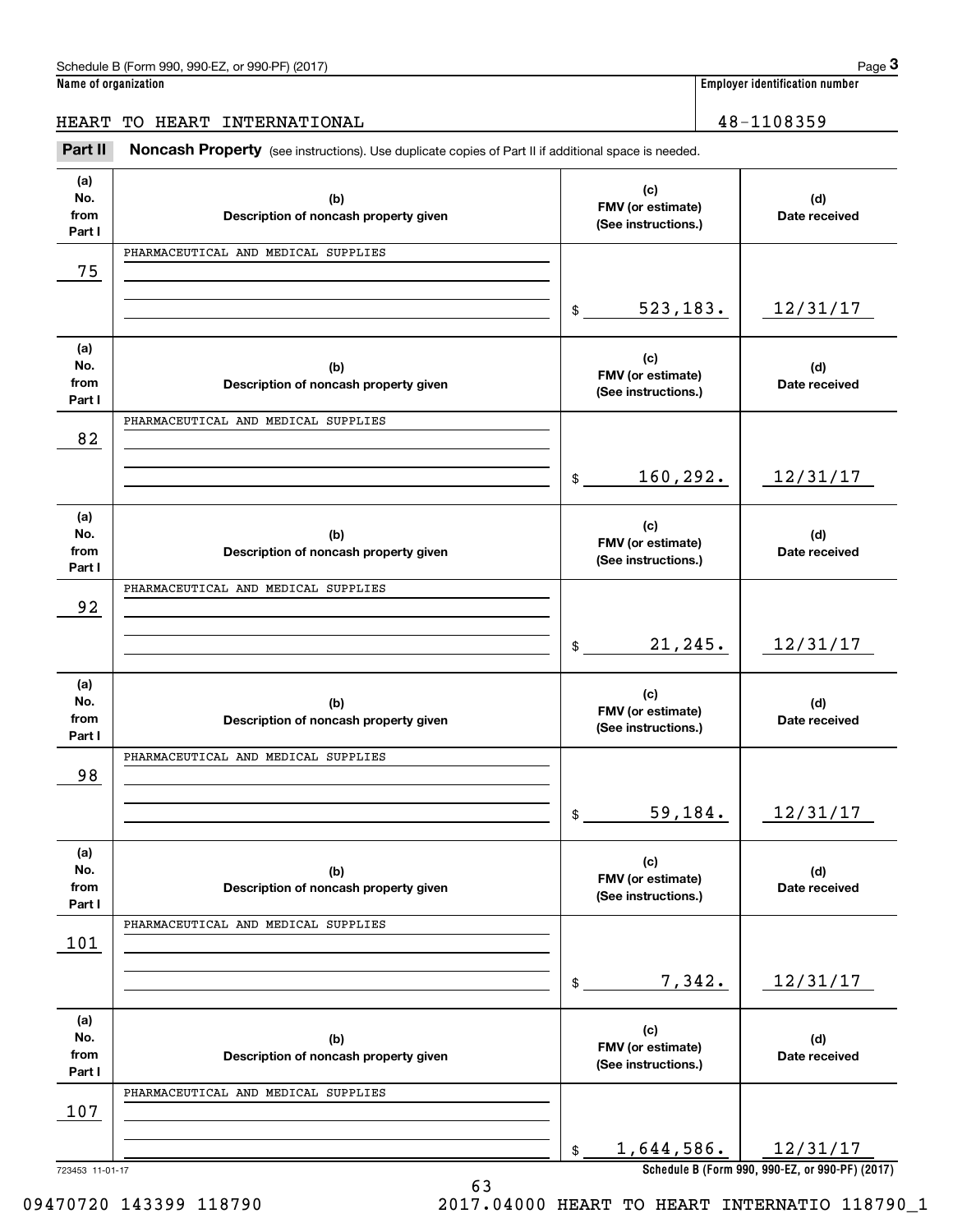| . 990-EZ. or 990-PF) (2017)<br>Schedule B (Form 990, | Page                                  |
|------------------------------------------------------|---------------------------------------|
| Name of organization                                 | <b>Employer identification number</b> |

# HEART TO HEART INTERNATIONAL 28-1108359

(see instructions). The control of the US (Form 990, 990-EZ, or 990-PF) (2017)<br> **3Part II if additional space is needed.**<br> **Part II Noncash Property** (see instructions). Use duplicate copies of Part II if additional space

| (a)                   |                                              | (c)                                      |                                                 |
|-----------------------|----------------------------------------------|------------------------------------------|-------------------------------------------------|
| No.<br>from<br>Part I | (b)<br>Description of noncash property given | FMV (or estimate)<br>(See instructions.) | (d)<br>Date received                            |
|                       | PHARMACEUTICAL AND MEDICAL SUPPLIES          |                                          |                                                 |
| 110                   |                                              |                                          |                                                 |
|                       |                                              | 4,012,438.<br>$\frac{1}{2}$              | 12/31/17                                        |
| (a)<br>No.            | (b)                                          | (c)                                      | (d)                                             |
| from<br>Part I        | Description of noncash property given        | FMV (or estimate)<br>(See instructions.) | Date received                                   |
|                       | PHARMACEUTICAL AND MEDICAL SUPPLIES          |                                          |                                                 |
| 123                   |                                              |                                          |                                                 |
|                       |                                              | 10,698.<br>$\mathbb{S}$                  | 12/31/17                                        |
| (a)                   |                                              | (c)                                      |                                                 |
| No.<br>from           | (b)<br>Description of noncash property given | FMV (or estimate)                        | (d)<br>Date received                            |
| Part I                |                                              | (See instructions.)                      |                                                 |
|                       | PHARMACEUTICAL AND MEDICAL SUPPLIES          |                                          |                                                 |
| 139                   |                                              |                                          |                                                 |
|                       |                                              | 15,624.<br>$\mathbb{S}$                  | 12/31/17                                        |
| (a)                   |                                              | (c)                                      |                                                 |
| No.<br>from           | (b)<br>Description of noncash property given | FMV (or estimate)                        | (d)<br>Date received                            |
| Part I                |                                              | (See instructions.)                      |                                                 |
|                       | PHARMACEUTICAL AND MEDICAL SUPPLIES          |                                          |                                                 |
| 141                   |                                              |                                          |                                                 |
|                       |                                              | 483,710.<br>\$                           | 12/31/17                                        |
| (a)                   |                                              |                                          |                                                 |
| No.                   | (b)                                          | (c)<br>FMV (or estimate)                 | (d)                                             |
| from<br>Part I        | Description of noncash property given        | (See instructions.)                      | Date received                                   |
|                       | PHARMACEUTICAL AND MEDICAL SUPPLIES          |                                          |                                                 |
| 143                   |                                              |                                          |                                                 |
|                       |                                              |                                          |                                                 |
|                       |                                              | 18,132.<br>\$                            | 12/31/17                                        |
| (a)                   |                                              | (c)                                      |                                                 |
| No.<br>from           | (b)<br>Description of noncash property given | FMV (or estimate)                        | (d)<br>Date received                            |
| Part I                |                                              | (See instructions.)                      |                                                 |
|                       | PHARMACEUTICAL AND MEDICAL SUPPLIES          |                                          |                                                 |
| <u>153</u>            |                                              |                                          |                                                 |
|                       |                                              | \$107,873,895.                           | 12/31/17                                        |
| 723453 11-01-17       | 64                                           |                                          | Schedule B (Form 990, 990-EZ, or 990-PF) (2017) |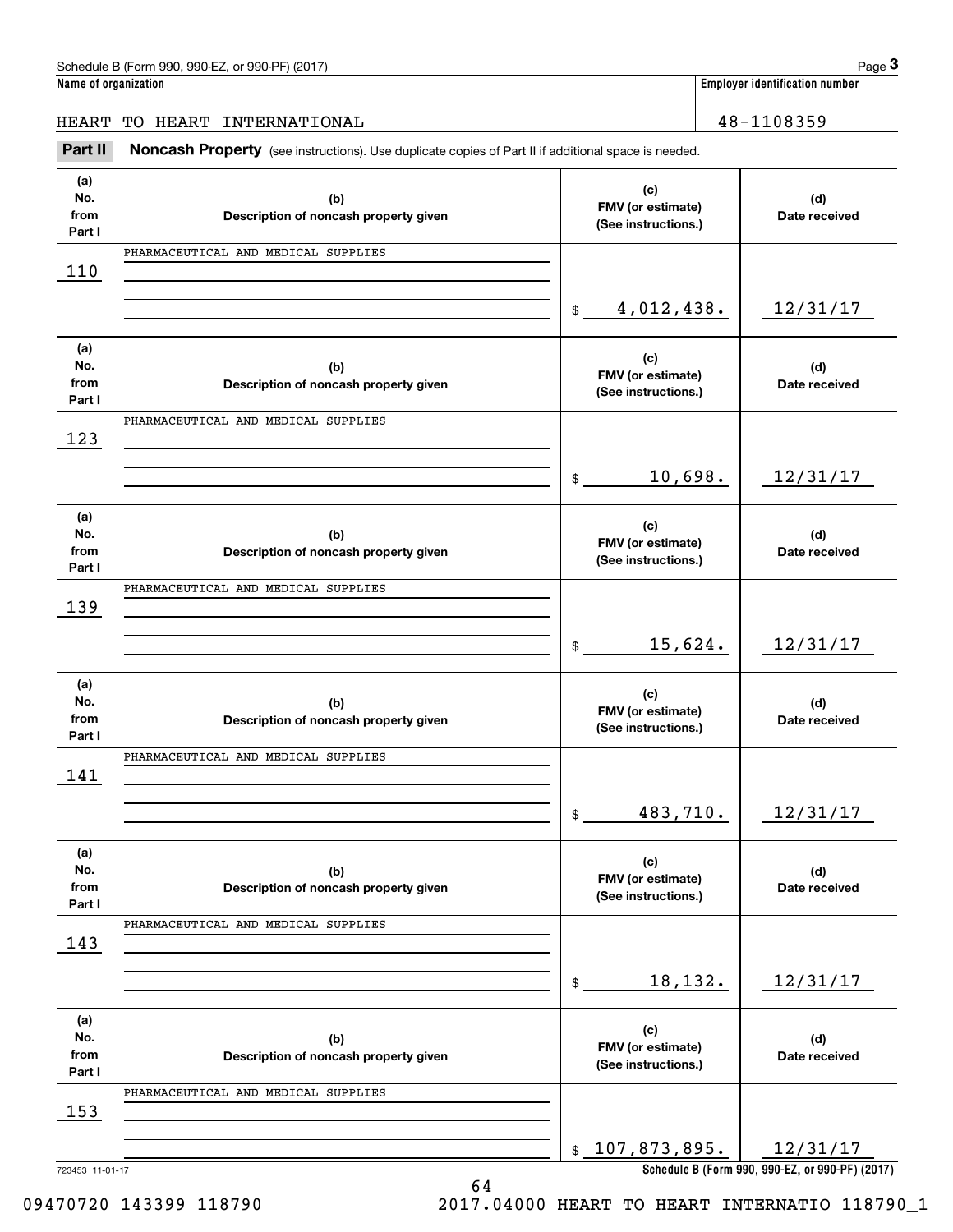| Schedule B (Form 990,<br>990-EZ.<br>. or 990-PF) (2017` | Page                                  |
|---------------------------------------------------------|---------------------------------------|
| Name of organization                                    | <b>Employer identification number</b> |

# HEART TO HEART INTERNATIONAL 48-1108359

(see instructions). The control of the US (Form 990, 990-EZ, or 990-PF) (2017)<br> **3Part II if additional space is needed.**<br> **Part II Noncash Property** (see instructions). Use duplicate copies of Part II if additional space

| (a)<br>No.<br>from<br>Part I | (b)<br>Description of noncash property given | (c)<br>FMV (or estimate)<br>(See instructions.) | (d)<br>Date received                            |
|------------------------------|----------------------------------------------|-------------------------------------------------|-------------------------------------------------|
|                              | PHARMACEUTICAL AND MEDICAL SUPPLIES          |                                                 |                                                 |
| 154                          |                                              |                                                 |                                                 |
|                              |                                              |                                                 |                                                 |
|                              |                                              | 258,059.<br>$\frac{1}{2}$                       | 12/31/17                                        |
|                              |                                              |                                                 |                                                 |
| (a)<br>No.                   | (b)                                          | (c)                                             | (d)                                             |
| from                         | Description of noncash property given        | FMV (or estimate)                               | Date received                                   |
| Part I                       |                                              | (See instructions.)                             |                                                 |
|                              | PHARMACEUTICAL AND MEDICAL SUPPLIES          |                                                 |                                                 |
| 158                          |                                              |                                                 |                                                 |
|                              |                                              |                                                 |                                                 |
|                              |                                              | 843,108.<br>$\frac{1}{2}$                       | 12/31/17                                        |
|                              |                                              |                                                 |                                                 |
| (a)<br>No.                   | (b)                                          | (c)                                             | (d)                                             |
| from                         | Description of noncash property given        | FMV (or estimate)                               | Date received                                   |
| Part I                       |                                              | (See instructions.)                             |                                                 |
|                              | PHARMACEUTICAL AND MEDICAL SUPPLIES          |                                                 |                                                 |
| 160                          |                                              |                                                 |                                                 |
|                              |                                              |                                                 |                                                 |
|                              |                                              | 131,712.<br>$\frac{1}{2}$                       | 12/31/17                                        |
| (a)                          |                                              |                                                 |                                                 |
| No.                          | (b)                                          | (c)                                             | (d)                                             |
| from                         | Description of noncash property given        | FMV (or estimate)<br>(See instructions.)        | Date received                                   |
| Part I                       |                                              |                                                 |                                                 |
|                              | PHARMACEUTICAL AND MEDICAL SUPPLIES          |                                                 |                                                 |
| 171                          |                                              |                                                 |                                                 |
|                              |                                              | 7,264.<br>$\frac{1}{2}$                         | 12/31/17                                        |
|                              |                                              |                                                 |                                                 |
| (a)                          |                                              |                                                 |                                                 |
| No.                          | (b)                                          | (c)<br>FMV (or estimate)                        | (d)                                             |
| from                         | Description of noncash property given        | (See instructions.)                             | Date received                                   |
| Part I                       | PHARMACEUTICAL AND MEDICAL SUPPLIES          |                                                 |                                                 |
| 172                          |                                              |                                                 |                                                 |
|                              |                                              |                                                 |                                                 |
|                              |                                              | 2,058,420.<br>\$                                | 12/31/17                                        |
|                              |                                              |                                                 |                                                 |
| (a)                          |                                              | (c)                                             |                                                 |
| No.                          | (b)                                          | FMV (or estimate)                               | (d)                                             |
| from                         | Description of noncash property given        | (See instructions.)                             | Date received                                   |
| Part I                       | PHARMACEUTICAL AND MEDICAL SUPPLIES          |                                                 |                                                 |
| 211                          |                                              |                                                 |                                                 |
|                              |                                              |                                                 |                                                 |
|                              |                                              | 75,748.<br>\$                                   | 12/31/17                                        |
| 723453 11-01-17              |                                              |                                                 | Schedule B (Form 990, 990-EZ, or 990-PF) (2017) |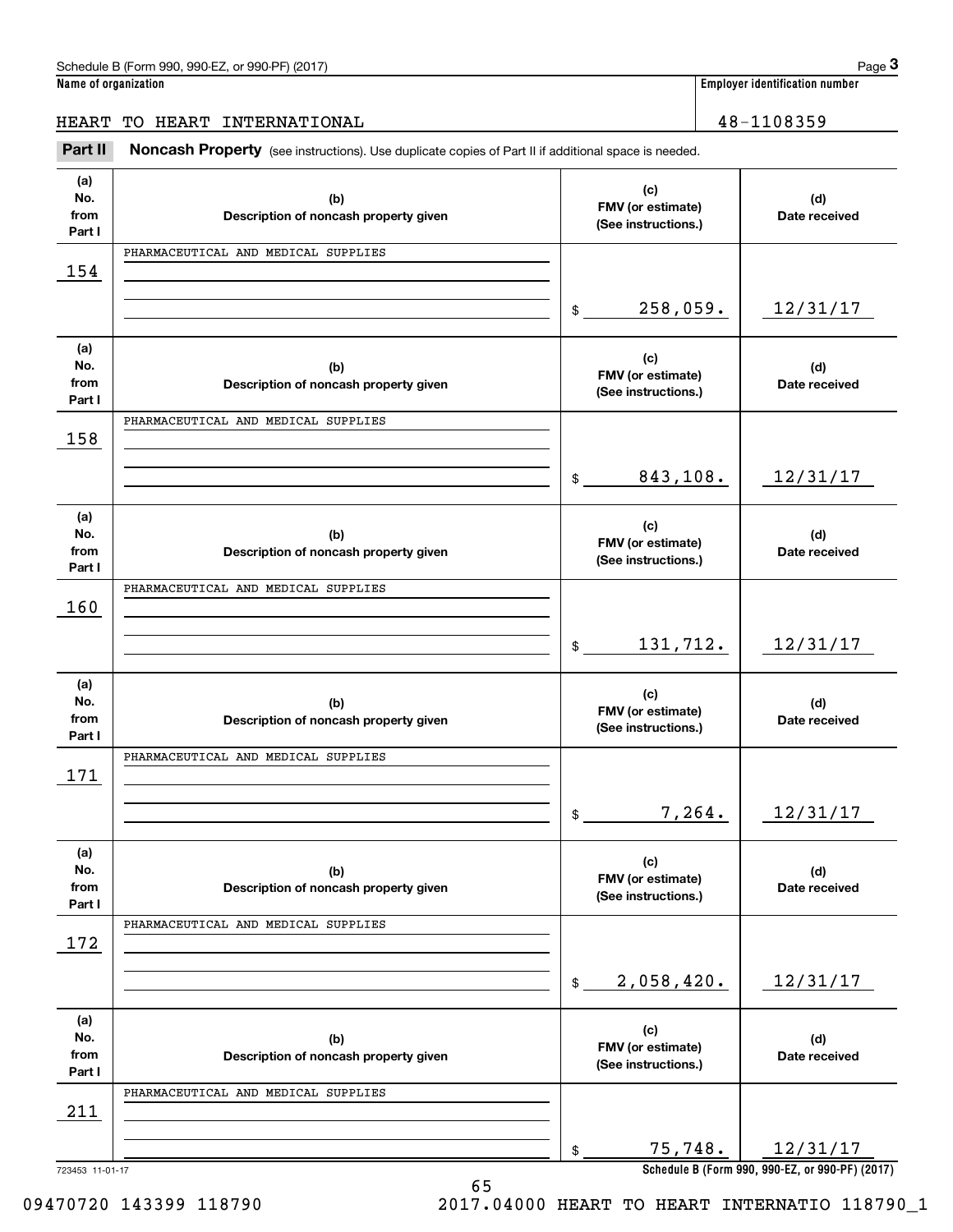| . 990-EZ. or 990-PF) (2017)<br>Schedule B (Form 990, | Page                                  |
|------------------------------------------------------|---------------------------------------|
| Name of organization                                 | <b>Employer identification number</b> |

# HEART TO HEART INTERNATIONAL 48-1108359

(see instructions). The control of the US (Form 990, 990-EZ, or 990-PF) (2017)<br> **3Part II if additional space is needed.**<br> **Part II Noncash Property** (see instructions). Use duplicate copies of Part II if additional space

| (a)<br>No.<br>from<br>Part I | (b)<br>Description of noncash property given | (c)<br>FMV (or estimate)<br>(See instructions.) | (d)<br>Date received |  |  |  |  |  |
|------------------------------|----------------------------------------------|-------------------------------------------------|----------------------|--|--|--|--|--|
|                              | PHARMACEUTICAL AND MEDICAL SUPPLIES          |                                                 |                      |  |  |  |  |  |
| 213                          |                                              |                                                 |                      |  |  |  |  |  |
|                              |                                              |                                                 |                      |  |  |  |  |  |
|                              |                                              | 1,693,243.<br>\$                                | 12/31/17             |  |  |  |  |  |
| (a)                          |                                              |                                                 |                      |  |  |  |  |  |
| No.                          | (b)                                          | (c)<br>FMV (or estimate)                        | (d)                  |  |  |  |  |  |
| from                         | Description of noncash property given        | (See instructions.)                             | Date received        |  |  |  |  |  |
| Part I                       |                                              |                                                 |                      |  |  |  |  |  |
|                              | PHARMACEUTICAL AND MEDICAL SUPPLIES          |                                                 |                      |  |  |  |  |  |
| 219                          |                                              |                                                 |                      |  |  |  |  |  |
|                              |                                              |                                                 |                      |  |  |  |  |  |
|                              |                                              | 629,561.<br>\$                                  | 12/31/17             |  |  |  |  |  |
|                              |                                              |                                                 |                      |  |  |  |  |  |
| (a)                          |                                              |                                                 |                      |  |  |  |  |  |
| No.                          | (b)                                          | (c)<br>FMV (or estimate)                        | (d)                  |  |  |  |  |  |
| from                         | Description of noncash property given        | (See instructions.)                             | Date received        |  |  |  |  |  |
| Part I                       |                                              |                                                 |                      |  |  |  |  |  |
|                              | PHARMACEUTICAL AND MEDICAL SUPPLIES          |                                                 |                      |  |  |  |  |  |
| 225                          |                                              |                                                 |                      |  |  |  |  |  |
|                              |                                              |                                                 |                      |  |  |  |  |  |
|                              |                                              | 13,464.<br>\$                                   | 12/31/21             |  |  |  |  |  |
|                              |                                              |                                                 |                      |  |  |  |  |  |
| (a)                          |                                              |                                                 |                      |  |  |  |  |  |
| No.                          | (b)                                          | (c)<br>FMV (or estimate)                        | (d)                  |  |  |  |  |  |
| from                         | Description of noncash property given        | (See instructions.)                             | Date received        |  |  |  |  |  |
| Part I                       |                                              |                                                 |                      |  |  |  |  |  |
|                              |                                              |                                                 |                      |  |  |  |  |  |
|                              |                                              |                                                 |                      |  |  |  |  |  |
|                              |                                              |                                                 |                      |  |  |  |  |  |
|                              |                                              | \$                                              |                      |  |  |  |  |  |
|                              |                                              |                                                 |                      |  |  |  |  |  |
| (a)                          |                                              |                                                 |                      |  |  |  |  |  |
| No.                          | (b)                                          | (c)<br>FMV (or estimate)                        | (d)                  |  |  |  |  |  |
| from                         | Description of noncash property given        | (See instructions.)                             | Date received        |  |  |  |  |  |
| Part I                       |                                              |                                                 |                      |  |  |  |  |  |
|                              |                                              |                                                 |                      |  |  |  |  |  |
|                              |                                              |                                                 |                      |  |  |  |  |  |
|                              |                                              |                                                 |                      |  |  |  |  |  |
|                              |                                              | \$                                              |                      |  |  |  |  |  |
|                              |                                              |                                                 |                      |  |  |  |  |  |
| (a)                          |                                              | (c)                                             |                      |  |  |  |  |  |
| No.                          | (b)                                          | FMV (or estimate)                               | (d)                  |  |  |  |  |  |
| from                         | Description of noncash property given        | (See instructions.)                             | Date received        |  |  |  |  |  |
| Part I                       |                                              |                                                 |                      |  |  |  |  |  |
|                              |                                              |                                                 |                      |  |  |  |  |  |
|                              |                                              |                                                 |                      |  |  |  |  |  |
|                              |                                              |                                                 |                      |  |  |  |  |  |
|                              |                                              | \$                                              |                      |  |  |  |  |  |
| 723453 11-01-17              |                                              | Schedule B (Form 990, 990-EZ, or 990-PF) (2017) |                      |  |  |  |  |  |

66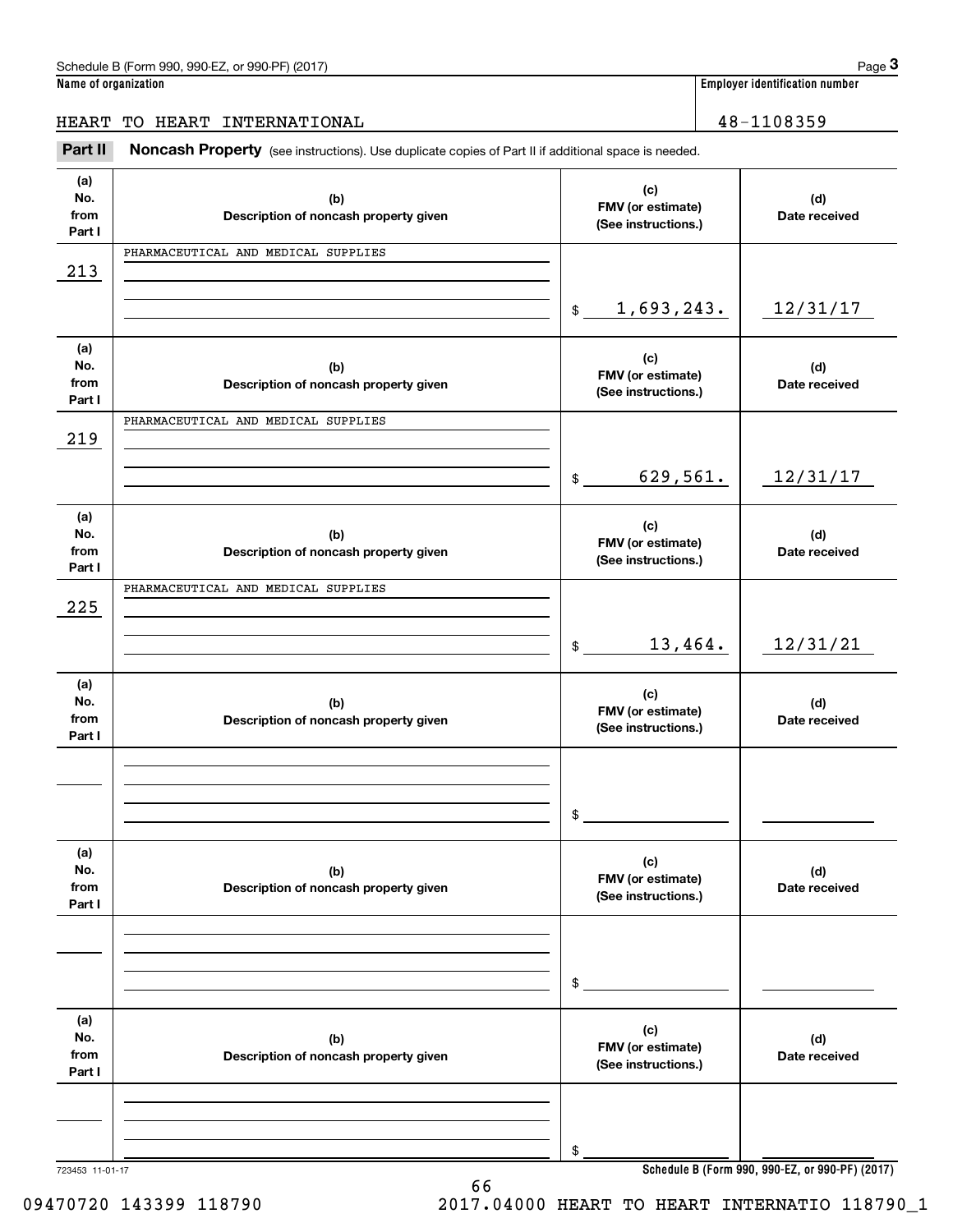|                                                                                                                                                                                                                      | Schedule B (Form 990, 990-EZ, or 990-PF) (2017)                                                                                                                                                                                                                                 |                                       | Page 4                                          |  |  |  |
|----------------------------------------------------------------------------------------------------------------------------------------------------------------------------------------------------------------------|---------------------------------------------------------------------------------------------------------------------------------------------------------------------------------------------------------------------------------------------------------------------------------|---------------------------------------|-------------------------------------------------|--|--|--|
| Name of organization                                                                                                                                                                                                 |                                                                                                                                                                                                                                                                                 | <b>Employer identification number</b> |                                                 |  |  |  |
| TO HEART INTERNATIONAL<br><b>HEART</b><br>$Exclusively$ religious, charitable, etc., contributions to organizations described in section 501(c)(7), (8), or (10) that total more than \$1,000 for<br><b>Part III</b> |                                                                                                                                                                                                                                                                                 |                                       | 48-1108359                                      |  |  |  |
|                                                                                                                                                                                                                      | the year from any one contributor. Complete columns (a) through (e) and the following line entry. For organizations<br>completing Part III, enter the total of exclusively religious, charitable, etc., contributions of \$1,000 or less for the year. (Enter this info. once.) |                                       |                                                 |  |  |  |
| (a) No.                                                                                                                                                                                                              | Use duplicate copies of Part III if additional space is needed.                                                                                                                                                                                                                 |                                       |                                                 |  |  |  |
| from<br>Part I                                                                                                                                                                                                       | (b) Purpose of gift                                                                                                                                                                                                                                                             | (c) Use of gift                       | (d) Description of how gift is held             |  |  |  |
|                                                                                                                                                                                                                      |                                                                                                                                                                                                                                                                                 |                                       |                                                 |  |  |  |
|                                                                                                                                                                                                                      |                                                                                                                                                                                                                                                                                 | (e) Transfer of gift                  |                                                 |  |  |  |
|                                                                                                                                                                                                                      | Transferee's name, address, and $ZIP + 4$                                                                                                                                                                                                                                       |                                       | Relationship of transferor to transferee        |  |  |  |
| (a) No.<br>from                                                                                                                                                                                                      |                                                                                                                                                                                                                                                                                 |                                       |                                                 |  |  |  |
| Part I                                                                                                                                                                                                               | (b) Purpose of gift                                                                                                                                                                                                                                                             | (c) Use of gift                       | (d) Description of how gift is held             |  |  |  |
|                                                                                                                                                                                                                      |                                                                                                                                                                                                                                                                                 | (e) Transfer of gift                  |                                                 |  |  |  |
|                                                                                                                                                                                                                      | Transferee's name, address, and ZIP + 4                                                                                                                                                                                                                                         |                                       | Relationship of transferor to transferee        |  |  |  |
|                                                                                                                                                                                                                      |                                                                                                                                                                                                                                                                                 |                                       |                                                 |  |  |  |
| (a) No.<br>from<br>Part I                                                                                                                                                                                            | (b) Purpose of gift                                                                                                                                                                                                                                                             | (c) Use of gift                       | (d) Description of how gift is held             |  |  |  |
|                                                                                                                                                                                                                      |                                                                                                                                                                                                                                                                                 | (e) Transfer of gift                  |                                                 |  |  |  |
|                                                                                                                                                                                                                      | Transferee's name, address, and ZIP + 4                                                                                                                                                                                                                                         |                                       | Relationship of transferor to transferee        |  |  |  |
| (a) No.<br>from                                                                                                                                                                                                      |                                                                                                                                                                                                                                                                                 |                                       |                                                 |  |  |  |
| Part I                                                                                                                                                                                                               | (b) Purpose of gift                                                                                                                                                                                                                                                             | (c) Use of gift                       | (d) Description of how gift is held             |  |  |  |
|                                                                                                                                                                                                                      |                                                                                                                                                                                                                                                                                 | (e) Transfer of gift                  |                                                 |  |  |  |
|                                                                                                                                                                                                                      | Transferee's name, address, and ZIP + 4                                                                                                                                                                                                                                         |                                       | Relationship of transferor to transferee        |  |  |  |
|                                                                                                                                                                                                                      |                                                                                                                                                                                                                                                                                 |                                       |                                                 |  |  |  |
| 723454 11-01-17                                                                                                                                                                                                      |                                                                                                                                                                                                                                                                                 |                                       | Schedule B (Form 990, 990-EZ, or 990-PF) (2017) |  |  |  |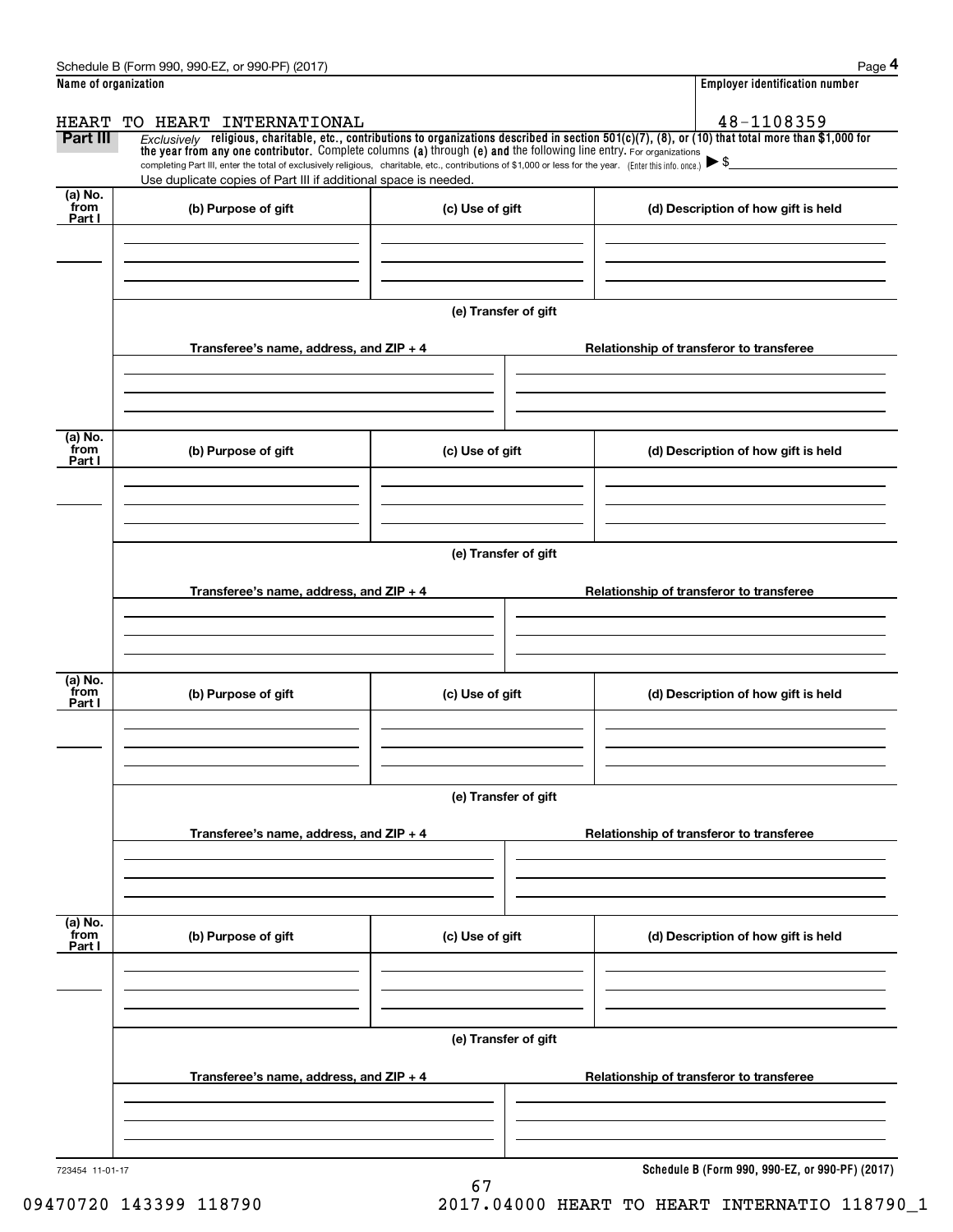| <b>SCHEDULE D</b> |  |
|-------------------|--|
|-------------------|--|

# **SCHEDULE D Supplemental Financial Statements**

(Form 990)<br>
Pepartment of the Treasury<br>
Department of the Treasury<br>
Department of the Treasury<br>
Department of the Treasury<br> **Co to www.irs.gov/Form990 for instructions and the latest information.**<br> **Co to www.irs.gov/Form9** 



Department of the Treasury Internal Revenue Service

|         | Name of the organization<br>HEART TO HEART INTERNATIONAL                                                                                                  | <b>Employer identification number</b><br>48-1108359 |                                                    |                                 |  |  |  |  |
|---------|-----------------------------------------------------------------------------------------------------------------------------------------------------------|-----------------------------------------------------|----------------------------------------------------|---------------------------------|--|--|--|--|
| Part I  | Organizations Maintaining Donor Advised Funds or Other Similar Funds or Accounts. Complete if the                                                         |                                                     |                                                    |                                 |  |  |  |  |
|         | organization answered "Yes" on Form 990, Part IV, line 6.                                                                                                 |                                                     |                                                    |                                 |  |  |  |  |
|         |                                                                                                                                                           | (a) Donor advised funds                             |                                                    | (b) Funds and other accounts    |  |  |  |  |
| 1       |                                                                                                                                                           |                                                     |                                                    |                                 |  |  |  |  |
| 2       | Aggregate value of contributions to (during year)                                                                                                         |                                                     |                                                    |                                 |  |  |  |  |
|         |                                                                                                                                                           |                                                     |                                                    |                                 |  |  |  |  |
| з       | Aggregate value of grants from (during year)                                                                                                              |                                                     |                                                    |                                 |  |  |  |  |
| 4       |                                                                                                                                                           |                                                     |                                                    |                                 |  |  |  |  |
| 5       | Did the organization inform all donors and donor advisors in writing that the assets held in donor advised funds                                          |                                                     |                                                    |                                 |  |  |  |  |
|         |                                                                                                                                                           |                                                     |                                                    | Yes<br>No                       |  |  |  |  |
| 6       | Did the organization inform all grantees, donors, and donor advisors in writing that grant funds can be used only                                         |                                                     |                                                    |                                 |  |  |  |  |
|         | for charitable purposes and not for the benefit of the donor or donor advisor, or for any other purpose conferring                                        |                                                     |                                                    |                                 |  |  |  |  |
| Part II | Conservation Easements. Complete if the organization answered "Yes" on Form 990, Part IV, line 7.                                                         |                                                     |                                                    | Yes<br>No                       |  |  |  |  |
|         |                                                                                                                                                           |                                                     |                                                    |                                 |  |  |  |  |
| 1       | Purpose(s) of conservation easements held by the organization (check all that apply).                                                                     |                                                     |                                                    |                                 |  |  |  |  |
|         | Preservation of land for public use (e.g., recreation or education)                                                                                       |                                                     | Preservation of a historically important land area |                                 |  |  |  |  |
|         | Protection of natural habitat                                                                                                                             |                                                     | Preservation of a certified historic structure     |                                 |  |  |  |  |
|         | Preservation of open space                                                                                                                                |                                                     |                                                    |                                 |  |  |  |  |
| 2       | Complete lines 2a through 2d if the organization held a qualified conservation contribution in the form of a conservation easement on the last            |                                                     |                                                    |                                 |  |  |  |  |
|         | day of the tax year.                                                                                                                                      |                                                     |                                                    | Held at the End of the Tax Year |  |  |  |  |
| а       | Total number of conservation easements                                                                                                                    |                                                     |                                                    | 2a                              |  |  |  |  |
| b       | Total acreage restricted by conservation easements                                                                                                        |                                                     |                                                    | 2b                              |  |  |  |  |
| с       |                                                                                                                                                           |                                                     |                                                    | 2c                              |  |  |  |  |
| d       | Number of conservation easements included in (c) acquired after 7/25/06, and not on a historic structure                                                  |                                                     |                                                    |                                 |  |  |  |  |
|         |                                                                                                                                                           |                                                     |                                                    | 2d                              |  |  |  |  |
| 3       | Number of conservation easements modified, transferred, released, extinguished, or terminated by the organization during the tax                          |                                                     |                                                    |                                 |  |  |  |  |
|         | year                                                                                                                                                      |                                                     |                                                    |                                 |  |  |  |  |
| 4       | Number of states where property subject to conservation easement is located >                                                                             |                                                     |                                                    |                                 |  |  |  |  |
| 5       | Does the organization have a written policy regarding the periodic monitoring, inspection, handling of                                                    |                                                     |                                                    |                                 |  |  |  |  |
|         | violations, and enforcement of the conservation easements it holds?                                                                                       |                                                     |                                                    | <b>No</b><br>Yes                |  |  |  |  |
| 6       | Staff and volunteer hours devoted to monitoring, inspecting, handling of violations, and enforcing conservation easements during the year                 |                                                     |                                                    |                                 |  |  |  |  |
|         |                                                                                                                                                           |                                                     |                                                    |                                 |  |  |  |  |
| 7       | Amount of expenses incurred in monitoring, inspecting, handling of violations, and enforcing conservation easements during the year                       |                                                     |                                                    |                                 |  |  |  |  |
|         | $\blacktriangleright$ \$                                                                                                                                  |                                                     |                                                    |                                 |  |  |  |  |
| 8       | Does each conservation easement reported on line 2(d) above satisfy the requirements of section 170(h)(4)(B)(i)                                           |                                                     |                                                    |                                 |  |  |  |  |
|         |                                                                                                                                                           |                                                     |                                                    | No<br>Yes                       |  |  |  |  |
|         | In Part XIII, describe how the organization reports conservation easements in its revenue and expense statement, and balance sheet, and                   |                                                     |                                                    |                                 |  |  |  |  |
|         | include, if applicable, the text of the footnote to the organization's financial statements that describes the organization's accounting for              |                                                     |                                                    |                                 |  |  |  |  |
|         | conservation easements.<br>Organizations Maintaining Collections of Art, Historical Treasures, or Other Similar Assets.<br>Part III                       |                                                     |                                                    |                                 |  |  |  |  |
|         | Complete if the organization answered "Yes" on Form 990, Part IV, line 8.                                                                                 |                                                     |                                                    |                                 |  |  |  |  |
|         | 1a If the organization elected, as permitted under SFAS 116 (ASC 958), not to report in its revenue statement and balance sheet works of art,             |                                                     |                                                    |                                 |  |  |  |  |
|         | historical treasures, or other similar assets held for public exhibition, education, or research in furtherance of public service, provide, in Part XIII, |                                                     |                                                    |                                 |  |  |  |  |
|         | the text of the footnote to its financial statements that describes these items.                                                                          |                                                     |                                                    |                                 |  |  |  |  |
| b       | If the organization elected, as permitted under SFAS 116 (ASC 958), to report in its revenue statement and balance sheet works of art, historical         |                                                     |                                                    |                                 |  |  |  |  |
|         | treasures, or other similar assets held for public exhibition, education, or research in furtherance of public service, provide the following amounts     |                                                     |                                                    |                                 |  |  |  |  |
|         |                                                                                                                                                           |                                                     |                                                    |                                 |  |  |  |  |
|         | relating to these items:                                                                                                                                  |                                                     |                                                    |                                 |  |  |  |  |
|         | (ii) Assets included in Form 990, Part X                                                                                                                  |                                                     |                                                    | $\blacktriangleright$ \$        |  |  |  |  |
| 2       | If the organization received or held works of art, historical treasures, or other similar assets for financial gain, provide                              |                                                     |                                                    |                                 |  |  |  |  |
|         | the following amounts required to be reported under SFAS 116 (ASC 958) relating to these items:                                                           |                                                     |                                                    |                                 |  |  |  |  |
| а       |                                                                                                                                                           |                                                     |                                                    | -\$                             |  |  |  |  |
|         | <b>b</b> Assets included in Form 990, Part X                                                                                                              |                                                     |                                                    | $\blacktriangleright$ s         |  |  |  |  |
|         | LHA For Paperwork Reduction Act Notice, see the Instructions for Form 990.                                                                                |                                                     |                                                    | Schedule D (Form 990) 2017      |  |  |  |  |
|         | 732051 10-09-17                                                                                                                                           |                                                     |                                                    |                                 |  |  |  |  |
|         |                                                                                                                                                           | c o                                                 |                                                    |                                 |  |  |  |  |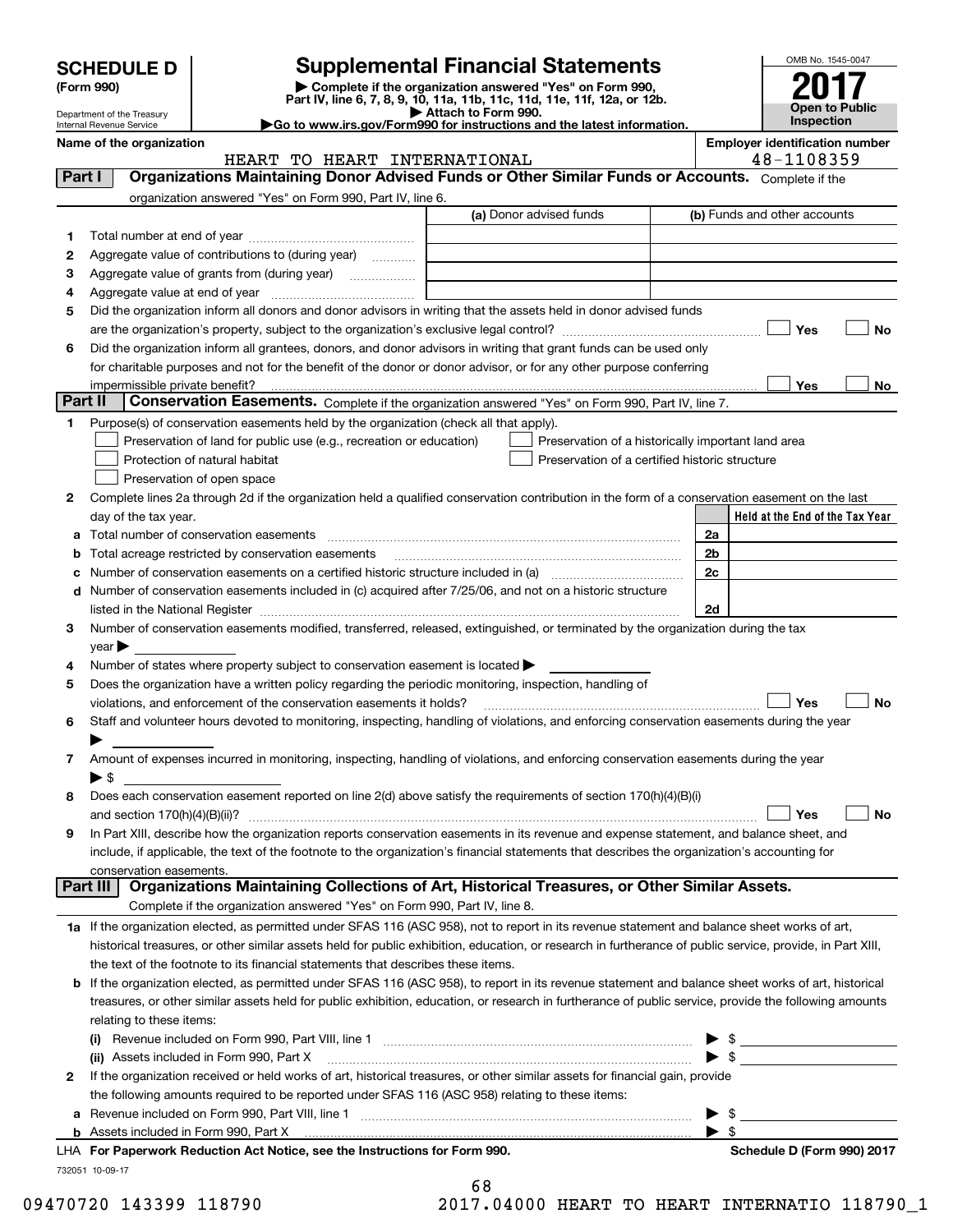| 48-1108359 Page 2<br>HEART TO HEART INTERNATIONAL<br>Schedule D (Form 990) 2017 |                                                                                                                                                                                                                                |                                         |                |                                                                                                                                                                                                                               |                 |                                 |                      |                     |          |             |
|---------------------------------------------------------------------------------|--------------------------------------------------------------------------------------------------------------------------------------------------------------------------------------------------------------------------------|-----------------------------------------|----------------|-------------------------------------------------------------------------------------------------------------------------------------------------------------------------------------------------------------------------------|-----------------|---------------------------------|----------------------|---------------------|----------|-------------|
|                                                                                 | Organizations Maintaining Collections of Art, Historical Treasures, or Other Similar Assets (continued)<br>Part III                                                                                                            |                                         |                |                                                                                                                                                                                                                               |                 |                                 |                      |                     |          |             |
| 3                                                                               | Using the organization's acquisition, accession, and other records, check any of the following that are a significant use of its collection items                                                                              |                                         |                |                                                                                                                                                                                                                               |                 |                                 |                      |                     |          |             |
|                                                                                 | (check all that apply):                                                                                                                                                                                                        |                                         |                |                                                                                                                                                                                                                               |                 |                                 |                      |                     |          |             |
| a                                                                               | Public exhibition                                                                                                                                                                                                              |                                         |                | Loan or exchange programs                                                                                                                                                                                                     |                 |                                 |                      |                     |          |             |
| b                                                                               | Scholarly research                                                                                                                                                                                                             |                                         |                | Other and the contract of the contract of the contract of the contract of the contract of the contract of the contract of the contract of the contract of the contract of the contract of the contract of the contract of the |                 |                                 |                      |                     |          |             |
| c                                                                               | Preservation for future generations                                                                                                                                                                                            |                                         |                |                                                                                                                                                                                                                               |                 |                                 |                      |                     |          |             |
|                                                                                 | Provide a description of the organization's collections and explain how they further the organization's exempt purpose in Part XIII.                                                                                           |                                         |                |                                                                                                                                                                                                                               |                 |                                 |                      |                     |          |             |
| 5                                                                               | During the year, did the organization solicit or receive donations of art, historical treasures, or other similar assets                                                                                                       |                                         |                |                                                                                                                                                                                                                               |                 |                                 |                      |                     |          |             |
|                                                                                 | to be sold to raise funds rather than to be maintained as part of the organization's collection?                                                                                                                               |                                         |                |                                                                                                                                                                                                                               |                 |                                 |                      | Yes                 |          | No          |
|                                                                                 | <b>Part IV</b><br>Escrow and Custodial Arrangements. Complete if the organization answered "Yes" on Form 990, Part IV, line 9, or                                                                                              |                                         |                |                                                                                                                                                                                                                               |                 |                                 |                      |                     |          |             |
|                                                                                 | reported an amount on Form 990, Part X, line 21.                                                                                                                                                                               |                                         |                |                                                                                                                                                                                                                               |                 |                                 |                      |                     |          |             |
|                                                                                 | 1a Is the organization an agent, trustee, custodian or other intermediary for contributions or other assets not included                                                                                                       |                                         |                |                                                                                                                                                                                                                               |                 |                                 |                      |                     |          |             |
|                                                                                 | on Form 990, Part X? [11] matter contracts and contracts and contracts are contracted to the set of the set of                                                                                                                 |                                         |                |                                                                                                                                                                                                                               |                 |                                 |                      | Yes                 |          | No          |
|                                                                                 | b If "Yes," explain the arrangement in Part XIII and complete the following table:                                                                                                                                             |                                         |                |                                                                                                                                                                                                                               |                 |                                 |                      |                     |          |             |
|                                                                                 |                                                                                                                                                                                                                                |                                         |                |                                                                                                                                                                                                                               |                 |                                 |                      | Amount              |          |             |
| c                                                                               | Beginning balance                                                                                                                                                                                                              |                                         |                |                                                                                                                                                                                                                               |                 | 1c                              |                      |                     |          |             |
|                                                                                 | Additions during the year manufactured and an annual contract of the year manufactured and all the year manufactured and all the year manufactured and all the year manufactured and all the year manufactured and all the yea |                                         |                |                                                                                                                                                                                                                               |                 | 1d                              |                      |                     |          |             |
|                                                                                 | e Distributions during the year manufactured and continuum and contact the year manufactured and contact the year manufactured and contact the year manufactured and contact the year manufactured and contact the year manufa |                                         |                |                                                                                                                                                                                                                               |                 | 1e<br>1f                        |                      |                     |          |             |
|                                                                                 | 2a Did the organization include an amount on Form 990, Part X, line 21, for escrow or custodial account liability?                                                                                                             |                                         |                |                                                                                                                                                                                                                               |                 |                                 |                      | Yes                 |          | No          |
|                                                                                 | <b>b</b> If "Yes," explain the arrangement in Part XIII. Check here if the explanation has been provided on Part XIII                                                                                                          |                                         |                |                                                                                                                                                                                                                               |                 |                                 |                      |                     |          |             |
| <b>Part V</b>                                                                   | Endowment Funds. Complete if the organization answered "Yes" on Form 990, Part IV, line 10.                                                                                                                                    |                                         |                |                                                                                                                                                                                                                               |                 |                                 |                      |                     |          |             |
|                                                                                 |                                                                                                                                                                                                                                | (a) Current year                        | (b) Prior year | (c) Two years back                                                                                                                                                                                                            |                 |                                 | (d) Three years back | (e) Four years back |          |             |
| 1a                                                                              | Beginning of year balance                                                                                                                                                                                                      | 14,688.                                 | 13,922.        |                                                                                                                                                                                                                               | 14,166.         |                                 | 13,557.              |                     |          | 11,825.     |
|                                                                                 |                                                                                                                                                                                                                                |                                         |                |                                                                                                                                                                                                                               |                 |                                 |                      |                     |          |             |
|                                                                                 | Net investment earnings, gains, and losses                                                                                                                                                                                     | 1,814.                                  | 766.           |                                                                                                                                                                                                                               | 609.<br>$-244.$ |                                 |                      | 1,732.              |          |             |
|                                                                                 | Grants or scholarships                                                                                                                                                                                                         |                                         |                |                                                                                                                                                                                                                               |                 |                                 |                      |                     |          |             |
|                                                                                 | e Other expenditures for facilities                                                                                                                                                                                            |                                         |                |                                                                                                                                                                                                                               |                 |                                 |                      |                     |          |             |
|                                                                                 | and programs                                                                                                                                                                                                                   |                                         |                |                                                                                                                                                                                                                               |                 |                                 |                      |                     |          |             |
|                                                                                 |                                                                                                                                                                                                                                |                                         |                |                                                                                                                                                                                                                               |                 |                                 |                      |                     |          |             |
|                                                                                 | End of year balance                                                                                                                                                                                                            | 16,502.                                 | 14,688.        |                                                                                                                                                                                                                               | 13,922.         |                                 | 14,166.              |                     |          | 13,557.     |
| 2                                                                               | Provide the estimated percentage of the current year end balance (line 1g, column (a)) held as:                                                                                                                                |                                         |                |                                                                                                                                                                                                                               |                 |                                 |                      |                     |          |             |
|                                                                                 | Board designated or quasi-endowment >                                                                                                                                                                                          |                                         | %              |                                                                                                                                                                                                                               |                 |                                 |                      |                     |          |             |
| b                                                                               | Permanent endowment $\blacktriangleright$ 100.00                                                                                                                                                                               | %                                       |                |                                                                                                                                                                                                                               |                 |                                 |                      |                     |          |             |
| c                                                                               | Temporarily restricted endowment                                                                                                                                                                                               | %                                       |                |                                                                                                                                                                                                                               |                 |                                 |                      |                     |          |             |
|                                                                                 | The percentages on lines 2a, 2b, and 2c should equal 100%.                                                                                                                                                                     |                                         |                |                                                                                                                                                                                                                               |                 |                                 |                      |                     |          |             |
|                                                                                 | <b>3a</b> Are there endowment funds not in the possession of the organization that are held and administered for the organization                                                                                              |                                         |                |                                                                                                                                                                                                                               |                 |                                 |                      |                     |          |             |
|                                                                                 | by:                                                                                                                                                                                                                            |                                         |                |                                                                                                                                                                                                                               |                 |                                 |                      |                     | Yes      | No          |
|                                                                                 | (i)                                                                                                                                                                                                                            |                                         |                |                                                                                                                                                                                                                               |                 | 3a(i)                           |                      | X                   |          |             |
|                                                                                 | related organizations<br>(ii)                                                                                                                                                                                                  |                                         |                |                                                                                                                                                                                                                               |                 |                                 |                      | 3a(ii)              |          | $\mathbf X$ |
|                                                                                 |                                                                                                                                                                                                                                |                                         |                |                                                                                                                                                                                                                               |                 |                                 |                      | 3b                  |          |             |
|                                                                                 | Describe in Part XIII the intended uses of the organization's endowment funds.<br>Land, Buildings, and Equipment.<br><b>Part VI</b>                                                                                            |                                         |                |                                                                                                                                                                                                                               |                 |                                 |                      |                     |          |             |
|                                                                                 | Complete if the organization answered "Yes" on Form 990, Part IV, line 11a. See Form 990, Part X, line 10.                                                                                                                     |                                         |                |                                                                                                                                                                                                                               |                 |                                 |                      |                     |          |             |
|                                                                                 |                                                                                                                                                                                                                                |                                         |                |                                                                                                                                                                                                                               |                 |                                 |                      |                     |          |             |
|                                                                                 | Description of property                                                                                                                                                                                                        | (a) Cost or other<br>basis (investment) |                | (b) Cost or other                                                                                                                                                                                                             |                 | (c) Accumulated<br>depreciation |                      | (d) Book value      |          |             |
|                                                                                 |                                                                                                                                                                                                                                | basis (other)<br>86,000.                |                |                                                                                                                                                                                                                               |                 |                                 | 86,000.              |                     |          |             |
|                                                                                 |                                                                                                                                                                                                                                |                                         |                | 426,034.                                                                                                                                                                                                                      |                 | 86, 205.                        |                      |                     | 339,829. |             |
| b                                                                               |                                                                                                                                                                                                                                |                                         |                | 239,852.                                                                                                                                                                                                                      |                 | 70,721.                         |                      |                     | 169,131. |             |
|                                                                                 |                                                                                                                                                                                                                                |                                         |                | 843,042.                                                                                                                                                                                                                      |                 | 711,346.                        |                      |                     | 131,696. |             |
|                                                                                 |                                                                                                                                                                                                                                |                                         |                | 719,023.                                                                                                                                                                                                                      |                 | 430,863.                        |                      |                     | 288,160. |             |
|                                                                                 | 1,014,816.                                                                                                                                                                                                                     |                                         |                |                                                                                                                                                                                                                               |                 |                                 |                      |                     |          |             |
|                                                                                 |                                                                                                                                                                                                                                |                                         |                |                                                                                                                                                                                                                               |                 |                                 |                      |                     |          |             |

**Schedule D (Form 990) 2017**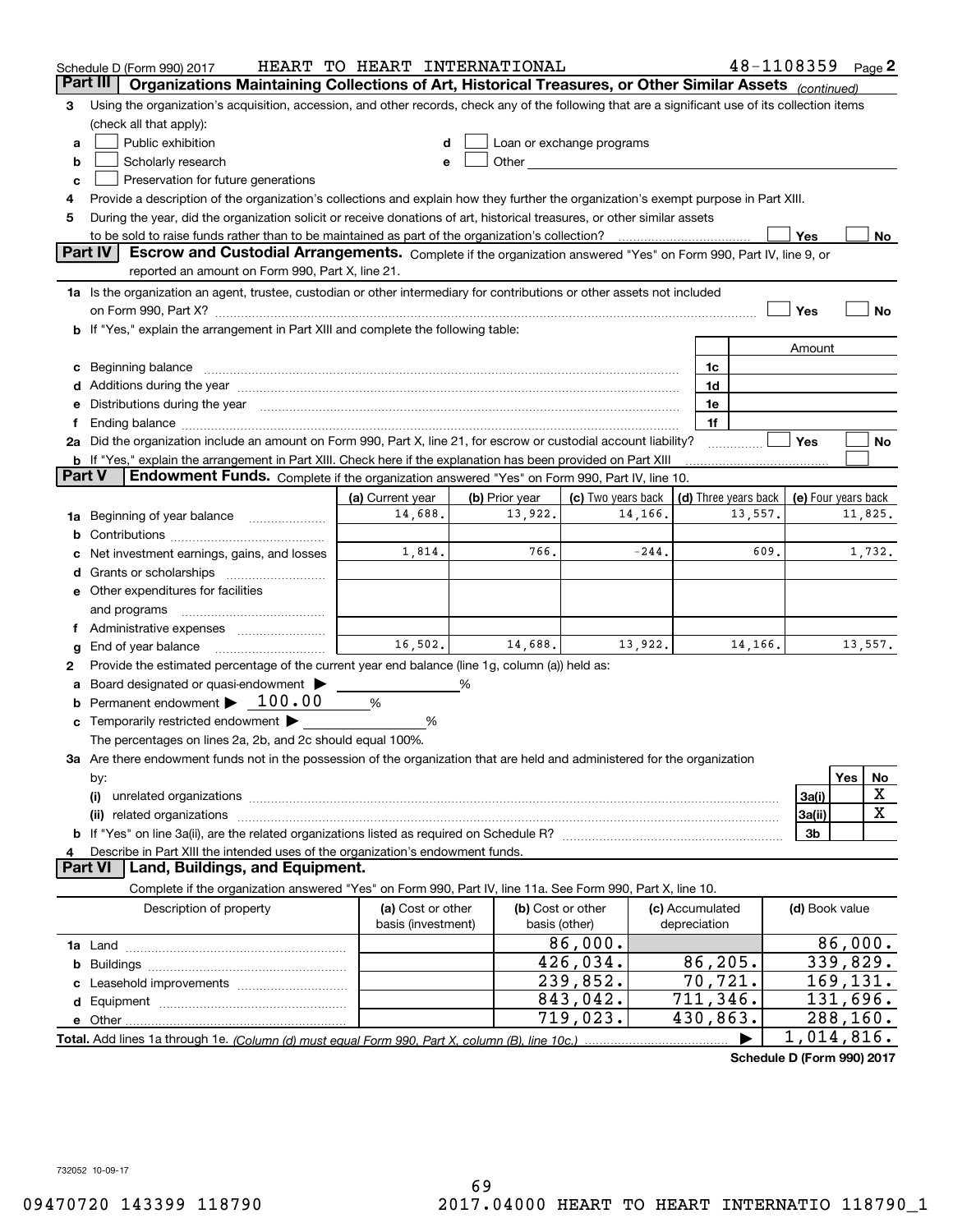| Complete if the organization answered "Yes" on Form 990, Part IV, line 11b. See Form 990, Part X, line 12.<br>(a) Description of security or category (including name of security)<br>(b) Book value<br>(2) Closely-held equity interests<br>$(3)$ Other<br>(A)<br>(B)<br>(C)<br>(D)<br>(E)<br>(F)<br>(G)<br>(H)<br>Total. (Col. (b) must equal Form 990, Part X, col. (B) line 12.)<br>Part VIII Investments - Program Related.<br>Complete if the organization answered "Yes" on Form 990, Part IV, line 11c. See Form 990, Part X, line 13.<br>(a) Description of investment<br>(b) Book value<br>(1)<br>(2)<br>(3)<br>(4)<br>(5)<br>(6)<br>(7)<br>(8)<br>(9)<br>Total. (Col. (b) must equal Form 990, Part X, col. (B) line 13.)<br><b>Other Assets.</b><br>Part IX<br>Complete if the organization answered "Yes" on Form 990, Part IV, line 11d. See Form 990, Part X, line 15.<br>(a) Description<br>(1)<br>(2)<br>(3)<br>(4)<br>(5)<br>(6)<br>(7)<br>(8)<br>(9)<br><b>Other Liabilities.</b><br>Part X<br>Complete if the organization answered "Yes" on Form 990, Part IV, line 11e or 11f. See Form 990, Part X, line 25.<br>(a) Description of liability<br>(b) Book value<br>1.<br>(1)<br>Federal income taxes<br>(2)<br>(3) |                                                           |                |
|------------------------------------------------------------------------------------------------------------------------------------------------------------------------------------------------------------------------------------------------------------------------------------------------------------------------------------------------------------------------------------------------------------------------------------------------------------------------------------------------------------------------------------------------------------------------------------------------------------------------------------------------------------------------------------------------------------------------------------------------------------------------------------------------------------------------------------------------------------------------------------------------------------------------------------------------------------------------------------------------------------------------------------------------------------------------------------------------------------------------------------------------------------------------------------------------------------------------------------------|-----------------------------------------------------------|----------------|
|                                                                                                                                                                                                                                                                                                                                                                                                                                                                                                                                                                                                                                                                                                                                                                                                                                                                                                                                                                                                                                                                                                                                                                                                                                          |                                                           |                |
|                                                                                                                                                                                                                                                                                                                                                                                                                                                                                                                                                                                                                                                                                                                                                                                                                                                                                                                                                                                                                                                                                                                                                                                                                                          | (c) Method of valuation: Cost or end-of-year market value |                |
|                                                                                                                                                                                                                                                                                                                                                                                                                                                                                                                                                                                                                                                                                                                                                                                                                                                                                                                                                                                                                                                                                                                                                                                                                                          |                                                           |                |
|                                                                                                                                                                                                                                                                                                                                                                                                                                                                                                                                                                                                                                                                                                                                                                                                                                                                                                                                                                                                                                                                                                                                                                                                                                          |                                                           |                |
|                                                                                                                                                                                                                                                                                                                                                                                                                                                                                                                                                                                                                                                                                                                                                                                                                                                                                                                                                                                                                                                                                                                                                                                                                                          |                                                           |                |
|                                                                                                                                                                                                                                                                                                                                                                                                                                                                                                                                                                                                                                                                                                                                                                                                                                                                                                                                                                                                                                                                                                                                                                                                                                          |                                                           |                |
|                                                                                                                                                                                                                                                                                                                                                                                                                                                                                                                                                                                                                                                                                                                                                                                                                                                                                                                                                                                                                                                                                                                                                                                                                                          |                                                           |                |
|                                                                                                                                                                                                                                                                                                                                                                                                                                                                                                                                                                                                                                                                                                                                                                                                                                                                                                                                                                                                                                                                                                                                                                                                                                          |                                                           |                |
|                                                                                                                                                                                                                                                                                                                                                                                                                                                                                                                                                                                                                                                                                                                                                                                                                                                                                                                                                                                                                                                                                                                                                                                                                                          |                                                           |                |
|                                                                                                                                                                                                                                                                                                                                                                                                                                                                                                                                                                                                                                                                                                                                                                                                                                                                                                                                                                                                                                                                                                                                                                                                                                          |                                                           |                |
|                                                                                                                                                                                                                                                                                                                                                                                                                                                                                                                                                                                                                                                                                                                                                                                                                                                                                                                                                                                                                                                                                                                                                                                                                                          |                                                           |                |
|                                                                                                                                                                                                                                                                                                                                                                                                                                                                                                                                                                                                                                                                                                                                                                                                                                                                                                                                                                                                                                                                                                                                                                                                                                          |                                                           |                |
|                                                                                                                                                                                                                                                                                                                                                                                                                                                                                                                                                                                                                                                                                                                                                                                                                                                                                                                                                                                                                                                                                                                                                                                                                                          |                                                           |                |
|                                                                                                                                                                                                                                                                                                                                                                                                                                                                                                                                                                                                                                                                                                                                                                                                                                                                                                                                                                                                                                                                                                                                                                                                                                          |                                                           |                |
|                                                                                                                                                                                                                                                                                                                                                                                                                                                                                                                                                                                                                                                                                                                                                                                                                                                                                                                                                                                                                                                                                                                                                                                                                                          |                                                           |                |
|                                                                                                                                                                                                                                                                                                                                                                                                                                                                                                                                                                                                                                                                                                                                                                                                                                                                                                                                                                                                                                                                                                                                                                                                                                          | (c) Method of valuation: Cost or end-of-year market value |                |
|                                                                                                                                                                                                                                                                                                                                                                                                                                                                                                                                                                                                                                                                                                                                                                                                                                                                                                                                                                                                                                                                                                                                                                                                                                          |                                                           |                |
|                                                                                                                                                                                                                                                                                                                                                                                                                                                                                                                                                                                                                                                                                                                                                                                                                                                                                                                                                                                                                                                                                                                                                                                                                                          |                                                           |                |
|                                                                                                                                                                                                                                                                                                                                                                                                                                                                                                                                                                                                                                                                                                                                                                                                                                                                                                                                                                                                                                                                                                                                                                                                                                          |                                                           |                |
|                                                                                                                                                                                                                                                                                                                                                                                                                                                                                                                                                                                                                                                                                                                                                                                                                                                                                                                                                                                                                                                                                                                                                                                                                                          |                                                           |                |
|                                                                                                                                                                                                                                                                                                                                                                                                                                                                                                                                                                                                                                                                                                                                                                                                                                                                                                                                                                                                                                                                                                                                                                                                                                          |                                                           |                |
|                                                                                                                                                                                                                                                                                                                                                                                                                                                                                                                                                                                                                                                                                                                                                                                                                                                                                                                                                                                                                                                                                                                                                                                                                                          |                                                           |                |
|                                                                                                                                                                                                                                                                                                                                                                                                                                                                                                                                                                                                                                                                                                                                                                                                                                                                                                                                                                                                                                                                                                                                                                                                                                          |                                                           |                |
|                                                                                                                                                                                                                                                                                                                                                                                                                                                                                                                                                                                                                                                                                                                                                                                                                                                                                                                                                                                                                                                                                                                                                                                                                                          |                                                           |                |
|                                                                                                                                                                                                                                                                                                                                                                                                                                                                                                                                                                                                                                                                                                                                                                                                                                                                                                                                                                                                                                                                                                                                                                                                                                          |                                                           |                |
|                                                                                                                                                                                                                                                                                                                                                                                                                                                                                                                                                                                                                                                                                                                                                                                                                                                                                                                                                                                                                                                                                                                                                                                                                                          |                                                           |                |
|                                                                                                                                                                                                                                                                                                                                                                                                                                                                                                                                                                                                                                                                                                                                                                                                                                                                                                                                                                                                                                                                                                                                                                                                                                          |                                                           |                |
|                                                                                                                                                                                                                                                                                                                                                                                                                                                                                                                                                                                                                                                                                                                                                                                                                                                                                                                                                                                                                                                                                                                                                                                                                                          |                                                           | (b) Book value |
|                                                                                                                                                                                                                                                                                                                                                                                                                                                                                                                                                                                                                                                                                                                                                                                                                                                                                                                                                                                                                                                                                                                                                                                                                                          |                                                           |                |
|                                                                                                                                                                                                                                                                                                                                                                                                                                                                                                                                                                                                                                                                                                                                                                                                                                                                                                                                                                                                                                                                                                                                                                                                                                          |                                                           |                |
|                                                                                                                                                                                                                                                                                                                                                                                                                                                                                                                                                                                                                                                                                                                                                                                                                                                                                                                                                                                                                                                                                                                                                                                                                                          |                                                           |                |
|                                                                                                                                                                                                                                                                                                                                                                                                                                                                                                                                                                                                                                                                                                                                                                                                                                                                                                                                                                                                                                                                                                                                                                                                                                          |                                                           |                |
|                                                                                                                                                                                                                                                                                                                                                                                                                                                                                                                                                                                                                                                                                                                                                                                                                                                                                                                                                                                                                                                                                                                                                                                                                                          |                                                           |                |
|                                                                                                                                                                                                                                                                                                                                                                                                                                                                                                                                                                                                                                                                                                                                                                                                                                                                                                                                                                                                                                                                                                                                                                                                                                          |                                                           |                |
|                                                                                                                                                                                                                                                                                                                                                                                                                                                                                                                                                                                                                                                                                                                                                                                                                                                                                                                                                                                                                                                                                                                                                                                                                                          |                                                           |                |
|                                                                                                                                                                                                                                                                                                                                                                                                                                                                                                                                                                                                                                                                                                                                                                                                                                                                                                                                                                                                                                                                                                                                                                                                                                          |                                                           |                |
|                                                                                                                                                                                                                                                                                                                                                                                                                                                                                                                                                                                                                                                                                                                                                                                                                                                                                                                                                                                                                                                                                                                                                                                                                                          |                                                           |                |
|                                                                                                                                                                                                                                                                                                                                                                                                                                                                                                                                                                                                                                                                                                                                                                                                                                                                                                                                                                                                                                                                                                                                                                                                                                          |                                                           |                |
|                                                                                                                                                                                                                                                                                                                                                                                                                                                                                                                                                                                                                                                                                                                                                                                                                                                                                                                                                                                                                                                                                                                                                                                                                                          |                                                           |                |
|                                                                                                                                                                                                                                                                                                                                                                                                                                                                                                                                                                                                                                                                                                                                                                                                                                                                                                                                                                                                                                                                                                                                                                                                                                          |                                                           |                |
|                                                                                                                                                                                                                                                                                                                                                                                                                                                                                                                                                                                                                                                                                                                                                                                                                                                                                                                                                                                                                                                                                                                                                                                                                                          |                                                           |                |
|                                                                                                                                                                                                                                                                                                                                                                                                                                                                                                                                                                                                                                                                                                                                                                                                                                                                                                                                                                                                                                                                                                                                                                                                                                          |                                                           |                |
|                                                                                                                                                                                                                                                                                                                                                                                                                                                                                                                                                                                                                                                                                                                                                                                                                                                                                                                                                                                                                                                                                                                                                                                                                                          |                                                           |                |
|                                                                                                                                                                                                                                                                                                                                                                                                                                                                                                                                                                                                                                                                                                                                                                                                                                                                                                                                                                                                                                                                                                                                                                                                                                          |                                                           |                |
| (4)                                                                                                                                                                                                                                                                                                                                                                                                                                                                                                                                                                                                                                                                                                                                                                                                                                                                                                                                                                                                                                                                                                                                                                                                                                      |                                                           |                |
| (5)                                                                                                                                                                                                                                                                                                                                                                                                                                                                                                                                                                                                                                                                                                                                                                                                                                                                                                                                                                                                                                                                                                                                                                                                                                      |                                                           |                |
| (6)                                                                                                                                                                                                                                                                                                                                                                                                                                                                                                                                                                                                                                                                                                                                                                                                                                                                                                                                                                                                                                                                                                                                                                                                                                      |                                                           |                |
| (7)                                                                                                                                                                                                                                                                                                                                                                                                                                                                                                                                                                                                                                                                                                                                                                                                                                                                                                                                                                                                                                                                                                                                                                                                                                      |                                                           |                |

**Total.**  *(Column (b) must equal Form 990, Part X, col. (B) line 25.)* . . . . . . . . . . . . . . .  $\blacktriangleright$ 

**2.**Liability for uncertain tax positions. In Part XIII, provide the text of the footnote to the organization's financial statements that reports the organization's liability for uncertain tax positions under FIN 48 (ASC 740). Check here if the text of the footnote has been provided in Part XIII  $~\boxed{\rm X}$ 

**Schedule D (Form 990) 2017**

732053 10-09-17

(9)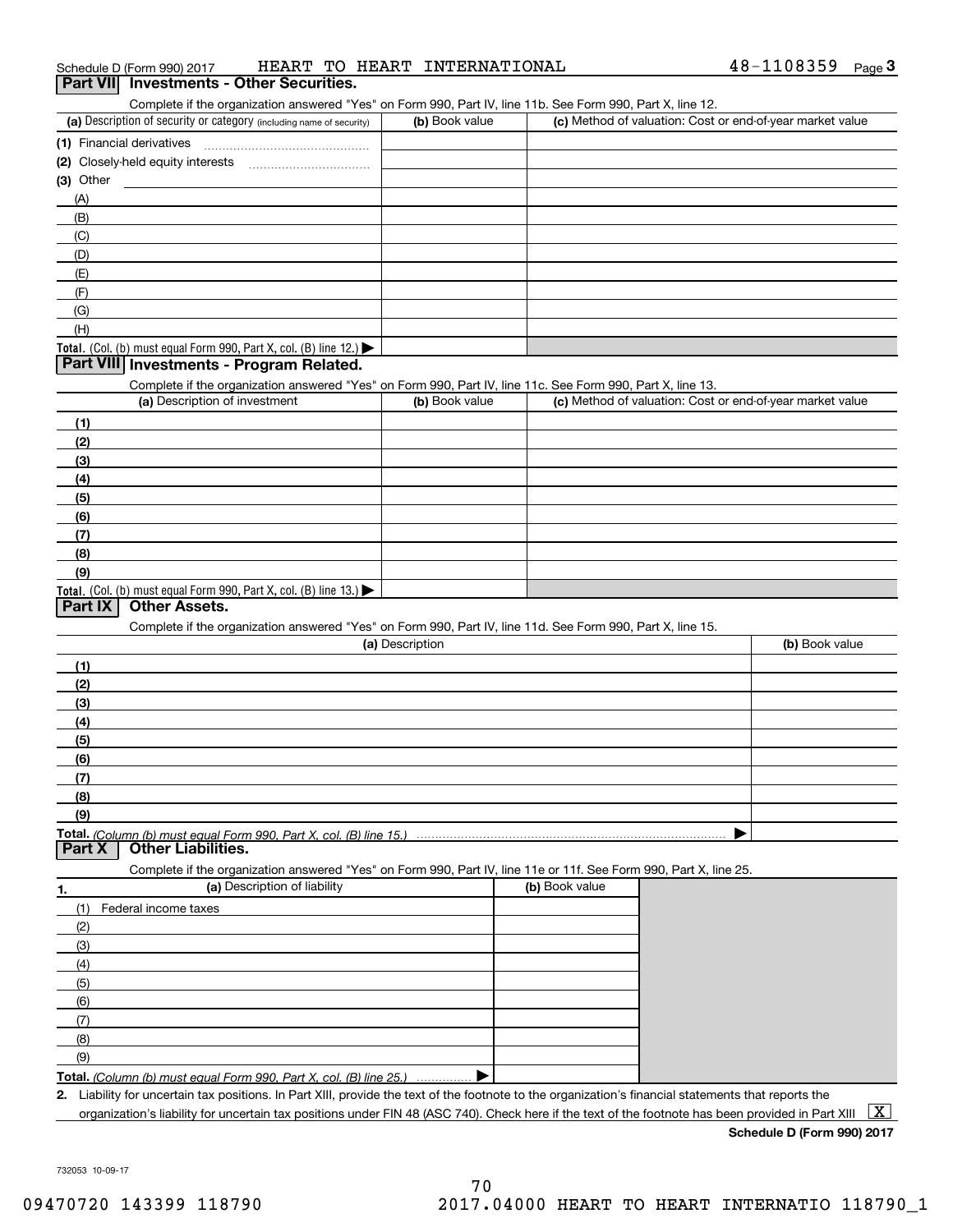|   | HEART TO HEART INTERNATIONAL<br>Schedule D (Form 990) 2017                                                                                                                                                                          |                |                   |                | 48-1108359<br>Page $4$      |  |  |  |  |
|---|-------------------------------------------------------------------------------------------------------------------------------------------------------------------------------------------------------------------------------------|----------------|-------------------|----------------|-----------------------------|--|--|--|--|
|   | <b>Part XI</b><br>Reconciliation of Revenue per Audited Financial Statements With Revenue per Return.                                                                                                                               |                |                   |                |                             |  |  |  |  |
|   | Complete if the organization answered "Yes" on Form 990, Part IV, line 12a.                                                                                                                                                         |                |                   |                |                             |  |  |  |  |
| 1 | Total revenue, gains, and other support per audited financial statements                                                                                                                                                            |                |                   |                | $1\overline{140,983,477}$ . |  |  |  |  |
| 2 | Amounts included on line 1 but not on Form 990, Part VIII, line 12:                                                                                                                                                                 |                |                   |                |                             |  |  |  |  |
| a | Net unrealized gains (losses) on investments [11] matter contracts and the unrealized gains (losses) on investments                                                                                                                 | 2a             | 3,696.            |                |                             |  |  |  |  |
| b |                                                                                                                                                                                                                                     | 2 <sub>b</sub> | 2,475,941.        |                |                             |  |  |  |  |
|   |                                                                                                                                                                                                                                     | 2c             |                   |                |                             |  |  |  |  |
| d |                                                                                                                                                                                                                                     | 2d             |                   |                |                             |  |  |  |  |
| е | Add lines 2a through 2d                                                                                                                                                                                                             |                |                   | 2e             | 2,479,637.                  |  |  |  |  |
| 3 |                                                                                                                                                                                                                                     |                |                   | $\mathbf{3}$   | 138,503,840.                |  |  |  |  |
| 4 | Amounts included on Form 990, Part VIII, line 12, but not on line 1:                                                                                                                                                                |                |                   |                |                             |  |  |  |  |
|   | Investment expenses not included on Form 990, Part VIII, line 7b [111] [11] Investment expenses not included on Form 990, Part VIII, line 7b                                                                                        | - 4a           | 250.              |                |                             |  |  |  |  |
|   |                                                                                                                                                                                                                                     | 4 <sub>b</sub> | $-17,095.$        |                |                             |  |  |  |  |
|   | c Add lines 4a and 4b                                                                                                                                                                                                               |                |                   | 4c             | $-16,845.$                  |  |  |  |  |
|   |                                                                                                                                                                                                                                     |                |                   |                |                             |  |  |  |  |
|   |                                                                                                                                                                                                                                     |                |                   |                | $5\overline{138,486,995.}$  |  |  |  |  |
|   | Part XII Reconciliation of Expenses per Audited Financial Statements With Expenses per Return.                                                                                                                                      |                |                   |                |                             |  |  |  |  |
|   | Complete if the organization answered "Yes" on Form 990, Part IV, line 12a.                                                                                                                                                         |                |                   |                |                             |  |  |  |  |
| 1 | Total expenses and losses per audited financial statements [11] [12] contain an intervention and contain a statements [13] [13] and the statements [13] [13] and the statements [13] and the statements [13] and the statement      |                |                   |                | 1 104,734,976.              |  |  |  |  |
| 2 | Amounts included on line 1 but not on Form 990, Part IX, line 25:                                                                                                                                                                   |                |                   |                |                             |  |  |  |  |
| a |                                                                                                                                                                                                                                     | 2a             | <u>2,475,941.</u> |                |                             |  |  |  |  |
| b |                                                                                                                                                                                                                                     | 2 <sub>b</sub> |                   |                |                             |  |  |  |  |
|   | Other losses                                                                                                                                                                                                                        | 2c             |                   |                |                             |  |  |  |  |
|   |                                                                                                                                                                                                                                     | 2d             |                   |                |                             |  |  |  |  |
| e | Add lines 2a through 2d <b>contained a contained a contained a contained a</b> contained a contact the state of the state of the state of the state of the state of the state of the state of the state of the state of the state o |                |                   | 2e             | 2,475,941.                  |  |  |  |  |
| 3 | Subtract line 2e from line 1 <b>manufacture in the contract of the 2e</b> from line 1                                                                                                                                               |                |                   | $\mathbf{3}$   | 102, 259, 035.              |  |  |  |  |
| 4 | Amounts included on Form 990, Part IX, line 25, but not on line 1:                                                                                                                                                                  |                |                   |                |                             |  |  |  |  |
| a | Investment expenses not included on Form 990, Part VIII, line 7b [11, 111, 111, 111]                                                                                                                                                | 4a             | 250.              |                |                             |  |  |  |  |
|   | Other (Describe in Part XIII.)                                                                                                                                                                                                      | 4 <sub>b</sub> | $-181,671.$       |                |                             |  |  |  |  |
|   | c Add lines 4a and 4b                                                                                                                                                                                                               |                |                   | 4c             | $-181, 421.$                |  |  |  |  |
|   | Part XIII Supplemental Information.                                                                                                                                                                                                 |                |                   | $\overline{5}$ | 102,077,614.                |  |  |  |  |

Provide the descriptions required for Part II, lines 3, 5, and 9; Part III, lines 1a and 4; Part IV, lines 1b and 2b; Part V, line 4; Part X, line 2; Part XI, lines 2d and 4b; and Part XII, lines 2d and 4b. Also complete this part to provide any additional information.

### PART X, LINE 2:

| THE ORGANIZATION'S PRESENT ACCOUNTING POLICY FOR THE EVALUATION OF         |
|----------------------------------------------------------------------------|
| UNCERTAIN TAX POSITIONS IS TO REVIEW THOSE POSITIONS ON AN ANNUAL BASIS.   |
| A LIABILITY WOULD BE RECORDED IN THE FINANCIAL STATEMENTS DURING THE       |
| PERIOD WHICH, BASED ON ALL AVAILABLE EVIDENCE, THE ORGANIZATIOIN BELIEVES  |
| IT IS MORE LIKELY THAN NOT THAT THE TAX POSITION WOULD NOT BE SUSTAINED    |
| UPON EXAMINATION BY TAXING AUTHORITIES AND THE LIABILITY WOULD BE INCURRED |
| BY THE ORGANIZATION. NO ACCRUAL HAS BEEN RECORDED AT DECEMBER 31, 2017 OR  |
| 2016, AS MANAGEMENT DOES NOT BELIEVE ANY MATERIAL UNCERTAINTIES EXIST.     |
|                                                                            |

71

## PART XI, LINE 4B - OTHER ADJUSTMENTS:

# FUNDRAISING EXPENSES  $-17,095$ .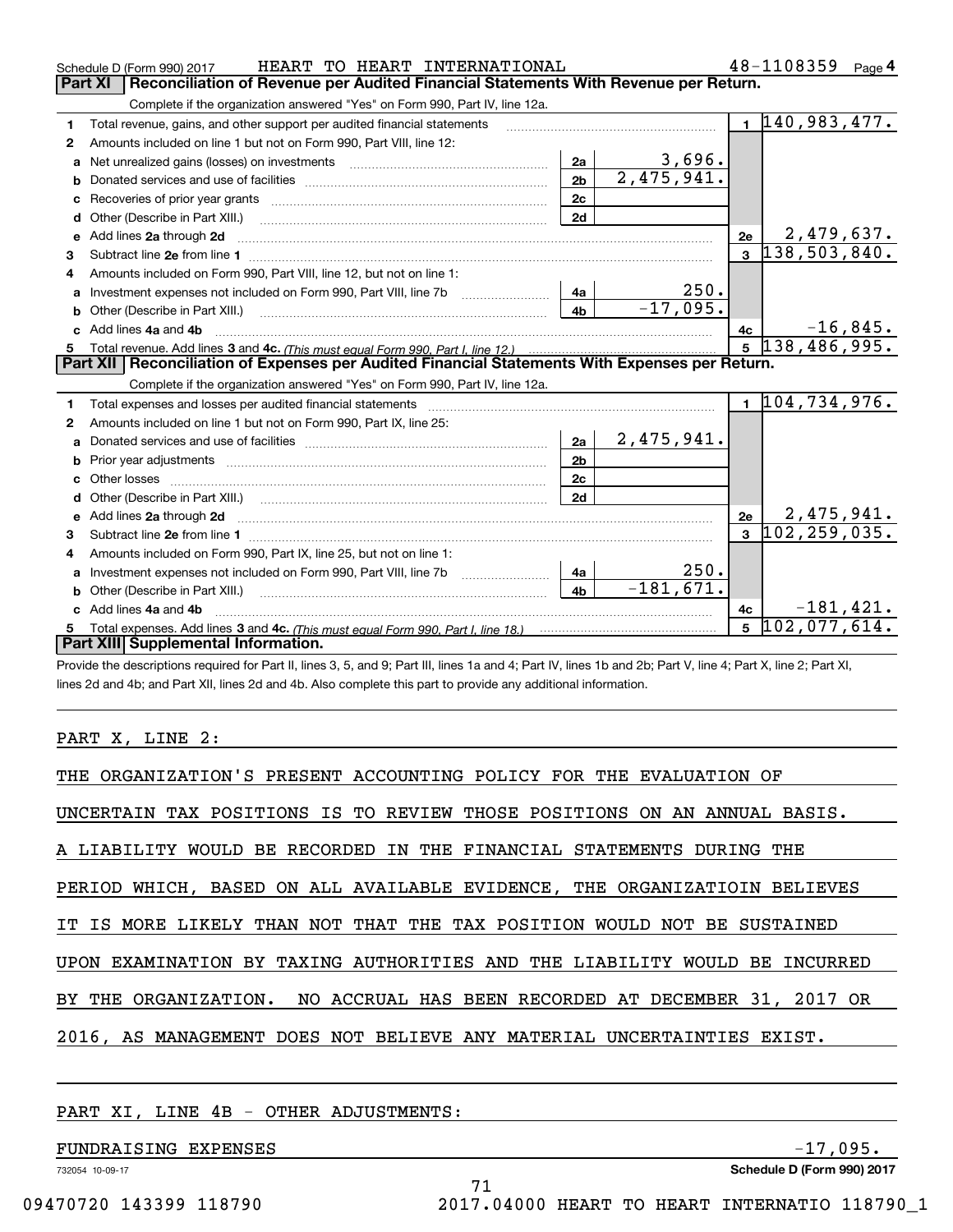| HEART TO HEART INTERNATIONAL                                                             | $48 - 1108359$ Page 5      |
|------------------------------------------------------------------------------------------|----------------------------|
| Schedule D (Form 990) 2017 HEART TO H.<br>Part XIII Supplemental Information (continued) |                            |
|                                                                                          |                            |
|                                                                                          |                            |
| PART XII, LINE 4B - OTHER ADJUSTMENTS:                                                   |                            |
| ADJUSTMENT TO DISTRIBUTED SUPPLIES                                                       | $-164,576.$                |
| FUNDRAISING EXPENSES                                                                     | $-17,095.$                 |
|                                                                                          |                            |
| TOTAL TO SCHEDULE D, PART XII, LINE 4B                                                   | $-181,671.$                |
|                                                                                          |                            |
|                                                                                          |                            |
|                                                                                          |                            |
|                                                                                          |                            |
|                                                                                          |                            |
|                                                                                          |                            |
|                                                                                          |                            |
|                                                                                          |                            |
|                                                                                          |                            |
|                                                                                          |                            |
|                                                                                          |                            |
|                                                                                          |                            |
|                                                                                          |                            |
|                                                                                          |                            |
|                                                                                          |                            |
|                                                                                          |                            |
|                                                                                          |                            |
|                                                                                          |                            |
|                                                                                          |                            |
|                                                                                          |                            |
|                                                                                          |                            |
|                                                                                          |                            |
|                                                                                          |                            |
|                                                                                          |                            |
|                                                                                          |                            |
|                                                                                          |                            |
|                                                                                          |                            |
|                                                                                          |                            |
|                                                                                          |                            |
|                                                                                          |                            |
|                                                                                          |                            |
|                                                                                          |                            |
|                                                                                          | Schedule D (Form 990) 2017 |

732055 10-09-17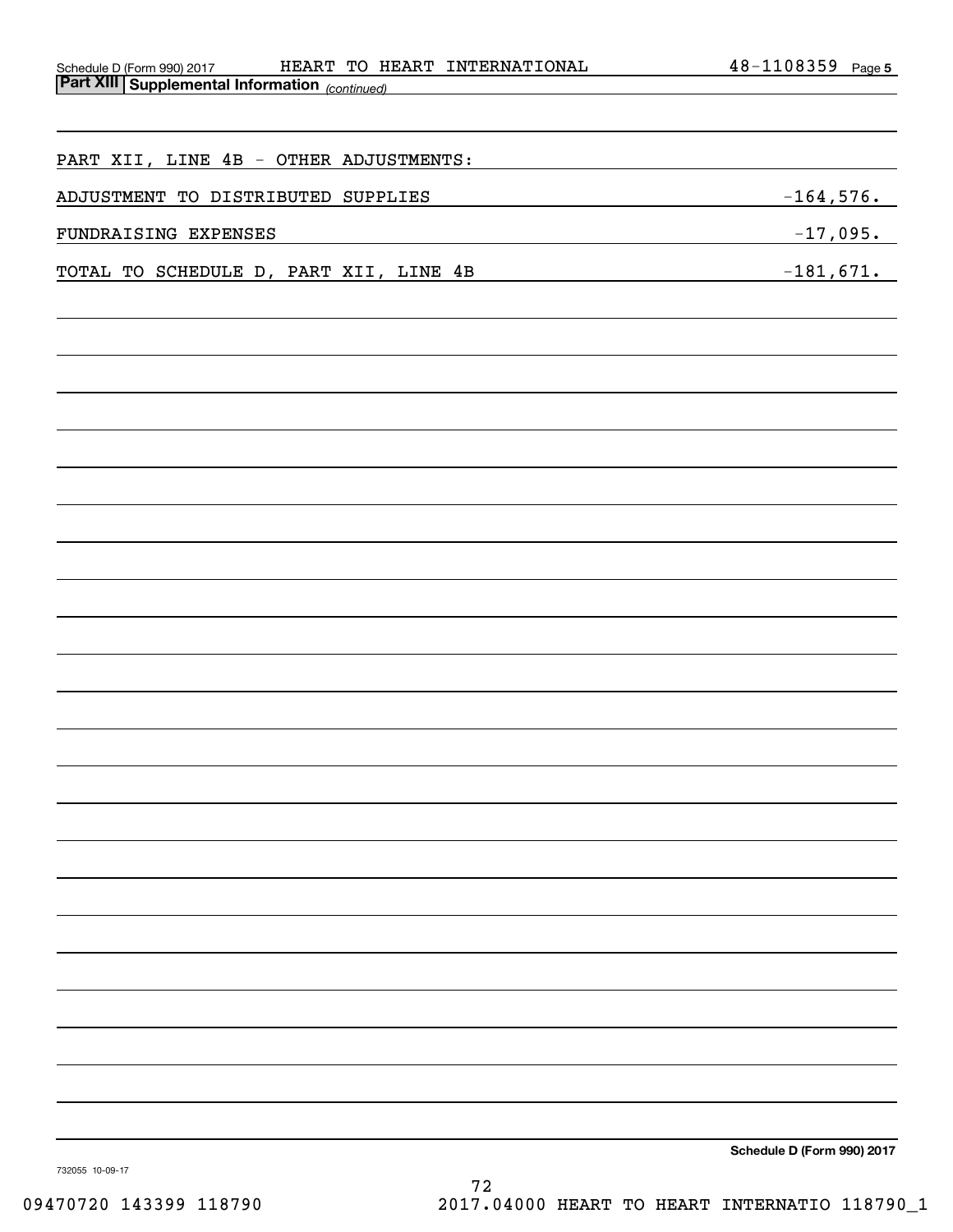# **SCHEDULE F Statement of Activities Outside the United States**

**| Complete if the organization answered "Yes" on Form 990, Part IV, line 14b, 15, or 16.**

**| Attach to Form 990.**

**| Go to www.irs.gov/Form990 for instructions and the latest information.**

**For grantmakers.**  Describe in Part V the organization's procedures for monitoring the use of its grants and other assistance outside the

**Part I**  $\parallel$  General Information on Activities Outside the United States. Complete if the organization answered "Yes" on

HEART TO HEART INTERNATIONAL 48-1108359

**1For grantmakers.**  Does the organization maintain records to substantiate the amount of its grants and other assistance,

the grantees' eligibility for the grants or assistance, and the selection criteria used to award the grants or assistance?

**3** Activities per Region. (The following Part I, line 3 table can be duplicated if additional space is needed.) **(a)** Region **| (b)** Number of | **(c)** Number of | **(d)** Activities conducted in the region | **(e)** If activity listed in (d) **(f) 3 a** Sub-total .................. **b** Total from continuation **c Totals**  (add lines 3a LHA For Paperwork Reduction Act Notice, see the Instructions for Form 990. Schedule F (Form 990) 2017 United States. (a) Region  $\vert$  (b) Number of officesin the region employees, agents, and independent contractors in the region (by type) (such as, fundraising, program services, investments, grants to recipients located in the region) (e) If activity listed in (d) is a program service, describe specific type of service(s) in the region (f) Total expenditures for and investments in the region sheets to Part  $1$   $\ldots$ ... and 3b) 74,113,309. 263,406. 1,133. 9,373,975. 4,347,854. 14,153. 3,050,325. 14,897. PROGRAM SERVICES AID PROGRAM SERVICES PROGRAM SERVICES PROGRAM SERVICES PROGRAM SERVICES PROGRAM SERVICES 91,179,052. DISTRIBUTION OF MEDICAL DISTRIBUTION OF MEDICAL DISTRIBUTION OF MEDICAL DISTRIBUTION OF MEDICAL PROGRAM SERVICES PROGRAM SERVICES AIDAIDAID AIDAIDAIDATD ANTIGUA & BARBUDA, THE CARIBBEAN -CENTRAL AMERICA AND RUSSIA AND SOUTH ASIA DISTRIBUTION OF MEDICAL 1000000 $\Omega$ SUB-SAHARAN AFRICA EAST ASIA AND THE MIDDLE EAST AND SOUTH AMERICA NORTH AMERICA - NEIGHBORING STATES - AFGHANISTAN, DISTRIBUTION OF MEDICAL DISTRIBUTION OF MEDICAL 110000000ANGOLA, BENIN, PACIFIC - AUSTRALIA, NORTH AFRICA - ARGENTINA, BOLIVIA, CANADA AND MEXICO, ARMENIA, AZERBIJAN, BANGLADESH, BHUTAN, BOTSWANA, BURKINA, BRUNEI, BURMA, 1ARUBA, BAHAMAS BELARUS, INDIA, MALDIVES, FASO, CAMBODIA, DJIBOUTI, EGYPT, COLUMBIA, ECUADOR, STATES ALGERIA, BAHRAIN, BRAZIL, CHILE, BUT NOT THE UNITED DISTRIBUTION OF MEDICAL 0 120,483. 1 91,299,535. 01

Internal Revenue Service

Department of the Treasury

**2**

Name of the organization

**(Form 990)**

Form 990, Part IV, line 14b.

**Employer identification number**

**Yes** X

**No**

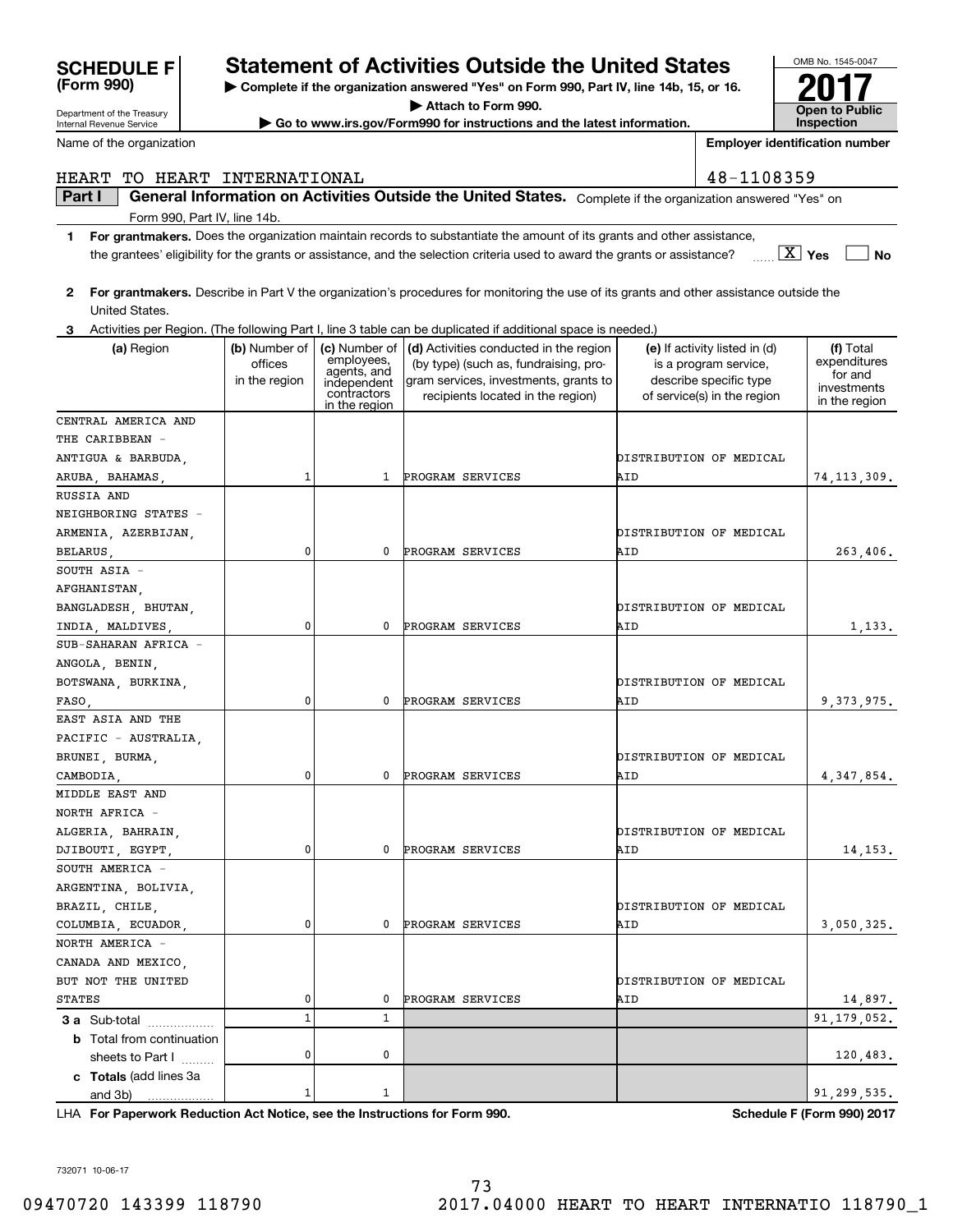| Schedule F (Form 990) | HEART TO HEART INTERNATIONAL              | 48-1108359                                           | Page 1                                                                                                                                  |                                                                                                             |                                         |
|-----------------------|-------------------------------------------|------------------------------------------------------|-----------------------------------------------------------------------------------------------------------------------------------------|-------------------------------------------------------------------------------------------------------------|-----------------------------------------|
| Part I                |                                           |                                                      | <b>Continuation of Activities per Region.</b> (Schedule F (Form 990), Part I, line 3)                                                   |                                                                                                             |                                         |
| (a) Region            | (b) Number of<br>offices<br>in the region | (c) Number of<br>employees or<br>agents in<br>region | (d) Activities conducted in region<br>(by type) (i.e., fundraising,<br>program services, grants to<br>recipients located in the region) | (e) If activity listed in (d)<br>is a program service,<br>describe specific type<br>of service(s) in region | (f) Total<br>expenditures<br>for region |
| $EUROPE - GREECE$     | $\pmb{0}$                                 | $\mathbf 0$                                          | PROGRAM SERVICES                                                                                                                        | DISTRIBUTION OF MEDICAL<br>AID                                                                              | 120,483.                                |
|                       |                                           |                                                      |                                                                                                                                         |                                                                                                             |                                         |
|                       |                                           |                                                      |                                                                                                                                         |                                                                                                             |                                         |
|                       |                                           |                                                      |                                                                                                                                         |                                                                                                             |                                         |
|                       |                                           |                                                      |                                                                                                                                         |                                                                                                             |                                         |
|                       |                                           |                                                      |                                                                                                                                         |                                                                                                             |                                         |
|                       |                                           |                                                      |                                                                                                                                         |                                                                                                             |                                         |
|                       |                                           |                                                      |                                                                                                                                         |                                                                                                             |                                         |
|                       |                                           |                                                      |                                                                                                                                         |                                                                                                             |                                         |
|                       |                                           |                                                      |                                                                                                                                         |                                                                                                             |                                         |
|                       |                                           |                                                      |                                                                                                                                         |                                                                                                             |                                         |
| <b>Totals</b>         |                                           |                                                      |                                                                                                                                         |                                                                                                             | 120,483.                                |

732181 04-01-17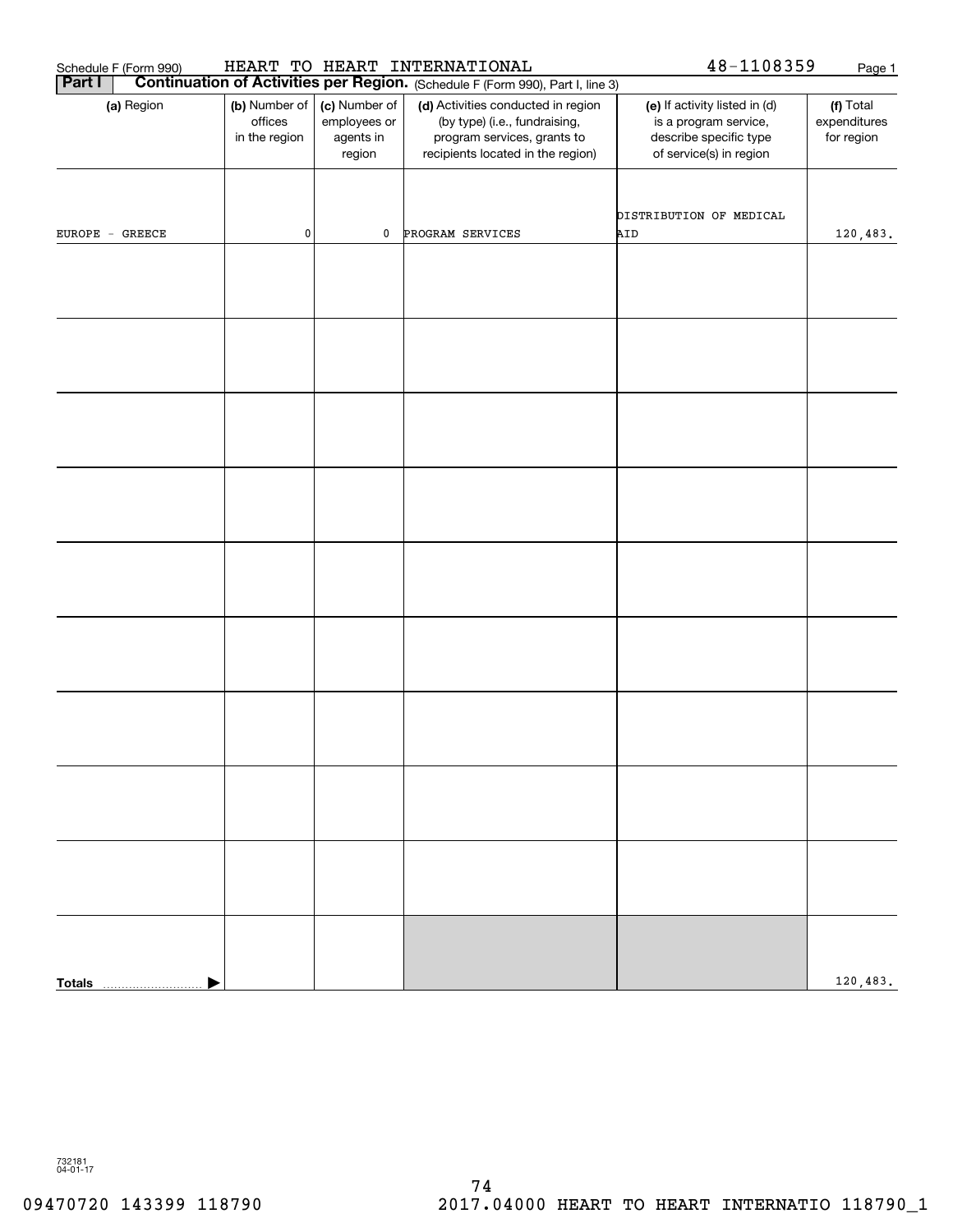Part II | Grants and Other Assistance to Organizations or Entities Outside the United States. Complete if the organization answered "Yes" on Form 990, Part IV, line 15, for any recipient who received more than \$5,000. Part II can be duplicated if additional space is needed.

| 1.<br>(a) Name of organization                             | (b) IRS code section<br>and EIN (if applicable) | (c) Region        | (d) Purpose of<br>grant                                                                                                                      | (e) Amount<br>of cash grant | (f) Manner of<br>cash disbursement | (g) Amount of<br>noncash<br>assistance | (h) Description<br>of noncash<br>assistance | (i) Method of<br>valuation (book, FMV,<br>appraisal, other) |
|------------------------------------------------------------|-------------------------------------------------|-------------------|----------------------------------------------------------------------------------------------------------------------------------------------|-----------------------------|------------------------------------|----------------------------------------|---------------------------------------------|-------------------------------------------------------------|
|                                                            |                                                 | CENTRAL AMERICA   |                                                                                                                                              |                             |                                    |                                        |                                             |                                                             |
|                                                            |                                                 | AND THE CARIBBEAN |                                                                                                                                              |                             |                                    |                                        | PHARMACEUTICALS,                            |                                                             |
|                                                            |                                                 | ANTIGUA &         |                                                                                                                                              |                             |                                    |                                        | MEDICAL SUPPLIES                            |                                                             |
|                                                            |                                                 | BARBUDA, ARUBA    | MEDICAL ASSISTANCE                                                                                                                           | $\mathsf{0}\,.$             |                                    |                                        | 818. AND HYGIENE ITEMS                      | FMV                                                         |
|                                                            |                                                 | CENTRAL AMERICA   |                                                                                                                                              |                             |                                    |                                        |                                             |                                                             |
|                                                            |                                                 | AND THE CARIBBEAN |                                                                                                                                              |                             |                                    |                                        | PHARMACEUTICALS,                            |                                                             |
|                                                            |                                                 | ANTIGUA &         |                                                                                                                                              |                             |                                    |                                        | MEDICAL SUPPLIES                            |                                                             |
|                                                            |                                                 | BARBUDA, ARUBA,   | MEDICAL ASSISTANCE                                                                                                                           | 0.                          |                                    |                                        | 23,348. AND HYGIENE ITEMS                   | FMV                                                         |
|                                                            |                                                 | CENTRAL AMERICA   |                                                                                                                                              |                             |                                    |                                        |                                             |                                                             |
|                                                            |                                                 | AND THE CARIBBEAN |                                                                                                                                              |                             |                                    |                                        | PHARMACEUTICALS,                            |                                                             |
|                                                            |                                                 | ANTIGUA &         |                                                                                                                                              |                             |                                    |                                        | MEDICAL SUPPLIES                            |                                                             |
|                                                            |                                                 | BARBUDA, ARUBA,   | MEDICAL ASSISTANCE                                                                                                                           | $\mathfrak o$ .             |                                    |                                        | 45,095. AND HYGIENE ITEMS                   | FMV                                                         |
|                                                            |                                                 | CENTRAL AMERICA   |                                                                                                                                              |                             |                                    |                                        |                                             |                                                             |
|                                                            |                                                 | AND THE CARIBBEAN |                                                                                                                                              |                             |                                    |                                        | PHARMACEUTICALS,                            |                                                             |
|                                                            |                                                 | ANTIGUA &         |                                                                                                                                              |                             |                                    |                                        | MEDICAL SUPPLIES                            |                                                             |
|                                                            |                                                 | BARBUDA, ARUBA,   | MEDICAL ASSISTANCE                                                                                                                           | $\mathfrak o$ .             |                                    |                                        | 58,107. AND HYGIENE ITEMS                   | FMV                                                         |
|                                                            |                                                 | CENTRAL AMERICA   |                                                                                                                                              |                             |                                    |                                        |                                             |                                                             |
|                                                            |                                                 | AND THE CARIBBEAN |                                                                                                                                              |                             |                                    |                                        | PHARMACEUTICALS,                            |                                                             |
|                                                            |                                                 | ANTIGUA &         |                                                                                                                                              |                             |                                    |                                        | MEDICAL SUPPLIES                            |                                                             |
|                                                            |                                                 | BARBUDA, ARUBA,   | MEDICAL ASSISTANCE                                                                                                                           | $\mathbf{0}$ .              |                                    |                                        | 28,891. AND HYGIENE ITEMS                   | FMV                                                         |
|                                                            |                                                 | CENTRAL AMERICA   |                                                                                                                                              |                             |                                    |                                        |                                             |                                                             |
|                                                            |                                                 | AND THE CARIBBEAN |                                                                                                                                              |                             |                                    |                                        | PHARMACEUTICALS,                            |                                                             |
|                                                            |                                                 | ANTIGUA &         |                                                                                                                                              |                             |                                    |                                        | MEDICAL SUPPLIES                            |                                                             |
|                                                            |                                                 | BARBUDA, ARUBA,   | MEDICAL ASSISTANCE                                                                                                                           | 0.                          |                                    |                                        | 30, 213. AND HYGIENE ITEMS                  | FMV                                                         |
|                                                            |                                                 | CENTRAL AMERICA   |                                                                                                                                              |                             |                                    |                                        |                                             |                                                             |
|                                                            |                                                 | AND THE CARIBBEAN |                                                                                                                                              |                             |                                    |                                        | PHARMACEUTICALS,                            |                                                             |
|                                                            |                                                 | ANTIGUA &         |                                                                                                                                              |                             |                                    |                                        | MEDICAL SUPPLIES                            |                                                             |
|                                                            |                                                 | BARBUDA, ARUBA,   | MEDICAL ASSISTANCE                                                                                                                           | 0                           |                                    |                                        | 53,156. AND HYGIENE ITEMS                   | FMV                                                         |
|                                                            |                                                 | CENTRAL AMERICA   |                                                                                                                                              |                             |                                    |                                        |                                             |                                                             |
|                                                            |                                                 | AND THE CARIBBEAN |                                                                                                                                              |                             |                                    |                                        | PHARMACEUTICALS,                            |                                                             |
|                                                            |                                                 | ANTIGUA &         |                                                                                                                                              |                             |                                    |                                        | MEDICAL SUPPLIES                            |                                                             |
|                                                            |                                                 | BARBUDA, ARUBA,   | MEDICAL ASSISTANCE                                                                                                                           | 0.                          |                                    |                                        | 1,050. AND HYGIENE ITEMS FMV                |                                                             |
| 2                                                          |                                                 |                   | Enter total number of recipient organizations listed above that are recognized as charities by the foreign country, recognized as tax-exempt |                             |                                    |                                        |                                             |                                                             |
|                                                            |                                                 |                   | by the IRS, or for which the grantee or counsel has provided a section 501(c)(3) equivalency letter                                          |                             |                                    |                                        |                                             | <u>75</u>                                                   |
| 3<br>Enter total number of other organizations or entities |                                                 |                   |                                                                                                                                              |                             |                                    |                                        |                                             | 9                                                           |

**Schedule F (Form 990) 2017**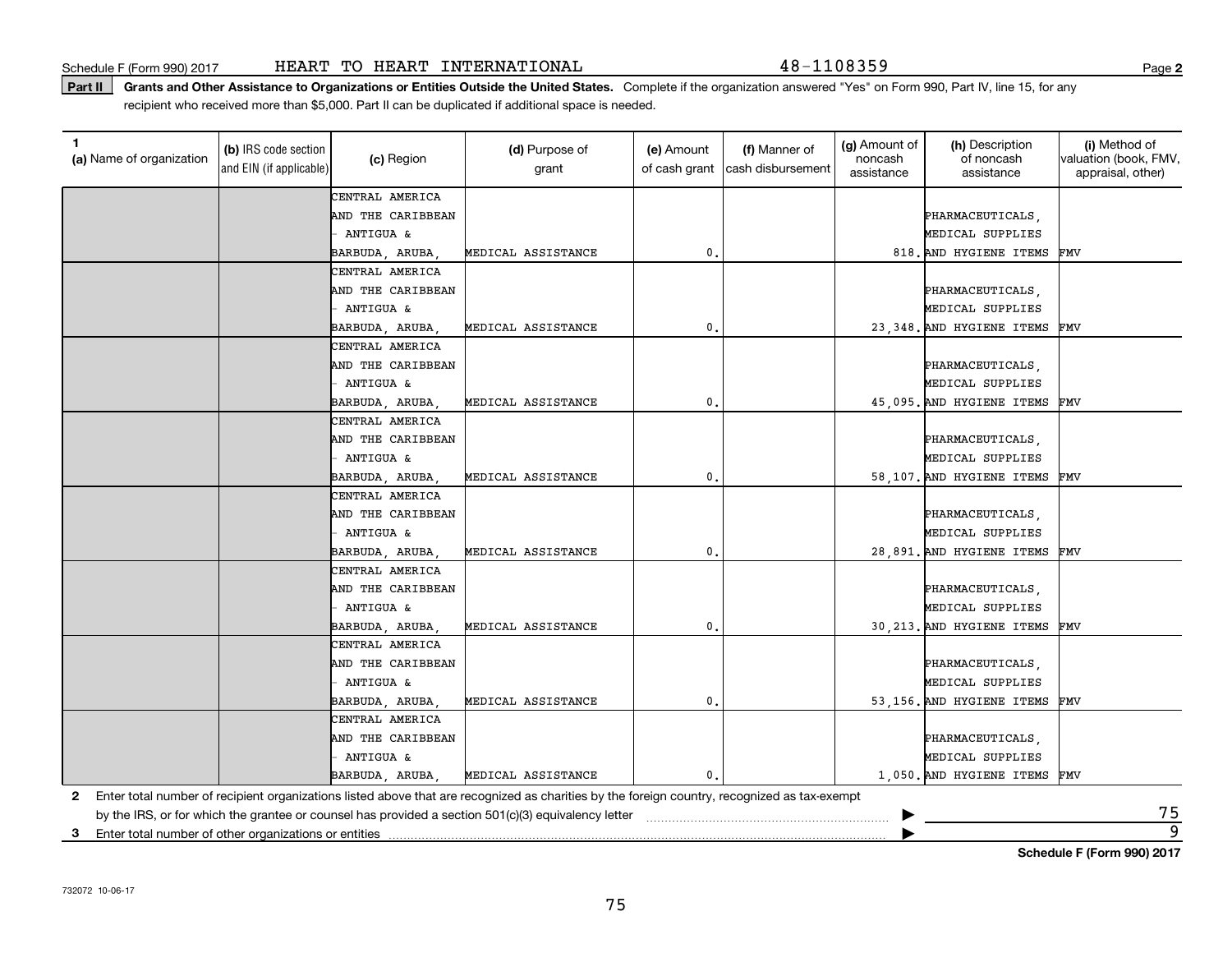|         | Schedule F (Form 990)    |                                                 | HEART TO HEART INTERNATIONAL |                                                                                                                                              |                             | 48-1108359                         |                                         |                                              | Page 2                                                      |
|---------|--------------------------|-------------------------------------------------|------------------------------|----------------------------------------------------------------------------------------------------------------------------------------------|-----------------------------|------------------------------------|-----------------------------------------|----------------------------------------------|-------------------------------------------------------------|
| Part II |                          |                                                 |                              | Continuation of Grants and Other Assistance to Organizations or Entities Outside the United States. (Schedule F (Form 990), Part II, line 1) |                             |                                    |                                         |                                              |                                                             |
| 1       | (a) Name of organization | (b) IRS code section<br>and EIN (if applicable) | (c) Region                   | (d) Purpose of<br>grant                                                                                                                      | (e) Amount<br>of cash grant | (f) Manner of<br>cash disbursement | (g) Amount of<br>non-cash<br>assistance | (h) Description<br>of non-cash<br>assistance | (i) Method of<br>valuation (book, FMV,<br>appraisal, other) |
|         |                          |                                                 | CENTRAL AMERICA              |                                                                                                                                              |                             |                                    |                                         |                                              |                                                             |
|         |                          |                                                 | AND THE CARIBBEAN            |                                                                                                                                              |                             |                                    |                                         | PHARMACEUTICALS,                             |                                                             |
|         |                          |                                                 | ANTIGUA &                    |                                                                                                                                              |                             |                                    |                                         | MEDICAL SUPPLIES                             |                                                             |
|         |                          |                                                 | BARBUDA, ARUBA               | MEDICAL ASSISTANCE                                                                                                                           | 0.                          |                                    |                                         | 67,923. AND HYGIENE ITEMS                    | FMV                                                         |
|         |                          |                                                 | CENTRAL AMERICA              |                                                                                                                                              |                             |                                    |                                         |                                              |                                                             |
|         |                          |                                                 | AND THE CARIBBEAN            |                                                                                                                                              |                             |                                    |                                         | PHARMACEUTICALS,                             |                                                             |
|         |                          |                                                 | ANTIGUA &                    |                                                                                                                                              |                             |                                    |                                         | MEDICAL SUPPLIES                             |                                                             |
|         |                          |                                                 | BARBUDA, ARUBA,              | MEDICAL ASSISTANCE                                                                                                                           | $\mathbf{0}$                |                                    |                                         | 2217082. AND HYGIENE ITEMS                   | FMV                                                         |
|         |                          |                                                 | CENTRAL AMERICA              |                                                                                                                                              |                             |                                    |                                         |                                              |                                                             |
|         |                          |                                                 | AND THE CARIBBEAN            |                                                                                                                                              |                             |                                    |                                         | PHARMACEUTICALS,                             |                                                             |
|         |                          |                                                 | ANTIGUA &                    |                                                                                                                                              |                             |                                    |                                         | MEDICAL SUPPLIES                             |                                                             |
|         |                          |                                                 | BARBUDA, ARUBA               | MEDICAL ASSISTANCE                                                                                                                           | 0.                          |                                    |                                         | 112,008. AND HYGIENE ITEMS                   | FMV                                                         |
|         |                          |                                                 | CENTRAL AMERICA              |                                                                                                                                              |                             |                                    |                                         |                                              |                                                             |
|         |                          |                                                 | AND THE CARIBBEAN            |                                                                                                                                              |                             |                                    |                                         | PHARMACEUTICALS,                             |                                                             |
|         |                          |                                                 | ANTIGUA &                    |                                                                                                                                              |                             |                                    |                                         | MEDICAL SUPPLIES                             |                                                             |
|         |                          |                                                 | BARBUDA, ARUBA,              | MEDICAL ASSISTANCE                                                                                                                           | $\mathbf{0}$                |                                    |                                         | 10721211AND HYGIENE ITEMS                    | FMV                                                         |
|         |                          |                                                 | CENTRAL AMERICA              |                                                                                                                                              |                             |                                    |                                         |                                              |                                                             |
|         |                          |                                                 | AND THE CARIBBEAN            |                                                                                                                                              |                             |                                    |                                         | PHARMACEUTICALS,                             |                                                             |
|         |                          |                                                 | <b>ANTIGUA &amp;</b>         |                                                                                                                                              |                             |                                    |                                         | MEDICAL SUPPLIES                             |                                                             |
|         |                          |                                                 | BARBUDA, ARUBA               | MEDICAL ASSISTANCE                                                                                                                           | 0.                          |                                    |                                         | 23787641AND HYGIENE ITEMS                    | FMV                                                         |
|         |                          |                                                 | CENTRAL AMERICA              |                                                                                                                                              |                             |                                    |                                         |                                              |                                                             |
|         |                          |                                                 | AND THE CARIBBEAN            |                                                                                                                                              |                             |                                    |                                         | PHARMACEUTICALS,                             |                                                             |
|         |                          |                                                 | ANTIGUA &                    |                                                                                                                                              |                             |                                    |                                         | MEDICAL SUPPLIES                             |                                                             |
|         |                          |                                                 | BARBUDA, ARUBA               | MEDICAL ASSISTANCE                                                                                                                           | 0.                          |                                    |                                         | 3368323. AND HYGIENE ITEMS                   | FMV                                                         |
|         |                          |                                                 | CENTRAL AMERICA              |                                                                                                                                              |                             |                                    |                                         |                                              |                                                             |
|         |                          |                                                 | AND THE CARIBBEAN            |                                                                                                                                              |                             |                                    |                                         | PHARMACEUTICALS,                             |                                                             |
|         |                          |                                                 | ANTIGUA &                    |                                                                                                                                              |                             |                                    |                                         | MEDICAL SUPPLIES                             |                                                             |
|         |                          |                                                 | BARBUDA, ARUBA,              | MEDICAL ASSISTANCE                                                                                                                           | $\mathbf{0}$                |                                    |                                         | 22853767 AND HYGIENE ITEMS                   | FMV                                                         |
|         |                          |                                                 | CENTRAL AMERICA              |                                                                                                                                              |                             |                                    |                                         |                                              |                                                             |
|         |                          |                                                 | AND THE CARIBBEAN            |                                                                                                                                              |                             |                                    |                                         | PHARMACEUTICALS,                             |                                                             |
|         |                          |                                                 | ANTIGUA &                    |                                                                                                                                              |                             |                                    |                                         | MEDICAL SUPPLIES                             |                                                             |
|         |                          |                                                 | BARBUDA, ARUBA               | MEDICAL ASSISTANCE                                                                                                                           | 0.                          |                                    |                                         | 167,759. AND HYGIENE ITEMS                   | FMV                                                         |
|         |                          |                                                 | CENTRAL AMERICA              |                                                                                                                                              |                             |                                    |                                         |                                              |                                                             |
|         |                          |                                                 | AND THE CARIBBEAN            |                                                                                                                                              |                             |                                    |                                         | PHARMACEUTICALS,                             |                                                             |
|         |                          |                                                 | ANTIGUA &                    |                                                                                                                                              |                             |                                    |                                         | MEDICAL SUPPLIES                             |                                                             |
|         |                          |                                                 | BARBUDA, ARUBA,              | MEDICAL ASSISTANCE                                                                                                                           | 0.                          |                                    |                                         | 88,595. AND HYGIENE ITEMS                    | FMV                                                         |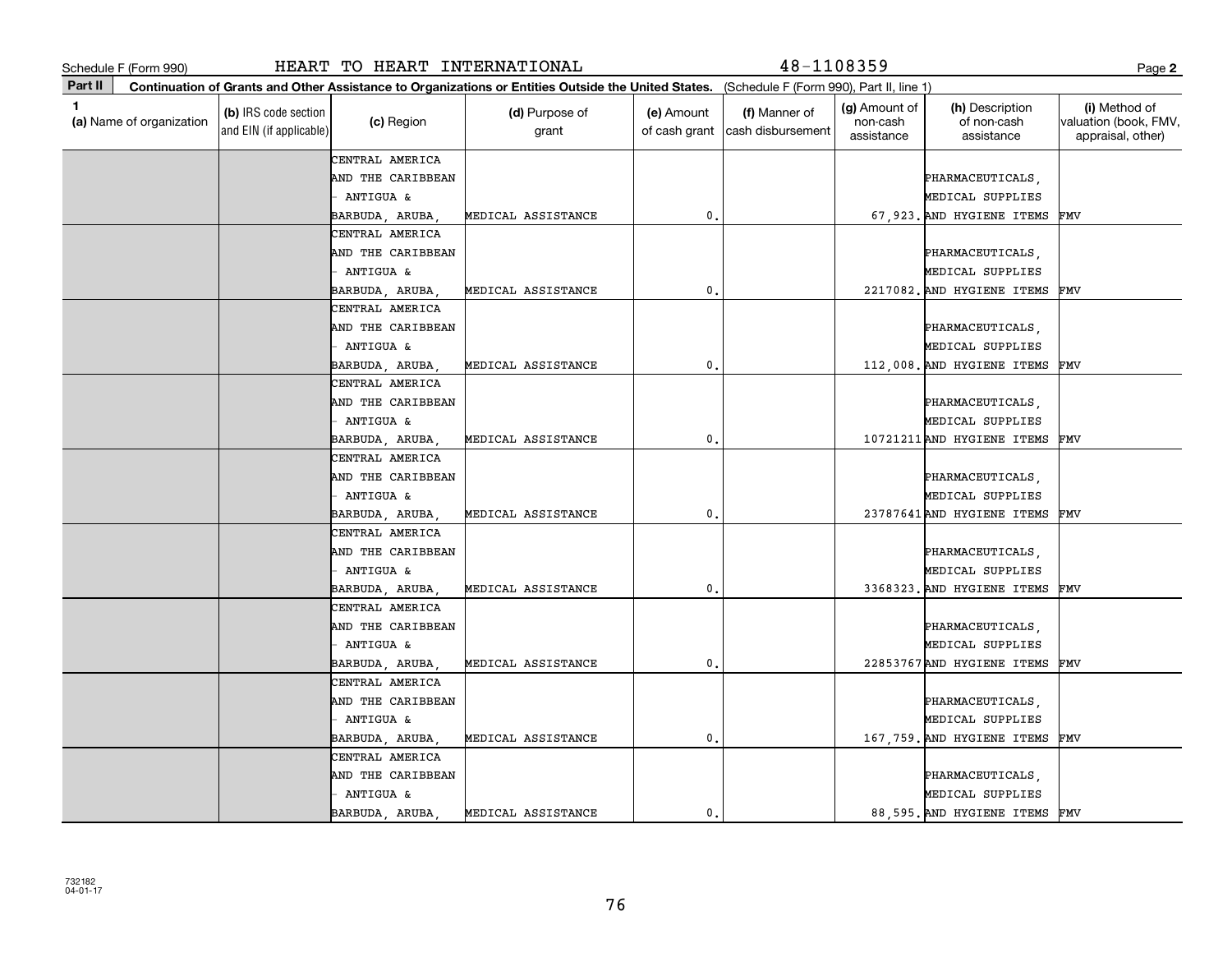|             | Schedule F (Form 990)    |                                                 | HEART TO HEART INTERNATIONAL |                                                                                                                                              |                             | 48-1108359                         |                                         |                                              | Page 2                                                      |
|-------------|--------------------------|-------------------------------------------------|------------------------------|----------------------------------------------------------------------------------------------------------------------------------------------|-----------------------------|------------------------------------|-----------------------------------------|----------------------------------------------|-------------------------------------------------------------|
| Part II     |                          |                                                 |                              | Continuation of Grants and Other Assistance to Organizations or Entities Outside the United States. (Schedule F (Form 990), Part II, line 1) |                             |                                    |                                         |                                              |                                                             |
| $\mathbf 1$ | (a) Name of organization | (b) IRS code section<br>and EIN (if applicable) | (c) Region                   | (d) Purpose of<br>grant                                                                                                                      | (e) Amount<br>of cash grant | (f) Manner of<br>cash disbursement | (g) Amount of<br>non-cash<br>assistance | (h) Description<br>of non-cash<br>assistance | (i) Method of<br>valuation (book, FMV,<br>appraisal, other) |
|             |                          |                                                 | CENTRAL AMERICA              |                                                                                                                                              |                             |                                    |                                         |                                              |                                                             |
|             |                          |                                                 | AND THE CARIBBEAN            |                                                                                                                                              |                             |                                    |                                         | PHARMACEUTICALS,                             |                                                             |
|             |                          |                                                 | ANTIGUA &                    |                                                                                                                                              |                             |                                    |                                         | MEDICAL SUPPLIES                             |                                                             |
|             |                          |                                                 | BARBUDA, ARUBA               | MEDICAL ASSISTANCE                                                                                                                           | 0.                          |                                    |                                         | 3433620. AND HYGIENE ITEMS                   | FMV                                                         |
|             |                          |                                                 | CENTRAL AMERICA              |                                                                                                                                              |                             |                                    |                                         |                                              |                                                             |
|             |                          |                                                 | AND THE CARIBBEAN            |                                                                                                                                              |                             |                                    |                                         | PHARMACEUTICALS,                             |                                                             |
|             |                          |                                                 | ANTIGUA &                    |                                                                                                                                              |                             |                                    |                                         | MEDICAL SUPPLIES                             |                                                             |
|             |                          |                                                 | BARBUDA, ARUBA,              | MEDICAL ASSISTANCE                                                                                                                           | $\mathbf{0}$                |                                    |                                         | 2500005. AND HYGIENE ITEMS                   | FMV                                                         |
|             |                          |                                                 | CENTRAL AMERICA              |                                                                                                                                              |                             |                                    |                                         |                                              |                                                             |
|             |                          |                                                 | AND THE CARIBBEAN            |                                                                                                                                              |                             |                                    |                                         | PHARMACEUTICALS,                             |                                                             |
|             |                          |                                                 | ANTIGUA &                    |                                                                                                                                              |                             |                                    |                                         | MEDICAL SUPPLIES                             |                                                             |
|             |                          |                                                 | BARBUDA, ARUBA,              | MEDICAL ASSISTANCE                                                                                                                           | 0.                          |                                    |                                         | 423. AND HYGIENE ITEMS                       | FMV                                                         |
|             |                          |                                                 | CENTRAL AMERICA              |                                                                                                                                              |                             |                                    |                                         |                                              |                                                             |
|             |                          |                                                 | AND THE CARIBBEAN            |                                                                                                                                              |                             |                                    |                                         | PHARMACEUTICALS,                             |                                                             |
|             |                          |                                                 | ANTIGUA &                    |                                                                                                                                              |                             |                                    |                                         | MEDICAL SUPPLIES                             |                                                             |
|             |                          |                                                 | BARBUDA, ARUBA,              | MEDICAL ASSISTANCE                                                                                                                           | 0.                          |                                    |                                         | 965. AND HYGIENE ITEMS                       | FMV                                                         |
|             |                          |                                                 | CENTRAL AMERICA              |                                                                                                                                              |                             |                                    |                                         |                                              |                                                             |
|             |                          |                                                 | AND THE CARIBBEAN            |                                                                                                                                              |                             |                                    |                                         | PHARMACEUTICALS,                             |                                                             |
|             |                          |                                                 | - ANTIGUA &                  |                                                                                                                                              |                             |                                    |                                         | MEDICAL SUPPLIES                             |                                                             |
|             |                          |                                                 | BARBUDA, ARUBA,              | MEDICAL ASSISTANCE                                                                                                                           | 0.                          |                                    |                                         | 44,351. AND HYGIENE ITEMS                    | FMV                                                         |
|             |                          |                                                 | CENTRAL AMERICA              |                                                                                                                                              |                             |                                    |                                         |                                              |                                                             |
|             |                          |                                                 | AND THE CARIBBEAN            |                                                                                                                                              |                             |                                    |                                         | PHARMACEUTICALS,                             |                                                             |
|             |                          |                                                 | ANTIGUA &                    |                                                                                                                                              |                             |                                    |                                         | MEDICAL SUPPLIES                             |                                                             |
|             |                          |                                                 | BARBUDA, ARUBA,              | MEDICAL ASSISTANCE                                                                                                                           | 0.                          |                                    |                                         | 60,992. AND HYGIENE ITEMS                    | FMV                                                         |
|             |                          |                                                 | CENTRAL AMERICA              |                                                                                                                                              |                             |                                    |                                         |                                              |                                                             |
|             |                          |                                                 | AND THE CARIBBEAN            |                                                                                                                                              |                             |                                    |                                         | PHARMACEUTICALS,                             |                                                             |
|             |                          |                                                 | ANTIGUA &                    |                                                                                                                                              |                             |                                    |                                         | MEDICAL SUPPLIES                             |                                                             |
|             |                          |                                                 | BARBUDA, ARUBA,              | MEDICAL ASSISTANCE                                                                                                                           | 0.                          |                                    |                                         | 571,357. AND HYGIENE ITEMS                   | FMV                                                         |
|             |                          |                                                 | CENTRAL AMERICA              |                                                                                                                                              |                             |                                    |                                         |                                              |                                                             |
|             |                          |                                                 | AND THE CARIBBEAN            |                                                                                                                                              |                             |                                    |                                         | PHARMACEUTICALS,                             |                                                             |
|             |                          |                                                 | ANTIGUA &                    |                                                                                                                                              |                             |                                    |                                         | MEDICAL SUPPLIES                             |                                                             |
|             |                          |                                                 | BARBUDA, ARUBA,              | MEDICAL ASSISTANCE                                                                                                                           | 0.                          |                                    |                                         | 38,586. AND HYGIENE ITEMS                    | FMV                                                         |
|             |                          |                                                 | CENTRAL AMERICA              |                                                                                                                                              |                             |                                    |                                         |                                              |                                                             |
|             |                          |                                                 | AND THE CARIBBEAN            |                                                                                                                                              |                             |                                    |                                         | PHARMACEUTICALS,                             |                                                             |
|             |                          |                                                 | ANTIGUA &                    |                                                                                                                                              |                             |                                    |                                         | MEDICAL SUPPLIES                             |                                                             |
|             |                          |                                                 | BARBUDA, ARUBA,              | MEDICAL ASSISTANCE                                                                                                                           | 0.                          |                                    |                                         | 426. AND HYGIENE ITEMS                       | FMV                                                         |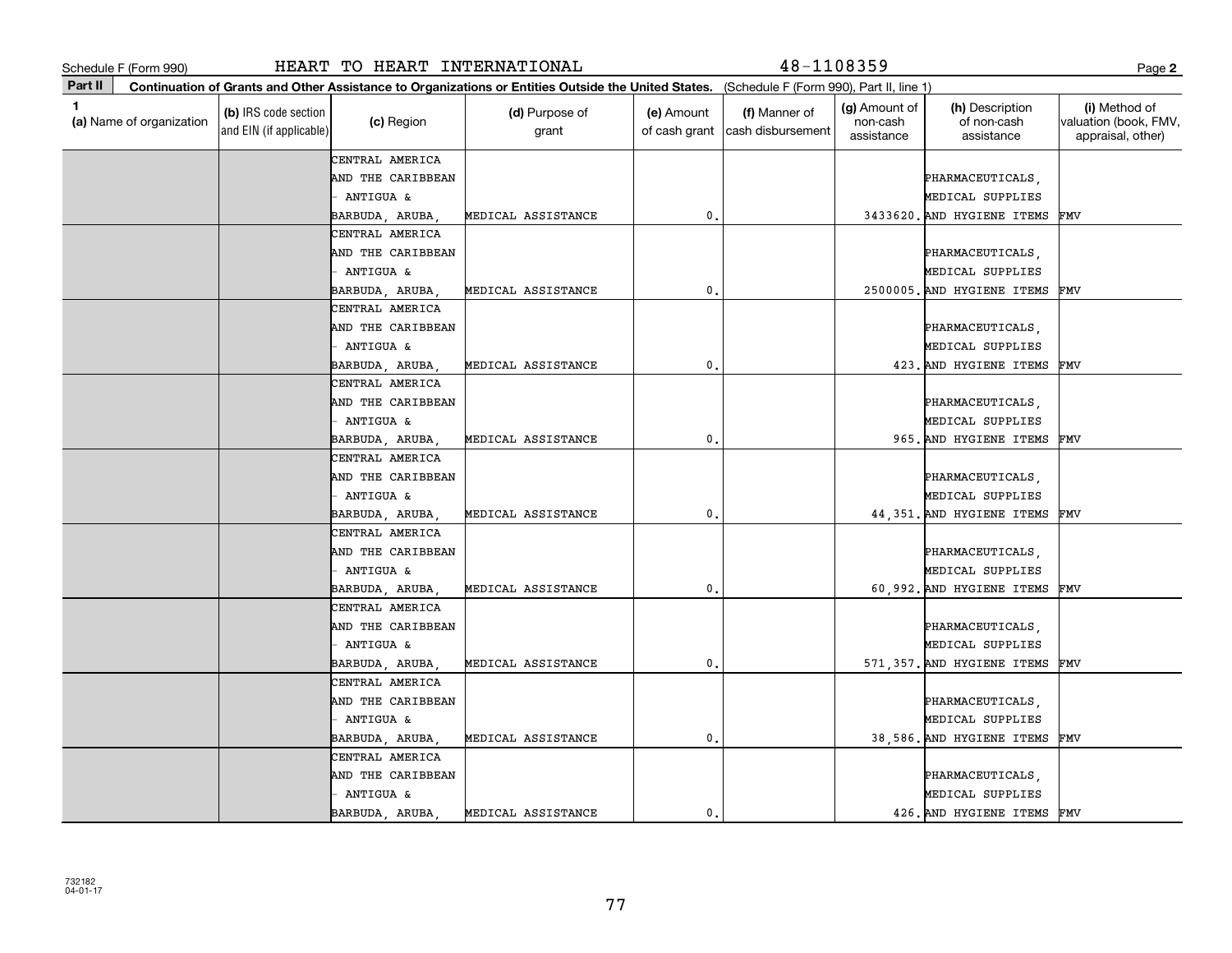|         | Schedule F (Form 990)    |                                                 | HEART TO HEART INTERNATIONAL |                                                                                                                                              |                             | 48-1108359                         |                                         |                                              | Page 2                                                      |
|---------|--------------------------|-------------------------------------------------|------------------------------|----------------------------------------------------------------------------------------------------------------------------------------------|-----------------------------|------------------------------------|-----------------------------------------|----------------------------------------------|-------------------------------------------------------------|
| Part II |                          |                                                 |                              | Continuation of Grants and Other Assistance to Organizations or Entities Outside the United States. (Schedule F (Form 990), Part II, line 1) |                             |                                    |                                         |                                              |                                                             |
| 1       | (a) Name of organization | (b) IRS code section<br>and EIN (if applicable) | (c) Region                   | (d) Purpose of<br>grant                                                                                                                      | (e) Amount<br>of cash grant | (f) Manner of<br>cash disbursement | (g) Amount of<br>non-cash<br>assistance | (h) Description<br>of non-cash<br>assistance | (i) Method of<br>valuation (book, FMV,<br>appraisal, other) |
|         |                          |                                                 | CENTRAL AMERICA              |                                                                                                                                              |                             |                                    |                                         |                                              |                                                             |
|         |                          |                                                 | AND THE CARIBBEAN            |                                                                                                                                              |                             |                                    |                                         | PHARMACEUTICALS,                             |                                                             |
|         |                          |                                                 | - ANTIGUA &                  |                                                                                                                                              |                             |                                    |                                         | MEDICAL SUPPLIES                             |                                                             |
|         |                          |                                                 | BARBUDA, ARUBA               | MEDICAL ASSISTANCE                                                                                                                           | 0.                          |                                    |                                         | 497. AND HYGIENE ITEMS                       | FMV                                                         |
|         |                          |                                                 | CENTRAL AMERICA              |                                                                                                                                              |                             |                                    |                                         |                                              |                                                             |
|         |                          |                                                 | AND THE CARIBBEAN            |                                                                                                                                              |                             |                                    |                                         | PHARMACEUTICALS,                             |                                                             |
|         |                          |                                                 | ANTIGUA &                    |                                                                                                                                              |                             |                                    |                                         | MEDICAL SUPPLIES                             |                                                             |
|         |                          |                                                 | BARBUDA, ARUBA,              | MEDICAL ASSISTANCE                                                                                                                           | $\mathbf 0$                 |                                    |                                         | 14,455. AND HYGIENE ITEMS                    | FMV                                                         |
|         |                          |                                                 | CENTRAL AMERICA              |                                                                                                                                              |                             |                                    |                                         |                                              |                                                             |
|         |                          |                                                 | AND THE CARIBBEAN            |                                                                                                                                              |                             |                                    |                                         | PHARMACEUTICALS,                             |                                                             |
|         |                          |                                                 | ANTIGUA &                    |                                                                                                                                              |                             |                                    |                                         | MEDICAL SUPPLIES                             |                                                             |
|         |                          |                                                 | BARBUDA, ARUBA               | MEDICAL ASSISTANCE                                                                                                                           | 0.                          |                                    |                                         | 813,730. AND HYGIENE ITEMS                   | FMV                                                         |
|         |                          |                                                 | CENTRAL AMERICA              |                                                                                                                                              |                             |                                    |                                         |                                              |                                                             |
|         |                          |                                                 | AND THE CARIBBEAN            |                                                                                                                                              |                             |                                    |                                         | PHARMACEUTICALS,                             |                                                             |
|         |                          |                                                 | <b>ANTIGUA &amp;</b>         |                                                                                                                                              |                             |                                    |                                         | MEDICAL SUPPLIES                             |                                                             |
|         |                          |                                                 | BARBUDA, ARUBA               | MEDICAL ASSISTANCE                                                                                                                           | $\mathbf 0$ .               |                                    |                                         | 1484020. AND HYGIENE ITEMS                   | FMV                                                         |
|         |                          |                                                 | CENTRAL AMERICA              |                                                                                                                                              |                             |                                    |                                         |                                              |                                                             |
|         |                          |                                                 | AND THE CARIBBEAN            |                                                                                                                                              |                             |                                    |                                         | PHARMACEUTICALS,                             |                                                             |
|         |                          |                                                 | - ANTIGUA &                  |                                                                                                                                              |                             |                                    |                                         | MEDICAL SUPPLIES                             |                                                             |
|         |                          |                                                 | BARBUDA, ARUBA               | MEDICAL ASSISTANCE                                                                                                                           | 0.                          |                                    |                                         | 967,683. AND HYGIENE ITEMS                   | FMV                                                         |
|         |                          |                                                 | CENTRAL AMERICA              |                                                                                                                                              |                             |                                    |                                         |                                              |                                                             |
|         |                          |                                                 | AND THE CARIBBEAN            |                                                                                                                                              |                             |                                    |                                         | PHARMACEUTICALS,                             |                                                             |
|         |                          |                                                 | - ANTIGUA &                  |                                                                                                                                              |                             |                                    |                                         | MEDICAL SUPPLIES                             |                                                             |
|         |                          |                                                 | BARBUDA, ARUBA,              | MEDICAL ASSISTANCE                                                                                                                           | 0.                          |                                    |                                         | 1,745. AND HYGIENE ITEMS                     | FMV                                                         |
|         |                          |                                                 | CENTRAL AMERICA              |                                                                                                                                              |                             |                                    |                                         |                                              |                                                             |
|         |                          |                                                 | AND THE CARIBBEAN            |                                                                                                                                              |                             |                                    |                                         | PHARMACEUTICALS,                             |                                                             |
|         |                          |                                                 | ANTIGUA &                    |                                                                                                                                              |                             |                                    |                                         | MEDICAL SUPPLIES                             |                                                             |
|         |                          |                                                 | BARBUDA, ARUBA,              | MEDICAL ASSISTANCE                                                                                                                           | 0.                          |                                    |                                         | 27,436. AND HYGIENE ITEMS                    | FMV                                                         |
|         |                          |                                                 | CENTRAL AMERICA              |                                                                                                                                              |                             |                                    |                                         |                                              |                                                             |
|         |                          |                                                 | AND THE CARIBBEAN            |                                                                                                                                              |                             |                                    |                                         | PHARMACEUTICALS,                             |                                                             |
|         |                          |                                                 | - ANTIGUA &                  |                                                                                                                                              |                             |                                    |                                         | MEDICAL SUPPLIES                             |                                                             |
|         |                          |                                                 | BARBUDA, ARUBA               | MEDICAL ASSISTANCE                                                                                                                           | $\mathbf{0}$ .              |                                    |                                         | 37,297. AND HYGIENE ITEMS                    | FMV                                                         |
|         |                          |                                                 | CENTRAL AMERICA              |                                                                                                                                              |                             |                                    |                                         |                                              |                                                             |
|         |                          |                                                 | AND THE CARIBBEAN            |                                                                                                                                              |                             |                                    |                                         | PHARMACEUTICALS,                             |                                                             |
|         |                          |                                                 | ANTIGUA &                    |                                                                                                                                              |                             |                                    |                                         | MEDICAL SUPPLIES                             |                                                             |
|         |                          |                                                 | BARBUDA, ARUBA,              | MEDICAL ASSISTANCE                                                                                                                           | 0.                          |                                    |                                         | 5,120. AND HYGIENE ITEMS                     | FMV                                                         |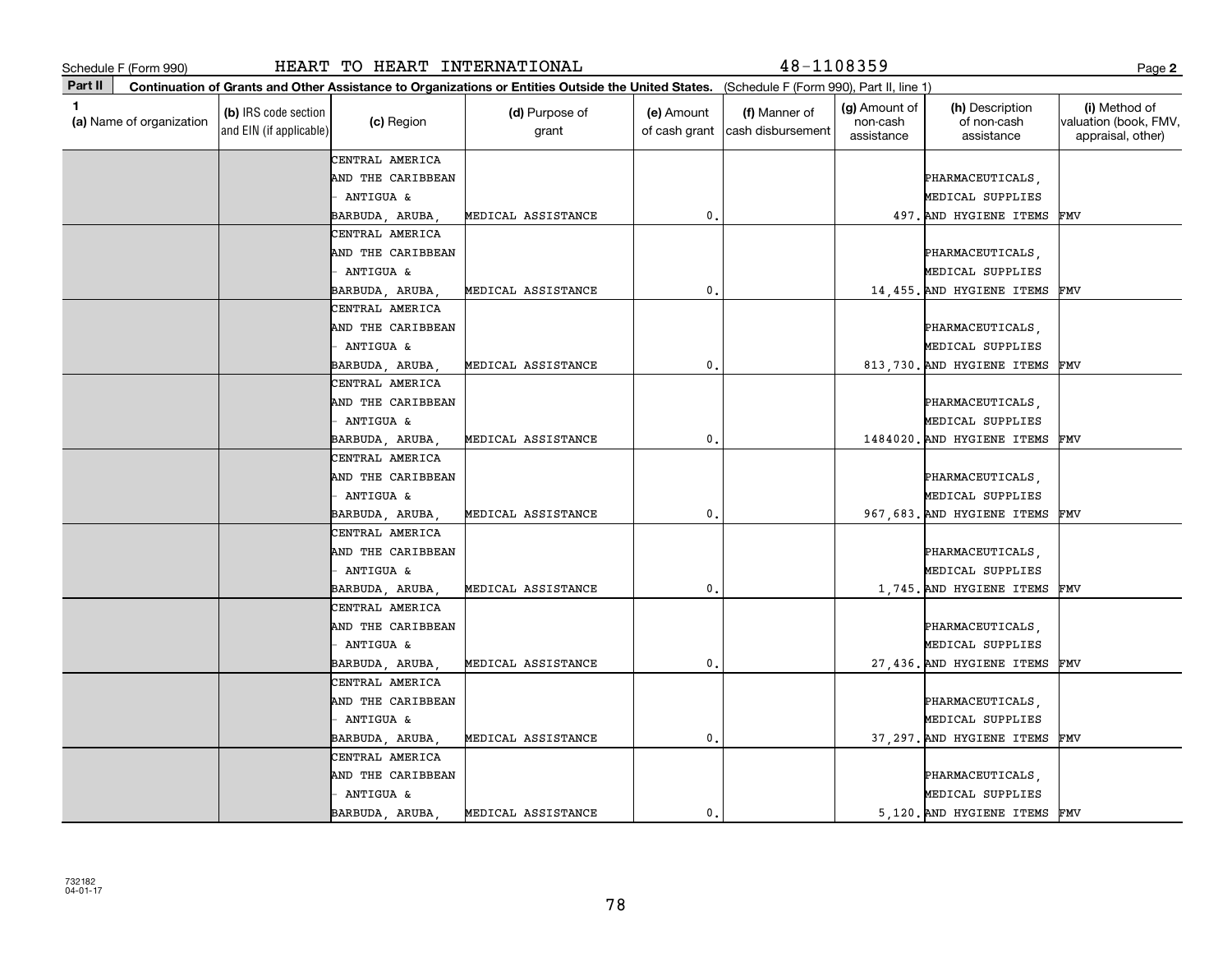|              | Schedule F (Form 990)    |                                                 | HEART TO HEART INTERNATIONAL   |                                                                                                                                              |                             | $48 - 1108359$                     |                                                |                                              | Page 2                                                      |
|--------------|--------------------------|-------------------------------------------------|--------------------------------|----------------------------------------------------------------------------------------------------------------------------------------------|-----------------------------|------------------------------------|------------------------------------------------|----------------------------------------------|-------------------------------------------------------------|
| Part II      |                          |                                                 |                                | Continuation of Grants and Other Assistance to Organizations or Entities Outside the United States. (Schedule F (Form 990), Part II, line 1) |                             |                                    |                                                |                                              |                                                             |
| $\mathbf{1}$ | (a) Name of organization | (b) IRS code section<br>and EIN (if applicable) | (c) Region                     | (d) Purpose of<br>grant                                                                                                                      | (e) Amount<br>of cash grant | (f) Manner of<br>cash disbursement | <b>(g)</b> Amount of<br>non-cash<br>assistance | (h) Description<br>of non-cash<br>assistance | (i) Method of<br>valuation (book, FMV,<br>appraisal, other) |
|              |                          |                                                 | CENTRAL AMERICA                |                                                                                                                                              |                             |                                    |                                                |                                              |                                                             |
|              |                          |                                                 | AND THE CARIBBEAN              |                                                                                                                                              |                             |                                    |                                                | PHARMACEUTICALS,                             |                                                             |
|              |                          |                                                 | ANTIGUA &                      |                                                                                                                                              |                             |                                    |                                                | MEDICAL SUPPLIES                             |                                                             |
|              |                          |                                                 | BARBUDA, ARUBA                 | MEDICAL ASSISTANCE                                                                                                                           | 0.                          |                                    |                                                | 20,880. AND HYGIENE ITEMS                    | FMV                                                         |
|              |                          |                                                 | CENTRAL AMERICA                |                                                                                                                                              |                             |                                    |                                                |                                              |                                                             |
|              |                          |                                                 | AND THE CARIBBEAN              |                                                                                                                                              |                             |                                    |                                                | PHARMACEUTICALS,                             |                                                             |
|              |                          |                                                 | ANTIGUA &                      |                                                                                                                                              |                             |                                    |                                                | MEDICAL SUPPLIES                             |                                                             |
|              |                          |                                                 | BARBUDA, ARUBA,                | MEDICAL ASSISTANCE                                                                                                                           | $\mathbf{0}$                |                                    |                                                | 167, 275. AND HYGIENE ITEMS                  | FMV                                                         |
|              |                          |                                                 | CENTRAL AMERICA                |                                                                                                                                              |                             |                                    |                                                |                                              |                                                             |
|              |                          |                                                 | AND THE CARIBBEAN              |                                                                                                                                              |                             |                                    |                                                | PHARMACEUTICALS,                             |                                                             |
|              |                          |                                                 | ANTIGUA &                      |                                                                                                                                              |                             |                                    |                                                | MEDICAL SUPPLIES                             |                                                             |
|              |                          |                                                 | BARBUDA, ARUBA,                | MEDICAL ASSISTANCE                                                                                                                           | 0.                          |                                    |                                                | 58.251. AND HYGIENE ITEMS                    | FMV                                                         |
|              |                          |                                                 | CENTRAL AMERICA                |                                                                                                                                              |                             |                                    |                                                |                                              |                                                             |
|              |                          |                                                 | AND THE CARIBBEAN              |                                                                                                                                              |                             |                                    |                                                | PHARMACEUTICALS,                             |                                                             |
|              |                          |                                                 | ANTIGUA &                      |                                                                                                                                              |                             |                                    |                                                | MEDICAL SUPPLIES                             |                                                             |
|              |                          |                                                 | BARBUDA, ARUBA,                | MEDICAL ASSISTANCE                                                                                                                           | 0.                          |                                    |                                                | 383. AND HYGIENE ITEMS                       | FMV                                                         |
|              |                          |                                                 | CENTRAL AMERICA                |                                                                                                                                              |                             |                                    |                                                |                                              |                                                             |
|              |                          |                                                 | AND THE CARIBBEAN              |                                                                                                                                              |                             |                                    |                                                | PHARMACEUTICALS,                             |                                                             |
|              |                          |                                                 | <b>ANTIGUA &amp;</b>           |                                                                                                                                              |                             |                                    |                                                | MEDICAL SUPPLIES                             |                                                             |
|              |                          |                                                 | BARBUDA, ARUBA,                | MEDICAL ASSISTANCE                                                                                                                           | 0,                          |                                    |                                                | 155,084. AND HYGIENE ITEMS                   | FMV                                                         |
|              |                          |                                                 | CENTRAL AMERICA                |                                                                                                                                              |                             |                                    |                                                |                                              |                                                             |
|              |                          |                                                 | AND THE CARIBBEAN              |                                                                                                                                              |                             |                                    |                                                | PHARMACEUTICALS,                             |                                                             |
|              |                          |                                                 | ANTIGUA &                      |                                                                                                                                              |                             |                                    |                                                | MEDICAL SUPPLIES                             |                                                             |
|              |                          |                                                 | BARBUDA, ARUBA,                | MEDICAL ASSISTANCE                                                                                                                           | 0.                          |                                    |                                                | 12,375. AND HYGIENE ITEMS                    | FMV                                                         |
|              |                          |                                                 | CENTRAL AMERICA                |                                                                                                                                              |                             |                                    |                                                |                                              |                                                             |
|              |                          |                                                 | AND THE CARIBBEAN              |                                                                                                                                              |                             |                                    |                                                | PHARMACEUTICALS,                             |                                                             |
|              |                          |                                                 | ANTIGUA &                      |                                                                                                                                              |                             |                                    |                                                | MEDICAL SUPPLIES                             |                                                             |
|              |                          |                                                 | BARBUDA, ARUBA,                | MEDICAL ASSISTANCE                                                                                                                           | $\mathbf{0}$                |                                    |                                                | 69,809. AND HYGIENE ITEMS                    | FMV                                                         |
|              |                          |                                                 | CENTRAL AMERICA                |                                                                                                                                              |                             |                                    |                                                |                                              |                                                             |
|              |                          |                                                 | AND THE CARIBBEAN              |                                                                                                                                              |                             |                                    |                                                | PHARMACEUTICALS,                             |                                                             |
|              |                          |                                                 | ANTIGUA &                      |                                                                                                                                              |                             |                                    |                                                | MEDICAL SUPPLIES                             |                                                             |
|              |                          |                                                 | BARBUDA, ARUBA,                | MEDICAL ASSISTANCE                                                                                                                           | 0.                          |                                    |                                                | 1,102. AND HYGIENE ITEMS                     | FMV                                                         |
|              |                          |                                                 | CENTRAL AMERICA                |                                                                                                                                              |                             |                                    |                                                |                                              |                                                             |
|              |                          |                                                 | AND THE CARIBBEAN<br>ANTIGUA & |                                                                                                                                              |                             |                                    |                                                | PHARMACEUTICALS,<br>MEDICAL SUPPLIES         |                                                             |
|              |                          |                                                 | BARBUDA, ARUBA,                | MEDICAL ASSISTANCE                                                                                                                           | 0.                          |                                    |                                                | 455. AND HYGIENE ITEMS                       | FMV                                                         |
|              |                          |                                                 |                                |                                                                                                                                              |                             |                                    |                                                |                                              |                                                             |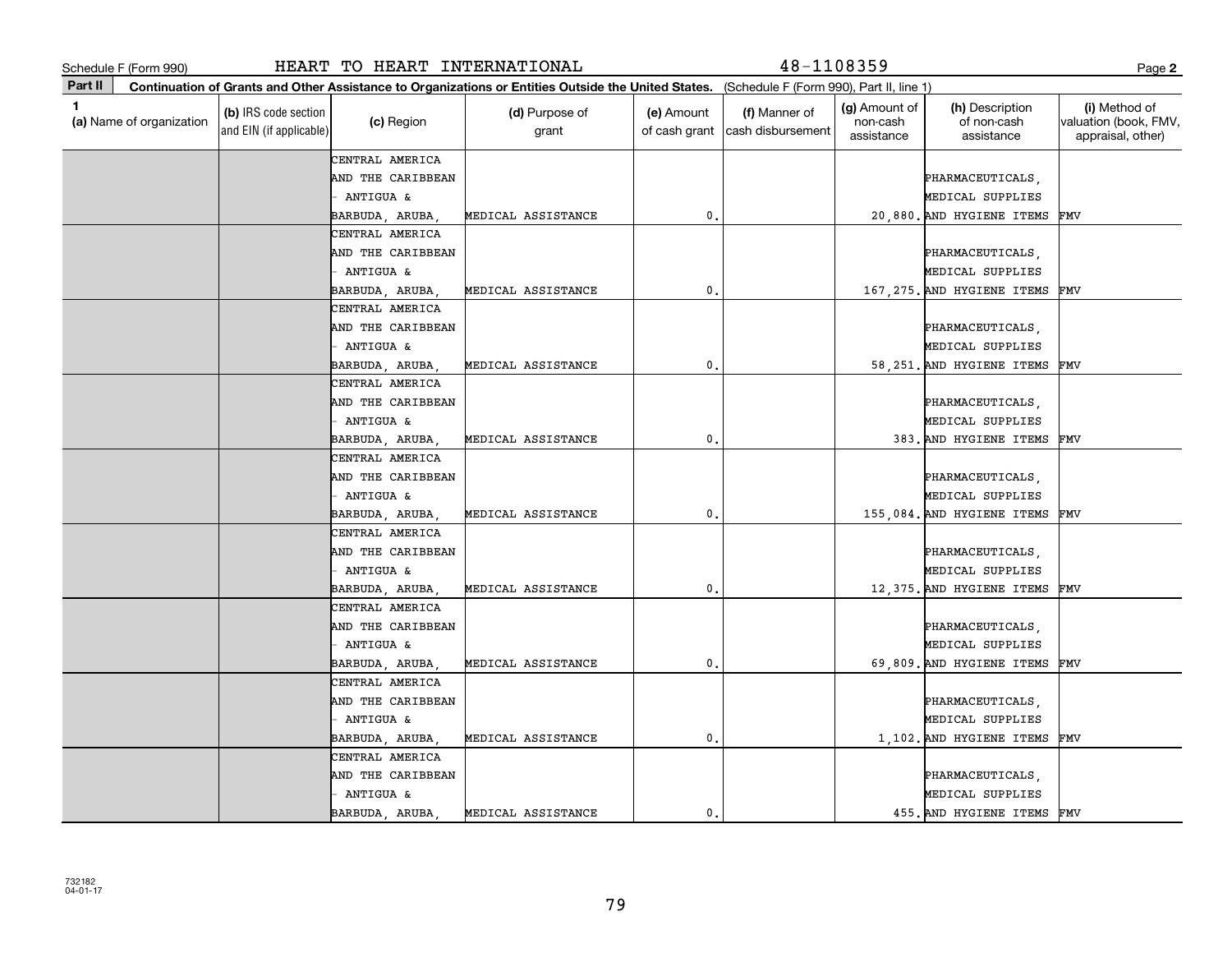|         | Schedule F (Form 990)    |                                                 | HEART TO HEART INTERNATIONAL |                                                                                                                                              |                  | 48-1108359                                         |                                                |                                              | Page 2                                                      |
|---------|--------------------------|-------------------------------------------------|------------------------------|----------------------------------------------------------------------------------------------------------------------------------------------|------------------|----------------------------------------------------|------------------------------------------------|----------------------------------------------|-------------------------------------------------------------|
| Part II |                          |                                                 |                              | Continuation of Grants and Other Assistance to Organizations or Entities Outside the United States. (Schedule F (Form 990), Part II, line 1) |                  |                                                    |                                                |                                              |                                                             |
| 1       | (a) Name of organization | (b) IRS code section<br>and EIN (if applicable) | (c) Region                   | (d) Purpose of<br>grant                                                                                                                      | (e) Amount       | (f) Manner of<br>of cash grant   cash disbursement | <b>(g)</b> Amount of<br>non-cash<br>assistance | (h) Description<br>of non-cash<br>assistance | (i) Method of<br>valuation (book, FMV,<br>appraisal, other) |
|         |                          |                                                 | EAST ASIA AND THE            |                                                                                                                                              |                  |                                                    |                                                |                                              |                                                             |
|         |                          |                                                 | PACIFIC -                    |                                                                                                                                              |                  |                                                    |                                                | PHARMACEUTICALS,                             |                                                             |
|         |                          |                                                 | AUSTRALIA,                   |                                                                                                                                              |                  |                                                    |                                                | MEDICAL SUPPLIES                             |                                                             |
|         |                          |                                                 | BRUNEI, BURMA,               | MEDICAL ASSISTANCE                                                                                                                           | 0.               |                                                    |                                                | 2551977. AND HYGIENE ITEMS                   | FMV                                                         |
|         |                          |                                                 | EAST ASIA AND THE            |                                                                                                                                              |                  |                                                    |                                                |                                              |                                                             |
|         |                          |                                                 | PACIFIC -                    |                                                                                                                                              |                  |                                                    |                                                | PHARMACEUTICALS,                             |                                                             |
|         |                          |                                                 | AUSTRALIA,                   |                                                                                                                                              |                  |                                                    |                                                | MEDICAL SUPPLIES                             |                                                             |
|         |                          |                                                 | BRUNEI, BURMA,               | MEDICAL ASSISTANCE                                                                                                                           | $\mathfrak o$ .  |                                                    |                                                | 7,356. AND HYGIENE ITEMS                     | FMV                                                         |
|         |                          |                                                 | EAST ASIA AND THE            |                                                                                                                                              |                  |                                                    |                                                |                                              |                                                             |
|         |                          |                                                 | PACIFIC -                    |                                                                                                                                              |                  |                                                    |                                                | PHARMACEUTICALS,                             |                                                             |
|         |                          |                                                 | AUSTRALIA,                   |                                                                                                                                              |                  |                                                    |                                                | MEDICAL SUPPLIES                             |                                                             |
|         |                          |                                                 | BRUNEI, BURMA                | MEDICAL ASSISTANCE                                                                                                                           | $\mathfrak o$ .  |                                                    |                                                | 20. AND HYGIENE ITEMS                        | FMV                                                         |
|         |                          |                                                 | EAST ASIA AND THE            |                                                                                                                                              |                  |                                                    |                                                |                                              |                                                             |
|         |                          |                                                 | PACIFIC -                    |                                                                                                                                              |                  |                                                    |                                                | PHARMACEUTICALS,                             |                                                             |
|         |                          |                                                 | AUSTRALIA,                   |                                                                                                                                              |                  |                                                    |                                                | MEDICAL SUPPLIES                             |                                                             |
|         |                          |                                                 | BRUNEI, BURMA,               | MEDICAL ASSISTANCE                                                                                                                           | $\mathfrak{o}$ . |                                                    |                                                | 1788501. AND HYGIENE ITEMS                   | FMV                                                         |
|         |                          |                                                 | EUROPE (INCLUDING            |                                                                                                                                              |                  |                                                    |                                                |                                              |                                                             |
|         |                          |                                                 | <b>ICELAND &amp;</b>         |                                                                                                                                              |                  |                                                    |                                                | PHARMACEUTICALS,                             |                                                             |
|         |                          |                                                 | GREENLAND) -                 |                                                                                                                                              |                  |                                                    |                                                | MEDICAL SUPPLIES                             |                                                             |
|         |                          |                                                 | ALBANIA, ANDORRA             | MEDICAL ASSISTANCE                                                                                                                           | $\mathbf 0$ .    |                                                    |                                                | 120,483. AND HYGIENE ITEMS                   | FMV                                                         |
|         |                          |                                                 | MIDDLE EAST AND              |                                                                                                                                              |                  |                                                    |                                                |                                              |                                                             |
|         |                          |                                                 | NORTH AFRICA -               |                                                                                                                                              |                  |                                                    |                                                | PHARMACEUTICALS,                             |                                                             |
|         |                          |                                                 | ALGERIA, BAHRAIN,            |                                                                                                                                              |                  |                                                    |                                                | MEDICAL SUPPLIES                             |                                                             |
|         |                          |                                                 | PJIBOUTI, EGYPT,             | MEDICAL ASSISTANCE                                                                                                                           | $\mathbf{0}$ .   |                                                    |                                                | 14,153. AND HYGIENE ITEMS                    | FMV                                                         |
|         |                          |                                                 | NORTH AMERICA -              |                                                                                                                                              |                  |                                                    |                                                |                                              |                                                             |
|         |                          |                                                 | CANADA AND                   |                                                                                                                                              |                  |                                                    |                                                | PHARMACEUTICALS,                             |                                                             |
|         |                          |                                                 | MEXICO, BUT NOT              |                                                                                                                                              |                  |                                                    |                                                | MEDICAL SUPPLIES                             |                                                             |
|         |                          |                                                 | THE UNITED STATES            | MEDICAL ASSISTANCE                                                                                                                           | $\mathbf{0}$ .   |                                                    |                                                | 5,931. AND HYGIENE ITEMS                     | FMV                                                         |
|         |                          |                                                 | NORTH AMERICA -              |                                                                                                                                              |                  |                                                    |                                                |                                              |                                                             |
|         |                          |                                                 | CANADA AND                   |                                                                                                                                              |                  |                                                    |                                                | PHARMACEUTICALS,                             |                                                             |
|         |                          |                                                 | MEXICO, BUT NOT              |                                                                                                                                              |                  |                                                    |                                                | MEDICAL SUPPLIES                             |                                                             |
|         |                          |                                                 | THE UNITED STATES            | MEDICAL ASSISTANCE                                                                                                                           | $\mathfrak o$ .  |                                                    |                                                | 5,798. AND HYGIENE ITEMS                     | FMV                                                         |
|         |                          |                                                 | NORTH AMERICA -              |                                                                                                                                              |                  |                                                    |                                                |                                              |                                                             |
|         |                          |                                                 | CANADA AND                   |                                                                                                                                              |                  |                                                    |                                                | PHARMACEUTICALS,                             |                                                             |
|         |                          |                                                 | MEXICO, BUT NOT              |                                                                                                                                              |                  |                                                    |                                                | MEDICAL SUPPLIES                             |                                                             |
|         |                          |                                                 | THE UNITED STATES            | MEDICAL ASSISTANCE                                                                                                                           | $\mathbf{0}$ .   |                                                    |                                                | 3,168. AND HYGIENE ITEMS FMV                 |                                                             |
|         |                          |                                                 |                              |                                                                                                                                              |                  |                                                    |                                                |                                              |                                                             |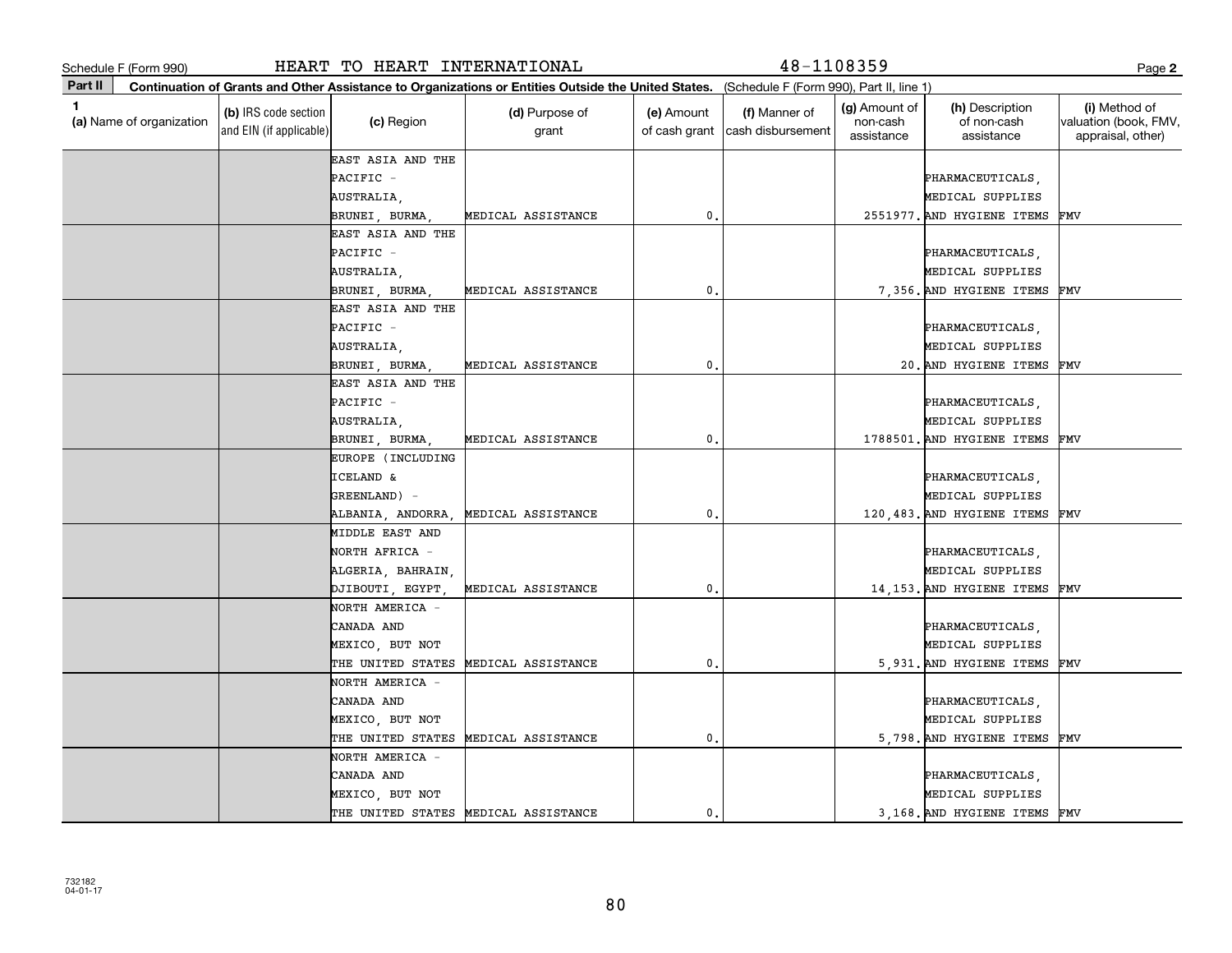|              | Schedule F (Form 990)    |                                                 | HEART TO HEART INTERNATIONAL |                                                                                                                                              |                             | 48-1108359                         |                                         |                                              | Page 2                                                      |
|--------------|--------------------------|-------------------------------------------------|------------------------------|----------------------------------------------------------------------------------------------------------------------------------------------|-----------------------------|------------------------------------|-----------------------------------------|----------------------------------------------|-------------------------------------------------------------|
| Part II      |                          |                                                 |                              | Continuation of Grants and Other Assistance to Organizations or Entities Outside the United States. (Schedule F (Form 990), Part II, line 1) |                             |                                    |                                         |                                              |                                                             |
| $\mathbf{1}$ | (a) Name of organization | (b) IRS code section<br>and EIN (if applicable) | (c) Region                   | (d) Purpose of<br>grant                                                                                                                      | (e) Amount<br>of cash grant | (f) Manner of<br>cash disbursement | (g) Amount of<br>non-cash<br>assistance | (h) Description<br>of non-cash<br>assistance | (i) Method of<br>valuation (book, FMV,<br>appraisal, other) |
|              |                          |                                                 | RUSSIA AND                   |                                                                                                                                              |                             |                                    |                                         |                                              |                                                             |
|              |                          |                                                 | NEIGHBORING                  |                                                                                                                                              |                             |                                    |                                         | PHARMACEUTICALS,                             |                                                             |
|              |                          |                                                 | STATES - ARMENIA,            |                                                                                                                                              |                             |                                    |                                         | MEDICAL SUPPLIES                             |                                                             |
|              |                          |                                                 | AZERBIJAN,                   | MEDICAL ASSISTANCE                                                                                                                           | 0.                          |                                    |                                         | 263,406. AND HYGIENE ITEMS                   | FMV                                                         |
|              |                          |                                                 | SOUTH AMERICA -              |                                                                                                                                              |                             |                                    |                                         |                                              |                                                             |
|              |                          |                                                 | ARGENTINA,                   |                                                                                                                                              |                             |                                    |                                         | PHARMACEUTICALS,                             |                                                             |
|              |                          |                                                 | BOLIVIA, BRAZIL,             |                                                                                                                                              |                             |                                    |                                         | MEDICAL SUPPLIES                             |                                                             |
|              |                          |                                                 | CHILE, COLUMBIA,             | MEDICAL ASSISTANCE                                                                                                                           | $\mathbf{0}$                |                                    |                                         | 2935794. AND HYGIENE ITEMS                   | FMV                                                         |
|              |                          |                                                 | SOUTH ASIA -                 |                                                                                                                                              |                             |                                    |                                         |                                              |                                                             |
|              |                          |                                                 | AFGHANISTAN,                 |                                                                                                                                              |                             |                                    |                                         | PHARMACEUTICALS,                             |                                                             |
|              |                          |                                                 | BANGLADESH,                  |                                                                                                                                              |                             |                                    |                                         | MEDICAL SUPPLIES                             |                                                             |
|              |                          |                                                 | BHUTAN, INDIA                | MEDICAL ASSISTANCE                                                                                                                           | 0.                          |                                    |                                         | 12,412. AND HYGIENE ITEMS                    | FMV                                                         |
|              |                          |                                                 | <b>SUB-SAHARAN</b>           |                                                                                                                                              |                             |                                    |                                         |                                              |                                                             |
|              |                          |                                                 | AFRICA - ANGOLA,             |                                                                                                                                              |                             |                                    |                                         | PHARMACEUTICALS,                             |                                                             |
|              |                          |                                                 | BENIN, BOTSWANA,             |                                                                                                                                              |                             |                                    |                                         | MEDICAL SUPPLIES                             |                                                             |
|              |                          |                                                 | BURKINA FASO                 | MEDICAL ASSISTANCE                                                                                                                           | $\mathbf 0$ .               |                                    |                                         | 3,963. AND HYGIENE ITEMS                     | FMV                                                         |
|              |                          |                                                 | <b>SUB-SAHARAN</b>           |                                                                                                                                              |                             |                                    |                                         |                                              |                                                             |
|              |                          |                                                 | AFRICA - ANGOLA,             |                                                                                                                                              |                             |                                    |                                         | PHARMACEUTICALS,                             |                                                             |
|              |                          |                                                 | BENIN, BOTSWANA,             |                                                                                                                                              |                             |                                    |                                         | MEDICAL SUPPLIES                             |                                                             |
|              |                          |                                                 | BURKINA FASO                 | MEDICAL ASSISTANCE                                                                                                                           | 0.                          |                                    |                                         | 96,239. AND HYGIENE ITEMS                    | FMV                                                         |
|              |                          |                                                 | <b>SUB-SAHARAN</b>           |                                                                                                                                              |                             |                                    |                                         |                                              |                                                             |
|              |                          |                                                 | AFRICA - ANGOLA,             |                                                                                                                                              |                             |                                    |                                         | PHARMACEUTICALS,                             |                                                             |
|              |                          |                                                 | BENIN, BOTSWANA,             |                                                                                                                                              |                             |                                    |                                         | MEDICAL SUPPLIES                             |                                                             |
|              |                          |                                                 | BURKINA FASO,                | MEDICAL ASSISTANCE                                                                                                                           | 0.                          |                                    |                                         | 1,247. AND HYGIENE ITEMS                     | FMV                                                         |
|              |                          |                                                 | <b>SUB-SAHARAN</b>           |                                                                                                                                              |                             |                                    |                                         |                                              |                                                             |
|              |                          |                                                 | AFRICA - ANGOLA,             |                                                                                                                                              |                             |                                    |                                         | PHARMACEUTICALS,                             |                                                             |
|              |                          |                                                 | BENIN, BOTSWANA,             |                                                                                                                                              |                             |                                    |                                         | MEDICAL SUPPLIES                             |                                                             |
|              |                          |                                                 | <b>BURKINA FASO</b>          | MEDICAL ASSISTANCE                                                                                                                           | 0.                          |                                    |                                         | 670. AND HYGIENE ITEMS                       | FMV                                                         |
|              |                          |                                                 | <b>SUB-SAHARAN</b>           |                                                                                                                                              |                             |                                    |                                         |                                              |                                                             |
|              |                          |                                                 | AFRICA - ANGOLA,             |                                                                                                                                              |                             |                                    |                                         | PHARMACEUTICALS,                             |                                                             |
|              |                          |                                                 | BENIN, BOTSWANA,             |                                                                                                                                              |                             |                                    |                                         | MEDICAL SUPPLIES                             |                                                             |
|              |                          |                                                 | BURKINA FASO,                | MEDICAL ASSISTANCE                                                                                                                           | 0.                          |                                    |                                         | 1,133. AND HYGIENE ITEMS                     | FMV                                                         |
|              |                          |                                                 | <b>SUB-SAHARAN</b>           |                                                                                                                                              |                             |                                    |                                         |                                              |                                                             |
|              |                          |                                                 | AFRICA - ANGOLA,             |                                                                                                                                              |                             |                                    |                                         | PHARMACEUTICALS,                             |                                                             |
|              |                          |                                                 | BENIN, BOTSWANA,             |                                                                                                                                              |                             |                                    |                                         | MEDICAL SUPPLIES                             |                                                             |
|              |                          |                                                 | BURKINA FASO                 | MEDICAL ASSISTANCE                                                                                                                           | 0.                          |                                    |                                         | 5,445. AND HYGIENE ITEMS                     | FMV                                                         |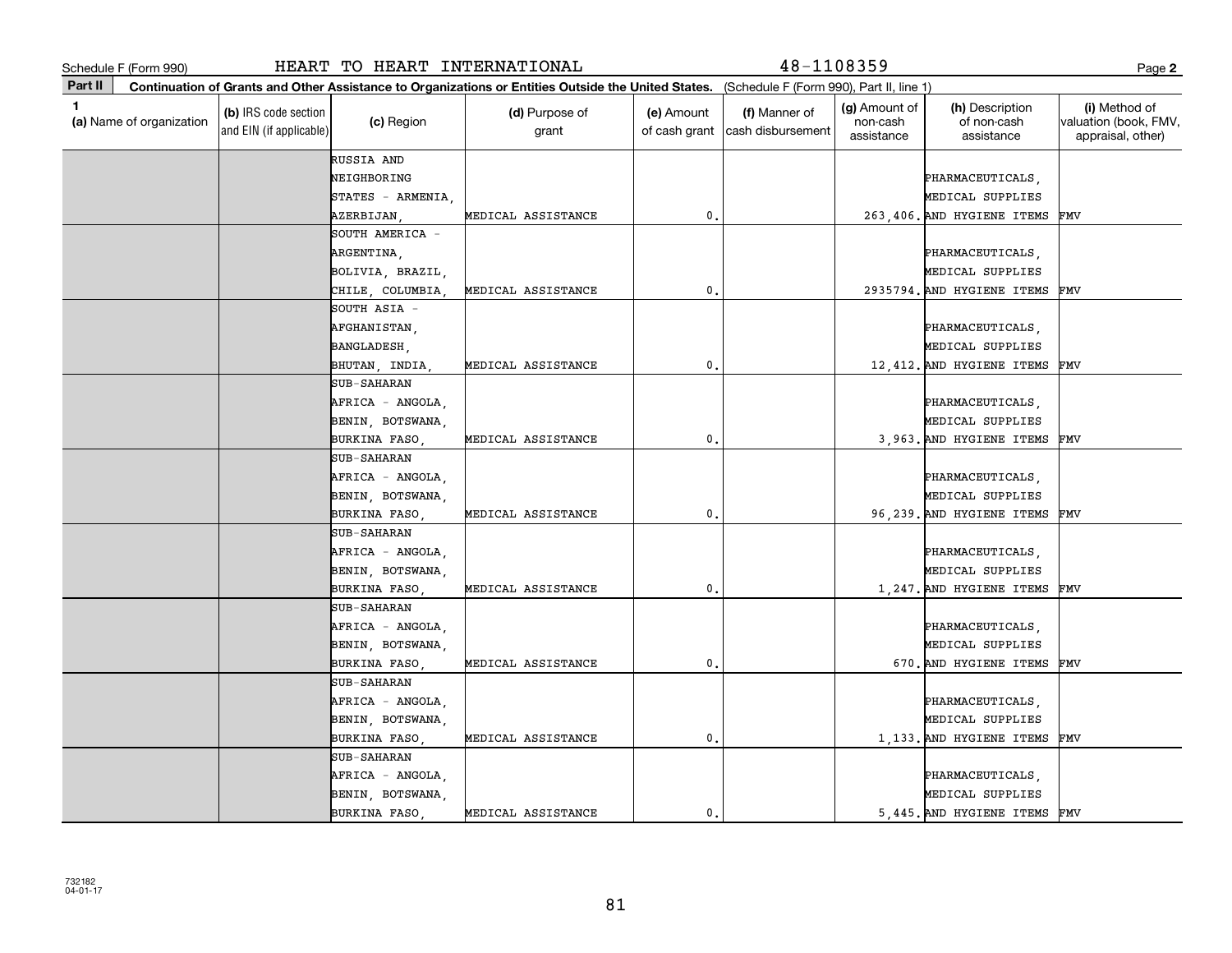|             | Schedule F (Form 990)    |                                                 | HEART TO HEART INTERNATIONAL |                                                                                                                                              |                             | $48 - 1108359$                     |                                         |                                              | Page 2                                                      |
|-------------|--------------------------|-------------------------------------------------|------------------------------|----------------------------------------------------------------------------------------------------------------------------------------------|-----------------------------|------------------------------------|-----------------------------------------|----------------------------------------------|-------------------------------------------------------------|
| Part II     |                          |                                                 |                              | Continuation of Grants and Other Assistance to Organizations or Entities Outside the United States. (Schedule F (Form 990), Part II, line 1) |                             |                                    |                                         |                                              |                                                             |
| $\mathbf 1$ | (a) Name of organization | (b) IRS code section<br>and EIN (if applicable) | (c) Region                   | (d) Purpose of<br>grant                                                                                                                      | (e) Amount<br>of cash grant | (f) Manner of<br>cash disbursement | (g) Amount of<br>non-cash<br>assistance | (h) Description<br>of non-cash<br>assistance | (i) Method of<br>valuation (book, FMV,<br>appraisal, other) |
|             |                          |                                                 | <b>SUB-SAHARAN</b>           |                                                                                                                                              |                             |                                    |                                         |                                              |                                                             |
|             |                          |                                                 | AFRICA - ANGOLA,             |                                                                                                                                              |                             |                                    |                                         | PHARMACEUTICALS,                             |                                                             |
|             |                          |                                                 | BENIN, BOTSWANA,             |                                                                                                                                              |                             |                                    |                                         | MEDICAL SUPPLIES                             |                                                             |
|             |                          |                                                 | BURKINA FASO                 | MEDICAL ASSISTANCE                                                                                                                           | 0.                          |                                    |                                         | 787. AND HYGIENE ITEMS                       | FMV                                                         |
|             |                          |                                                 | <b>SUB-SAHARAN</b>           |                                                                                                                                              |                             |                                    |                                         |                                              |                                                             |
|             |                          |                                                 | AFRICA - ANGOLA,             |                                                                                                                                              |                             |                                    |                                         | PHARMACEUTICALS,                             |                                                             |
|             |                          |                                                 | BENIN, BOTSWANA,             |                                                                                                                                              |                             |                                    |                                         | MEDICAL SUPPLIES                             |                                                             |
|             |                          |                                                 | BURKINA FASO                 | MEDICAL ASSISTANCE                                                                                                                           | $\mathbf{0}$                |                                    |                                         | 1400163. AND HYGIENE ITEMS                   | FMV                                                         |
|             |                          |                                                 | <b>SUB-SAHARAN</b>           |                                                                                                                                              |                             |                                    |                                         |                                              |                                                             |
|             |                          |                                                 | AFRICA - ANGOLA,             |                                                                                                                                              |                             |                                    |                                         | PHARMACEUTICALS,                             |                                                             |
|             |                          |                                                 | BENIN, BOTSWANA,             |                                                                                                                                              |                             |                                    |                                         | MEDICAL SUPPLIES                             |                                                             |
|             |                          |                                                 | BURKINA FASO,                | MEDICAL ASSISTANCE                                                                                                                           | 0.                          |                                    |                                         | 4.379. AND HYGIENE ITEMS                     | FMV                                                         |
|             |                          |                                                 | <b>SUB-SAHARAN</b>           |                                                                                                                                              |                             |                                    |                                         |                                              |                                                             |
|             |                          |                                                 | AFRICA - ANGOLA,             |                                                                                                                                              |                             |                                    |                                         | PHARMACEUTICALS,                             |                                                             |
|             |                          |                                                 | BENIN, BOTSWANA,             |                                                                                                                                              |                             |                                    |                                         | MEDICAL SUPPLIES                             |                                                             |
|             |                          |                                                 | BURKINA FASO                 | MEDICAL ASSISTANCE                                                                                                                           | 0.                          |                                    |                                         | 9,125. AND HYGIENE ITEMS                     | FMV                                                         |
|             |                          |                                                 | <b>SUB-SAHARAN</b>           |                                                                                                                                              |                             |                                    |                                         |                                              |                                                             |
|             |                          |                                                 | AFRICA - ANGOLA,             |                                                                                                                                              |                             |                                    |                                         | PHARMACEUTICALS,                             |                                                             |
|             |                          |                                                 | BENIN, BOTSWANA,             |                                                                                                                                              |                             |                                    |                                         | MEDICAL SUPPLIES                             |                                                             |
|             |                          |                                                 | BURKINA FASO                 | MEDICAL ASSISTANCE                                                                                                                           | $\mathbf{0}$                |                                    |                                         | 411. AND HYGIENE ITEMS                       | FMV                                                         |
|             |                          |                                                 | <b>SUB-SAHARAN</b>           |                                                                                                                                              |                             |                                    |                                         |                                              |                                                             |
|             |                          |                                                 | AFRICA - ANGOLA,             |                                                                                                                                              |                             |                                    |                                         | PHARMACEUTICALS,                             |                                                             |
|             |                          |                                                 | BENIN, BOTSWANA,             |                                                                                                                                              |                             |                                    |                                         | MEDICAL SUPPLIES                             |                                                             |
|             |                          |                                                 | BURKINA FASO,                | MEDICAL ASSISTANCE                                                                                                                           | 0.                          |                                    |                                         | 10,277. AND HYGIENE ITEMS                    | FMV                                                         |
|             |                          |                                                 | <b>SUB-SAHARAN</b>           |                                                                                                                                              |                             |                                    |                                         |                                              |                                                             |
|             |                          |                                                 | AFRICA - ANGOLA,             |                                                                                                                                              |                             |                                    |                                         | PHARMACEUTICALS,                             |                                                             |
|             |                          |                                                 | BENIN, BOTSWANA,             |                                                                                                                                              |                             |                                    |                                         | MEDICAL SUPPLIES                             |                                                             |
|             |                          |                                                 | BURKINA FASO                 | MEDICAL ASSISTANCE                                                                                                                           | $\mathbf{0}$                |                                    |                                         | 3,323. AND HYGIENE ITEMS                     | FMV                                                         |
|             |                          |                                                 | <b>SUB-SAHARAN</b>           |                                                                                                                                              |                             |                                    |                                         |                                              |                                                             |
|             |                          |                                                 | AFRICA - ANGOLA,             |                                                                                                                                              |                             |                                    |                                         | PHARMACEUTICALS,                             |                                                             |
|             |                          |                                                 | BENIN, BOTSWANA,             |                                                                                                                                              |                             |                                    |                                         | MEDICAL SUPPLIES                             |                                                             |
|             |                          |                                                 | BURKINA FASO,                | MEDICAL ASSISTANCE                                                                                                                           | 0.                          |                                    |                                         | 436,692. AND HYGIENE ITEMS                   | FMV                                                         |
|             |                          |                                                 | <b>SUB-SAHARAN</b>           |                                                                                                                                              |                             |                                    |                                         |                                              |                                                             |
|             |                          |                                                 | AFRICA - ANGOLA,             |                                                                                                                                              |                             |                                    |                                         | PHARMACEUTICALS,                             |                                                             |
|             |                          |                                                 | BENIN, BOTSWANA,             |                                                                                                                                              |                             |                                    |                                         | MEDICAL SUPPLIES                             |                                                             |
|             |                          |                                                 | BURKINA FASO                 | MEDICAL ASSISTANCE                                                                                                                           | 0.                          |                                    |                                         | 15,238. AND HYGIENE ITEMS                    | FMV                                                         |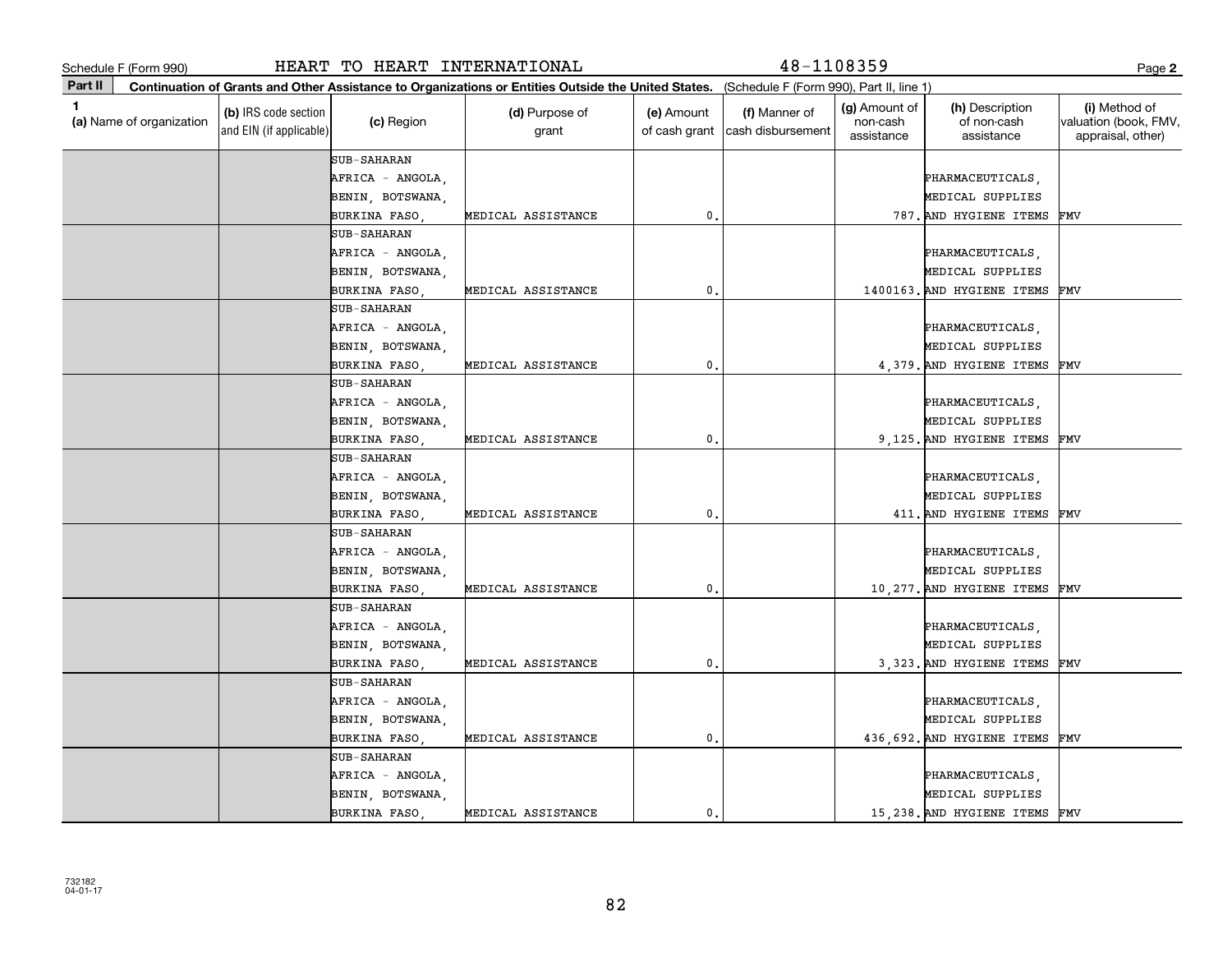|         | Schedule F (Form 990)    |                                                 | HEART TO HEART INTERNATIONAL |                                                                                                                                              |                             | $48 - 1108359$                     |                                                |                                              | Page 2                                                      |
|---------|--------------------------|-------------------------------------------------|------------------------------|----------------------------------------------------------------------------------------------------------------------------------------------|-----------------------------|------------------------------------|------------------------------------------------|----------------------------------------------|-------------------------------------------------------------|
| Part II |                          |                                                 |                              | Continuation of Grants and Other Assistance to Organizations or Entities Outside the United States. (Schedule F (Form 990), Part II, line 1) |                             |                                    |                                                |                                              |                                                             |
| 1.      | (a) Name of organization | (b) IRS code section<br>and EIN (if applicable) | (c) Region                   | (d) Purpose of<br>grant                                                                                                                      | (e) Amount<br>of cash grant | (f) Manner of<br>cash disbursement | <b>(g)</b> Amount of<br>non-cash<br>assistance | (h) Description<br>of non-cash<br>assistance | (i) Method of<br>valuation (book, FMV,<br>appraisal, other) |
|         |                          |                                                 | <b>SUB-SAHARAN</b>           |                                                                                                                                              |                             |                                    |                                                |                                              |                                                             |
|         |                          |                                                 | AFRICA - ANGOLA,             |                                                                                                                                              |                             |                                    |                                                | PHARMACEUTICALS,                             |                                                             |
|         |                          |                                                 | BENIN, BOTSWANA,             |                                                                                                                                              |                             |                                    |                                                | MEDICAL SUPPLIES                             |                                                             |
|         |                          |                                                 | BURKINA FASO                 | MEDICAL ASSISTANCE                                                                                                                           | 0.                          |                                    |                                                | 6.226. AND HYGIENE ITEMS                     | FMV                                                         |
|         |                          |                                                 | <b>SUB-SAHARAN</b>           |                                                                                                                                              |                             |                                    |                                                |                                              |                                                             |
|         |                          |                                                 | AFRICA - ANGOLA,             |                                                                                                                                              |                             |                                    |                                                | PHARMACEUTICALS,                             |                                                             |
|         |                          |                                                 | BENIN, BOTSWANA,             |                                                                                                                                              |                             |                                    |                                                | MEDICAL SUPPLIES                             |                                                             |
|         |                          |                                                 | BURKINA FASO                 | MEDICAL ASSISTANCE                                                                                                                           | $\mathbf{0}$                |                                    |                                                | 5466389. AND HYGIENE ITEMS                   | FMV                                                         |
|         |                          |                                                 | <b>SUB-SAHARAN</b>           |                                                                                                                                              |                             |                                    |                                                |                                              |                                                             |
|         |                          |                                                 | AFRICA - ANGOLA,             |                                                                                                                                              |                             |                                    |                                                | PHARMACEUTICALS,                             |                                                             |
|         |                          |                                                 | BENIN, BOTSWANA,             |                                                                                                                                              |                             |                                    |                                                | MEDICAL SUPPLIES                             |                                                             |
|         |                          |                                                 | BURKINA FASO,                | MEDICAL ASSISTANCE                                                                                                                           | 0.                          |                                    |                                                | 130.531. AND HYGIENE ITEMS                   | FMV                                                         |
|         |                          |                                                 | <b>SUB-SAHARAN</b>           |                                                                                                                                              |                             |                                    |                                                |                                              |                                                             |
|         |                          |                                                 | AFRICA - ANGOLA,             |                                                                                                                                              |                             |                                    |                                                | PHARMACEUTICALS,                             |                                                             |
|         |                          |                                                 | BENIN, BOTSWANA,             |                                                                                                                                              |                             |                                    |                                                | MEDICAL SUPPLIES                             |                                                             |
|         |                          |                                                 | BURKINA FASO                 | MEDICAL ASSISTANCE                                                                                                                           | 0.                          |                                    |                                                | 14,341. AND HYGIENE ITEMS                    | FMV                                                         |
|         |                          |                                                 | <b>SUB-SAHARAN</b>           |                                                                                                                                              |                             |                                    |                                                |                                              |                                                             |
|         |                          |                                                 | AFRICA - ANGOLA,             |                                                                                                                                              |                             |                                    |                                                | PHARMACEUTICALS,                             |                                                             |
|         |                          |                                                 | BENIN, BOTSWANA,             |                                                                                                                                              |                             |                                    |                                                | MEDICAL SUPPLIES                             |                                                             |
|         |                          |                                                 | BURKINA FASO                 | MEDICAL ASSISTANCE                                                                                                                           | 0.                          |                                    |                                                | 445,769. AND HYGIENE ITEMS                   | FMV                                                         |
|         |                          |                                                 | <b>SUB-SAHARAN</b>           |                                                                                                                                              |                             |                                    |                                                |                                              |                                                             |
|         |                          |                                                 | AFRICA - ANGOLA,             |                                                                                                                                              |                             |                                    |                                                | PHARMACEUTICALS,                             |                                                             |
|         |                          |                                                 | BENIN, BOTSWANA,             |                                                                                                                                              |                             |                                    |                                                | MEDICAL SUPPLIES                             |                                                             |
|         |                          |                                                 | BURKINA FASO,                | MEDICAL ASSISTANCE                                                                                                                           | 0.                          |                                    |                                                | 701. AND HYGIENE ITEMS                       | FMV                                                         |
|         |                          |                                                 | <b>SUB-SAHARAN</b>           |                                                                                                                                              |                             |                                    |                                                |                                              |                                                             |
|         |                          |                                                 | AFRICA - ANGOLA,             |                                                                                                                                              |                             |                                    |                                                | PHARMACEUTICALS,                             |                                                             |
|         |                          |                                                 | BENIN, BOTSWANA,             |                                                                                                                                              |                             |                                    |                                                | MEDICAL SUPPLIES                             |                                                             |
|         |                          |                                                 | BURKINA FASO                 | MEDICAL ASSISTANCE                                                                                                                           | $\mathbf{0}$                |                                    |                                                | 23,559. AND HYGIENE ITEMS                    | FMV                                                         |
|         |                          |                                                 | <b>SUB-SAHARAN</b>           |                                                                                                                                              |                             |                                    |                                                |                                              |                                                             |
|         |                          |                                                 | AFRICA - ANGOLA,             |                                                                                                                                              |                             |                                    |                                                | PHARMACEUTICALS,                             |                                                             |
|         |                          |                                                 | BENIN, BOTSWANA,             |                                                                                                                                              |                             |                                    |                                                | MEDICAL SUPPLIES                             |                                                             |
|         |                          |                                                 | BURKINA FASO,                | MEDICAL ASSISTANCE                                                                                                                           | 0.                          |                                    |                                                | 4,173. AND HYGIENE ITEMS                     | FMV                                                         |
|         |                          |                                                 | <b>SUB-SAHARAN</b>           |                                                                                                                                              |                             |                                    |                                                |                                              |                                                             |
|         |                          |                                                 | AFRICA - ANGOLA,             |                                                                                                                                              |                             |                                    |                                                | PHARMACEUTICALS,                             |                                                             |
|         |                          |                                                 | BENIN, BOTSWANA,             |                                                                                                                                              |                             |                                    |                                                | MEDICAL SUPPLIES                             |                                                             |
|         |                          |                                                 | BURKINA FASO                 | MEDICAL ASSISTANCE                                                                                                                           | 0.                          |                                    |                                                | 362,448. AND HYGIENE ITEMS                   | FMV                                                         |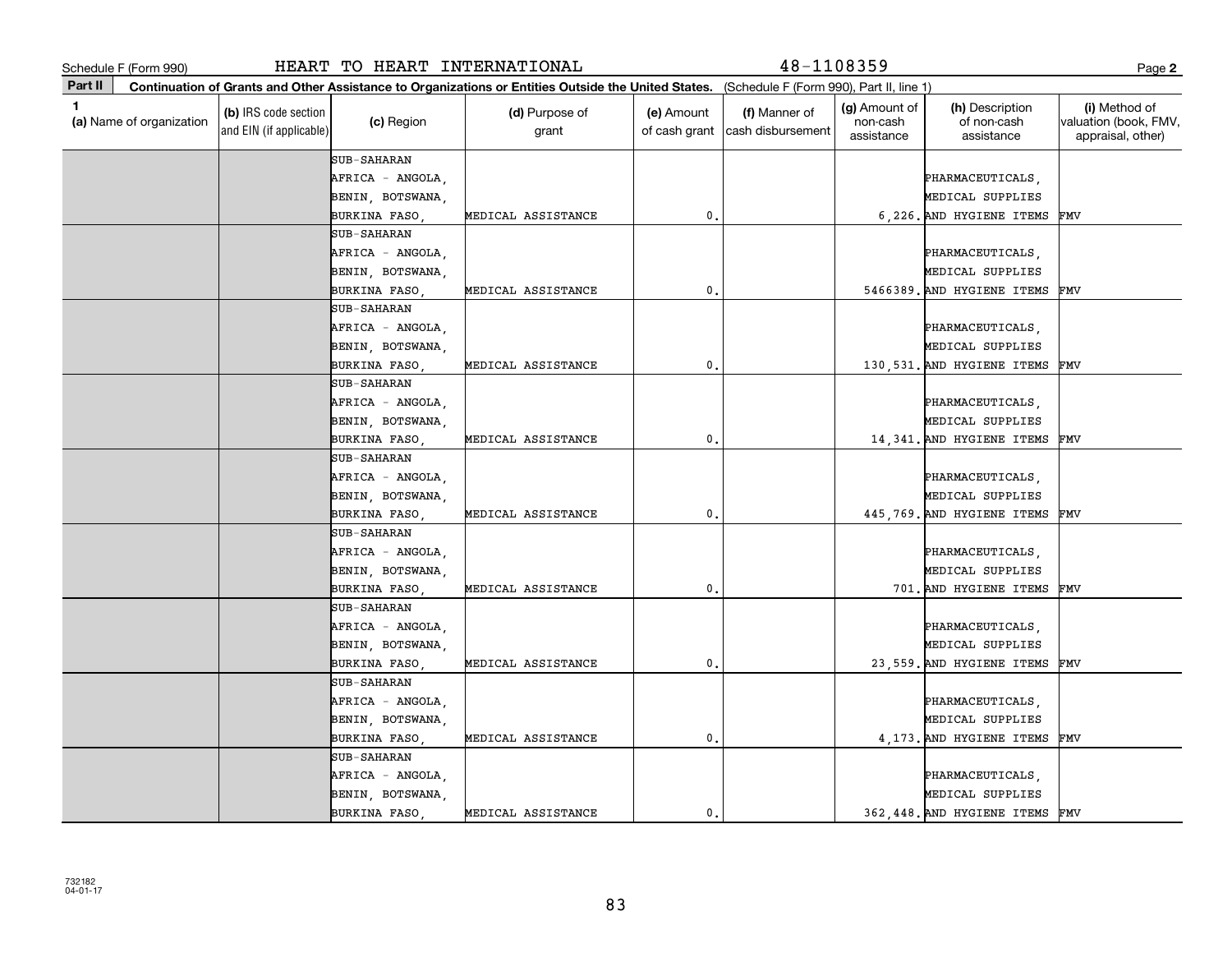|         | Schedule F (Form 990)    |                                                 | HEART TO HEART INTERNATIONAL                               |                                                                                                                                              |                             | 48-1108359                         |                                         |                                               | Page 2                                                      |
|---------|--------------------------|-------------------------------------------------|------------------------------------------------------------|----------------------------------------------------------------------------------------------------------------------------------------------|-----------------------------|------------------------------------|-----------------------------------------|-----------------------------------------------|-------------------------------------------------------------|
| Part II |                          |                                                 |                                                            | Continuation of Grants and Other Assistance to Organizations or Entities Outside the United States. (Schedule F (Form 990), Part II, line 1) |                             |                                    |                                         |                                               |                                                             |
| 1       | (a) Name of organization | (b) IRS code section<br>and EIN (if applicable) | (c) Region                                                 | (d) Purpose of<br>grant                                                                                                                      | (e) Amount<br>of cash grant | (f) Manner of<br>cash disbursement | (g) Amount of<br>non-cash<br>assistance | (h) Description<br>of non-cash<br>assistance  | (i) Method of<br>valuation (book, FMV,<br>appraisal, other) |
|         |                          |                                                 | <b>SUB-SAHARAN</b><br>AFRICA - ANGOLA,<br>BENIN, BOTSWANA, |                                                                                                                                              |                             |                                    |                                         | PHARMACEUTICALS,<br>MEDICAL SUPPLIES          |                                                             |
|         |                          |                                                 | BURKINA FASO,                                              | MEDICAL ASSISTANCE                                                                                                                           | 0,                          |                                    |                                         | 515,556. AND HYGIENE ITEMS                    | FMV                                                         |
|         |                          |                                                 | <b>SUB-SAHARAN</b><br>AFRICA - ANGOLA,<br>BENIN, BOTSWANA, |                                                                                                                                              |                             |                                    |                                         | PHARMACEUTICALS,<br>MEDICAL SUPPLIES          |                                                             |
|         |                          |                                                 | BURKINA FASO,                                              | MEDICAL ASSISTANCE                                                                                                                           | 0.                          |                                    |                                         | 57,596. AND HYGIENE ITEMS                     | FMV                                                         |
|         |                          |                                                 | <b>SUB-SAHARAN</b><br>AFRICA - ANGOLA,<br>BENIN, BOTSWANA, |                                                                                                                                              |                             |                                    |                                         | PHARMACEUTICALS,<br>MEDICAL SUPPLIES          |                                                             |
|         |                          |                                                 | BURKINA FASO,                                              | MEDICAL ASSISTANCE                                                                                                                           | 0.                          |                                    |                                         | 394, 246. AND HYGIENE ITEMS                   | FMV                                                         |
|         |                          |                                                 | <b>SUB-SAHARAN</b><br>AFRICA - ANGOLA,                     |                                                                                                                                              |                             |                                    |                                         | PHARMACEUTICALS,                              |                                                             |
|         |                          |                                                 | BENIN, BOTSWANA,<br>BURKINA FASO,                          | MEDICAL ASSISTANCE                                                                                                                           | 0.                          |                                    |                                         | MEDICAL SUPPLIES<br>66,601. AND HYGIENE ITEMS | FMV                                                         |
|         |                          |                                                 |                                                            |                                                                                                                                              |                             |                                    |                                         |                                               |                                                             |
|         |                          |                                                 |                                                            |                                                                                                                                              |                             |                                    |                                         |                                               |                                                             |
|         |                          |                                                 |                                                            |                                                                                                                                              |                             |                                    |                                         |                                               |                                                             |
|         |                          |                                                 |                                                            |                                                                                                                                              |                             |                                    |                                         |                                               |                                                             |
|         |                          |                                                 |                                                            |                                                                                                                                              |                             |                                    |                                         |                                               |                                                             |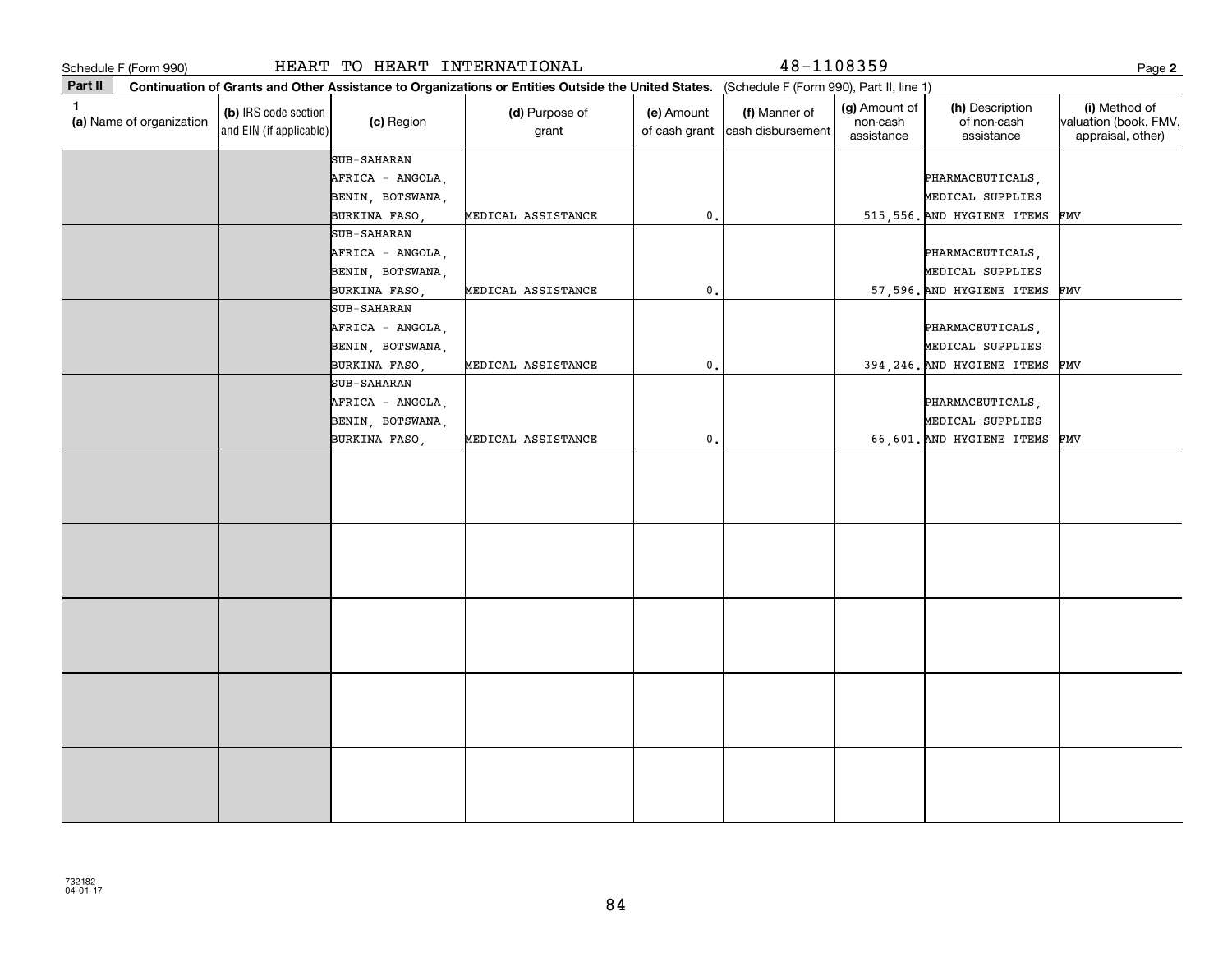| HEART TO HEART |  | INTERNATIONAL |
|----------------|--|---------------|
|----------------|--|---------------|

48-1108359

Part III Grants and Other Assistance to Individuals Outside the United States. Complete if the organization answered "Yes" on Form 990, Part IV, line 16.

Part III can be duplicated if additional space is needed.

| (a) Type of grant or assistance | (b) Region | (c) Number of<br>recipients | (d) Amount of<br>cash grant | (e) Manner of<br>cash disbursement | (f) Amount of<br>noncash<br>assistance | (g) Description of<br>noncash assistance | (h) Method of<br>valuation<br>(book, FMV,<br>appraisal, other) |
|---------------------------------|------------|-----------------------------|-----------------------------|------------------------------------|----------------------------------------|------------------------------------------|----------------------------------------------------------------|
|                                 |            |                             |                             |                                    |                                        |                                          |                                                                |
|                                 |            |                             |                             |                                    |                                        |                                          |                                                                |
|                                 |            |                             |                             |                                    |                                        |                                          |                                                                |
|                                 |            |                             |                             |                                    |                                        |                                          |                                                                |
|                                 |            |                             |                             |                                    |                                        |                                          |                                                                |
|                                 |            |                             |                             |                                    |                                        |                                          |                                                                |
|                                 |            |                             |                             |                                    |                                        |                                          |                                                                |
|                                 |            |                             |                             |                                    |                                        |                                          |                                                                |
|                                 |            |                             |                             |                                    |                                        |                                          |                                                                |
|                                 |            |                             |                             |                                    |                                        |                                          |                                                                |
|                                 |            |                             |                             |                                    |                                        |                                          |                                                                |
|                                 |            |                             |                             |                                    |                                        |                                          |                                                                |

**Schedule F (Form 990) 2017**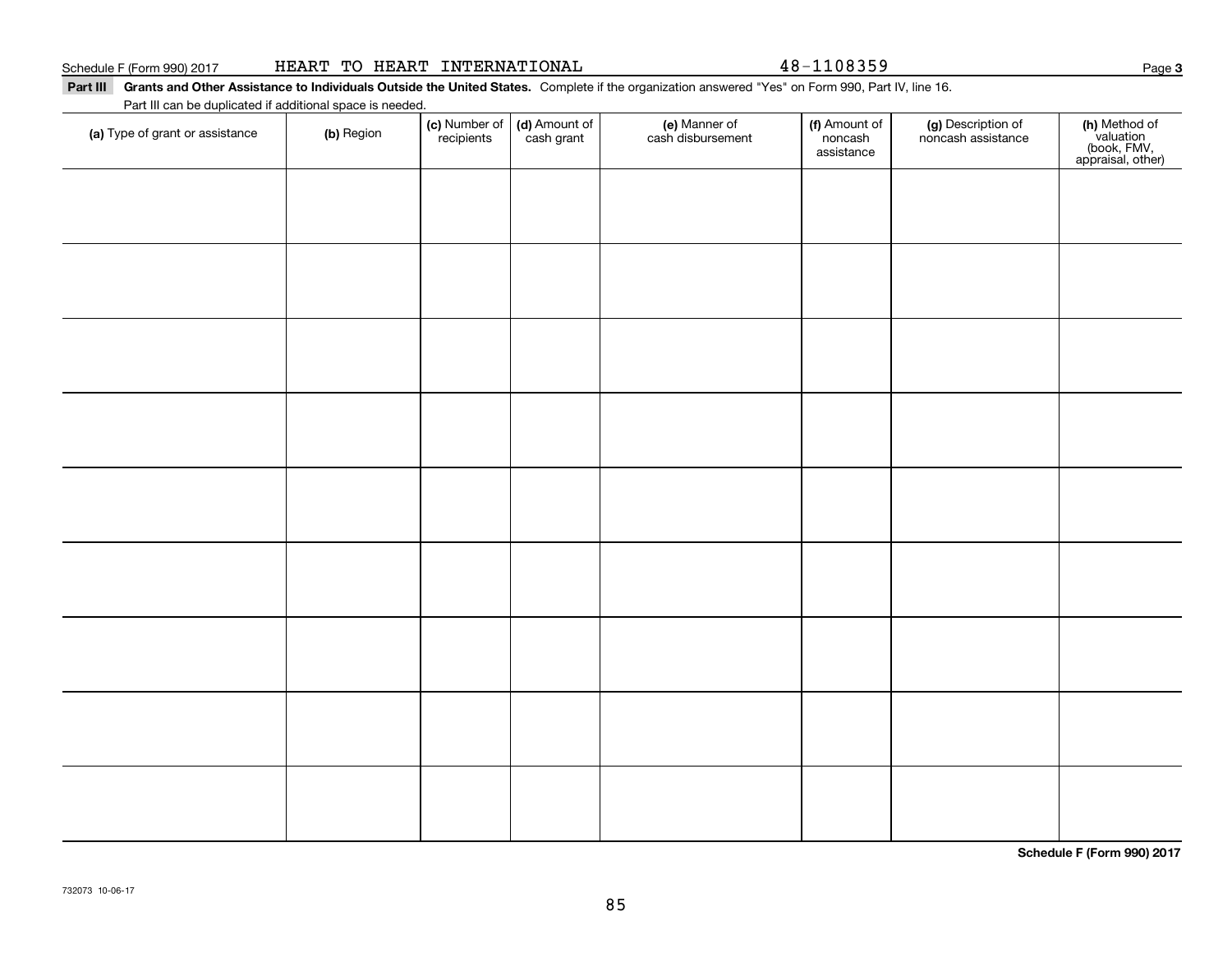|                                |  | Schedule F (Form 990) 2017 HEART TO HEART INTERNATIONAL | 48-1108359 | Page 4 |
|--------------------------------|--|---------------------------------------------------------|------------|--------|
| <b>Part IV   Foreign Forms</b> |  |                                                         |            |        |

| 1            | Was the organization a U.S. transferor of property to a foreign corporation during the tax year? If "Yes." the<br>organization may be required to file Form 926, Return by a U.S. Transferor of Property to a Foreign<br>Corporation (see Instructions for Form 926) <i>manual content content corporation (see Instructions</i> for Form 926)                 | $\mid$ $\rm X\mid$ Yes | Nο             |
|--------------|----------------------------------------------------------------------------------------------------------------------------------------------------------------------------------------------------------------------------------------------------------------------------------------------------------------------------------------------------------------|------------------------|----------------|
| $\mathbf{2}$ | Did the organization have an interest in a foreign trust during the tax year? If "Yes." the organization<br>may be required to separately file Form 3520, Annual Return To Report Transactions With Foreign<br>Trusts and Receipt of Certain Foreign Gifts, and/or Form 3520-A, Annual Information Return of Foreign                                           | Yes                    | ΧI<br>No       |
| 3            | Did the organization have an ownership interest in a foreign corporation during the tax year? If "Yes."<br>the organization may be required to file Form 5471, Information Return of U.S. Persons With Respect To                                                                                                                                              | Yes                    | $X \mid N_{0}$ |
| 4            | Was the organization a direct or indirect shareholder of a passive foreign investment company or a<br>qualified electing fund during the tax year? If "Yes," the organization may be required to file Form 8621,<br>Information Return by a Shareholder of a Passive Foreign Investment Company or Qualified Electing Fund<br>(see Instructions for Form 8621) | Yes                    | $X _{N0}$      |
| 5            | Did the organization have an ownership interest in a foreign partnership during the tax year? If "Yes."<br>the organization may be required to file Form 8865, Return of U.S. Persons With Respect to Certain<br>Foreign Partnerships (see Instructions for Form 8865)                                                                                         | Yes                    | $X \mid N_{0}$ |
| 6            | Did the organization have any operations in or related to any boycotting countries during the tax year? If<br>"Yes," the organization may be required to separately file Form 5713, International Boycott Report (see                                                                                                                                          | Yes                    |                |

**Schedule F (Form 990) 2017**

732074 10-06-17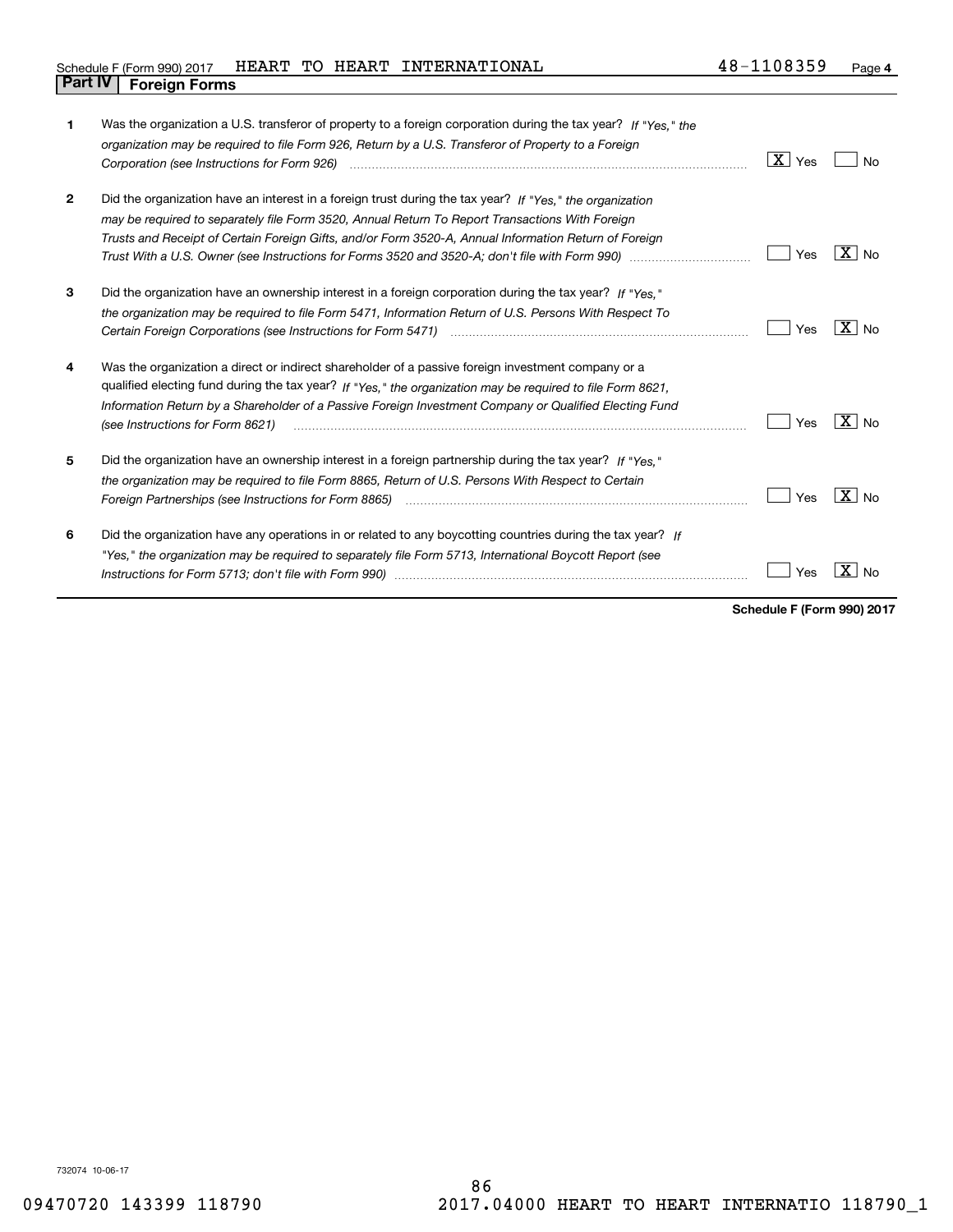Schedule F (Form 990) 2017 HEART TO HEART INTERNATIONAL 4 8-1108359 Page **Part V Supplemental Information**

Provide the information required by Part I, line 2 (monitoring of funds); Part I, line 3, column (f) (accounting method; amounts of investments vs. expenditures per region); Part II, line 1 (accounting method); Part III (accounting method); and Part III, column (c) (estimated number of recipients), as applicable. Also complete this part to provide any additional information. See instructions.

PART I, LINE 2:

RECIPIENT ORGANIZATIONS ARE REQUIRED TO PROVIDE HEART TO HEART WITH

DISTRIBUTION REPORTS AND OTHER DOCUMENTATION SUCH AS PHOTOGRAPHS

DETAILING THE HUMANITARIAN IMPACT OF THE DONATION. HEART TO HEART AND/OR

DISTRIBUTION PARTNER ORGANIZATION STAFF PERSONALLY CONDUCT SITE VISITS

AND FIELD INVESTIGATIONS FOR SPECIFIED RECIPIENTS EACH YEAR.

PART I, LINE 3:

FAIR MARKET VALUE OF NONCASH ITEMS DISTRIBUTED.

SCHEDULE F, PART IV, LINE 1

THE TRANSFERS REFERENCED IN THIS LINE RELATE TO THE GRANTS TO

CHARITABLE ORGANIZATIONS NOTED IN PART II OF SCHEDULE F. FORM 926 IS

NOT REQUIRED FOR THIS TYPE OF TRANSACTION.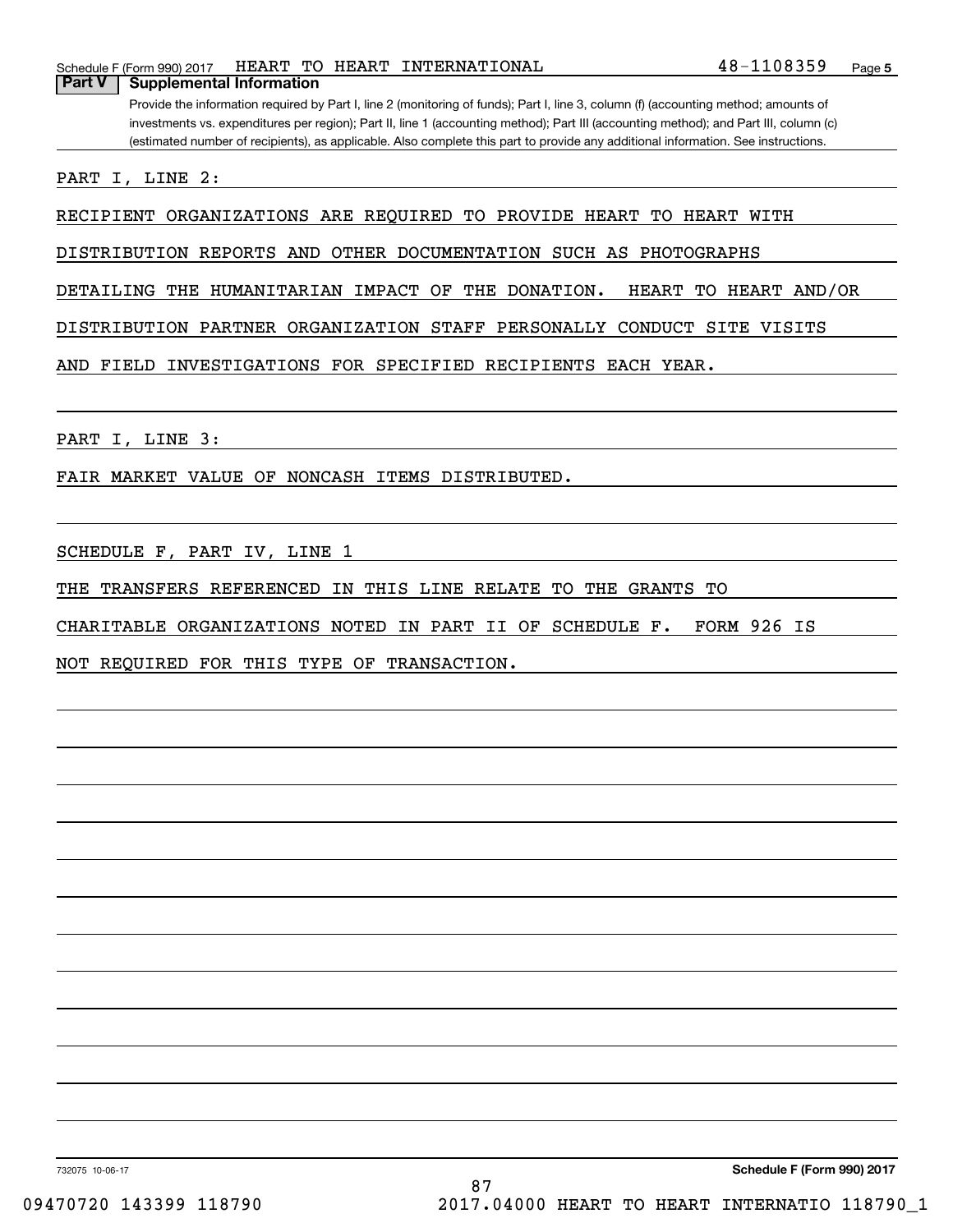| <b>SCHEDULE G</b>                                                                                                                                          |                                                                                                                               | Supplemental Information Regarding Fundraising or Gaming Activities                                                                                |                                                          |                |                                       |                    |                                   | OMB No. 1545-0047                       |  |  |  |
|------------------------------------------------------------------------------------------------------------------------------------------------------------|-------------------------------------------------------------------------------------------------------------------------------|----------------------------------------------------------------------------------------------------------------------------------------------------|----------------------------------------------------------|----------------|---------------------------------------|--------------------|-----------------------------------|-----------------------------------------|--|--|--|
| (Form 990 or 990-EZ)                                                                                                                                       |                                                                                                                               | Complete if the organization answered "Yes" on Form 990, Part IV, line 17, 18, or 19, or if the                                                    |                                                          |                |                                       |                    |                                   | 2017                                    |  |  |  |
| Department of the Treasury                                                                                                                                 |                                                                                                                               | organization entered more than \$15,000 on Form 990-EZ, line 6a.<br>Attach to Form 990 or Form 990-EZ.                                             |                                                          |                |                                       |                    |                                   | <b>Open to Public</b>                   |  |  |  |
| Internal Revenue Service                                                                                                                                   |                                                                                                                               | Go to www.irs.gov/Form990 for the latest instructions.                                                                                             |                                                          |                |                                       |                    |                                   | Inspection                              |  |  |  |
| Name of the organization                                                                                                                                   |                                                                                                                               | HEART TO HEART INTERNATIONAL                                                                                                                       |                                                          |                |                                       |                    | 48-1108359                        | <b>Employer identification number</b>   |  |  |  |
| Part I                                                                                                                                                     | Fundraising Activities. Complete if the organization answered "Yes" on Form 990, Part IV, line 17. Form 990-EZ filers are not |                                                                                                                                                    |                                                          |                |                                       |                    |                                   |                                         |  |  |  |
|                                                                                                                                                            | required to complete this part.                                                                                               |                                                                                                                                                    |                                                          |                |                                       |                    |                                   |                                         |  |  |  |
| Mail solicitations<br>a                                                                                                                                    |                                                                                                                               | 1 Indicate whether the organization raised funds through any of the following activities. Check all that apply.<br>e                               |                                                          |                | Solicitation of non-government grants |                    |                                   |                                         |  |  |  |
| b                                                                                                                                                          | Internet and email solicitations<br>Solicitation of government grants<br>f                                                    |                                                                                                                                                    |                                                          |                |                                       |                    |                                   |                                         |  |  |  |
| Phone solicitations<br>Special fundraising events<br>c<br>g                                                                                                |                                                                                                                               |                                                                                                                                                    |                                                          |                |                                       |                    |                                   |                                         |  |  |  |
| d<br>In-person solicitations<br>2 a Did the organization have a written or oral agreement with any individual (including officers, directors, trustees, or |                                                                                                                               |                                                                                                                                                    |                                                          |                |                                       |                    |                                   |                                         |  |  |  |
|                                                                                                                                                            |                                                                                                                               | key employees listed in Form 990, Part VII) or entity in connection with professional fundraising services?                                        |                                                          |                |                                       |                    | Yes                               | No                                      |  |  |  |
| compensated at least \$5,000 by the organization.                                                                                                          |                                                                                                                               | <b>b</b> If "Yes," list the 10 highest paid individuals or entities (fundraisers) pursuant to agreements under which the fundraiser is to be       |                                                          |                |                                       |                    |                                   |                                         |  |  |  |
|                                                                                                                                                            |                                                                                                                               |                                                                                                                                                    |                                                          |                |                                       |                    | (v) Amount paid                   |                                         |  |  |  |
| (i) Name and address of individual<br>or entity (fundraiser)                                                                                               |                                                                                                                               | (ii) Activity                                                                                                                                      | (iii) Did<br>fundraiser<br>have custody<br>or control of |                | (iv) Gross receipts<br>from activity  |                    | to (or retained by)<br>fundraiser | (vi) Amount paid<br>to (or retained by) |  |  |  |
|                                                                                                                                                            |                                                                                                                               |                                                                                                                                                    |                                                          | contributions? |                                       | listed in col. (i) |                                   | organization                            |  |  |  |
|                                                                                                                                                            |                                                                                                                               |                                                                                                                                                    | <b>Yes</b>                                               | No             |                                       |                    |                                   |                                         |  |  |  |
|                                                                                                                                                            |                                                                                                                               |                                                                                                                                                    |                                                          |                |                                       |                    |                                   |                                         |  |  |  |
|                                                                                                                                                            |                                                                                                                               |                                                                                                                                                    |                                                          |                |                                       |                    |                                   |                                         |  |  |  |
|                                                                                                                                                            |                                                                                                                               |                                                                                                                                                    |                                                          |                |                                       |                    |                                   |                                         |  |  |  |
|                                                                                                                                                            |                                                                                                                               |                                                                                                                                                    |                                                          |                |                                       |                    |                                   |                                         |  |  |  |
|                                                                                                                                                            |                                                                                                                               |                                                                                                                                                    |                                                          |                |                                       |                    |                                   |                                         |  |  |  |
|                                                                                                                                                            |                                                                                                                               |                                                                                                                                                    |                                                          |                |                                       |                    |                                   |                                         |  |  |  |
|                                                                                                                                                            |                                                                                                                               |                                                                                                                                                    |                                                          |                |                                       |                    |                                   |                                         |  |  |  |
|                                                                                                                                                            |                                                                                                                               |                                                                                                                                                    |                                                          |                |                                       |                    |                                   |                                         |  |  |  |
|                                                                                                                                                            |                                                                                                                               |                                                                                                                                                    |                                                          |                |                                       |                    |                                   |                                         |  |  |  |
|                                                                                                                                                            |                                                                                                                               |                                                                                                                                                    |                                                          |                |                                       |                    |                                   |                                         |  |  |  |
|                                                                                                                                                            |                                                                                                                               |                                                                                                                                                    |                                                          |                |                                       |                    |                                   |                                         |  |  |  |
|                                                                                                                                                            |                                                                                                                               |                                                                                                                                                    |                                                          |                |                                       |                    |                                   |                                         |  |  |  |
| Total                                                                                                                                                      |                                                                                                                               |                                                                                                                                                    |                                                          |                |                                       |                    |                                   |                                         |  |  |  |
|                                                                                                                                                            |                                                                                                                               | 3 List all states in which the organization is registered or licensed to solicit contributions or has been notified it is exempt from registration |                                                          |                |                                       |                    |                                   |                                         |  |  |  |
| or licensing.                                                                                                                                              |                                                                                                                               |                                                                                                                                                    |                                                          |                |                                       |                    |                                   |                                         |  |  |  |
|                                                                                                                                                            |                                                                                                                               |                                                                                                                                                    |                                                          |                |                                       |                    |                                   |                                         |  |  |  |
|                                                                                                                                                            |                                                                                                                               |                                                                                                                                                    |                                                          |                |                                       |                    |                                   |                                         |  |  |  |
|                                                                                                                                                            |                                                                                                                               |                                                                                                                                                    |                                                          |                |                                       |                    |                                   |                                         |  |  |  |
|                                                                                                                                                            |                                                                                                                               |                                                                                                                                                    |                                                          |                |                                       |                    |                                   |                                         |  |  |  |
|                                                                                                                                                            |                                                                                                                               |                                                                                                                                                    |                                                          |                |                                       |                    |                                   |                                         |  |  |  |
|                                                                                                                                                            |                                                                                                                               |                                                                                                                                                    |                                                          |                |                                       |                    |                                   |                                         |  |  |  |
|                                                                                                                                                            |                                                                                                                               |                                                                                                                                                    |                                                          |                |                                       |                    |                                   |                                         |  |  |  |
|                                                                                                                                                            |                                                                                                                               | LHA For Paperwork Reduction Act Notice, see the Instructions for Form 990 or 990-EZ.                                                               |                                                          |                |                                       |                    |                                   | Schedule G (Form 990 or 990-EZ) 2017    |  |  |  |

732081 09-13-17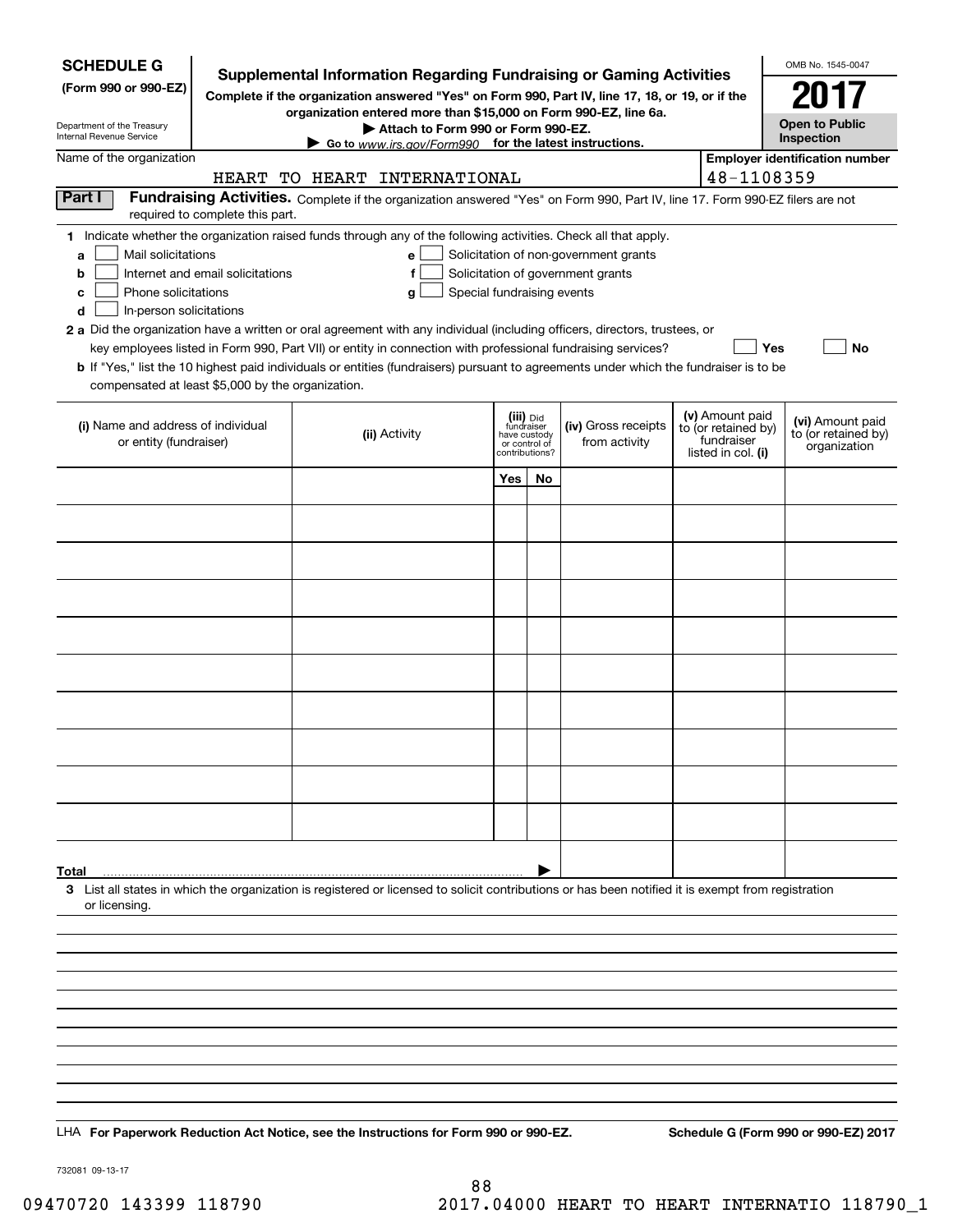#### Schedule G (Form 990 or 990-EZ) 2017  ${\tt HEART}$  to  ${\tt HEART}$  international formulation and  $48\text{--}1108359$  and  ${\tt Page}$

**2**

**Part II** | Fundraising Events. Complete if the organization answered "Yes" on Form 990, Part IV, line 18, or reported more than \$15,000

|                 |    | of fundraising event contributions and gross income on Form 990-EZ, lines 1 and 6b. List events with gross receipts greater than \$5,000.                                                                                                 |                                              |                         |                                 |                                           |
|-----------------|----|-------------------------------------------------------------------------------------------------------------------------------------------------------------------------------------------------------------------------------------------|----------------------------------------------|-------------------------|---------------------------------|-------------------------------------------|
|                 |    |                                                                                                                                                                                                                                           | (a) Event $#1$<br>25TH<br><b>ANNIVERSARY</b> | (b) Event #2            | (c) Other events<br><b>NONE</b> | (d) Total events<br>(add col. (a) through |
|                 |    |                                                                                                                                                                                                                                           | (event type)                                 | (event type)            | (total number)                  | col. (c)                                  |
| Revenue         |    |                                                                                                                                                                                                                                           | 70,350.                                      |                         |                                 | 70, 350.                                  |
|                 |    |                                                                                                                                                                                                                                           | 70,350.                                      |                         |                                 | 70,350.                                   |
|                 | 3  | Gross income (line 1 minus line 2)                                                                                                                                                                                                        |                                              |                         |                                 |                                           |
|                 |    |                                                                                                                                                                                                                                           |                                              |                         |                                 |                                           |
|                 | 5  |                                                                                                                                                                                                                                           |                                              |                         |                                 |                                           |
| Direct Expenses |    |                                                                                                                                                                                                                                           | 5,000.                                       |                         |                                 | 5,000.                                    |
|                 |    | 7 Food and beverages                                                                                                                                                                                                                      | 7,022.                                       |                         |                                 | 7,022.                                    |
|                 | 8  |                                                                                                                                                                                                                                           |                                              |                         |                                 |                                           |
|                 | 9  |                                                                                                                                                                                                                                           | $\overline{5,073}$ .                         |                         |                                 | 5,073.                                    |
|                 | 10 | Direct expense summary. Add lines 4 through 9 in column (d)                                                                                                                                                                               |                                              |                         |                                 | 17,095.                                   |
| Part III        |    | 11 Net income summary. Subtract line 10 from line 3, column (d)<br>Gaming. Complete if the organization answered "Yes" on Form 990, Part IV, line 19, or reported more than                                                               |                                              |                         |                                 | $-17,095.$                                |
|                 |    | \$15,000 on Form 990-EZ, line 6a.                                                                                                                                                                                                         |                                              |                         |                                 |                                           |
|                 |    |                                                                                                                                                                                                                                           |                                              | (b) Pull tabs/instant   |                                 | (d) Total gaming (add                     |
|                 |    |                                                                                                                                                                                                                                           | (a) Bingo                                    | bingo/progressive bingo | (c) Other gaming                | col. (a) through col. (c))                |
| Revenue         | 1. |                                                                                                                                                                                                                                           |                                              |                         |                                 |                                           |
|                 |    |                                                                                                                                                                                                                                           |                                              |                         |                                 |                                           |
| Direct Expenses | 3  |                                                                                                                                                                                                                                           |                                              |                         |                                 |                                           |
|                 | 4  |                                                                                                                                                                                                                                           |                                              |                         |                                 |                                           |
|                 | 5  | Other direct expenses                                                                                                                                                                                                                     |                                              |                         |                                 |                                           |
|                 |    | 6 Volunteer labor                                                                                                                                                                                                                         | Yes<br>%<br>No                               | Yes<br>$\%$<br>No       | Yes<br>%<br>No                  |                                           |
|                 | 7  | Direct expense summary. Add lines 2 through 5 in column (d)                                                                                                                                                                               |                                              |                         |                                 |                                           |
|                 |    |                                                                                                                                                                                                                                           |                                              |                         |                                 |                                           |
|                 |    |                                                                                                                                                                                                                                           |                                              |                         |                                 |                                           |
|                 |    | 9 Enter the state(s) in which the organization conducts gaming activities:                                                                                                                                                                |                                              |                         |                                 |                                           |
|                 |    | <b>b</b> If "No," explain: <u>example and the set of the set of the set of the set of the set of the set of the set of the set of the set of the set of the set of the set of the set of the set of the set of the set of the set of </u> |                                              |                         |                                 | Yes<br>No                                 |
|                 |    |                                                                                                                                                                                                                                           |                                              |                         |                                 |                                           |
|                 |    |                                                                                                                                                                                                                                           |                                              |                         |                                 |                                           |
|                 |    |                                                                                                                                                                                                                                           |                                              |                         |                                 | Yes<br>No                                 |
|                 |    |                                                                                                                                                                                                                                           |                                              |                         |                                 |                                           |

732082 09-13-17

**Schedule G (Form 990 or 990-EZ) 2017**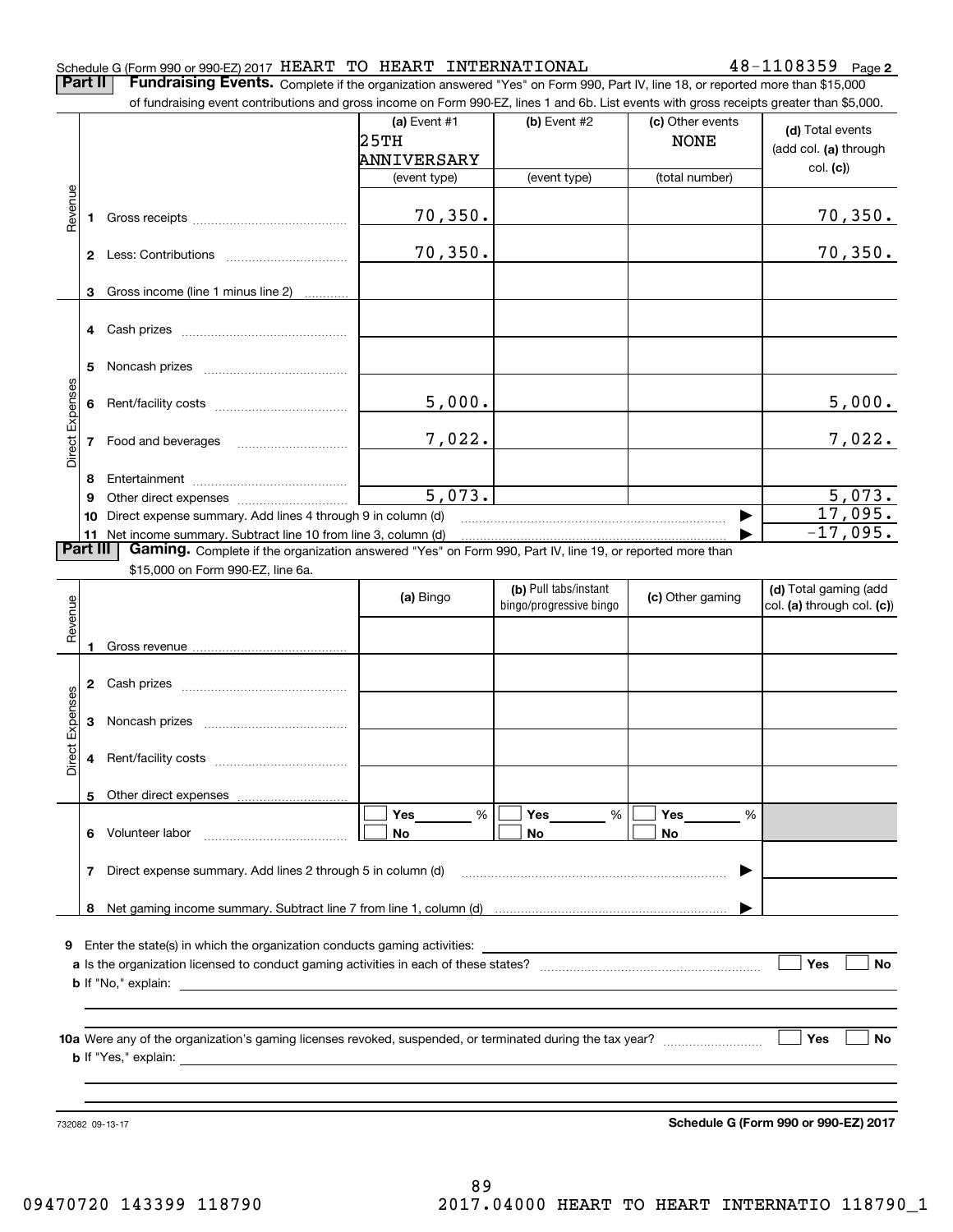|    | Schedule G (Form 990 or 990-EZ) 2017 HEART TO HEART INTERNATIONAL                                                                                                                                                                                            | 48-1108359                           | Page 3    |
|----|--------------------------------------------------------------------------------------------------------------------------------------------------------------------------------------------------------------------------------------------------------------|--------------------------------------|-----------|
|    |                                                                                                                                                                                                                                                              | Yes                                  | No        |
|    | 12 Is the organization a grantor, beneficiary or trustee of a trust, or a member of a partnership or other entity formed                                                                                                                                     | Yes                                  | No        |
|    | 13 Indicate the percentage of gaming activity conducted in:                                                                                                                                                                                                  |                                      |           |
|    |                                                                                                                                                                                                                                                              | 13а                                  | %         |
|    | <b>b</b> An outside facility <i>www.communicality www.communicality.communicality www.communicality www.communicality.communicality www.communicality.com</i>                                                                                                | 13 <sub>b</sub>                      | %         |
|    | 14 Enter the name and address of the person who prepares the organization's gaming/special events books and records:                                                                                                                                         |                                      |           |
|    | Name $\triangleright$ $\square$                                                                                                                                                                                                                              |                                      |           |
|    |                                                                                                                                                                                                                                                              |                                      |           |
|    | 15a Does the organization have a contract with a third party from whom the organization receives gaming revenue?                                                                                                                                             | Yes                                  | <b>No</b> |
|    |                                                                                                                                                                                                                                                              |                                      |           |
|    |                                                                                                                                                                                                                                                              |                                      |           |
|    | c If "Yes," enter name and address of the third party:                                                                                                                                                                                                       |                                      |           |
|    |                                                                                                                                                                                                                                                              |                                      |           |
|    |                                                                                                                                                                                                                                                              |                                      |           |
| 16 | Gaming manager information:                                                                                                                                                                                                                                  |                                      |           |
|    | Name $\blacktriangleright$                                                                                                                                                                                                                                   |                                      |           |
|    |                                                                                                                                                                                                                                                              |                                      |           |
|    | Gaming manager compensation > \$                                                                                                                                                                                                                             |                                      |           |
|    | $Description of services provided$ $\triangleright$                                                                                                                                                                                                          |                                      |           |
|    |                                                                                                                                                                                                                                                              |                                      |           |
|    | Director/officer<br>Employee<br>Independent contractor                                                                                                                                                                                                       |                                      |           |
|    |                                                                                                                                                                                                                                                              |                                      |           |
|    | 17 Mandatory distributions:<br>a Is the organization required under state law to make charitable distributions from the gaming proceeds to                                                                                                                   |                                      |           |
|    | retain the state gaming license?                                                                                                                                                                                                                             | $\Box$ Yes                           | $\Box$ No |
|    | <b>b</b> Enter the amount of distributions required under state law to be distributed to other exempt organizations or spent in the                                                                                                                          |                                      |           |
|    | organization's own exempt activities during the tax year $\triangleright$ \$                                                                                                                                                                                 |                                      |           |
|    | <b>Part IV</b><br>Supplemental Information. Provide the explanations required by Part I, line 2b, columns (iii) and (v); and Part III, lines 9, 9b, 10b, 15b,<br>15c, 16, and 17b, as applicable. Also provide any additional information. See instructions. |                                      |           |
|    |                                                                                                                                                                                                                                                              |                                      |           |
|    |                                                                                                                                                                                                                                                              |                                      |           |
|    |                                                                                                                                                                                                                                                              |                                      |           |
|    |                                                                                                                                                                                                                                                              |                                      |           |
|    |                                                                                                                                                                                                                                                              |                                      |           |
|    |                                                                                                                                                                                                                                                              |                                      |           |
|    |                                                                                                                                                                                                                                                              |                                      |           |
|    |                                                                                                                                                                                                                                                              |                                      |           |
|    |                                                                                                                                                                                                                                                              |                                      |           |
|    | 732083 09-13-17                                                                                                                                                                                                                                              | Schedule G (Form 990 or 990-EZ) 2017 |           |
|    | 90                                                                                                                                                                                                                                                           |                                      |           |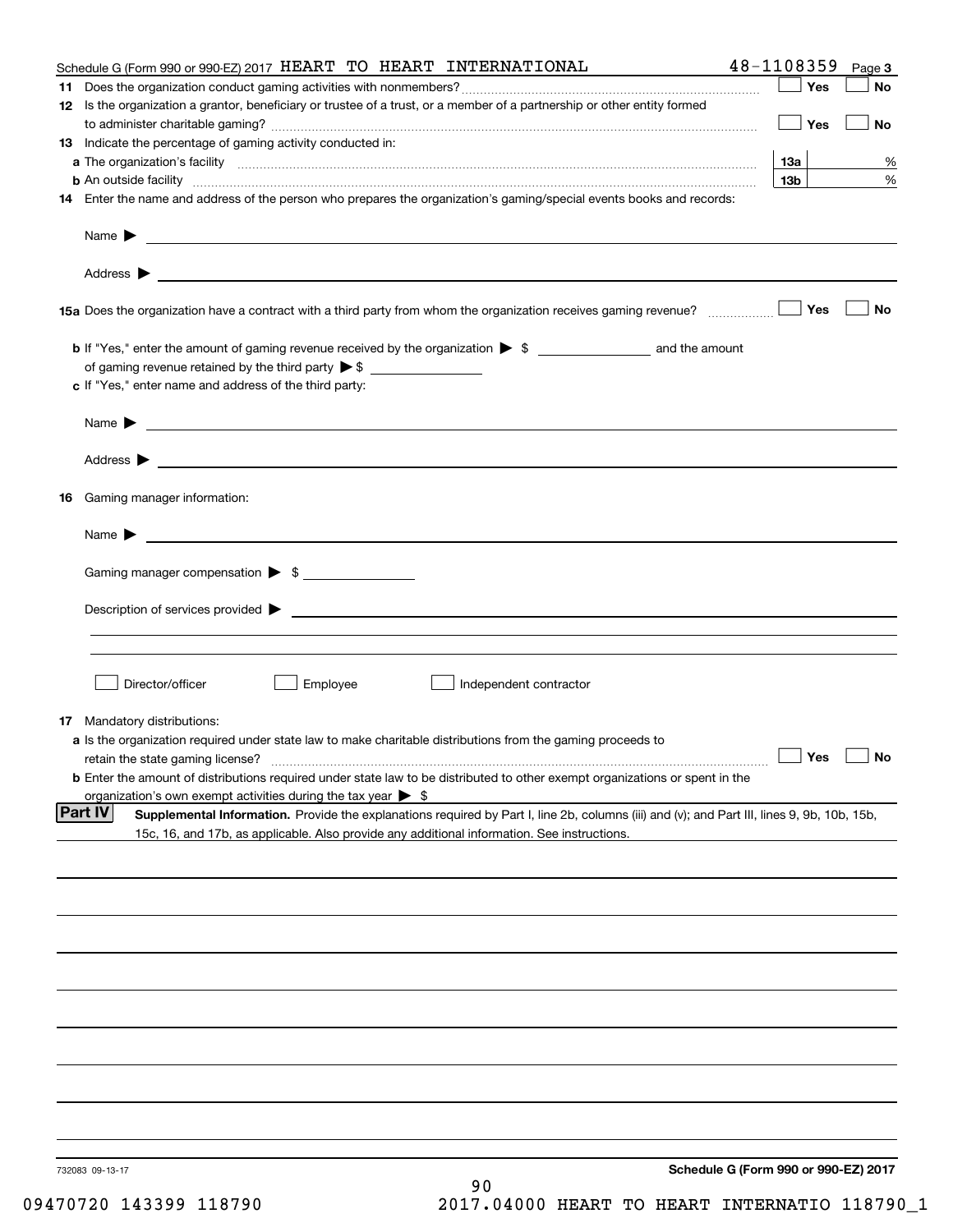| <b>Part IV   Supplemental Information</b> (continued) |                                 |
|-------------------------------------------------------|---------------------------------|
|                                                       |                                 |
|                                                       |                                 |
|                                                       |                                 |
|                                                       |                                 |
|                                                       |                                 |
|                                                       |                                 |
|                                                       |                                 |
|                                                       |                                 |
|                                                       |                                 |
|                                                       |                                 |
|                                                       |                                 |
|                                                       |                                 |
|                                                       |                                 |
|                                                       |                                 |
|                                                       |                                 |
|                                                       |                                 |
|                                                       |                                 |
|                                                       |                                 |
|                                                       |                                 |
|                                                       |                                 |
|                                                       |                                 |
|                                                       |                                 |
|                                                       |                                 |
|                                                       |                                 |
|                                                       |                                 |
|                                                       |                                 |
|                                                       |                                 |
|                                                       |                                 |
|                                                       |                                 |
|                                                       | Schedule G (Form 990 or 990-EZ) |

732084 04-01-17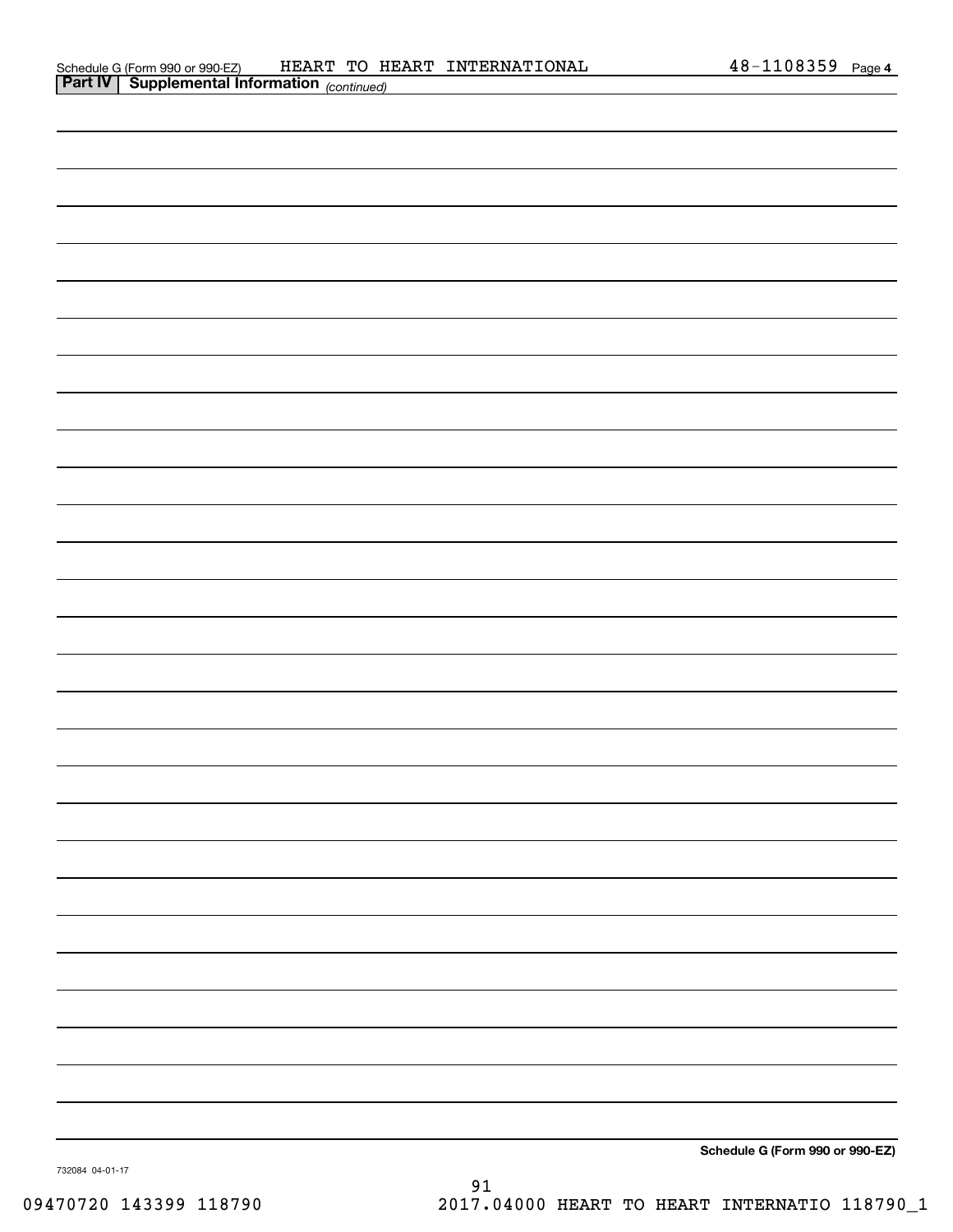| <b>SCHEDULE I</b><br>(Form 990)                                                                                                                                                | <b>Grants and Other Assistance to Organizations,</b><br>Governments, and Individuals in the United States<br>Complete if the organization answered "Yes" on Form 990, Part IV, line 21 or 22. |                                    |                                                       |                                         |                                                                |                                          |                                                     |                  |  |  |  |
|--------------------------------------------------------------------------------------------------------------------------------------------------------------------------------|-----------------------------------------------------------------------------------------------------------------------------------------------------------------------------------------------|------------------------------------|-------------------------------------------------------|-----------------------------------------|----------------------------------------------------------------|------------------------------------------|-----------------------------------------------------|------------------|--|--|--|
|                                                                                                                                                                                |                                                                                                                                                                                               |                                    |                                                       |                                         |                                                                |                                          |                                                     |                  |  |  |  |
| Department of the Treasury<br><b>Internal Revenue Service</b>                                                                                                                  |                                                                                                                                                                                               |                                    | Attach to Form 990.                                   |                                         |                                                                |                                          | <b>Open to Public</b><br>Inspection                 |                  |  |  |  |
|                                                                                                                                                                                |                                                                                                                                                                                               |                                    | Go to www.irs.gov/Form990 for the latest information. |                                         |                                                                |                                          |                                                     |                  |  |  |  |
| Name of the organization                                                                                                                                                       |                                                                                                                                                                                               | HEART TO HEART INTERNATIONAL       |                                                       |                                         |                                                                |                                          | <b>Employer identification number</b><br>48-1108359 |                  |  |  |  |
| Part I<br><b>General Information on Grants and Assistance</b>                                                                                                                  |                                                                                                                                                                                               |                                    |                                                       |                                         |                                                                |                                          |                                                     |                  |  |  |  |
| Does the organization maintain records to substantiate the amount of the grants or assistance, the grantees' eligibility for the grants or assistance, and the selection<br>1. |                                                                                                                                                                                               |                                    |                                                       |                                         |                                                                |                                          |                                                     |                  |  |  |  |
|                                                                                                                                                                                |                                                                                                                                                                                               |                                    |                                                       |                                         |                                                                |                                          | $\boxed{\text{X}}$ Yes                              | ∣ No             |  |  |  |
| Describe in Part IV the organization's procedures for monitoring the use of grant funds in the United States.<br>$\mathbf{2}$                                                  |                                                                                                                                                                                               |                                    |                                                       |                                         |                                                                |                                          |                                                     |                  |  |  |  |
| Part II<br>Grants and Other Assistance to Domestic Organizations and Domestic Governments. Complete if the organization answered "Yes" on Form 990, Part IV, line 21, for any  |                                                                                                                                                                                               |                                    |                                                       |                                         |                                                                |                                          |                                                     |                  |  |  |  |
| recipient that received more than \$5,000. Part II can be duplicated if additional space is needed.                                                                            |                                                                                                                                                                                               |                                    |                                                       |                                         |                                                                |                                          |                                                     |                  |  |  |  |
| 1 (a) Name and address of organization<br>or government                                                                                                                        | $(b)$ EIN                                                                                                                                                                                     | (c) IRC section<br>(if applicable) | (d) Amount of<br>cash grant                           | (e) Amount of<br>non-cash<br>assistance | (f) Method of<br>valuation (book,<br>FMV, appraisal,<br>other) | (g) Description of<br>noncash assistance | (h) Purpose of grant<br>or assistance               |                  |  |  |  |
|                                                                                                                                                                                |                                                                                                                                                                                               |                                    |                                                       |                                         |                                                                | PHARMACEUTICALS                          |                                                     |                  |  |  |  |
| AMERICARES                                                                                                                                                                     |                                                                                                                                                                                               |                                    |                                                       |                                         |                                                                | MEDICAL SUPPLIES                         |                                                     |                  |  |  |  |
| <b>88 HAMILTON AVENUE</b>                                                                                                                                                      |                                                                                                                                                                                               |                                    |                                                       |                                         |                                                                | AND HYGIENE                              |                                                     |                  |  |  |  |
| STAMFORD, CT 06902                                                                                                                                                             | $06-1008595$ 501(C)(3)                                                                                                                                                                        |                                    | $\mathbf{0}$                                          | 280,885.FMV                             |                                                                | <b>ITEMS</b>                             | MEDICAL ASSISTANCE                                  |                  |  |  |  |
| ASOCIACION DE SALUD PRIMARIA DE                                                                                                                                                |                                                                                                                                                                                               |                                    |                                                       |                                         |                                                                | PHARMACEUTICALS                          |                                                     |                  |  |  |  |
| PUERTO RICO - EDIFICIO ALIANZA                                                                                                                                                 |                                                                                                                                                                                               |                                    |                                                       |                                         |                                                                | MEDICAL SUPPLIES                         |                                                     |                  |  |  |  |
| #400 AVE AMERICO MIRANDA - SAN                                                                                                                                                 |                                                                                                                                                                                               |                                    |                                                       |                                         |                                                                | AND HYGIENE                              |                                                     |                  |  |  |  |
| <b>JUAN, PR 00927</b>                                                                                                                                                          | $66 - 0419912$ $501(C)(3)$                                                                                                                                                                    |                                    | $\mathbf{0}$ .                                        | 662.022.FMV                             |                                                                | ITEMS                                    | MEDICAL ASSISTANCE                                  |                  |  |  |  |
|                                                                                                                                                                                |                                                                                                                                                                                               |                                    |                                                       |                                         |                                                                | PHARMACEUTICALS                          |                                                     |                  |  |  |  |
| AUDREY GARRETT ELEMENTARY SCHOOL                                                                                                                                               |                                                                                                                                                                                               |                                    |                                                       |                                         |                                                                | MEDICAL SUPPLIES                         |                                                     |                  |  |  |  |
| 3224 OLD HILLSBOROUGH ROAD                                                                                                                                                     |                                                                                                                                                                                               |                                    |                                                       |                                         |                                                                | AND HYGIENE                              |                                                     |                  |  |  |  |
| MEBANE, NC 27302                                                                                                                                                               | 56-6000271                                                                                                                                                                                    |                                    | $\mathbf{0}$                                          | 286.FMV                                 |                                                                | <b>ITEMS</b>                             | MEDICAL ASSISTANCE                                  |                  |  |  |  |
|                                                                                                                                                                                |                                                                                                                                                                                               |                                    |                                                       |                                         |                                                                | PHARMACEUTICALS                          |                                                     |                  |  |  |  |
| BELL COUNTY SHELTER                                                                                                                                                            |                                                                                                                                                                                               |                                    |                                                       |                                         |                                                                | MEDICAL SUPPLIES                         |                                                     |                  |  |  |  |
| 2409 SOUTH LOOP 121                                                                                                                                                            |                                                                                                                                                                                               |                                    |                                                       |                                         |                                                                | AND HYGIENE                              |                                                     |                  |  |  |  |
| BELTON, TX 76513                                                                                                                                                               |                                                                                                                                                                                               |                                    | $\mathbf{0}$ .                                        | 8.564.FMV                               |                                                                | <b>ITEMS</b>                             | MEDICAL ASSISTANCE                                  |                  |  |  |  |
|                                                                                                                                                                                |                                                                                                                                                                                               |                                    |                                                       |                                         |                                                                | PHARMACEUTICALS                          |                                                     |                  |  |  |  |
| CAPITAL CITY RESCUE MISSION FREE                                                                                                                                               |                                                                                                                                                                                               |                                    |                                                       |                                         |                                                                | MEDICAL SUPPLIES                         |                                                     |                  |  |  |  |
| CLINIC - 259 SOUTH PEARL STREET -                                                                                                                                              |                                                                                                                                                                                               |                                    |                                                       |                                         |                                                                | AND HYGIENE                              |                                                     |                  |  |  |  |
| ALBANY, NY 12202                                                                                                                                                               | $56 - 2663290$ $501(C)(3)$                                                                                                                                                                    |                                    | 0.                                                    | 1.766.FMV                               |                                                                | <b>ITEMS</b>                             | MEDICAL ASSISTANCE                                  |                  |  |  |  |
|                                                                                                                                                                                |                                                                                                                                                                                               |                                    |                                                       |                                         |                                                                | PHARMACEUTICALS                          |                                                     |                  |  |  |  |
| CASA EL BUEN SAMARITANO                                                                                                                                                        |                                                                                                                                                                                               |                                    |                                                       |                                         |                                                                | MEDICAL SUPPLIES                         |                                                     |                  |  |  |  |
| 14060 DUBLIN                                                                                                                                                                   |                                                                                                                                                                                               |                                    |                                                       |                                         |                                                                | AND HYGIENE                              |                                                     |                  |  |  |  |
| HOUSTON, TX 77085                                                                                                                                                              | $37-1546805$ 501(C)(3)                                                                                                                                                                        |                                    | 0.                                                    | 7.195.FMV                               |                                                                | <b>ITEMS</b>                             | MEDICAL ASSISTANCE                                  |                  |  |  |  |
|                                                                                                                                                                                |                                                                                                                                                                                               |                                    |                                                       |                                         |                                                                |                                          |                                                     | 75.              |  |  |  |
| Enter total number of section 501(c)(3) and government organizations listed in the line 1 table<br>$\mathbf{2}$                                                                |                                                                                                                                                                                               |                                    |                                                       |                                         |                                                                |                                          |                                                     | $\overline{5}$ . |  |  |  |
| Enter total number of other organizations listed in the line 1 table<br>3.                                                                                                     |                                                                                                                                                                                               |                                    |                                                       |                                         |                                                                |                                          |                                                     |                  |  |  |  |

**For Paperwork Reduction Act Notice, see the Instructions for Form 990. Schedule I (Form 990) (2017)** LHA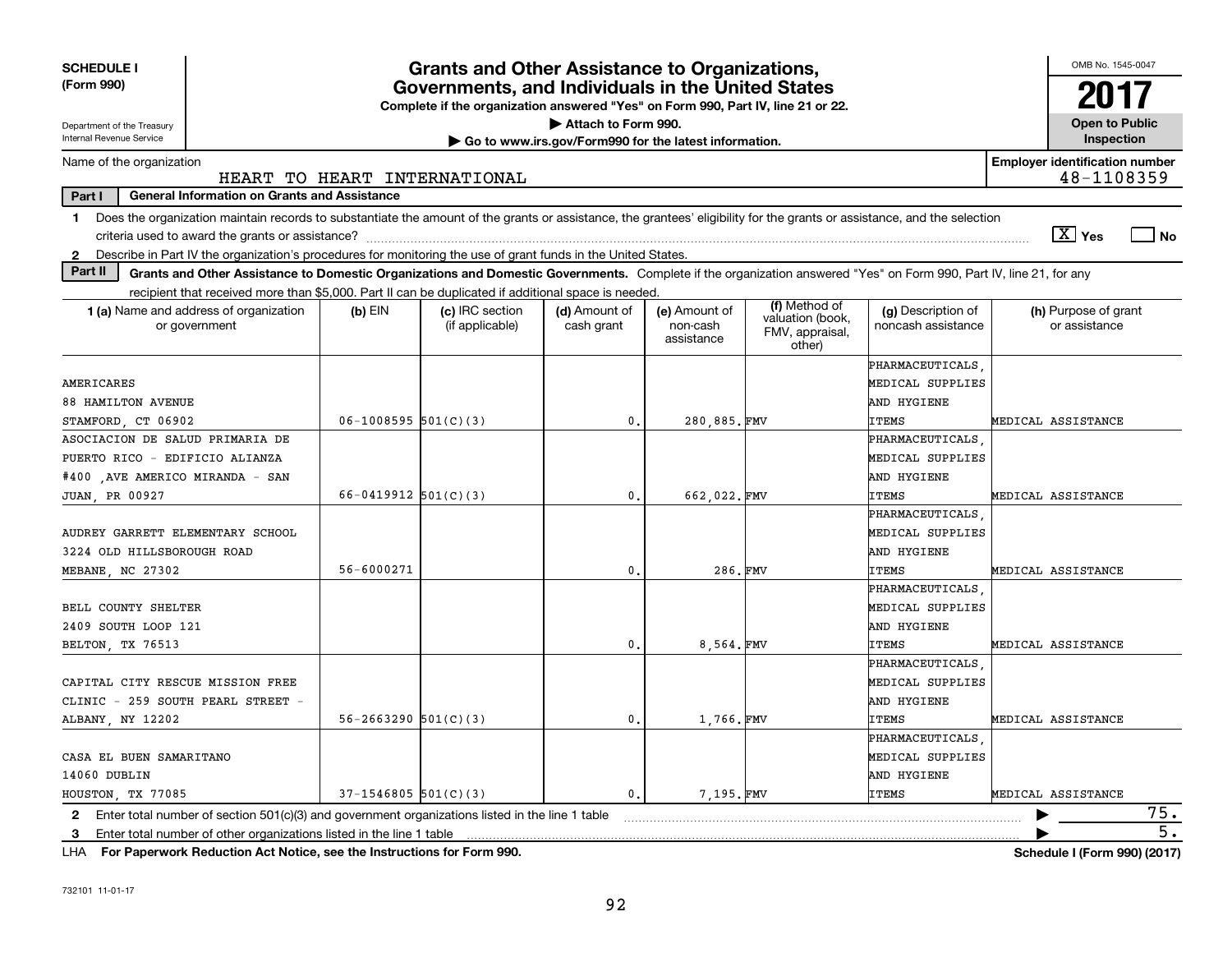| (a) Name and address of<br>organization or government | $(b)$ EIN                | (c) IRC section<br>if applicable | (d) Amount of<br>cash grant | (e) Amount of<br>non-cash<br>assistance | (f) Method of<br>valuation<br>(book, FMV,<br>appraisal, other) | (g) Description of<br>non-cash assistance | (h) Purpose of grant<br>or assistance |
|-------------------------------------------------------|--------------------------|----------------------------------|-----------------------------|-----------------------------------------|----------------------------------------------------------------|-------------------------------------------|---------------------------------------|
|                                                       |                          |                                  |                             |                                         |                                                                | PHARMACEUTICALS                           |                                       |
| CATHOLIC CHARITIES OF KANSAS                          |                          |                                  |                             |                                         |                                                                | MEDICAL SUPPLIES                          |                                       |
| CITY-ST. JOSEPH, INC. - 1112                          |                          |                                  |                             |                                         |                                                                | AND HYGIENE                               |                                       |
| BROADWAY - KANSAS CITY, MO 64105                      | $43-0887779$ 501(C)(3)   |                                  | $\mathbf{0}$ .              | 4,459.FMV                               |                                                                | <b>ITEMS</b>                              | MEDICAL ASSISTANCE                    |
|                                                       |                          |                                  |                             |                                         |                                                                | PHARMACEUTICALS                           |                                       |
| CHARITABLE PHARMACY OF CENTRAL                        |                          |                                  |                             |                                         |                                                                | MEDICAL SUPPLIES                          |                                       |
| OHIO, INC - 200 EAST LIVINGSTON                       |                          |                                  |                             |                                         |                                                                | AND HYGIENE                               |                                       |
| AVENUE - COLUMBUS, OH 43215                           | $27-0147099$ 501(C)(3)   |                                  | 0.                          | 1,000.FMV                               |                                                                | <b>ITEMS</b>                              | MEDICAL ASSISTANCE                    |
|                                                       |                          |                                  |                             |                                         |                                                                | PHARMACEUTICALS                           |                                       |
| CHURCH OF THE RESURRECTION                            |                          |                                  |                             |                                         |                                                                | MEDICAL SUPPLIES                          |                                       |
| 13720 ROE AVE                                         |                          |                                  |                             |                                         |                                                                | AND HYGIENE                               |                                       |
| LEAWOOD, KS 66224                                     | $48-1107898$ 501(C)(3)   |                                  | 0.                          | 20,110.FMV                              |                                                                | <b>ITEMS</b>                              | MEDICAL ASSISTANCE                    |
|                                                       |                          |                                  |                             |                                         |                                                                | PHARMACEUTICALS                           |                                       |
| CITY UNION MISSION                                    |                          |                                  |                             |                                         |                                                                | MEDICAL SUPPLIES                          |                                       |
| 1100 EAST 11TH STREET                                 |                          |                                  |                             |                                         |                                                                | AND HYGIENE                               |                                       |
| KANSAS CITY, MO 64106-3095                            | $44-6005481$ 501(C)(3)   |                                  | 0.                          | 4,920.FMV                               |                                                                | <b>ITEMS</b>                              | MEDICAL ASSISTANCE                    |
|                                                       |                          |                                  |                             |                                         |                                                                | PHARMACEUTICALS                           |                                       |
| CLUB CHIRST                                           |                          |                                  |                             |                                         |                                                                | MEDICAL SUPPLIES                          |                                       |
| 3243 E WARM SPRINGS ROAD                              |                          |                                  |                             |                                         |                                                                | AND HYGIENE                               |                                       |
| LAS VEGAS, NV 89014                                   | $20-2135611$ $501(C)(3)$ |                                  | $\mathbf{0}$ .              | 144.FMV                                 |                                                                | <b>ITEMS</b>                              | MEDICAL ASSISTANCE                    |
|                                                       |                          |                                  |                             |                                         |                                                                | PHARMACEUTICALS                           |                                       |
| COMMUNITY HEALTH COUNCIL OF                           |                          |                                  |                             |                                         |                                                                | MEDICAL SUPPLIES                          |                                       |
| WYANDOTTE COUNTY - 803 ARMSTRONG                      |                          |                                  |                             |                                         |                                                                | AND HYGIENE                               |                                       |
| AVE - KANSAS CITY, KS 66101                           | $01-0674969$ 501(C)(3)   |                                  | 0.                          | 602.FMV                                 |                                                                | <b>ITEMS</b>                              | MEDICAL ASSISTANCE                    |
|                                                       |                          |                                  |                             |                                         |                                                                | PHARMACEUTICALS                           |                                       |
| COMMUNITY HEALTH SERVICES OF UNION                    |                          |                                  |                             |                                         |                                                                | MEDICAL SUPPLIES                          |                                       |
| COUNTY - 1338-C EAST SUNSET DRIVE                     |                          |                                  |                             |                                         |                                                                | AND HYGIENE                               |                                       |
| - MONROE, NC 28112                                    | $46 - 0495947$ 501(C)(3) |                                  | 0.                          | 66,174.FMV                              |                                                                | <b>ITEMS</b>                              | MEDICAL ASSISTANCE                    |
|                                                       |                          |                                  |                             |                                         |                                                                | PHARMACEUTICALS                           |                                       |
| CONVOY OF HOPE                                        |                          |                                  |                             |                                         |                                                                | MEDICAL SUPPLIES                          |                                       |
| 330 SOUTH PATTERSON                                   |                          |                                  |                             |                                         |                                                                | AND HYGIENE                               |                                       |
| SPRINGFIELD, MO 65802                                 | 68-0051386 $501(C)(3)$   |                                  | 0.                          | 43,370. FMV                             |                                                                | <b>ITEMS</b>                              | MEDICAL ASSISTANCE                    |
|                                                       |                          |                                  |                             |                                         |                                                                | PHARMACEUTICALS                           |                                       |
| CORPUS CHRISTI METRO MINISTRIES -                     |                          |                                  |                             |                                         |                                                                | MEDICAL SUPPLIES                          |                                       |
| GABBBAD HEALTH C - 2615 FANNIN                        |                          |                                  |                             |                                         |                                                                | AND HYGIENE                               |                                       |
| STREET - HOUSTON, TX 77002                            | $74 - 2247261$ 501(C)(3) |                                  | 0.                          | 19,560.FMV                              |                                                                | <b>ITEMS</b>                              | MEDICAL ASSISTANCE                    |

**Schedule I (Form 990)**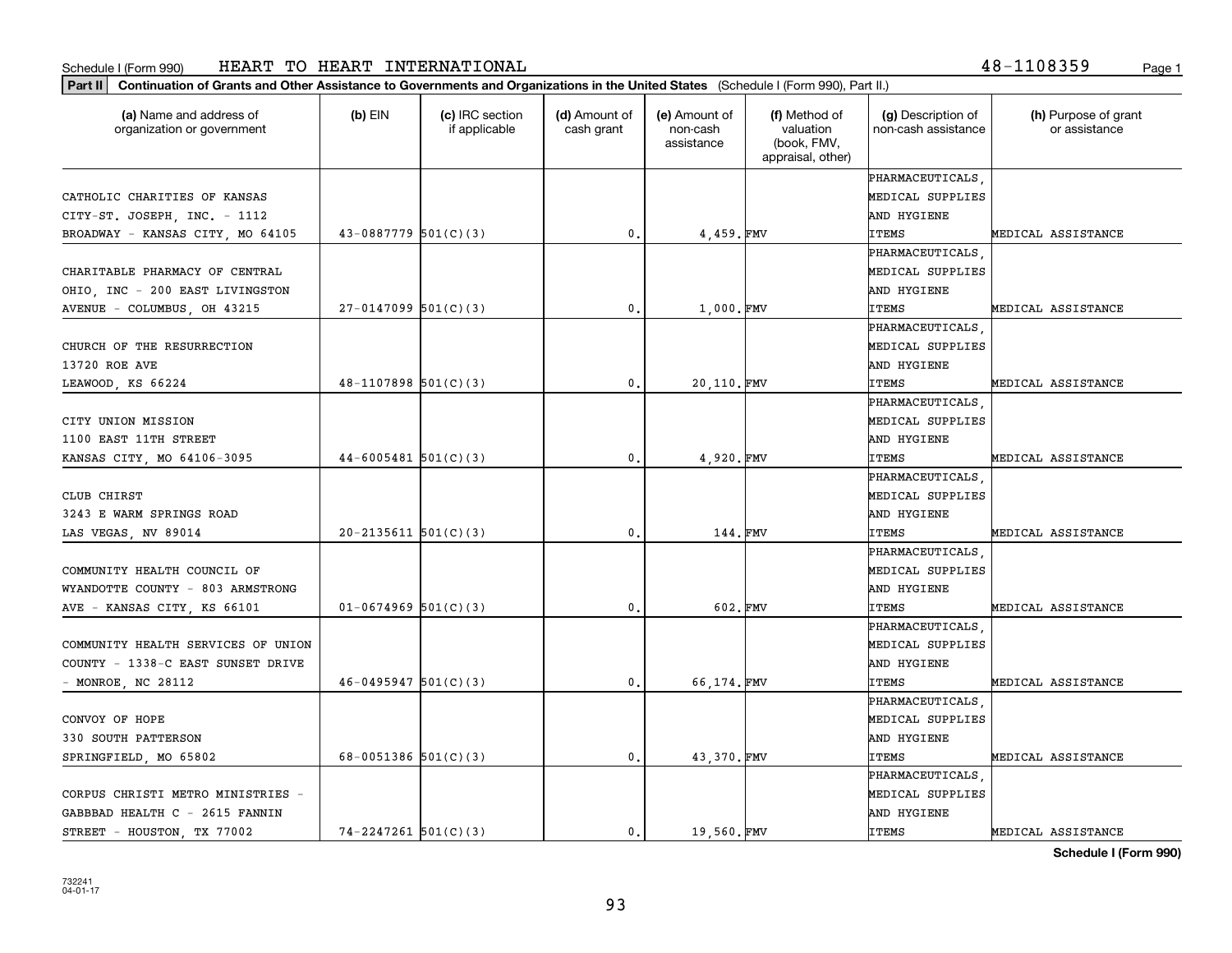**Part II Continuation of Grants and Other Assistance to Governments and Organizations in the United States**  (Schedule I (Form 990), Part II.)

46206-1871

| (a) Name and address of<br>organization or government | $(b)$ EIN                  | (c) IRC section<br>if applicable | (d) Amount of<br>cash grant | (e) Amount of<br>non-cash<br>assistance | (f) Method of<br>valuation<br>(book, FMV,<br>appraisal, other) | (g) Description of<br>non-cash assistance | (h) Purpose of grant<br>or assistance |
|-------------------------------------------------------|----------------------------|----------------------------------|-----------------------------|-----------------------------------------|----------------------------------------------------------------|-------------------------------------------|---------------------------------------|
|                                                       |                            |                                  |                             |                                         |                                                                | PHARMACEUTICALS                           |                                       |
| DELIVERANCE OUTREACH MINISTRIES                       |                            |                                  |                             |                                         |                                                                | MEDICAL SUPPLIES                          |                                       |
| 821 NE 36TH TERRACE, SUITE 10                         |                            |                                  |                             |                                         |                                                                | AND HYGIENE                               |                                       |
| OCALA, FL 34470                                       | 59-3319732 $501(C)(3)$     |                                  | 0.                          | 2,453. FMV                              |                                                                | <b>ITEMS</b>                              | MEDICAL ASSISTANCE                    |
|                                                       |                            |                                  |                             |                                         |                                                                | PHARMACEUTICALS                           |                                       |
| DOWNTOWN CLINIC                                       |                            |                                  |                             |                                         |                                                                | MEDICAL SUPPLIES                          |                                       |
| 611 S. 2ND STREET                                     |                            |                                  |                             |                                         |                                                                | AND HYGIENE                               |                                       |
| LARAMIE, WY 82070                                     | $83-0326354$ 501(C)(3)     |                                  | 0.                          | 69,639.FMV                              |                                                                | <b>ITEMS</b>                              | MEDICAL ASSISTANCE                    |
|                                                       |                            |                                  |                             |                                         |                                                                | PHARMACEUTICALS                           |                                       |
| ELLIS CARE                                            |                            |                                  |                             |                                         |                                                                | MEDICAL SUPPLIES                          |                                       |
| 11918 EAST 59TH STREET                                |                            |                                  |                             |                                         |                                                                | AND HYGIENE                               |                                       |
| KANSAS CITY, MO 64133                                 | 61-1661285 $501(C)(3)$     |                                  | 0.                          | 3,075.FMV                               |                                                                | <b>ITEMS</b>                              | MEDICAL ASSISTANCE                    |
|                                                       |                            |                                  |                             |                                         |                                                                | PHARMACEUTICALS                           |                                       |
| FOOD FOR THE POOR                                     |                            |                                  |                             |                                         |                                                                | MEDICAL SUPPLIES                          |                                       |
| 6401 LYONS ROAD                                       |                            |                                  |                             |                                         |                                                                | AND HYGIENE                               |                                       |
| COCONUT CREEK, FL 33073                               | $59 - 2174510$ $501(C)(3)$ |                                  | $\mathbf{0}$ .              | 62,865.FMV                              |                                                                | <b>ITEMS</b>                              | MEDICAL ASSISTANCE                    |
|                                                       |                            |                                  |                             |                                         |                                                                | PHARMACEUTICALS                           |                                       |
| FORT PIERCE GOOD SAMARITAN FREE                       |                            |                                  |                             |                                         |                                                                | MEDICAL SUPPLIES                          |                                       |
| CLINIC - 2601 VIRGINIA AVENUE -                       |                            |                                  |                             |                                         |                                                                | AND HYGIENE                               |                                       |
| FORT PIERCE, FL 34981                                 | $46-0970320$ 501(C)(3)     |                                  | 0.                          | 2,153. FMV                              |                                                                | <b>ITEMS</b>                              | MEDICAL ASSISTANCE                    |
|                                                       |                            |                                  |                             |                                         |                                                                | PHARMACEUTICALS                           |                                       |
| FREE CLINIC OF FRANKLIN COUNTY                        |                            |                                  |                             |                                         |                                                                | MEDICAL SUPPLIES                          |                                       |
| 1171 FRANKLIN STREET                                  |                            |                                  |                             |                                         |                                                                | AND HYGIENE                               |                                       |
| ROCKY MOUNT, VA 24151                                 | $54-1634138$ $501(C)(3)$   |                                  | $\mathbf{0}$ .              | 108,293.FMV                             |                                                                | <b>ITEMS</b>                              | MEDICAL ASSISTANCE                    |
|                                                       |                            |                                  |                             |                                         |                                                                | PHARMACEUTICALS                           |                                       |
| FREE CLINICS OF IOWA                                  |                            |                                  |                             |                                         |                                                                | MEDICAL SUPPLIES                          |                                       |
| PO BOX 12099                                          |                            |                                  |                             |                                         |                                                                | AND HYGIENE                               |                                       |
| DES MOINES, IA 50312                                  | $42 - 1428706$ 501(C)(3)   |                                  | $\mathbf{0}$ .              | 2,139. FMV                              |                                                                | <b>ITEMS</b>                              | MEDICAL ASSISTANCE                    |
|                                                       |                            |                                  |                             |                                         |                                                                | PHARMACEUTICALS                           |                                       |
| GOOD NEWS CLINICS                                     |                            |                                  |                             |                                         |                                                                | MEDICAL SUPPLIES                          |                                       |
| PO BOX 2683                                           |                            |                                  |                             |                                         |                                                                | AND HYGIENE                               |                                       |
| GAINESVILLE, GA 30503                                 | 58-2058853 $501(C)(3)$     |                                  | 0.                          | 1,680.FMV                               |                                                                | <b>ITEMS</b>                              | MEDICAL ASSISTANCE                    |
| GOOD NEWS MINISTRIES - GOOD NEWS                      |                            |                                  |                             |                                         |                                                                | PHARMACEUTICALS                           |                                       |
| MISSION - 2716 EAST WASHINGTON                        |                            |                                  |                             |                                         |                                                                | MEDICAL SUPPLIES                          |                                       |
| STREET - INDIANAPOLIS, IN                             |                            |                                  |                             |                                         |                                                                | AND HYGIENE                               |                                       |

35-0999233 501(C)(3) | 0. 761. FMV ITEMS MEDICAL ASSISTANCE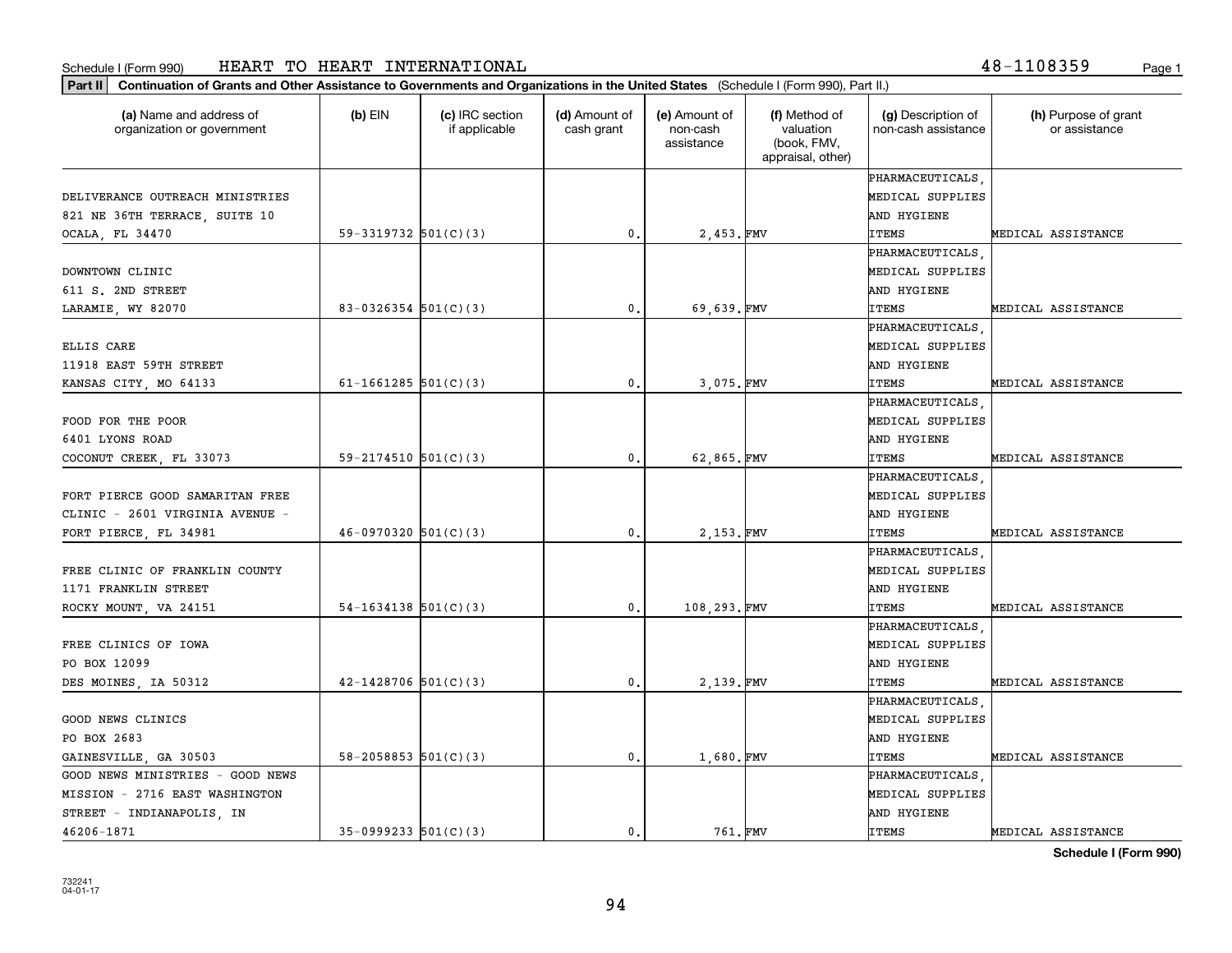**Part II Continuation of Grants and Other Assistance to Governments and Organizations in the United States**  (Schedule I (Form 990), Part II.)

| (a) Name and address of<br>organization or government | $(b)$ EIN                  | (c) IRC section<br>if applicable | (d) Amount of<br>cash grant | (e) Amount of<br>non-cash<br>assistance | (f) Method of<br>valuation<br>(book, FMV,<br>appraisal, other) | (g) Description of<br>non-cash assistance | (h) Purpose of grant<br>or assistance |
|-------------------------------------------------------|----------------------------|----------------------------------|-----------------------------|-----------------------------------------|----------------------------------------------------------------|-------------------------------------------|---------------------------------------|
|                                                       |                            |                                  |                             |                                         |                                                                | PHARMACEUTICALS                           |                                       |
| GREENVILLE FREE MEDICAL CLINIC                        |                            |                                  |                             |                                         |                                                                | MEDICAL SUPPLIES                          |                                       |
| 600 ARLINGTON ROAD                                    |                            |                                  |                             |                                         |                                                                | AND HYGIENE                               |                                       |
| GREENVILLE, SC 29601                                  | 57-0855205 $501(C)(3)$     |                                  | $\mathbf{0}$ .              | 2,098.FMV                               |                                                                | <b>ITEMS</b>                              | MEDICAL ASSISTANCE                    |
|                                                       |                            |                                  |                             |                                         |                                                                | PHARMACEUTICALS                           |                                       |
| HARDIN COUNTY DEPARTMENT OF HEALTH                    |                            |                                  |                             |                                         |                                                                | MEDICAL SUPPLIES                          |                                       |
| 440 W MONROE STREET                                   |                            |                                  |                             |                                         |                                                                | AND HYGIENE                               |                                       |
| KOUNTZE, TX 77625                                     |                            |                                  | $\mathbf{0}$ .              | 12,978.FMV                              |                                                                | <b>ITEMS</b>                              | MEDICAL ASSISTANCE                    |
|                                                       |                            |                                  |                             |                                         |                                                                | PHARMACEUTICALS                           |                                       |
| HEALTHCORE                                            |                            |                                  |                             |                                         |                                                                | MEDICAL SUPPLIES                          |                                       |
| 2707 E 21ST ST N                                      |                            |                                  |                             |                                         |                                                                | AND HYGIENE                               |                                       |
| WICHITA, KS 67214                                     | $48-1180078$ $501(C)(3)$   |                                  | 0.                          | 6,259.FMV                               |                                                                | <b>ITEMS</b>                              | MEDICAL ASSISTANCE                    |
|                                                       |                            |                                  |                             |                                         |                                                                | PHARMACEUTICALS                           |                                       |
| HEALTHFINDERS COLLABORATIVE                           |                            |                                  |                             |                                         |                                                                | MEDICAL SUPPLIES                          |                                       |
| 710 DIVISION STREET                                   |                            |                                  |                             |                                         |                                                                | AND HYGIENE                               |                                       |
| NORTHFIELD, MN 55057                                  | $20-1805262$ $501(C)(3)$   |                                  | $\mathbf{0}$ .              | 2,307. FMV                              |                                                                | <b>ITEMS</b>                              | MEDICAL ASSISTANCE                    |
|                                                       |                            |                                  |                             |                                         |                                                                | PHARMACEUTICALS                           |                                       |
| HEART OF AMERICA STAND DOWN                           |                            |                                  |                             |                                         |                                                                | MEDICAL SUPPLIES                          |                                       |
| FOUNDATION - PO BOX 413162 -                          |                            |                                  |                             |                                         |                                                                | AND HYGIENE                               |                                       |
| KANSAS CITY, MO 64141                                 | $43 - 1634614$ 501(C)(3)   |                                  | $\mathbf{0}$ .              | 1,282. FMV                              |                                                                | <b>ITEMS</b>                              | MEDICAL ASSISTANCE                    |
|                                                       |                            |                                  |                             |                                         |                                                                | PHARMACEUTICALS                           |                                       |
| HEART TO HEART INTERNATIONAL                          |                            |                                  |                             |                                         |                                                                | MEDICAL SUPPLIES                          |                                       |
| 13250 WEST 98TH STREET                                |                            |                                  |                             |                                         |                                                                | AND HYGIENE                               |                                       |
| LENEXA, KS 66215                                      | $48-1108359$ $501(C)(3)$   |                                  | 0.                          | 640, 547. FMV                           |                                                                | <b>ITEMS</b>                              | MEDICAL ASSISTANCE                    |
|                                                       |                            |                                  |                             |                                         |                                                                | PHARMACEUTICALS                           |                                       |
| HOPE MEDICAL CLINIC                                   |                            |                                  |                             |                                         |                                                                | MEDICAL SUPPLIES                          |                                       |
| 150 BEACH DRIVE                                       |                            |                                  |                             |                                         |                                                                | AND HYGIENE                               |                                       |
| DESTIN, FL 32541                                      | $26-3811078$ 501(C)(3)     |                                  | 0.                          | 3,096.FMV                               |                                                                | <b>ITEMS</b>                              | MEDICAL ASSISTANCE                    |
|                                                       |                            |                                  |                             |                                         |                                                                | PHARMACEUTICALS                           |                                       |
| HOSPITALS OF HOPE, INC.                               |                            |                                  |                             |                                         |                                                                | MEDICAL SUPPLIES                          |                                       |
| 3545 NORTH SANTA FE                                   |                            |                                  |                             |                                         |                                                                | AND HYGIENE                               |                                       |
| WICHITA, KS 67219                                     | $31 - 1625108$ $501(C)(3)$ |                                  | 0.                          | 1,289. FMV                              |                                                                | <b>ITEMS</b>                              | MEDICAL ASSISTANCE                    |
|                                                       |                            |                                  |                             |                                         |                                                                | PHARMACEUTICALS                           |                                       |
| IBN SINA FOUNDATION                                   |                            |                                  |                             |                                         |                                                                | MEDICAL SUPPLIES                          |                                       |
| 11226 S WILCREST DRIVE                                |                            |                                  |                             |                                         |                                                                | AND HYGIENE                               |                                       |

Т

**Schedule I (Form 990)** HOUSTON, TX 77099  $\begin{vmatrix} 76-0698464 & 501(C)(3) \end{vmatrix}$  0. 28,494. FMV ITEMS MEDICAL ASSISTANCE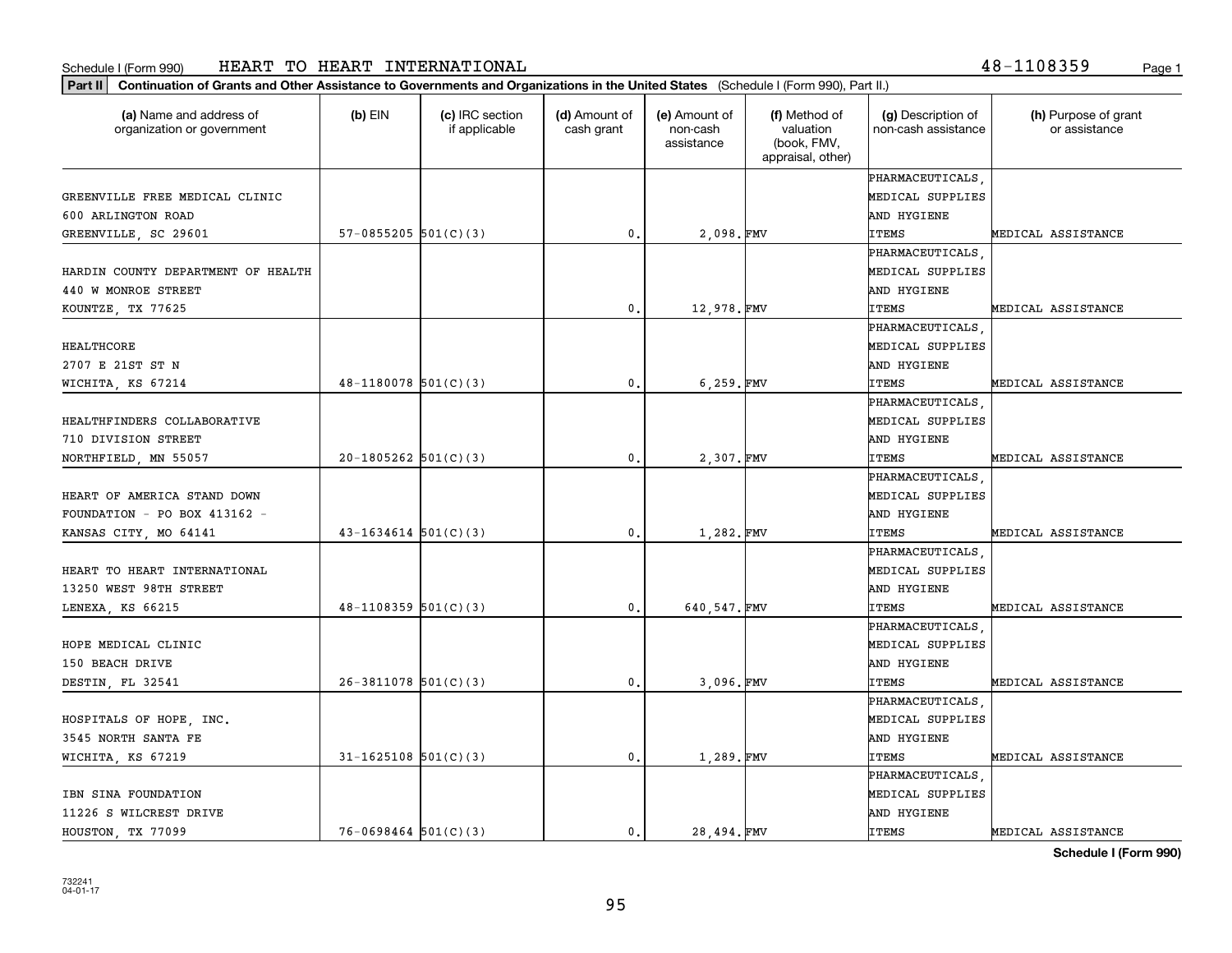**Part II Continuation of Grants and Other Assistance to Governments and Organizations in the United States**  (Schedule I (Form 990), Part II.)

| (a) Name and address of<br>organization or government | $(b)$ EIN                  | (c) IRC section<br>if applicable | (d) Amount of<br>cash grant | (e) Amount of<br>non-cash<br>assistance | (f) Method of<br>valuation<br>(book, FMV,<br>appraisal, other) | (g) Description of<br>non-cash assistance | (h) Purpose of grant<br>or assistance |
|-------------------------------------------------------|----------------------------|----------------------------------|-----------------------------|-----------------------------------------|----------------------------------------------------------------|-------------------------------------------|---------------------------------------|
|                                                       |                            |                                  |                             |                                         |                                                                | PHARMACEUTICALS                           |                                       |
| INTERFAITH COMMUNITY CLINIC                           |                            |                                  |                             |                                         |                                                                | MEDICAL SUPPLIES                          |                                       |
| 101 PINE MANOR DRIVE                                  |                            |                                  |                             |                                         |                                                                | AND HYGIENE                               |                                       |
| OAK RIDGE NORTH, TX 77385                             | $75 - 2634623$ 501(C)(3)   |                                  | $\mathbf{0}$ .              | 12,225.FMV                              |                                                                | <b>ITEMS</b>                              | MEDICAL ASSISTANCE                    |
|                                                       |                            |                                  |                             |                                         |                                                                | PHARMACEUTICALS                           |                                       |
| JAYDOC FREE CLINIC (KU ENDOWMENT                      |                            |                                  |                             |                                         |                                                                | MEDICAL SUPPLIES                          |                                       |
| ASSOCIATION) - 300 SOUTHWEST BLVD                     |                            |                                  |                             |                                         |                                                                | AND HYGIENE                               |                                       |
| - KANSAS CITY, KS 66103                               | $48-0547734$ 501(C)(3)     |                                  | $\mathbf{0}$ .              | 112.FMV                                 |                                                                | ITEMS                                     | MEDICAL ASSISTANCE                    |
|                                                       |                            |                                  |                             |                                         |                                                                | PHARMACEUTICALS                           |                                       |
| KANSAS CITY CARE CLINIC                               |                            |                                  |                             |                                         |                                                                | MEDICAL SUPPLIES                          |                                       |
| 3515 BROADWAY                                         |                            |                                  |                             |                                         |                                                                | AND HYGIENE                               |                                       |
| KANSAS CITY, MO 64111                                 | $43-0967292$ 501(C)(3)     |                                  | $\mathbf{0}$ .              | 11,866.FMV                              |                                                                | <b>ITEMS</b>                              | MEDICAL ASSISTANCE                    |
|                                                       |                            |                                  |                             |                                         |                                                                | PHARMACEUTICALS                           |                                       |
| MACEDONIA NEW LIFE CHURCH                             |                            |                                  |                             |                                         |                                                                | MEDICAL SUPPLIES                          |                                       |
| 2004 ROCK QUARRY RD                                   |                            |                                  |                             |                                         |                                                                | AND HYGIENE                               |                                       |
| RALEIGH, NC 27610                                     | $56 - 1650283$ $501(C)(3)$ |                                  | $\mathbf{0}$ .              | 4,700.FMV                               |                                                                | ITEMS                                     | MEDICAL ASSISTANCE                    |
|                                                       |                            |                                  |                             |                                         |                                                                | PHARMACEUTICALS                           |                                       |
| MARTIN LUTHER KING HEALTH CENTER                      |                            |                                  |                             |                                         |                                                                | MEDICAL SUPPLIES                          |                                       |
| 827 MARGARET PLACE, SUITE 102                         |                            |                                  |                             |                                         |                                                                | AND HYGIENE                               |                                       |
| SHREVEPORT, LA 71101                                  | $72 - 1079721$ 501(C)(3)   |                                  | $\mathbf{0}$ .              | 4,234. FMV                              |                                                                | ITEMS                                     | MEDICAL ASSISTANCE                    |
|                                                       |                            |                                  |                             |                                         |                                                                | PHARMACEUTICALS                           |                                       |
| METRO MINISTRIES                                      |                            |                                  |                             |                                         |                                                                | MEDICAL SUPPLIES                          |                                       |
| 17 MENAHAN STREEET                                    |                            |                                  |                             |                                         |                                                                | AND HYGIENE                               |                                       |
| BROOKLYN, NY 11221                                    | $11-3302193$ $501(C)(3)$   |                                  | $\mathbf{0}$ .              | 1,612.FMV                               |                                                                | <b>ITEMS</b>                              | MEDICAL ASSISTANCE                    |
|                                                       |                            |                                  |                             |                                         |                                                                | PHARMACEUTICALS                           |                                       |
| NAZARENE COMPASSIONATE MINISTRIES                     |                            |                                  |                             |                                         |                                                                | MEDICAL SUPPLIES                          |                                       |
| 17001 PRAIRIE STAR PARKWAY                            |                            |                                  |                             |                                         |                                                                | AND HYGIENE                               |                                       |
| LENEXA, KS 66220                                      | $44-0552034$ 501(C)(3)     |                                  | $\mathbf{0}$ .              | 164,675. FMV                            |                                                                | <b>ITEMS</b>                              | MEDICAL ASSISTANCE                    |
|                                                       |                            |                                  |                             |                                         |                                                                | PHARMACEUTICALS                           |                                       |
| NBC COMMUNITY DEVELOPMENT                             |                            |                                  |                             |                                         |                                                                | MEDICAL SUPPLIES                          |                                       |
| CORPORATION - 745 WALKER AVE -                        |                            |                                  |                             |                                         |                                                                | AND HYGIENE                               |                                       |
| KANSAS CITY, KS 66101                                 | $45 - 3682212$ $501(C)(3)$ |                                  | 0.                          | 2,539.FMV                               |                                                                | <b>ITEMS</b>                              | MEDICAL ASSISTANCE                    |
|                                                       |                            |                                  |                             |                                         |                                                                | PHARMACEUTICALS                           |                                       |
| NEWTON COUNTY HEALTH DEPARTMENT                       |                            |                                  |                             |                                         |                                                                | MEDICAL SUPPLIES                          |                                       |
| 812 W HARMONY                                         |                            |                                  |                             |                                         |                                                                | AND HYGIENE                               |                                       |
| NEOSHO MO 64850                                       |                            |                                  | $\mathbf{0}$ .              | 2.095.FMV                               |                                                                | <b>ITEMS</b>                              | MEDICAL ASSISTANCE                    |

**Schedule I (Form 990)**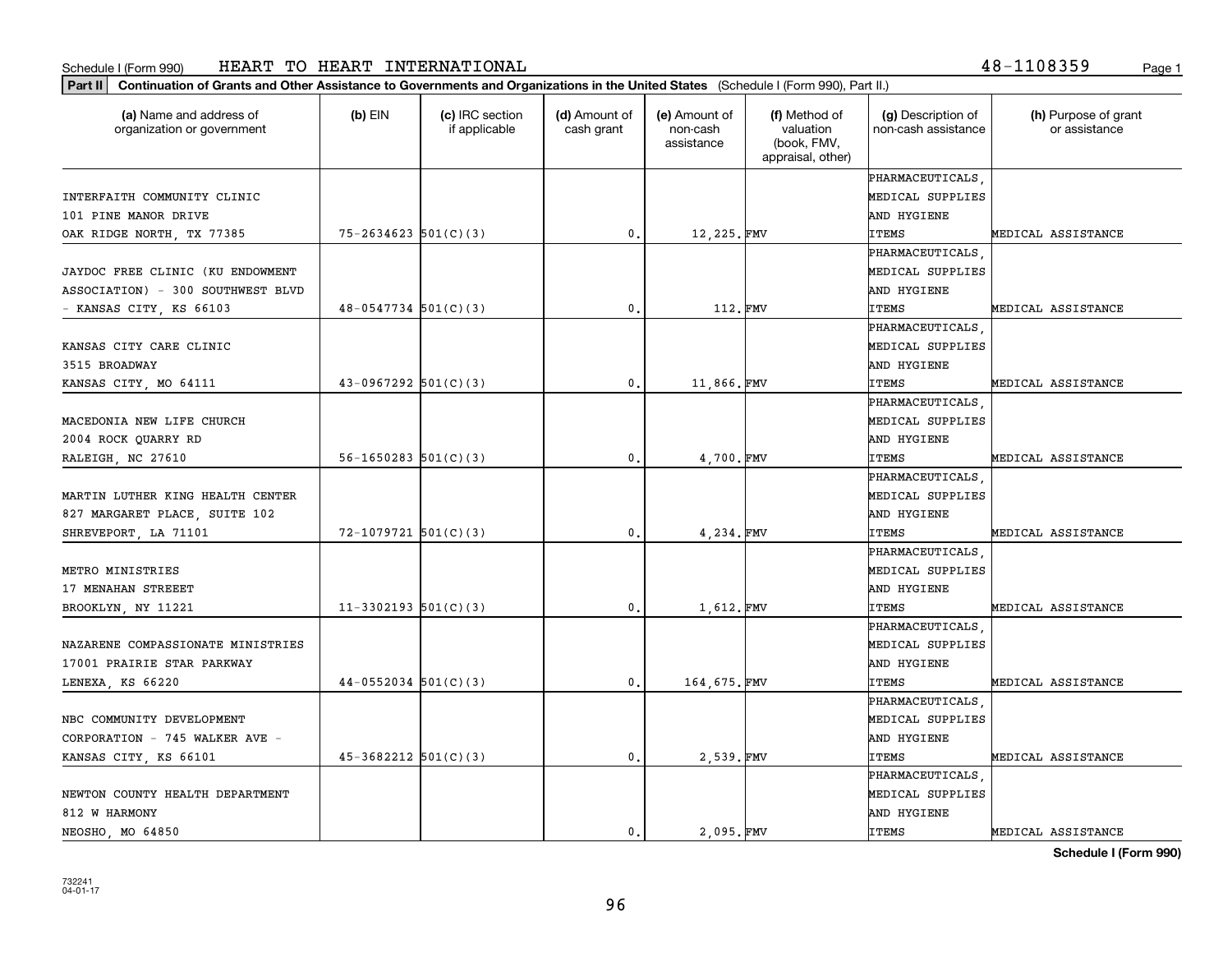**Part II Continuation of Grants and Other Assistance to Governments and Organizations in the United States**  (Schedule I (Form 990), Part II.)

 $(b)$  EIN  $(c)$  IRC section

| organization or government        |                            | if applicable | cash grant      | non-cash<br>assistance | valuation<br>(book, FMV,<br>appraisal, other) | non-cash assistance | or assistance      |
|-----------------------------------|----------------------------|---------------|-----------------|------------------------|-----------------------------------------------|---------------------|--------------------|
|                                   |                            |               |                 |                        |                                               | PHARMACEUTICALS     |                    |
| OKLAHOMA LIONS SERVICE FOUNDATION |                            |               |                 |                        |                                               | MEDICAL SUPPLIES    |                    |
| 4123 NW 10TH                      |                            |               |                 |                        |                                               | AND HYGIENE         |                    |
| OKLAHOMA CITY, OK 73107           | $23-7396135$ 501(C)(3)     |               | $\mathfrak o$ . | 4,036.FMV              |                                               | <b>ITEMS</b>        | MEDICAL ASSISTANCE |
|                                   |                            |               |                 |                        |                                               | PHARMACEUTICALS     |                    |
| OUR LADY OF HOPE                  |                            |               |                 |                        |                                               | MEDICAL SUPPLIES    |                    |
| 4232 MERCIER                      |                            |               |                 |                        |                                               | AND HYGIENE         |                    |
| KANSAS CITY, MO 64111             | $44-0546494$ 501(C)(3)     |               | $\mathbf{0}$ .  | 37,432. FMV            |                                               | ITEMS               | MEDICAL ASSISTANCE |
|                                   |                            |               |                 |                        |                                               | PHARMACEUTICALS     |                    |
| PALMER COLLEGE FOUNDATION         |                            |               |                 |                        |                                               | MEDICAL SUPPLIES    |                    |
| 1000 BRADY STREET                 |                            |               |                 |                        |                                               | AND HYGIENE         |                    |
| DAVENPORT, IA 52803               | $42 - 6081293$ $501(C)(3)$ |               | $\mathbf{0}$ .  | 442. FMV               |                                               | ITEMS               | MEDICAL ASSISTANCE |
|                                   |                            |               |                 |                        |                                               | PHARMACEUTICALS     |                    |
| PENOBSCOT COMMUNITY HEALTH CENTER |                            |               |                 |                        |                                               | MEDICAL SUPPLIES    |                    |
| 103 MAINE AVE                     |                            |               |                 |                        |                                               | AND HYGIENE         |                    |
| BANGOR, ME 04401                  | $01 - 0514750$ 501(C)(3)   |               | $\mathbf{0}$ .  | 9,334.FMV              |                                               | ITEMS               | MEDICAL ASSISTANCE |
|                                   |                            |               |                 |                        |                                               | PHARMACEUTICALS     |                    |
| PHILADELPHIA CENTER WELLNESS      |                            |               |                 |                        |                                               | MEDICAL SUPPLIES    |                    |
| CLINIC - 2020 CENTENARY -         |                            |               |                 |                        |                                               | AND HYGIENE         |                    |
| SHREVEPORT, LA 71104              | $72 - 1204262$ 501(C)(3)   |               | $\mathbf{0}$ .  | 1,198.FMV              |                                               | ITEMS               | MEDICAL ASSISTANCE |
|                                   |                            |               |                 |                        |                                               | PHARMACEUTICALS     |                    |
| PROJECT C.A.M.P.                  |                            |               |                 |                        |                                               | MEDICAL SUPPLIES    |                    |
| 1501 BURNLEY ROAD                 |                            |               |                 |                        |                                               | AND HYGIENE         |                    |
| SCOTTSVILLE, KY 42164             | $20-1789905$ 501(C)(3)     |               | $\mathbf{0}$ .  | 4,262. FMV             |                                               | <b>ITEMS</b>        | MEDICAL ASSISTANCE |
|                                   |                            |               |                 |                        |                                               | PHARMACEUTICALS     |                    |
| PROJECT HOPE                      |                            |               |                 |                        |                                               | MEDICAL SUPPLIES    |                    |
| 255 CARTER HALL LANE              |                            |               |                 |                        |                                               | AND HYGIENE         |                    |
| MILLWOOD, VA 22646                | 53-0242962 $501(C)(3)$     |               | $\mathbf{0}$ .  | 2,296.FMV              |                                               | <b>ITEMS</b>        | MEDICAL ASSISTANCE |
|                                   |                            |               |                 |                        |                                               | PHARMACEUTICALS     |                    |
| REDLAND CHURCH OF THE NAZARENE    |                            |               |                 |                        |                                               | MEDICAL SUPPLIES    |                    |
| 22940 OLD DIXIE HIGHWAY           |                            |               |                 |                        |                                               | AND HYGIENE         |                    |
| MIAMI, FL 33170                   | $36 - 3955413$ $501(C)(3)$ |               | $\mathbf{0}$ .  | 3,840. FMV             |                                               | <b>ITEMS</b>        | MEDICAL ASSISTANCE |
|                                   |                            |               |                 |                        |                                               | PHARMACEUTICALS     |                    |
| RISE FAMILY                       |                            |               |                 |                        |                                               | MEDICAL SUPPLIES    |                    |
| PO BOX 91462                      |                            |               |                 |                        |                                               | AND HYGIENE         |                    |
| HENDERSON, NV 89009               | $45 - 5617917$ $501(C)(3)$ |               | $\mathbf{0}$ .  | 192.FMV                |                                               | <b>ITEMS</b>        | MEDICAL ASSISTANCE |

**(a) (b) (c) (d) (e) (f) (g) (h)** Name and address of

(d) Amount of

(e) Amount of

(f) Method of

(g) Description of

**Schedule I (Form 990)**

(h) Purpose of grant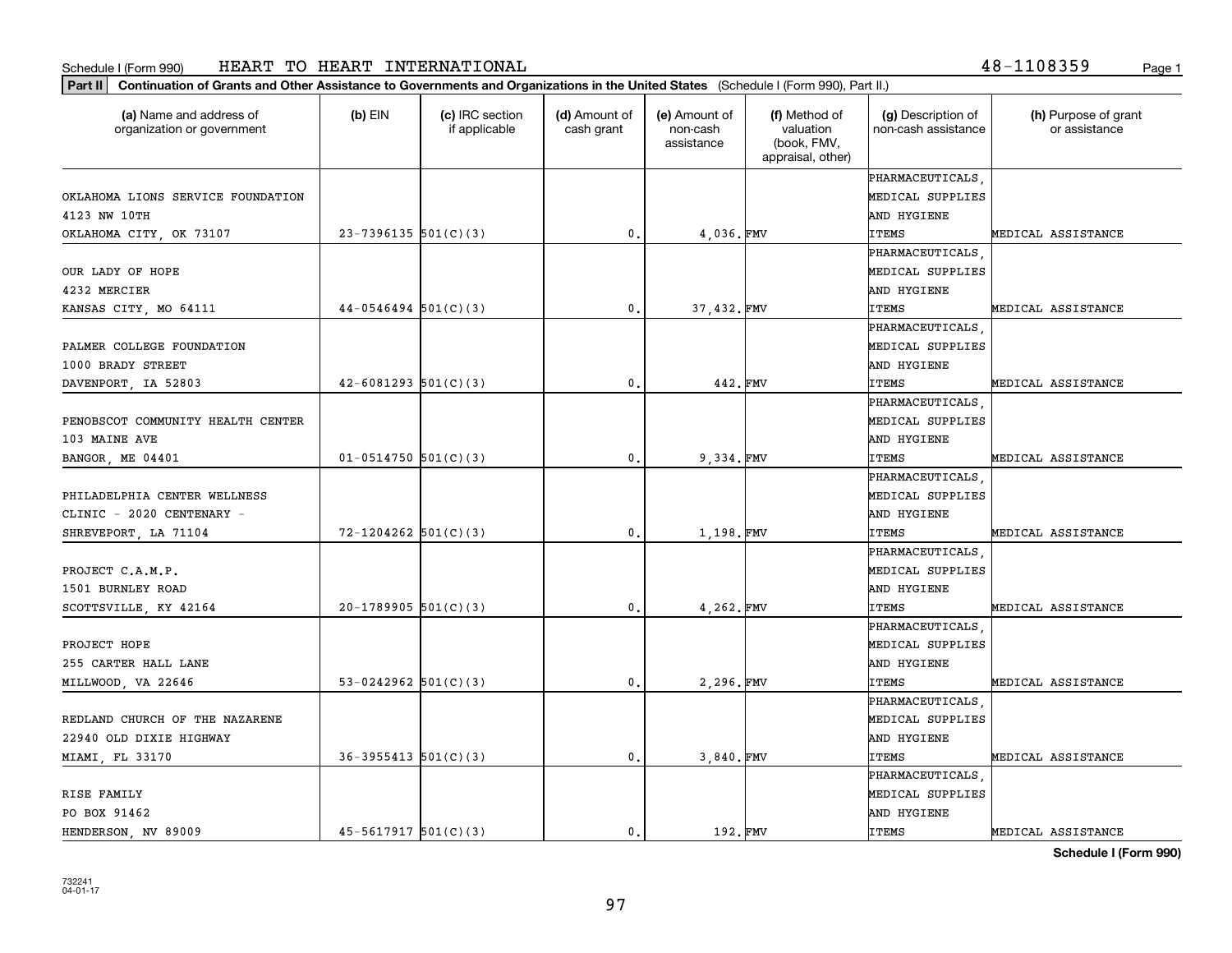**Part II Continuation of Grants and Other Assistance to Governments and Organizations in the United States**  (Schedule I (Form 990), Part II.)

| (a) Name and address of<br>organization or government | (b) EIN                    | (c) IRC section<br>if applicable | (d) Amount of<br>cash grant | (e) Amount of<br>non-cash<br>assistance | (f) Method of<br>valuation<br>(book, FMV,<br>appraisal, other) | (g) Description of<br>non-cash assistance | (h) Purpose of grant<br>or assistance |
|-------------------------------------------------------|----------------------------|----------------------------------|-----------------------------|-----------------------------------------|----------------------------------------------------------------|-------------------------------------------|---------------------------------------|
|                                                       |                            |                                  |                             |                                         |                                                                | PHARMACEUTICALS                           |                                       |
| RIVERVIEW HEALTH SERVICES, INC.                       |                            |                                  |                             |                                         |                                                                | MEDICAL SUPPLIES                          |                                       |
| 722 REYNOLDS AVENUE                                   |                            |                                  |                             |                                         |                                                                | AND HYGIENE                               |                                       |
| KANSAS CITY, KS 66101                                 | $48-1072716$ 501(C)(3)     |                                  | 0.                          | 10,555.FMV                              |                                                                | <b>ITEMS</b>                              | MEDICAL ASSISTANCE                    |
|                                                       |                            |                                  |                             |                                         |                                                                | PHARMACEUTICALS                           |                                       |
| SAFE NEST                                             |                            |                                  |                             |                                         |                                                                | MEDICAL SUPPLIES                          |                                       |
| 2915 W CHARLESTON BLVD, SUITE 12                      |                            |                                  |                             |                                         |                                                                | AND HYGIENE                               |                                       |
| LAS VEGAS, NV 89102                                   | $94 - 2411883$ $501(C)(3)$ |                                  | $\mathbf{0}$ .              |                                         | 96.FMV                                                         | <b>ITEMS</b>                              | MEDICAL ASSISTANCE                    |
|                                                       |                            |                                  |                             |                                         |                                                                | PHARMACEUTICALS                           |                                       |
| SALVATION ARMY OF HOUSTON                             |                            |                                  |                             |                                         |                                                                | MEDICAL SUPPLIES                          |                                       |
| 1500 AUSTIN STREET                                    |                            |                                  |                             |                                         |                                                                | AND HYGIENE                               |                                       |
| HOUSTON, TX 77002                                     | $58 - 0660607$ $501(C)(3)$ |                                  | 0.                          | 13,148.FMV                              |                                                                | <b>ITEMS</b>                              | MEDICAL ASSISTANCE                    |
|                                                       |                            |                                  |                             |                                         |                                                                | PHARMACEUTICALS                           |                                       |
| SAMARITAN'S PURSE                                     |                            |                                  |                             |                                         |                                                                | MEDICAL SUPPLIES                          |                                       |
| PO BOX 3000                                           |                            |                                  |                             |                                         |                                                                | AND HYGIENE                               |                                       |
| BOONE, NC 28607                                       | $58-1437002$ $501(C)(3)$   |                                  | 0.                          | 8,582.FMV                               |                                                                | <b>ITEMS</b>                              | MEDICAL ASSISTANCE                    |
|                                                       |                            |                                  |                             |                                         |                                                                | PHARMACEUTICALS                           |                                       |
| SAVE THE CHILDREN FEDERATION                          |                            |                                  |                             |                                         |                                                                | MEDICAL SUPPLIES                          |                                       |
| 501 KINGS HIGHWAY EAST, SUITE 400                     |                            |                                  |                             |                                         |                                                                | AND HYGIENE                               |                                       |
| FAIRFIELD, CT 06825                                   | $06 - 0726487$ 501(C)(3)   |                                  | 0.                          | 167,266.FMV                             |                                                                | <b>ITEMS</b>                              | MEDICAL ASSISTANCE                    |
|                                                       |                            |                                  |                             |                                         |                                                                | PHARMACEUTICALS                           |                                       |
| SAVED BY GRACE MINISTRY, INC.                         |                            |                                  |                             |                                         |                                                                | MEDICAL SUPPLIES                          |                                       |
| 226 CENTER ROAD                                       |                            |                                  |                             |                                         |                                                                | AND HYGIENE                               |                                       |
| EAST AURORA, NY 14052                                 | $16-1560404$ $501(C)(3)$   |                                  | $\mathbf{0}$ .              | 1,849.FMV                               |                                                                | <b>ITEMS</b>                              | MEDICAL ASSISTANCE                    |
| SCOTT AND WHITE HEALTHCARE                            |                            |                                  |                             |                                         |                                                                | PHARMACEUTICALS                           |                                       |
| FOUNDATION - 2401 SOUTH 31ST                          |                            |                                  |                             |                                         |                                                                | MEDICAL SUPPLIES                          |                                       |
| STREET, MS-FD2-202 - TEMPLE, TX                       |                            |                                  |                             |                                         |                                                                | AND HYGIENE                               |                                       |
| 76508                                                 | $27-3513154$ 501(C)(3)     |                                  | 0.                          | 3,468.FMV                               |                                                                | <b>ITEMS</b>                              | MEDICAL ASSISTANCE                    |
|                                                       |                            |                                  |                             |                                         |                                                                | PHARMACEUTICALS                           |                                       |
| SERVE THE PEOPLE                                      |                            |                                  |                             |                                         |                                                                | MEDICAL SUPPLIES                          |                                       |
| 1206 EAST 17TH STREET, SUITE 101                      |                            |                                  |                             |                                         |                                                                | AND HYGIENE                               |                                       |
| SANTA ANA, CA 92701                                   | $27-0421556$ 501(C)(3)     |                                  | 0.                          | 46,288.FMV                              |                                                                | <b>ITEMS</b>                              | MEDICAL ASSISTANCE                    |
|                                                       |                            |                                  |                             |                                         |                                                                | PHARMACEUTICALS                           |                                       |
| SOCIAL WELFARE BOARD                                  |                            |                                  |                             |                                         |                                                                | MEDICAL SUPPLIES                          |                                       |
| 904 S. 10TH, SUITE A                                  |                            |                                  |                             |                                         |                                                                | AND HYGIENE                               |                                       |

**Schedule I (Form 990)**

ST. JOSEPH, MO 64503-2406  $\begin{vmatrix} 80-0308973 & 501(C)(3) \end{vmatrix}$  0. 10,480. FMV ITEMS THEMS MEDICAL ASSISTANCE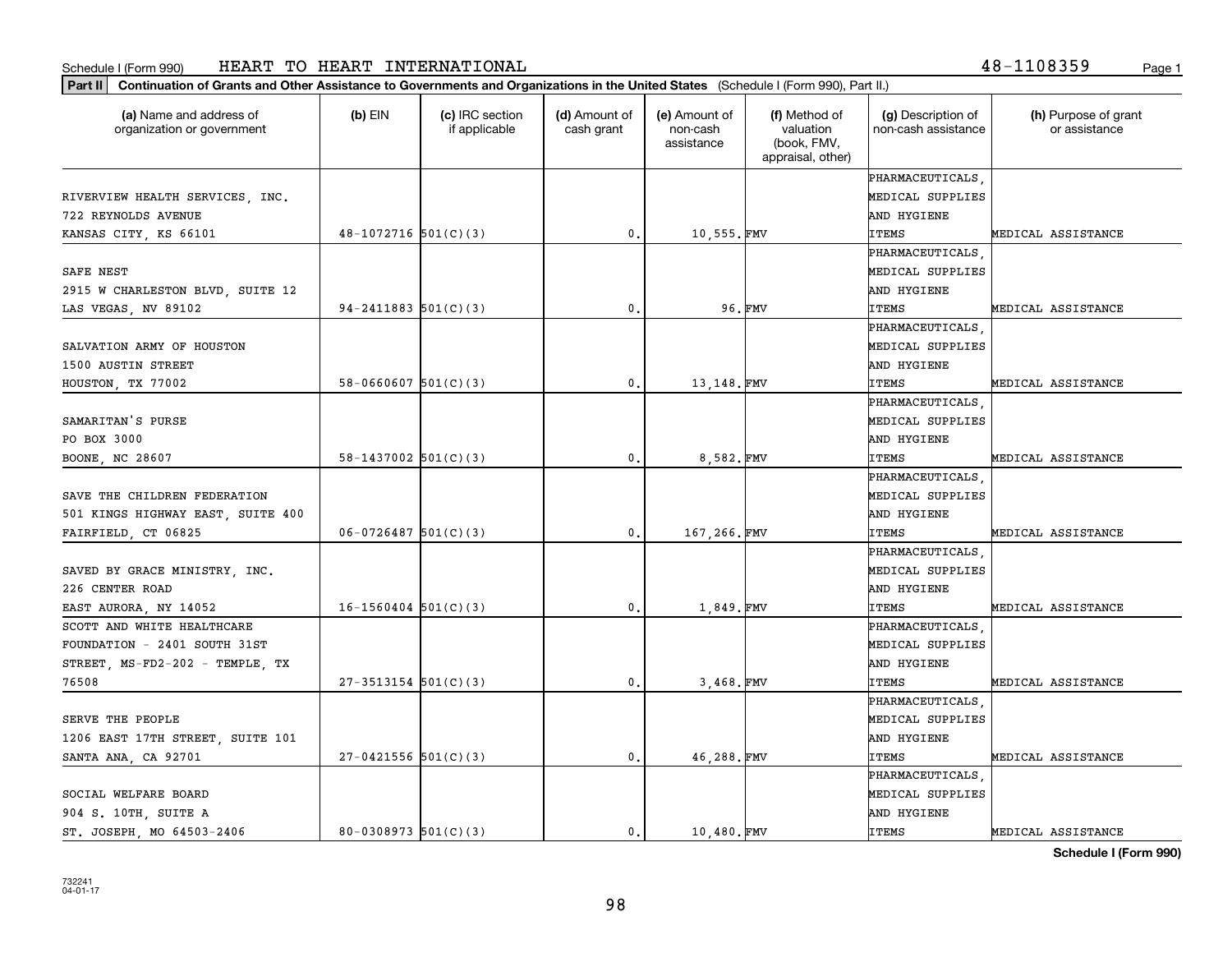**Part II Continuation of Grants and Other Assistance to Governments and Organizations in the United States**  (Schedule I (Form 990), Part II.)

| (a) Name and address of<br>organization or government | (b) EIN                    | (c) IRC section<br>if applicable | (d) Amount of<br>cash grant | (e) Amount of<br>non-cash<br>assistance | (f) Method of<br>valuation<br>(book, FMV,<br>appraisal, other) | (g) Description of<br>non-cash assistance | (h) Purpose of grant<br>or assistance |
|-------------------------------------------------------|----------------------------|----------------------------------|-----------------------------|-----------------------------------------|----------------------------------------------------------------|-------------------------------------------|---------------------------------------|
|                                                       |                            |                                  |                             |                                         |                                                                | PHARMACEUTICALS                           |                                       |
| SPECIAL OLYMPICS OHIO                                 |                            |                                  |                             |                                         |                                                                | MEDICAL SUPPLIES                          |                                       |
| 3303 WINCHESTER PIKE                                  |                            |                                  |                             |                                         |                                                                | AND HYGIENE                               |                                       |
| COLUMBUS, OH 43232                                    | $51 - 0183468$ $501(C)(3)$ |                                  | 0.                          | 659.FMV                                 |                                                                | <b>ITEMS</b>                              | MEDICAL ASSISTANCE                    |
|                                                       |                            |                                  |                             |                                         |                                                                | PHARMACEUTICALS                           |                                       |
| ST. MARY HEALTH CLINICS                               |                            |                                  |                             |                                         |                                                                | MEDICAL SUPPLIES                          |                                       |
| 1884 RANDOLPH AVE.                                    |                            |                                  |                             |                                         |                                                                | AND HYGIENE                               |                                       |
| SAINT PAUL, MN 55105                                  | $41 - 1760632$ 501(C)(3)   |                                  | 0.                          | 596.FMV                                 |                                                                | <b>ITEMS</b>                              | MEDICAL ASSISTANCE                    |
|                                                       |                            |                                  |                             |                                         |                                                                | PHARMACEUTICALS                           |                                       |
| THE SALVATION ARMY NEW BRUNSWICK                      |                            |                                  |                             |                                         |                                                                | MEDICAL SUPPLIES                          |                                       |
| NJ - 287 HANDY ST - NEW BRUNSWICK,                    |                            |                                  |                             |                                         |                                                                | AND HYGIENE                               |                                       |
| NJ 08901                                              | $13 - 5562351$ $501(C)(3)$ |                                  | 0.                          | 12,529.FMV                              |                                                                | <b>ITEMS</b>                              | MEDICAL ASSISTANCE                    |
|                                                       |                            |                                  |                             |                                         |                                                                | PHARMACEUTICALS                           |                                       |
| TOMAGWA HEALTHCARE MINISTRIES                         |                            |                                  |                             |                                         |                                                                | MEDICAL SUPPLIES                          |                                       |
| 455 SCHOOL STREET, SUITE 30                           |                            |                                  |                             |                                         |                                                                | AND HYGIENE                               |                                       |
| TOMBALL, TX 77375                                     | $76 - 0280324$ 501(C)(3)   |                                  | $\mathfrak{o}$ .            | 19,560.FMV                              |                                                                | <b>ITEMS</b>                              | MEDICAL ASSISTANCE                    |
|                                                       |                            |                                  |                             |                                         |                                                                | PHARMACEUTICALS                           |                                       |
| TRI-CITY HEALTH CENTER                                |                            |                                  |                             |                                         |                                                                | MEDICAL SUPPLIES                          |                                       |
| 39465 PASEO PADRE PARKWAY                             |                            |                                  |                             |                                         |                                                                | AND HYGIENE                               |                                       |
| FREMONT, CA 94538                                     | 23-7255435 501(C)(3)       |                                  | $\mathfrak{o}$ .            | 13,068.FMV                              |                                                                | <b>ITEMS</b>                              | MEDICAL ASSISTANCE                    |
|                                                       |                            |                                  |                             |                                         |                                                                | PHARMACEUTICALS                           |                                       |
| TURNER HOUSE CLINIC                                   |                            |                                  |                             |                                         |                                                                | MEDICAL SUPPLIES                          |                                       |
| 21 NORTH 12TH STREET, SUITE 300                       |                            |                                  |                             |                                         |                                                                | AND HYGIENE                               |                                       |
| KANSAS CITY, KS 66102                                 | $48 - 1151382$ 501(C)(3)   |                                  | 0.                          | 5,033.FMV                               |                                                                | ITEMS                                     | MEDICAL ASSISTANCE                    |
|                                                       |                            |                                  |                             |                                         |                                                                | PHARMACEUTICALS                           |                                       |
| UHI COMMUNITYCARE CLINIC                              |                            |                                  |                             |                                         |                                                                | MEDICAL SUPPLIES                          |                                       |
| 4851 NW 183RD                                         |                            |                                  |                             |                                         |                                                                | AND HYGIENE                               |                                       |
| MIAMI, FL 33055                                       | 65-0268904 $501(C)(3)$     |                                  | $\mathbf{0}$ .              | 12,060.FMV                              |                                                                | <b>ITEMS</b>                              | MEDICAL ASSISTANCE                    |
|                                                       |                            |                                  |                             |                                         |                                                                | PHARMACEUTICALS                           |                                       |
| UNITED WAY OF GREATER GREENSBORO                      |                            |                                  |                             |                                         |                                                                | MEDICAL SUPPLIES                          |                                       |
| 1500 YANCEYVILLE STREET                               |                            |                                  |                             |                                         |                                                                | AND HYGIENE                               |                                       |
| GREENSBORO, NC 27405                                  | $56 - 0668555$ $501(C)(3)$ |                                  | $\mathbf{0}$ .              | 1,613.FMV                               |                                                                | <b>ITEMS</b>                              | MEDICAL ASSISTANCE                    |
|                                                       |                            |                                  |                             |                                         |                                                                | PHARMACEUTICALS                           |                                       |
| URBAN STRATEGIES                                      |                            |                                  |                             |                                         |                                                                | MEDICAL SUPPLIES                          |                                       |
| 720 OLIVE STREET #2600                                |                            |                                  |                             |                                         |                                                                | AND HYGIENE                               |                                       |
| ST. LOUIS, MO 63101                                   | $43 - 1141027$ $501(C)(3)$ |                                  | $\mathbf{0}$ .              | 12,700.FMV                              |                                                                | <b>ITEMS</b>                              | MEDICAL ASSISTANCE                    |

**Schedule I (Form 990)**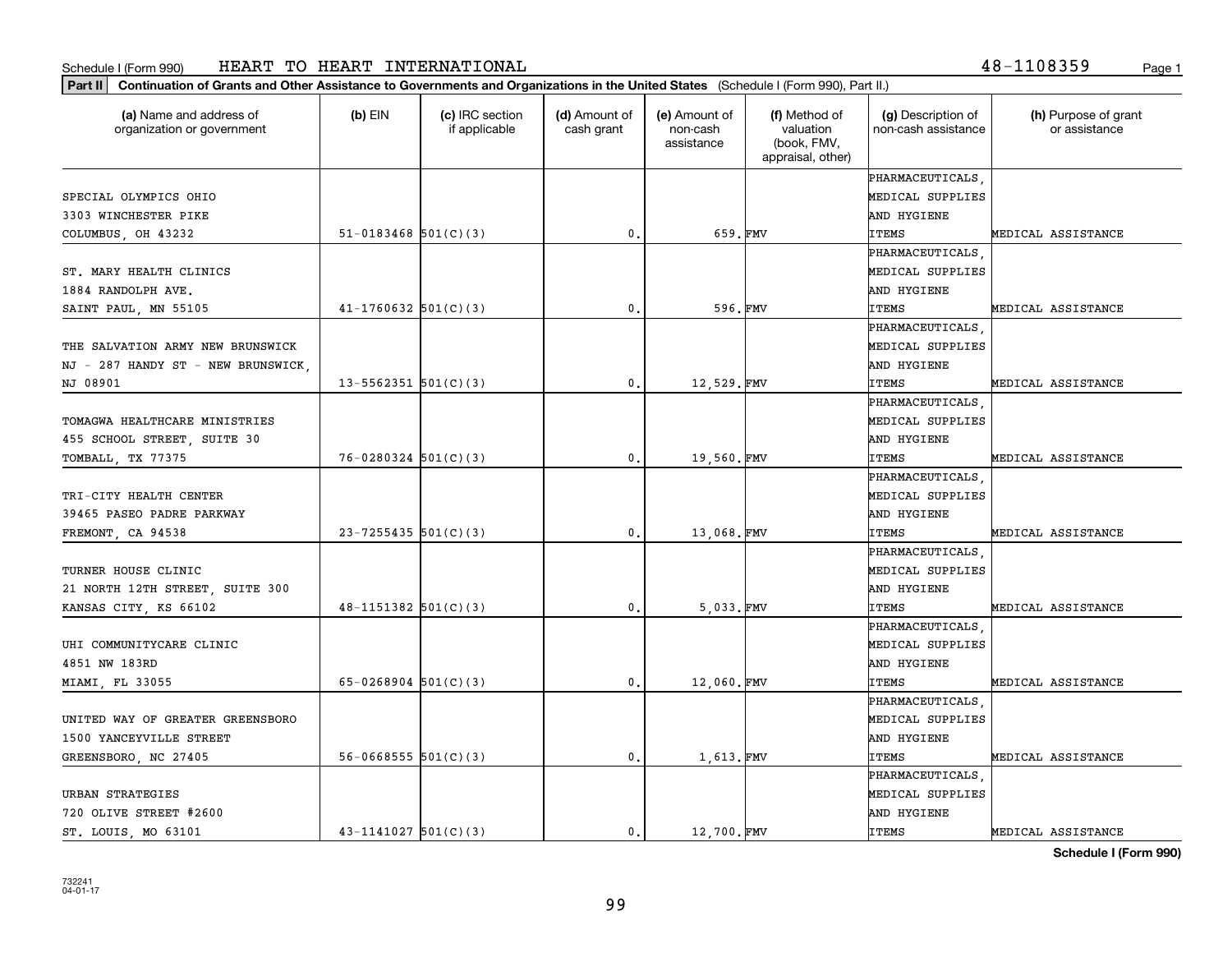**Part II Continuation of Grants and Other Assistance to Governments and Organizations in the United States**  (Schedule I (Form 990), Part II.)

| (a) Name and address of<br>organization or government | $(b)$ EIN                | (c) IRC section<br>if applicable | (d) Amount of<br>cash grant | (e) Amount of<br>non-cash<br>assistance | (f) Method of<br>valuation<br>(book, FMV,<br>appraisal, other) | (g) Description of<br>non-cash assistance | (h) Purpose of grant<br>or assistance |
|-------------------------------------------------------|--------------------------|----------------------------------|-----------------------------|-----------------------------------------|----------------------------------------------------------------|-------------------------------------------|---------------------------------------|
|                                                       |                          |                                  |                             |                                         |                                                                | PHARMACEUTICALS                           |                                       |
| VCARES CLINICS                                        |                          |                                  |                             |                                         |                                                                | MEDICAL SUPPLIES                          |                                       |
| 8121 BROADWAY STREET #103                             |                          |                                  |                             |                                         |                                                                | AND HYGIENE                               |                                       |
| HOUSTON, TX 77061                                     | $46 - 1267820$ 501(C)(3) |                                  | $\mathbf{0}$ .              | 24,450. FMV                             |                                                                | <b>ITEMS</b>                              | MEDICAL ASSISTANCE                    |
|                                                       |                          |                                  |                             |                                         |                                                                | PHARMACEUTICALS                           |                                       |
| VIRGINIA B. ANDES VOLUNTEER CLINIC                    |                          |                                  |                             |                                         |                                                                | MEDICAL SUPPLIES                          |                                       |
| 21297 OLEAN BLVD                                      |                          |                                  |                             |                                         |                                                                | AND HYGIENE                               |                                       |
| PORT CHARLOTTE, FL 33952                              | 65-0958042 $501(C)(3)$   |                                  | $\mathbf{0}$ .              | 9,026.FMV                               |                                                                | <b>ITEMS</b>                              | MEDICAL ASSISTANCE                    |
|                                                       |                          |                                  |                             |                                         |                                                                | PHARMACEUTICALS                           |                                       |
| WATER STREET HEALTH SERVICES                          |                          |                                  |                             |                                         |                                                                | MEDICAL SUPPLIES                          |                                       |
| 210 SOUTH PRINCE STREET                               |                          |                                  |                             |                                         |                                                                | AND HYGIENE                               |                                       |
| LANCASTER, PA 17603                                   | $23 - 2798318$ 501(C)(3) |                                  | $\mathbf{0}$ .              | 888.FMV                                 |                                                                | <b>ITEMS</b>                              | MEDICAL ASSISTANCE                    |
|                                                       |                          |                                  |                             |                                         |                                                                | PHARMACEUTICALS                           |                                       |
| WEST BOULEVARD ELEMENTARY SCHOOL                      |                          |                                  |                             |                                         |                                                                | MEDICAL SUPPLIES                          |                                       |
| 6125 WEST BOULEVARD                                   |                          |                                  |                             |                                         |                                                                | AND HYGIENE                               |                                       |
| BOARDMAN, OH 44512                                    | $34 - 6000286$           |                                  | $\mathbf{0}$ .              | 3,882. FMV                              |                                                                | <b>ITEMS</b>                              | MEDICAL ASSISTANCE                    |
|                                                       |                          |                                  |                             |                                         |                                                                | PHARMACEUTICALS                           |                                       |
| WEST VIRGINIA HEALTH RIGHT                            |                          |                                  |                             |                                         |                                                                | MEDICAL SUPPLIES                          |                                       |
| 1520 EAST WASHINGTON STREET                           |                          |                                  |                             |                                         |                                                                | AND HYGIENE                               |                                       |
| CHARLESTON, WV 25311                                  | $31 - 1066881$ 501(C)(3) |                                  | $\mathbf{0}$ .              | 2,340. FMV                              |                                                                | <b>ITEMS</b>                              | MEDICAL ASSISTANCE                    |
|                                                       |                          |                                  |                             |                                         |                                                                | PHARMACEUTICALS                           |                                       |
| WOMEN OF WORTH, INC.                                  |                          |                                  |                             |                                         |                                                                | MEDICAL SUPPLIES                          |                                       |
| 1513 DEAN STREET                                      |                          |                                  |                             |                                         |                                                                | AND HYGIENE                               |                                       |
| ROME, GA 30161                                        | $80 - 0306378$ 501(C)(3) |                                  | $\mathfrak{o}$ .            | 16,628.FMV                              |                                                                | <b>ITEMS</b>                              | MEDICAL ASSISTANCE                    |
|                                                       |                          |                                  |                             |                                         |                                                                | PHARMACEUTICALS                           |                                       |
| WOMEN'S RESOURCE MEDICAL CENTER                       |                          |                                  |                             |                                         |                                                                | MEDICAL SUPPLIES                          |                                       |
| 2915 W. CHARLESTON BOULEVARD SUITE                    |                          |                                  |                             |                                         |                                                                | AND HYGIENE                               |                                       |
| LAS VEGAS, NV 89102                                   | $94-2944732$ 501(C)(3)   |                                  | $\mathbf{0}$ .              | 288.FMV                                 |                                                                | <b>ITEMS</b>                              | MEDICAL ASSISTANCE                    |
|                                                       |                          |                                  |                             |                                         |                                                                | PHARMACEUTICALS                           |                                       |
| WORLD HOPE INTERNATIONAL                              |                          |                                  |                             |                                         |                                                                | MEDICAL SUPPLIES                          |                                       |
| 1330 BRADDOCK PLACE, SUITE 301                        |                          |                                  |                             |                                         |                                                                | AND HYGIENE                               |                                       |
| ALEXANDRIA, VA 22314                                  | $35-1985485$ 501(C)(3)   |                                  | $\mathbf{0}$ .              | 2,343. FMV                              |                                                                | <b>ITEMS</b>                              | MEDICAL ASSISTANCE                    |
|                                                       |                          |                                  |                             |                                         |                                                                | PHARMACEUTICALS                           |                                       |
| WYANDOTTE COUNTY JUVENILE                             |                          |                                  |                             |                                         |                                                                | MEDICAL SUPPLIES                          |                                       |
| DETENTION - 710 NORTH 7TH STREET                      |                          |                                  |                             |                                         |                                                                | AND HYGIENE                               |                                       |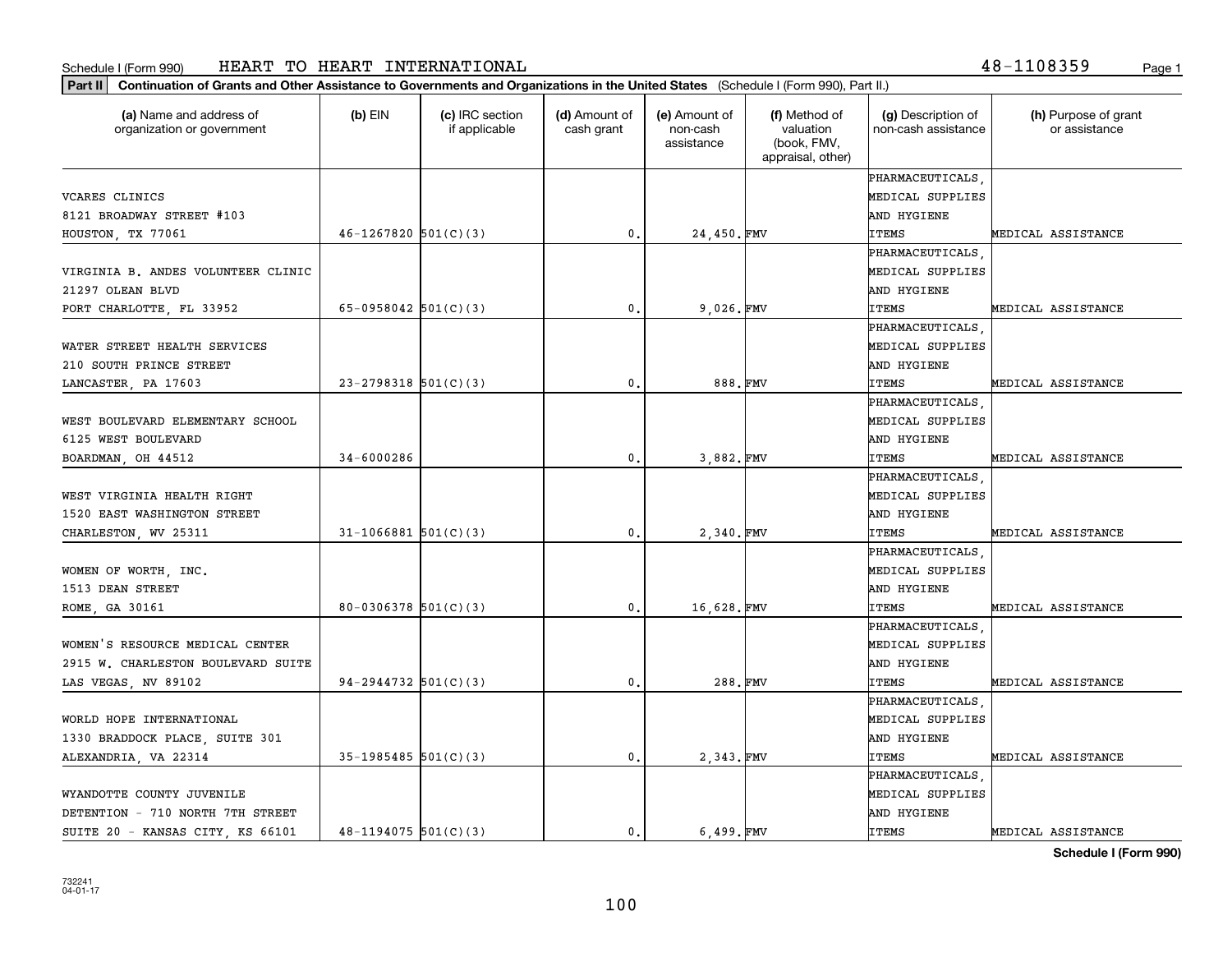#### **Part III Continuation of Grants and Other Assistance I**<br>**Part II Continuation of Grants and Other Assistance** Schedule I (Form 990) Page 1 HEART TO HEART INTERNATIONAL

| Continuation of Grants and Other Assistance to Governments and Organizations in the United States (Schedule I (Form 990), Part II.)<br>Part II |                          |                                  |                             |                                         |                                                                |                                           |                                       |  |  |
|------------------------------------------------------------------------------------------------------------------------------------------------|--------------------------|----------------------------------|-----------------------------|-----------------------------------------|----------------------------------------------------------------|-------------------------------------------|---------------------------------------|--|--|
| (a) Name and address of<br>organization or government                                                                                          | $(b)$ EIN                | (c) IRC section<br>if applicable | (d) Amount of<br>cash grant | (e) Amount of<br>non-cash<br>assistance | (f) Method of<br>valuation<br>(book, FMV,<br>appraisal, other) | (g) Description of<br>non-cash assistance | (h) Purpose of grant<br>or assistance |  |  |
|                                                                                                                                                |                          |                                  |                             |                                         |                                                                | PHARMACEUTICALS,                          |                                       |  |  |
| YOUR BEST PATHWAY TO HEALTH                                                                                                                    |                          |                                  |                             |                                         |                                                                | MEDICAL SUPPLIES                          |                                       |  |  |
| 9903 CLOVERLAN HILLS DRIVE                                                                                                                     |                          |                                  |                             |                                         |                                                                | AND HYGIENE                               |                                       |  |  |
| OOLTEWAH, TN 37363                                                                                                                             | $81-3012737$ $501(C)(3)$ |                                  | $\mathbf 0$ .               | 14,687.FMV                              |                                                                | <b>ITEMS</b>                              | MEDICAL ASSISTANCE                    |  |  |
| CASA EL BUEN SAMARITANO<br>14060 DUBLIN ST                                                                                                     |                          |                                  |                             |                                         |                                                                |                                           |                                       |  |  |
| HOUSTON, TX 77085                                                                                                                              | $37-1546805$ 501(C)(3)   |                                  | 20,000.                     | $\mathbf{0}$ .                          |                                                                |                                           | HURRICANE RECOVERY                    |  |  |
|                                                                                                                                                |                          |                                  |                             |                                         |                                                                |                                           |                                       |  |  |
|                                                                                                                                                |                          |                                  |                             |                                         |                                                                |                                           |                                       |  |  |
|                                                                                                                                                |                          |                                  |                             |                                         |                                                                |                                           |                                       |  |  |
|                                                                                                                                                |                          |                                  |                             |                                         |                                                                |                                           |                                       |  |  |
|                                                                                                                                                |                          |                                  |                             |                                         |                                                                |                                           |                                       |  |  |
|                                                                                                                                                |                          |                                  |                             |                                         |                                                                |                                           |                                       |  |  |
|                                                                                                                                                |                          |                                  |                             |                                         |                                                                |                                           |                                       |  |  |

**Schedule I (Form 990)**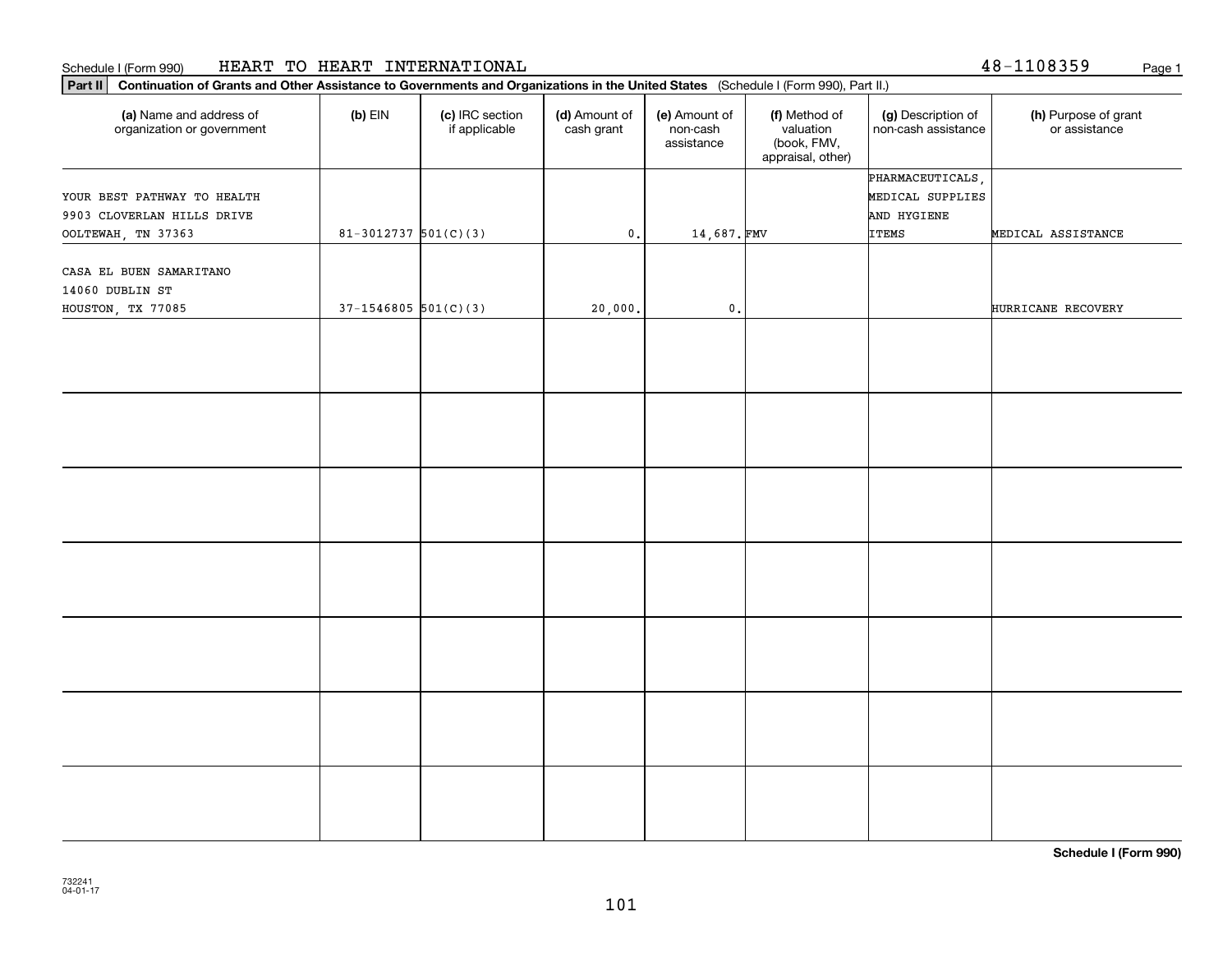#### 732102 11-01-17

#### Schedule I (Form 990) (2017) Page HEART TO HEART INTERNATIONAL 48-1108359

**Part III | Grants and Other Assistance to Domestic Individuals. Complete if the organization answered "Yes" on Form 990, Part IV, line 22.** Part III can be duplicated if additional space is needed.

| (a) Type of grant or assistance | (b) Number of<br>recipients | (c) Amount of<br>cash grant | (d) Amount of non-<br>cash assistance | (e) Method of valuation<br>(book, FMV, appraisal, other) | (f) Description of noncash assistance |
|---------------------------------|-----------------------------|-----------------------------|---------------------------------------|----------------------------------------------------------|---------------------------------------|
|                                 |                             |                             |                                       |                                                          |                                       |
|                                 |                             |                             |                                       |                                                          |                                       |
|                                 |                             |                             |                                       |                                                          |                                       |
|                                 |                             |                             |                                       |                                                          |                                       |
|                                 |                             |                             |                                       |                                                          |                                       |
|                                 |                             |                             |                                       |                                                          |                                       |
|                                 |                             |                             |                                       |                                                          |                                       |
|                                 |                             |                             |                                       |                                                          |                                       |
|                                 |                             |                             |                                       |                                                          |                                       |
|                                 |                             |                             |                                       |                                                          |                                       |
|                                 |                             |                             |                                       |                                                          |                                       |

Part IV | Supplemental Information. Provide the information required in Part I, line 2; Part III, column (b); and any other additional information.

PART I, LINE 2:

RECIPIENT ORGANIZATIONS ARE REQUIRED TO PROVIDE HEART TO HEART WITH

DISTRIBUTION REPORTS AND OTHER DOCUMENTATION SUCH AS PHOTOGRAPHS DETAILING

THE HUMANITARIAN IMPACT OF THE DONATION. HEART TO HEART AND/OR

DISTRIBUTION PARTNER ORGANIZATION STAFF PERSONALLY CONDUCT SITE VISITS AND

FIELD INVESTIGATIONS FOR SPECIFIED RECIPIENTS EACH YEAR.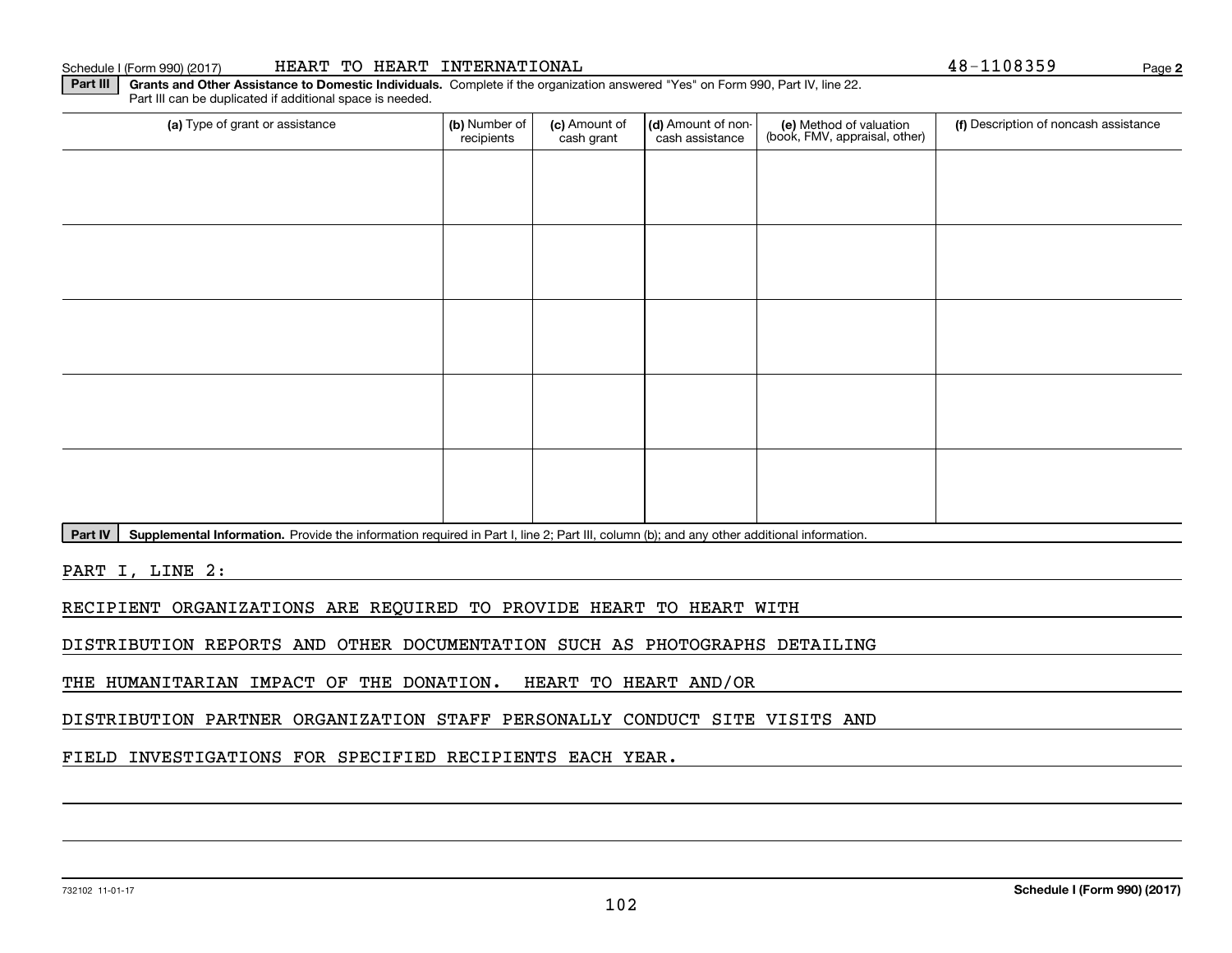| <b>SCHEDULE M</b>                                      |                                                                                    |                               | <b>Noncash Contributions</b>         | OMB No. 1545-0047                                                                                     |  |                                                              |
|--------------------------------------------------------|------------------------------------------------------------------------------------|-------------------------------|--------------------------------------|-------------------------------------------------------------------------------------------------------|--|--------------------------------------------------------------|
| (Form 990)                                             | Complete if the organizations answered "Yes" on Form 990, Part IV, lines 29 or 30. |                               | 2017                                 |                                                                                                       |  |                                                              |
| Department of the Treasury<br>Internal Revenue Service | Attach to Form 990.<br>Go to www.irs.gov/Form990 for the latest information.       |                               | <b>Open To Public</b><br>Inspection  |                                                                                                       |  |                                                              |
| Name of the organization                               |                                                                                    |                               |                                      |                                                                                                       |  | <b>Employer identification number</b>                        |
|                                                        | HEART                                                                              |                               | TO HEART INTERNATIONAL               |                                                                                                       |  | 48-1108359                                                   |
| Part I                                                 | <b>Types of Property</b>                                                           |                               |                                      |                                                                                                       |  |                                                              |
|                                                        |                                                                                    | (a)<br>Check if<br>applicable | (b)<br>Number of<br>contributions or | (c)<br>Noncash contribution<br>amounts reported on<br>litems contributed Form 990, Part VIII, line 1q |  | (d)<br>Method of determining<br>noncash contribution amounts |
|                                                        | Art - Works of art                                                                 |                               |                                      |                                                                                                       |  |                                                              |
| Art - Historical treasures                             |                                                                                    |                               |                                      |                                                                                                       |  |                                                              |
| 3                                                      | Art - Fractional interests                                                         |                               |                                      |                                                                                                       |  |                                                              |
| 4                                                      |                                                                                    |                               |                                      |                                                                                                       |  |                                                              |
| 5                                                      | Clothing and household goods                                                       |                               |                                      |                                                                                                       |  |                                                              |
| 6                                                      |                                                                                    | X                             | 2                                    | 7,466.FMV                                                                                             |  |                                                              |
| Boats and planes                                       |                                                                                    |                               |                                      |                                                                                                       |  |                                                              |

| 4               | Books and publications                                                                                                                                                                                                                                                                                                                                                                                                                       |                         |                |           |                                  |
|-----------------|----------------------------------------------------------------------------------------------------------------------------------------------------------------------------------------------------------------------------------------------------------------------------------------------------------------------------------------------------------------------------------------------------------------------------------------------|-------------------------|----------------|-----------|----------------------------------|
| 5               | Clothing and household goods                                                                                                                                                                                                                                                                                                                                                                                                                 |                         |                |           |                                  |
| 6               |                                                                                                                                                                                                                                                                                                                                                                                                                                              | X                       | 2              | 7,466.FMV |                                  |
| 7               |                                                                                                                                                                                                                                                                                                                                                                                                                                              |                         |                |           |                                  |
| 8               |                                                                                                                                                                                                                                                                                                                                                                                                                                              |                         |                |           |                                  |
| 9               | Securities - Publicly traded                                                                                                                                                                                                                                                                                                                                                                                                                 |                         |                |           |                                  |
| 10              | Securities - Closely held stock                                                                                                                                                                                                                                                                                                                                                                                                              |                         |                |           |                                  |
| 11              | Securities - Partnership, LLC, or                                                                                                                                                                                                                                                                                                                                                                                                            |                         |                |           |                                  |
|                 |                                                                                                                                                                                                                                                                                                                                                                                                                                              |                         |                |           |                                  |
| 12 <sup>2</sup> | Securities - Miscellaneous                                                                                                                                                                                                                                                                                                                                                                                                                   | $\overline{\mathbf{x}}$ | $\overline{a}$ | 4,343.FMV |                                  |
| 13              | Qualified conservation contribution -                                                                                                                                                                                                                                                                                                                                                                                                        |                         |                |           |                                  |
|                 | Historic structures                                                                                                                                                                                                                                                                                                                                                                                                                          |                         |                |           |                                  |
| 14              | Qualified conservation contribution - Other                                                                                                                                                                                                                                                                                                                                                                                                  |                         |                |           |                                  |
| 15              |                                                                                                                                                                                                                                                                                                                                                                                                                                              |                         |                |           |                                  |
| 16              | Real estate - Commercial                                                                                                                                                                                                                                                                                                                                                                                                                     |                         |                |           |                                  |
| 17              |                                                                                                                                                                                                                                                                                                                                                                                                                                              |                         |                |           |                                  |
| 18              |                                                                                                                                                                                                                                                                                                                                                                                                                                              |                         |                |           |                                  |
| 19              |                                                                                                                                                                                                                                                                                                                                                                                                                                              |                         |                |           |                                  |
| 20              | Drugs and medical supplies                                                                                                                                                                                                                                                                                                                                                                                                                   | $\overline{\mathbf{x}}$ | 43             |           | 126, 272, 963. AVERAGE WHOLESALE |
| 21              |                                                                                                                                                                                                                                                                                                                                                                                                                                              |                         |                |           |                                  |
| 22              |                                                                                                                                                                                                                                                                                                                                                                                                                                              |                         |                |           |                                  |
| 23              |                                                                                                                                                                                                                                                                                                                                                                                                                                              |                         |                |           |                                  |
| 24              |                                                                                                                                                                                                                                                                                                                                                                                                                                              |                         |                |           |                                  |
| 25              | (AIRFARE<br>Other $\blacktriangleright$                                                                                                                                                                                                                                                                                                                                                                                                      | $\mathbf x$             | 1              |           | 21,000. AVERAGE WHOLESALE        |
| 26              | Other $\blacktriangleright$<br>$\left(\begin{array}{ccc}\n\frac{1}{2} & \frac{1}{2} & \frac{1}{2} & \frac{1}{2} & \frac{1}{2} & \frac{1}{2} & \frac{1}{2} & \frac{1}{2} & \frac{1}{2} & \frac{1}{2} & \frac{1}{2} & \frac{1}{2} & \frac{1}{2} & \frac{1}{2} & \frac{1}{2} & \frac{1}{2} & \frac{1}{2} & \frac{1}{2} & \frac{1}{2} & \frac{1}{2} & \frac{1}{2} & \frac{1}{2} & \frac{1}{2} & \frac{1}{2} & \frac{1}{2} & \frac{1}{2} & \frac$ |                         |                |           |                                  |
| 27              | Other<br>▸                                                                                                                                                                                                                                                                                                                                                                                                                                   |                         |                |           |                                  |
| 28              | Other                                                                                                                                                                                                                                                                                                                                                                                                                                        |                         |                |           |                                  |
| 29              | Number of Forms 8283 received by the organization during the tax year for contributions                                                                                                                                                                                                                                                                                                                                                      |                         |                |           |                                  |
|                 | for which the organization completed Form 8283, Part IV, Donee Acknowledgement                                                                                                                                                                                                                                                                                                                                                               |                         |                | 29        |                                  |
|                 |                                                                                                                                                                                                                                                                                                                                                                                                                                              |                         |                |           | Yes $ $<br>No                    |

**30 a** During the year, did the organization receive by contribution any property reported in Part I, lines 1 through 28, that it **31**Does the organization have a gift acceptance policy that requires the review of any nonstandard contributions? ~~~~~~**32 a** Does the organization hire or use third parties or related organizations to solicit, process, or sell noncash **33**If the organization didn't report an amount in column (c) for a type of property for which column (a) is checked, **b** If "Yes," describe the arrangement in Part II. **30a3132a b**If "Yes," describe in Part II. must hold for at least three years from the date of the initial contribution, and which isn't required to be used for exempt purposes for the entire holding period? ~~~~~~~~~~~~~~~~~~~~~~~~~~~~~~~~~~~~~~ contributions? ~~~~~~~~~~~~~~~~~~~~~~~~~~~~~~~~~~~~~~~~~~~~~~~~~~~~~~ describe in Part II. X X X

**For Paperwork Reduction Act Notice, see the Instructions for Form 990. Schedule M (Form 990) 2017** LHA

732141 09-07-17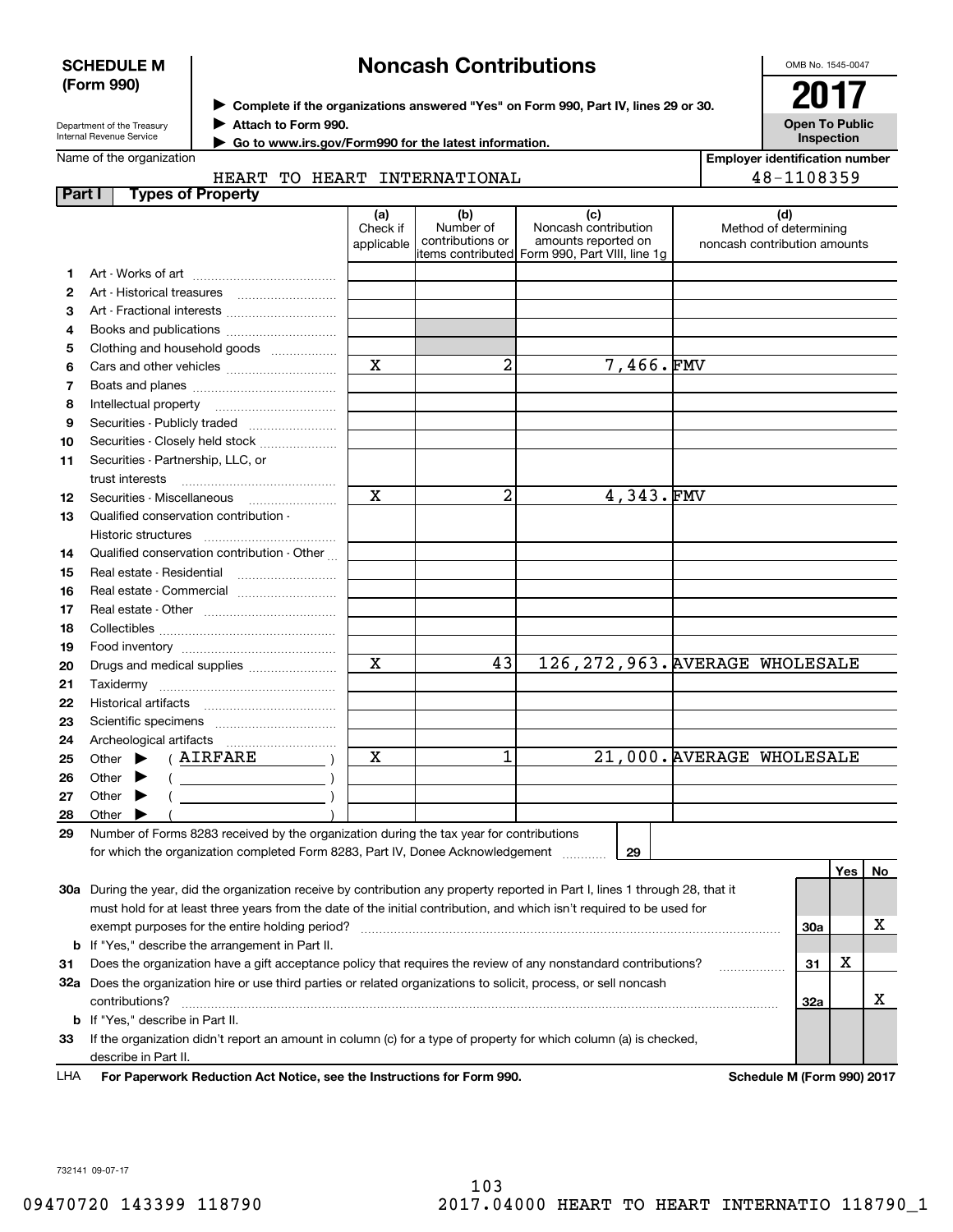| this part for any additional information. |     |                            |
|-------------------------------------------|-----|----------------------------|
|                                           |     |                            |
|                                           |     |                            |
|                                           |     |                            |
|                                           |     |                            |
|                                           |     |                            |
|                                           |     |                            |
|                                           |     |                            |
|                                           |     |                            |
|                                           |     |                            |
|                                           |     |                            |
|                                           |     |                            |
|                                           |     |                            |
|                                           |     |                            |
|                                           |     |                            |
|                                           |     |                            |
|                                           |     |                            |
|                                           |     |                            |
|                                           |     |                            |
|                                           |     |                            |
|                                           |     |                            |
|                                           |     |                            |
|                                           |     |                            |
|                                           |     |                            |
|                                           |     |                            |
|                                           |     |                            |
|                                           |     |                            |
|                                           |     |                            |
|                                           |     |                            |
| 732142 09-07-17                           | 104 | Schedule M (Form 990) 2017 |
|                                           |     |                            |

Part II | Supplemental Information. Provide the information required by Part I, lines 30b, 32b, and 33, and whether the organization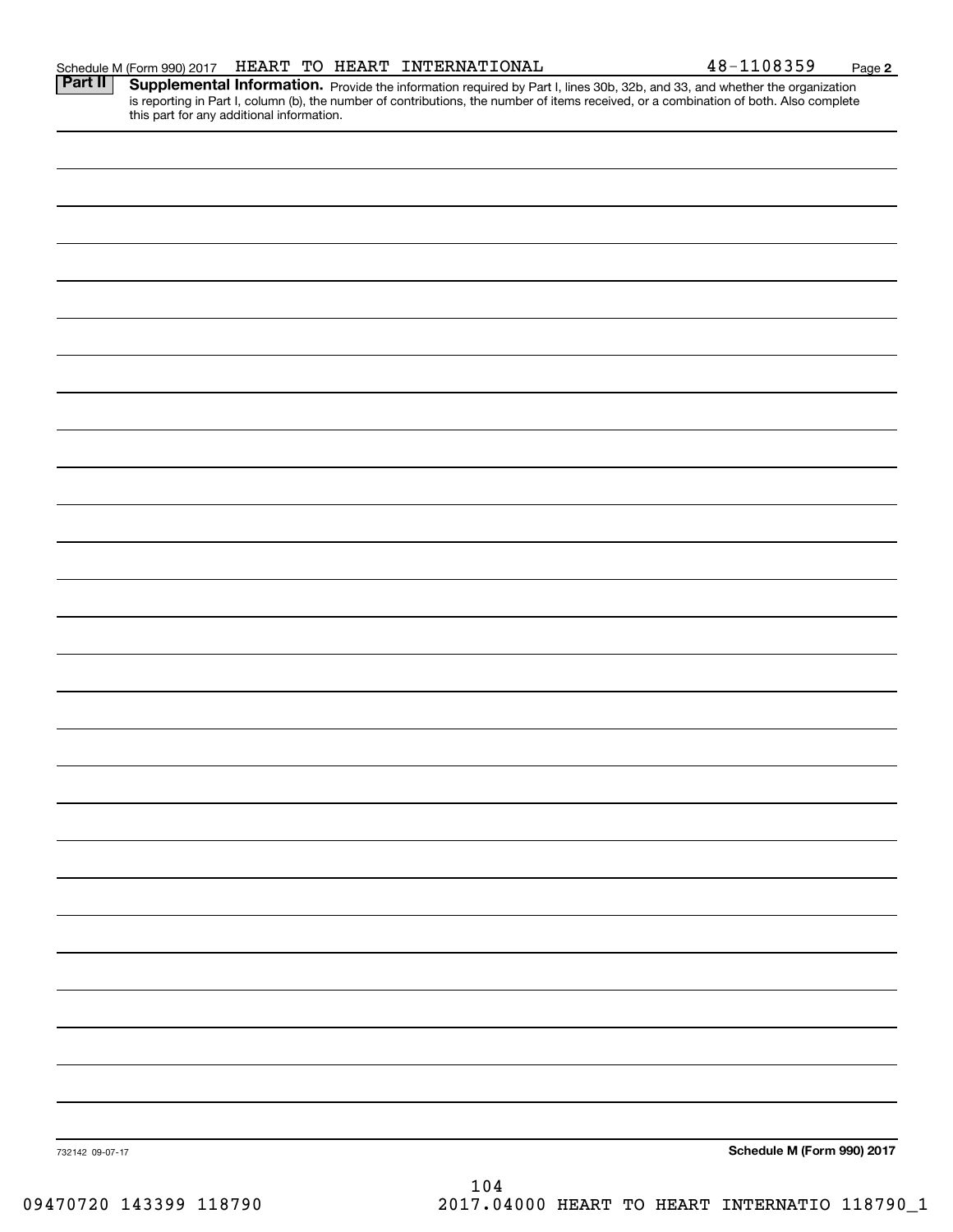**(Form 990 or 990-EZ)**

Department of the Treasury Internal Revenue Service Name of the organization

**SCHEDULE O Supplemental Information to Form 990 or 990-EZ**

**Complete to provide information for responses to specific questions on Form 990 or 990-EZ or to provide any additional information. | Attach to Form 990 or 990-EZ. | Go to www.irs.gov/Form990 for the latest information.**



**Employer identification number**

HEART TO HEART INTERNATIONAL  $\vert$  48-1108359

FORM 990, PART VI, SECTION B, LINE 11B:

THE RETURN IS REVIEWED BY THE CEO AND THE FINANCE/AUDIT COMMITTEE OF THE

BOARD. THE BOARD OF DIRECTORS WILL RECEIVE A COPY OF THE TAX RETURN.

FORM 990, PART VI, SECTION B, LINE 12C:

THE ORGANIZATION REQUIRES THAT DIRECTORS AND OFFICERS ANNUALLY DISCLOSE

INTERESTS THAT COULD GIVE RISE TO CONFLICTS. IF A DIRECTOR HAS AN INTEREST

THAT COULD GIVE RISE TO CONFLICT, THAT DIRECTOR RECUSES THEMSELVES FROM ANY

DISCUSSION AND VOTING THAT AFFECTS THEIR INTEREST.

FORM 990, PART VI, SECTION B, LINE 15A:

THE EXECUTIVE COMMITTEE OF THE BOARD REVIEWS AND APPROVES THE COMPENSATION FOR THE CEO AND USES THE SALARY AND BENEFITS SURVEY OF GREATER KANSAS CITY AREA NONPROFIT ORGANIZATIONS COMPILED BY THE MIDWEST CENTER FOR NONPROFIT ORGANIZATIONS WHICH PROVIDE THE SAME TYPES OF SERVICES THAT WE PROVIDE.

FORM 990, PART VI, LINE 17, LIST OF STATES RECEIVING COPY OF FORM 990: AL,AK,AR,CA,CT,DC,FL,GA,HI,IL,KS,KY,LA,ME,MD,MA,MI,MN,MS,NH,NJ,NM,NY,NC,OH OK,OR,PA,RI,SC,TN,UT,VA,WV,WI,CO,MO,ND,WA,NV

FORM 990, PART VI, SECTION C, LINE 19:

THE ORGANIZATION MAKES ITS ANNUAL REPORT AND FINANCIAL STATEMENTS AVAILABLE ON ITS WEBSITE. THE GOVERNING DOCUMENTS, FINANCIAL STATEMENTS AND CONFLICT OF INTEREST POLICY ARE ALL AVAILABLE UPON REQUEST.

FORM 990, PART XI, LINE 9, CHANGES IN NET ASSETS:

732211 09-07-17 LHA For Paperwork Reduction Act Notice, see the Instructions for Form 990 or 990-EZ. Schedule O (Form 990 or 990-EZ) (2017) 105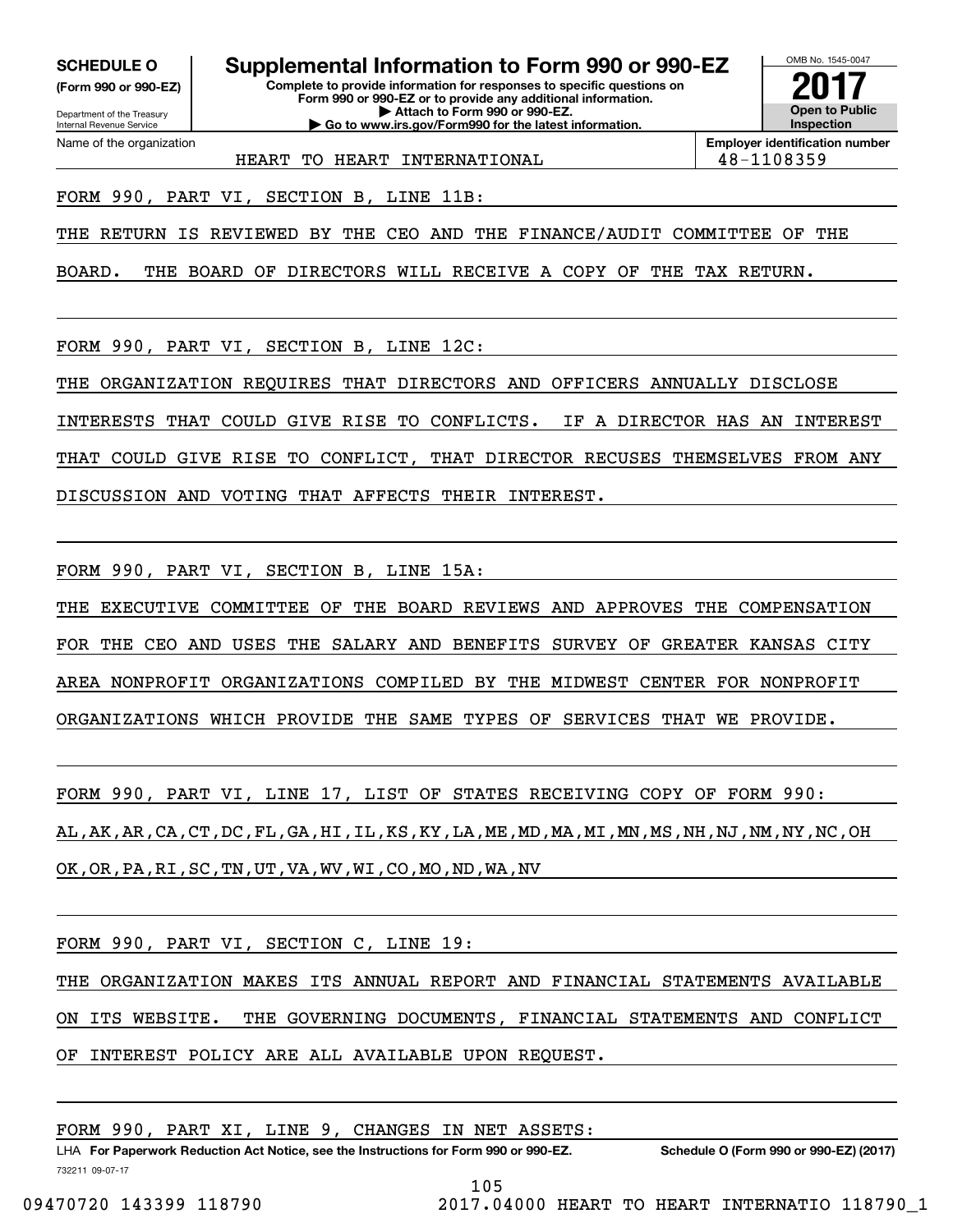| Schedule O (Form 990 or 990-EZ) (2017) |                                    | Page 2                                                  |
|----------------------------------------|------------------------------------|---------------------------------------------------------|
| Name of the organization               | HEART TO HEART INTERNATIONAL       | <b>Employer identification number</b><br>$48 - 1108359$ |
|                                        |                                    |                                                         |
|                                        | ADJUSTMENT TO DISTRIBUTED SUPPLIES | $-164,575.$                                             |
|                                        |                                    |                                                         |
|                                        |                                    |                                                         |
|                                        |                                    |                                                         |
|                                        |                                    |                                                         |
|                                        |                                    |                                                         |
|                                        |                                    |                                                         |
|                                        |                                    |                                                         |
|                                        |                                    |                                                         |
|                                        |                                    |                                                         |
|                                        |                                    |                                                         |
|                                        |                                    |                                                         |
|                                        |                                    |                                                         |
|                                        |                                    |                                                         |
|                                        |                                    |                                                         |
|                                        |                                    |                                                         |
|                                        |                                    |                                                         |
|                                        |                                    |                                                         |
|                                        |                                    |                                                         |
|                                        |                                    |                                                         |
|                                        |                                    |                                                         |
|                                        |                                    |                                                         |
|                                        |                                    |                                                         |
|                                        |                                    |                                                         |
|                                        |                                    |                                                         |
|                                        |                                    |                                                         |
|                                        |                                    |                                                         |
|                                        |                                    |                                                         |
|                                        |                                    |                                                         |
|                                        |                                    |                                                         |
|                                        |                                    |                                                         |
|                                        |                                    |                                                         |
|                                        |                                    |                                                         |
|                                        |                                    |                                                         |
|                                        |                                    |                                                         |
|                                        |                                    |                                                         |
|                                        |                                    |                                                         |
|                                        |                                    |                                                         |
|                                        |                                    |                                                         |
|                                        |                                    |                                                         |
|                                        |                                    |                                                         |
|                                        |                                    |                                                         |
|                                        |                                    |                                                         |
| 732212 09-07-17                        |                                    | Schedule O (Form 990 or 990-EZ) (2017)                  |
|                                        | 106                                |                                                         |

09470720 143399 118790 2017.04000 HEART TO HEART INTERNATIO 118790\_1